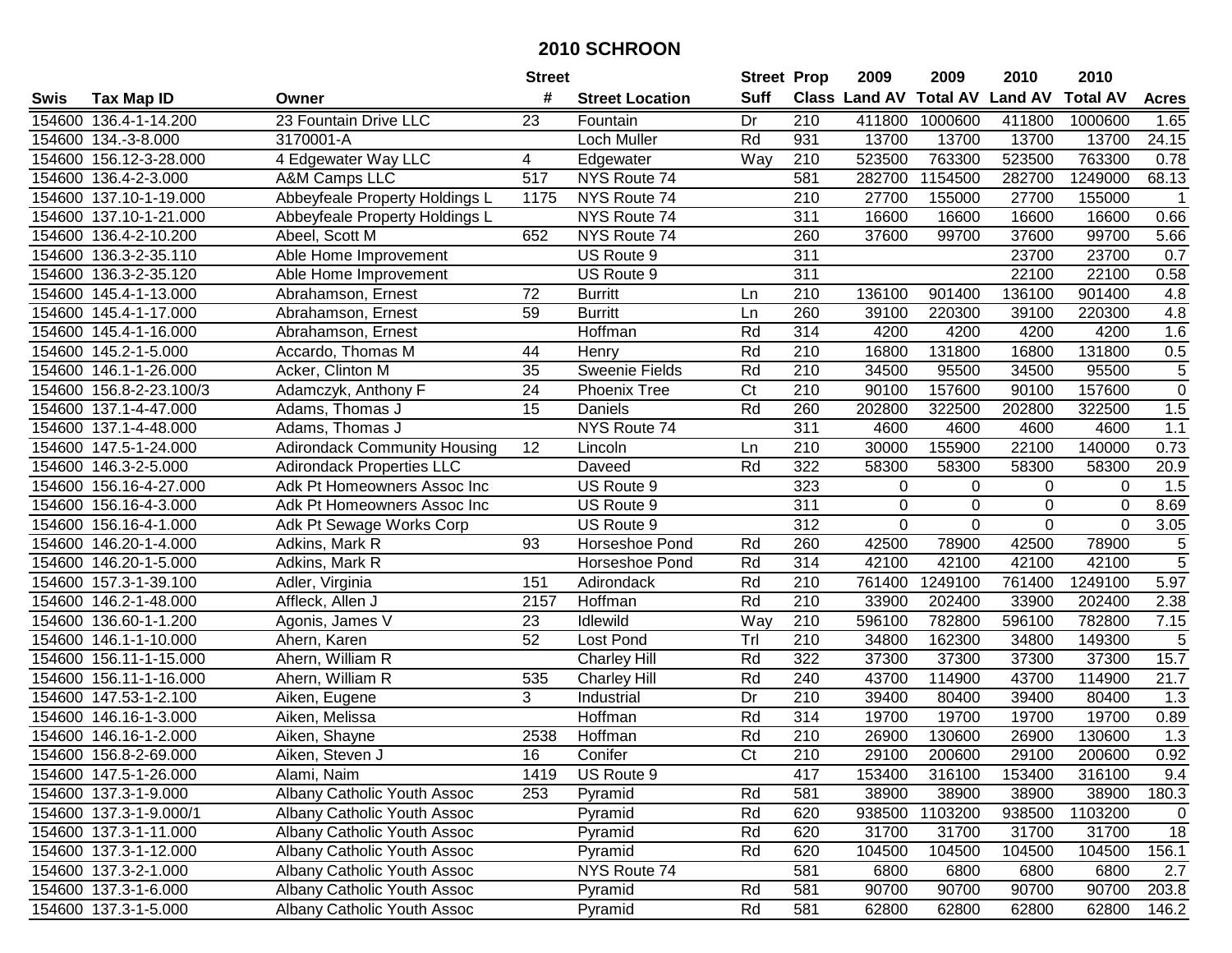|        |                          |                              | <b>Street</b>   |                        | <b>Street Prop</b>       |                  | 2009   | 2009           | 2010                                    | 2010    |                  |
|--------|--------------------------|------------------------------|-----------------|------------------------|--------------------------|------------------|--------|----------------|-----------------------------------------|---------|------------------|
| Swis   | <b>Tax Map ID</b>        | Owner                        | #               | <b>Street Location</b> | <b>Suff</b>              |                  |        |                | Class Land AV Total AV Land AV Total AV |         | <b>Acres</b>     |
|        | 154600 137.3-1-8.000     | Albany Catholic Youth Assoc  |                 | Pyramid                | Rd                       | 581              | 99000  | 99000          | 99000                                   | 99000   | 155.8            |
|        | 154600 137.10-2-6.100    | Albany Catholic Youth Assoc  |                 | US Route 9             |                          | 581              | 21800  | 21800          | 21800                                   | 21800   | 19.58            |
|        | 154600 146.20-10-18.000  | Alessi, Charles J            | 823             | US Route 9             |                          | 411              | 49500  | 92900          | 49500                                   | 92900   | 0.53             |
|        | 154600 156.12-2-10.500   | Allard, May P                |                 | Old Schroon Rd         |                          | 314              | 27300  | 27300          | 27300                                   | 27300   | 2.2              |
|        | 154600 147.2-1-49.000    | Allen, Henry F               | 276             | Alder Meadow           | Rd                       | $\overline{210}$ | 20700  | 99400          | 20700                                   | 99400   | 0.5              |
|        | 154600 146.20-9-13.000   | Allinger, Stephen K          | 23              | Landings               | C <sub>t</sub>           | 210              | 111100 | 289500         | 111100                                  | 289500  | 0.02             |
|        | 154600 145.2-1-32.100    | Allison, James L             | 65              | Youngs                 | Rd                       | 240              | 58300  | 398200         | 58300                                   | 398200  | 24.73            |
|        | 154600 147.54-1-11.000   | Altmann, Lorraine F          | $\overline{23}$ | Fowler                 | Ave                      | 280              | 35400  | 194300         | 35400                                   | 194300  | 0.48             |
|        | 154600 146.2-1-24.051    | Altone, Edmund R             |                 | Hoffman                | Rd                       | 322              | 18600  | 18600          | 18600                                   | 18600   | 13.56            |
|        | 154600 146.2-1-31.110    | Altone, Edmund R             | 2276            | Hoffman                | Rd                       | 240              | 61400  | 135300         | 61400                                   | 135300  | 22.4             |
|        | 154600 147.17-2-46.000   | Ames, Michael M              | 20              | Kanasta                | Cv                       | 260              | 98000  | 188600         | 98000                                   | 188600  | 0.5              |
|        | 154600 147.45-1-24.000   | Anderson, Dwayne A           | 13              | Hillside               | Ave                      | 312              | 26700  | 47900          | 26700                                   | 47900   | 3.27             |
|        | 154600 147.45-1-22.210   | Anderson, Dwayne A           | 22              | Hillside               | Ave                      | 210              | 37500  | 252000         | 37500                                   | 252000  | 0.84             |
|        | 154600 157.3-1-30.000    | Anderson, John C             | 221             | Adirondack             | Rd                       | 260              | 363000 | 407800         | 363000                                  | 407800  | 2.7              |
| 154600 | 157.13-1-1.000/12        | Andrews, Arthur A            |                 | Sand Point             | Way                      | 330              | 15900  | 15900          | 15900                                   | 15900   | $\mathbf 0$      |
|        | 154600 157.13-1-56.000   | Andrews, Arthur A            |                 | Adirondack             | Rd                       | 314              | 75200  | 75200          | 75200                                   | 75200   | 0.8              |
|        | 154600 145.2-1-42.000    | Anrig, Bruce M               | 249             | Loch Muller            | Rd                       | 280              | 39200  | 165700         | 39200                                   | 165700  | 4.9              |
|        | 154600 136.3-1-29.200    | Anslow, Donald G Jr          | 1483            | US Route 9             |                          | 210              | 21500  | 89800          | 21500                                   | 89800   | 0.5              |
|        | 154600 136.3-1-29.100    | Anslow, Lyanne               | 1485            | US Route 9             |                          | 210              | 25200  | 114900         | 25200                                   | 114900  | 0.7              |
|        | 154600 146.20-2-32.000   | Anthony, John P              | 5               | First                  | Trl                      | 270              | 17200  | 54400          | 17200                                   | 54400   | 0.34             |
| 154600 | 136.3-2-38.100           | Ardito, Marc A               | 1504            | US Route 9             |                          | 210              | 44100  | 44100          | 44100                                   | 237600  | 4.16             |
|        | 154600 126.-3-12.115     | Arianas, Louis               |                 | Johnson Pond           | Rd                       | 322              | 42800  | 42800          | 42800                                   | 42800   | 31.08            |
|        | 154600 146.20-10-23.000  | Armbrecht, Douglas H         | 1425            | <b>Charley Hill</b>    | Rd                       | 280              | 36200  | 332000         | 36200                                   | 332000  | 1.64             |
|        | 154600 147.45-2-10.000   | <b>Armstrong Ellora</b>      | 4               | Chain                  | $\overline{\mathsf{St}}$ | 270              | 22700  | 45900          | 22700                                   | 45900   | 0.3              |
| 154600 | 136.1-3-6.000            | Armstrong, Jeffrey M         | 2115            | US Route 9             |                          | 210              | 36300  | 145200         | 36300                                   | 145200  | $\overline{2.7}$ |
|        | 154600 147.46-3-18.000   | Armstrong, John              | 1174            | US Route 9             |                          | 210              | 27000  | 168500         | 27000                                   | 168500  | 0.25             |
|        | 154600 136.14-1-39.000   | Armstrong, Lester F          | 53              | Stowell                | Rd                       | 210              | 22500  | 111500         | 22500                                   | 111500  | 1.1              |
|        | 154600 147.45-2-14.000   | Armstrong, Phillip W         | 9               | Oliver                 | <b>St</b>                | 210              | 31000  | 185700         | 31000                                   | 185700  | 0.3              |
|        | 154600 137.30-2-57.000/1 | ATI Real Estate Svcs LLC     |                 | Glen Reay              | Way                      | 330              | 7500   | 7800           | 7500                                    | 7800    | $\mathbf 0$      |
|        | 154600 137.30-2-7.000    | ATI Real Estate Svcs LLC     | 236             | Fraternaland           | Rd                       | 260              | 87400  | 139200         | 87400                                   | 139200  | 0.1              |
|        | 154600 157.13-1-1.000/34 | Auer, Douglas A              |                 | Sand Point             | Way                      | 330              | 8000   | 8000           | 8000                                    | 8000    | $\mathbf 0$      |
|        | 154600 157.13-1-41.000   | Auer, Douglas A              |                 | Adirondack             | Rd                       | 314              | 26700  | 26700          | 26700                                   | 26700   | 0.5              |
|        | 154600 157.13-1-1.000/35 | Auer, Douglas A              |                 | Sand Point             | Way                      | 330              | 8000   | 8000           | 8000                                    | 8000    | $\mathbf 0$      |
|        | 154600 157.13-1-40.000   | Auer, Douglas A              | 10              | <b>Birch</b>           | Way                      | $\overline{210}$ | 98400  | 274800         | 98400                                   | 274800  | 0.5              |
|        | 154600 157.13-1-60.200   | Austin, Keith                | $\overline{7}$  | <b>Sand Point</b>      | Way                      | 260              | 377300 | 438800         | 377300                                  | 438800  | 0.68             |
|        | 154600 145.2-2-2.000     | Austin, Robert               | 246             | Loch Muller            | Rd                       | 210              | 31800  | 112600         | 31800                                   | 112600  | $\overline{2}$   |
|        | 154600 156.19-2-12.000   | Aversano, Daniel J           | 90              | Pottersville           | Rd                       | 312              | 12900  | 15200          | 12900                                   | 15200   | 0.2              |
|        | 154600 147.54-1-46.000   | <b>Avignone Family Trust</b> | $\overline{7}$  | Windsor                | <b>St</b>                | 280              | 26400  | 381100         | 26400                                   | 381100  | 0.44             |
|        | 154600 147.54-1-29.002   | Avignone, Michele R          | 37              | Fairfield              | Ave                      | 210              | 10000  | 85000          | 10000                                   | 85000   | 0.09             |
|        | 154600 136.4-2-11.100    | Awad, Guergues               | 32              | Astor                  | Dr                       | 210              | 281200 | 750000         | 281200                                  | 750000  | 1.15             |
|        | 154600 137.1-4-31.000    | Babcock, Frances A           | 1301            | NYS Route 74           |                          | 240              | 47900  | 100900         | 47900                                   | 100900  | 20               |
|        | 154600 136.4-2-19.112    | Bachrach, Nancy              | 81              | Nawita                 | Rd                       | 280              |        | 687100 1193400 | 687100                                  | 1193400 | 29.34            |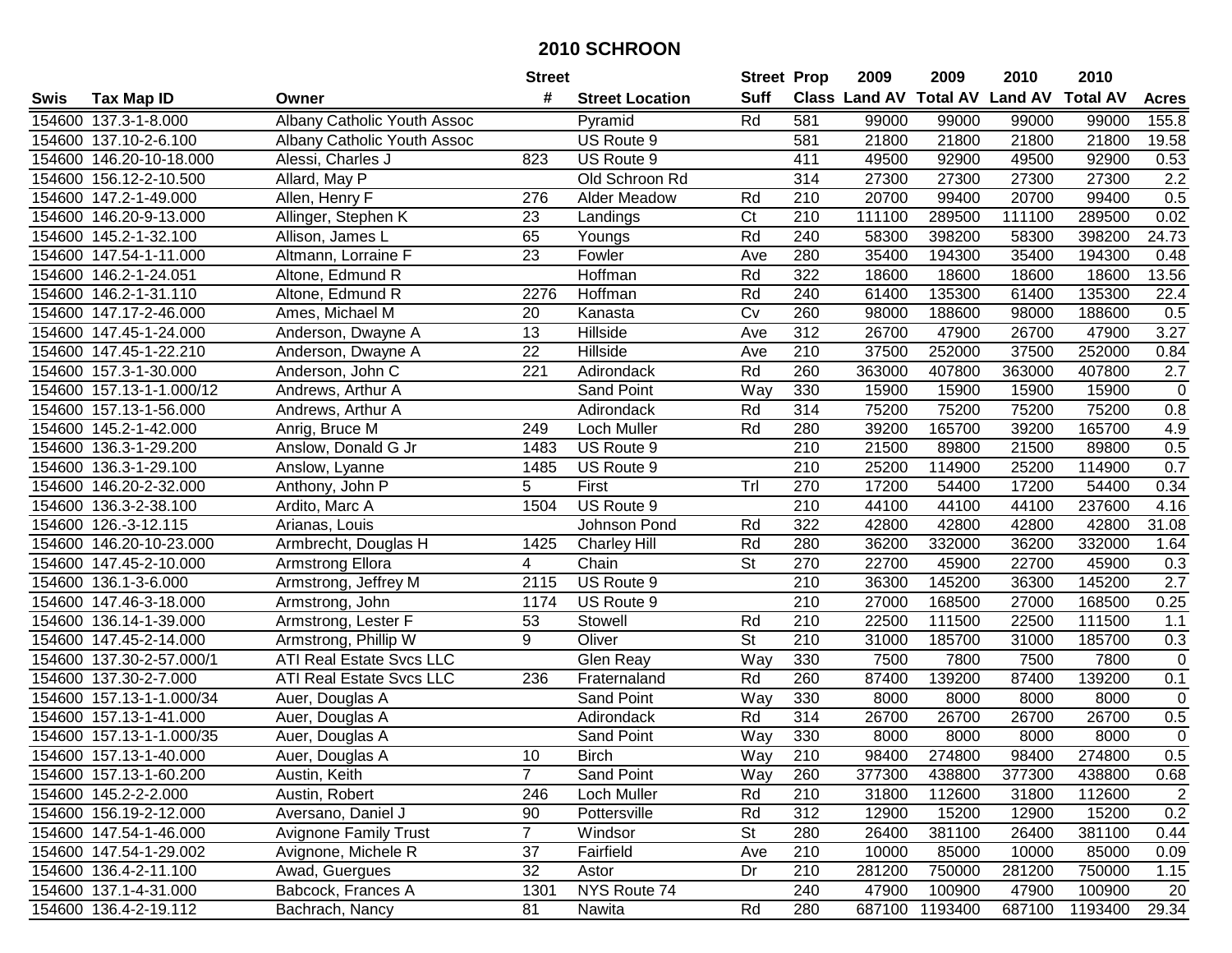|        |                        |                          | <b>Street</b>   |                        |                  | <b>Street Prop</b> | 2009   | 2009    | 2010                                    | 2010    |                |
|--------|------------------------|--------------------------|-----------------|------------------------|------------------|--------------------|--------|---------|-----------------------------------------|---------|----------------|
| Swis   | <b>Tax Map ID</b>      | Owner                    | #               | <b>Street Location</b> | <b>Suff</b>      |                    |        |         | Class Land AV Total AV Land AV Total AV |         | <b>Acres</b>   |
|        | 154600 157.1-1-3.000   | Backman, Eric J          | 856             | Adirondack             | Rd               | 260                | 36100  | 167400  | 36100                                   | 167400  | 3.7            |
|        | 154600 147.46-3-22.200 | <b>Bader Group LP</b>    |                 | Olden                  | Dr               | 311                | 144600 | 144600  | 144600                                  | 144600  | 2.76           |
|        | 154600 147.46-3-23.000 | Bader Group LP           |                 | Olden                  | Dr               | 311                | 9000   | 9000    | 9000                                    | 9000    | 0.1            |
|        | 154600 147.46-3-22.100 | Bader, Seth D            | 23              | Olden                  | Dr               | 210                | 163300 | 402200  | 163300                                  | 402200  | 2.5            |
|        | 154600 147.13-3-3.100  | Badruddin, Mohammed      | 2698            | Hoffman                | Rd               | 220                | 22200  | 83000   | 22200                                   | 83000   | 0.46           |
|        | 154600 147.13-3-3.200  | Badruddin, Mohammed      | 2706            | Hoffman                | Rd               | 220                | 26000  | 87000   | 26000                                   | 87000   | 0.64           |
|        | 154600 145.2-1-24.000  | Bailey, Robert S         | 362             | Loch Muller            | Rd               | 312                | 12400  | 20600   | 12400                                   | 20600   | 0.46           |
|        | 154600 147.9-2-13.000  | Baillargeon, Jarvis      | 60              | Wolters                | $\overline{Way}$ | $\overline{210}$   | 209800 | 288900  | 209800                                  | 288900  | 0.5            |
|        | 154600 156.16-3-26.400 | Baisch, Robert E         | $\overline{28}$ | Elirose                | Way              | 311                | 475900 | 475900  | 475900                                  | 475900  | 0.6            |
|        | 154600 157.13-1-60.100 | Baker, Carol A           | 3               | Sand Point             | Way              | 260                | 348400 | 384800  | 348400                                  | 384800  | 0.48           |
|        | 154600 146.3-1-81.000  | Baker, Roy C             | 37              | <b>Beech Hill</b>      | Rd               | 260                | 36800  | 78800   | 36800                                   | 78800   | 5.34           |
|        | 154600 147.45-1-22.100 | Baker, Shawn             | 32              | Hillside               | Ave              | 220                | 46000  | 191100  | 46000                                   | 191100  | 0.8            |
|        | 154600 147.3-2-29.000  | Bakker, Henry F          | 271             | BoatAccessonly@Dock St |                  | 260                | 192300 | 238800  | 192300                                  | 238800  | 3.9            |
|        | 154600 147.54-2-26.200 | <b>Baldwin Adk LP</b>    | 14              | Leland                 | Ave              | 411                | 100900 | 640000  | 100900                                  | 640000  | 1.21           |
| 154600 | 136.1-3-13.000         | Ballard, Dixon P         |                 | US Route 9             |                  | 322                | 61200  | 61200   | 61200                                   | 61200   | 100            |
| 154600 | 125.3-3-31.000         | Ballard, Dixon P         |                 | US Route 9             |                  | 312                | 121600 | 138600  | 121600                                  | 138600  | 160            |
|        | 154600 156.16-4-5.000  | Balsam, Jodi             | 78              | Pointe                 | Dr               | 210                | 496500 | 1250000 | 496500                                  | 1133300 | 0.56           |
|        | 154600 146.2-1-25.000  | Bamford, William Jr      | 2330            | Hoffman                | Rd               | 240                | 39400  | 112800  | 39400                                   | 112800  | 11.4           |
|        | 154600 147.53-2-20.200 | <b>Bankosky Fredrick</b> | 1077            | US Route 9             |                  | 482                | 9600   | 174700  | 9600                                    | 174700  | 0.05           |
|        | 154600 136.65-1-4.112  | Bannon, Arthur T         | 3               | Robinson               | Dr               | 210                | 62400  | 142300  | 62400                                   | 142300  | 0.68           |
|        | 154600 156.12-2-15.000 | Barnard, Timothy L       |                 | Old Schroon            | Rd               | 311                | 8600   | 8600    | 8600                                    | 8600    | 0.1            |
|        | 154600 156.12-2-13.000 | Barnard, Timothy L       |                 | Old Schroon            | Rd               | 210                | 56400  | 162108  | 56400                                   | 238008  | 9.8            |
|        | 154600 157.1-1-1.000   | Barner, Brian D          | 873             | Adirondack             | Rd               | 260                | 252900 | 279900  | 252900                                  | 279900  | $\overline{c}$ |
|        | 154600 147.5-1-16.000  | Barnes, Rhonda J         | 1359            | US Route 9             |                  | $\overline{210}$   | 34500  | 109200  | 34500                                   | 109200  | 1.2            |
|        | 154600 146.20-2-8.100  | Barney, Paul A           |                 | <b>Charley Hill</b>    | Rd               | 314                | 29300  | 29300   | 29300                                   | 29300   | 0.7            |
|        | 154600 125.3-3-10.000  | Barnhart, Cyril R        | 2383            | US Route 9             |                  | 210                | 27400  | 96300   | 27400                                   | 96300   | 1.7            |
|        | 154600 147.17-2-51.000 | Baron Ronald A           | 14              | <b>Grove Point</b>     | Rd               | 260                | 33100  | 77100   | 33100                                   | 77100   | 0.16           |
|        | 154600 125.3-3-38.000  | Barre, Joseph            | 2155            | US Route 9             |                  | 210                | 42900  | 157500  | 42900                                   | 157500  | 6.4            |
|        | 154600 156.-1-14.000   | Barrell, Brigitte A      | 773             | <b>Charley Hill</b>    | Rd               | 260                | 42500  | 140600  | 42500                                   | 140600  | 5.9            |
|        | 154600 156.12-3-8.000  | Barrie, Keith            | 6               | Clearwater             | Way              | 220                | 356800 | 473700  | 356800                                  | 473700  | 0.4            |
|        | 154600 147.13-3-10.000 | Barror, Christopher R    | $\overline{7}$  | Elwood                 | Ave              | 210                | 18400  | 69300   | 18400                                   | 69300   | 0.3            |
|        | 154600 147.46-3-15.000 | Barror, Christopher R    | $\overline{12}$ | Whitney                | Ave              | $\overline{210}$   | 44200  | 232200  | 44200                                   | 232200  | 0.47           |
|        | 154600 147.2-1-45.300  | Barrows, Kevin L         | 1431            | Adirondack             | Rd               | 260                | 22500  | 72200   | 22500                                   | 72200   | 3.4            |
|        | 154600 147.2-1-45.200  | Barrows, Kevin L         | 1431            | Adirondack             | Rd               | 260                | 25600  | 84100   | 25600                                   | 84100   | 6.2            |
|        | 154600 137.1-4-22.100  | Barry, Mark G            | 117             | <b>Fleming Pond</b>    | Rd               | 322                | 89200  | 89200   | 89200                                   | 89200   | 80.71          |
|        | 154600 137.1-2-3.100   | Barry, Mark G            |                 | <b>Fleming Pond</b>    | Rd               | 240                | 77300  | 431800  | 77300                                   | 431800  | 43.6           |
|        | 154600 147.53-1-37.000 | Barry, Walter J          | 1117            | US Route 9             |                  | 210                | 23300  | 145400  | 23300                                   | 145400  | 0.2            |
|        | 154600 157.5-2-1.000   | <b>Barth Richard</b>     | 46              | <b>Skylark</b>         | Ln               | 210                | 419400 | 573700  | 419400                                  | 573700  | 0.5            |
|        | 154600 137.1-4-26.500  | Barth, Richard A         | 28              | Dreams                 | Way              | 210                | 311100 | 623400  | 311100                                  | 569000  | 2.11           |
|        | 154600 147.9-1-4.210   | Bartolomeo, Anthony M    | 1295            | US Route 9             |                  | 210                | 24600  | 251000  | 24600                                   | 251000  | 0.46           |
|        | 154600 147.17-2-14.000 | Bastian, Robert H        |                 | Pharaoh                | Dr               | 311                | 101300 | 101300  | 101300                                  | 101300  | 0.7            |
|        | 154600 136.4-2-4.312   | <b>Bauer Kathleen</b>    | 4               | Whits End              | Way              | 260                | 97000  | 226700  | 97000                                   | 226700  | 3.09           |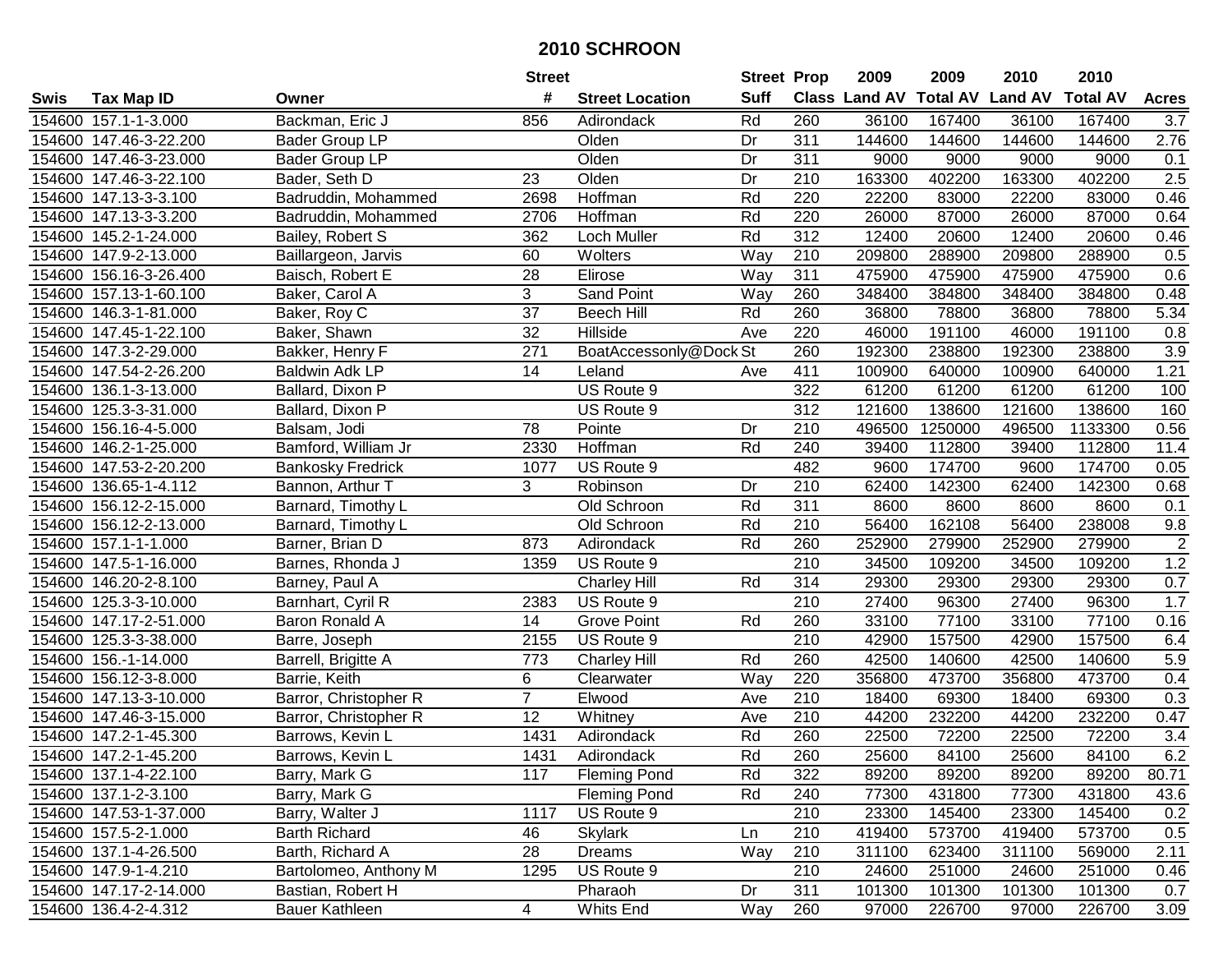|        |                        |                                     | <b>Street</b>   |                        | <b>Street Prop</b> |                  | 2009                          | 2009   | 2010           | 2010            |              |
|--------|------------------------|-------------------------------------|-----------------|------------------------|--------------------|------------------|-------------------------------|--------|----------------|-----------------|--------------|
| Swis   | <b>Tax Map ID</b>      | Owner                               | #               | <b>Street Location</b> | <b>Suff</b>        |                  | <b>Class Land AV Total AV</b> |        | <b>Land AV</b> | <b>Total AV</b> | <b>Acres</b> |
|        | 154600 147.53-1-39.001 | Bauer, Kimberly C                   | 67              | Cedar Hill             | Dr                 | 210              | 36900                         | 179900 | 36900          | 179900          | 0.5          |
|        | 154600 146.20-10-7.000 | <b>BBA</b> Inc                      | 12              | <b>Berry Hill</b>      | Way                | 210              | 99400                         | 210900 | 99400          | 210900          | 0.1          |
|        | 154600 146.20-10-4.000 | <b>BBA</b> Inc                      |                 | <b>Berry Hill</b>      | Way                | 311              | 100                           | 100    | 100            | 100             | 0.22         |
|        | 154600 146.20-10-5.000 | <b>BBA</b> Inc                      |                 | <b>Berry Hill</b>      | Way                | 311              | 10500                         | 10500  | 10500          | 10500           | 0.2          |
|        | 154600 147.3-2-27.000  | Beadnell, Troy                      | 281             | BoatAccessonly@Dock St |                    | 260              | 173000                        | 240100 | 173000         | 240100          | 2.09         |
|        | 154600 157.1-1-13.100  | Beal, Nancy F                       | 787             | Adirondack             | Rd                 | 280              | 484200                        | 807500 | 440100         | 759900          | 1.99         |
|        | 154600 157.5-3-10.000  | Beale, Frank R                      | 22              | Wax                    | Way                | 260              | 313800                        | 358000 | 313800         | 358000          | 1.6          |
|        | 154600 147.5-1-31.100  | Bean, Harold                        | 1432            | US Route 9             |                    | 240              | 57100                         | 307000 | 57100          | 307000          | 13.24        |
|        | 154600 136.14-1-37.000 | Bearce, Denise W                    |                 | Stowell                | Rd                 | $\overline{312}$ | 22700                         | 39900  | 22700          | 39900           | 1.4          |
|        | 154600 157.1-1-12.100  | Beardsell, Frank P                  | 789             | Adirondack             | Rd                 | 210              | 404600                        | 755600 | 384300         | 664000          | 2.12         |
|        | 154600 156.16-3-5.000  | Bearor, Clifford E                  | 30              | Dyckman                | Rd                 | 210              | 39900                         | 192500 | 39900          | 192500          | 3.1          |
|        | 154600 136.1-3-7.000   | Bearor, Robert P                    | 2124            | US Route 9             |                    | 210              | 34900                         | 229400 | 34900          | 229400          | 2.5          |
|        | 154600 156.12-3-17.000 | Beaudoin, Edward H                  | 24              | Alburnorm              | Way                | 260              | 459200                        | 569800 | 459200         | 569800          | 0.5          |
| 154600 | 136.11-1-7.200         | Beauregard, Daniel F                | 247             | Shore                  | Rd                 | 260              | 356900                        | 485500 | 356900         | 485500          | 2.63         |
|        | 154600 147.9-1-9.000   | <b>Beck Family Irrev Trust</b>      | 1265            | US Route 9             |                    | 280              | 39300                         | 165000 | 39300          | 188600          | 1.55         |
|        | 154600 137.1-4-46.500  | Beck, David P                       | 70              | Daniels                | Rd                 | 210              | 350200                        | 749800 | 350200         | 749800          | 1.2          |
|        | 154600 156.11-1-7.017  | Beck, John E                        | 543             | <b>Charley Hill</b>    | Rd                 | 322              | 39200                         | 39200  | 39200          | 39200           | 18.5         |
|        | 154600 147.53-1-40.001 | Beck, John E                        | 71              | <b>Cedar Hill</b>      | Dr                 | 210              | 34900                         | 187700 | 34900          | 187700          | 0.46         |
|        | 154600 155.2-2-4.000   | Beck, William                       | 1079            | <b>Trout Brook</b>     | Rd                 | 260              | 27200                         | 80400  | 27200          | 80400           | 2.7          |
|        | 154600 147.46-1-3.000  | <b>Becker Family Premises Trust</b> | 1201            | US Route 9             |                    | 210              | 33200                         | 161100 | 33200          | 161100          | 0.4          |
|        | 154600 157.5-2-3.000   | Becraft, Thomas R                   | 38              | <b>Skylark</b>         | Ln                 | 210              | 445400                        | 843400 | 445400         | 1082900         | 0.5          |
| 154600 | 136.4-2-9.400          | Beebie, Stephen F                   | 598             | NYS Route 74           |                    | 260              | 29300                         | 104100 | 29300          | 104100          | $\mathbf 1$  |
| 154600 | 145.4-1-22.000         | Beehive Management Corp             | 1167            | Hoffman                | Rd                 | 260              | 26600                         | 84000  | 26600          | 84000           | $1.1$        |
| 154600 | 145.4-1-10.000         | <b>Beehive Management Corp</b>      | 23              | <b>Burritt</b>         | Ln                 | 312              | 221100                        | 221900 | 221100         | 221900          | 17.4         |
|        | 154600 147.13-1-1.000  | Beers, Chester O                    |                 | <b>Brookfield</b>      | Ave                | 311              | 38900                         | 38900  | 38900          | 38900           | 4.1          |
|        | 154600 147.53-1-48.000 | Beers, Chester O                    | 34              | <b>Brookfield</b>      | Ave                | 210              | 22700                         | 135300 | 22700          | 135300          | 0.22         |
|        | 154600 156.16-3-55.112 | Beers, Linda                        |                 | US Route 9             |                    | $\overline{311}$ | 1800                          | 1800   | 1800           | 1800            | 0.5          |
|        | 154600 156.16-3-34.200 | Beers, Lois M                       | 60              | Hayes                  | Rd                 | 210              | 61400                         | 232500 | 61400          | 232500          | 1.13         |
|        | 154600 136.3-2-27.000  | Begin, Paul                         |                 | Severance              | Rd                 | $\overline{322}$ | 30300                         | 30300  | 30300          | 30300           | 23.58        |
|        | 154600 136.18-1-36.000 | Begin, Paul J                       |                 | Severance              | Rd                 | 314              | 3800                          | 3800   | 3800           | 3800            | 0.1          |
| 154600 | 136.3-2-28.200         | Begin, Paul J                       |                 | <b>Alder Meadow</b>    | Rd                 | 322              | 116100                        | 116100 | 116100         | 116100          | 86.3         |
|        | 154600 136.14-1-11.100 | Begin, Paul J                       | 225             | NYS Route 74           |                    | $\overline{210}$ | 30800                         | 260500 | 30800          | 260500          | 1.5          |
|        | 154600 136.10-1-5.000  | Begni, Steven A                     | $\overline{32}$ | French                 | Rd                 | 260              | 40200                         | 103700 | 40200          | 103700          | 1.3          |
|        | 154600 157.5-2-10.500  | Beier, Robert                       | 6               | Spruce                 | Ln                 | 260              | 444100                        | 519000 | 444100         | 519000          | 0.52         |
|        | 154600 146.20-1-25.000 | Bell, James W                       | 69              | Sumac                  | Rd                 | 260              | 37200                         | 192300 | 37200          | 182000          | 2.27         |
|        | 154600 156.12-3-20.000 | Beller, Lorin                       | 12              | Alburnorm              | Way                | 210              | 712000                        | 816400 | 712000         | 816400          | 1            |
|        | 154600 156.16-3-44.000 | Belles, Arthur J                    | 57              | Bay                    | Rd                 | 210              | 383700                        | 879900 | 383700         | 829200          | 0.5          |
|        | 154600 147.5-1-45.000  | Bellevue Mtn Prop Inc               | 1328            | US Route 9             |                    | 417              | 94100                         | 263200 | 94100          | 263200          | 2.3          |
|        | 154600 146.20-3-7.000  | Belluscio, Nancy L                  | 875             | US Route 9             |                    | 210              | 79300                         | 269700 | 79300          | 269700          | 2.21         |
|        | 154600 137.29-1-18.200 | Belott, James                       | 326             | Fraternaland           | Rd                 | 260              | 68200                         | 168400 | 68200          | 316100          | 0.5          |
|        | 154600 147.46-3-2.000  | Belrose, Delores E                  | 3               | Whitney                | Ave                | 210              | 31400                         | 154900 | 31400          | 154900          | 0.4          |
|        | 154600 146.4-1-50.300  | Belrose, Delores E                  |                 | Hoffman                | Rd                 | 314              | 39400                         | 39400  | 39400          | 39400           | 8            |
|        |                        |                                     |                 |                        |                    |                  |                               |        |                |                 |              |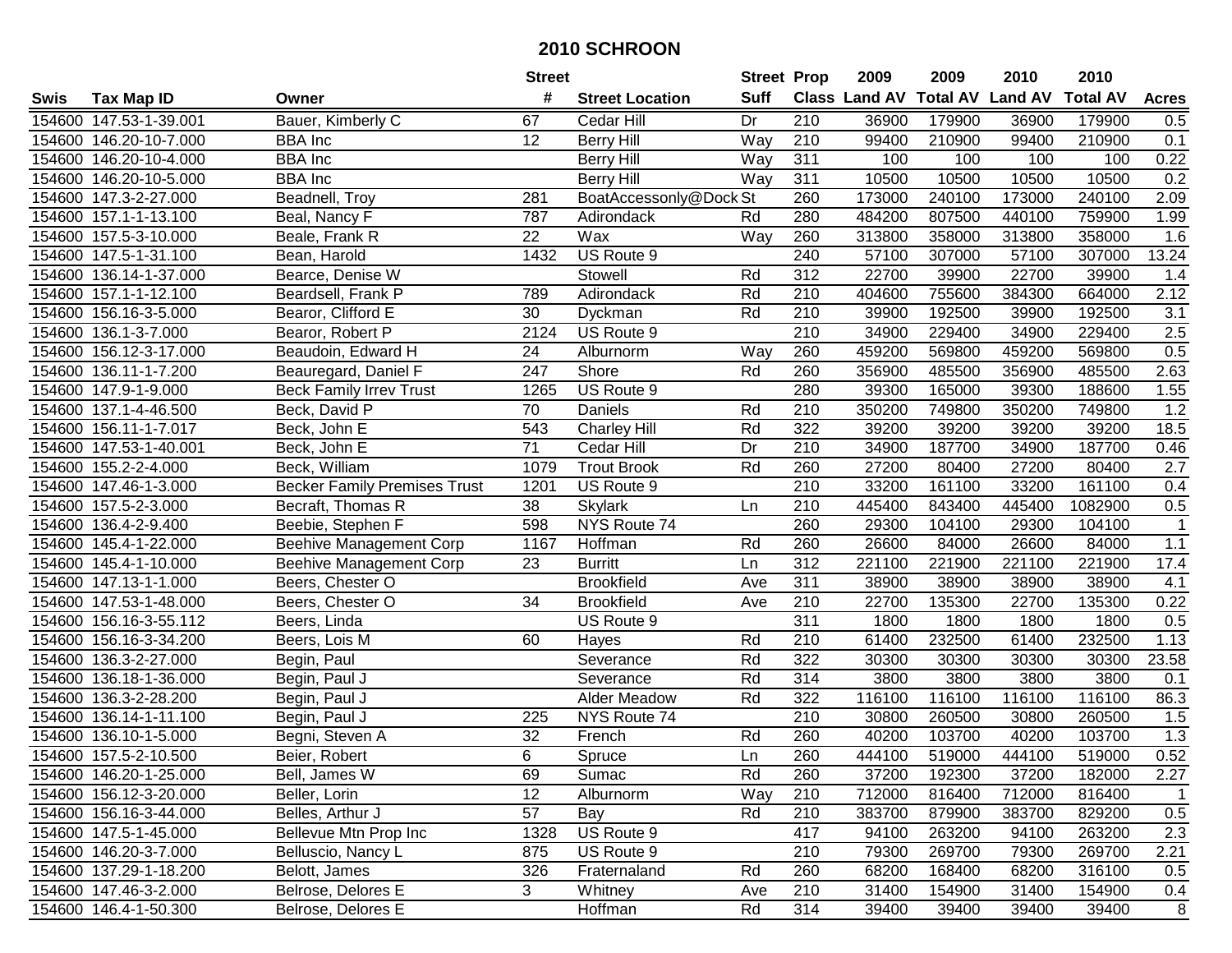|        |                          |                         | <b>Street</b>   |                        | <b>Street Prop</b> |     | 2009                 | 2009            | 2010           | 2010            |                  |
|--------|--------------------------|-------------------------|-----------------|------------------------|--------------------|-----|----------------------|-----------------|----------------|-----------------|------------------|
| Swis   | <b>Tax Map ID</b>        | Owner                   | #               | <b>Street Location</b> | <b>Suff</b>        |     | <b>Class Land AV</b> | <b>Total AV</b> | <b>Land AV</b> | <b>Total AV</b> | <b>Acres</b>     |
|        | 154600 136.14-1-8.002    | Belrose, Jennifer M     | 105             | River                  | Rd                 | 210 | 27000                | 132900          | 27000          | 132900          | 1.21             |
|        | 154600 147.45-1-12.100   | Belschwinder, Michael J | 11              | Chain                  | <b>St</b>          | 210 | 39100                | 123400          | 39100          | 123400          | 0.4              |
|        | 154600 147.45-1-12.200   | Belschwinder, Michael J |                 | Jordan                 | <b>St</b>          | 312 | 19900                | 21300           | 19900          | 21300           | 0.52             |
|        | 154600 136.14-3-11.000   | Bemis, Earl             | 33              | Knox                   | Rd                 | 260 | 190500               | 243300          | 190500         | 243300          | 0.4              |
|        | 154600 145.2-1-39.300    | Bender, Joel            |                 | Loch Muller            | Rd                 | 314 | 39400                | 39400           | 39400          | 39400           | 7.4              |
|        | 154600 145.2-1-39.200    | Bender, Joel            |                 | Loch Muller            | Rd                 | 314 | 38800                | 38800           | 38800          | 38800           | 7.35             |
|        | 154600 157.5-3-16.018    | Benjamin, Robert        | $\overline{2}$  | Wax                    | Way                | 260 | 374400               | 436600          | 374400         | 436600          | 1.2              |
|        | 154600 157.3-1-11.000    | Bennett, Robert Q       | 353             | Adirondack             | Rd                 | 210 | 681700               | 986000          | 681700         | 986000          | 5.1              |
|        | 154600 157.3-1-10.000    | Bennett, Robert Q       |                 | Adirondack             | Rd                 | 311 | 312300               | 312300          | 312300         | 312300          | 1.8              |
|        | 154600 147.17-2-26.000   | Bennett, Roland         | 6               | Quinn                  | Way                | 210 | 57200                | 123100          | 57200          | 123100          | 0.2              |
|        | 154600 147.17-2-27.000   | Bennett, Roland         |                 | <b>Grove Point</b>     | Rd                 | 311 | 19600                | 19600           | 19600          | 19600           | 0.1              |
|        | 154600 136.65-1-11.111   | Benninghoff, David      | 19              | Robinson               | Dr                 | 260 | 87400                | 250000          | 87400          | 250000          | 0.46             |
|        | 154600 157.5-2-15.000    | Bennison, Patricia R    | 54              | Davis                  | Rd                 | 260 | 285900               | 336300          | 285900         | 431300          | 1.6              |
|        | 154600 136.4-2-11.300    | Bensen, Carl A          | 16              | Astor                  | Dr                 | 260 | 461400               | 585700          | 461400         | 585700          | 1.21             |
|        | 154600 136.4-2-11.200    | Bensen, David B         | 16              | Astor                  | Dr                 | 312 | 293100               | 296400          | 293100         | 296400          | 1.15             |
|        | 154600 146.20-10-20.000  | Bensen, Douglas P       | 1453            | <b>Charley Hill</b>    | Rd                 | 210 | 24900                | 88400           | 24900          | 88400           | 1.07             |
|        | 154600 136.11-1-22.000   | Bensen, Edna G          | 366             | Shore                  | Rd                 | 260 | 564900               | 618400          | 564900         | 618400          | 7.2              |
|        | 154600 137.1-4-66.000    | Benz, Richard G         |                 | NYS Route 74           |                    | 312 | 5900                 | 33100           | 5900           | 33100           | 0.31             |
|        | 154600 137.1-4-73.200    | Benz, Richard G         |                 | NYS Route 74           |                    | 314 | 5400                 | 5400            | 5400           | 5400            | 0.52             |
|        | 154600 137.1-4-73.100    | Benz, Richard G         |                 | NYS Route 74           |                    | 312 | 3800                 | 4200            | 3800           | 4200            | 0.32             |
|        | 154600 137.1-4-53.000    | Benz, Richard G         | 23              | Adams                  | Ln                 | 210 | 397600               | 538800          | 397600         | 538800          | 2.14             |
|        | 154600 146.20-9-30.000   | Bequette, B Wayne       |                 | Landings               | Ct                 | 210 | 111100               | 289500          | 111100         | 289500          | 0.02             |
| 154600 | 146.20-5-2.000           | Berdar, Charles         | 10              | Pine                   | Ln                 | 260 | 34100                | 65800           | 34100          | 110400          | 1.2              |
| 154600 | 146.2-1-27.000           | Berger, Alexander       | 2313            | Hoffman                | Rd                 | 260 | 117000               | 238500          | 117000         | 238500          | 100              |
|        | 154600 157.13-1-1.000/2  | Bergin, Gerald P        |                 | Sand Point             | Way                | 330 | 8000                 | 8000            | 8000           | 8000            | $\mathbf 0$      |
|        | 154600 157.13-1-1.000/11 | Bergin, Gerald P        |                 | <b>Sand Point</b>      | Way                | 330 | 8000                 | 8000            | 8000           | 8000            | $\boldsymbol{0}$ |
|        | 154600 157.13-1-55.000   | Bergin, Gerald P        | 403             | Adirondack             | Rd                 | 260 | 98400                | 262400          | 98400          | 262400          | $\overline{1}$   |
|        | 154600 157.13-1-47.000   | Bergin, Gerald P        |                 | Adirondack             | Rd                 | 314 | 20700                | 20700           | 20700          | 20700           | 0.6              |
|        | 154600 147.61-1-6.000    | Berka, Jerry G          | $\overline{7}$  | Labier                 | Way                | 260 | 158100               | 298500          | 158100         | 298500          | 0.04             |
|        | 154600 147.61-1-4.000    | Berka, Jerry G          |                 | US Route 9             |                    | 311 | $\Omega$             | 0               | 0              | $\Omega$        | 0.28             |
|        | 154600 145.2-1-28.000    | Berlin, Joseph P        | $\overline{34}$ | Evergreen              | Way                | 260 | 31800                | 157700          | 31800          | 157700          | 0.9              |
|        | 154600 147.2-1-19.000    | Berman, Michael J       | 112             | Crane Pond             | Rd                 | 260 | 30400                | 91900           | 30400          | 91900           | $\overline{2.6}$ |
|        | 154600 157.1-2-6.001     | Bernhard, David         | 485             | Adirondack             | Rd                 | 260 | 238300               | 296400          | 238300         | 296400          | 0.38             |
|        | 154600 157.1-2-7.001     | Bernhard, David         |                 | Adirondack             | Rd                 | 311 | 1900                 | 1900            | 1900           | 1900            | 0.67             |
|        | 154600 136.4-2-17.000    | Bernhard, Winfred EA    | 701             | NYS Route 74           |                    | 240 | 589300               | 717500          | 589300         | 717500          | 68.67            |
|        | 154600 157.1-2-23.002    | Bernstein, Lauren       | 11              | Bernstein              | Way                | 280 | 461400               | 784600          | 461400         | 784600          | 4.7              |
|        | 154600 146.20-9-6.000    | Berry, Alan R           | 3               | Landings               | Ct                 | 210 | 163900               | 361100          | 163900         | 361100          | 0.02             |
|        | 154600 146.3-1-54.000    | Bessette, Bonnie D      |                 | Hoffman                | Rd                 | 322 | 24400                | 24400           | 24400          | 24400           | 10               |
|        | 154600 156.19-2-9.000    | Bessette, Marion J      | 38              | Old Schroon            | Rd                 | 210 | 28100                | 74900           | 28100          | 74900           | 0.9              |
|        | 154600 125.3-3-9.200     | Bessey, Donald J Jr     |                 | US Route 9             |                    | 311 | 22500                | 22500           | 22500          | 22500           | 1.6              |
|        | 154600 125.3-3-17.000    | Bessey, Donald J Jr     | 2424            | US Route 9             |                    | 210 | 19000                | 127800          | 19000          | 127800          | 1.1              |
|        | 154600 125.3-3-18.000    | Bessey, Donald J Jr     | 2432            | US Route 9             |                    | 210 | 22500                | 91200           | 22500          | 91200           | 1.1              |
|        |                          |                         |                 |                        |                    |     |                      |                 |                |                 |                  |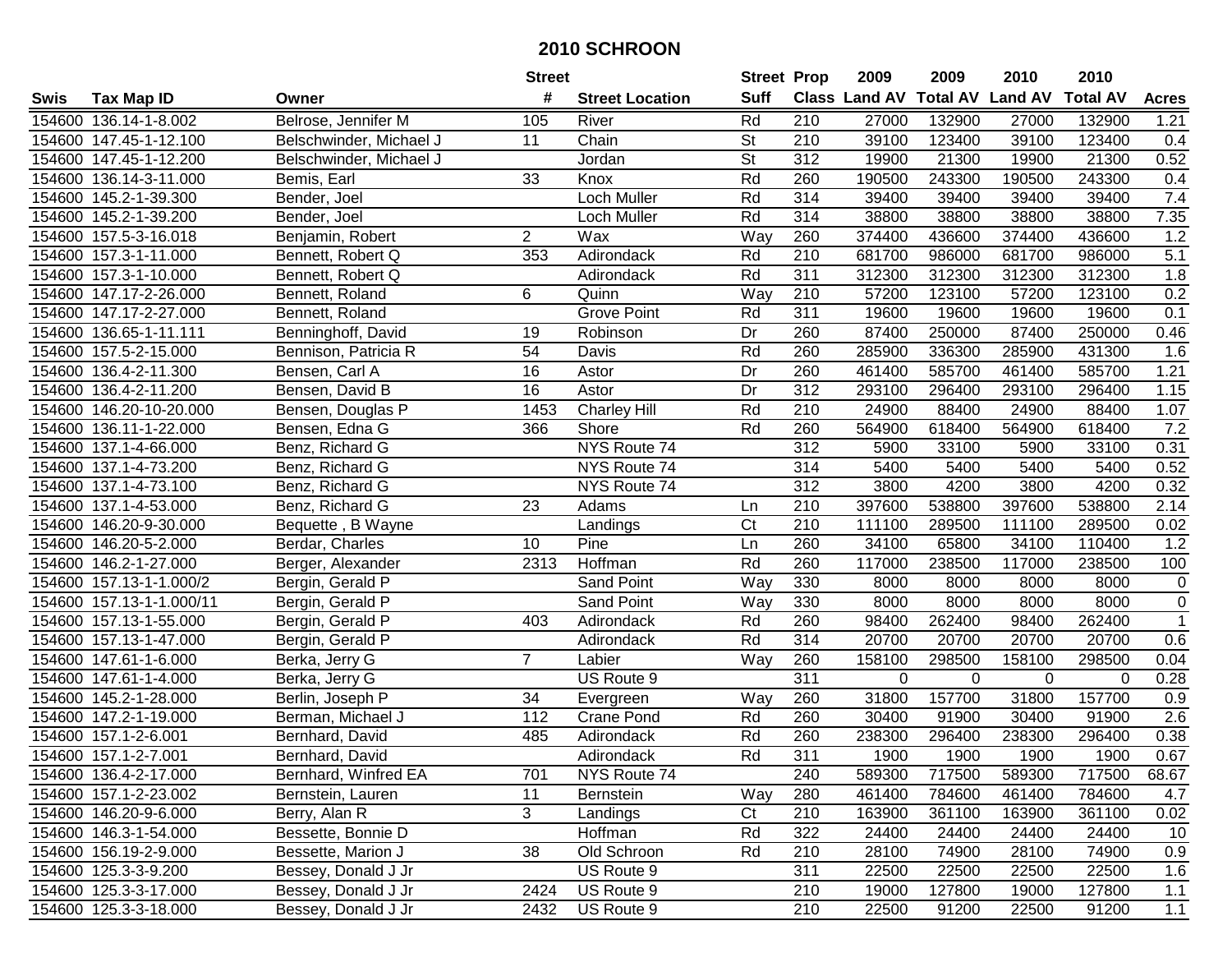|        |                          |                                    | <b>Street</b>   |                        | <b>Street Prop</b> |                  | 2009   | 2009   | 2010                                    | 2010          |                 |
|--------|--------------------------|------------------------------------|-----------------|------------------------|--------------------|------------------|--------|--------|-----------------------------------------|---------------|-----------------|
| Swis   | <b>Tax Map ID</b>        | Owner                              | #               | <b>Street Location</b> | <b>Suff</b>        |                  |        |        | Class Land AV Total AV Land AV Total AV |               | <b>Acres</b>    |
|        | 154600 146.1-1-1.120     | Biagi, Eric                        | 101             | Youngs                 | Rd                 | 322              | 236800 | 236800 | 236800                                  | 236800        | 149.49          |
|        | 154600 146.4-1-22.000    | Bianchi, Kenneth                   | 132             | Horseshoe Pond         | Rd                 | 260              | 36100  | 93000  | 36100                                   | 93000         | 10              |
|        | 154600 147.17-2-13.000   | Biggs, David T                     | 17              | Pharaoh                | Dr                 | 210              | 249100 | 423500 | 249100                                  | 423500        | 0.5             |
|        | 154600 145.4-1-12.000    | <b>Bigsby Birches Inc</b>          | 83              | <b>Burritt</b>         | Ln                 | 280              | 181600 | 583500 | 181600                                  | 583500        | 4               |
|        | 154600 137.10-2-5.000    | <b>Billings Donald</b>             | 1250            | NYS Route 74           |                    | $\overline{210}$ | 31900  | 108000 | 31900                                   | 108000        | 0.93            |
|        | 154600 147.5-1-11.200    | Binninger, Charles                 | 1343            | US Route 9             |                    | 210              | 28400  | 138800 | 28400                                   | 138800        | 0.99            |
|        | 154600 136.11-1-23.000   | Binninger, Steven P                | 349             | Shore                  | Rd                 | $\overline{210}$ | 258000 | 458900 | 258000                                  | 458900        | 0.4             |
|        | 154600 136.14-2-16.000   | Binninger, Steven P                | 49              | Shore                  | Rd                 | 314              | 25800  | 25800  | 13300                                   | 13300         | 0.63            |
|        | 154600 136.65-1-13.000   | Binninger, Steven P                | $\overline{11}$ | Robinson               | Dr                 | $\overline{312}$ | 77600  | 176100 | 77600                                   | 176100        | 0.6             |
|        | 154600 136.4-2-2.400     | <b>Birch Hill Partnership</b>      | 470             | NYS Route 74           |                    | 250              | 343500 | 912200 | 343500                                  | 912200        | 34.3            |
| 154600 | 136.4-2-2.002            | <b>Birch Hill Partnership</b>      |                 | NYS Route 74           |                    | 311              | 243000 | 243000 | 243000                                  | 243000        | 23.1            |
|        | 154600 137.10-1-10.000   | Bird, Betty                        | 19              | Letsonville            | Rd                 | 210              | 43400  | 207400 | 43400                                   | 207400        | 3.1             |
| 154600 | 137.10-1-8.000           | Bird, Betty                        |                 | Letsonville            | Rd                 | 311              | 11200  | 11200  | 11200                                   | 11200         | 0.2             |
| 154600 | 137.1-4-67.000           | Birdsall, William K                | 119             | Fraternaland           | Rd                 | 260              | 80500  | 132400 | 80500                                   | 132400        | 5.99            |
| 154600 | 156.16-3-64.000          | Bishop, Joseph                     |                 | US Route 9             |                    | 311              | 27700  | 27700  | 27700                                   | 27700         | 1.25            |
| 154600 | 156.16-3-40.200          | Bishop, Joseph I                   | 19              | Rowe                   | Way                | 260              | 486100 | 861100 | 486100                                  | 827100        | 0.5             |
|        | 154600 156.16-3-59.003   | Bishop, Joseph I                   |                 | US Route 9             |                    | 210              | 544900 | 903600 | 544900                                  | 869400        | 2.5             |
|        | 154600 156.16-3-42.000   | Bishop, Phillip L                  | 51              | Bay                    | Rd                 | 260              | 337500 | 383500 | 337500                                  | 383500        | 0.6             |
|        | 154600 147.9-2-11.000    | Blackman, Charles S                | 64              | Wolters                | Way                | 260              | 212200 | 314100 | 212200                                  | 314100        | 0.6             |
|        | 154600 137.1-4-9.000     | Blaich, Frederick R                |                 | Fraternaland           | Rd                 | $\overline{314}$ | 2400   | 2400   | 2400                                    | 2400          | 0.5             |
|        | 154600 147.61-1-1.217    | <b>Blakelock, Thomas R</b>         | 934             | US Route 9             |                    | 210              | 104900 | 244300 | 104900                                  | 244300        | 0.1             |
|        | 154600 156.16-3-3.000    | Blatt, Philip                      | 29              | Dyckman                | Rd                 | 210              | 36000  | 158600 | 36000                                   | 158600        | 1.3             |
|        | 154600 136.10-1-1.027    | Blodgett, Albert J                 | 62              | French                 | Rd                 | 260              | 27200  | 138700 | 27200                                   | 138700        | 0.48            |
| 154600 | 136.1-3-27.001           | Blodgett, Albert J Sr              | 68              | French                 | Rd                 | 312              | 31500  | 37400  | 31500                                   | 37400         | 0.61            |
| 154600 | 156.-1-37.000            | Bloom, Harold L                    |                 | <b>Charley Hill</b>    | Rd                 | 322              | 28300  | 28300  | 28300                                   | 28300         | 46.4            |
|        | 154600 156.-1-38.000     | Bloom, Harold L                    |                 | Charley Hill           | Rd                 | 322              | 118400 | 118400 | 118400                                  | 118400        | 193.5           |
|        | 154600 156.-1-39.000     | Bloom, Harold L                    |                 | <b>Charley Hill</b>    | Rd                 | 322              | 126500 | 126500 | 126500                                  | 126500        | 250             |
|        | 154600 156.19-1-1.000    | Bloom, Harold L                    |                 | Vanderwalker           | Rd                 | 322              | 15400  | 15400  | 15400                                   | 15400         | $\overline{25}$ |
|        | 154600 156.11-1-4.100    | Bloom, Harold L                    | 463             | <b>Charley Hill</b>    | Rd                 | 210              |        |        | 47600                                   | 233200        | 9.17            |
|        | 154600 156.11-1-4.200    | Bloom, Harold L                    |                 | <b>Charley Hill</b>    | Rd                 | 322              |        |        | 42500                                   | 42500         | 12.32           |
| 154600 | 136.4-2-11.400           | Bloomingdale, James P              | 4               | Astor                  | Dr                 | 210              | 92400  | 194100 | 92400                                   | 194100        | 2.76            |
|        | 154600 165.-1-7.000      | <b>Blue Road Capital LLC</b>       |                 | Vanderwalker           | Rd                 | 910              | 37200  | 37200  | 37200                                   | 37200         | 75.4            |
|        | 154600 156.12-2-10.200   | Boardway, Bella P                  |                 | Old Schroon            | Rd                 | 311              | 30600  | 42500  | 30600                                   | 30600         | 2.68            |
|        | 154600 156.16-3-41.000   | <b>Bodenstab Family Prop Trust</b> | 10              | Rowe                   | Way                | 260              | 381500 | 442400 | 381500                                  | 442400        | 0.5             |
|        | 154600 147.53-1-18.120   | Boehler, Richard M                 | 1131            | US Route 9             |                    | 418              | 55500  | 249500 | 55500                                   | 209500        | 0.6             |
|        | 154600 146.20-9-31.000   | Bohleber, James P                  |                 | Landings               | Ct                 | 210              | 111100 | 289500 | 111100                                  | 289500        | 0.02            |
|        | 154600 146.20-1-1.000    | Boisjoli, Lori A                   |                 | Horseshoe Pond         | Rd                 | 314              | 42100  | 42100  | 42100                                   | 42100         | 5               |
|        | 154600 157.3-1-28.000    | Boland, Lawrence                   | 237             | Adirondack             | Rd                 | 260              | 420600 | 492900 | 420600                                  | 492900        | 4.4             |
|        | 154600 157.13-1-1.000/31 | Bolas, Joyce E                     |                 | Sand Point             | Way                | 330              | 8000   | 8000   | 8000                                    | 8000          | $\mathbf 0$     |
|        | 154600 157.13-1-37.000   | Bolas, Joyce E                     | 30              | Birch                  | Way                | 260              | 98500  | 279500 | 98500                                   | 279500        | 0.5             |
|        | 154600 145.2-1-50.000    | Bomba-Reed, Karen                  |                 | Loch Muller            | Rd                 | 910              | 93000  | 93000  | 93000                                   | 93000         | 103.4           |
|        | 154600 145.2-1-46.100    | Bomba-Reed, Karen                  | 161             | Loch Muller            | Rd                 | 260              | 237300 | 341000 | 237300                                  | 341000 216.05 |                 |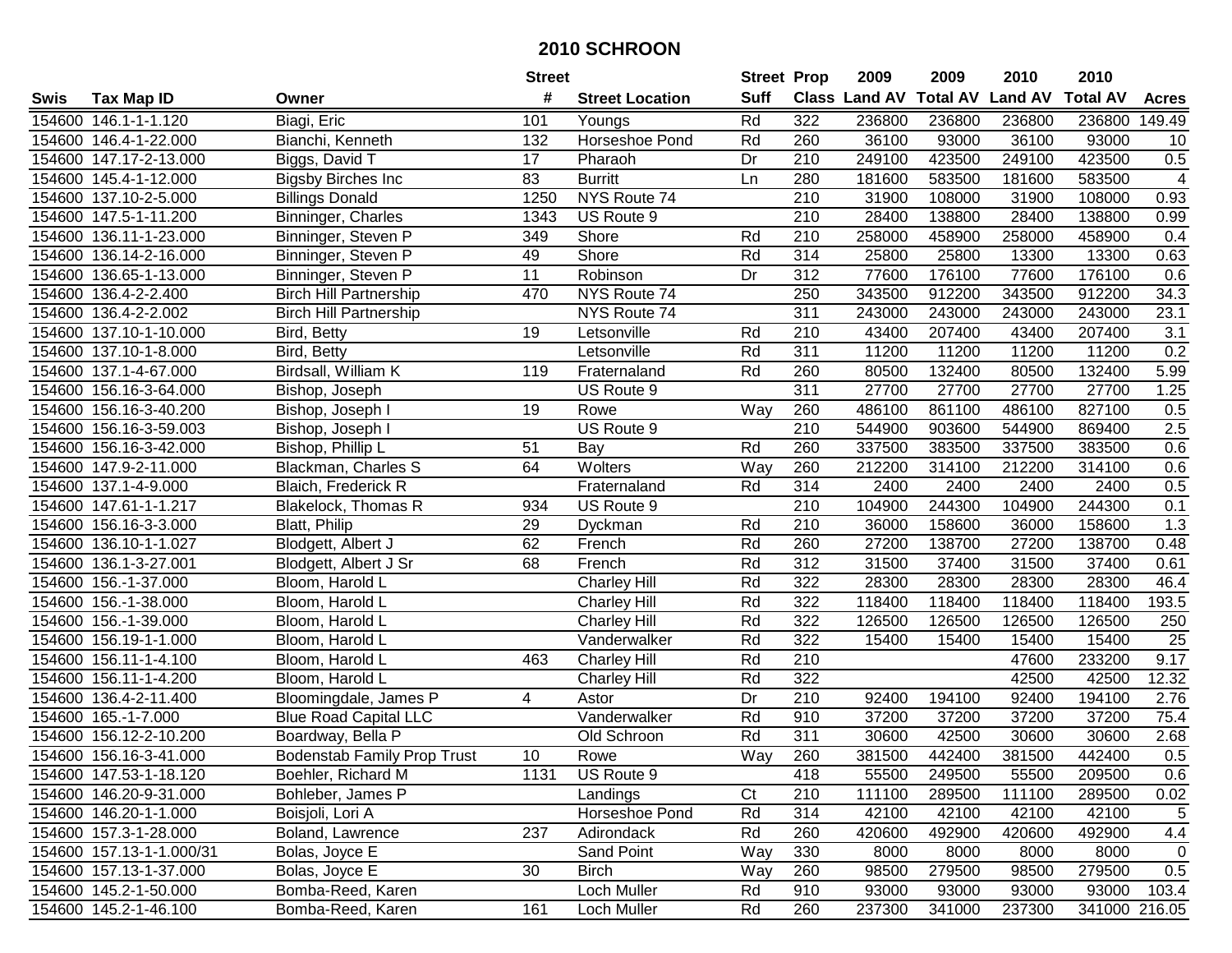|        |                        |                        | <b>Street</b>   |                        | <b>Street Prop</b>       |                  | 2009   | 2009   | 2010                                    | 2010   |              |
|--------|------------------------|------------------------|-----------------|------------------------|--------------------------|------------------|--------|--------|-----------------------------------------|--------|--------------|
| Swis   | <b>Tax Map ID</b>      | Owner                  | #               | <b>Street Location</b> | <b>Suff</b>              |                  |        |        | Class Land AV Total AV Land AV Total AV |        | <b>Acres</b> |
|        | 154600 156.8-2-81.000  | Bonnewell, Michael S   | 64              | Hemlock                | Dr                       | 210              | 33100  | 199900 | 33100                                   | 199900 |              |
|        | 154600 145.2-2-7.000   | Bornt, Donald L        | 173             | Potash Hill            | Rd                       | 312              | 27800  | 32100  | 27800                                   | 32100  | 1.8          |
|        | 154600 136.3-2-33.200  | Borowski Jorg          | 11              | <b>Alder Meadow</b>    | Rd                       | 210              | 31800  | 216500 | 31800                                   | 216500 | 0.83         |
|        | 154600 136.65-1-4.200  | Borquist, Robert F     | 9               | Pelsinn                | C <sub>t</sub>           | 260              | 290300 | 415500 | 290300                                  | 415500 | 0.46         |
|        | 154600 136.3-1-1.039   | Bosch, Dana A          |                 | US Route 9             |                          | 311              | 22400  | 22400  | 22400                                   | 22400  | 1.08         |
|        | 154600 145.2-2-33.200  | Bott, Susan            | 218             | Loch Muller            | Rd                       | 260              | 50600  | 72200  | 50600                                   | 72200  | 17.1         |
|        | 154600 147.45-2-7.000  | Botterbusch, Timothy C | 10              | Jordan                 | $\overline{\mathsf{St}}$ | 210              | 31400  | 142000 | 31400                                   | 142000 | 0.3          |
|        | 154600 136.14-2-29.230 | Bouchard, Brian        | $\overline{20}$ | Gooseberry             | Dr                       | $\overline{210}$ | 26200  | 208600 | 26200                                   | 208600 | 0.6          |
|        | 154600 136.14-2-29.220 | Bouchard, Brian D      |                 | River                  | Rd                       | 314              | 24400  | 24400  | 24400                                   | 24400  | 0.54         |
|        | 154600 146.3-1-80.000  | Bouchard, Christine    | 83              | <b>Beech Hill</b>      | Rd                       | 260              | 46200  | 124800 | 46200                                   | 124800 | 5.3          |
|        | 154600 146.3-1-75.100  | Bouchard, Michael J    | 104             | <b>Beech Hill</b>      | Rd                       | 210              | 37200  | 132600 | 37200                                   | 132600 | 5.01         |
|        | 154600 157.3-1-39.200  | Boustead, Cheryl L     | 149             | Adirondack             | Rd                       | 210              | 672100 | 919200 | 672100                                  | 919200 | 6.19         |
|        | 154600 136.4-1-2.230   | Bowen, James L III     | 25              | Ledge                  | Rd                       | 210              | 384100 | 831500 | 384100                                  | 797700 | 1.15         |
| 154600 | 156.8-2-54.000         | Bowen, Stephen H       | 106             | Pine                   | Ln                       | 210              | 36100  | 163600 | 36100                                   | 163600 | 1.89         |
| 154600 | 147.13-3-12.000        | Bowers, Brigitte       | 975             | US Route 9             |                          | 210              | 10800  | 115200 | 10800                                   | 115200 | 0.1          |
|        | 154600 145.2-1-46.200  | Bowers, F David        | 235             | Loch Muller            | Rd                       | 240              | 64200  | 252400 | 64200                                   | 252400 | 25.5         |
|        | 154600 145.2-1-15.000  | Bowers, Stephen        | 386             | Loch Muller            | Rd                       | 210              | 21700  | 112000 | 21700                                   | 112000 | 1.5          |
|        | 154600 145.2-1-16.000  | Bowers, Stephen F      |                 | Loch Muller            | Rd                       | 314              | 15800  | 15800  | 15800                                   | 15800  | 0.5          |
|        | 154600 165.2-2-5.200   | Bowman, William J      | 5               | US Route 9             |                          | 210              | 37500  | 225000 | 37500                                   | 225000 | 3.64         |
|        | 154600 147.3-2-16.000  | Boyd, Ernest W         | 191             | Nesa                   | Rd                       | 260              | 568400 | 621600 | 568400                                  | 621600 | 5.47         |
|        | 154600 147.3-2-17.100  | Boyd, Ernest W         | 197             | Nesa                   | Rd                       | 260              |        |        | 476400                                  | 515600 | 3.48         |
|        | 154600 147.3-2-17.200  | Boyd, Ernest W         |                 | Nesa                   | Rd                       | 311              |        |        | 449700                                  | 449700 | 3.69         |
|        | 154600 147.53-1-4.000  | Boyea, John            | 60              | Cedar Hill             | Dr                       | 210              | 35200  | 164800 | 35200                                   | 164800 | 0.5          |
|        | 154600 145.4-1-55.000  | Boykin, Charles        | 1104            | <b>Trout Brook</b>     | Rd                       | 260              | 41100  | 108700 | 41100                                   | 108700 | $\mathbf 1$  |
| 154600 | 146.3-1-67.200         | Boykin, Charles        |                 | <b>Trout Brook</b>     | Rd                       | 311              | 2700   | 2700   | 2700                                    | 2700   | $\mathbf 1$  |
|        | 154600 156.8-2-97.200  | Boylan, Joseph         |                 | Kates                  | Way                      | 311              | 122900 | 122900 | 122900                                  | 122900 | 0.48         |
|        | 154600 156.16-3-49.000 | Bradley, Donielle M    |                 | US Route 9             |                          | 311              | 23600  | 23600  | 23600                                   | 23600  | 0.7          |
|        | 154600 156.12-1-3.121  | Bradley, Michael P     |                 | <b>Thurman Pond</b>    | Rd                       | 311              | 31700  | 31700  | 31700                                   | 31700  | 0.8          |
|        | 154600 156.12-1-3.112  | Bradley, Michael P     | 317             | Beaver Dam             | Rd                       | 260              | 154600 | 213600 | 154600                                  | 213600 | 1.54         |
|        | 154600 156.12-4-3.112  | Bradley, Michael P     |                 | Osprey                 | Way                      | 314              | 1500   | 1500   | 1500                                    | 1500   | 0.43         |
|        | 154600 156.12-4-3.121  | Bradley, Michael P     |                 | Osprey                 | Way                      | 314              | 700    | 700    | 700                                     | 700    | 0.2          |
|        | 154600 147.2-1-33.000  | Branion, William H Jr  | 1506            | Adirondack             | Rd                       | 260              | 27900  | 90900  | 27900                                   | 90900  | 1.2          |
|        | 154600 147.2-1-34.000  | Branion, William H Jr  |                 | Adirondack             | Rd                       | 314              | 4400   | 4400   | 4400                                    | 4400   | 1.4          |
|        | 154600 136.1-3-29.000  | Brants, Lucienne G     |                 | US Route 9             |                          | 311              | 29700  | 29700  | 29700                                   | 29700  | 1.3          |
|        | 154600 137.1-1-5.000   | Braunstein, Mickey     |                 | Paradox                | Rd                       | 322              | 11800  | 11800  | 11800                                   | 11800  | 3.6          |
|        | 154600 137.29-1-8.000  | Braunstein, Mickey     |                 | Fraternaland           | Rd                       | 314              | 71700  | 71700  | 71700                                   | 71700  | 6.2          |
|        | 154600 137.29-1-7.100  | Braunstein, Mickey     |                 | Fraternaland           | Rd                       | 314              | 7100   | 7100   | 7100                                    | 7100   | 0.63         |
|        | 154600 137.29-1-9.000  | Braunstein, Mickey     | 360             | Fraternaland           | Rd                       | 260              | 96200  | 227300 | 96200                                   | 227300 | 0.5          |
|        | 154600 137.29-1-20.000 | Braunstein, Mickey     |                 | Fraternaland           | Rd                       | 312              | 144300 | 145100 | 144300                                  | 145100 | 0.1          |
|        | 154600 156.12-2-10.100 | Bravata, Barbara P     | 267             | Old Schroon            | Rd                       | 314              | 28200  | 28200  | 28200                                   | 28200  | 3.77         |
|        | 154600 125.3-3-6.000   | Breach, Susan          | 2427            | US Route 9             |                          | 210              | 26300  | 115600 | 26300                                   | 115600 | 1.3          |
|        | 154600 156.8-2-77.000  | Breece, Fumiko         |                 | Hemlock                | Dr                       | 311              | 29000  | 29000  | 29000                                   | 29000  | 1.31         |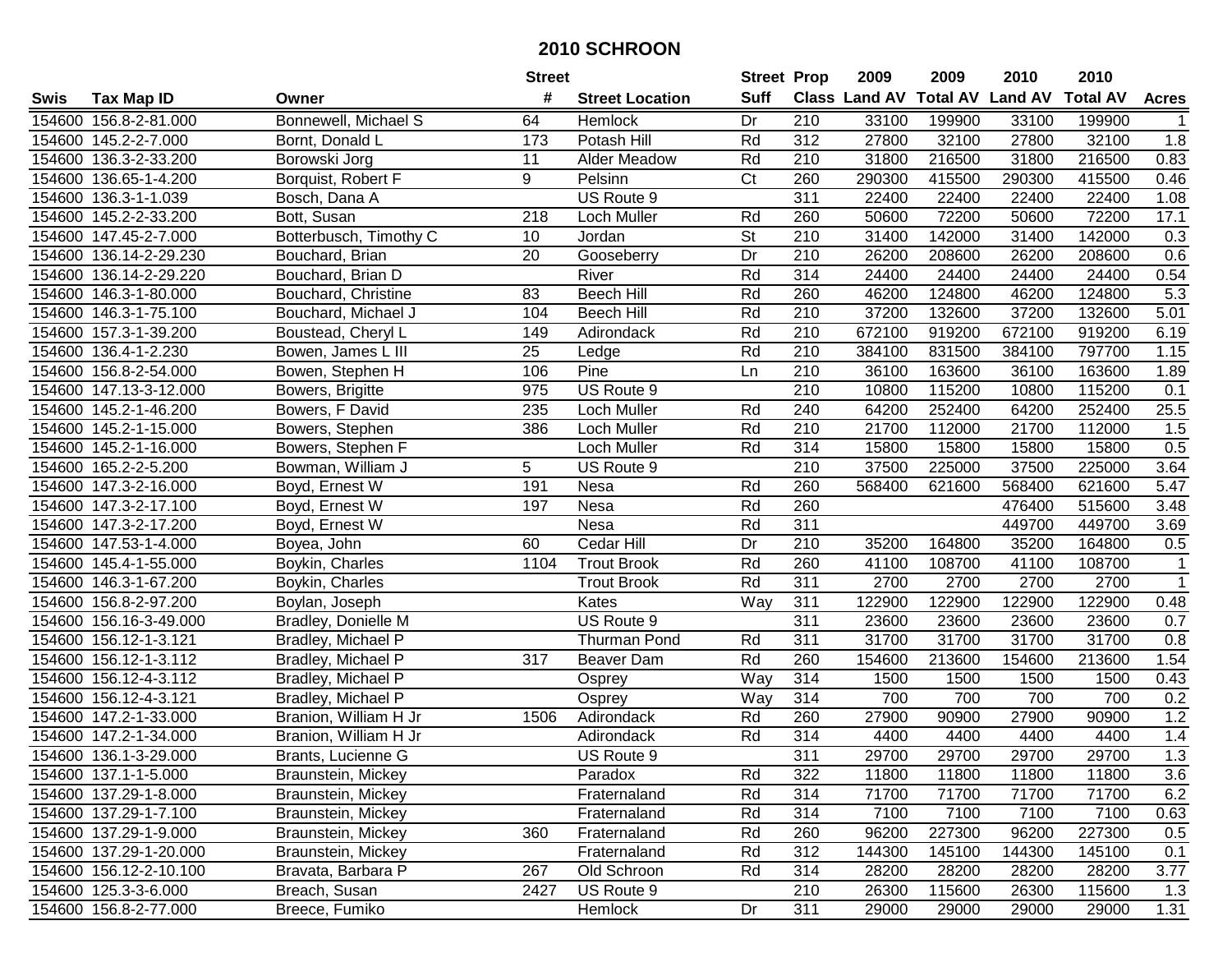|        |                         |                       | <b>Street</b>    |                        | <b>Street Prop</b> |                  | 2009          | 2009   | 2010                    | 2010            |                  |
|--------|-------------------------|-----------------------|------------------|------------------------|--------------------|------------------|---------------|--------|-------------------------|-----------------|------------------|
| Swis   | <b>Tax Map ID</b>       | Owner                 | #                | <b>Street Location</b> | <b>Suff</b>        |                  | Class Land AV |        | <b>Total AV Land AV</b> | <b>Total AV</b> | <b>Acres</b>     |
|        | 154600 156.8-2-76.000   | Breece, Fumiko        | 57               | Hemlock                | Dr                 | 210              | 33800         | 233500 | 33800                   | 233500          | 1.34             |
|        | 154600 156.8-2-75.000   | Breece, Fumiko        |                  | Pine                   | Ln                 | 311              | 26900         | 26900  | 26900                   | 26900           | 0.94             |
|        | 154600 145.2-1-40.000   | Breece, Fumiko        |                  | Loch Muller            | Rd                 | 322              | 49300         | 49300  | 49300                   | 49300           | 21.6             |
|        | 154600 136.14-3-15.000  | Brennan, Robert D     | 32               | Knox                   | Rd                 | 260              | 85500         | 173600 | 85500                   | 173600          | 0.5              |
|        | 154600 147.13-3-16.600  | Brennan, Shaun T      | 957              | US Route 9             |                    | 210              | 19000         | 250200 | 19000                   | 250200          | 0.24             |
|        | 154600 147.13-3-16.100  | Brennan, Shaun T      | 945              | US Route 9             |                    | 210              | 19000         | 160000 | 19000                   | 160000          | 0.24             |
|        | 154600 147.13-3-16.200  | Brennan, Shaun T      | 947              | US Route 9             |                    | 210              | 15000         | 156100 | 15000                   | 156100          | 0.19             |
|        | 154600 147.13-3-16.300  | Brennan, Shaun T      | 949              | US Route 9             |                    | $\overline{210}$ | 15000         | 246300 | 15000                   | 246300          | 0.19             |
|        | 154600 147.13-3-16.400  | Brennan, Shaun T      | 951              | US Route 9             |                    | $\overline{210}$ | 20700         | 252000 | 20700                   | 252000          | 0.31             |
|        | 154600 147.17-2-11.000  | Brentwood-Schroon Inc | 26               | Bohrmann               | Dr                 | 260              | 98500         | 156900 | 98500                   | 156900          | 0.3              |
|        | 154600 147.5-1-32.000   | Briggs, Cheryl B      | 1418             | US Route 9             |                    | 260              | 35300         | 52800  | 35300                   | 52800           | 1.9              |
|        | 154600 157.3-1-13.002   | Bright, Eric          | 349              | Adirondack             | Rd                 | 260              | 353600        | 482900 | 353600                  | 482900          | 4.9              |
|        | 154600 136.11-1-17.041  | <b>Brink Trust</b>    | 248              | Shore                  | Rd                 | 260              | 296400        | 420500 | 296400                  | 420500          | 0.3              |
|        | 154600 136.3-1-21.000   | Britt, Alvin B        | 1645             | US Route 9             |                    | 210              | 34300         | 124900 | 34300                   | 124900          | 1.4              |
|        | 154600 157.13-1-58.000  | Britton, Earl J       | 36               | Oak                    | Way                | 260              | 507700        | 607100 | 507700                  | 607100          | 0.9              |
|        | 154600 147.5-1-20.100   | Brock, John T         |                  | US Route 9             |                    | 311              | 31000         | 31000  | 33500                   | 33500           | 2.7              |
|        | 154600 156.8-2-33.111   | Brojan, Mary          | 17               | Lakeview               | Way                | 314              | 33600         | 33600  | 33600                   | 61600           | 1.96             |
|        | 154600 146.20-10-26.100 | Brooks, Richard L     | 22               | Moose                  | C <sub>t</sub>     | 210              | 33100         | 240200 | 33100                   | 240200          | 1.03             |
|        | 154600 155.2-2-5.113    | <b>Brown Brian</b>    |                  | Hoffman                | Rd                 | 322              | 22100         | 22100  | 22100                   | 22100           | 16.1             |
|        | 154600 155.2-2-5.112    | <b>Brown Brian</b>    | 1040             | <b>Trout Brook</b>     | Rd                 | 260              | 29900         | 47100  | 29900                   | 47100           | 8.62             |
|        | 154600 136.14-1-36.000  | Brown, Denise         | 65               | Stowell                | Rd                 | 240              | 87900         | 223800 | 87900                   | 223800          | 39.6             |
| 154600 | 136.14-1-38.000         | Brown, Denise         |                  | Stowell                | Rd                 | 314              | 300           | 300    | 300                     | 300             | 0.3              |
| 154600 | 136.14-1-34.000         | Brown, Denise         |                  | NYS Route 74           |                    | 314              | 9200          | 9200   | 9200                    | 9200            | 2.8              |
| 154600 | 125.3-3-25.000          | Brown, William H      |                  | US Route 9             |                    | 314              | 20800         | 20800  | 20800                   | 20800           | $\mathbf{1}$     |
|        | 154600 137.30-1-35.000  | Brown, William L      | 253              | Fraternaland           | Rd                 | 260              | 326800        | 380700 | 326800                  | 380700          | 0.73             |
|        | 154600 145.2-2-32.000   | Browne, Robert C      |                  | Hoffman                | Rd                 | 314              | 20500         | 20500  | 20500                   | 20500           | 0.59             |
|        | 154600 137.1-4-74.120   | Bruce, David          |                  | NYS Route 74           |                    | 314              | 6200          | 6200   | 6200                    | 6200            | 0.6              |
|        | 154600 137.1-4-74.110   | Bruce, David          |                  | NYS Route 74           |                    | 314              | 4400          | 4400   | 4400                    | 4400            | 0.41             |
|        | 154600 137.1-4-52.000   | Bruce, David A        | 5                | Adams                  | Ln                 | 260              | 270600        | 426100 | 270600                  | 426100          | 1.4              |
|        | 154600 157.5-3-4.000    | Bruce, Kevin J        | $\overline{724}$ | Adirondack             | Rd                 | 260              | 29600         | 29600  | 29600                   | 43600           | 2.3              |
|        | 154600 147.5-1-14.000   | Bruce, Laurie         | 1353             | US Route 9             |                    | $\overline{210}$ | 32100         | 149300 | 32100                   | 149300          | $\mathbf{1}$     |
|        | 154600 136.10-1-2.000   | Bruce, Willard A      | 50               | French                 | Rd                 | 260              | 36800         | 234700 | 36800                   | 234700          | $\mathbf{1}$     |
|        | 154600 145.4-1-29.023   | Brunell, Burton       | 3                | <b>Bigsby</b>          | Rd                 | 260              | 30500         | 35700  | 30500                   | 35700           | $\overline{5.1}$ |
|        | 154600 146.20-2-10.000  | Bruno, Donald         | 1371             | Charley Hill           | Rd                 | 210              | 23100         | 89400  | 23100                   | 89400           | 0.68             |
|        | 154600 147.5-1-27.000   | Bruno, Herbert        | 1464             | US Route 9             |                    | 210              | 24800         | 58300  | 24800                   | 58300           | 0.8              |
|        | 154600 136.10-4-5.001   | Bruno, Herbert C      |                  | River                  | Rd                 | 311              | 5100          | 5100   | 5100                    | 5100            | 2.1              |
|        | 154600 156.16-3-17.000  | Bruno, Nelson Jr      | 310              | Old Schroon            | Rd                 | 210              | 22400         | 98900  | 22400                   | 98900           | 0.45             |
|        | 154600 156.12-2-14.000  | Bruno, Nelson Jr      |                  | Old Schroon            | Rd                 | 311              | 20000         | 20000  | 20000                   | 20000           | 0.4              |
|        | 154600 146.20-2-9.000   | Bruno, Peter          | 1367             | <b>Charley Hill</b>    | Rd                 | 260              | 24800         | 73800  | 24800                   | 73800           | 0.6              |
|        | 154600 147.46-3-7.000   | Bryan, Marcia S       | 31               | Whitney                | Ave                | 210              | 35400         | 152200 | 35400                   | 152200          | 0.4              |
|        | 154600 155.2-2-5.120    | Bryant, Daniel J      | 1024             | <b>Trout Brook</b>     | Rd                 | 260              | 49600         | 84000  | 49600                   | 84000           | 27.3             |
|        | 154600 157.5-3-2.000    | Bryant, Willard       |                  | Adirondack             | Rd                 | 311              | 20500         | 20500  | 20500                   | 20500           | 0.6              |
|        |                         |                       |                  |                        |                    |                  |               |        |                         |                 |                  |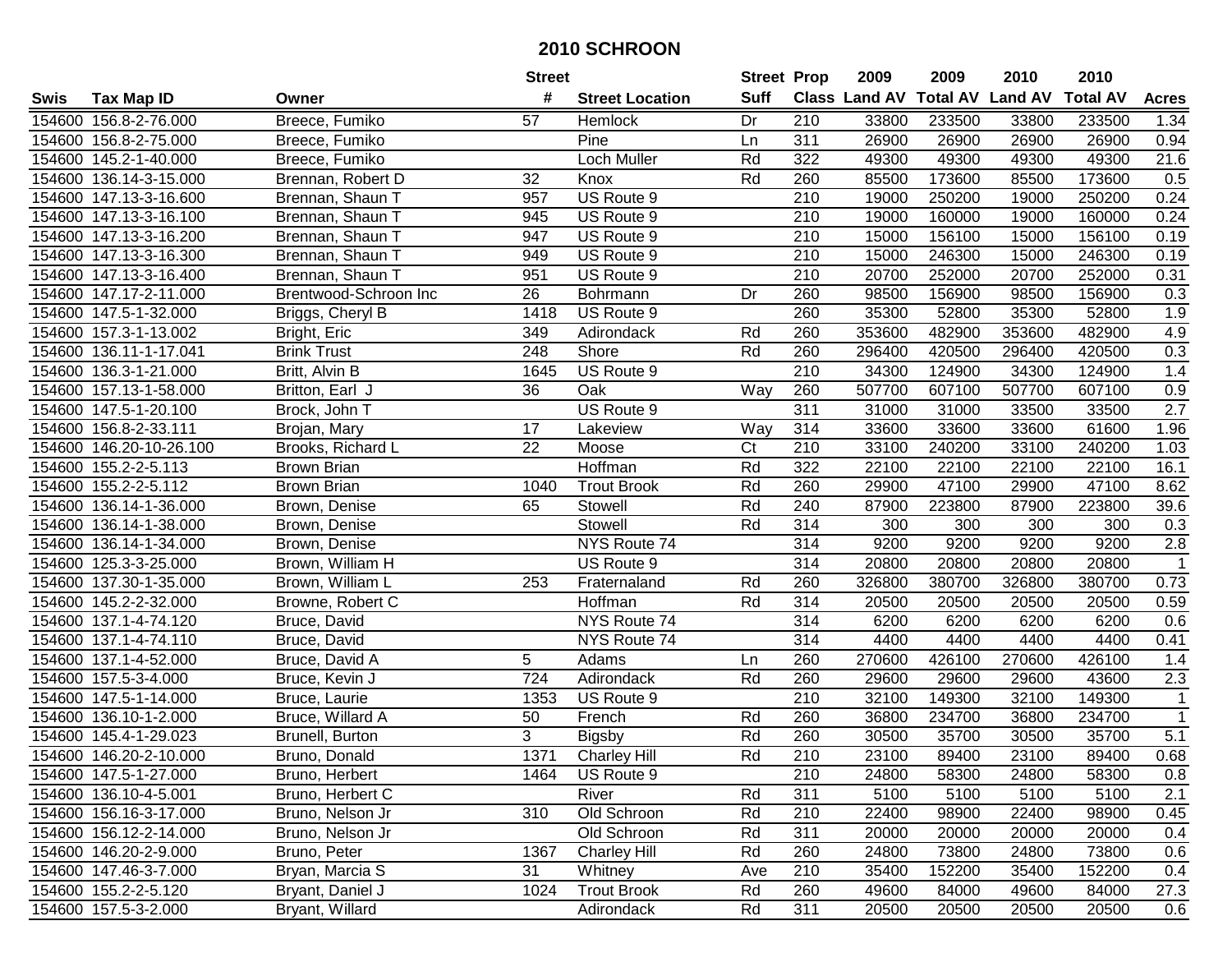|      |                          |                                | <b>Street</b>   |                        | <b>Street Prop</b>       |                  | 2009    | 2009    | 2010                                    | 2010    |                |
|------|--------------------------|--------------------------------|-----------------|------------------------|--------------------------|------------------|---------|---------|-----------------------------------------|---------|----------------|
| Swis | <b>Tax Map ID</b>        | Owner                          | #               | <b>Street Location</b> | <b>Suff</b>              |                  |         |         | Class Land AV Total AV Land AV Total AV |         | <b>Acres</b>   |
|      | 154600 157.5-3-12.000    | <b>Bryant, Willard</b>         | 23              | <b>Star Glint</b>      | Way                      | 210              | 359400  | 468000  | 359400                                  | 468000  | 1.2            |
|      | 154600 156.-1-1.100      | Bryant, William C              |                 | Thilo                  | Rd                       | 322              | 75800   | 75800   | 75800                                   | 75800   | 124.2          |
|      | 154600 155.2-2-7.000     | Bryant, William C              | 1007            | <b>Trout Brook</b>     | Rd                       | 260              | 38000   | 56200   | 38000                                   | 56200   | 20             |
|      | 154600 136.14-2-1.000    | Bryerton, Kevin J              | 270             | River                  | Rd                       | 260              | 35100   | 71000   | 35100                                   | 71000   | 0.61           |
|      | 154600 156.8-2-84.000    | Buckley, Daniel J              | 42              | Hemlock                | $\overline{Dr}$          | $\overline{210}$ | 26800   | 207000  | 26800                                   | 207000  | 1.06           |
|      | 154600 137.29-1-25.110   | Buckley, Michele A             | 17              | Hinterland             | Rd                       | 311              | 277000  | 277000  | 277000                                  | 277000  | 1.15           |
|      | 154600 147.54-1-49.000   | <b>Buell Robert</b>            | $\overline{11}$ | Fairfield              | Ave                      | 210              | 19500   | 111400  | 19500                                   | 111400  | 0.2            |
|      | 154600 156.8-2-64.000    | Buell, Beth A                  | $\overline{21}$ | <b>Dicks</b>           | Ln                       | 210              | 32900   | 285300  | 32900                                   | 274500  | 1.27           |
|      | 154600 146.20-10-19.000  | Buell, Richard E               | 1465            | <b>Charley Hill</b>    | Rd                       | $\overline{210}$ | 22400   | 111700  | 22400                                   | 111700  | 0.47           |
|      | 154600 136.4-2-6.500     | Buist, Frances A               | 38              | Summer Haven           | Way                      | 260              | 261800  | 329600  | 261800                                  | 329600  | 1.15           |
|      | 154600 147.54-1-25.000   | Bullis, Susan W                | 66              | Leland                 | Ave                      | 418              | 413300  | 693400  | 413300                                  | 693400  | 2.35           |
|      | 154600 147.54-2-22.000   | Bullis, Susan W                | 54              | Leland                 | Ave                      | 418              | 354500  | 473400  | 354500                                  | 473400  | 1.3            |
|      | 154600 147.3-2-33.400    | Bullis, Susan W                |                 | BoatAccessonly@Dock St |                          | 311              |         |         | 102000                                  | 102000  | 4.87           |
|      | 154600 147.3-2-33.100    | Bullis, Susan W                | 171             | BoatAccessonly@Dock St |                          | 260              |         |         | 299700                                  | 464600  | 6.78           |
|      | 154600 147.3-2-33.300    | Bullis, Susan W                |                 | BoatAccessonly@Dock St |                          | 311              |         |         | 112800                                  | 112800  | 6.17           |
|      | 154600 147.3-2-33.200    | Bullis, Susan W                |                 | BoatAccessonly@Dock St |                          | $\overline{311}$ |         |         | 255600                                  | 255600  | 7.38           |
|      | 154600 125.3-3-1.100     | Bullock, Arthur F              | 2331            | US Route 9             |                          | 210              | 33200   | 202200  | 33200                                   | 202200  | 8.74           |
|      | 154600 136.10-1-12.013   | Bunten, Michael J              | 17              | French                 | Rd                       | 260              | 29000   | 119200  | 29000                                   | 119200  | 0.87           |
|      | 154600 147.46-3-30.200   | Burbidge, Robert S             | 8               | Olden                  | Dr                       | 210              | 15400   | 171600  | 15400                                   | 171600  | 0.15           |
|      | 154600 146.20-1-3.000    | Burch, Ronald E                | 93              | Horseshoe Pond         | Rd                       | 260              | 39300   | 95400   | 39300                                   | 95400   | $\sqrt{5}$     |
|      | 154600 146.20-5-15.000   | Burdick, Kathryn H             | 17              | Pine                   | Ln                       | 210              | 35400   | 138700  | 35400                                   | 138700  | 1.71           |
|      | 154600 157.13-1-59.000   | Burgdorf, Paul J Sr            | 30              | Oak                    | Way                      | 260              | 523200  | 611000  | 523200                                  | 611000  | 0.94           |
|      | 154600 147.54-1-18.000   | Burke, Robert J Jr             | 45              | Fowler                 | Ave                      | 210              | 24100   | 104800  | 24100                                   | 104800  | 0.3            |
|      | 154600 147.45-1-19.110   | Burke, Rutheda W               | 1183            | US Route 9             |                          | 210              | 55500   | 234400  | 55500                                   | 234400  | 1.32           |
|      | 154600 146.1-1-46.000    | Burnell, Cathleen M            |                 | Hoffman                | Rd                       | 314              | 31300   | 31300   | 31300                                   | 31300   | $\sqrt{5}$     |
|      | 154600 136.3-2-31.000    | Burns, Melanie R               | 18              | <b>Bridge</b>          | Rd                       | 260              | 35200   | 94900   | 35200                                   | 94900   | 0.6            |
|      | 154600 145.4-1-4.071     | <b>Burritt Family Cemetery</b> |                 | Hoffman                | Rd                       | 695              | 700     | 700     | 700                                     | 700     | 0.02           |
|      | 154600 145.4-1-5.001     | Burritt, Nancy L               | 81              | <b>Burritt</b>         | Ln                       | $\overline{210}$ | 141500  | 316800  | 141500                                  | 316800  | 3.5            |
|      | 154600 156.8-2-23.100/4  | Burt, Jeffrey W                | 26              | <b>Phoenix Tree</b>    | Ct                       | 210              | 90100   | 205100  | 90100                                   | 90100   | $\mathbf 0$    |
|      | 154600 156.8-2-23.100/11 | Burt, Lois A                   | 8               | Phoenix Tree           | Ct                       | 210              | 55100   | 106500  | 55100                                   | 106500  | $\overline{0}$ |
|      | 154600 147.17-2-20.000   | <b>Burzee Cedar Grove Assn</b> | 3               | Easy                   | $\overline{\mathsf{St}}$ | 417              | 1122300 | 1839400 | 1122300                                 | 1839400 | 4.34           |
|      | 154600 147.9-1-7.000     | Bush, Michael S                | 1277            | US Route 9             |                          | 210              | 40500   | 138400  | 40500                                   | 138400  | 2.1            |
|      | 154600 147.3-2-5.000     | Butler, James H                | 43              | Nesa                   | Rd                       | 210              | 335900  | 581800  | 335900                                  | 581800  | 2.9            |
|      | 154600 147.54-2-2.000    | <b>Buttino Nicholas B</b>      | 1106            | US Route 9             |                          | 422              | 24900   | 142800  | 24900                                   | 142800  | 0.2            |
|      | 154600 157.13-1-32.000   | Byrne, Dorothy E               | 1               | Oak                    | Way                      | 260              | 98500   | 297600  | 98500                                   | 297600  | 0.32           |
|      | 154600 157.13-1-1.000/27 | Byrne, Dorothy E               |                 | Sand Point             | Way                      | 330              | 8000    | 8000    | 8000                                    | 8000    | $\overline{0}$ |
|      | 154600 157.13-1-61.000   | Byrnes, Donna A                | 15              | Sand Point             | Way                      | 260              | 649300  | 788600  | 649300                                  | 788600  | 1.6            |
|      | 154600 147.45-1-31.200   | <b>Cablevision Industries</b>  | 42              | Industrial             | Dr                       | 834              | 41700   | 112700  | 41700                                   | 112700  | $\mathbf 1$    |
|      | 154600 156.16-3-32.000   | Cafaro, Patrick                | 56              | Hayes                  | Rd                       | 260              | 153500  | 273900  | 153500                                  | 273900  | 0.5            |
|      | 154600 136.14-3-17.000   | Caffery, David                 | 26              | Knox                   | Rd                       | 260              | 86300   | 168200  | 86300                                   | 168200  | 0.5            |
|      | 154600 146.3-1-33.000    | Cahenzli, Christopher T        | 1940            | Hoffman                | Rd                       | 240              | 71200   | 188600  | 71200                                   | 188600  | 20             |
|      | 154600 157.38-1-13.000/2 | Cahill, Paul                   |                 | Adirondack             | Rd                       | 330              | 26900   | 26900   | 26900                                   | 26900   | $\mathbf 0$    |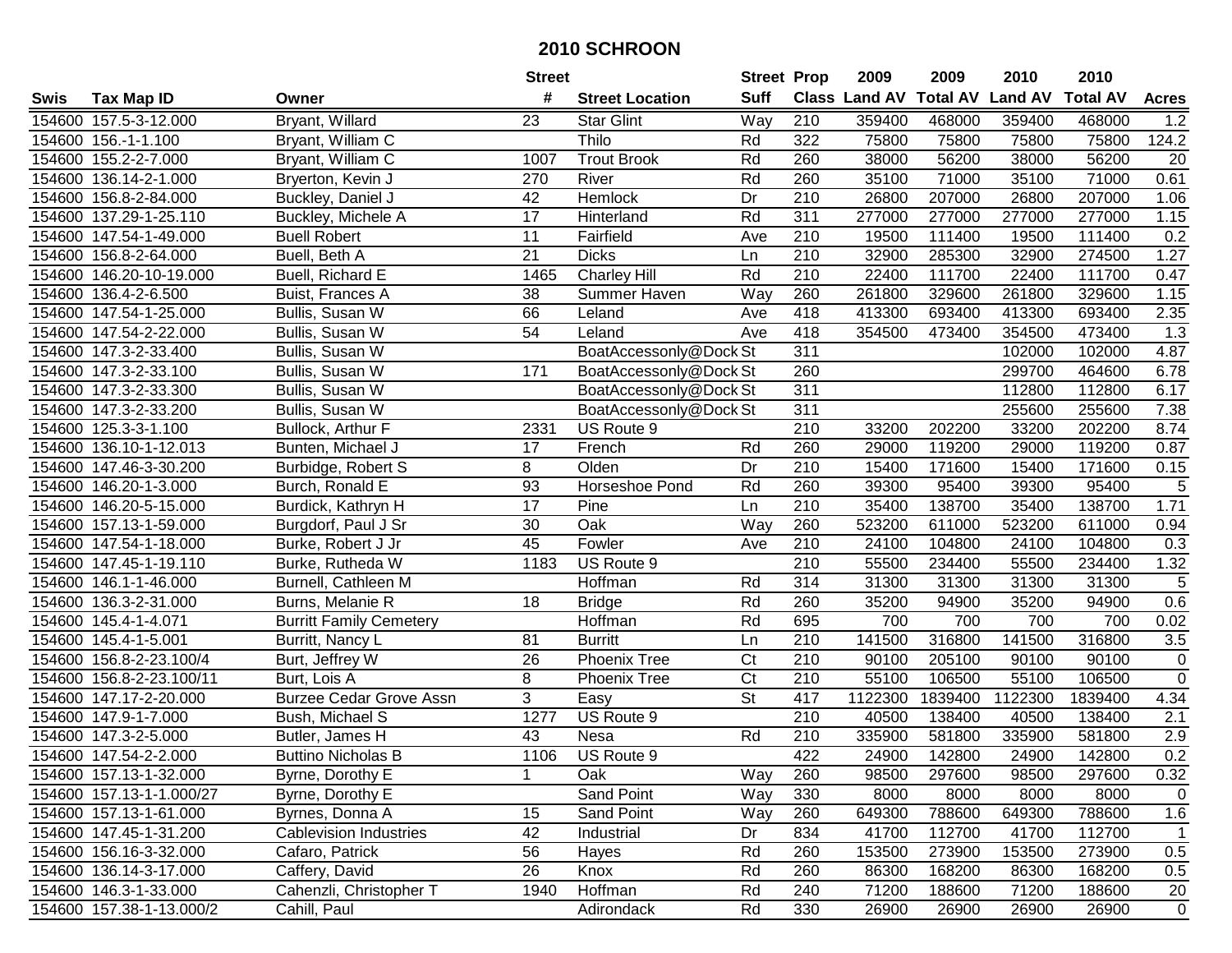|        |                        |                       | <b>Street</b>   |                        | <b>Street Prop</b>       |                  | 2009                 | 2009            | 2010           | 2010            |              |
|--------|------------------------|-----------------------|-----------------|------------------------|--------------------------|------------------|----------------------|-----------------|----------------|-----------------|--------------|
| Swis   | <b>Tax Map ID</b>      | Owner                 | #               | <b>Street Location</b> | <b>Suff</b>              |                  | <b>Class Land AV</b> | <b>Total AV</b> | <b>Land AV</b> | <b>Total AV</b> | <b>Acres</b> |
|        | 154600 157.38-1-10.000 | Cahill, Paul          | 20              | Cabin Colony           | C <sub>t</sub>           | 260              | 96700                | 140200          | 96700          | 140200          | 0.15         |
|        | 154600 136.10-1-9.000  | Calandra, Keith       | 14              | French                 | Rd                       | 260              | 33000                | 137200          | 33000          | 137200          | 0.7          |
|        | 154600 136.10-1-10.100 | Calandra, Keith       |                 | French                 | Rd                       | 311              | 33800                | 33800           | 33800          | 33800           | 0.7          |
|        | 154600 146.3-2-2.000   | Calandra, Keith Jr    | 61              | Daveed                 | Rd                       | 311              | 47700                | 47700           | 47700          | 47700           | 8.78         |
|        | 154600 146.20-9-16.000 | Calderone, Frank      | 15              | Landings               | Ct                       | 210              | 111100               | 289500          | 111100         | 289500          | 0.02         |
| 154600 | 137.30-2-58.000        | Caldwell, Frances H   |                 | Paradox                | Rd                       | 311              | 261800               | 261800          | 261800         | 261800          | 0.87         |
| 154600 | 137.30-2-11.400        | Caldwell, Frances H   |                 | Fraternaland           | Rd                       | 311              | 4300                 | 4300            | 4300           | 4300            | 0.06         |
| 154600 | 137.30-2-19.000        | Caldwell, Frances H   |                 | Fraternaland           | Rd                       | 311              | 4300                 | 4300            | 4300           | 4300            | 0.1          |
|        | 154600 137.30-2-28.000 | Caldwell, Frances H   |                 | Fraternaland           | Rd                       | 311              | 16300                | 16300           | 16300          | 16300           | 0.2          |
|        | 154600 137.30-2-11.300 | Caldwell, Frances H   |                 | Fraternaland           | Rd                       | 311              | 8100                 | 8100            | 8100           | 8100            | 0.11         |
|        | 154600 137.30-2-32.000 | Caldwell, Frances H   | 8               | <b>H</b> Street        |                          | 210              | 105800               | 388700          | 105800         | 388700          | 0.4          |
|        | 154600 137.30-2-29.000 | Caldwell, Frances H   |                 | Fraternaland           | Rd                       | 311              | 33800                | 33800           | 33800          | 33800           | 0.5          |
|        | 154600 137.30-2-30.000 | Caldwell, Frances H   |                 | Fraternaland           | Rd                       | 260              | 65300                | 161300          | 65300          | 161300          | 0.2          |
| 154600 | 137.30-2-31.000        | Caldwell, Frances H   |                 | Fraternaland           | Rd                       | 311              | 8200                 | 8200            | 8200           | 8200            | 0.1          |
| 154600 | 137.30-2-34.000        | Caldwell, Frances H   |                 | Fraternaland           | Rd                       | 311              | 26600                | 26600           | 26600          | 26600           | 0.3          |
|        | 154600 137.30-2-35.200 | Caldwell, Frances H   |                 | Fraternaland           | Rd                       | 311              | 2900                 | 2900            | 2900           | 2900            | 0.34         |
|        | 154600 137.30-2-36.000 | Caldwell, Frances H   | 3               | H Street               |                          | 311              | 92100                | 133900          | 92100          | 92100           | 0.2          |
| 154600 | 137.30-2-37.000        | Caldwell, Frances H   |                 | Fraternaland           | Rd                       | 311              | 4300                 | 4300            | 4300           | 4300            | 0.1          |
|        | 154600 137.30-2-38.000 | Caldwell, Frances H   | 15              | <b>H</b> Street        |                          | 417              | 6100                 | 81700           | 6100           | 81700           | 0.4          |
|        | 154600 137.30-2-39.000 | Caldwell, Frances H   |                 | Fraternaland           | Rd                       | 417              | 7900                 | 97900           | 7900           | 97900           | 0.5          |
|        | 154600 137.30-2-17.000 | Caldwell, Frances H   |                 | Fraternaland           | Rd                       | 311              | 4300                 | 4300            | 4300           | 4300            | 0.1          |
| 154600 | 137.30-2-41.000        | Caldwell, Frances H   |                 | Fraternaland           | Rd                       | 311              | 8200                 | 8200            | 8200           | 8200            | 0.1          |
| 154600 | 137.30-2-40.000        | Caldwell, Frances H   |                 | Fraternaland           | Rd                       | 311              | 22700                | 22700           | 22700          | 22700           | 0.2          |
| 154600 | 136.4-2-4.100          | Caldwell, Gregory J   | 43              | <b>Whits End</b>       | Way                      | 260              | 403700               | 620600          | 403700         | 691600          | 1.56         |
| 154600 | 137.30-2-12.000        | Caldwell, Hugh G      |                 | Fraternaland           | Rd                       | 312              | 24200                | 39700           | 24200          | 39700           | 0.2          |
| 154600 | 137.30-2-35.100        | Caldwell, Hugh G      |                 | Fraternaland           | Rd                       | 311              | 300                  | 300             | 300            | 300             | 0.05         |
|        | 154600 137.30-2-10.000 | Caldwell, Hugh G      |                 | Fraternaland           | Rd                       | 311              | 8500                 | 8500            | 8500           | 8500            | 0.1          |
|        | 154600 137.30-2-24.060 | Caldwell, Hugh G      | 25              | E                      | St                       | 210              | 590000               | 796300          | 590000         | 796300          |              |
|        | 154600 137.30-2-11.200 | Caldwell, Hugh G      |                 | Fraternaland           | Rd                       | 311              | 4700                 | 4700            | 4700           | 4700            | 0.06         |
|        | 154600 137.30-2-11.100 | Caldwell, Hugh G      |                 | Fraternaland           | Rd                       | 311              | 18400                | 18400           | 18400          | 18400           | 0.17         |
|        | 154600 137.30-2-3.200  | Caldwell, Hugh G      |                 | Fraternaland           | Rd                       | 311              | 42600                | 42600           | 42600          | 42600           | 0.77         |
|        | 154600 137.30-2-2.000  | Caldwell, Hugh G      |                 | Fraternaland           | Rd                       | 311              | 8700                 | 8700            | 8700           | 8700            | 0.1          |
|        | 154600 156.8-2-60.000  | Calhoun, William M    | 108             | Pine                   | Ln                       | $\overline{210}$ | 37900                | 270600          | 37900          | 270600          | 2.18         |
|        | 154600 147.45-2-1.000  | Callahan, Thomas P    | $\overline{12}$ | Oliver                 | $\overline{\mathsf{St}}$ | 270              | 17100                | 55300           | 17100          | 55300           | 0.2          |
|        | 154600 147.13-4-5.210  | Calmbacher, William A | 974             | US Route 9             |                          | 210              | 29900                | 207900          | 29900          | 207900          | 0.34         |
|        | 154600 146.1-1-22.000  | Camerota, Leesa M     | 243             | Sweenie Fields         | Rd                       | 210              | 31200                | 99300           | 31200          | 99300           | 5            |
|        | 154600 156.16-1-6.100  | Camhi, Warren         | 185             | Old Schroon            | Rd                       | 260              | 31400                | 106400          | 31400          | 106400          | $\mathbf{1}$ |
|        | 154600 146.2-1-17.122  | Cammarano, Michael    | 2528            | Hoffman                | Rd                       | 210              | 44900                | 107300          | 44900          | 107300          | 6.2          |
|        | 154600 157.5-2-19.000  | Camp Cormaac Inc      | 46              | Davis                  | Rd                       | 260              | 388500               | 429700          | 388500         | 429700          | 1.62         |
|        | 154600 136.1-3-33.000  | Campbell, Allan       | 1949            | US Route 9             |                          | 330              | 20400                | 20400           | 20400          | 20400           | 18.33        |
|        | 154600 136.1-3-30.200  | Campbell, Allan       | 2002            | US Rte 9               |                          | 240              | 44100                | 407000          | 44100          | 407000          | 16.51        |
|        | 154600 157.3-1-40.000  | Campbell, Janet       | 119             | Adirondack             | Rd                       | 260              | 759900               | 827200          | 759900         | 827200          | 5.5          |
|        |                        |                       |                 |                        |                          |                  |                      |                 |                |                 |              |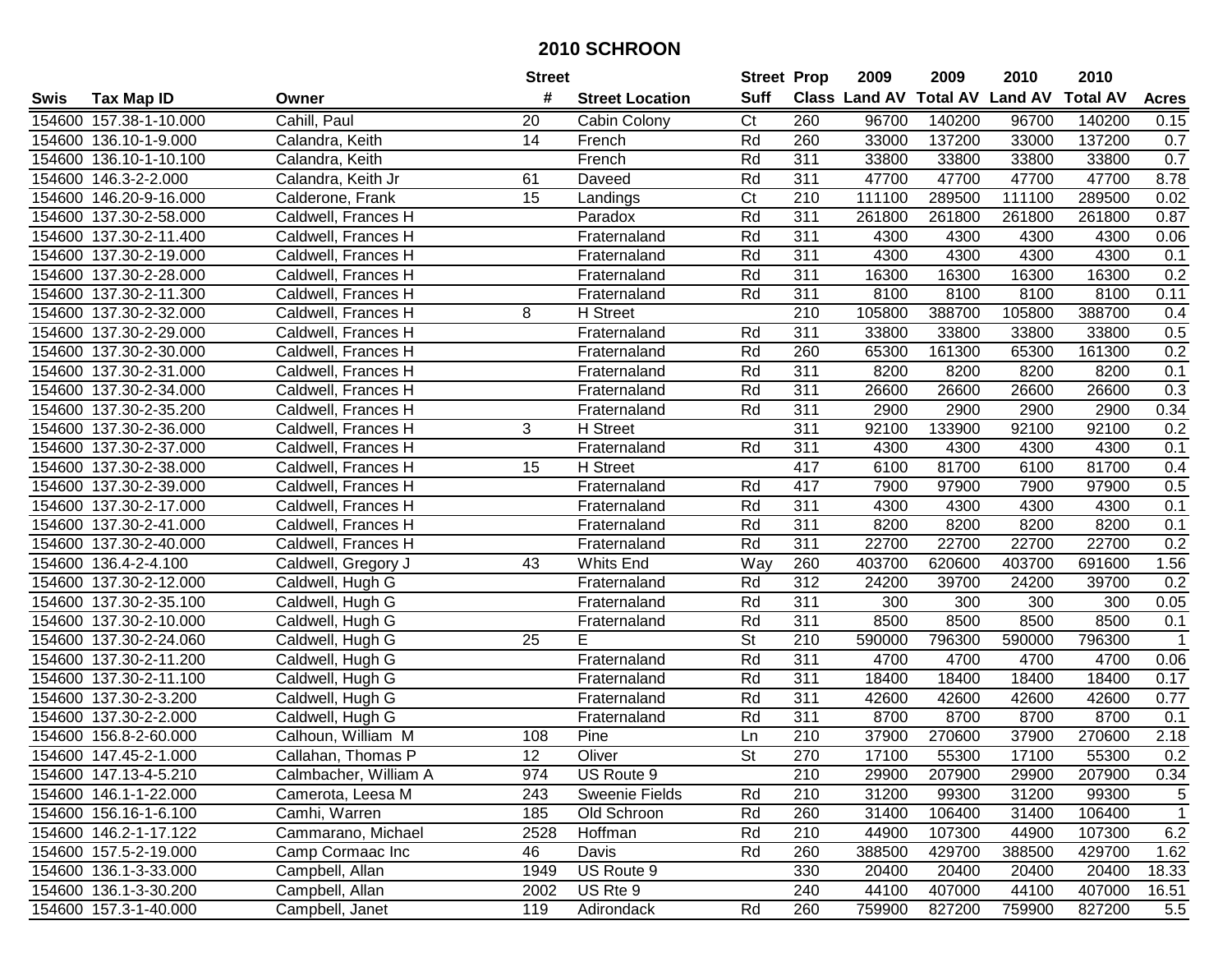|      |                           |                               | <b>Street</b>   |                        | <b>Street Prop</b> |                  | 2009                 | 2009            | 2010           | 2010            |                  |
|------|---------------------------|-------------------------------|-----------------|------------------------|--------------------|------------------|----------------------|-----------------|----------------|-----------------|------------------|
| Swis | <b>Tax Map ID</b>         | Owner                         | #               | <b>Street Location</b> | <b>Suff</b>        |                  | <b>Class Land AV</b> | <b>Total AV</b> | <b>Land AV</b> | <b>Total AV</b> | <b>Acres</b>     |
|      | 154600 156.-1-15.000      | Campbell, M Douglas           | 22              | Campbell               | Ln                 | 240              | 70000                | 198800          | 70000          | 198800          | 37.5             |
|      | 154600 146.4-1-43.000     | Campbell, M Douglas           |                 | <b>Charley Hill</b>    | Rd                 | 322              | 26700                | 26700           | 26700          | 26700           | 17.5             |
|      | 154600 136.4-2-6.400      | Canfield, John                | 48              | Summer Haven           | Way                | 260              | 300700               | 429700          | 300700         | 429700          | 1.15             |
|      | 154600 147.13-4-5.220     | Cannistraci, Angelo           | 972             | US Route 9             |                    | 210              | 492300               | 799900          | 492300         | 777200          | 0.75             |
|      | 154600 156.8-2-62.000     | Cantanucci, Milissa           | 30              | <b>Dicks</b>           | Ln                 | 210              | 46200                | 253800          | 46200          | 253800          | 4.63             |
|      | 154600 134.19-1-5.000     | Cappetta, Susan T             | 475             | <b>Loch Muller</b>     | Rd                 | 260              | 33700                | 121500          | 33700          | 121500          | $\overline{2.8}$ |
|      | 154600 146.12-1-2.000     | Caputo, Carmela               | 2442            | Hoffman                | Rd                 | 210              | 17000                | 87200           | 17000          | 87200           | 0.4              |
|      | 154600 147.3-2-7.000      | Carafello, Gregory J          | 67              | <b>Nesa</b>            | Rd                 | $\overline{210}$ | 727300               | 1233300         | 689800         | 1184700         | 4.94             |
|      | 154600 136.14-3-9.000     | <b>Carattini Living Trust</b> | $\overline{23}$ | Knox                   | Rd                 | 260              | 152300               | 282700          | 152300         | 282700          | 0.5              |
|      | 154600 147.13-4-1.120     | Carino, Marijeanne            | 942             | US Route 9             |                    | 260              | 189500               | 201100          | 189500         | 201100          | 0.1              |
|      | 154600 147.3-2-8.100      | Carione, Frank                | 73              | Nesa                   | Rd                 | 260              | 489700               | 650000          | 489700         | 650000          | 3.89             |
|      | 154600 147.61-1-1.250     | Carione, Frank Jr             | 11              | Tamarac                | Vlg                | 260              | 104900               | 188500          | 104900         | 188500          | 0.04             |
|      | 154600 147.13-4-11.000    | Carioto, Anthony S            | 1010            | US Route 9             |                    | $\overline{210}$ | 394600               | 544300          | 394600         | 544300          | 0.4              |
|      | 154600 157.3-1-37.000     | Carlozzi, Marianne            | 167             | Adirondack             | Rd                 | 210              | 776400               | 1238400         | 776400         | 1238400         | 4.84             |
|      | 154600 136.4-2-7.100      | Carlozzi, Marshall            | 542             | NYS Route 74           |                    | 260              | 214000               | 340500          | 214000         | 340500          | 10.96            |
|      | 154600 137.10-2-4.000     | Carlozzi, Marshall L          |                 | NYS Route 74           |                    | 311              | 27900                | 27900           | 27900          | 27900           | 1.51             |
|      | 154600 137.30-2-57.000/15 | Carlozzi, Salvatore           |                 | Glen Reay              | Way                | 330              | 7500                 | 7800            | 7500           | 7800            | $\mathbf 0$      |
|      | 154600 137.30-2-48.000    | Carlozzi, Salvatore           | 19              | Glen Reay              | Way                | 260              | 126100               | 181000          | 126100         | 181000          | 0.2              |
|      | 154600 156.20-1-10.120    | Carlson, Carl                 | 146             | US Route 9             |                    | 210              | 46800                | 283600          | 46800          | 283600          | $\overline{5.1}$ |
|      | 154600 137.1-4-68.000     | Carlucci, Arthur              | 105             | Fraternaland           | Rd                 | 312              | 83400                | 105600          | 83400          | 105600          | 6.73             |
|      | 154600 156.16-4-15.000    | Carpenter, Richard            | 48              | Pointe                 | Dr                 | 210              | 388500               | 870500          | 388500         | 786700          | 0.47             |
|      | 154600 146.3-1-29.000     | Carrano, Paulette G           | 256             | <b>Sweenie Fields</b>  | Rd                 | 210              | 41300                | 179900          | 41300          | 179900          | 4.4              |
|      | 154600 157.3-1-43.000     | Carroll, Michael W            | 35              | Adirondack             | Rd                 | 210              | 800900               | 1293400         | 728100         | 1189400         | 4.9              |
|      | 154600 147.46-3-4.000     | Cartledge, Christopher B      | 15              | Whitney                | Ave                | 210              | 30800                | 155100          | 30800          | 155100          | 0.3              |
|      | 154600 156.8-2-90.000     | Carty, George T               | 9               | Hemlock                | Dr                 | 210              | 32900                | 222500          | 32900          | 222500          | 1.48             |
|      | 154600 156.8-2-92.000     | Carty, George T               |                 | Hemlock                | Dr                 | 311              | 29200                | 29200           | 29200          | 29200           | 1.38             |
|      | 154600 136.10-2-5.000     | Caruso Jr, Thomas             | 82              | Miller                 | Rd                 | 270              | 40000                | 137000          | 40000          | 137000          | 2.1              |
|      | 154600 136.14-3-5.000     | Casale, Theodora F            | 263             | NYS Route 74           |                    | 210              | 85400                | 164800          | 85400          | 164800          | 1.8              |
|      | 154600 125.3-3-7.000      | Casali, Cheri                 | 2423            | US Route 9             |                    | 210              | 28800                | 111100          | 28800          | 111100          | $\overline{2}$   |
|      | 154600 125.3-3-16.000     | Casali, Cheri                 |                 | US Route 9             |                    | $\overline{314}$ | 21100                | 21100           | 21100          | 21100           | $\overline{1}$   |
|      | 154600 125.3-3-8.000      | Casali, Cheri                 | 2417            | US Route 9             |                    | $\overline{312}$ | 2800                 | 7900            | 2800           | 7900            | 1.4              |
|      | 154600 156.8-2-20.000     | Casey, James                  | 648             | US Route 9             |                    | 260              | 47000                | 142000          | 47000          | 142000          | 0.3              |
|      | 154600 156.8-2-19.000     | Casey, William                | 648             | US Route 9             |                    | 260              | 47000                | 227300          | 47000          | 227300          | 0.3              |
|      | 154600 156.8-2-18.000     | Casey, William G              |                 | US Route 9             |                    | 311              | 270200               | 270200          | 270200         | 270200          | 0.3              |
|      | 154600 136.3-1-26.100     | Casolo, Mark                  | 1531            | US Route 9             |                    | 421              | 58300                | 302800          | 58300          | 302800          | 1.65             |
|      | 154600 157.13-1-45.100    | Casolo, Mark C                |                 | Adirondack             | Rd                 | 210              | 58500                | 92800           | 58500          | 296300          | 1                |
|      | 154600 157.13-1-1.000/39  | Casolo, Mark C                |                 | US Route 9             |                    | 330              | 8000                 | 8000            | 8000           | 8000            | $\mathbf 0$      |
|      | 154600 147.54-1-37.000    | Cass, Steven I                | 25              | Fairfield              | Ave                | 210              | 28500                | 85300           | 28500          | 85300           | 0.34             |
|      | 154600 157.3-1-46.200     | Castelli, Roy A               | 16              | Marcell                | Way                | 210              | 427600               | 632300          | 427600         | 632300          | 2.65             |
|      | 154600 145.2-3-2.000      | Catalano, Richard             |                 | Loch Muller            | Rd                 | 314              | 23600                | 23600           | 23600          | 23600           | $\overline{2}$   |
|      | 154600 145.2-3-3.000      | Catalano, Richard             | 383             | Loch Muller            | Rd                 | 312              | 27900                | 28000           | 27900          | 28000           | $\overline{2}$   |
|      | 154600 147.13-3-2.000     | <b>Catholic Cemetery</b>      | 2686            | Hoffman                | Rd                 | 695              | 6700                 | 6700            | 6700           | 6700            | 0.8              |
|      |                           |                               |                 |                        |                    |                  |                      |                 |                |                 |                  |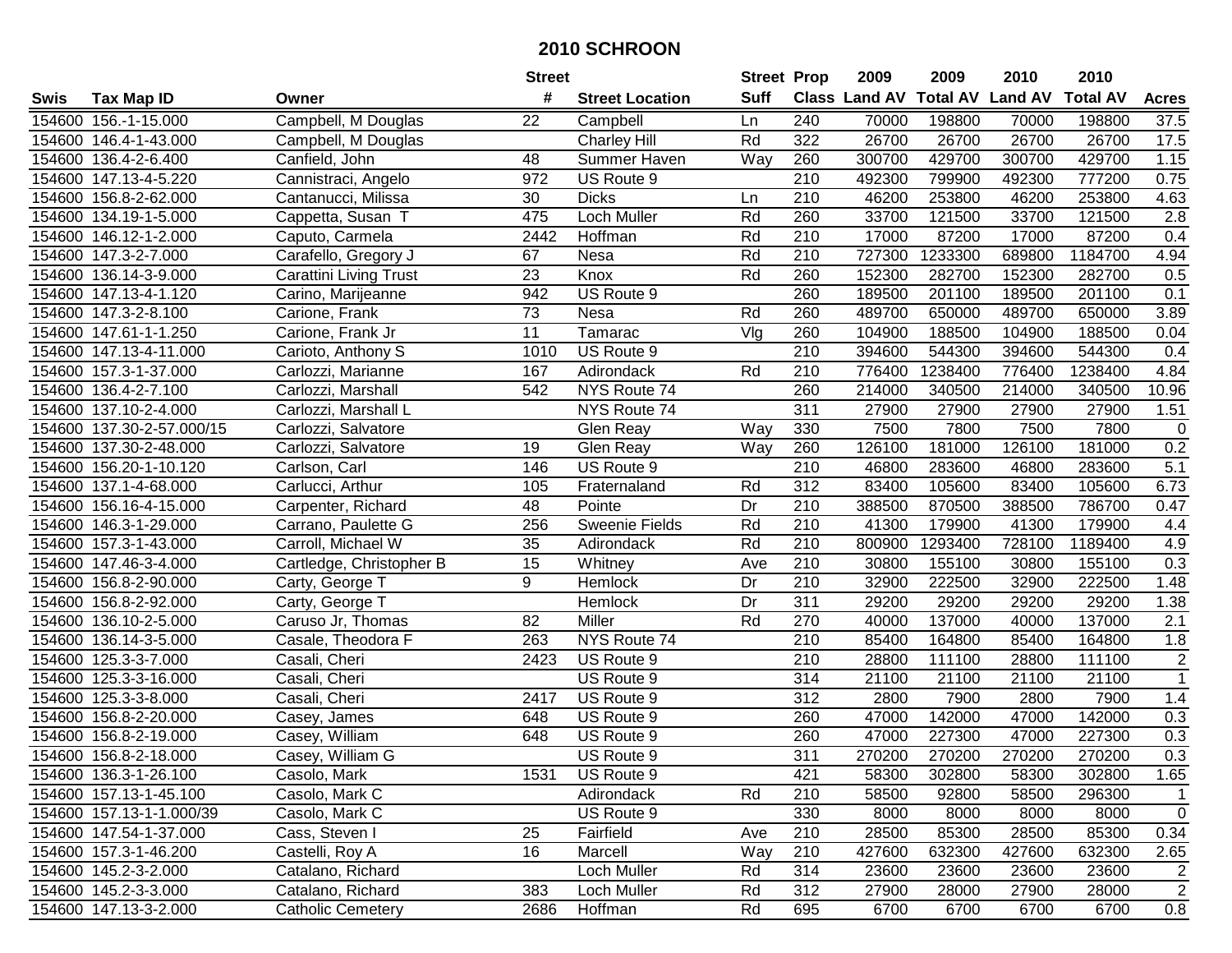|        |                           |                       | <b>Street</b>   |                        | <b>Street Prop</b> |                  | 2009          | 2009            | 2010           | 2010            |                 |
|--------|---------------------------|-----------------------|-----------------|------------------------|--------------------|------------------|---------------|-----------------|----------------|-----------------|-----------------|
| Swis   | <b>Tax Map ID</b>         | Owner                 | #               | <b>Street Location</b> | <b>Suff</b>        |                  | Class Land AV | <b>Total AV</b> | <b>Land AV</b> | <b>Total AV</b> | <b>Acres</b>    |
|        | 154600 156.16-3-26.300    | Cavanagh Raymond M    | 24              | Elirose                | Way                | 210              | 504200        | 673300          | 504200         | 673300          | 0.74            |
|        | 154600 156.16-3-23.000    | Cavanagh, Raymond M   |                 | Hayes                  | Rd                 | 311              | 24700         | 24700           | 24700          | 24700           | 0.8             |
|        | 154600 145.4-1-38.000     | Cavlin, Patrick       | 1104            | Hoffman                | Rd                 | 210              | 30000         | 160500          | 30000          | 160500          | 1.5             |
|        | 154600 145.4-1-39.000     | Cavlin, Patrick       |                 | Hoffman                | Rd                 | 314              | 11400         | 11400           | 11400          | 11400           | 4.3             |
|        | 154600 147.45-1-37.000    | Caza, Bruce E         | 26              | Center                 | <b>St</b>          | 210              | 48400         | 237900          | 48400          | 237900          | 0.71            |
|        | 154600 147.9-2-14.000     | Cebula, Mark          | 58              | Wolters                | Way                | $\overline{210}$ | 193700        | 263500          | 193700         | 263500          | 0.46            |
| 154600 | 146.1-1-47.000            | Cesta, Frederick P    | 22              | Deer Camp              | Rd                 | 210              | 38900         | 221700          | 38900          | 221700          | 5               |
| 154600 | 146.3-1-55.200            | Chabot, Dennis        | $\overline{88}$ | Townsend               | Rd                 | 240              | 50600         | 199600          | 50600          | 199600          | 36.58           |
|        | 154600 156.20-1-11.000    | Chadbourne, James S   | 83              | Mountainside           | Ln                 | $\overline{210}$ | 645000        | 1058300         | 535200         | 937400          | 1.33            |
|        | 154600 147.13-3-13.000    | Chafee, Sharon A      | 967             | US Route 9             |                    | 210              | 33300         | 147600          | 33300          | 147600          | 1.09            |
|        | 154600 147.54-1-24.000    | Chamlar Lodge         | 74              | Leland                 | Ave                | 417              | 385600        | 802100          | 385600         | 802100          | 2.2             |
|        | 154600 147.9-2-17.000     | Chandler, Dianne      | 3               | Pickhardt              | Ln                 | 210              | 29900         | 190000          | 29900          | 190000          | 0.82            |
|        | 154600 156.8-2-23.100/15  | Chase, Elizabeth R    | $\overline{12}$ | <b>Phoenix Tree</b>    | Ct                 | 210              | 55100         | 127200          | 55100          | 127200          | $\mathbf 0$     |
|        | 154600 157.38-1-7.000     | Chase, Graham         | 26              | Cabin Colony           | C <sub>t</sub>     | 260              | 104700        | 153900          | 104700         | 153900          | 0.29            |
|        | 154600 157.38-1-13.000/10 | Chase, Graham         |                 | Adirondack             | Rd                 | 330              | 26900         | 26900           | 26900          | 26900           | 0               |
|        | 154600 156.12-3-12.000    | Chekijian, Shahen     | 562             | US Route 9             |                    | 260              | 320800        | 475600          | 320800         | 475600          | 0.4             |
|        | 154600 147.53-2-11.300    | Chelucci, John        | 1093            | US Route 9             |                    | 464              | 10100         | 35000           | 10100          | 35000           | 0.05            |
|        | 154600 157.3-1-34.200     | Cheng, Kok Ming       | 192             | Adirondack             | Rd                 | 210              | 137300        | 303700          | 137300         | 303700          | 2.37            |
|        | 154600 147.5-1-29.000     | Cheviron, James M     | 12              | <b>Bridge</b>          | Rd                 | 210              | 56800         | 168700          | 56800          | 168700          | 2.5             |
|        | 154600 147.17-2-50.000    | Chippendale, Gregory  | 12              | <b>Grove Point</b>     | Rd                 | 220              | 70200         | 205300          | 70200          | 205300          | 0.2             |
|        | 154600 156.8-2-23.100/10  | Chiusano, Michael J   | 6               | <b>Phoenix Tree</b>    | C <sub>t</sub>     | 210              | 55100         | 136300          | 55100          | 136300          | $\pmb{0}$       |
| 154600 | 145.2-2-26.000            | Chouinard, Jeffrey F  | 1547            | Hoffman                | Rd                 | 312              | 37600         | 38800           | 37600          | 38800           | 6.4             |
| 154600 | 145.2-2-17.000            | Chouinard, Jeffrey F  |                 | Youngs                 | Rd                 | 312              | 22400         | 23800           | 22400          | 23800           | 1.2             |
| 154600 | 156.20-1-10.500           | Christenson, David    | 57              | Mountainside           | Ln                 | 210              | 411300        | 749000          | 476700         | 854200          | 3.36            |
| 154600 | 136.14-1-29.000           | Christian, Dennis C   | 195             | NYS Route 74           |                    | $\overline{210}$ | 27200         | 128400          | 27200          | 128400          | 0.6             |
| 154600 | 156.19-2-2.015            | Christian, Dennis C   |                 | Vanderwalker           | Rd                 | 314              | 25800         | 25800           | 25800          | 25800           | 2.2             |
|        | 154600 156.12-2-6.000     | Christian, Patricia E |                 | US Route 9             |                    | 314              | 9400          | 9400            | 9400           | 9400            | 0.7             |
|        | 154600 156.19-1-5.000     | Christian, Patricia E |                 | Vanderwalker           | Rd                 | 322              | 28000         | 28000           | 28000          | 28000           | 25.2            |
|        | 154600 156.12-3-33.000    | Christian, Patricia E |                 | US Route 9             |                    | 311              | 41000         | 41000           | 41000          | 41000           | 0.06            |
|        | 154600 156.12-3-30.000    | Christian, Patricia E |                 | US Route 9             |                    | 312              | 41100         | 46800           | 41100          | 46800           | 0.06            |
|        | 154600 156.19-1-3.000     | Christian, Sandra L   |                 | Vanderwalker           | Rd                 | 322              | 33500         | 33500           | 33500          | 33500           | $\overline{11}$ |
|        | 154600 156.12-2-7.000     | Christian, William    |                 | US Route 9             |                    | 311              | 35000         | 35000           | 35000          | 35000           | $\overline{1}$  |
|        | 154600 156.19-1-6.000     | Christian, William    |                 | Vanderwalker           | Rd                 | 322              | 12400         | 12400           | 12400          | 12400           | $\overline{25}$ |
|        | 154600 156.19-1-7.000     | Christian, William    |                 | Vanderwalker           | Rd                 | 322              | 6800          | 6800            | 6800           | 6800            | 14              |
|        | 154600 136.3-1-10.042     | Christian, William F  | 1499            | US Route 9             |                    | 210              | 34100         | 111300          | 34100          | 111300          | 3.3             |
|        | 154600 156.11-1-9.100     | Christian, William F  | 27              | Donaldson              | Rd                 | 322              | 47400         | 47400           | 47400          | 47400           | 20.2            |
|        | 154600 156.15-2-4.000     | Christian, William F  | 194             | <b>Charley Hill</b>    | Rd                 | 210              | 32600         | 84100           | 32600          | 84100           | 1.1             |
|        | 154600 156.19-1-4.000     | Christian, William F  | 107             | Vanderwalker           | Rd                 | 260              | 39800         | 85300           | 39800          | 85300           | 12.8            |
|        | 154600 156.12-2-4.100     | Christian, William F  | 581             | US Route 9             |                    | 421              | 77800         | 223200          | 77800          | 223200          | 1.5             |
|        | 154600 156.12-3-32.000    | Christian, William F  |                 | US Route 9             |                    | 312              | 44500         | 55100           | 44500          | 55100           | 0.06            |
|        | 154600 156.12-4-7.000     | Christian, William F  |                 | <b>Charley Hill</b>    | Rd                 | 314              | 19800         | 19800           | 19800          | 19800           | 5.77            |
|        | 154600 156.11-1-9.200     | Christian, William F  | 5               | Donaldson              | Rd                 | 240              | 53300         | 303800          | 53300          | 295800          | 15              |
|        |                           |                       |                 |                        |                    |                  |               |                 |                |                 |                 |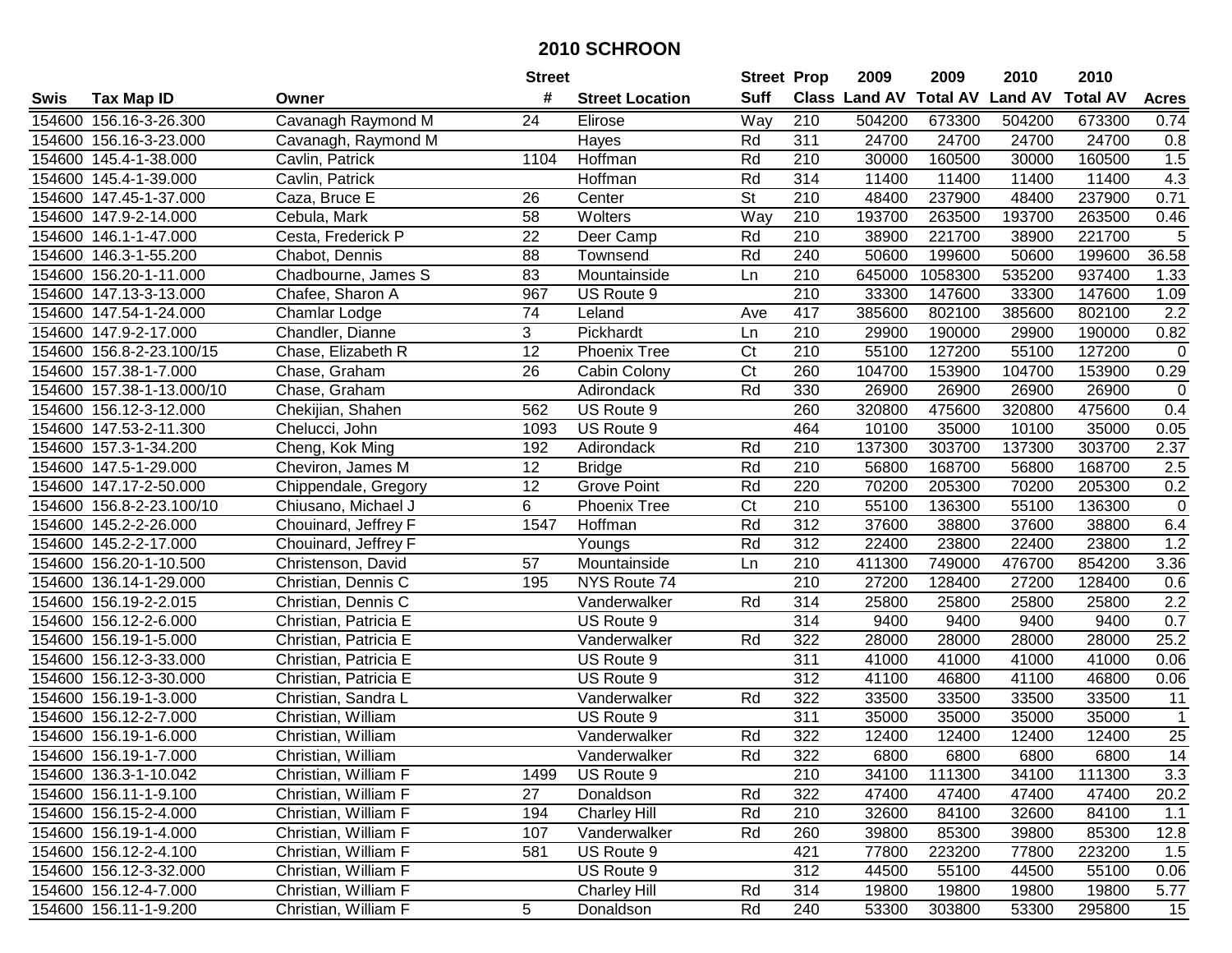|             |                           |                             | <b>Street</b>    |                        | <b>Street Prop</b> |                  | 2009   | 2009   | 2010                                    | 2010   |                |
|-------------|---------------------------|-----------------------------|------------------|------------------------|--------------------|------------------|--------|--------|-----------------------------------------|--------|----------------|
| <b>Swis</b> | <b>Tax Map ID</b>         | Owner                       | #                | <b>Street Location</b> | <b>Suff</b>        |                  |        |        | Class Land AV Total AV Land AV Total AV |        | <b>Acres</b>   |
|             | 154600 156.2-1-1.000      | Christian, William F        | 888              | <b>Charley Hill</b>    | Rd                 | 210              | 39400  | 189100 | 39400                                   | 189100 | 5.8            |
|             | 154600 156.12-2-8.000     | Christian, William F        | 459              | US Route 9             |                    | 260              | 40500  | 88400  | 40500                                   | 88400  | 3.3            |
|             | 154600 136.65-1-9.000     | <b>Christo Family Trust</b> | 338              | NYS Route 74           |                    | 210              | 35600  | 124800 | 35600                                   | 124800 | 1.01           |
|             | 154600 136.65-1-8.000     | Christo, Marion             | 332              | NYS Route 74           |                    | 210              | 34700  | 167400 | 34700                                   | 167400 | $\overline{1}$ |
|             | 154600 156.16-3-46.000    | Church, Nathan L            | 63               | Bay                    | Rd                 | 260              | 413200 | 558400 | 413200                                  | 558400 | 0.43           |
|             | 154600 157.13-1-48.000    | Ciatto, John                | 405              | Adirondack             | Rd                 | 260              | 90100  | 179000 | 90100                                   | 179000 | 0.6            |
|             | 154600 157.13-1-1.000/3   | Ciatto, John                |                  | Sand Point             | Way                | 330              | 8000   | 8000   | 8000                                    | 8000   | $\mathbf 0$    |
|             | 154600 157.5-1-5.000      | Ciraco, William             | $\overline{37}$  | <b>Skylark</b>         | Ln                 | 210              | 114600 | 338500 | 114600                                  | 338500 | 0.5            |
|             | 154600 146.20-6-3.100     | Ciulla, Madeline S          | 809              | US Route 9             |                    | $\overline{210}$ | 15900  | 160000 | 15900                                   | 160000 | 0.2            |
|             | 154600 146.20-6-3.200     | Ciulla, Madeline S          |                  | US Route 9             |                    | 311              | 900    | 900    | 900                                     | 900    | 0.28           |
|             | 154600 145.2-2-34.110     | Civalier, Iris              | 1481             | Hoffman                | Rd                 | 240              | 36800  | 117500 | 36800                                   | 127600 | 10.24          |
|             | 154600 145.2-2-34.130     | Civalier, Joseph JL         |                  | Loch Muller            | Rd                 | 322              | 31000  | 31000  | 31000                                   | 31000  | 16.22          |
|             | 154600 156.20-1-10.111    | Clark Vaughn                |                  | US Route 9             |                    | 311              | 46300  | 46300  | 46300                                   | 46300  | 9.65           |
| 154600      | 146.4-1-21.000            | Clark, Darrell              | 110              | Horseshoe Pond         | Rd                 | 210              | 40500  | 217500 | 40500                                   | 217500 | $\overline{5}$ |
| 154600      | 146.4-1-4.000             | Clark, David N              |                  | Horseshoe Pond         | Rd                 | 322              | 30100  | 30100  | 30100                                   | 30100  | 49.07          |
|             | 154600 147.53-2-2.000     | Clark, David N              | 41               | <b>Brookfield</b>      | Ave                | $\overline{210}$ | 7000   | 43200  | 7000                                    | 43200  | 0.1            |
|             | 154600 147.53-2-3.000     | Clark, David N              | 39               | <b>Brookfield</b>      | Ave                | 210              | 51600  | 228300 | 51600                                   | 228300 | 0.8            |
|             | 154600 156.20-1-10.113    | Clark, Leo R                | 11               | Platt                  | Dr                 | 210              | 373100 | 611800 | 373100                                  | 611800 | 5.32           |
|             | 154600 156.20-1-14.100    | Clark, Leo R                |                  | Mountainside           | Ln                 | 311              | 900    | 900    | 900                                     | 900    | 1              |
|             | 154600 156.20-1-7.000     | Clark, Loris A              | 154              | US Route 9             |                    | 432              | 83400  | 127800 | 83400                                   | 127800 | $\mathbf{1}$   |
|             | 154600 147.46-3-5.000     | Clark, Shane T              | 21               | Whitney                | Ave                | 210              | 33500  | 138700 | 33500                                   | 138700 | 0.4            |
|             | 154600 156.20-1-9.000     | Clark, Vaughn               |                  | US Route 9             |                    | 311              | 22400  | 22400  | 22400                                   | 22400  | 0.6            |
|             | 154600 156.20-1-15.001    | Clark, Vaughn               |                  | US Route 9             |                    | 312              | 23200  | 36600  | 23200                                   | 36600  | 0.82           |
|             | 154600 156.20-1-8.000     | Clark, Vaughn               |                  | US Route 9             |                    | 311              | 22400  | 22400  | 22400                                   | 22400  | 0.6            |
|             | 154600 146.16-2-11.000    | Clark, Viola L              | 2616             | Hoffman                | Rd                 | 210              | 21800  | 56700  | 21800                                   | 56700  | 1.2            |
|             | 154600 137.1-1-4.000      | Clarke, Diane K             |                  | Paradox                | Rd                 | 322              | 18800  | 18800  | 18800                                   | 18800  | 5.7            |
|             | 154600 137.29-1-3.100     | Clarke, Diane K             | 362              | Fraternaland           | Rd                 | 314              | 77000  | 77000  | 77000                                   | 77000  | 2.55           |
|             | 154600 137.29-1-6.000     | Clarke, Diane K             |                  | Fraternaland           | Rd                 | 311              | 67300  | 67300  | 67300                                   | 67300  | 0.4            |
|             | 154600 137.29-1-5.000     | Clarke, Diane K             |                  | Fraternaland           | Rd                 | 311              | 67300  | 67300  | 67300                                   | 67300  | 0.3            |
|             | 154600 137.30-2-57.000/22 | Clarke, Janet               |                  | Glen Reay              | Way                | 330              | 7500   | 7800   | 7500                                    | 7800   | $\overline{0}$ |
|             | 154600 137.30-2-56.000    | Clarke, Janet H             | 26               | Glen Reay              | Way                | 260              | 116500 | 204800 | 116500                                  | 204800 | 0.1            |
|             | 154600 137.30-2-33.000    | Clarke, Peter R             | $\overline{227}$ | Fraternaland           | Rd                 | 260              | 87400  | 131600 | 87400                                   | 131600 | 0.1            |
|             | 154600 137.30-2-57.000/9  | Clarke, Peter R             |                  | Glen Reay              | Way                | 330              | 7500   | 7800   | 7500                                    | 7800   | 0              |
|             | 154600 156.8-2-23.100/7   | Clarke, Thomas B            | $\overline{32}$  | <b>Phoenix Tree</b>    | $\overline{C}t$    | $\overline{210}$ | 90200  | 168100 | 90200                                   | 168100 | $\overline{0}$ |
|             | 154600 136.11-1-40.000    | Claus, Robert W             |                  | Shore                  | Rd                 | 322              | 900    | 900    | 900                                     | 900    | 0.31           |
|             | 154600 136.11-1-4.001     | Claus, Robert W             | 242              | Shore                  | Rd                 | 210              | 293500 | 575600 | 293500                                  | 575600 | 0.6            |
|             | 154600 136.11-1-6.000     | Claus, Robert W             |                  | Shore                  | Rd                 | 311              | 100    | 100    | 100                                     | 100    | 0.6            |
|             | 154600 136.4-2-9.300      | Clements, Claire J          | 588              | NYS Route 74           |                    | 260              | 26700  | 113200 | 26700                                   | 113200 | 0.85           |
|             | 154600 157.1-1-8.100      | Close, Jay C                |                  | Adirondack             | Rd                 | 311              | 376000 | 376000 | 376000                                  | 376000 | 2.28           |
|             | 154600 157.13-1-25.000    | Close, Jay C                | 9                | Garrison               | Way                | 260              | 90100  | 167100 | 90100                                   | 167100 | 0.4            |
|             | 154600 157.13-1-1.000/25  | Close, Jay C                |                  | <b>Sand Point</b>      | Way                | 330              | 8000   | 8000   | 8000                                    | 8000   | $\mathbf 0$    |
|             | 154600 146.20-10-6.000    | Cocca, Michael A            |                  | <b>Berry Hill</b>      | Way                | 311              | 10500  | 10500  | 10500                                   | 10500  | 0.1            |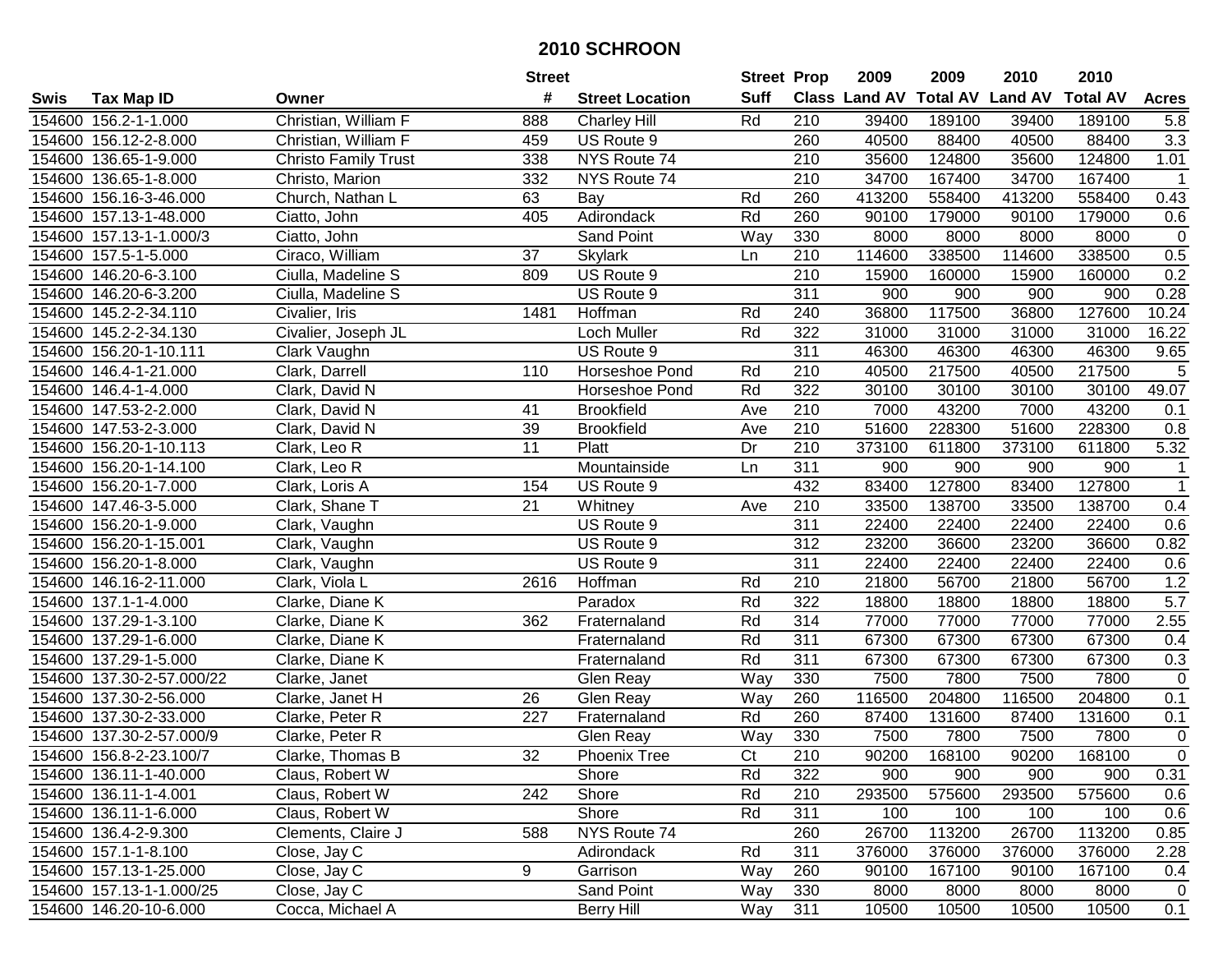|        |                               |                                       | <b>Street</b>   |                        | <b>Street Prop</b>     |                  | 2009        | 2009    | 2010                                    | 2010    |                 |
|--------|-------------------------------|---------------------------------------|-----------------|------------------------|------------------------|------------------|-------------|---------|-----------------------------------------|---------|-----------------|
| Swis   | <b>Tax Map ID</b>             | Owner                                 | #               | <b>Street Location</b> | <b>Suff</b>            |                  |             |         | Class Land AV Total AV Land AV Total AV |         | <b>Acres</b>    |
|        | 154600 146.20-10-8.000        | Cocca, Michael A                      | 14              | <b>Berry Hill</b>      | Way                    | 210              | 71300       | 137400  | 71300                                   | 137400  | 0.2             |
|        | 154600 157.13-1-39.000        | Coccodrilli, William                  | 14              | <b>Birch</b>           | Way                    | 210              | 98500       | 218100  | 98500                                   | 218100  | 0.5             |
|        | 154600 157.13-1-1.000/33      | Coccodrilli, William                  |                 | Sand Point             | Way                    | 330              | 8000        | 8000    | 8000                                    | 8000    | $\mathbf 0$     |
|        | 154600 145.4-1-41.000         | Cockrell, Christine E                 |                 | Hoffman                | Rd                     | 314              | 14000       | 14000   | 14000                                   | 14000   | 5.3             |
|        | 154600 145.4-1-37.000         | Cockrell, Christine E                 | 1116            | Hoffman                | Rd                     | 240              | 52300       | 221400  | 52300                                   | 221400  | $\overline{14}$ |
|        | 154600 146.20-10-25.000       | Coffin, Bonnie M                      | 24              | Moose                  | $\overline{\text{C}t}$ | 210              | 34100       | 223800  | 34100                                   | 203000  | $\mathbf 1$     |
|        | 154600 157.5-2-4.000          | Cohen, Doris D                        | $\overline{32}$ | <b>Skylark</b>         | Ln                     | 210              | 426400      | 656800  | 426400                                  | 656800  | 0.5             |
|        | 154600 136.4-2-1.000          | Cole, Russell S                       | 412             | NYS Route 74           |                        | 311              | 415700      | 415700  | 415700                                  | 415700  | 29.11           |
|        | 154600 136.14-1-13.110        | Cole, Thomas J                        | 6               | Laymond                | Ct                     | 260              | 93300       | 232600  | 93300                                   | 232600  | 0.74            |
|        | 154600 157.13-1-31.000        | Colegrove, Robert C                   |                 | Adirondack             | Rd                     | 314              | 19600       | 19600   | 19600                                   | 19600   | 0.5             |
|        | 154600 157.13-1-17.000        | Colegrove, Robert G                   | 24              | <b>Three Bears</b>     | Dr                     | 210              | 624200      | 1137200 | 624200                                  | 1115100 | 0.87            |
|        | 154600 147.53-1-3.000         | Colleary, Michael J                   | 64              | Cedar Hill             | Dr                     | 210              | 58200       | 209300  | 58200                                   | 209300  | $\mathbf{1}$    |
|        | 154600 156.8-2-23.100/2       | Collins, Michael P                    | 22              | <b>Phoenix Tree</b>    | Ct                     | 210              | 90100       | 167300  | 90100                                   | 167300  | $\mathbf 0$     |
|        | 154600 156.8-2-23.100/14      | Collins, Michael P II                 | 14              | <b>Phoenix Tree</b>    | Ct                     | 210              | 57400       | 237900  | 57400                                   | 237900  | $\mathbf 0$     |
|        | 154600 136.14-2-4.000         | Collis, John H Jr                     | 242             | River                  | Rd                     | 210              | 35200       | 127000  | 35200                                   | 127000  | 2.9             |
|        | 154600 157.1-2-27.000         | Colwell, Douglas C                    | 18              | <b>Blue Waters</b>     | $\overline{Way}$       | 260              | 238300      | 315000  | 238300                                  | 315000  | 1.05            |
|        | 154600 157.1-2-28.000         | Colwell, Jason D                      | 20              | <b>Blue Waters</b>     | Way                    | 260              | 238300      | 303400  | 238300                                  | 303400  | $\overline{1}$  |
|        | 154600 147.46-2-6.000         | Commaille, Robert                     | 1159            | US Route 9             |                        | 431              | 16700       | 50000   | 16700                                   | 50000   | 0.2             |
|        | 154600 145.2-2-19.000         | Condon, Donna J                       |                 | Youngs                 | Rd                     | 311              | 1500        | 1500    | 1500                                    | 1500    | 0.57            |
|        | 154600 145.2-2-18.000         | Condon, Donna J                       | 63              | Potash Hill            | Rd                     | 270              | 20200       | 30900   | 20200                                   | 30900   | 2.9             |
|        | 154600 147.54-2-38.000        | <b>Congregational Church Parsonag</b> | 1086            | US Route 9             |                        | 620              | 57400       | 343900  | 57400                                   | 343900  | 0.3             |
|        | 154600 156.19-2-1.120         | Connell, Margaret                     | 51              | Old Schroon            | Rd                     | 210              | 35000       | 156700  | 35000                                   | 156700  | 1.59            |
|        | 154600 136.11-1-26.200        | Connor, Edward R                      |                 | Shore                  | Rd                     | 210              | 258000      | 729500  | 258000                                  | 667800  | 0.3             |
|        | 154600 136.11-1-18.004        | Connor, Edward R                      | 333             | Shore                  | Rd                     | 322              | 16800       | 16800   | 16800                                   | 16800   | 13.8            |
|        | 154600 147.17-2-63.400        | Conolly, Paul E                       | 74              | <b>Skylark</b>         | Ln                     | 210              | 433600      | 644400  | 433600                                  | 644400  | 0.86            |
|        | 154600 146.20-1-27.000        | Conover, Edward J                     | 79              | Sumac                  | Rd                     | 210              | 36900       | 198000  | 36900                                   | 198000  | 2.71            |
|        | 154600 136.10-2-4.000         | Conrick, Gary                         | 94              | Miller                 | Rd                     | 260              | 38700       | 97600   | 38700                                   | 97600   | 1.6             |
|        | 154600 646.-9999-618.750/1881 | Continental Telephone Co              |                 | <b>Outside Plant</b>   |                        | 831              | $\mathbf 0$ | 1923    | $\Omega$                                | 1655    | $\overline{0}$  |
|        | 154600 136.4-2-12.000         | Cooke, Maxwell D                      | 692             | NYS Route 74           |                        | 240              | 62900       | 300200  | 62900                                   | 300200  | 28.08           |
|        | 154600 136.3-1-7.000          | Cooke, Ralph J                        | 123             | Tip Top                | Rd                     | $\overline{210}$ | 31200       | 175300  | 31200                                   | 175300  | 1.6             |
|        | 154600 156.8-2-91.000         | Cooper, Paul R                        | 8               | Hemlock                | Dr                     | 210              | 32100       | 188200  | 32100                                   | 188200  | 1.23            |
| 154600 | 136.14-1-42.000               | Coppola, George L                     | $\overline{58}$ | <b>Shingle Shanty</b>  | Way                    | 260              | 25600       | 71600   | 25600                                   | 71600   | 0.5             |
|        | 154600 156.8-2-9.200          | Coppola, Virginia D                   | $\overline{51}$ | Davis                  | Rd                     | $\overline{210}$ | 27700       | 277000  | 27700                                   | 277000  | 0.66            |
|        | 154600 136.10-2-6.000         | Corcione, Salvatore                   | 76              | Miller                 | Rd                     | 260              | 46600       | 56100   | 46600                                   | 56100   | 5.1             |
|        | 154600 156.-3-11.000          | Cordis, Eric                          | 612             | <b>Charley Hill</b>    | Rd                     | 210              | 48300       | 196700  | 48300                                   | 196700  | 8.51            |
|        | 154600 165.2-2-2.000          | Corliss, John                         |                 | Vanderwalker           | Rd                     | 314              | 18400       | 18400   | 18400                                   | 18400   | 2.7             |
|        | 154600 146.20-3-17.003        | Corvino, John F                       | 23              | Longview               | Dr                     | 210              | 131100      | 301700  | 131100                                  | 301700  | 1.35            |
|        | 154600 155.2-2-5.114          | Costello, Paul                        | 1049            | <b>Trout Brook</b>     | Rd                     | 260              | 48400       | 162400  | 48400                                   | 162400  | 9.6             |
|        | 154600 157.1-2-16.000         | Costlow, Deborah L                    | 599             | Adirondack             | Rd                     | 260              | 462300      | 524400  | 462300                                  | 524400  | 4.1             |
|        | 154600 147.13-4-3.210         | Cotton, Fred A                        | 960             | US Route 9             |                        | 210              | 302200      | 511700  | 302200                                  | 511700  | 0.64            |
|        | 154600 137.10-1-13.200        | Courneen, Sandra C                    | 3               | Letsonville            | Rd                     | 210              | 34500       | 139300  | 34500                                   | 139300  | 1.77            |
|        | 154600 137.10-1-13.100        | Courneen, Sandra C                    |                 | NYS Route 74           |                        | 311              | 23100       | 23100   | 23100                                   | 23100   | 3.6             |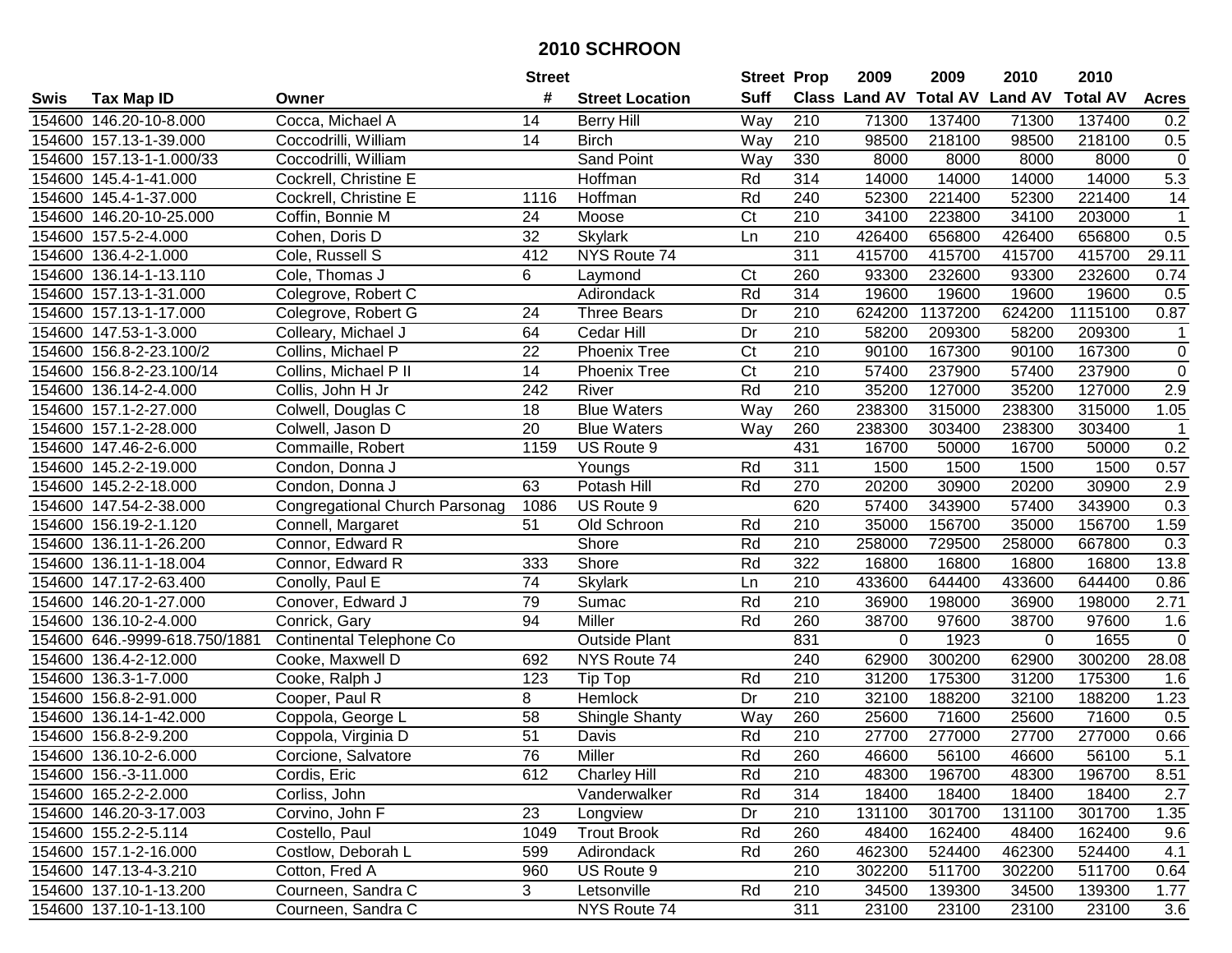|             |                           |                         | <b>Street</b>  |                        | <b>Street Prop</b>       |                  | 2009   | 2009   | 2010                                    | 2010   |                 |
|-------------|---------------------------|-------------------------|----------------|------------------------|--------------------------|------------------|--------|--------|-----------------------------------------|--------|-----------------|
| <b>Swis</b> | <b>Tax Map ID</b>         | Owner                   | #              | <b>Street Location</b> | Suff                     |                  |        |        | Class Land AV Total AV Land AV Total AV |        | <b>Acres</b>    |
|             | 154600 145.2-1-34.000     | Covell, Richard A       |                | Youngs                 | Rd                       | 312              | 105700 | 107400 | 105700                                  | 107400 | 54.18           |
|             | 154600 145.2-1-37.200     | Covell, Richard A       | 35             | Youngs                 | Rd                       | 314              | 40500  | 40500  | 40500                                   | 40500  | 8.5             |
|             | 154600 145.2-1-37.100     | Covell, Richard A       |                | Youngs                 | Rd                       | 240              | 79500  | 385100 | 79500                                   | 385100 | 31.2            |
|             | 154600 146.1-1-37.000     | Covell, Richard L       | 50             | Covell                 | Rd                       | 260              | 30000  | 64000  | 30000                                   | 64000  | 6.9             |
|             | 154600 146.1-1-38.200     | Covell, William D       | 35             | Covell                 | Rd                       | 260              | 31800  | 53300  | 31800                                   | 53300  | 8.7             |
|             | 154600 156.-1-48.000      | Cowan, George R         | 252            | Hollow                 | Rd                       | 240              | 130800 | 314700 | 124300                                  | 298900 | 125             |
|             | 154600 146.4-1-24.000     | Cox, Geraldine J        | 164            | Horseshoe Pond         | Rd                       | 314              | 13100  | 13100  | 13100                                   | 13100  | $\overline{5}$  |
|             | 154600 136.11-1-19.001    | Coxe, Adele K           | 192            | Shore                  | Rd                       | 260              | 340600 | 434600 | 340600                                  | 434600 | 2.3             |
|             | 154600 146.20-1-7.000     | Coyne, Marilyn C        |                | <b>Horseshoe Pond</b>  | Rd                       | 314              | 42100  | 42100  | 42100                                   | 42100  | $\overline{5}$  |
|             | 154600 157.1-1-4.000      | Craig, Jeffrey          | 857            | Adirondack             | Rd                       | 260              | 262400 | 332600 | 262400                                  | 332600 | 0.8             |
|             | 154600 147.2-1-36.200     | Cramer, William L       | 38             | <b>Crane Pond</b>      | Rd                       | 260              | 39300  | 286100 | 39300                                   | 286100 | 11.15           |
|             | 154600 145.2-1-59.000     | Crear, Erika F          |                | Loch Muller            | Rd                       | 311              | 100    | 100    | 100                                     | 100    | 0.12            |
|             | 154600 147.54-1-26.000    | Crisafulli, Daniel      | 44             | Fowler                 | Ave                      | 483              | 31400  | 226000 | 31400                                   | 226000 | 1.1             |
| 154600      | 147.17-2-60.000           | Crisafulli, Donna       | 86             | <b>Skylark</b>         | Ln                       | 210              | 463600 | 639500 | 463600                                  | 639500 | 0.8             |
| 154600      | 136.14-2-38.001           | Crooks, Sandra G        | 220            | River                  | Rd                       | 210              | 25800  | 160000 | 25800                                   | 160000 | 0.6             |
| 154600      | 146.1-1-49.000            | Crouchman, Charles W    | 179            | Sweenie Fields         | Rd                       | 314              | 34900  | 34900  | 34900                                   | 34900  | 6.25            |
|             | 154600 137.30-2-46.000    | Crounse, Mark W         | 20             | View                   | Rd                       | 260              | 97000  | 169200 | 97000                                   | 169200 | 0.2             |
|             | 154600 137.30-2-57.000/13 | Crounse, Mark W         |                | Glen Reay              | Way                      | 330              | 7500   | 7800   | 7500                                    | 7800   | $\mathbf 0$     |
|             | 154600 136.4-2-4.313      | Crowther, David         | 11             | Whits End              | Way                      | 210              | 138300 | 212400 | 138300                                  | 212400 | 3.35            |
|             | 154600 137.10-1-12.000    | Cuggino, Carol          | $\overline{7}$ | Letsonville            | Rd                       | 260              | 40000  | 247300 | 40000                                   | 247300 | 1.9             |
|             | 154600 136.1-3-38.000     | Cugini, John J          | 17             | <b>Falls View</b>      | Rd                       | 260              | 39000  | 187700 | 39000                                   | 187700 | 2.4             |
|             | 154600 156.-1-32.000      | Culver, Harriet L       | 591            | <b>Charley Hill</b>    | Rd                       | 260              | 49500  | 89000  | 49500                                   | 89000  | 10              |
|             | 154600 157.1-2-33.000     | Cumming, Barbara        | 499            | Adirondack             | Rd                       | 260              | 333400 | 376700 | 333400                                  | 376700 | 2.1             |
|             | 154600 147.54-2-34.000    | Cummings, Christopher F | 10             | Taylor                 | $\overline{\mathsf{St}}$ | 210              | 94300  | 194800 | 94300                                   | 194800 | 0.1             |
|             | 154600 157.3-1-25.000     | Cunningham, Michael J   | 251            | Adirondack             | Rd                       | 260              | 339100 | 398100 | 339100                                  | 398100 | $\sqrt{2}$      |
|             | 154600 147.2-1-41.000     | Curcio, William         | 1455           | Adirondack             | Rd                       | 260              | 41100  | 118000 | 41100                                   | 118000 | $\overline{8}$  |
|             | 154600 147.5-1-47.249     | Curtis, Jay S           | 1314           | US Route 9             |                          | 444              | 139800 | 590400 | 139800                                  | 590400 | 7.79            |
|             | 154600 147.54-2-11.000    | Cutler, Alan R          | 5              | <b>Broad</b>           | <b>St</b>                | 210              | 13900  | 107100 | 13900                                   | 107100 | 0.13            |
|             | 154600 157.1-3-1.000      | Cutrone, Martin B       | 703            | Adirondack             | Rd                       | 260              | 523900 | 836400 | 475900                                  | 781500 | 2.4             |
|             | 154600 156.8-2-94.000     | Cutting, Jeffrey S      | 4              | <b>Hemlock</b>         | Dr                       | $\overline{210}$ | 32100  | 270100 | 32100                                   | 270100 | 1.2             |
| 154600      | 136.4-2-4.212             | Daigle, Gilton L        | 47             | <b>Whits End</b>       | Way                      | 260              | 403700 | 524100 | 403700                                  | 524100 | 1.15            |
|             | 154600 146.1-1-50.000     | Dalene, Hugo S          | 107            | Youngs                 | Rd                       | 240              | 93300  | 236600 | 93300                                   | 236600 | 40.4            |
|             | 154600 146.3-2-7.000      | Daley, Daniel R         |                | Daveed                 | Rd                       | 322              | 56000  | 56000  | 56000                                   | 56000  | 16.9            |
|             | 154600 146.2-1-32.000     | Daley, Teresa           | 2224           | Hoffman                | Rd                       | 240              | 53900  | 246200 | 53900                                   | 246200 | $\overline{14}$ |
|             | 154600 145.2-3-4.000      | Dallek, Irving          | 375            | Loch Muller            | Rd                       | 260              | 21200  | 71600  | 21200                                   | 71600  | 0.96            |
|             | 154600 147.17-2-34.000    | Dalto, Diane            | $\overline{2}$ | Cornell                | <b>St</b>                | 260              | 566500 | 648500 | 566500                                  | 648500 | 0.9             |
|             | 154600 146.20-1-11.000    | Dambergs, Erik E        |                | Horseshoe Pond         | Rd                       | 312              | 45300  | 51000  | 45300                                   | 51000  | 10              |
|             | 154600 156.16-4-26.000    | Damico, Dennis J        | 59             | Pointe                 | Dr                       | 210              | 215400 | 694218 | 215400                                  | 630118 | 0.5             |
|             | 154600 147.2-1-26.000     | Damon, Kurt F           |                | Adirondack             | Rd                       | 322              | 33900  | 33900  | 33900                                   | 33900  | 61              |
|             | 154600 147.2-1-29.000     | Damon, Kurt F           |                | Adirondack             | Rd                       | 314              | 300    | 300    | 300                                     | 300    | 0.2             |
|             | 154600 147.2-1-28.000     | Damon, Kurt F           |                | Adirondack             | Rd                       | 322              | 8100   | 8100   | 8100                                    | 8100   | 5.5             |
|             | 154600 147.2-1-27.000     | Damon, Kurt F           | 1462           | Adirondack             | Rd                       | 240              | 85700  | 243900 | 85700                                   | 243900 | 82.2            |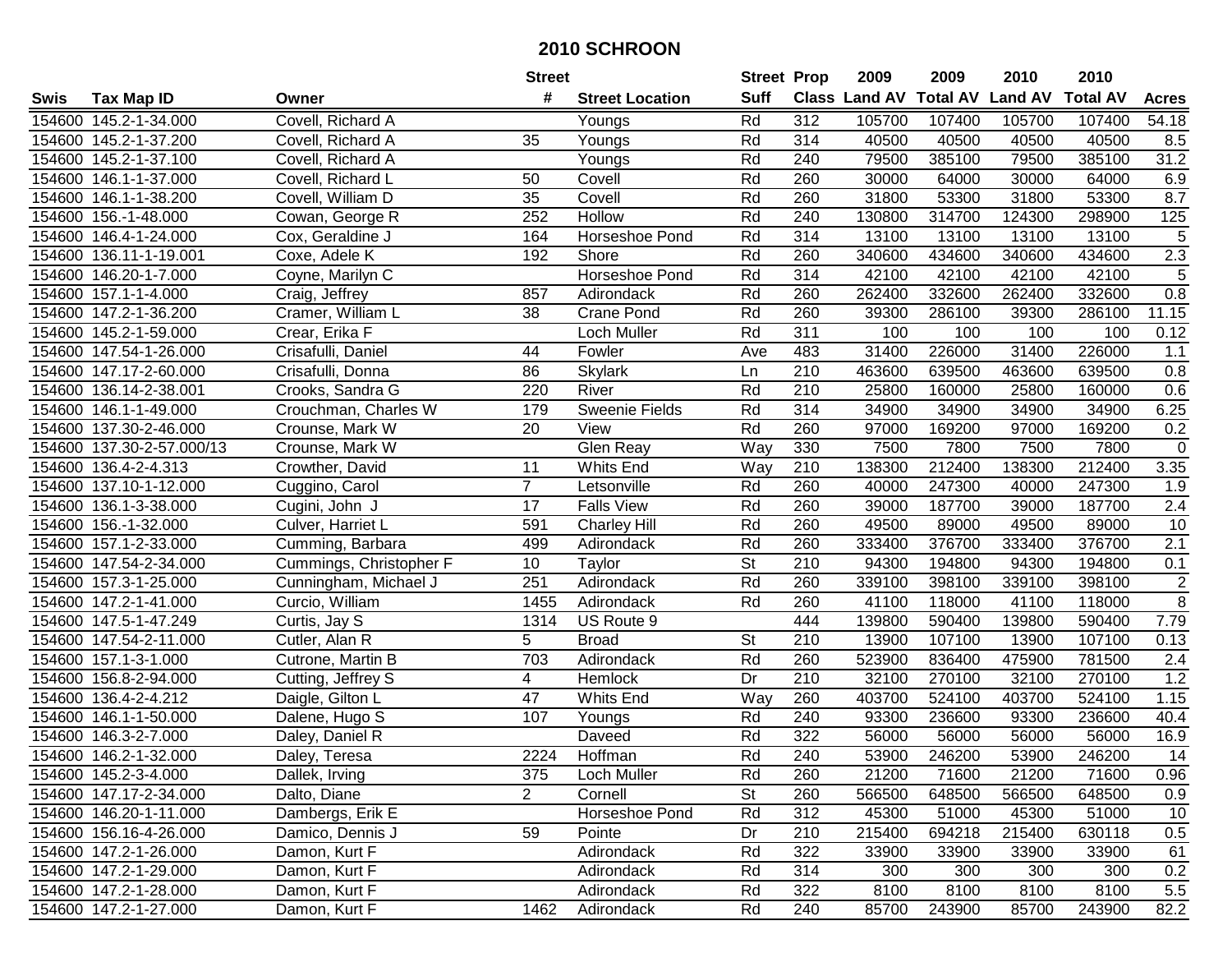|        |                           |                         | <b>Street</b>   |                        | <b>Street Prop</b> |                  | 2009   | 2009   | 2010                                    | 2010   |                  |
|--------|---------------------------|-------------------------|-----------------|------------------------|--------------------|------------------|--------|--------|-----------------------------------------|--------|------------------|
| Swis   | <b>Tax Map ID</b>         | Owner                   | #               | <b>Street Location</b> | <b>Suff</b>        |                  |        |        | Class Land AV Total AV Land AV Total AV |        | <b>Acres</b>     |
|        | 154600 137.30-2-5.000     | Danbury, Chris          | 247             | Fraternaland           | Rd                 | 312              | 14000  | 40200  | 14000                                   | 40200  | 0.15             |
|        | 154600 137.30-1-23.000    | Danbury, Chris          |                 | Fraternaland           | Rd                 | 311              | 500    | 500    | 500                                     | 500    | 0.1              |
|        | 154600 137.30-1-22.000    | Danbury, Chris          |                 | Fraternaland           | Rd                 | 311              | 1200   | 1200   | 1200                                    | 1200   | 0.1              |
|        | 154600 137.30-2-3.100     | Danbury, Chris S        |                 | Fraternaland           | Rd                 | 311              | 6300   | 6300   | 6300                                    | 6300   | 0.08             |
|        | 154600 137.30-1-3.200     | Danbury, Chris S        | 320             | Fraternaland           | Rd                 | $\overline{210}$ | 38300  | 216300 | 38300                                   | 216300 | 0.1              |
|        | 154600 137.30-2-1.000     | Danbury, Chris S        |                 | Fraternaland           | Rd                 | 311              | 21600  | 21600  | 21600                                   | 21600  | 0.1              |
|        | 154600 137.30-1-13.000    | Danbury, Chris S        | 286             | Fraternaland           | Rd                 | 260              | 87400  | 132200 | 87400                                   | 132200 | 0.1              |
|        | 154600 137.30-2-27.002    | Danbury, Chris S        |                 | Fraternaland           | Rd                 | 311              | 53100  | 53100  | 53100                                   | 53100  | 0.23             |
|        | 154600 137.30-1-3.100     | Danbury, Chris S        |                 | Fraternaland           | Rd                 | $\overline{311}$ | 109700 | 109700 | 109700                                  | 109700 | 0.1              |
|        | 154600 137.29-1-29.000    | Danbury, George L       | 447             | Fraternaland           | Rd                 | 260              | 234000 | 456800 | 234000                                  | 456800 | 0.3              |
|        | 154600 157.1-1-10.000     | Danecker, Johann        | 803             | Adirondack             | Rd                 | 260              | 550200 | 636000 | 550200                                  | 636000 | 4.28             |
|        | 154600 137.1-4-26.100     | Daniels, Mary           | 27              | Daniels                | Rd                 | 260              | 583900 | 843900 | 583900                                  | 843900 | 9.56             |
|        | 154600 137.1-4-26.400     | Daniels, Mary           |                 | NYS Route 74           |                    | 311              | 245100 | 245100 | 245100                                  | 245100 | 2.72             |
|        | 154600 137.3-1-2.000      | Daniels, Mary           |                 | US Route 9             |                    | 322              | 68700  | 68700  | 68700                                   | 68700  | 35.7             |
| 154600 | 137.1-4-26.300            | Daniels, Mary           |                 | NYS Route 74           |                    | 312              | 303600 | 388700 | 303600                                  | 388700 | 1.73             |
|        | 154600 137.1-4-26.200     | Daniels, Mary           |                 | NYS Route 74           |                    | $\overline{311}$ | 45900  | 45900  | 45900                                   | 45900  | 4.36             |
|        | 154600 137.30-2-57.000/20 | Darin, Anthony P        |                 | Glen Reay              | Way                | 330              | 7500   | 7800   | 7500                                    | 7800   | $\mathbf 0$      |
|        | 154600 137.30-2-54.000    | Darin, Anthony P        | 17              | View                   | Rd                 | 260              | 97000  | 147500 | 97000                                   | 147500 | 0.2              |
|        | 154600 146.20-1-29.000    | Darling, Joan           |                 | <b>Charley Hill</b>    | Rd                 | 314              | 32200  | 32200  | 32200                                   | 32200  | 2.28             |
|        | 154600 146.20-10-30.110   | Darling, Joan A         | 22              | <b>Berry Hill</b>      | Way                | 210              | 31900  | 231200 | 31900                                   | 231200 | 1.18             |
|        | 154600 145.4-1-34.000     | Dash, Carl              | 1150            | Hoffman                | Rd                 | 260              | 31900  | 88800  | 31900                                   | 88800  | 3.4              |
|        | 154600 137.30-2-52.000    | Daughney, Mary K        | 26              | View                   | Rd                 | 260              | 106800 | 194200 | 106800                                  | 194200 | 0.3              |
|        | 154600 137.30-2-57.000/18 | Daughney, Mary K        |                 | Glen Reay              | Way                | 330              | 7500   | 7800   | 7500                                    | 7800   | $\pmb{0}$        |
|        | 154600 146.4-1-48.000     | David, Maria E          |                 | <b>Charley Hill</b>    | Rd                 | 314              | 31300  | 31300  | 31300                                   | 31300  | $\overline{5}$   |
|        | 154600 147.9-2-10.000     | Davis, Donald           | 68              | Wolters                | Way                | 210              | 230500 | 312300 | 230500                                  | 312300 | $\mathbf{1}$     |
|        | 154600 137.1-4-58.000     | Davis, Douglas          | 10              | Moes                   | C <sub>t</sub>     | 210              | 341500 | 641700 | 341500                                  | 641700 | 0.61             |
|        | 154600 157.13-1-26.001    | Davis, Gerard B         | 31              | Oak                    | Way                | 260              | 106500 | 234000 | 106500                                  | 234000 | 0.75             |
|        | 154600 157.13-1-1.000/14  | Davis, Gerard B         |                 | Sand Point             | Way                | 330              | 8000   | 8000   | 8000                                    | 8000   | $\pmb{0}$        |
|        | 154600 157.1-3-4.000      | Davis, Patricia W       |                 | Adirondack             | Rd                 | 311              | 416300 | 416300 | 416300                                  | 416300 | 4.6              |
|        | 154600 157.1-3-3.000      | Davis, Patricia W       |                 | Adirondack             | Rd                 | 311              | 434700 | 434700 | 434700                                  | 434700 | 5                |
|        | 154600 157.1-3-5.000      | Davis, Patricia W       | 659             | Adirondack             | Rd                 | 280              | 582500 | 757100 | 582500                                  | 757100 | 4.9              |
|        | 154600 146.20-5-6.000     | Davoll, Roy             | $\overline{25}$ | Pine                   | Ln                 | $\overline{210}$ | 37200  | 306000 | 37200                                   | 306000 | $\overline{2.1}$ |
|        | 154600 134.19-1-1.000     | Day, Hartley D          | 523             | Loch Muller            | Rd                 | 260              | 24400  | 31700  | 24400                                   | 31700  | $\mathbf 1$      |
|        | 154600 147.13-2-8.200     | Deason Jeremy           | $\overline{21}$ | Cemetery               | Rd                 | $\overline{210}$ | 33900  | 148500 | 33900                                   | 148500 | 1.57             |
|        | 154600 146.3-1-42.000     | Debski, Thomas R        | 453             | Horseshoe Pond         | Rd                 | 312              | 83000  | 85800  | 83000                                   | 85800  | 43.73            |
|        | 154600 156.11-1-13.000    | Decesare-Gereau, Mary L | 447             | <b>Charley Hill</b>    | Rd                 | 240              | 42900  | 272300 | 42900                                   | 272300 | 11.8             |
|        | 154600 147.61-1-5.000     | Decesare, Carl          | 5               | Labier                 | Way                | 260              | 157100 | 209100 | 157100                                  | 209100 | 0.04             |
|        | 154600 147.61-1-3.000     | Decesare, Carl          | 938             | US Route 9             |                    | 421              | 52000  | 274400 | 52000                                   | 274400 | 0.23             |
|        | 154600 147.13-3-15.001    | DeCesare, Val           |                 | US Route 9             |                    | 312              | 31400  | 61300  | 31400                                   | 61300  | 3                |
|        | 154600 136.4-1-8.000      | Dechiaro, Daniel        | 35              | Reid                   | Way                | 210              | 270600 | 493100 | 270600                                  | 472500 | 0.6              |
|        | 154600 125.3-3-26.000     | Decker Roberta          |                 | US Route 9             |                    | 314              | 21500  | 21500  | 21500                                   | 21500  | 1.21             |
|        | 154600 125.3-3-27.000     | Decker Roberta          |                 | US Route 9             |                    | 314              | 2700   | 2700   | 2700                                    | 2700   | $\mathbf{1}$     |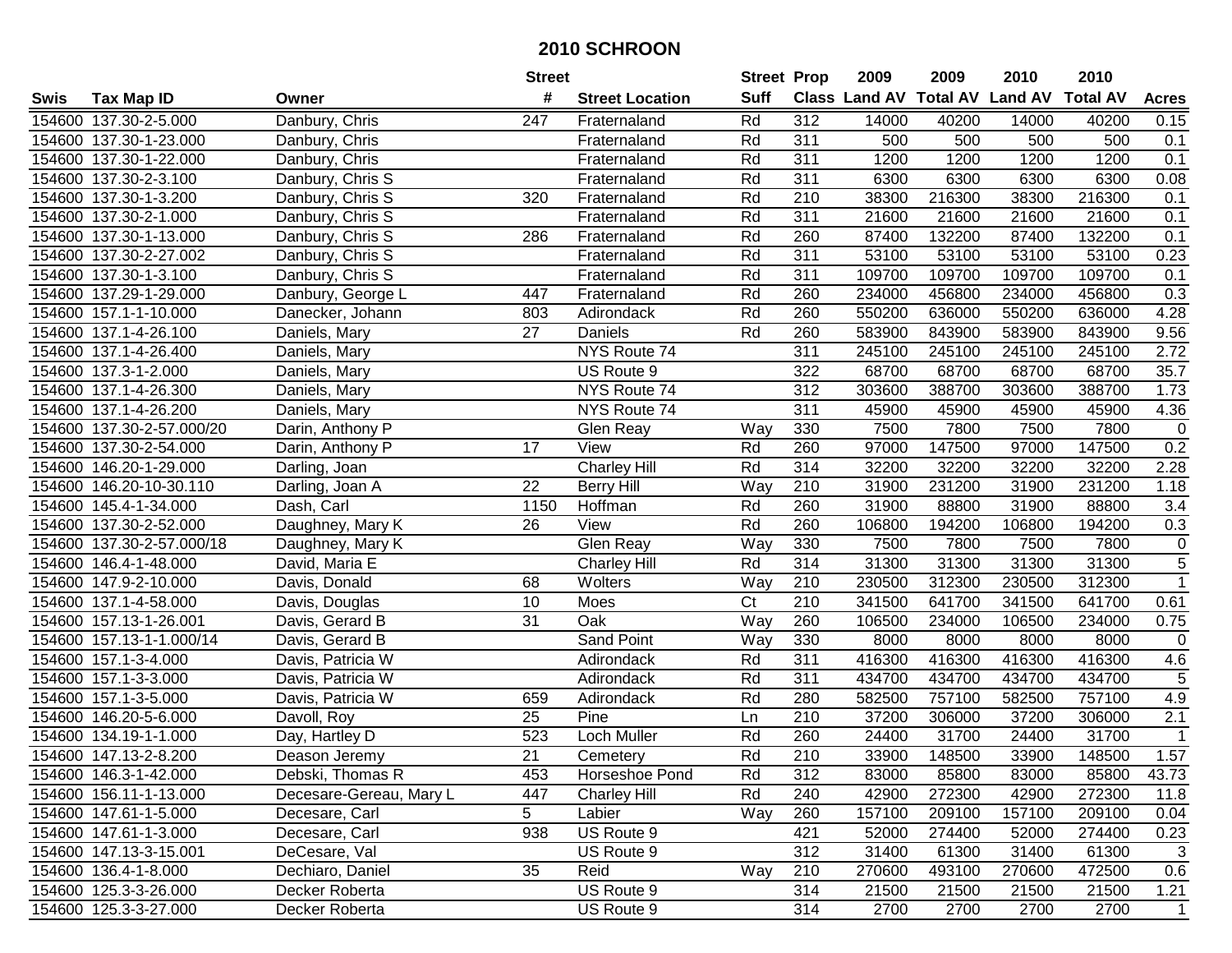|        |                          |                             | <b>Street</b>  |                        | <b>Street Prop</b> |                  | 2009   | 2009   | 2010                                    | 2010   |                 |
|--------|--------------------------|-----------------------------|----------------|------------------------|--------------------|------------------|--------|--------|-----------------------------------------|--------|-----------------|
| Swis   | <b>Tax Map ID</b>        | Owner                       | #              | <b>Street Location</b> | <b>Suff</b>        |                  |        |        | Class Land AV Total AV Land AV Total AV |        | <b>Acres</b>    |
|        | 154600 147.1-1-18.120    | Decker, Carmine             | 114            | <b>Burgey</b>          | Rd                 | 210              | 38000  | 154800 | 38000                                   | 154800 | 3.03            |
|        | 154600 136.3-2-43.000    | Decker, Linda               |                | US Route 9             |                    | 311              | 26700  | 26700  | 26700                                   | 26700  | 1.4             |
|        | 154600 136.3-2-41.000    | Decker, Linda               |                | US Route 9             |                    | 311              | 18800  | 18800  | 18800                                   | 18800  | 0.5             |
|        | 154600 136.3-2-42.000    | Decker, Linda               |                | US Route 9             |                    | 311              | 23500  | 23500  | 23500                                   | 23500  | 0.5             |
|        | 154600 155.2-2-6.000     | DeCostello, Frank           | 1029           | <b>Trout Brook</b>     | Rd                 | $\overline{210}$ | 39400  | 191500 | 39400                                   | 178400 | 7.5             |
|        | 154600 146.1-1-62.000    | DeCristofaro, Stephen       | 152            | <b>Sweenie Fields</b>  | Rd                 | 210              | 44900  | 226300 | 44900                                   | 226300 | 7.08            |
|        | 154600 146.1-1-60.000    | DeFlora, Nicholas J         |                | Hoffman                | Rd                 | 314              | 31900  | 31900  | 31900                                   | 31900  | 5.2             |
|        | 154600 146.1-1-54.200    | DeFlora, Nicholas J         | 192            | <b>Sweenie Fields</b>  | Rd                 | $\overline{210}$ | 43500  | 366500 | 43500                                   | 366500 | 5.2             |
|        | 154600 146.1-1-54.100    | DeFlora, Nicholas J         |                | <b>Hoffman</b>         | Rd                 | $\overline{311}$ | 33400  | 33400  | 33400                                   | 33400  | 5.2             |
|        | 154600 157.13-1-1.000/19 | Degeovine, Christopher      |                | Sand Point             | Way                | 330              | 8000   | 8000   | 8000                                    | 8000   | $\mathbf 0$     |
|        | 154600 156.16-4-20.000   | DeLaRosa, Stephen C         |                | US Route 9             |                    | 311              | 168100 | 168100 | 168100                                  | 168100 | 0.49            |
|        | 154600 145.2-2-16.000    | DeLeo, Peter                |                | Youngs                 | Rd                 | 312              | 37100  | 41300  | 37100                                   | 41300  | 5.4             |
|        | 154600 147.54-1-7.000    | Deliberato, Nicholas S      | 5              | Fowler                 | Ave                | 210              | 28100  | 156800 | 28100                                   | 156800 | 0.3             |
| 154600 | 145.2-1-10.000           | DeLucia James               | $\overline{7}$ | Henry                  | Rd                 | 260              | 18800  | 57900  | 18800                                   | 57900  | 0.49            |
| 154600 | 157.1-2-5.001            | DeMaio, Donald A            | 483            | Adirondack             | Rd                 | 260              | 202200 | 349300 | 202200                                  | 349300 | 1.1             |
|        | 154600 147.1-1-27.000    | DeMaria, Joseph A Jr        | 39             | BoatAccessonly@Dock St |                    | 311              | 181400 | 181400 | 181400                                  | 181400 | 4.2             |
|        | 154600 147.1-1-26.000    | DeMaria, Joseph A Jr        | 49             | BoatAccessonly@Dock St |                    | 260              | 210700 | 298400 | 210700                                  | 298400 | $\overline{4}$  |
|        | 154600 147.45-1-26.002   | DeMarsh, Garry              | 31             | Hillside               | Ave                | $\overline{312}$ | 26400  | 40000  | 26400                                   | 40000  | 0.8             |
|        | 154600 147.45-1-29.000   | DeMarsh, Garry              | 10             | Evans                  | Ln                 | 210              | 49100  | 217400 | 49100                                   | 217400 | 0.8             |
|        | 154600 156.12-2-18.000   | DeMatteo, Todd C            | 261            | Old Schroon            | Rd                 | 210              | 18500  | 73300  | 18500                                   | 73300  | 0.2             |
|        | 154600 147.61-1-1.216    | Demers, Donald P            | 9              | Tamarac                | Vlg                | 260              | 94800  | 310200 | 94800                                   | 310200 | 0.05            |
|        | 154600 125.3-3-2.200     | Deming, John A              |                | US Route 9             |                    | 314              | 900    | 900    | 900                                     | 900    | 1.75            |
|        | 154600 125.3-2-4.006     | Deming, John A              |                | US Route 9             |                    | 322              | 30200  | 30200  | 30200                                   | 30200  | 49.4            |
| 154600 | 146.3-1-10.000           | DeNicola, Joseph            | 1710           | Hoffman                | Rd                 | 240              | 78300  | 402000 | 78300                                   | 402000 | 18              |
| 154600 | 156.19-2-1.112           | Denison, Mary S             |                | Vanderwalker           | Rd                 | 314              | 8500   | 8500   | 8500                                    | 8500   | 4.08            |
|        | 154600 156.19-2-1.220    | Denison, Mary S             | 123            | <b>Charley Hill</b>    | Rd                 | 260              | 45600  | 156300 | 45600                                   | 156300 | 1.84            |
|        | 154600 136.14-2-13.000   | Denton, Scott G             | 30             | Decarlo                | Way                | 210              | 25800  | 78100  | 25800                                   | 78100  | 0.8             |
|        | 154600 146.16-1-5.000    | Dergham, Rose Marie         | 2562           | Hoffman                | Rd                 | 260              | 13100  | 60700  | 13100                                   | 60700  | 0.06            |
|        | 154600 146.16-1-4.000    | Dergham, Rosemarie          | 2556           | Hoffman                | Rd                 | 270              | 15000  | 64100  | 15000                                   | 64100  | 0.96            |
|        | 154600 137.29-1-35.200   | Dergosits, Emery J          |                | Hinterland             | Rd                 | $\overline{311}$ | 168000 | 168000 | 168000                                  | 168000 | 0.98            |
| 154600 | 137.29-1-35.100          | Dergosits, Emery J          | $\overline{7}$ | Hinterland             | Rd                 | 260              | 303000 | 386500 | 303000                                  | 386500 | 0.4             |
|        | 154600 137.29-1-23.002   | Dergosits, William J        |                | Paradox                | Rd                 | 311              | 252800 | 252800 | 252800                                  | 252800 | 2.9             |
|        | 154600 147.17-2-1.000    | Derossi, George             | 13             | Husted                 | Way                | $\overline{210}$ | 360400 | 503100 | 360400                                  | 503100 | 0.5             |
|        | 154600 126.-3-12.200     | Desrosier, Omer Jr          | 1211           | Johnson Pond           | Rd                 | 240              | 65900  | 150700 | 65900                                   | 150700 | $\overline{50}$ |
|        | 154600 147.13-3-8.000    | Deutsche Bank Natl Trust Co | 16             | Elwood                 | Ave                | 210              | 18400  | 113700 | 18400                                   | 113700 | 0.2             |
|        | 154600 147.13-3-7.000    | Deutsche Bank Natl Trust Co |                | US Route 9             |                    | 311              | 6200   | 6200   | 6200                                    | 6200   | 0.1             |
|        | 154600 156.-1-19.000     | Dewey, Wayne E              | 768            | <b>Charley Hill</b>    | Rd                 | 210              | 26700  | 26700  | 26700                                   | 252400 | 3.2             |
|        | 154600 147.5-1-9.200     | DeZalia Dorothy A           | 1325           | US Route 9             |                    | 210              | 26600  | 151600 | 26600                                   | 151600 | 0.69            |
|        | 154600 147.45-2-3.000    | DeZalia, Brent              | $\overline{2}$ | Oliver                 | <b>St</b>          | 210              | 23800  | 144600 | 23800                                   | 144600 | 0.2             |
|        | 154600 125.-2-7.000      | DeZalia, Craig R            | 726            | Johnson Pond           | Rd                 | 260              | 162300 | 212300 | 162300                                  | 212300 | 144.4           |
|        | 154600 136.3-2-44.000    | DeZalia, Craig R            | 1558           | US Route 9             |                    | 210              | 32500  | 176700 | 32500                                   | 176700 | 1.3             |
|        | 154600 136.4-2-8.100     | DeZalia, Donald W Sr        | 574            | NYS Route 74           |                    | 210              | 34100  | 110000 | 34100                                   | 110000 | 6.67            |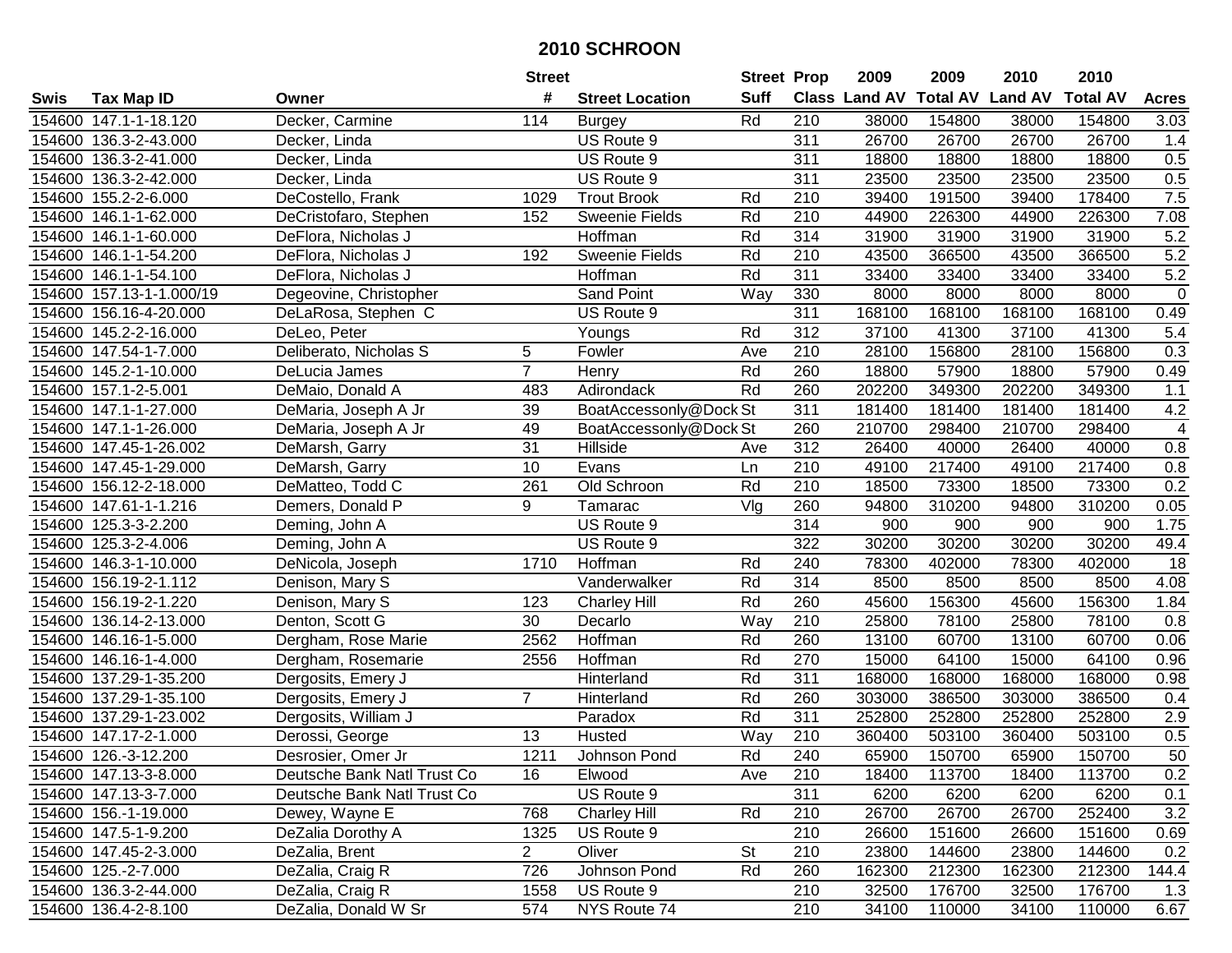|        |                        |                      | <b>Street</b>   |                        | <b>Street Prop</b> |                  | 2009                          | 2009   | 2010           | 2010            |                    |
|--------|------------------------|----------------------|-----------------|------------------------|--------------------|------------------|-------------------------------|--------|----------------|-----------------|--------------------|
| Swis   | <b>Tax Map ID</b>      | Owner                | #               | <b>Street Location</b> | Suff               |                  | <b>Class Land AV Total AV</b> |        | <b>Land AV</b> | <b>Total AV</b> | <b>Acres</b>       |
|        | 154600 136.4-2-8.200   | DeZalia, Donald W Sr | 568             | NYS Route 74           |                    | 432              | 29700                         | 92800  | 29700          | 92800           | 2.9                |
|        | 154600 125.-2-6.000    | DeZalia, James D     | 702             | Johnson Pond           | Rd                 | 260              | 40700                         | 65400  | 40700          | 65400           | 18.3               |
|        | 154600 147.13-3-18.100 | DG Schroon Lake LLC  | 925             | US Route 9             |                    | 454              | 36700                         | 466300 | 36700          | 466300          | 1.82               |
|        | 154600 147.5-1-35.000  | Diamond, Irwin B     | 1402            | US Route 9             |                    | 662              | 75000                         | 166400 | 75000          | 166400          | 0.9                |
|        | 154600 157.1-2-9.001   | Diaz, Robert F       | 497             | Adirondack             | Rd                 | 210              | 516900                        | 968000 | 516900         | 945000          | $\overline{3.7}$   |
|        | 154600 147.61-1-1.230  | Dibble, Kevin M      | 930             | US Route 9             |                    | $\overline{210}$ | 104900                        | 202500 | 104900         | 202500          | 0.04               |
|        | 154600 147.46-3-3.000  | Diblasi, Joseph A    | 11              | Whitney                | Ave                | 210              | 28800                         | 164400 | 28800          | 164400          | 0.3                |
|        | 154600 157.3-1-9.000   | Dick, Bruce H        | $\overline{41}$ | Sugar Hill             | Way                | 260              | 353800                        | 453100 | 353800         | 527700          | $\overline{2}$     |
|        | 154600 147.13-2-10.000 | Dick, Karin          | 2707            | Hoffman                | Rd                 | $\overline{210}$ | 29300                         | 299000 | 29300          | 299000          | 0.9                |
|        | 154600 146.20-9-28.000 | Diduk, Robert        |                 | Landings               | C <sub>t</sub>     | 210              | 111100                        | 289500 | 111100         | 289500          | 0.02               |
|        | 154600 157.3-1-46.100  | Dieringer, Donald C  | 19              | Marcell                | Way                | 260              | 517200                        | 899400 | 507200         | 843700          | 2.65               |
|        | 154600 156.8-2-26.000  | Dillon, John T       | 23              | Mayersohn              | Way                | 260              | 452200                        | 590600 | 452200         | 590600          | 0.5                |
|        | 154600 156.16-4-8.000  | Dillon, Nancy D      |                 | US Route 9             |                    | 311              | 461300                        | 461300 | 461300         | 461300          | 0.52               |
|        | 154600 146.20-3-13.000 | Dillon, Thomas J     | $\overline{7}$  | Longview               | Dr                 | 210              | 73700                         | 203200 | 73700          | 203200          | 0.2                |
|        | 154600 147.3-2-12.000  | DiMartino, Gale L    | 113             | Nesa                   | Rd                 | 280              | 546500                        | 734500 | 546500         | 734500          | 4.1                |
|        | 154600 147.9-1-12.000  | Dimick, Henry        | 1276            | US Route 9             |                    | 210              | 43300                         | 196900 | 43300          | 196900          | 3.6                |
|        | 154600 145.2-1-2.000   | Dimick, Henry A      |                 | Loch Muller            | Rd                 | 910              | 117000                        | 117000 | 117000         | 117000          | 107                |
| 154600 | 134.19-1-6.000         | Dimick, Henry A      | 469             | Loch Muller            | Rd                 | 260              | 22800                         | 84500  | 22800          | 84500           | 1.4                |
|        | 154600 145.2-1-13.000  | Dimick, Nancy L      | 449             | Loch Muller            | Rd                 | 270              | 20800                         | 26200  | 20800          | 26200           | 1.3                |
|        | 154600 156.12-3-29.112 | Dinapoli, Michael    | 468             | US Route 9             |                    | 260              | 208000                        | 382000 | 208000         | 382000          | 0.32               |
|        | 154600 146.20-1-6.000  | Dine, Nancy          |                 | Horseshoe Pond         | Rd                 | 314              | 42100                         | 42100  | 42100          | 42100           | 5                  |
| 154600 | 136.10-1-3.000         | Dingle, Mary L       | 44              | French                 | Rd                 | 260              | 33000                         | 100100 | 33000          | 100100          | $1.1$              |
| 154600 | 146.2-1-40.000         | Dinino, Anthony G    | 2156            | Hoffman                | Rd                 | 260              | 267700                        | 341500 | 267700         | 341500          | 3.7                |
| 154600 | 136.11-1-32.000        | <b>DJBR LLC</b>      | 307             | Shore                  | Rd                 | 210              | 382100                        | 631600 | 382100         | 631600          | 0.79               |
| 154600 | 147.13-3-14.000        | Dobbel, Kenneth R    | 963             | US Route 9             |                    | $\overline{210}$ | 27700                         | 152700 | 27700          | 152700          | 0.6                |
|        | 154600 136.14-1-18.120 | Dobbs, Frederick     | 25              | Sawmill                | Rd                 | 210              | 24100                         | 261200 | 24100          | 261200          | 0.6                |
|        | 154600 136.4-1-15.001  | Dobbs, Jeffrey B     | 103             | Skyhigh                | Rd                 | 210              | 328700                        | 564700 | 328700         | 564700          | 2.4                |
|        | 154600 136.11-1-31.146 | Dobbs, Jeffrey B     |                 | Shore                  | Rd                 | 322              | 37400                         | 37400  | 37400          | 37400           | $\overline{11.59}$ |
|        | 154600 136.4-1-1.002   | Dobbs, Jeffrey B     | 32              | Shore                  | Rd                 | 280              | 665400                        | 759400 | 665400         | 915200          | 68.33              |
|        | 154600 147.13-2-3.000  | Dobek Mark A         | 1051            | US Route 9             |                    | 411              | 41700                         | 151100 | 41700          | 151100          | 0.5                |
|        | 154600 145.4-1-24.000  | Dobert, Daryl P      |                 | Hoffman                | Rd                 | 314              | 42800                         | 42800  | 42800          | 42800           | 8.62               |
|        | 154600 145.4-1-2.000   | Dobert, Daryl P      |                 | <b>Bigsby</b>          | Rd                 | 311              | 81500                         | 81500  | 81500          | 81500           | 1.15               |
|        | 154600 145.4-1-31.000  | Dobert, Daryl P      | 1226            | Hoffman                | Rd                 | 260              | 54200                         | 108600 | 54200          | 108600          | 28.9               |
|        | 154600 145.4-1-28.000  | Dobert, Daryl P      |                 | Hoffman                | Rd                 | 314              | 10200                         | 10200  | 10200          | 10200           | 3.8                |
|        | 154600 145.4-1-30.000  | Dobert, Elton F      |                 | Hoffman                | Rd                 | 314              | 8300                          | 8300   | 8300           | 8300            | 3.2                |
|        | 154600 147.54-1-48.000 | Dodge, Jill C        | 13              | Fairfield              | Ave                | 210              | 18100                         | 85500  | 18100          | 85500           | 0.2                |
|        | 154600 146.20-3-12.000 | Doig, William A      | 3               | Longview               | Dr                 | 210              | 73700                         | 169300 | 73700          | 169300          | 0.2                |
|        | 154600 146.20-3-11.000 | Dollar, Jeanne C     | 869             | US Route 9             |                    | 210              | 90200                         | 186100 | 90200          | 186100          | 0.2                |
|        | 154600 156.16-3-34.100 | Domnitz, Steven W    | 61              | Hayes                  | Rd                 | 314              | 435200                        | 435200 | 435200         | 435200          | 0.7                |
|        | 154600 147.53-1-21.000 | Donaldson, Deborah S | 19              | Cedar Hill             | Dr                 | 210              | 26700                         | 134400 | 26700          | 134400          | 0.24               |
|        | 154600 147.9-1-15.000  | Donaldson, Joyce     | 1292            | US Route 9             |                    | 210              | 33400                         | 121500 | 33400          | 121500          | 1.5                |
|        | 154600 147.45-1-13.000 | Donaldson, Joyce     | $7^{\circ}$     | Chain                  | St                 | 210              | 26400                         | 82200  | 26400          | 82200           | 0.4                |
|        |                        |                      |                 |                        |                    |                  |                               |        |                |                 |                    |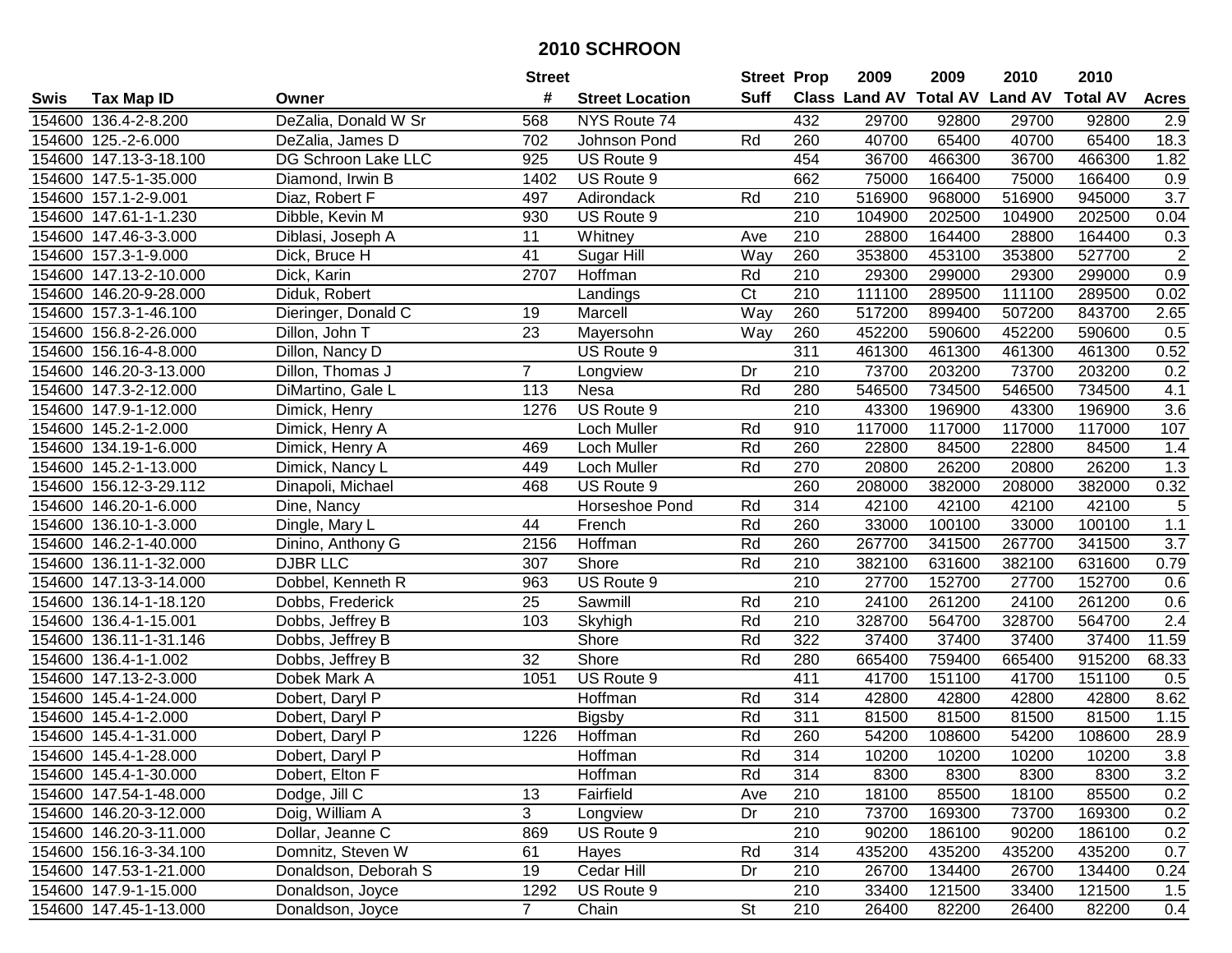|        |                         |                        | <b>Street</b> |                        | <b>Street Prop</b>       |                  | 2009   | 2009   | 2010                                    | 2010   |              |
|--------|-------------------------|------------------------|---------------|------------------------|--------------------------|------------------|--------|--------|-----------------------------------------|--------|--------------|
| Swis   | <b>Tax Map ID</b>       | Owner                  | #             | <b>Street Location</b> | <b>Suff</b>              |                  |        |        | Class Land AV Total AV Land AV Total AV |        | <b>Acres</b> |
|        | 154600 147.53-1-35.000  | Donaldson, Joyce       | 5             | Schoolhouse            | Way                      | 210              | 8800   | 62300  | 8800                                    | 62300  | 0.1          |
|        | 154600 147.45-2-8.000   | Donaldson, Joyce M     | 22            | Jordan                 | <b>St</b>                | 210              | 25700  | 84800  | 25700                                   | 84800  | 0.3          |
|        | 154600 155.2-2-5.115    | Donaldson, Laura L     | 1094          | <b>Trout Brook</b>     | Rd                       | 240              | 44100  | 300900 | 44100                                   | 300900 | 13.8         |
|        | 154600 146.20-2-11.000  | Donaldson, Lynn        | 1379          | <b>Charley Hill</b>    | Rd                       | 210              | 23500  | 115200 | 23500                                   | 115200 | 0.62         |
|        | 154600 156.12-3-7.002   | Donley, Edward L       | 10            | Clearwater             | $\overline{W}$ ay        | 260              | 425200 | 601100 | 425200                                  | 601100 | 0.49         |
|        | 154600 146.3-1-28.000   | Donlon, Edward J       | 1865          | Hoffman                | Rd                       | 210              | 40300  | 155500 | 40300                                   | 155500 | 5            |
|        | 154600 156.16-3-21.100  | Doody, Pamela M        |               | US Route 9             |                          | 311              | 35500  | 35500  | 35500                                   | 35500  | 3.19         |
|        | 154600 136.14-1-2.000   | Dornan, Leonard P      |               | River                  | Rd                       | 314              | 2900   | 2900   | 2900                                    | 2900   | 0.9          |
|        | 154600 136.14-1-3.000   | Dornan, Leonard P      | 261           | River                  | Rd                       | 260              | 31400  | 109100 | 31400                                   | 109100 | 0.8          |
|        | 154600 136.3-2-26.300   | Dornan, Michael L      | 322           | NYS Route 74           |                          | 210              | 28300  | 213600 | 28300                                   | 213600 | 0.71         |
|        | 154600 147.54-2-13.000  | Dowling, Nancy         | 9             | <b>Broad</b>           | St                       | 210              | 21100  | 137700 | 21100                                   | 137700 | 0.2          |
|        | 154600 145.2-1-58.000   | Downey, James J        |               | Loch Muller            | Rd                       | 322              | 61800  | 61800  | 61800                                   | 61800  | 16.5         |
| 154600 | 136.18-1-3.200          | Downs, David G         | 8             | Tyrrell                | Rd                       | 210              | 30500  | 119400 | 30500                                   | 119400 | 1.7          |
| 154600 | 146.1-1-63.000          | Drake & Friedman       |               | Hoffman                | Rd                       | 314              | 35900  | 35900  | 35900                                   | 35900  | 7.44         |
| 154600 | 134.19-1-4.000          | Draper, Mary G         | 3             | Anderson               | Dr                       | 210              | 22100  | 99300  | 22100                                   | 99300  | 0.6          |
| 154600 | 136.60-1-6.000          | Dropkin, Marie M       | 43            | Idlewild               | Way                      | 260              | 380000 | 445600 | 380000                                  | 445600 | 0.8          |
|        | 154600 146.20-10-11.000 | Drozdyk, Anita         | 11            | <b>Berry Hill</b>      | Way                      | 210              | 71300  | 149500 | 71300                                   | 149500 | 0.3          |
|        | 154600 146.20-10-27.000 | Drozdyk, Steven D      | 18            | Moose                  | $\overline{\text{C}t}$   | 210              | 37600  | 223600 | 37600                                   | 223600 | 2.36         |
|        | 154600 137.1-4-20.000   | Dubin, Donald T        |               | Letsonville            | Rd                       | 314              | 23500  | 23500  | 23500                                   | 23500  | 7.1          |
|        | 154600 146.16-2-14.000  | Dubois, Neil E         | 2608          | Hoffman                | Rd                       | 210              | 23800  | 72200  | 23800                                   | 72200  | 1.56         |
|        | 154600 136.14-1-14.120  | Dubrule, Gregory S     | 14            | Laymond                | Ct                       | 260              | 62100  | 110200 | 62100                                   | 110200 | 0.46         |
|        | 154600 137.10-2-7.000   | Dudko, William T       | 1190          | NYS Route 74           |                          | 240              | 50300  | 117800 | 50300                                   | 117800 | 15.5         |
|        | 154600 147.54-2-3.000   | Dudley, Ralph          | 1104          | US Route 9             |                          | 422              | 17200  | 52800  | 17200                                   | 52800  | 0.11         |
|        | 154600 157.13-1-15.100  | Dugan, Robert J        | 38            | <b>Three Bears</b>     | Dr                       | 210              | 404700 | 738200 | 404700                                  | 738200 | 0.71         |
|        | 154600 147.5-1-49.200   | Dumoulin, Richard J    |               | US Route 9             |                          | 210              | 32600  | 174200 | 32600                                   | 174200 | 0.9          |
|        | 154600 147.5-1-49.100   | Dumoulin, Richard J    | 1362          | US Route 9             |                          | 415              | 73300  | 190800 | 73300                                   | 190800 | 1.8          |
|        | 154600 156.8-2-45.000   | Dumoulin, Richard J Jr | 64            | Pine                   | Ln                       | 210              | 34800  | 280600 | 34800                                   | 280600 | 2.1          |
|        | 154600 136.14-1-45.001  | Dunham, Henry R Sr     | 18            | Miller                 | Rd                       | 270              | 23900  | 52600  | 23900                                   | 52600  | 0.5          |
| 154600 | 136.2-1-10.100          | Dunning, Leigh         |               | Paradox                | Rd                       | 322              | 24100  | 24100  | 24100                                   | 24100  | 39.7         |
| 154600 | 136.2-1-10.200          | Dunning, Leigh         |               | Paradox                | Rd                       | 322              | 8300   | 8300   | 8300                                    | 8300   | 13.6         |
| 154600 | 136.2-1-13.000          | Dunning, Leigh         |               | Paradox                | Rd                       | 314              | 3200   | 3200   | 3200                                    | 3200   | 5.1          |
| 154600 | 145.2-2-34.140          | Durkee, Anne I         |               | <b>Loch Muller</b>     | Rd                       | 314              | 3800   | 3800   | 3800                                    | 3800   | 7.64         |
|        | 154600 145.2-2-34.120   | Durkee, Peter R        | 1487          | Hoffman                | Rd                       | 210              | 37300  | 262900 | 37300                                   | 262900 | 8.16         |
|        | 154600 147.54-1-39.000  | Dwyer, John A          | 4             | Windsor                | $\overline{\mathsf{St}}$ | $\overline{210}$ | 26300  | 96200  | 26300                                   | 96200  | 0.3          |
|        | 154600 146.3-1-17.000   | Dwyer, Joseph          | 1780          | Hoffman                | Rd                       | 210              | 48800  | 161300 | 48800                                   | 161300 | $\,$ 5 $\,$  |
|        | 154600 146.3-1-14.000   | Dwyer, Joseph M        |               | Hoffman                | Rd                       | 314              | 31300  | 31300  | 31300                                   | 31300  | $\sqrt{5}$   |
|        | 154600 146.3-1-15.000   | Dwyer, Joseph M        | 1762          | Hoffman                | Rd                       | 210              | 39300  | 148800 | 39300                                   | 148800 | 4.9          |
|        | 154600 147.9-2-24.000   | Dyson, John S          | 12            | Linda                  | Ct                       | 210              | 23700  | 140800 | 23700                                   | 140800 | 0.3          |
|        | 154600 147.5-1-51.000   | Eastman, Matthew M     | 27            | Continental            | Dr                       | 210              | 25500  | 162900 | 25500                                   | 162900 | 0.5          |
|        | 154600 147.17-2-63.200  | Eaton, Susan P         | 57            | Skylark                | Ln                       | 210              | 114700 | 256700 | 114700                                  | 256700 | 0.5          |
|        | 154600 157.5-3-11.000   | Eckhardt, Henry        | 21            | Star Glint             | Way                      | 260              | 383500 | 467000 | 383500                                  | 467000 | 1.4          |
|        | 154600 136.14-2-27.000  | Edele, William S       | 16            | Riley                  | Dr                       | 220              | 27800  | 225400 | 27800                                   | 225400 | 0.7          |
|        |                         |                        |               |                        |                          |                  |        |        |                                         |        |              |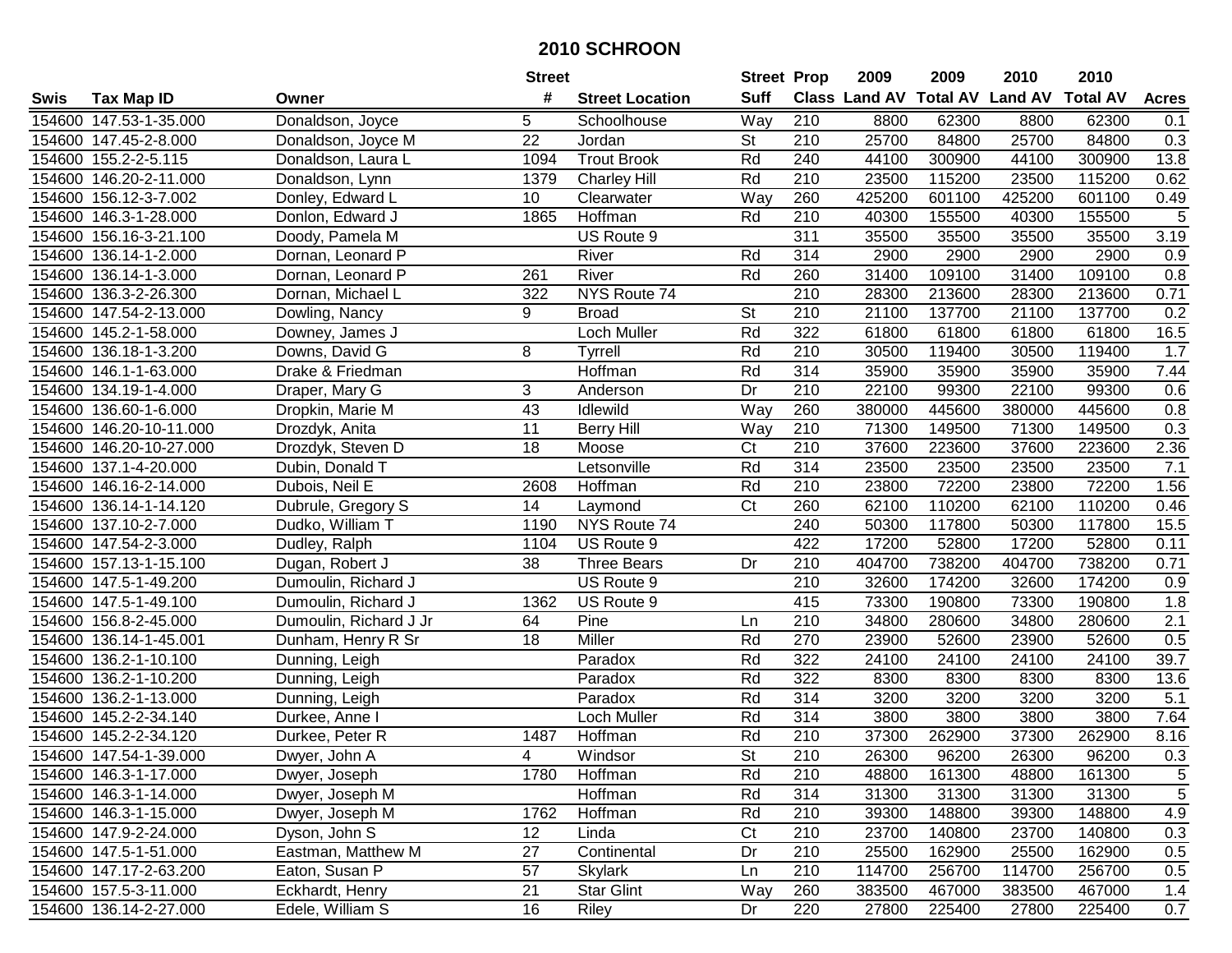|        |                          |                              | <b>Street</b>    |                        | <b>Street Prop</b>       |                  | 2009   | 2009   | 2010                           | 2010            |                |
|--------|--------------------------|------------------------------|------------------|------------------------|--------------------------|------------------|--------|--------|--------------------------------|-----------------|----------------|
| Swis   | <b>Tax Map ID</b>        | Owner                        | #                | <b>Street Location</b> | <b>Suff</b>              |                  |        |        | Class Land AV Total AV Land AV | <b>Total AV</b> | <b>Acres</b>   |
|        | 154600 147.54-2-14.000   | Edele, William S             | 11               | <b>Broad</b>           | $\overline{\mathsf{St}}$ | 433              | 59800  | 181200 | 59800                          | 181200          | 0.4            |
|        | 154600 156.16-4-4.000    | Edelman George               |                  | US Route 9             |                          | 312              | 10200  | 20200  | 10200                          | 20200           | 0.42           |
|        | 154600 156.16-4-23.000   | Edelman George               |                  | US Route 9             |                          | 311              | 168100 | 168100 | 168100                         | 168100          | 0.57           |
|        | 154600 156.16-3-18.300   | Edelman George               | 324              | Old Schroon            | Rd                       | 311              | 35000  | 35000  | 35000                          | 35000           | -1             |
|        | 154600 156.16-3-60.001   | Edelman George               | $\overline{320}$ | Old Schroon            | Rd                       | 311              | 38200  | 38200  | 38200                          | 38200           | 3.57           |
|        | 154600 156.16-3-61.001   | Edelman George               |                  | US Route 9             |                          | 311              | 5100   | 5100   | 5100                           | 5100            | 1.24           |
|        | 154600 156.16-4-24.000   | Edelman George               |                  | US Route 9             |                          | 311              | 156900 | 156900 | 156900                         | 156900          | 0.35           |
|        | 154600 156.12-3-23.000   | Edelman, Beatrice            | 428              | US Route 9             |                          | $\overline{210}$ | 499800 | 734700 | 499800                         | 734700          | 1.05           |
|        | 154600 156.12-2-12.000   | Edelman, George              | 331              | Old Schroon            | Rd                       | 260              | 14200  | 14200  | 14200                          | 14200           | 0.2            |
|        | 154600 157.1-1-15.000    | Edmonds, Harold D            | 769              | Adirondack             | Rd                       | 260              | 559300 | 629300 | 559300                         | 629300          | 3.9            |
|        | 154600 146.20-5-7.000    | Egan, Gary                   |                  | Pine                   | Ln                       | 311              | 28600  | 28600  | 28600                          | 28600           | 1.2            |
|        | 154600 147.5-1-43.000    | Egan, Gary T                 | 1346             | US Route 9             |                          | 210              | 32100  | 144200 | 32100                          | 144200          | 1.2            |
|        | 154600 156.8-2-10.200    | Egan, George IV              |                  | US Route 9             |                          | 311              | 28300  | 28300  | 28300                          | 28300           | 1.11           |
| 154600 | 156.8-2-7.000            | Egan, George J III           |                  | US Route 9             |                          | 311              | 1800   | 1800   | 1800                           | 1800            | 0.49           |
| 154600 | 156.8-2-9.100            | Egan, George J III           | 719              | US Route 9             |                          | 210              | 33700  | 277600 | 33700                          | 277600          | 1.1            |
| 154600 | 157.5-2-16.000           | Egan, George J III           |                  | Davis                  | Rd                       | 311              | 44200  | 44200  | 44200                          | 44200           | 0.4            |
|        | 154600 147.54-1-53.000   | Egan, Roxane                 | 10               | Fowler                 | Ave                      | 210              | 12400  | 79800  | 12400                          | 79800           | 0.1            |
|        | 154600 157.13-1-23.000   | Egan, Timothy W              | 453              | Adirondack             | Rd                       | 260              | 90200  | 176500 | 90200                          | 176500          | 0.5            |
|        | 154600 157.13-1-1.000/23 | Egan, Timothy W              |                  | <b>Sand Point</b>      | Way                      | 330              | 8000   | 8000   | 8000                           | 8000            | $\mathbf 0$    |
|        | 154600 136.3-2-25.000    | Eggers, Sara H               | 300              | NYS Route 74           |                          | $\overline{210}$ | 32500  | 81100  | 32500                          | 81100           | 1.34           |
|        | 154600 136.3-2-26.120    | Eggers, Sara H               | 310              | NYS Route 74           |                          | 210              | 36700  | 146300 | 36700                          | 146300          | 1.97           |
|        | 154600 137.1-4-36.000    | Egglefield, Daniel L         | 48               | Fraternaland           | Rd                       | 210              | 31300  | 110500 | 31300                          | 110500          | 2.2            |
|        | 154600 157.13-1-13.000   | Eggleston Robert V           | 46               | <b>Three Bears</b>     | Dr                       | 260              | 570200 | 739200 | 570200                         | 739200          | 1.2            |
|        | 154600 147.61-1-1.100    | Ehmann, Edward W             | 926              | US Route 9             |                          | $\overline{210}$ | 100000 | 215000 | 100000                         | 215000          | 0.18           |
|        | 154600 146.1-1-29.000    | Eidens, Clyde O              |                  | Hoffman                | Rd                       | 314              | 28300  | 28300  | 28300                          | 28300           | $\overline{5}$ |
|        | 154600 146.1-1-28.000    | Eidens, Clyde O              |                  | Hoffman                | Rd                       | 314              | 28300  | 28300  | 28300                          | 28300           | $\overline{5}$ |
|        | 154600 145.4-1-67.000    | Eldredge, Michelle J         | 1001             | Hoffman                | Rd                       | 260              | 137300 | 218200 | 137300                         | 218200          | 1.5            |
|        | 154600 145.2-1-49.000    | Eldredge, Niles              | 35               | Loch Muller            | Rd                       | 210              | 28300  | 95600  | 28300                          | 95600           | 1.6            |
|        | 154600 157.3-1-4.000     | Ellison, Paul J Jr           | 57               | Sugar Hill             | Way                      | 260              | 320400 | 419800 | 320400                         | 419800          | 2.4            |
|        | 154600 136.60-1-39.000   | <b>Emily Trust</b>           |                  | NYS Route 74           |                          | 314              | 67300  | 67300  | 67300                          | 67300           | 0.57           |
|        | 154600 156.16-1-8.000    | Emory Whitney VFW Post 362   |                  | Old Schroon            | Rd                       | 311              | 12600  | 12600  | 12600                          | 12600           | 0.5            |
|        | 154600 147.53-2-20.028   | Emporium of Schroon Lake Inc | 1061             | US Route 9             |                          | 482              | 8300   | 35600  | 8300                           | 35600           | 0.08           |
|        | 154600 147.53-2-8.001    | Emporium of Schroon Lake Inc | 1063             | US Route 9             |                          | 482              | 11100  | 39200  | 11100                          | 39200           | 0.06           |
|        | 154600 137.29-1-16.000   | Endres, Ronald G             |                  | Fraternaland           | Rd                       | 311              | 400    | 400    | 400                            | 400             | 0.1            |
|        | 154600 137.29-1-19.000   | Endres, Ronald G             |                  | Fraternaland           | Rd                       | 311              | 177100 | 177100 | 177100                         | 177100          | 0.1            |
|        | 154600 137.29-1-17.000   | Endres, Ronald G             | $\overline{7}$   | Lawn                   | Ct                       | 260              | 22400  | 79800  | 22400                          | 79800           | 0.1            |
|        | 154600 147.9-2-18.000    | Engel, Hale T                |                  | Pickhardt              | Ln                       | 311              | 26700  | 26700  | 26700                          | 26700           | 0.3            |
|        | 154600 145.2-1-48.000    | Engel, Noel S                | 57               | Loch Muller            | Rd                       | 210              | 33200  | 116600 | 33200                          | 116600          | 1.7            |
|        | 154600 137.30-2-57.000/2 | <b>Entrust NE FBO Thomas</b> |                  | Glen Reay              | Way                      | 330              | 7500   | 7800   | 7500                           | 7800            | 0              |
|        | 154600 137.30-2-8.000    | Entrust NE FBO Thomas        | 238              | Fraternaland           | Rd                       | 260              | 87400  | 143500 | 87400                          | 143500          | 0.1            |
|        | 154600 156.11-1-14.000   | Erikson, Thomas T            | 491              | <b>Charley Hill</b>    | Rd                       | 240              | 53500  | 317000 | 53500                          | 317000          | 20             |
|        | 154600 147.46-3-27.000   | Erlich, Frederick W          | 9                | Olden                  | Dr                       | 210              | 22600  | 72300  | 22600                          | 72300           | 0.25           |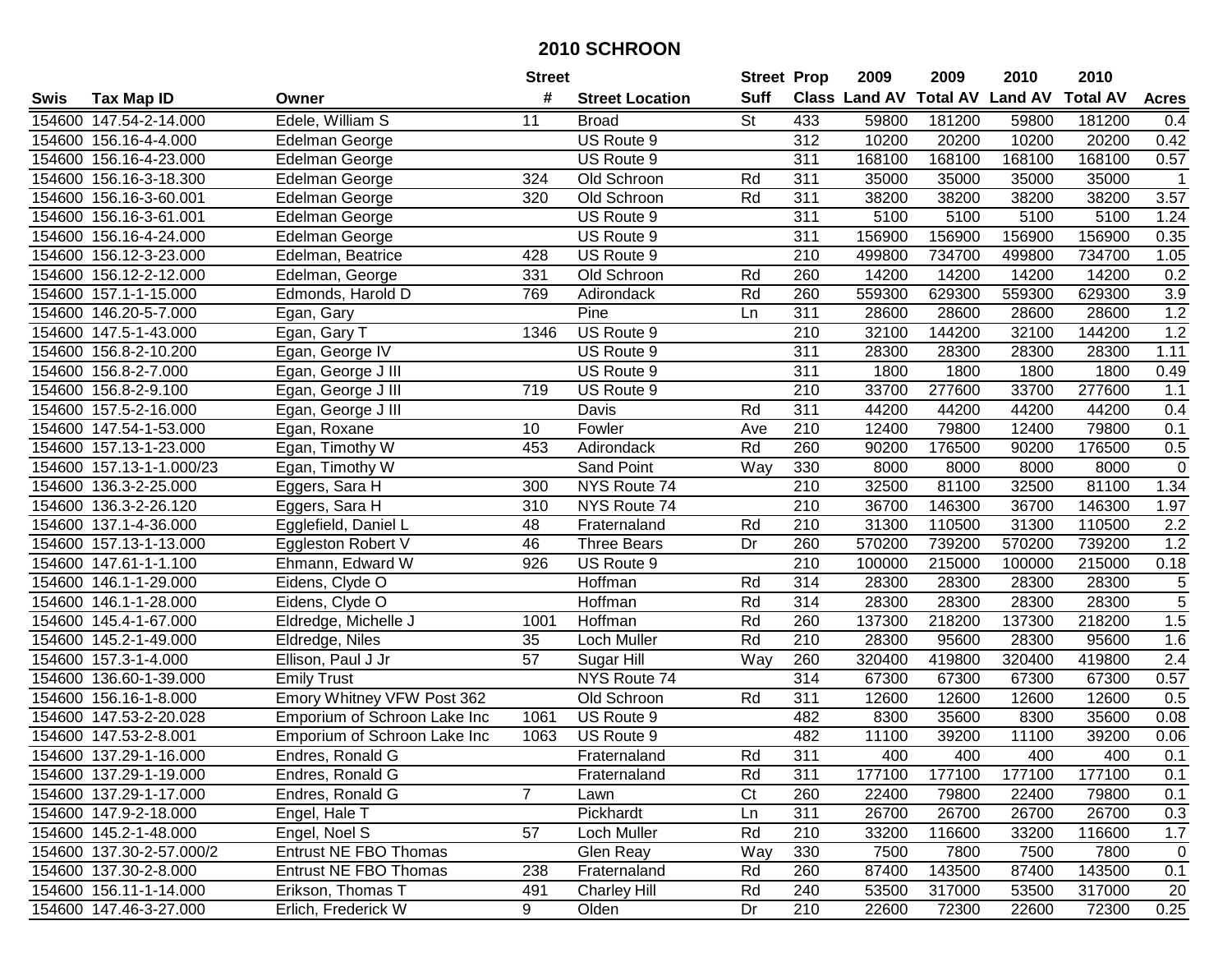|        |                          |                                    | <b>Street</b>   |                        | <b>Street Prop</b> |                  | 2009                          | 2009    | 2010           | 2010            |                |
|--------|--------------------------|------------------------------------|-----------------|------------------------|--------------------|------------------|-------------------------------|---------|----------------|-----------------|----------------|
| Swis   | <b>Tax Map ID</b>        | Owner                              | #               | <b>Street Location</b> | <b>Suff</b>        |                  | <b>Class Land AV Total AV</b> |         | <b>Land AV</b> | <b>Total AV</b> | <b>Acres</b>   |
|        | 154600 157.38-1-13.000/6 | Erny, Charles J                    |                 | Adirondack             | Rd                 | 330              | 2500                          | 2500    | 2500           | 2500            | $\mathbf 0$    |
|        | 154600 157.38-1-3.000    | Erny, Charles J                    | 30              | Cabin Colony           | C <sub>t</sub>     | 260              | 253000                        | 307700  | 253000         | 307700          | 0.18           |
|        | 154600 147.53-1-18.110   | <b>Essex Co ARC Facilities Inc</b> |                 | US Route 9             |                    | 311              | 31700                         | 31700   | 31700          | 31700           | 0.8            |
|        | 154600 136.14-2-26.100   | <b>Essex Co ARC Facilities Inc</b> | 8               | Riley                  | Dr                 | 210              | 29400                         | 155500  | 29400          | 155500          | 0.78           |
|        | 154600 147.46-3-12.000   | <b>Essex Co ARC Facilities Inc</b> | 26              | Whitney                | Ave                | 210              | 33700                         | 255600  | 33700          | 255600          | 0.4            |
|        | 154600 146.20-5-13.200   | Essex Co ARC Facilities Inc        | 43              | Pine                   | Ln                 | $\overline{210}$ | 36700                         | 221400  | 36700          | 221400          | 1.65           |
| 154600 | 146.1-1-27.000/2010      | <b>Essex County</b>                |                 | Hoffman                | Rd                 | 314              |                               |         | 28300          | 28300           |                |
| 154600 | 146.1-1-27.000           | <b>Essex County</b>                |                 | <b>Hoffman</b>         | Rd                 | 314              | 28300                         | 28300   | 28300          | 28300           | $\overline{5}$ |
|        | 154600 136.3-1-8.000     | <b>Essex County ARC Facilities</b> | 129             | Tip Top                | Rd                 | $\overline{210}$ | 35400                         | 219400  | 35400          | 219400          | 1.1            |
|        | 154600 136.3-1-4.170     | <b>Essex County ARC Facilities</b> |                 | Tip Top                | Rd                 | 311              | 30100                         | 30100   | 30100          | 30100           | 1.58           |
|        | 154600 147.45-1-30.000   | <b>Essex County Facilities Inc</b> | 14              | Evans                  | Ln                 | 210              | 28300                         | 129400  | 28300          | 129400          | 0.57           |
|        | 154600 147.45-1-19.200   | <b>Essex County Facilities Inc</b> | 12              | Cross                  | St                 | 614              | 21000                         | 356000  | 21000          | 356000          | 1.36           |
|        | 154600 147.45-3-1.111    | <b>Essex County IDA</b>            |                 | Industrial             | Dr                 | 662              |                               |         | 40000          | 40000           |                |
|        | 154600 147.53-2-9.006    | <b>Essex County IDA</b>            | 1103            | US Route 9             |                    | 454              | 106900                        | 1235300 | 106900         | 1235300         | 4.04           |
|        | 154600 146.20-1-23.000   | Ethier, Christopher M              |                 | <b>Charley Hill</b>    | Rd                 | 314              | 29600                         | 29600   | 29600          | 29600           | 1.53           |
|        | 154600 147.3-2-22.000    | Evans, Richard W                   | 241             | Nesa                   | Rd                 | 260              | 560400                        | 609800  | 560400         | 609800          | 5.5            |
|        | 154600 145.2-1-39.100    | <b>Executive Prop Group NY LLC</b> |                 | Loch Muller            | Rd                 | 322              | 110700                        | 110700  | 110700         | 110700          | 64.3           |
|        | 154600 157.38-1-13.000/1 | Facchin, Lewis V                   |                 | Adirondack             | Rd                 | 330              | 26900                         | 26900   | 26900          | 26900           | $\pmb{0}$      |
|        | 154600 157.38-1-9.000    | Facchin, Lewis V                   | 22              | Cabin Colony           | Ct                 | 260              | 96600                         | 143700  | 96600          | 143700          | 0.18           |
|        | 154600 147.5-1-52.000    | Fagan, Gerard F                    | 22              | Continental            | Dr                 | 210              | 28100                         | 244000  | 28100          | 244000          | 0.7            |
|        | 154600 147.46-3-17.200   | Fagan, James E Jr                  | 6               | Whitney                | Ave                | 210              | 52800                         | 221300  | 52800          | 221300          | 1.14           |
|        | 154600 157.13-1-16.000   | Faggioni, Ronald                   | 28              | <b>Three Bears</b>     | Dr                 | 260              | 474700                        | 491300  | 474700         | 491300          | 0.98           |
| 154600 | 157.1-2-1.001            | Fairbanks, Alan R                  | 479             | Adirondack             | Rd                 | 260              | 333400                        | 388700  | 333400         | 388700          | 2.15           |
| 154600 | 156.-1-51.000            | Fairchild, Kenneth H               |                 | Hollow                 | Rd                 | 322              | 26900                         | 26900   | 26900          | 26900           | 11.8           |
| 154600 | 156.8-2-16.003           | Falangus, Elaine M K               | 6               | Davis                  | Rd                 | 260              | 554000                        | 905200  | 554000         | 905200          | 1.7            |
| 154600 | 156.8-2-63.000           | Falasca, Carl                      |                 | <b>Dicks</b>           | Ln                 | 314              | 13700                         | 13700   | 13700          | 13700           | 7.72           |
|        | 154600 146.20-7-2.000    | Falasca, Carl                      |                 | Pine                   | Ln                 | 311              | 9200                          | 9200    | 9200           | 9200            | 5.3            |
|        | 154600 146.20-7-4.000    | Falasca, Carl                      | 761             | US Route 9             |                    | 260              | 29000                         | 100400  | 29000          | 100400          | 1.43           |
|        | 154600 136.60-1-9.000    | Falcone, Robert A                  | 10              | Idlewild               | Way                | 260              | 126100                        | 232700  | 126100         | 232700          | 0.5            |
|        | 154600 125.3-3-22.000    | Faley, Richard J                   | $\overline{31}$ | Sugarbush              | <b>Way</b>         | 210              | 23600                         | 55500   | 23600          | 146800          | 4.1            |
|        | 154600 137.1-4-50.000    | Fallon, Thomas P                   |                 | NYS Route 74           |                    | 311              | 292400                        | 292400  | 292400         | 292400          | 1.2            |
|        | 154600 137.1-4-54.000    | Fallon, Thomas P                   | 19              | Adams                  | Ln                 | 311              | 295000                        | 295100  | 295000         | 295100          | 1.89           |
|        | 154600 137.1-4-72.000    | Fallon, Thomas P                   |                 | NYS Route 74           |                    | 314              | 1900                          | 1900    | 1900           | 1900            | 0.19           |
|        | 154600 147.61-1-1.214    | Fallon, Thomas P Jr                | 13              | Tamarac                | Vlg                | 210              | 104900                        | 293400  | 104900         | 293400          | 0.07           |
|        | 154600 156.16-3-2.000    | Farbstein, Milton J                | 9               | Dyckman                | Rd                 | 210              | 22200                         | 101100  | 22200          | 101100          | 0.68           |
|        | 154600 147.5-1-23.000    | Fariss, Catherine M                | 4               | Lincoln                | Ln                 | 210              | 36000                         | 122700  | 36000          | 122700          | 1.3            |
|        | 154600 147.45-1-33.000   | Farrara, Erasmus LLC               | 4               | Center                 | <b>St</b>          | 311              | 19700                         | 30200   | 19700          | 30200           | 0.27           |
|        | 154600 147.5-1-54.100    | Farrell, Thomas                    |                 | Continental            | Dr                 | 311              | 31000                         | 31000   | 31000          | 31000           | 1.02           |
|        | 154600 156.19-2-13.400   | Farrell, Thomas R                  | 37              | Pottersville           | Rd                 | 311              | 57500                         | 57500   | 57500          | 57500           | 5              |
|        | 154600 146.2-1-45.120    | Fauske, Henry                      | 2089            | Hoffman                | Rd                 | 314              | 27800                         | 27800   | 27800          | 27800           | 3.58           |
|        | 154600 146.2-1-45.300    | Fauske, Henry                      |                 | Hoffman                | Rd                 | 210              | 35000                         | 196400  | 35000          | 196400          | 2.76           |
|        | 154600 147.45-1-8.000    | Fawthorp, Douglas E                | 56              | Jordan                 | St                 | 270              | 23600                         | 34600   | 23600          | 34600           | 0.4            |
|        |                          |                                    |                 |                        |                    |                  |                               |         |                |                 |                |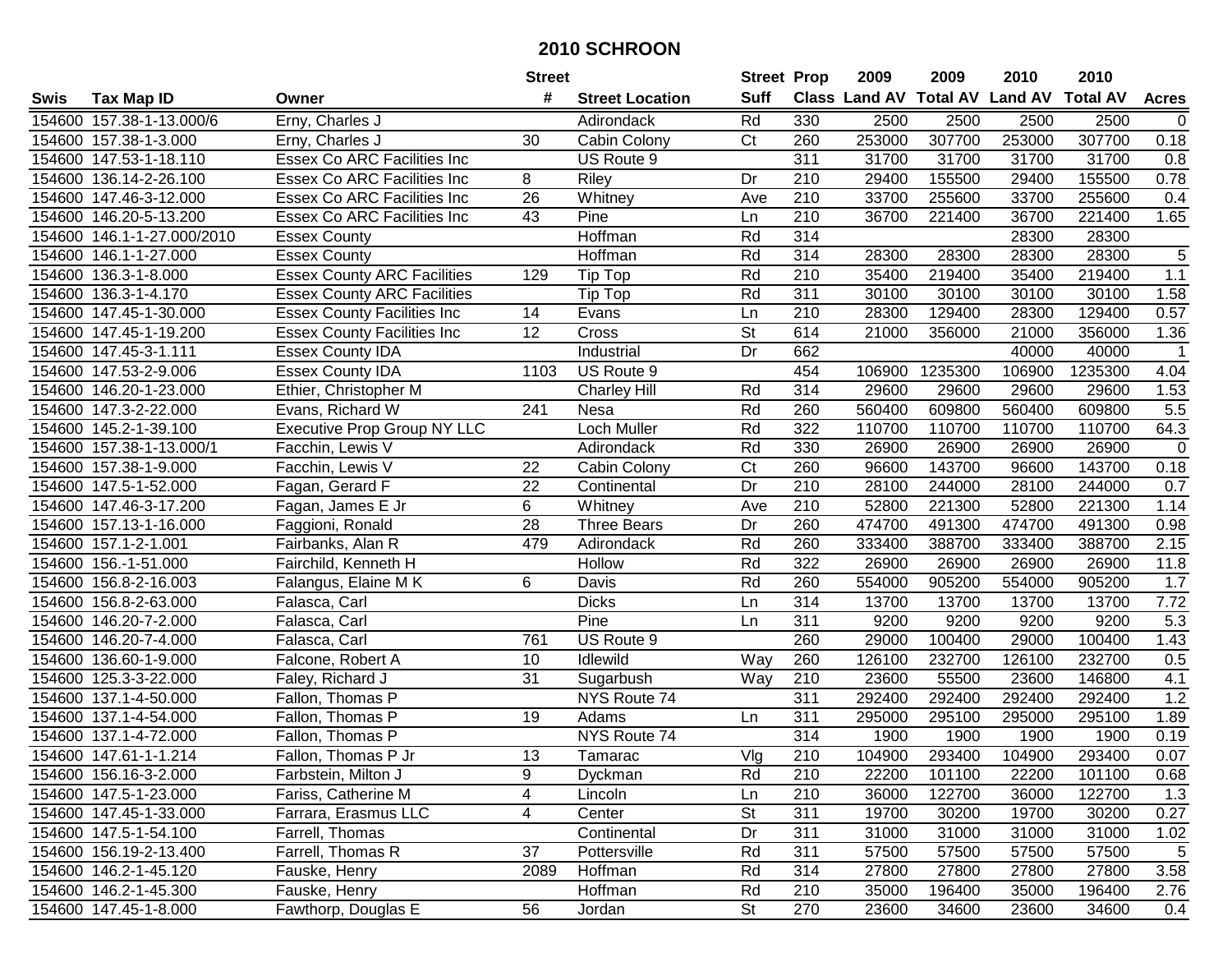|             |                        |                       | <b>Street</b>  |                        | <b>Street Prop</b>     |                  | 2009   | 2009   | 2010                                    | 2010   |              |
|-------------|------------------------|-----------------------|----------------|------------------------|------------------------|------------------|--------|--------|-----------------------------------------|--------|--------------|
| <b>Swis</b> | <b>Tax Map ID</b>      | Owner                 | #              | <b>Street Location</b> | <b>Suff</b>            |                  |        |        | Class Land AV Total AV Land AV Total AV |        | <b>Acres</b> |
|             | 154600 136.14-3-12.000 | Fay, Douglas          | 39             | Knox                   | Rd                     | 210              | 214500 | 375000 | 214500                                  | 375000 | 0.36         |
|             | 154600 156.12-3-16.000 | Fedorchak, James M    | 28             | Alburnorm              | Way                    | 260              | 398600 | 484300 | 398600                                  | 484300 | 0.4          |
|             | 154600 147.17-2-54.000 | Feldman, Diane M      | 834            | US Route 9             |                        | $\overline{210}$ | 90100  | 214700 | 90100                                   | 214700 | 0.5          |
|             | 154600 147.17-2-53.000 | Feldman, Diane M      |                | Grove Point            | Rd                     | 311              | 66900  | 66900  | 66900                                   | 66900  | 0.3          |
|             | 154600 156.16-1-1.000  | Felso, Joseph Jr      |                | Donaldson              | Rd                     | 314              | 12600  | 12600  | 12600                                   | 12600  | 0.3          |
|             | 154600 156.15-1-2.000  | Felso, Joseph Jr      |                | Donaldson              | Rd                     | 311              | 15700  | 16200  | 15700                                   | 16200  | 0.5          |
|             | 154600 146.20-5-12.000 | Feltz, David F        | 31             | Pine                   | Ln                     | 210              | 40000  | 254300 | 40000                                   | 254300 | 2.8          |
|             | 154600 146.20-2-16.220 | Fern, Michael         |                | Charley Hill           | Rd                     | 314              | 10400  | 10400  | 10400                                   | 10400  | 2.93         |
|             | 154600 146.20-2-18.000 | Fern, Michael         | 1338           | <b>Charley Hill</b>    | Rd                     | $\overline{210}$ | 32600  | 211600 | 32600                                   | 211600 | 1.2          |
|             | 154600 146.20-9-17.000 | Ferri, Anthony J Jr   | 15             | Landings               | $\overline{\text{C}t}$ | 210              | 111100 | 289500 | 111100                                  | 289500 | 0.02         |
|             | 154600 147.13-3-4.100  | Ferri, Anthony J Jr   | 4              | Elwood                 | Ave                    | 311              | 22900  | 22900  | 22900                                   | 22900  | 0.31         |
|             | 154600 157.5-3-3.000   | Ferrieri, Keith A     | 734            | Adirondack             | Rd                     | 260              | 29000  | 73000  | 29000                                   | 73000  | 0.4          |
| 154600      | 136.60-1-14.000        | Feustel, Alyce R      | 14             | Clautice               | Way                    | 260              | 77600  | 183400 | 77600                                   | 183400 | 1.6          |
| 154600      | 147.2-1-9.120          | Field, Gregory R      | 329            | <b>Alder Meadow</b>    | Rd                     | 260              | 18800  | 64000  | 18800                                   | 64000  | 0.48         |
| 154600      | 147.2-1-9.112          | Field, Gregory R      |                | Alder Meadow           | Rd                     | 322              | 71400  | 71400  | 71400                                   | 71400  | 78           |
| 154600      | 137.30-2-57.000/4      | Fiero, Richard        |                | Glen Reay              | Way                    | 330              | 7500   | 7800   | 7500                                    | 7800   | $\mathbf 0$  |
|             | 154600 137.30-2-26.000 | Fiero, Richard        | 231            | Fraternaland           | Rd                     | 220              | 76800  | 306800 | 76800                                   | 306800 | 0.2          |
|             | 154600 137.30-2-20.000 | Fiero, Richard        |                | Fraternaland           | Rd                     | 311              | 9000   | 9000   | 9000                                    | 9000   | 0.1          |
|             | 154600 137.30-2-18.000 | Fiero, Richard        |                | Fraternaland           | Rd                     | 311              | 9000   | 9000   | 9000                                    | 9000   | 0.1          |
|             | 154600 147.13-4-1.111  | Figueroa Barbara E    | 944            | US Route 9             |                        | $\overline{210}$ | 192300 | 270200 | 192300                                  | 270200 | 0.41         |
|             | 154600 145.2-3-10.000  | Figueroa, Edward      |                | Loch Muller            | Rd                     | 322              | 36500  | 36500  | 36500                                   | 36500  | 26.6         |
|             | 154600 147.53-2-12.000 | Figueroa, Edward      | 1091           | US Route 9             |                        | 482              | 12900  | 141300 | 12900                                   | 141300 | 0.1          |
|             | 154600 145.2-3-9.000   | Figueroa, Edward      | 399            | Loch Muller            | Rd                     | 210              | 26900  | 285600 | 26900                                   | 285600 | $\mathbf 1$  |
| 154600      | 156.16-3-55.200        | Filler, Timothy A     | 188            | Old Schroon            | Rd                     | 210              | 35700  | 222500 | 35700                                   | 222500 | 1.28         |
| 154600      | 136.11-1-3.100         | Findon, Geoffrey B    |                | Shore                  | Rd                     | 322              | 49900  | 49900  | 49900                                   | 49900  | 22.79        |
|             | 154600 136.11-1-11.000 | Fink, Gregory L       |                | Shore                  | Rd                     | 322              | 14800  | 14800  | 14800                                   | 14800  | 5            |
|             | 154600 136.11-1-35.000 | Fink, Gregory L       | 283            | Shore                  | Rd                     | 210              | 346300 | 427700 | 346300                                  | 504700 | 0.9          |
|             | 154600 136.11-1-14.000 | Fink, Jonathan P      |                | Shore                  | Rd                     | 322              | 6600   | 6600   | 6600                                    | 6600   | 2.2          |
| 154600      | 136.11-1-12.000        | Fink, Jonathan P      |                | Shore                  | Rd                     | 322              | 8000   | 8000   | 8000                                    | 8000   | 2.7          |
| 154600      | 136.11-1-34.000        | Fink, Jonathan P      |                | Shore                  | Rd                     | $\overline{311}$ | 240500 | 240500 | 240500                                  | 240500 | 0.6          |
| 154600      | 146.2-1-45.113         | Finlayson, Charles    | 2117           | Hoffman                | Rd                     | 260              | 30700  | 103500 | 30700                                   | 103500 | 3.11         |
| 154600      | 146.20-3-42.100        | Finn, John P Jr       | $\overline{3}$ | Pharaoh                | $\overline{Dr}$        | $\overline{210}$ | 90100  | 226800 | 90100                                   | 226800 | 0.33         |
|             | 154600 156.16-4-19.000 | Fiore, John J         |                | US Route 9             |                        | 311              | 168100 | 168100 | 168100                                  | 168100 | 0.43         |
|             | 154600 146.20-9-14.000 | Fischer, Warren H     | 15             | Landings               | $\overline{\text{C}t}$ | $\overline{210}$ | 111100 | 289500 | 111100                                  | 289500 | 0.02         |
|             | 154600 145.2-2-41.000  | Fish, Donald          | 162            | Loch Muller            | Rd                     | 210              | 41600  | 197800 | 41600                                   | 197800 | 4.8          |
|             | 154600 145.2-2-39.000  | Fish, Donald          | 172            | Loch Muller            | Rd                     | 210              | 23800  | 99700  | 23800                                   | 99700  | 1.1          |
|             | 154600 146.4-1-25.000  | Fish, Donald W        | 151            | Horseshoe Pond         | Rd                     | 312              | 57800  | 64300  | 57800                                   | 64300  | 20           |
|             | 154600 156.15-2-2.000  | Fish, Virginia        | 216            | <b>Charley Hill</b>    | Rd                     | 210              | 35400  | 200600 | 35400                                   | 200600 | 2.1          |
|             | 154600 147.9-1-11.000  | Fisher, Thomas B      | 1257           | US Route 9             |                        | 260              | 15500  | 47300  | 15500                                   | 47300  | 0.2          |
|             | 154600 146.2-1-35.200  | Fitzgerald, Carole    | 32             | Wildwood               | Way                    | 260              | 169800 | 267800 | 169800                                  | 267800 | 1.15         |
|             | 154600 147.17-2-44.000 | Fitzgerald, Colleen M | 42             | Kanasta                | Cv                     | 311              | 106000 | 391400 | 106000                                  | 391400 | 0.25         |
|             | 154600 147.17-2-39.000 | Fitzgerald, Colleen M | 39             | Kanasta                | Cv                     | 210              | 319400 | 436300 | 319400                                  | 436300 | 0.23         |
|             |                        |                       |                |                        |                        |                  |        |        |                                         |        |              |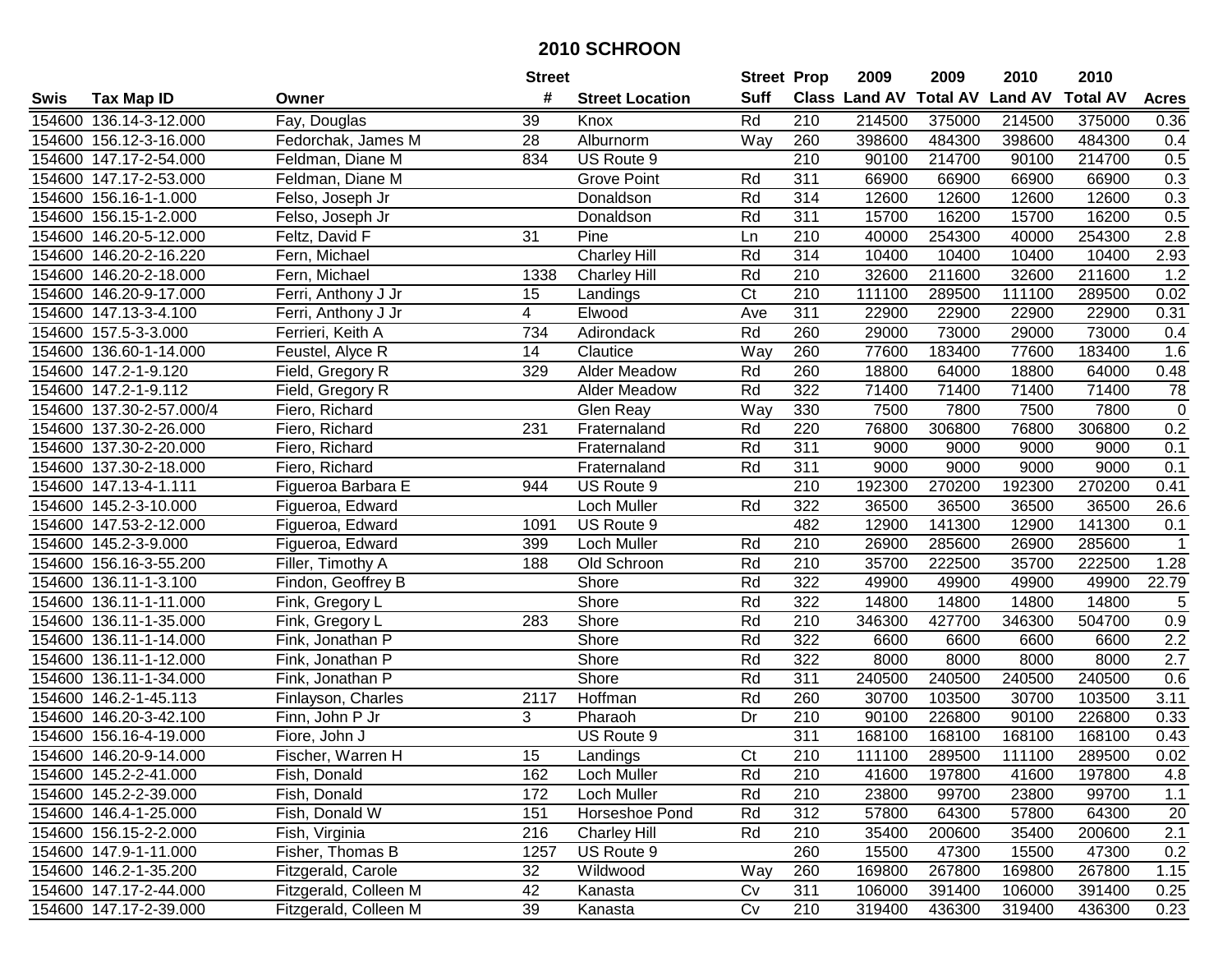|        |                        |                        | <b>Street</b>   |                        | <b>Street Prop</b> |                  | 2009   | 2009   | 2010                           | 2010            |                |
|--------|------------------------|------------------------|-----------------|------------------------|--------------------|------------------|--------|--------|--------------------------------|-----------------|----------------|
| Swis   | <b>Tax Map ID</b>      | Owner                  | #               | <b>Street Location</b> | <b>Suff</b>        |                  |        |        | Class Land AV Total AV Land AV | <b>Total AV</b> | <b>Acres</b>   |
|        | 154600 147.2-1-2.000   | Fitzgerald, James      | 300             | <b>Alder Meadow</b>    | Rd                 | 260              | 17700  | 38900  | 17700                          | 38900           | 0.26           |
|        | 154600 147.54-1-44.000 | Fitzgerald, Scott R    | 14              | Fowler                 | Ave                | 210              | 17700  | 105600 | 17700                          | 105600          | 0.22           |
|        | 154600 156.11-1-11.000 | Fitzpatrick, Michael   | 336             | Charley Hill           | Rd                 | 260              | 19100  | 37300  | 19100                          | 37300           | 0.7            |
|        | 154600 156.8-2-27.000  | Fitzpatrick, Michael J | 24              | Mayersohn              | Way                | 260              | 122900 | 241500 | 122900                         | 241500          | 0.5            |
|        | 154600 145.2-2-20.000  | Flateau, Christian     | 61              | Potash Hill            | Rd                 | 210              | 26700  | 88200  | 26700                          | 88200           | 1.7            |
|        | 154600 157.5-1-2.000   | Flauto, Frank          | $\overline{7}$  | Underhill              | Ln                 | 210              | 114700 | 288300 | 114700                         | 288300          | 0.8            |
|        | 154600 146.20-3-2.000  | Fleming, Frederick     | 5               | Francis                | Rd                 | 260              | 25800  | 96300  | 25800                          | 96300           | 0.4            |
|        | 154600 136.4-2-19.111  | Flores, Susan          | 137             | Nawita                 | Rd                 | $\overline{210}$ | 435900 | 886700 | 435900                         | 868600          | 9.64           |
|        | 154600 147.1-1-12.000  | Flynn, John            | 202             | Alder Meadow           | Rd                 | 270              | 22200  | 54700  | 22200                          | 54700           | 0.9            |
|        | 154600 136.11-1-29.000 | Flynn, John G          | 323             | Shore                  | Rd                 | 260              | 143000 | 441200 | 143000                         | 441200          | 0.2            |
|        | 154600 136.11-1-30.000 | Flynn, John G          | 316             | Shore                  | Rd                 | 210              | 395800 | 505700 | 395800                         | 505700          | 0.58           |
|        | 154600 136.11-1-27.000 | Flynn, John G          | 324             | Shore                  | Rd                 | 260              | 152100 | 229600 | 152100                         | 229600          | 0.09           |
|        | 154600 156.-1-44.000   | Fogarty, Sean L        | 367             | <b>Hollow</b>          | Rd                 | 260              | 36400  | 105700 | 36400                          | 105700          | 9.9            |
|        | 154600 157.5-2-24.025  | Foley, William         | 23              | Coles                  | Way                | 210              | 433900 | 623000 | 433900                         | 623000          | 0.56           |
|        | 154600 156.8-2-65.000  | Foote, Jacqueline A    | 25              | <b>Dicks</b>           | Ln                 | 210              | 31700  | 264700 | 31700                          | 264700          | 1.09           |
|        | 154600 147.53-1-17.000 | Forbes, Thomas A       | 1141            | US Route 9             |                    | 210              | 19300  | 122900 | 19300                          | 122900          | 0.2            |
|        | 154600 125.3-3-19.000  | Forman, John           | 2438            | US Route 9             |                    | 312              | 2500   | 28300  | 2500                           | 28300           | $\overline{1}$ |
|        | 154600 145.2-1-45.200  | Forman, John T         | 360             | Loch Muller            | Rd                 | 312              | 16100  | 18200  | 16100                          | 18200           | 0.46           |
|        | 154600 136.60-1-38.000 | Forsberg Phoebe        |                 | NYS Route 74           |                    | 314              | 67300  | 67300  | 67300                          | 67300           | 0.58           |
|        | 154600 136.60-1-29.000 | Forsberg, Elizabeth    |                 | NYS Route 74           |                    | 314              | 57700  | 57700  | 57700                          | 57700           | 0.57           |
|        | 154600 136.60-1-36.000 | Forsberg, Leslie       |                 | NYS Route 74           |                    | 314              | 77000  | 77000  | 77000                          | 77000           | 0.52           |
|        | 154600 136.60-1-17.000 | Forsberg, Leslie       |                 | NYS Route 74           |                    | 314              | 67300  | 67300  | 67300                          | 67300           | 1.16           |
| 154600 | 136.60-1-26.000        | Forsberg, Peter        |                 | NYS Route 74           |                    | 314              | 57700  | 57700  | 57700                          | 57700           | 0.92           |
| 154600 | 136.60-1-27.000        | Forsberg, Philip       |                 | NYS Route 74           |                    | 314              | 57700  | 57700  | 57700                          | 57700           | 0.76           |
|        | 154600 136.60-1-33.000 | Forsberg, Phoebe       |                 | NYS Route 74           |                    | 314              | 32400  | 32400  | 32400                          | 32400           | 0.5            |
|        | 154600 136.60-1-28.000 | Forsberg, Phoebe       |                 | NYS Route 74           |                    | 312              | 57700  | 57700  | 57700                          | 57700           | 0.6            |
|        | 154600 136.60-1-16.000 | Forsberg, Phoebe       | 812             | NYS Route 74           |                    | 260              | 77600  | 161000 | 77600                          | 161000          | 0.87           |
|        | 154600 136.60-1-35.000 | Forsberg, Thomas       |                 | NYS Route 74           |                    | 312              | 86600  | 90500  | 86600                          | 90500           | 1.12           |
|        | 154600 136.60-1-37.000 | Forsberg, Timothy      |                 | NYS Route 74           |                    | 314              | 67300  | 67300  | 67300                          | 67300           | 0.53           |
|        | 154600 137.1-4-45.000  | Forsland, Harold       | 17              | Daniels                | Rd                 | 210              | 544300 | 767500 | 544300                         | 767500          | 4.09           |
|        | 154600 156.16-4-2.000  | Forte, John            | 8               | Pointe                 | Dr                 | $\overline{210}$ | 189300 | 488000 | 189300                         | 488000          | 0.59           |
|        | 154600 156.-1-57.000   | Fortier, Viktoria      |                 | Hollow                 | Rd                 | 314              | 10500  | 10500  | 10500                          | 10500           | 5              |
|        | 154600 156.-1-47.000   | Fortier, Viktoria K    | 291             | Hollow                 | Rd                 | 260              | 26600  | 64500  | 26600                          | 64500           | 3.82           |
|        | 154600 136.3-2-4.100   | Fosella, Allan M       | $\overline{35}$ | Stowell                | Rd                 | $\overline{210}$ | 38900  | 332500 | 38900                          | 332500          | 3.02           |
|        | 154600 145.2-1-3.000   | Foster, Doris          | 10              | Henry                  | Rd                 | 260              | 39700  | 77200  | 39700                          | 77200           | 8              |
|        | 154600 145.2-1-33.000  | Foster, Eugene V       | 76              | Youngs                 | Rd                 | 210              | 44600  | 201200 | 44600                          | 201200          | 7.1            |
|        | 154600 146.20-2-28.000 | Foster, James E        | 5               | <b>Forest Trails</b>   |                    | 271              | 27500  | 123800 | 27500                          | 123800          | 0.81           |
|        | 154600 147.3-2-6.000   | Four Kids Realty LLC   |                 | Nesa                   | Rd                 | 311              | 334100 | 334100 | 334100                         | 334100          | 4.24           |
|        | 154600 147.13-4-3.110  | Frangk, Stanley A      | 956             | US Route 9             |                    | 210              | 449100 | 615900 | 449100                         | 615900          | 0.83           |
|        | 154600 136.14-2-14.000 | Frank, Conrad K        |                 | Shore                  | Rd                 | 314              | 18800  | 18800  | 18800                          | 18800           | 0.5            |
|        | 154600 136.14-2-15.000 | Frank, Conrad K        | 14              | Decarlo                | Way                | 260              | 29000  | 198100 | 29000                          | 198100          | 0.63           |
|        | 154600 147.45-1-40.000 | Fraser, Karen J        | 36              | Center                 | <b>St</b>          | 210              | 51700  | 222800 | 51700                          | 222800          | 0.85           |
|        |                        |                        |                 |                        |                    |                  |        |        |                                |                 |                |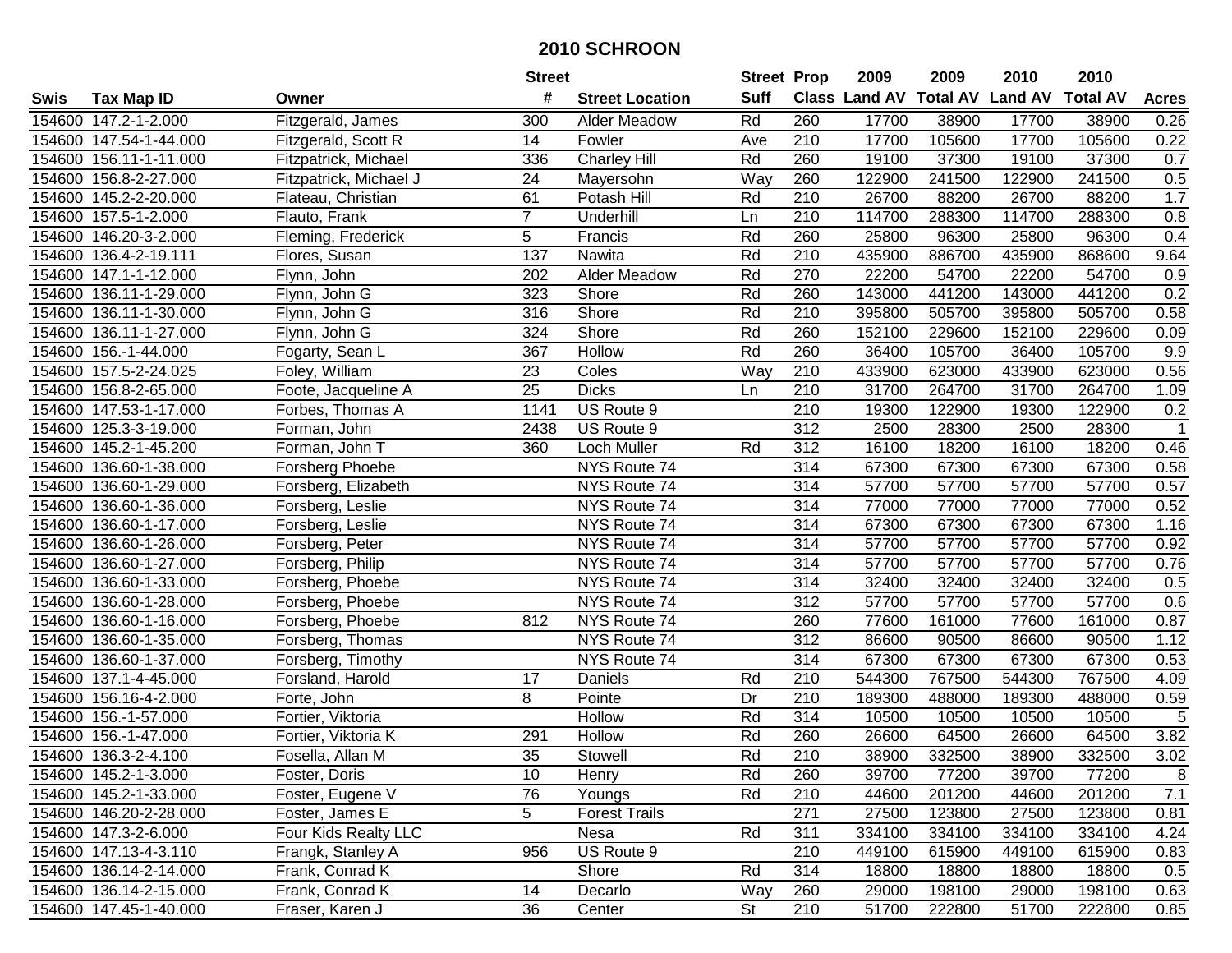|             |                        |                              | <b>Street</b> |                        | <b>Street Prop</b> |                  | 2009   | 2009   | 2010                                    | 2010   |                |
|-------------|------------------------|------------------------------|---------------|------------------------|--------------------|------------------|--------|--------|-----------------------------------------|--------|----------------|
| <b>Swis</b> | <b>Tax Map ID</b>      | Owner                        | #             | <b>Street Location</b> | <b>Suff</b>        |                  |        |        | Class Land AV Total AV Land AV Total AV |        | <b>Acres</b>   |
|             | 154600 157.1-2-26.000  | Frederick, Ronald S          | 16            | <b>Blue Waters</b>     | Way                | 260              | 238300 | 301700 | 238300                                  | 301700 |                |
|             | 154600 156.12-2-10.400 | Frederick, Sally P           |               | Old Schroon Rd         |                    | 314              | 26400  | 26400  | 26400                                   | 26400  | 1.9            |
|             | 154600 156.16-3-57.100 | Fredericks, Walter           |               | US Route 9             |                    | 210              | 330400 | 566900 | 330400                                  | 546600 | 3.52           |
|             | 154600 156.16-3-47.000 | Fredericks, Walter O         | 65            | Bay                    | Rd                 | 210              | 345200 | 678600 | 345200                                  | 649100 | 0.4            |
|             | 154600 146.3-1-7.200   | Fredriksen, Howard           | 1668          | Hoffman                | Rd                 | 210              | 43500  | 239600 | 43500                                   | 335000 | 6.9            |
|             | 154600 156.8-2-55.000  | Freedman, Jay A              | 10            | <b>Dicks</b>           | Ln                 | 210              | 34400  | 211400 | 34400                                   | 211400 | 1.13           |
|             | 154600 145.2-2-38.000  | Freehill, Lillian            | 134           | Loch Muller            | Rd                 | 210              | 30800  | 99200  | 30800                                   | 99200  | 1.1            |
|             | 154600 136.10-1-8.000  | Freer, Dr Helene             | 18            | French                 | Rd                 | 260              | 33600  | 137300 | 33600                                   | 137300 | 0.72           |
|             | 154600 146.2-1-45.111  | Freidman, Roger M            |               | <b>Hoffman</b>         | Rd                 | 322              | 64800  | 64800  | 64800                                   | 64800  | 47.16          |
|             | 154600 145.4-1-15.000  | Freund, Arthur               | 67            | <b>Burritt</b>         | Ln                 | 210              | 30900  | 138700 | 30900                                   | 138700 | 1.5            |
|             | 154600 146.1-1-41.000  | Frey, Bryan                  | 1575          | Hoffman                | Rd                 | 210              | 36200  | 138800 | 36200                                   | 138800 | 1.95           |
|             | 154600 146.3-1-45.000  | Frey, David E                | 847           | Charley Hill           | Rd                 | 210              | 48400  | 186600 | 48400                                   | 186600 | 6.55           |
| 154600      | 156.12-2-9.001         | Frey, Paul A                 | 253           | Old Schroon            | Rd                 | 210              | 35100  | 247200 | 35100                                   | 247200 | 1.7            |
| 154600      | 156.12-4-6.000         | Frey, Paul A                 |               | <b>Charley Hill</b>    | Rd                 | 314              | 2800   | 2800   | 2800                                    | 2800   | 0.73           |
| 154600      | 147.46-1-4.000         | <b>Friedman Family Trust</b> | 1197          | US Route 9             |                    | 210              | 31300  | 146100 | 31300                                   | 146100 | 0.3            |
| 154600      | 136.3-1-24.000         | Friedman Roger & Joel Ltd    |               | US Route 9             |                    | $\overline{311}$ | 27900  | 27900  | 27900                                   | 27900  | $\mathbf{1}$   |
|             | 154600 136.3-1-25.000  | Friedman Roger & Joel Ltd    |               | US Route 9             |                    | 311              | 39700  | 39700  | 39700                                   | 39700  | 2.4            |
|             | 154600 156.8-2-95.000  | Friedman Roger Joel Ltd      |               | Hemlock                | Dr                 | 322              | 51400  | 51400  | 51400                                   | 51400  | 12.33          |
|             | 154600 147.54-2-19.000 | Friedman, Janet R            | 25            | Leland                 | Ave                | 210              | 109900 | 213100 | 109900                                  | 213100 | 0.35           |
|             | 154600 146.20-2-16.100 | Friedman, Janet R            |               | <b>Charley Hill</b>    | Rd                 | 322              | 84400  | 84400  | 84400                                   | 84400  | 60             |
|             | 154600 146.20-2-16.211 | Friedman, Janet R            |               | <b>Charley Hill</b>    | Rd                 | 314              | 7100   | 7100   | 7100                                    | 7100   | $\overline{5}$ |
|             | 154600 157.13-1-20.000 | Friedman, Joel J             | 16            | <b>Three Bears</b>     | Dr                 | 210              | 566700 | 719600 | 566700                                  | 719600 | 0.7            |
|             | 154600 147.53-2-14.000 | Friedman, Joel J             | 1087          | US Route 9             |                    | 482              | 42500  | 211300 | 42500                                   | 211300 | 0.4            |
|             | 154600 157.13-1-28.000 | Friedman, Joel J             |               | Adirondack             | Rd                 | 314              | 26200  | 26200  | 26200                                   | 26200  | 1.2            |
|             | 154600 156.19-2-11.000 | Friedman, Joel J             |               | Pottersville           | Rd                 | 314              | 26800  | 26800  | 26800                                   | 26800  | 3.1            |
|             | 154600 147.53-2-10.210 | Friedman, Moey L             | 1097          | US Route 9             |                    | 485              | 11900  | 70900  | 11900                                   | 70900  | 0.06           |
|             | 154600 147.53-2-10.220 | Friedman, Moey L             | 1097          | US Route 9             |                    | 485              | 7900   | 23900  | 7900                                    | 23900  | 0.04           |
|             | 154600 156.8-2-43.000  | Friedman, Roger & Joel, Ltd  |               | US Route 9             |                    | 311              | 29000  | 29000  | 29000                                   | 29000  | 1.3            |
|             | 154600 146.2-1-16.110  | Friedman, Roger M            |               | Hoffman                | Rd                 | 910              | 31700  | 31700  | 31700                                   | 31700  | 22.81          |
|             | 154600 146.20-2-1.000  | Friedman, Roger M            |               | <b>Charley Hill</b>    | Rd                 | 322              | 8300   | 8300   | 8300                                    | 8300   | 13.5           |
|             | 154600 146.20-2-3.000  | Friedman, Roger M            |               | <b>Charley Hill</b>    | Rd                 | 322              | 100    | 100    | 100                                     | 100    | 0.5            |
|             | 154600 156.2-1-7.000   | Friedman, Roger M            |               | <b>Charley Hill</b>    | Rd                 | 311              | 1800   | 1800   | 1800                                    | 1800   | 1.3            |
|             | 154600 147.5-1-5.000   | Friedman, Roger M            |               | Glen Reay              | Way                | 910              | 4400   | 4400   | 4400                                    | 4400   | $\overline{7}$ |
|             | 154600 156.2-1-8.000   | Friedman, Roger M            |               | Charley Hill           | Rd                 | $\overline{314}$ | 7500   | 7500   | 7500                                    | 7500   | 5.7            |
|             | 154600 146.2-1-11.000  | Friedman, Roger M            |               | Hoffman                | Rd                 | 910              | 13100  | 13100  | 13100                                   | 13100  | 21             |
|             | 154600 146.2-1-17.111  | Friedman, Roger M            |               | Hoffman                | Rd                 | 322              | 193100 | 193100 | 193100                                  | 193100 | 175.44         |
|             | 154600 156.2-1-9.000   | Friedman, Roger M            |               | Charley Hill           | Rd                 | 314              | 9400   | 9400   | 9400                                    | 9400   | 7.1            |
|             | 154600 146.20-1-19.000 | Friedman, Roger M            |               | <b>Charley Hill</b>    | Rd                 | 322              | 4400   | 4400   | 4400                                    | 4400   | 7.6            |
|             | 154600 156.8-1-3.000   | Friedman, Roger M            |               | Osprey                 | Way                | 322              | 12300  | 12300  | 12300                                   | 12300  | 20             |
|             | 154600 146.20-2-2.000  | Friedman, Roger M            |               | Charley Hill           | Rd                 | 322              | 9600   | 9600   | 9600                                    | 9600   | 16.1           |
|             | 154600 146.2-1-20.000  | Friedman, Roger M            |               | Hoffman                | Rd                 | 322              | 800    | 800    | 800                                     | 800    | 2.69           |
|             | 154600 146.1-1-7.100   | Friedman, Roger M            |               | Hoffman                | Rd                 | 322              | 43300  | 43300  | 43300                                   | 43300  | 17.12          |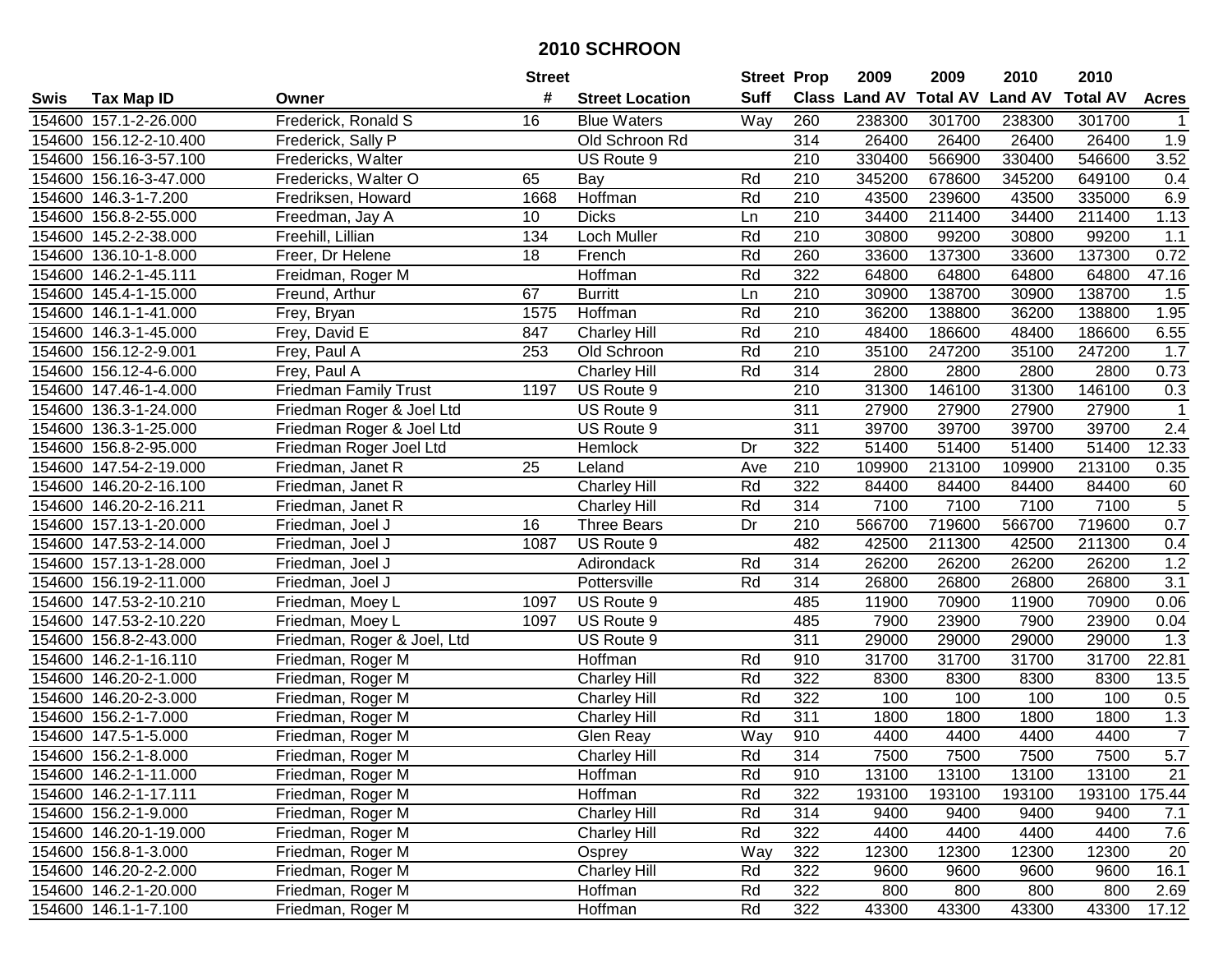|        |                        |                            | <b>Street</b>   |                        | <b>Street Prop</b> |                  | 2009   | 2009   | 2010                                    | 2010   |                |
|--------|------------------------|----------------------------|-----------------|------------------------|--------------------|------------------|--------|--------|-----------------------------------------|--------|----------------|
| Swis   | <b>Tax Map ID</b>      | Owner                      | #               | <b>Street Location</b> | <b>Suff</b>        |                  |        |        | Class Land AV Total AV Land AV Total AV |        | <b>Acres</b>   |
|        | 154600 146.16-2-7.100  | Friedman, Roger M          |                 | Hoffman                | Rd                 | 322              | 25200  | 25200  | 25200                                   | 25200  | 41.5           |
|        | 154600 146.16-2-1.000  | Friedman, Roger M          |                 | Hoffman                | Rd                 | 322              | 4400   | 4400   | 4400                                    | 4400   | $\overline{7}$ |
|        | 154600 146.16-1-1.000  | Friedman, Roger M          |                 | Hoffman                | Rd                 | 322              | 100    | 100    | 100                                     | 100    | 0.4            |
|        | 154600 146.2-1-53.000  | Friedman, Roger M          |                 | Hoffman                | Rd                 | 322              | 8300   | 8300   | 8300                                    | 8300   | 13.4           |
|        | 154600 146.4-1-18.000  | Friedman, Roger M          |                 | <b>Horseshoe Pond</b>  | Rd                 | 314              | 5400   | 5400   | 5400                                    | 5400   | 9.2            |
|        | 154600 136.1-1-7.000   | Friedman, Roger M          |                 | US Route 9             |                    | 322              | 59300  | 59300  | 59300                                   | 59300  | 28.7           |
|        | 154600 146.2-1-54.000  | Friedman, Roger M          |                 | Hoffman                | Rd                 | 322              | 47300  | 47300  | 47300                                   | 47300  | 77.09          |
| 154600 | 146.2-1-55.001         | Friedman, Roger M          |                 | Hoffman                | Rd                 | 322              | 91600  | 91600  | 91600                                   | 91600  | 120            |
| 154600 | 146.4-1-17.000         | Friedman, Roger M          |                 | <b>Hoffman</b>         | Rd                 | 322              | 17000  | 17000  | 17000                                   | 17000  | 27.7           |
|        | 154600 146.4-1-11.000  | Friedman, Roger M          |                 | Hoffman                | Rd                 | 322              | 52600  | 52600  | 52600                                   | 52600  | 54.7           |
|        | 154600 146.4-1-10.000  | Friedman, Roger M          |                 | Horseshoe Pond         | Rd                 | 322              | 68700  | 68700  | 68700                                   | 68700  | 50             |
|        | 154600 146.4-1-9.000   | Friedman, Roger M          |                 | Hoffman                | Rd                 | 322              | 41200  | 41200  | 41200                                   | 41200  | 29.8           |
|        | 154600 146.20-2-4.000  | Friedman, Roger M          |                 | <b>Charley Hill</b>    | Rd                 | 322              | 8000   | 8000   | 8000                                    | 8000   | 12.8           |
| 154600 | 146.2-1-13.000         | Friedman, Roger M          |                 | Hoffman                | Rd                 | 322              | 70400  | 70400  | 70400                                   | 70400  | 90             |
| 154600 | 147.5-1-4.000          | Friedman, Roger M          |                 | US Route 9             |                    | 322              | 10500  | 10500  | 10500                                   | 10500  | 17.1           |
|        | 154600 147.53-1-41.000 | Friedman, Roger M          |                 | <b>Brookfield</b>      | Ave                | 311              | 20400  | 20400  | 20400                                   | 20400  | 0.27           |
|        | 154600 146.2-1-12.000  | Friedman, Roger M          |                 | Hoffman                | Rd                 | 322              | 10200  | 10200  | 10200                                   | 10200  | 16.44          |
|        | 154600 147.9-1-1.000   | Friedman, Roger M          |                 | US Route 9             |                    | 322              | 36900  | 36900  | 36900                                   | 36900  | 60.3           |
|        | 154600 147.54-2-20.000 | Friedman, Roger M          | 27              | Leland                 | Ave                | 210              | 109900 | 228500 | 109900                                  | 228500 | 0.3            |
|        | 154600 156.2-1-11.000  | Friedman, Roger M          |                 | Charley Hill           | Rd                 | 322              | 99300  | 99300  | 99300                                   | 99300  | 120            |
|        | 154600 126.-3-19.200   | Friedman, Sally            | 468             | Letsonville            | Rd                 | 210              | 58100  | 137500 | 58100                                   | 137500 | 10             |
|        | 154600 136.14-2-19.000 | Fries, George              | 17              | Shore                  | Rd                 | 260              | 17000  | 57300  | 17000                                   | 57300  | 0.3            |
|        | 154600 136.14-2-20.000 | Fries, George              | 273             | NYS Route 74           |                    | 260              | 19600  | 65500  | 19600                                   | 65500  | 0.3            |
|        | 154600 137.1-4-64.000  | Froehlich, George E        | $\overline{51}$ | Adams                  | Ln                 | 260              | 255900 | 315600 | 255900                                  | 315600 | 1.58           |
| 154600 | 146.3-1-4.000          | Frost, David               | 1637            | Hoffman                | Rd                 | 210              | 36800  | 99900  | 36800                                   | 99900  | 5.3            |
|        | 154600 146.20-3-39.000 | Fruci, William             | $\overline{a}$  | Bohrmann               | Dr                 | 260              | 81900  | 133500 | 81900                                   | 133500 | 0.57           |
|        | 154600 147.54-1-41.000 | Fuerst, Robert             | 3               | Windsor                | <b>St</b>          | 210              | 7600   | 71200  | 7600                                    | 71200  | 0.1            |
|        | 154600 156.12-2-10.300 | Fukes, Ellen P             |                 | Old Schroon Rd         |                    | 314              | 24300  | 24300  | 24300                                   | 24300  | 2.29           |
|        | 154600 136.14-1-14.300 | <b>Gagnon Family Trust</b> | 245             | NYS Route 74           |                    | 260              | 62100  | 113200 | 62100                                   | 113200 | 0.45           |
|        | 154600 136.3-2-26.132  | Gaige, Dennis              |                 | NYS Route 74           |                    | 311              | 19600  | 19600  | 19600                                   | 19600  | 0.85           |
|        | 154600 147.5-1-13.000  | Gaillardet, Steven L       | 1349            | US Route 9             |                    | 210              | 29500  | 129800 | 29500                                   | 129800 | 0.85           |
| 154600 | 146.20-9-11.000        | Galanin, John N            | 23              | Landings               | Ct                 | $\overline{210}$ | 111100 | 289500 | 111100                                  | 289500 | 0.02           |
|        | 154600 137.30-1-8.002  | Galati, Vincent            | 308             | Fraternaland           | Rd                 | 260              | 281000 | 369700 | 281000                                  | 369700 | 0.3            |
|        | 154600 137.30-1-18.000 | Galati, Vincent            |                 | Fraternaland           | Rd                 | 311              | 800    | 800    | 800                                     | 800    | 0.1            |
|        | 154600 137.30-1-19.000 | Galati, Vincent            |                 | Fraternaland           | Rd                 | 311              | 500    | 500    | 500                                     | 500    | 0.05           |
|        | 154600 136.14-1-44.003 | Galea, Joseph              | 1700            | US Route 9             |                    | 415              | 28200  | 177600 | 28200                                   | 177600 | 4.5            |
|        | 154600 137.1-2-2.006   | Gall, Kirk D               |                 | Fleming Pond           | Rd                 | 270              | 90700  | 98200  | 90700                                   | 98200  | 1.2            |
|        | 154600 147.3-2-35.000  | Gallager Douglas G         |                 | Nesa                   | Rd                 | 311              | 234600 | 234600 | 234600                                  | 234600 | 4.6            |
|        | 154600 147.3-2-34.000  | Gallager Douglas G         | 145             | BoatAccessonly@Dock St |                    | 311              | 229600 | 229600 | 229600                                  | 229600 | 6.6            |
|        | 154600 145.2-2-33.100  | Gallagher, John R          | 200             | Loch Muller            | Rd                 | 240              | 52800  | 282800 | 52800                                   | 282800 | 17.1           |
|        | 154600 146.2-1-45.114  | Gallerie, Robert J         | 2115            | Hoffman                | Rd                 | 210              | 42800  | 177500 | 42800                                   | 177500 | 3.68           |
|        | 154600 146.2-1-37.000  | Gallman, Norman F III      | 2192            | Hoffman                | Rd                 | 210              | 158400 | 259000 | 158400                                  | 259000 | 0.9            |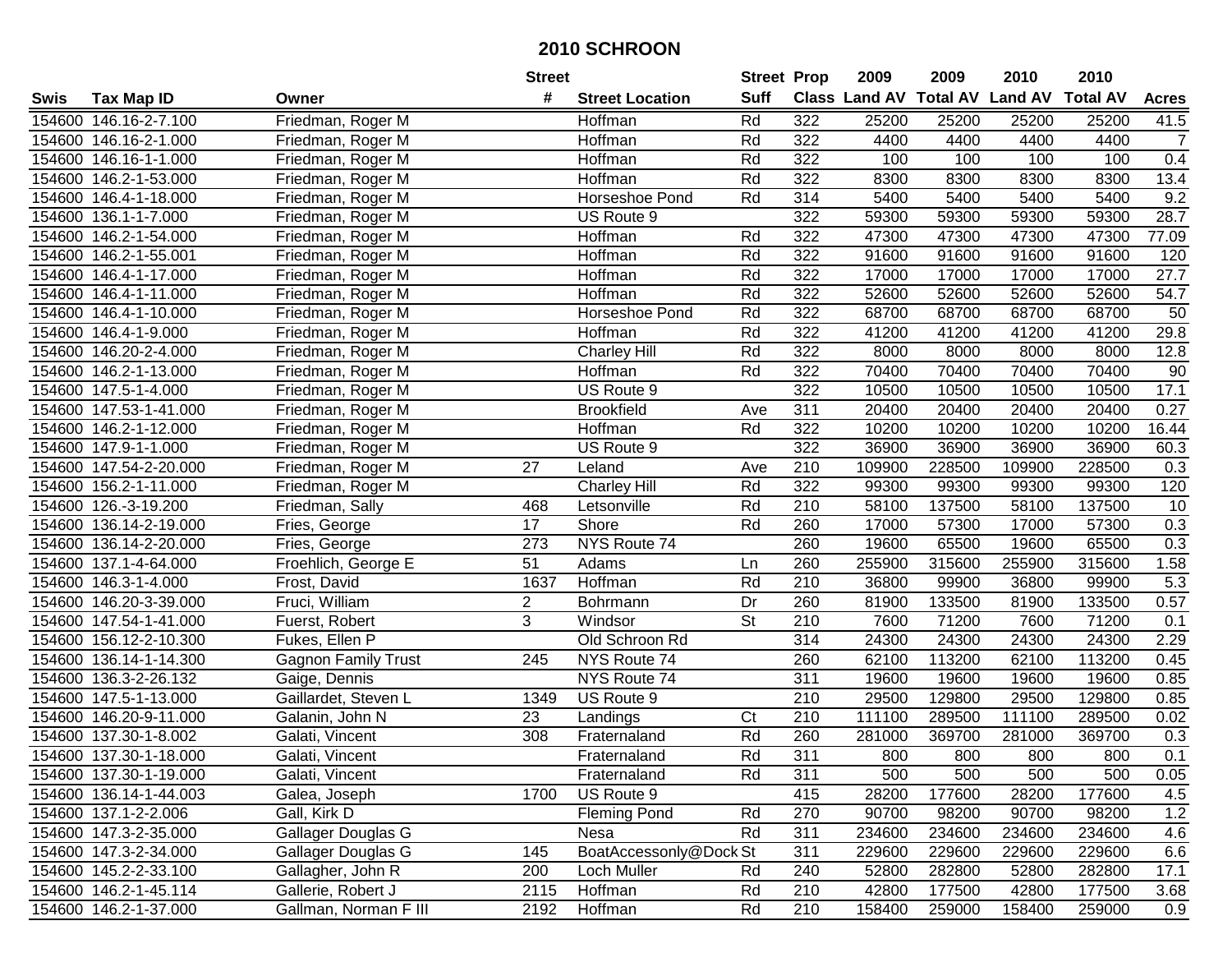|        |                        |                                  | <b>Street</b>   |                        | <b>Street Prop</b>       |                  | 2009   | 2009   | 2010                                    | 2010   |              |
|--------|------------------------|----------------------------------|-----------------|------------------------|--------------------------|------------------|--------|--------|-----------------------------------------|--------|--------------|
| Swis   | <b>Tax Map ID</b>      | Owner                            | #               | <b>Street Location</b> | <b>Suff</b>              |                  |        |        | Class Land AV Total AV Land AV Total AV |        | <b>Acres</b> |
|        | 154600 146.2-1-36.000  | Gallman, Norman F III            |                 | Hoffman                | Rd                       | 311              | 163300 | 163300 | 72300                                   | 72300  | 2.15         |
|        | 154600 147.54-2-8.000  | Gallo, Louis                     |                 | Leland                 | Ave                      | 330              | 24100  | 24100  | 24100                                   | 24100  | 0.26         |
|        | 154600 137.29-1-26.001 | Gange, Camille D                 |                 | Fraternaland           | Rd                       | 311              | 42100  | 42100  | 42100                                   | 42100  | 0.08         |
|        | 154600 137.29-1-21.000 | Gange, Camille D                 | 357             | Fraternaland           | Rd                       | 260              | 416200 | 520200 | 416200                                  | 520200 | 0.3          |
|        | 154600 137.30-2-13.000 | Gange, Camille D                 |                 | Fraternaland           | Rd                       | 311              | 5900   | 5900   | 5900                                    | 5900   | 0.1          |
|        | 154600 137.29-1-7.200  | Gange, Camille D                 |                 | Fraternaland           | Rd                       | 314              | 800    | 800    | 800                                     | 800    | 0.07         |
|        | 154600 147.2-1-3.000   | Gangell, Sally J                 | 319             | <b>Alder Meadow</b>    | Rd                       | 260              | 27100  | 68000  | 27100                                   | 68000  | 2.29         |
|        | 154600 146.20-2-25.001 | Gargano, Gennaro F               |                 | First                  | Trl                      | $\overline{312}$ | 22400  | 26600  | 22400                                   | 26600  | 0.36         |
|        | 154600 156.8-2-3.100   | Garland, Eric J                  | 745             | US Route 9             |                          | 210              | 35400  | 213400 | 35400                                   | 213400 | 1.3          |
| 154600 | 145.4-1-68.000         | Garramone, Donna                 | 1115            | Hoffman                | Rd                       | 210              | 21100  | 89800  | 21100                                   | 89800  | 0.6          |
|        | 154600 156.8-2-22.000  | Gasparri, Robert                 | 640             | US Route 9             |                          | 210              | 443800 | 745600 | 443800                                  | 715800 | $\mathbf{1}$ |
|        | 154600 137.10-1-16.000 | Gates, Mathilde                  | 1191            | NYS Route 74           |                          | 270              | 15300  | 21400  | 15300                                   | 21400  | 0.7          |
| 154600 | 156.8-2-79.000         | Gath, Peter                      | 78              | Hemlock                | Dr                       | 240              | 50100  | 433000 | 50100                                   | 433000 | 10.9         |
| 154600 | 147.54-1-5.000         | Gath, Tracy                      | 1132            | US Route 9             |                          | 311              | 23300  | 23300  | 23300                                   | 23300  | 0.5          |
| 154600 | 147.54-1-43.000        | Gebensleben, Sally R             | 18              | Fowler                 | Ave                      | 210              | 28200  | 120100 | 28200                                   | 120100 | 0.3          |
| 154600 | 147.9-2-19.000         | Gebo, Albert F                   |                 | Linda                  | $\overline{\text{C}t}$   | 311              | 24900  | 24900  | 24900                                   | 24900  | 0.3          |
|        | 154600 146.20-3-16.100 | Geil, Terrence G                 |                 | Pharaoh                | Dr                       | 311              | 8400   | 8400   | 8400                                    | 8400   | 0.1          |
|        | 154600 146.20-3-15.000 | Geil, Terrence G                 | 15              | Longview               | Dr                       | 210              | 81900  | 248800 | 81900                                   | 248800 | 0.2          |
|        | 154600 156.12-3-18.000 | Genovese, Charles S              | 20              | Alburnorm              | Way                      | 260              | 392600 | 541300 | 392600                                  | 541300 | 0.4          |
|        | 154600 137.1-4-55.000  | George, Caleb A                  | $\overline{31}$ | Adams                  | Ln                       | $\overline{210}$ | 349200 | 824400 | 349200                                  | 774500 | 1.2          |
| 154600 | 137.1-4-65.000         | George, Caleb A                  |                 | NYS Route 74           |                          | 311              | 303100 | 303100 | 303100                                  | 303100 | 1.47         |
| 154600 | 136.14-1-51.000        | Gerard, David                    | 27              | <b>Shingle Shanty</b>  | Way                      | 311              | 24500  | 24500  | 24500                                   | 24500  | 0.4          |
|        | 154600 147.17-2-5.000  | Gerber, Michelle                 | 14              | Tavern                 | Way                      | 210              | 63600  | 145400 | 63600                                   | 145400 | 0.1          |
|        | 154600 147.45-1-18.000 | Gero, Richard                    | $\overline{23}$ | Jordan                 | <b>St</b>                | 210              | 32500  | 140300 | 32500                                   | 140300 | 0.4          |
|        | 154600 147.45-1-35.000 | Gero, Richard J                  | $\overline{12}$ | Center                 | $\overline{\mathsf{St}}$ | 210              | 27500  | 214100 | 27500                                   | 214100 | 0.36         |
|        | 154600 146.20-9-19.000 | Gershowitz, Robert L             | 15              | Landings               | C <sub>t</sub>           | 210              | 111100 | 289500 | 111100                                  | 289500 | 0.02         |
|        | 154600 136.65-1-4.111  | <b>GerStephBrad Family Trust</b> |                 | NYS Route 74           |                          | 314              | 1200   | 1200   | 1200                                    | 1200   | 0.11         |
|        | 154600 136.65-1-3.100  | <b>GerStephBrad Family Trust</b> | 331             | NYS Route 74           |                          | 260              | 449000 | 639700 | 449000                                  | 639700 | 2.23         |
|        | 154600 145.-2-12.100   | Gervais, Norman K                |                 | Hoffman                | Rd                       | 322              | 8000   | 8000   | 9100                                    | 9100   | 14.05        |
|        | 154600 146.3-2-1.000   | Getler, Janine A                 | 42              | <b>Ski Tow</b>         | Rd                       | $\overline{210}$ | 68100  | 344600 | 68100                                   | 344600 | 9.94         |
| 154600 | 157.5-2-26.000         | Gherlone, Douglas A              | 29              | Coles                  | Way                      | 210              | 357000 | 500000 | 357000                                  | 500000 | 0.4          |
| 154600 | 156.-1-58.000          | Giedraitis, Joseph               |                 | Charley Hill           | Rd                       | 322              | 156900 | 156900 | 95900                                   | 95900  | 225.6        |
|        | 154600 156.-1-42.000   | Giedraitis, Joseph               |                 | <b>Charley Hill</b>    | Rd                       | 322              | 12700  | 12700  | 2300                                    | 2300   | 25.9         |
|        | 154600 156.-1-45.000   | Giedraitis, Joseph L             | 399             | Hollow                 | Rd                       | 260              | 47800  | 126400 | 47800                                   | 126400 | 25.3         |
|        | 154600 136.65-1-16.000 | Gifford, Lynn G                  | 6               | Pelsinn                | Ct                       | 260              | 264900 | 382700 | 264900                                  | 382700 | 0.55         |
|        | 154600 136.60-1-4.000  | Gildea, Lynn C                   | 32              | Idlewild               | Way                      | 260              | 346100 | 410200 | 346100                                  | 410200 | 0.6          |
|        | 154600 136.65-1-4.120  | Gillespie, George                | 8               | Pelsinn                | C <sub>t</sub>           | 260              | 333800 | 507200 | 333800                                  | 507200 | 0.49         |
|        | 154600 147.46-1-2.000  | Gillingham, Robert Sr            | 1203            | US Route 9             |                          | 210              | 42600  | 97400  | 42600                                   | 97400  | 0.8          |
|        | 154600 147.13-4-20.000 | Gillings, Andrew F               |                 | US Route 9             |                          | 280              | 172100 | 230400 | 172100                                  | 230400 | 0.22         |
|        | 154600 147.13-4-21.000 | Gillings, Harold W III           | 15              | Elm Tree               | Ct                       | 210              | 246000 | 534800 | 246000                                  | 534800 | 0.33         |
|        | 154600 147.17-2-4.000  | Gillman, Alex M                  | 16              | Tavern                 | Way                      | 260              | 198000 | 285300 | 198000                                  | 285300 | 0.2          |
|        | 154600 156.12-3-4.001  | Gilson, Kenneth Jr               | 490             | US Route 9             |                          | 260              | 360700 | 451200 | 360700                                  | 451200 | 1.05         |
|        |                        |                                  |                 |                        |                          |                  |        |        |                                         |        |              |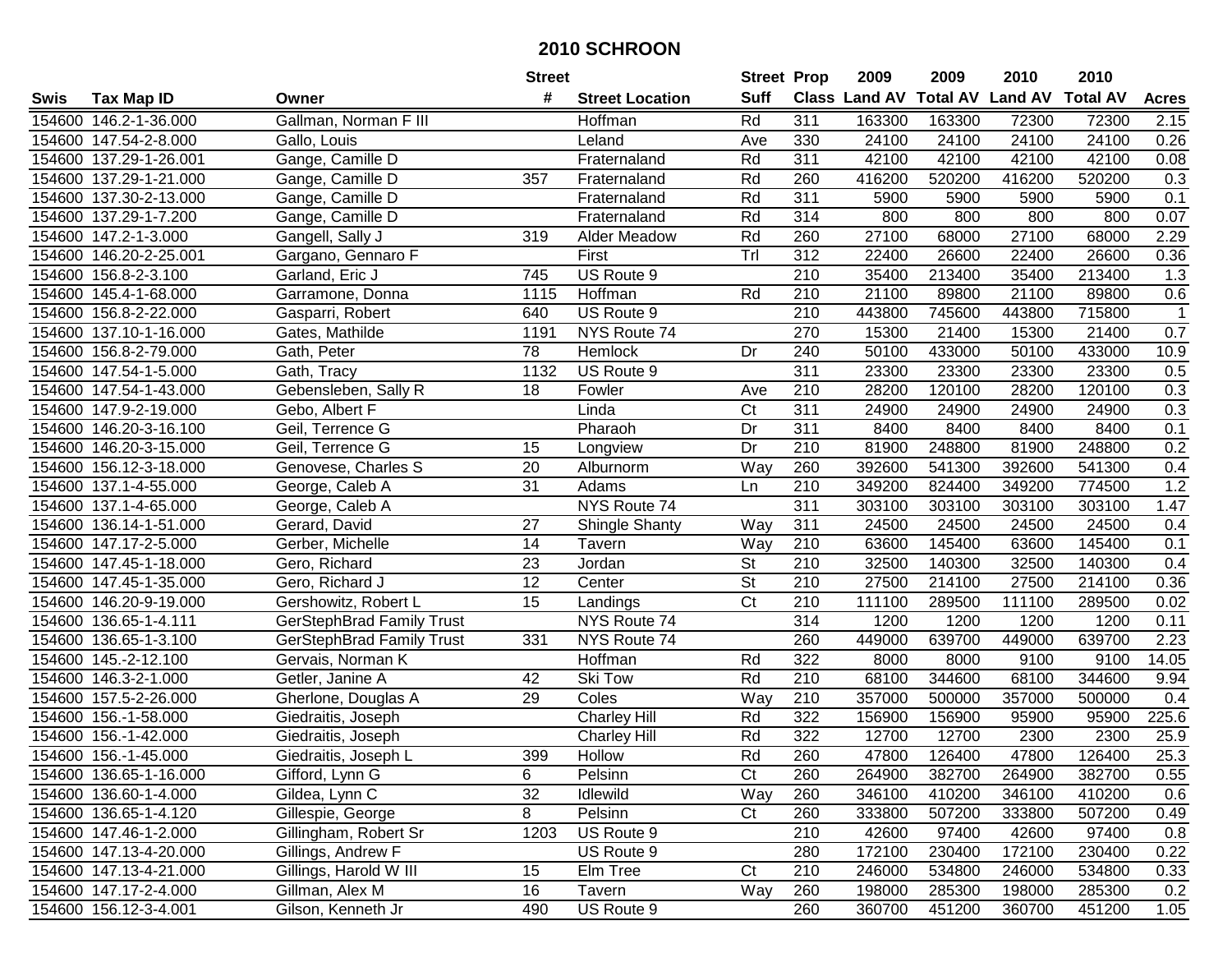|             |                           |                               | <b>Street</b>   |                        | <b>Street Prop</b> |                  | 2009   | 2009        | 2010                                    | 2010        |                |
|-------------|---------------------------|-------------------------------|-----------------|------------------------|--------------------|------------------|--------|-------------|-----------------------------------------|-------------|----------------|
| <b>Swis</b> | <b>Tax Map ID</b>         | Owner                         | #               | <b>Street Location</b> | <b>Suff</b>        |                  |        |             | Class Land AV Total AV Land AV Total AV |             | <b>Acres</b>   |
|             | 154600 147.54-1-54.200    | Giove, Samuel J               | 6               | Fowler                 | Ave                | 260              | 23300  | 107500      | 23300                                   | 107500      | 0.2            |
|             | 154600 147.3-2-39.000     | Gittelman, Martin             | 89              | BoatAccessonly@Dock St |                    | 311              | 148800 | 148800      | 148800                                  | 148800      | 4.4            |
|             | 154600 146.4-1-49.000     | Giuffrida, Salvatore          |                 | <b>Charley Hill</b>    | Rd                 | 314              | 33400  | 33400       | 33400                                   | 33400       | 5              |
|             | 154600 146.4-1-28.000     | Giuffrida, Salvatore          |                 | Charley Hill           | Rd                 | 314              | 33400  | 33400       | 33400                                   | 33400       | $\overline{5}$ |
|             | 154600 137.30-2-57.000/10 | Glass, Evan J                 |                 | Glen Reay              | Way                | 330              | 7500   | 7800        | 7500                                    | 7800        | $\overline{0}$ |
|             | 154600 137.30-2-42.000    | Glass, Evan J                 | 211             | Fraternaland           | Rd                 | 210              | 116400 | 259000      | 116400                                  | 259000      | 0.95           |
|             | 154600 146.2-1-26.000     | Glassman, Laurie              | 2323            | Hoffman                | Rd                 | 260              | 28100  | 81400       | 28100                                   | 81400       | 2.9            |
|             | 154600 147.17-2-8.000     | Glassman, Nathan              | $\overline{21}$ | Bohrmann               | Dr                 | $\overline{210}$ | 255600 | 328500      | 255600                                  | 328500      | 0.15           |
|             | 154600 156.8-2-72.000     | Gleason, Lawrence G           |                 | Pine                   | Ln                 | 311              | 26800  | 26800       | 26800                                   | 26800       | 0.92           |
|             | 154600 156.8-2-53.000     | Gleason, Lawrence G           | 118             | Pine                   | Ln                 | 210              | 37800  | 234100      | 37800                                   | 234100      | 2.41           |
|             | 154600 136.65-1-4.113     | Gleave, Frederick W           | 350             | NYS Route 74           |                    | 210              | 106800 | 227700      | 106800                                  | 227700      | 0.55           |
|             | 154600 136.65-1-6.000     | Gleave, Frederick W           | 377             | NYS Route 74           |                    | 311              | 38400  | 38400       | 38400                                   | 38400       | 0.52           |
|             | 154600 147.5-1-22.002     | Glebus, Gary                  | 1399            | US Route 9             |                    | 210              | 33200  | 180200      | 33200                                   | 180200      | 1.07           |
|             | 154600 147.5-1-20.210     | Glebus, Gary P                | 1391            | US Route 9             |                    | 483              | 33400  | 143100      | 33400                                   | 143100      | 0.8            |
| 154600      | 147.5-1-20.220            | Glebus, Gary P                | 1395            | US Route 9             |                    | 311              | 20600  | 20600       | 20600                                   | 20600       | 1.36           |
| 154600      | 137.30-2-57.000           | Glen Reay Beach Assoc Inc     |                 | Glen Reay              | Way                | 311              | 0      | $\mathbf 0$ | 0                                       | $\mathbf 0$ | 1.4            |
|             | 154600 137.1-4-4.000      | Glen Reay Beach Assoc Inc     |                 | Fraternaland           | Rd                 | 314              | 71700  | 71700       | 71700                                   | 71700       | 5.81           |
|             | 154600 137.1-4-10.000     | Glen Reay Beach Association   |                 | Fraternaland           | Rd                 | 314              | 2400   | 2400        | 2400                                    | 2400        | 0.7            |
|             | 154600 147.54-2-36.000    | Glens Falls Natl Bank&Trst Co |                 | US Route 9             |                    | 461              | 60600  | 358300      | 60600                                   | 358300      | 0.37           |
|             | 154600 147.54-2-33.000    | Glens Falls Natl Bank&Trst Co | 1080            | US Route 9             |                    | 330              | 9400   | 9400        | 9400                                    | 9400        | 0.13           |
|             | 154600 146.20-9-5.000     | Glessing, Lynn C              | 3               | Landings               | Ct                 | 210              | 163900 | 361100      | 163900                                  | 361100      | 0.02           |
|             | 154600 146.20-5-9.000     | Glinsman, Charles             | 789             | US Route 9             |                    | $\overline{210}$ | 34300  | 189900      | 34300                                   | 189900      | 1.4            |
|             | 154600 147.54-1-42.000    | Gochie, Fred Jr               | 5               | Windsor                | St                 | 210              | 8100   | 35700       | 8100                                    | 35700       | 0.1            |
|             | 154600 136.14-1-62.000    | Godfrey, Janet                | $\overline{15}$ | Memory                 | Way                | 260              | 33000  | 102500      | 33000                                   | 102500      | 0.5            |
|             | 154600 147.61-1-1.213     | Godlewski, William J          | 13              | Tamarac                | Vlg                | 210              | 188800 | 354100      | 188800                                  | 354100      | 0.07           |
|             | 154600 147.9-1-6.000      | Gogola, Edward R Jr           | 1283            | US Route 9             |                    | 210              | 34500  | 153300      | 34500                                   | 153300      | 0.96           |
|             | 154600 146.3-2-4.000      | Goldberg, Daniel K            | 46              | Daveed                 | Rd                 | 210              | 78100  | 359300      | 78100                                   | 359300      | 7.77           |
|             | 154600 136.60-1-5.000     | Goldberg, Ruth L              | 36              | Idlewild               | Way                | 260              | 348800 | 409300      | 348800                                  | 409300      | 0.6            |
|             | 154600 145.2-2-35.200     | Golden, David E               |                 | Hoffman                | Rd                 | 311              | 22400  | 22400       | 22400                                   | 22400       | 8.53           |
|             | 154600 145.2-2-35.120     | Golden, David E Jr            |                 | Hoffman                | Rd                 | 322              | 44100  | 44100       | 44100                                   | 44100       | 17.78          |
|             | 154600 145.2-2-8.112      | Golden, David E Jr            |                 | Potash Hill            | Rd                 | 314              | 8000   | 8000        | 8000                                    | 8000        | 2.96           |
|             | 154600 145.2-2-8.120      | Golden, David E Jr            |                 | Potash Hill            | Rd                 | 314              | 15800  | 15800       | 15800                                   | 15800       | 6.11           |
|             | 154600 145.2-2-14.000     | Golden, David E Jr            |                 | Potash Hill            | Rd                 | 314              | 100    | 100         | 100                                     | 100         | 0.08           |
|             | 154600 145.2-2-15.000     | Golden, David E Jr            | 119             | Potash Hill            | Rd                 | $\overline{210}$ | 44600  | 79600       | 44600                                   | 79600       | $\overline{2}$ |
|             | 154600 146.3-1-53.000     | Golden, Eric M                | 73              | Townsend               | Rd                 | 240              | 86400  | 216100      | 86400                                   | 216100      | 49.5           |
|             | 154600 136.1-2-1.002      | Golden, James                 |                 | US Route 9             |                    | 311              | 3500   | 3500        | 3500                                    | 3500        | 1.3            |
|             | 154600 136.1-3-1.200      | Golden, James                 |                 | US Route 9             |                    | 311              | 5700   | 5700        | 5700                                    | 5700        | 2.4            |
|             | 154600 125.3-3-39.000     | Golden, James                 |                 | US Route 9             |                    | 311              | 2000   | 2000        | 2000                                    | 2000        | 0.8            |
|             | 154600 125.3-2-7.001      | Golden, James                 | 36              | <b>Falls View</b>      | Rd                 | 260              | 46000  | 110800      | 46000                                   | 110800      | 6.6            |
|             | 154600 157.-1-30.000      | Goldfarb, Jeffrey             |                 | Adirondack             | Rd                 | 910              | 90900  | 90900       | 90900                                   | 90900       | 96.7           |
|             | 154600 137.30-2-57.000/16 | Goldsmith, Gary               |                 | Glen Reay              | Way                | 330              | 7500   | 7800        | 7500                                    | 7800        | 0              |
|             | 154600 137.30-2-49.000    | Goldsmith, Gary               | 21              | Glen Reay              | Way                | 260              | 126200 | 203800      | 126200                                  | 203800      | 0.1            |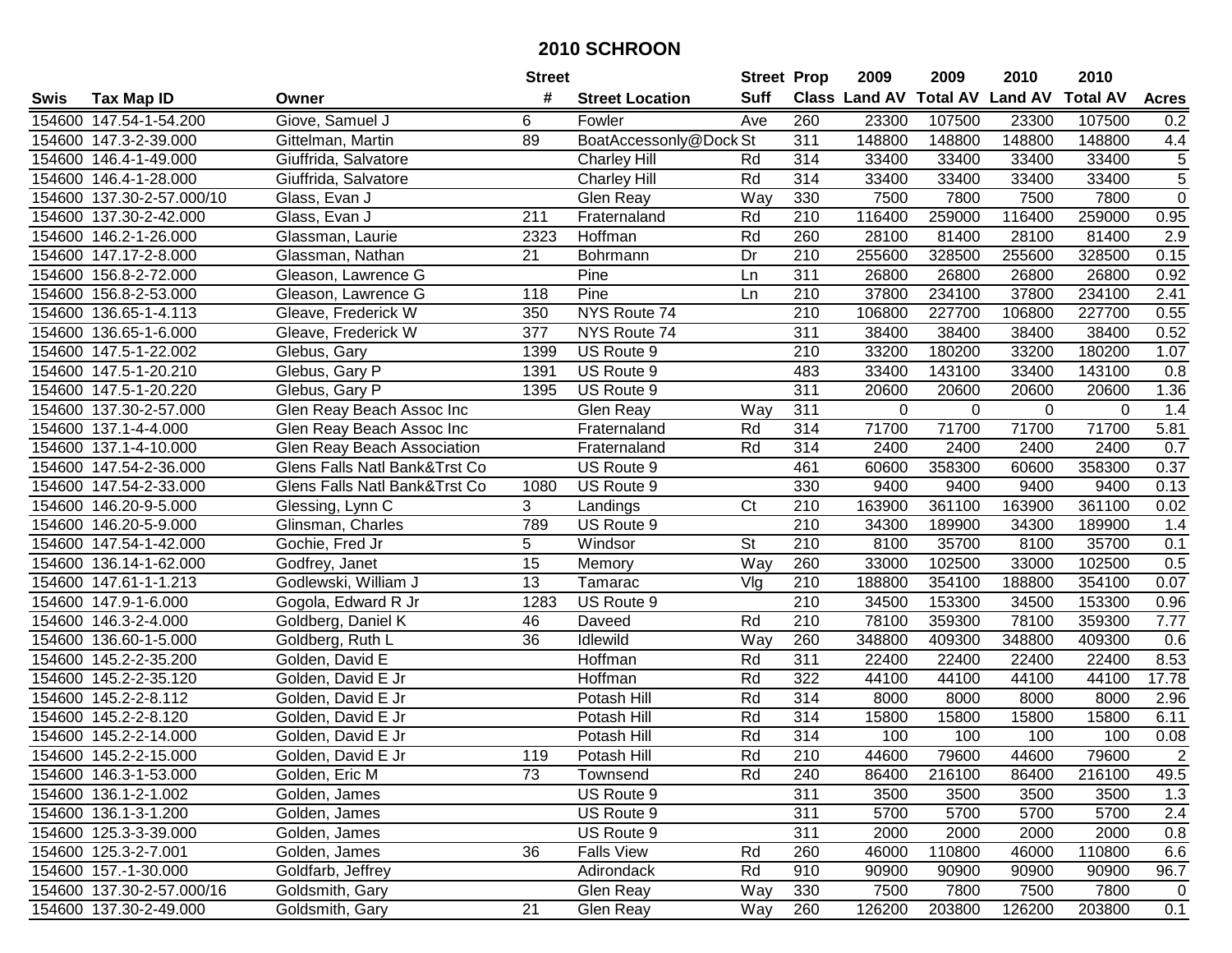|        |                        |                        | <b>Street</b>   |                        | <b>Street Prop</b> |                  | 2009   | 2009    | 2010                           | 2010            |                 |
|--------|------------------------|------------------------|-----------------|------------------------|--------------------|------------------|--------|---------|--------------------------------|-----------------|-----------------|
| Swis   | <b>Tax Map ID</b>      | Owner                  | #               | <b>Street Location</b> | <b>Suff</b>        |                  |        |         | Class Land AV Total AV Land AV | <b>Total AV</b> | <b>Acres</b>    |
|        | 154600 157.1-2-31.100  | Goldsworthy, Paul H    | 507             | Adirondack             | Rd                 | 210              | 330200 | 523700  | 330200                         | 523700          | 0.57            |
|        | 154600 156.-1-13.200   | Goltzman, David        | 755             | <b>Charley Hill</b>    | Rd                 | 210              | 37400  | 162400  | 37400                          | 162400          | 4.1             |
|        | 154600 156.-3-3.000    | Goltzman, David        |                 | <b>Charley Hill</b>    | Rd                 | 311              | 44500  | 44500   | 44500                          | 44500           | $\overline{10}$ |
|        | 154600 156.16-3-55.300 | Goodrow, Lawrence T    | 184             | Old Schroon            | Rd                 | 210              | 34100  | 210000  | 34100                          | 210000          | 1.28            |
|        | 154600 136.4-2-19.140  | Gordon, Alfred         | 69              | Nawita                 | Rd                 | 240              | 630800 | 1165000 | 630800                         | 1165000         | 21.7            |
|        | 154600 137.1-4-74.200  | Gorman, Thomas P       |                 | NYS Route 74           |                    | 311              | 27900  | 27900   | 27900                          | 27900           | 3.47            |
|        | 154600 137.3-1-3.000   | Gorman, Thomas P       | 1070            | NYS Route 74           |                    | 280              | 178900 | 522100  | 178900                         | 522100          | 119.5           |
|        | 154600 137.1-4-46.200  | Gorman, Thomas P       |                 | NYS Route 74           |                    | 311              | 346300 | 346300  | 346300                         | 346300          | 1.2             |
|        | 154600 137.1-4-3.000   | Gorman, Thomas P       |                 | US Route 9             |                    | 311              | 48600  | 48600   | 48600                          | 48600           | 1.7             |
|        | 154600 137.1-4-44.000  | Gorman, Thomas P       |                 | Gorman                 | Rd                 | 314              | 2600   | 2600    | 2600                           | 2600            | 0.98            |
|        | 154600 137.1-4-46.100  | Gorman, Thomas P       |                 | NYS Route 74           |                    | 311              | 519400 | 519400  | 519400                         | 519400          | 1.2             |
|        | 154600 136.18-1-21.000 | Gould, Earl Jr         |                 | Alder Meadow           | Rd                 | 210              | 14900  | 118000  | 14900                          | 118000          | 0.3             |
|        | 154600 136.18-1-20.000 | Gould, Earl Jr         | 18              | Shufelt                | Way                | 311              | 500    | 500     | 500                            | 500             | 0.2             |
| 154600 | 136.18-1-27.000        | Gould, Earl R Jr       |                 | <b>Alder Meadow</b>    | Rd                 | 311              | 500    | 500     | 500                            | 500             | 0.1             |
| 154600 | 136.18-1-30.200        | Gould, Earl R Jr       | 211             | <b>Alder Meadow</b>    | Rd                 | 270              | 27700  | 42000   | 27700                          | 42000           | 4.5             |
| 154600 | 147.1-1-10.000         | Gould, Earl R Sr       | 190             | <b>Alder Meadow</b>    | Rd                 | $\overline{210}$ | 31900  | 71500   | 31900                          | 71500           | $\overline{3}$  |
|        | 154600 136.18-1-29.000 | Gould, Lance           | 219             | <b>Alder Meadow</b>    | Rd                 | 210              | 25200  | 148700  | 25200                          | 148700          | 0.74            |
|        | 154600 157.13-1-4.000  | Govel, George J Jr     | 27              | <b>Sand Point</b>      | Way                | 260              | 383500 | 488700  | 383500                         | 488700          | 0.3             |
|        | 154600 156.8-2-67.000  | Graham, Edwin T        | 31              | <b>Dicks</b>           | Ln                 | 210              | 42900  | 233300  | 42900                          | 233300          | 3.82            |
|        | 154600 156.8-2-41.000  | Graner, Stephen P      |                 | US Route 9             |                    | 311              | 2400   | 2400    | 2400                           | 2400            | 0.89            |
|        | 154600 156.8-1-5.000   | Graner, Stephen P      | 8               | Osprey                 | Way                | 260              | 155700 | 209000  | 155700                         | 209000          | 2.38            |
| 154600 | 137.1-4-25.000         | Granger, Mark S        | 35              | Daniels                | Rd                 | 210              | 233000 | 473000  | 233000                         | 473000          | 1.13            |
|        | 154600 136.18-1-22.000 | Grant, Krista L        | 12              | Shufelt                | Way                | 210              | 18100  | 81600   | 18100                          | 81600           | 0.4             |
|        | 154600 146.20-9-2.000  | Grastorf, Ronald W     | 3               | Landings               | C <sub>t</sub>     | 210              | 163900 | 361100  | 163900                         | 361100          | 0.02            |
|        | 154600 157.3-1-5.000   | Grau, Joan             | $\overline{55}$ | Sugar Hill             | Way                | 260              | 320400 | 393900  | 320400                         | 393900          | 2.4             |
|        | 154600 147.1-1-15.000  | Graves, Gordon N III   | 226             | Alder Meadow           | Rd                 | 210              | 19600  | 57700   | 19600                          | 57700           | 0.4             |
|        | 154600 136.18-1-30.100 | Graves, James W Jr     |                 | Alder Meadow           | Rd                 | 311              | 100    | 100     | 100                            | 100             | 0.6             |
|        | 154600 136.18-1-16.000 | Graves, James W Jr     | 17              | Shufelt                | Way                | 270              | 18400  | 41600   | 18400                          | 41600           | 0.5             |
|        | 154600 136.18-1-15.000 | Graves, James W Jr     | 11              | Shufelt                | Way                | 210              | 33900  | 175100  | 33900                          | 175100          | 1.83            |
|        | 154600 136.18-1-10.000 | Graves, James W Jr     |                 | Alder Meadow           | Rd                 | 311              | 24700  | 41800   | 24700                          | 41800           | $\overline{2}$  |
| 154600 | 136.18-1-11.000        | Graves, James W Jr     | 175             | Alder Meadow           | Rd                 | 311              | 26100  | 43200   | 26100                          | 43200           | 2.4             |
|        | 154600 146.2-1-50.000  | Gray Robert J          | 63              | Krissica               | Way                | $\overline{210}$ | 158100 | 382800  | 158100                         | 576700          | 3.2             |
|        | 154600 147.17-2-63.300 | Graziano, Andrew       | 63              | Skylark                | Ln                 | $\overline{210}$ | 114600 | 443600  | 114600                         | 411700          | 0.7             |
|        | 154600 156.12-3-9.000  | Graziano, Armand       | $\overline{2}$  | Clearwater             | Way                | $\overline{210}$ | 354600 | 615300  | 354600                         | 615300          | 0.4             |
|        | 154600 147.54-1-33.000 | Graziano, Lawrence     | 26              | Fowler                 | Ave                | 210              | 20600  | 224800  | 20600                          | 224800          | 0.2             |
|        | 154600 156.16-2-2.000  | Graziano, Lawrence     |                 | Old Schroon            | Rd                 | 311              | 21900  | 21900   | 21900                          | 21900           | 0.6             |
|        | 154600 156.16-3-29.000 | Green, Denis J         | 34              | Hayes                  | Rd                 | 210              | 73700  | 216300  | 73700                          | 216300          | 1.2             |
|        | 154600 157.5-2-13.100  | Green, Donald R        | $\overline{7}$  | Sheridan               | Way                | 260              | 305600 | 353800  | 305600                         | 353800          | 0.44            |
|        | 154600 147.17-2-52.000 | Green, Kathleen K      | 10              | <b>Grove Point</b>     | Rd                 | 260              | 75100  | 105300  | 75100                          | 105300          | 0.1             |
|        | 154600 157.5-2-20.000  | Greenslade, Margaret I | 30              | Davis                  | Rd                 | 280              | 698900 | 937700  | 698900                         | 937700          | 5.5             |
|        | 154600 156.8-2-11.000  | Greenslade, Margaret I |                 | US Route 9             |                    | 311              | 29600  | 29600   | 29600                          | 29600           | 3.1             |
|        | 154600 146.20-2-30.000 | Gregg, Francis J       | 9               | First                  | Trl                | 270              | 20600  | 88900   | 20600                          | 88900           | 0.36            |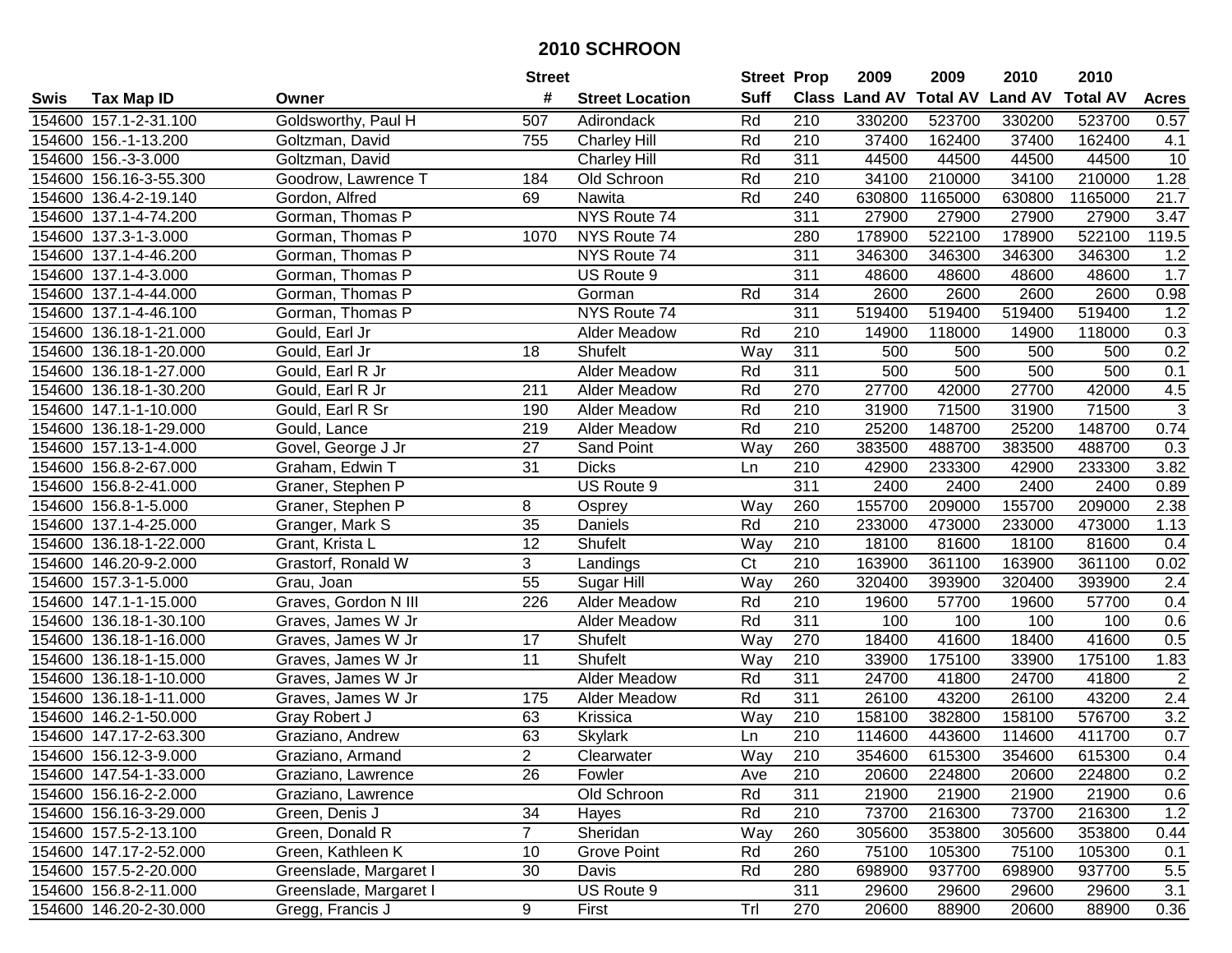|        |                          |                      | <b>Street</b> |                        | <b>Street Prop</b>       |     | 2009                          | 2009   | 2010           | 2010            |                 |
|--------|--------------------------|----------------------|---------------|------------------------|--------------------------|-----|-------------------------------|--------|----------------|-----------------|-----------------|
| Swis   | <b>Tax Map ID</b>        | Owner                | #             | <b>Street Location</b> | <b>Suff</b>              |     | <b>Class Land AV Total AV</b> |        | <b>Land AV</b> | <b>Total AV</b> | <b>Acres</b>    |
|        | 154600 137.1-4-37.000    | Gregory, Daniel      |               | Fraternaland           | Rd                       | 314 | 43300                         | 43300  | 43300          | 43300           | 6.2             |
|        | 154600 137.30-2-9.000    | Gregory, Daniel      | 239           | Fraternaland           | Rd                       | 260 | 87400                         | 195500 | 87400          | 195500          | 0.1             |
|        | 154600 137.30-2-4.000    | Gregory, Daniel      |               | Fraternaland           | Rd                       | 311 | 4800                          | 4800   | 4800           | 4800            | 0.1             |
|        | 154600 137.30-1-28.000   | Gregory, Daniel      |               | Fraternaland           | Rd                       | 311 | 21700                         | 21700  | 21700          | 21700           | 0.1             |
|        | 154600 137.30-2-57.000/3 | Gregory, Daniel      |               | Glen Reay              | Way                      | 330 | 7500                          | 7800   | 7500           | 7800            | $\mathbf 0$     |
|        | 154600 137.30-1-24.000   | Gregory, Daniel M    |               | Fraternaland           | Rd                       | 311 | 11800                         | 11800  | 11800          | 11800           | 0.1             |
|        | 154600 137.1-4-8.000     | Gregory, Daniel M    | 228           | Fraternaland           | Rd                       | 322 | 30300                         | 30300  | 30300          | 30300           | 22              |
|        | 154600 137.30-1-30.001   | Gregory, Daniel M    |               | Fraternaland           | Rd                       | 311 | 153800                        | 153800 | 153800         | 153800          | 0.1             |
|        | 154600 137.1-1-7.000     | Gregory, Daniel M    |               | Fraternaland           | Rd                       | 322 | 13300                         | 13300  | 13300          | 13300           | 27.1            |
|        | 154600 137.30-1-27.000   | Gregory, Daniel M    |               | Fraternaland           | Rd                       | 311 | 33500                         | 33500  | 33500          | 33500           | 0.2             |
|        | 154600 137.1-4-5.001     | Gregory, Donald      | 70            | Fraternaland           | Rd                       | 260 | 44400                         | 124700 | 44400          | 124700          | $\overline{13}$ |
|        | 154600 137.1-4-39.001    | Gregory, Donald      |               | Letsonville            | Rd                       | 314 | 3500                          | 3500   | 3500           | 3500            | 2.33            |
|        | 154600 137.1-4-24.300    | Gregory, Donald      |               | Letsonville            | Rd                       | 322 | 5900                          | 5900   | 5900           | 5900            | 9.54            |
|        | 154600 137.29-1-11.000   | Gregory, James J     | 350           | Fraternaland           | Rd                       | 260 | 261800                        | 415400 | 261800         | 415400          | 0.3             |
|        | 154600 147.1-1-18.113    | Gregory, Kimberly A  |               | Severance              | Rd                       | 322 | 91300                         | 91300  | 91300          | 91300           | 49.5            |
|        | 154600 147.1-1-29.000    | Gregory, William     | 21            | BoatAccessonly@Dock St |                          | 311 | 193600                        | 193600 | 193600         | 193600          | 4.4             |
|        | 154600 156.-3-2.000      | Gregson, Barry       |               | <b>Charley Hill</b>    | Rd                       | 322 | 58400                         | 58400  | 58400          | 58400           | 16.1            |
|        | 154600 156.8-2-5.000     | Gregson, Barry       | 739           | US Route 9             |                          | 484 | 84500                         | 245700 | 84500          | 245700          | 1.7             |
|        | 154600 156.-1-13.112     | Gregson, Barry       | 727           | <b>Charley Hill</b>    | Rd                       | 240 | 73900                         | 196900 | 73900          | 196900          | 31.68           |
|        | 154600 156.-3-1.000      | Gregson, Eric        |               | <b>Charley Hill</b>    | Rd                       | 322 | 58400                         | 58400  | 58400          | 58400           | 16.6            |
|        | 154600 136.3-2-22.000    | Gregson, Eric        | 295           | NYS Route 74           |                          | 260 | 17400                         | 74900  | 17400          | 74900           | 0.34            |
| 154600 | 156.-1-12.300            | Gregson, Lance       | 659           | <b>Charley Hill</b>    | Rd                       | 210 | 27500                         | 86900  | 27500          | 86900           | 4.2             |
| 154600 | 156.-1-7.000             | Gregson, Lance       |               | Thilo                  | Rd                       | 322 | 35400                         | 35400  | 35400          | 35400           | 24.5            |
| 154600 | 156.16-3-16.000          | Gregson, Matthew R   | 302           | Old Schroon            | Rd                       | 210 | 21600                         | 180200 | 21600          | 180200          | 0.37            |
| 154600 | 156.-1-13.113            | Gregson, Matthew R   |               | <b>Charley Hill</b>    | Rd                       | 314 | 13700                         | 13700  | 13700          | 13700           | 10              |
|        | 154600 146.16-2-10.000   | Greubel, Cathryn C   | 10            | Club House             | Dr                       | 210 | 18500                         | 170600 | 18500          | 170600          | 0.4             |
|        | 154600 136.4-2-9.500     | Grey, Daniel M       | 604           | NYS Route 74           |                          | 210 | 25500                         | 86900  | 25500          | 86900           | 1.3             |
|        | 154600 136.4-2-9.120     | Grey, Daniel M Jr    |               | NYS Route 74           |                          | 322 | 69800                         | 69800  | 69800          | 69800           | 50.7            |
|        | 154600 147.45-2-11.000   | Griffing, Patricia W | 8             | Chain                  | $\overline{\mathsf{St}}$ | 210 | 28100                         | 152500 | 28100          | 120100          | 0.3             |
|        | 154600 136.65-1-11.200   | Groff, Judith F      | 344           | NYS Route 74           |                          | 260 | 89000                         | 180500 | 89000          | 180500          | 0.56            |
|        | 154600 125.3-3-13.000    | Gruber, Jeffrey S    | 2351          | US Route 9             |                          | 314 | 2700                          | 2700   | 2700           | 2700            | $\overline{1}$  |
|        | 154600 147.17-2-32.000   | Guarnera, Robert     | 10            | Cornell                | <b>St</b>                | 210 | 421100                        | 502200 | 421100         | 502200          | 0.5             |
|        | 154600 137.30-1-5.000    | Gueutal, Hal G       | 316           | Fraternaland           | Rd                       | 260 | 138400                        | 234500 | 138400         | 234500          | 0.1             |
|        | 154600 137.30-1-20.000   | Gueutal, Hal G       |               | Fraternaland           | Rd                       | 311 | 68700                         | 68700  | 68700          | 68700           | 0.1             |
|        | 154600 137.30-1-25.000   | Gueutal, Hal G       |               | Fraternaland           | Rd                       | 311 | 11800                         | 11800  | 11800          | 11800           | 0.1             |
|        | 154600 137.30-1-26.000   | Gueutal, Hal G       |               | Fraternaland           | Rd                       | 311 | 1900                          | 1900   | 1900           | 1900            | 0.1             |
|        | 154600 145.4-1-9.003     | Gundrum, Edward H    | 55            | <b>Bigsby</b>          | Rd                       | 260 | 125100                        | 200500 | 125100         | 200500          | $\sqrt{5}$      |
|        | 154600 146.20-1-13.000   | Gunn, Allan          | 42            | Horseshoe Pond         | Rd                       | 210 | 45800                         | 172100 | 45800          | 172100          | $\sqrt{5}$      |
|        | 154600 147.45-2-12.000   | Gushee, Robin        | 33            | Cross                  | <b>St</b>                | 210 | 39900                         | 185200 | 39900          | 185200          | 0.6             |
|        | 154600 146.3-1-1.000     | Gutierrez, Joseph E  | 1574          | Hoffman                | Rd                       | 260 | 35600                         | 118900 | 35600          | 118900          | 2.56            |
|        | 154600 146.3-1-2.120     | Gutierrez, Joseph E  |               | Hoffman                | Rd                       | 312 | 56500                         | 61400  | 56500          | 61400           | 24.71           |
|        | 154600 136.14-3-18.000   | Gysel, Walter Jr     | 24            | Knox                   | Rd                       | 210 | 83600                         | 182600 | 83600          | 182600          | 0.5             |
|        |                          |                      |               |                        |                          |     |                               |        |                |                 |                 |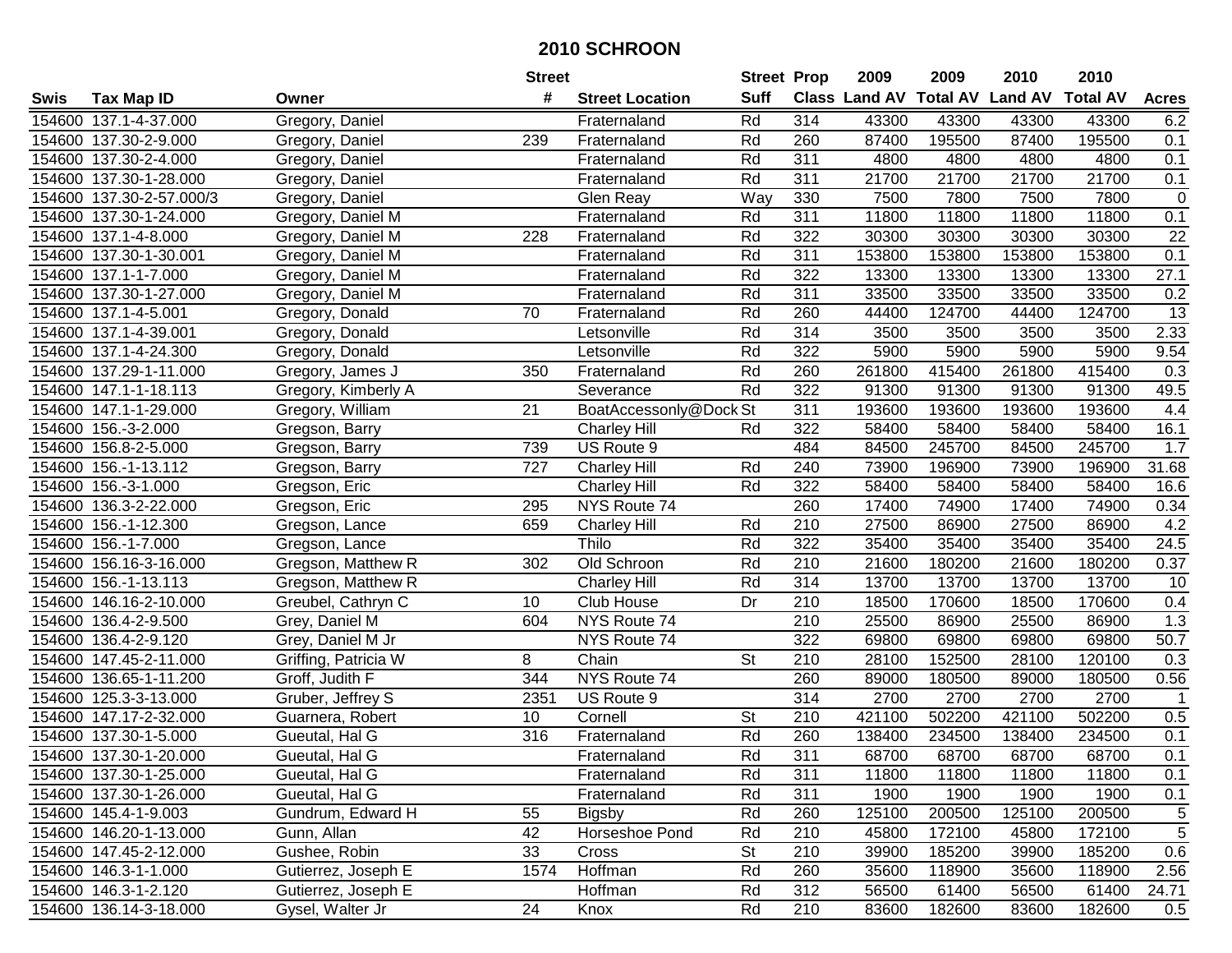|             |                        |                          | <b>Street</b>   |                        | <b>Street Prop</b> |                  | 2009   | 2009    | 2010                                    | 2010    |                  |
|-------------|------------------------|--------------------------|-----------------|------------------------|--------------------|------------------|--------|---------|-----------------------------------------|---------|------------------|
| <b>Swis</b> | <b>Tax Map ID</b>      | Owner                    | #               | <b>Street Location</b> | Suff               |                  |        |         | Class Land AV Total AV Land AV Total AV |         | <b>Acres</b>     |
|             | 154600 157.5-3-5.000   | Gyves, Martin J          |                 | Adirondack             | Rd                 | 311              | 13600  | 13600   | 13600                                   | 13600   | 0.4              |
|             | 154600 157.5-3-15.000  | Gyves, Martin J          |                 | Wax                    | Way                | 311              | 109800 | 109800  | 65400                                   | 65400   | 0.17             |
|             | 154600 157.5-3-14.000  | Gyves, Martin J          | 8               | Wax                    | Way                | 260              | 253100 | 328900  | 253100                                  | 328900  | 0.7              |
|             | 154600 146.20-1-20.000 | Hack, Karen J            | 62              | Wood Thrush            | Way                | 210              | 49000  | 241400  | 49000                                   | 241400  | $\,$ 5 $\,$      |
|             | 154600 145.2-1-57.000  | Hagen Peter R            | 352             | Loch Muller            | Rd                 | $\overline{210}$ | 38600  | 178100  | 38600                                   | 178100  | $\overline{3}$   |
|             | 154600 136.4-2-19.200  | Hageny, Pamela           |                 | US Route 9             |                    | 311              | 277000 | 277000  | 277000                                  | 277000  | 1.86             |
|             | 154600 157.5-3-1.000   | Hahl, Richard E          | $\overline{27}$ | <b>Star Glint</b>      | Way                | $\overline{210}$ | 370600 | 630600  | 370600                                  | 630600  | 0.9              |
|             | 154600 146.3-1-2.200   | Halbohm Walter H Jr      | 1339            | <b>Trout Brook</b>     | Rd                 | 210              | 47900  | 307300  | 47900                                   | 307300  | 8                |
|             | 154600 157.5-2-12.110  | Halbohm, Thomas W        |                 | US Route 9             |                    | $\overline{210}$ | 96300  | 173000  | 96300                                   | 173000  | 0.5              |
|             | 154600 156.11-1-3.100  | Hale, Donald E           | 18              | Thurman Pond           | Rd                 | 210              | 45800  | 193100  | 45800                                   | 193100  | 7.6              |
|             | 154600 137.10-1-1.000  | Haley, Martin            |                 | Fraternaland           | Rd                 | 311              | 9000   | 9000    | 9000                                    | 9000    | 2.2              |
|             | 154600 137.10-1-2.000  | Haley, Martin            | 11              | Fraternaland           | Rd                 | 210              | 27000  | 86000   | 27000                                   | 86000   | $\mathbf{1}$     |
|             | 154600 147.13-2-12.000 | Hall-Haff, Eleanor R     | 11              | Cemetery               | Rd                 | 210              | 15900  | 116700  | 15900                                   | 116700  | 0.32             |
| 154600      | 137.10-1-14.000        | Hall, Charles            | 1223            | NYS Route 74           |                    | 260              | 27500  | 66800   | 27500                                   | 66800   | 2.2              |
|             | 154600 147.46-2-5.000  | Hall, Charles W          | $\overline{7}$  | Hillside               | Ave                | 210              | 20100  | 64200   | 20100                                   | 64200   | 0.15             |
|             | 154600 156.-1-12.112   | Hall, Doug               | 707             | Charley Hill           | Rd                 | 312              | 67900  | 168500  | 67900                                   | 168500  | 15.5             |
|             | 154600 137.29-1-33.000 | Hall, Mary J             | 438             | Fraternaland           | Rd                 | 260              | 96900  | 149700  | 96900                                   | 149700  | 0.3              |
|             | 154600 146.20-1-28.000 | Hall, Michael H          | 35              | Sumac                  | Rd                 | 260              | 26700  | 71100   | 26700                                   | 71100   | 2.52             |
|             | 154600 156.8-2-86.000  | Hall, Richard B          | 5               | Conifer                | C <sub>t</sub>     | 210              | 33600  | 187800  | 33600                                   | 187800  | 1.16             |
|             | 154600 137.1-4-61.000  | Halliday, Sheryl L       | 65              | Adams                  | Ln                 | 210              | 342800 | 554000  | 342800                                  | 554000  | 1.21             |
|             | 154600 147.1-1-31.000  | Hallock, Donald P        | 3               | BoatAccessonly@Dock St |                    | 260              | 177800 | 329200  | 177800                                  | 329200  | 4.7              |
|             | 154600 136.4-2-13.000  | Hambrothers Inc          | 691             | NYS Route 74           |                    | 210              | 471200 | 637500  | 471200                                  | 637500  | 1.8              |
|             | 154600 136.4-2-16.000  | Hambrothers Inc          |                 | NYS Route 74           |                    | 311              | 501000 | 501000  | 501000                                  | 501000  | 46.79            |
|             | 154600 147.53-1-28.057 | Hamilton Scott Assoc Inc |                 | Cedar Hill             | Dr                 | 311              | 33800  | 33800   | 33800                                   | 33800   | 0.5              |
|             | 154600 147.53-1-2.200  | Hamilton Scott Assoc Inc |                 | Cedar Hill             | Dr                 | 311              | 36200  | 36200   | 36200                                   | 36200   | 1.04             |
|             | 154600 147.54-2-29.000 | Hamilton, James J        | 11              | <b>Dock</b>            | <b>St</b>          | 210              | 109900 | 223100  | 109900                                  | 223100  | 0.2              |
|             | 154600 126.-3-21.000   | Hammond Duane J          | 392             | Letsonville            | Rd                 | 210              | 37900  | 152400  | 37900                                   | 152400  | $\overline{7}$   |
|             | 154600 157.3-1-42.120  | Hammond, Sigrid J        | 21              | Redwing                | Way                | 280              | 854500 | 1126700 | 854500                                  | 1126700 | 10.62            |
|             | 154600 147.53-1-26.000 | Hamner, George           | 39              | Cedar Hill             | Dr                 | 210              | 23800  | 91600   | 23800                                   | 91600   | 0.3              |
|             | 154600 136.3-2-40.110  | <b>Hanchett Drew E</b>   |                 | US Route 9             |                    | 322              | 67600  | 67600   | 67600                                   | 67600   | 46.27            |
| 154600      | 136.3-2-14.000         | Hanchett, Drew           |                 | NYS Route 74           |                    | 322              | 28700  | 28700   | 28700                                   | 28700   | 20.9             |
| 154600      | 137.10-1-4.000         | Hanchett, Drew E         |                 | Fraternaland           | Rd                 | 311              | 22400  | 22400   | 22400                                   | 22400   | $\overline{0.8}$ |
|             | 154600 136.3-2-47.110  | Hanchett, Drew E         | 1576            | US Route 9             |                    | 322              | 38700  | 38700   | 38700                                   | 38700   | 31.6             |
|             | 154600 136.14-2-23.000 | Hanchett, Drew E         | $\overline{72}$ | River                  | Rd                 | $\overline{210}$ | 26500  | 103900  | 26500                                   | 103900  | 0.83             |
|             | 154600 137.10-1-6.000  | Hanchett, Mary E         |                 | Fraternaland           | Rd                 | 312              | 10600  | 16300   | 10600                                   | 16300   | 0.2              |
|             | 154600 137.10-1-5.000  | Hanchett, Mary E         | 5               | Fraternaland           | Rd                 | 210              | 19700  | 111800  | 19700                                   | 111800  | 0.3              |
|             | 154600 137.10-1-7.000  | Hanchett, Mary E         | 47              | Letsonville            | Rd                 | 210              | 32500  | 108200  | 32500                                   | 84300   | 1.4              |
|             | 154600 145.2-1-12.000  | Handler, Jonathan A      | 8               | Henry                  | Rd                 | 312              | 25000  | 25000   | 25000                                   | 25000   | 2.35             |
|             | 154600 156.16-4-16.000 | Hanifan, John T Jr       | 46              | Pointe                 | Dr                 | 210              | 365500 | 1119900 | 365500                                  | 1032877 | 0.48             |
|             | 154600 145.4-1-65.000  | Hannah, Bruce R          |                 | Hoffman                | Rd                 | 322              | 88200  | 88200   | 88200                                   | 88200   | 50               |
|             | 154600 145.4-1-66.000  | Hannah, Bruce R          | 1031            | Hoffman                | Rd                 | 260              | 160800 | 198800  | 160800                                  | 198800  | 8.3              |
|             | 154600 137.1-2-3.200   | Hannigan, Charles A Jr   |                 | <b>Fleming Pond</b>    | Rd                 | 322              | 9400   | 9400    | 9400                                    | 9400    | 15.53            |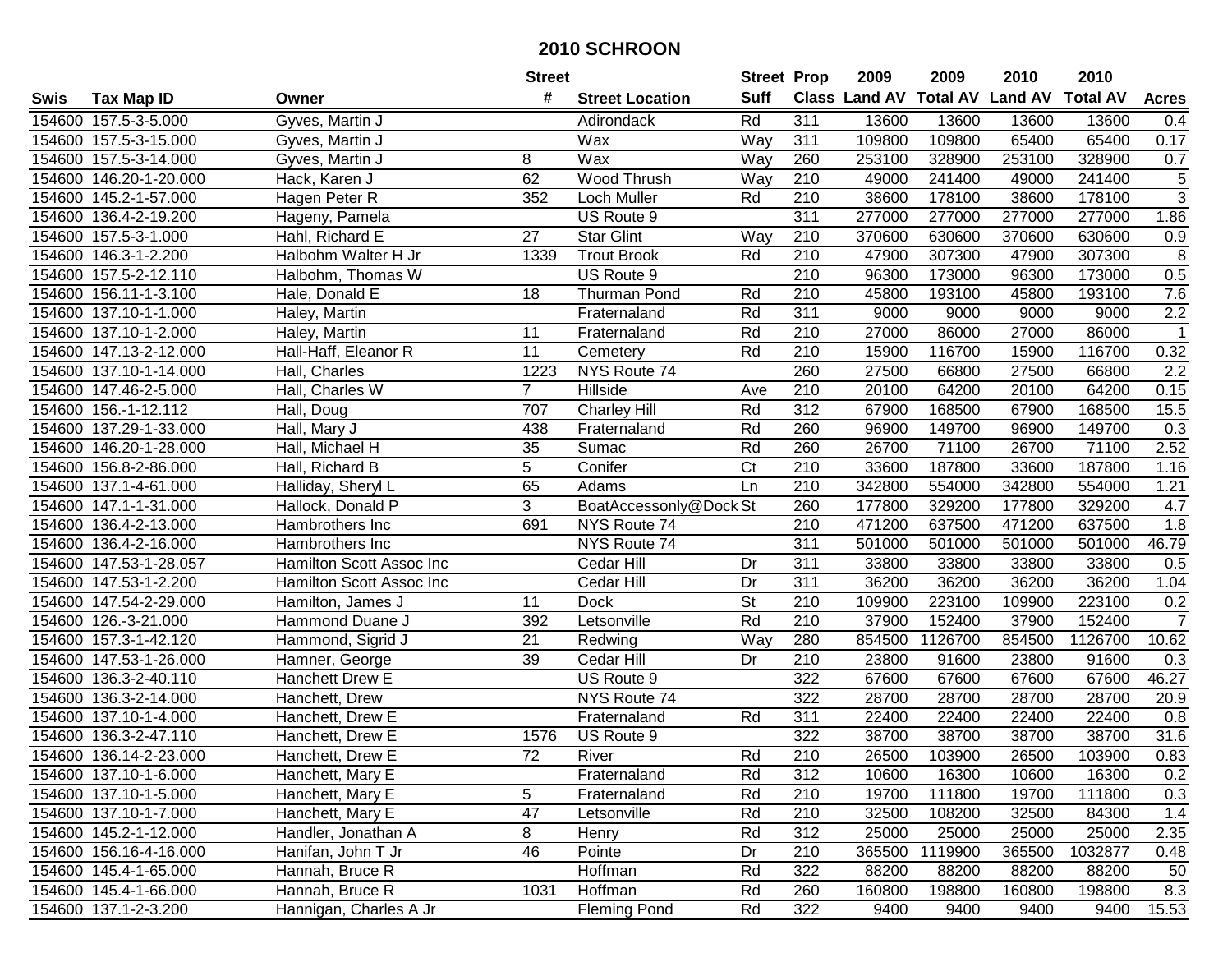|      |                          |                         | <b>Street</b>   |                        | <b>Street Prop</b> |                  | 2009   | 2009   | 2010                           | 2010            |                |
|------|--------------------------|-------------------------|-----------------|------------------------|--------------------|------------------|--------|--------|--------------------------------|-----------------|----------------|
| Swis | <b>Tax Map ID</b>        | Owner                   | #               | <b>Street Location</b> | <b>Suff</b>        |                  |        |        | Class Land AV Total AV Land AV | <b>Total AV</b> | <b>Acres</b>   |
|      | 154600 137.1-4-22.200    | Hannigan, Charles A Jr  | 25              | <b>Fleming Pond</b>    | Rd                 | 260              | 45000  | 99200  | 45000                          | 99200           | 18.31          |
|      | 154600 137.30-2-57.000/8 | Hansen, Keith C         |                 | Glen Reay              | Way                | 330              | 7500   | 7800   | 7500                           | 7800            | $\mathbf 0$    |
|      | 154600 137.30-2-25.000   | Hansen, Keith C         | 232             | Fraternaland           | Rd                 | 260              | 87400  | 139500 | 87400                          | 139500          | 0.06           |
|      | 154600 156.16-4-14.000   | Harbour, Alice K        |                 | US Route 9             |                    | $\overline{311}$ | 387000 | 387000 | 387000                         | 387000          | 0.35           |
|      | 154600 147.54-2-27.000   | Harder, David P         | 13              | <b>Dock</b>            | <b>St</b>          | 210              | 110000 | 295500 | 110000                         | 295500          | 0.4            |
|      | 154600 147.54-1-31.000   | Hare, Thomas S          | 32              | Fowler                 | Ave                | 210              | 26300  | 126400 | 26300                          | 126400          | 0.2            |
|      | 154600 147.9-1-2.100     | Hargreaves, John S Jr   |                 | US Route 9             |                    | 322              | 4000   | 4000   | 4000                           | 4000            | 6.5            |
|      | 154600 136.3-2-38.200    | Harmer, Leon D Jr       | 1502            | US Route 9             |                    | 210              | 21300  | 97700  | 21300                          | 97700           | 0.28           |
|      | 154600 156.8-2-46.000    | Haroff, Edward T        | 100             | Pine                   | Ln                 | $\overline{210}$ | 37300  | 224200 | 37300                          | 224200          | 1.93           |
|      | 154600 157.5-2-11.000    | Haroff, Edward T        | $\overline{2}$  | Spruce                 | Ln                 | 210              | 449600 | 708200 | 449600                         | 708200          | 0.6            |
|      | 154600 137.1-4-49.000    | Harple, George F        | 47              | Adams                  | Ln                 | 312              | 277100 | 283600 | 277100                         | 283600          | 1.2            |
|      | 154600 157.3-1-47.100    | Harrington, James F     | 19              | <b>Essex</b>           | Dr                 | 210              | 445200 | 809400 | 425000                         | 753500          | 2.38           |
|      | 154600 136.18-1-8.000    | Harris, Arthur M        |                 | Tyrrell                | Rd                 | 311              | 33000  | 33000  | 33000                          | 33000           | 4              |
|      | 154600 156.11-1-6.200    | Harris, Fred R Jr       |                 | <b>Charley Hill</b>    | Rd                 | 314              | 25800  | 25800  | 25800                          | 25800           | 2.87           |
|      | 154600 145.-2-12.200     | Harris, Thomas          |                 | Hoffman                | Rd                 | 322              | 4400   | 4400   | 4400                           | 4400            | 3.53           |
|      | 154600 146.1-1-23.000    | Hart, Kenneth G         | 246             | <b>Sweenie Fields</b>  | Rd                 | 210              | 38200  | 143000 | 38200                          | 143000          | $\,$ 5 $\,$    |
|      | 154600 146.1-1-24.000    | Hart, Kenneth G         |                 | Hoffman                | Rd                 | 314              | 31300  | 31300  | 31300                          | 31300           | $\overline{5}$ |
|      | 154600 137.29-1-25.120   | Hartnett, Marcia S      | 21              | Hinterland             | Rd                 | 260              | 279300 | 506000 | 279300                         | 506000          | 2.53           |
|      | 154600 147.5-1-36.000    | Harvey, James W         | 9               | Continental            | Dr                 | 210              | 28100  | 183000 | 28100                          | 183000          | 0.7            |
|      | 154600 147.13-4-14.000   | Harvey, John R          | $\overline{5}$  | Elm Tree               | C <sub>t</sub>     | 230              | 94300  | 185400 | 94300                          | 185400          | 0.27           |
|      | 154600 147.13-4-4.220    | Hasbrouck, Paul         | $\overline{16}$ | Hopkins                | Way                | 260              | 307800 | 402100 | 188800                         | 297200          | 0.26           |
|      | 154600 147.13-4-4.210    | Hasbrouck, Paul         | 15              | Hopkins                | Way                | 210              | 315500 | 411400 | 315500                         | 411400          | 0.33           |
|      | 154600 147.13-4-4.120    | Hasbrouck, Paul         | 4               | Hopkins                | Way                | 311              | 81900  | 81900  | 81900                          | 81900           | 0.2            |
|      | 154600 145.2-3-8.000     | Hauke, Craig A          |                 | Loch Muller            | Rd                 | 322              | 79600  | 79600  | 79600                          | 79600           | 52             |
|      | 154600 137.1-4-46.400    | Hauserman, Robert       | 64              | Daniels                | Rd                 | $\overline{210}$ | 341500 | 685400 | 341500                         | 685400          | 1.2            |
|      | 154600 147.46-3-20.000   | Hautle, Heinz E         | 1162            | US Route 9             |                    | 210              | 21500  | 106200 | 21500                          | 106200          | 0.3            |
|      | 154600 156.8-2-73.000    | Havel, Nina             | 132             | Pine                   | Ln                 | 210              | 30300  | 298800 | 30300                          | 298800          | 0.92           |
|      | 154600 136.1-3-3.000     | Hay, Daniel             | 2042            | US Route 9             |                    | 210              | 40000  | 141600 | 40000                          | 141600          | 2.14           |
|      | 154600 136.1-3-10.000    | Hay, Daniel M           | 2050            | US Route 9             |                    | 270              | 63200  | 80400  | 83000                          | 125300          | 43.8           |
|      | 154600 136.14-1-25.000   | Hayes, Edward A         | 3               | Sawmill                | Rd                 | $\overline{312}$ | 22500  | 49400  | 22500                          | 49400           | 4.9            |
|      | 154600 136.14-1-24.000   | Hayes, Edward A         | $\overline{2}$  | Sawmill                | Rd                 | $\overline{210}$ | 21400  | 126700 | 21400                          | 126700          | 0.56           |
|      | 154600 156.8-2-87.000    | Hayes, Joan E           | $\overline{23}$ | Hemlock                | Dr                 | 210              | 34400  | 248000 | 34400                          | 248000          | 1.16           |
|      | 154600 146.20-3-43.100   | Heap Brian D            | 866             | US Route 9             |                    | 210              | 98400  | 195300 | 98400                          | 195300          | 0.27           |
|      | 154600 136.14-1-52.000   | Hedden, David B         | 3               | Shingle Shanty         | Way                | 312              | 27000  | 41100  | 27000                          | 41100           | 2.5            |
|      | 154600 136.14-1-54.000   | Hedden, David B         | 23              | <b>Shingle Shanty</b>  | Way                | 260              | 26100  | 68600  | 26100                          | 68600           | 0.6            |
|      | 154600 156.8-2-32.200    | Hedden, Kenneth A Sr    | 603             | US Route 9             |                    | 415              | 99300  | 248500 | 99300                          | 248500          | 2.9            |
|      | 154600 146.20-9-8.000    | Hedman, Jonathan W      | 23              | Landings               | C <sub>t</sub>     | 210              | 163900 | 361100 | 163900                         | 361100          | 0.02           |
|      | 154600 136.65-1-3.300    | Heineman, Stephanie R   |                 | NYS Route 74           |                    | 311              | 353400 | 353400 | 353400                         | 353400          | 1.15           |
|      | 154600 147.17-2-41.000   | Heinzelman, Geraldine A | 47              | Kanasta                | Cv                 | 210              | 329400 | 552300 | 329400                         | 552300          | 0.28           |
|      | 154600 147.17-2-42.000   | Heinzelman, Geraldine A |                 | Kanasta Cove           | Rd                 | 311              | 28700  | 28700  | 28700                          | 28700           | 0.4            |
|      | 154600 136.65-1-5.000    | Heiss, John J           | 373             | NYS Route 74           |                    | 260              | 89900  | 148900 | 89900                          | 148900          | 1              |
|      | 154600 147.1-1-11.000    | Hemsing, Thomas         | 196             | Alder Meadow           | Rd                 | 210              | 25500  | 73700  | 25500                          | 73700           | 0.8            |
|      |                          |                         |                 |                        |                    |                  |        |        |                                |                 |                |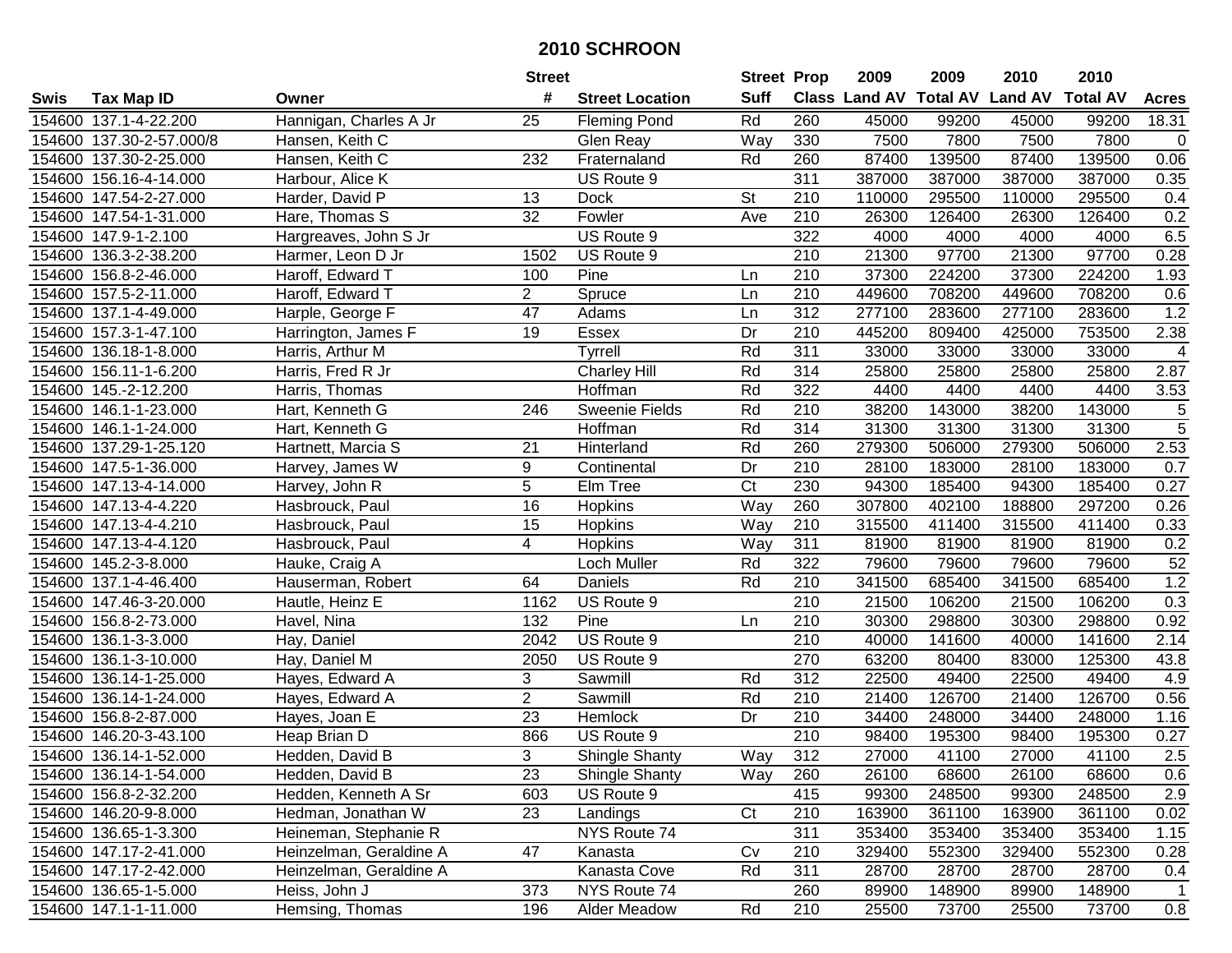|        |                          |                           | <b>Street</b>    |                        | <b>Street Prop</b> |                  | 2009   | 2009   | 2010                                    | 2010   |                  |
|--------|--------------------------|---------------------------|------------------|------------------------|--------------------|------------------|--------|--------|-----------------------------------------|--------|------------------|
| Swis   | <b>Tax Map ID</b>        | Owner                     | #                | <b>Street Location</b> | <b>Suff</b>        |                  |        |        | Class Land AV Total AV Land AV Total AV |        | <b>Acres</b>     |
|        | 154600 136.3-2-40.200    | Henne, Shawn A            | 1508             | US Route 9             |                    | 260              | 35100  | 161300 | 35100                                   | 161300 | 2.1              |
|        | 154600 146.3-1-77.000    | Henry, David              |                  | <b>Beech Hill</b>      | Rd                 | 314              | 32200  | 32200  | 32200                                   | 32200  | 5.3              |
|        | 154600 146.20-1-24.200   | Heranney, Michelle        |                  | <b>Charley Hill</b>    | Rd                 | 314              | 31700  | 31700  | 31700                                   | 31700  | 2.07             |
|        | 154600 156.8-2-29.000    | Heretz, Michael           | 608              | US Route 9             |                    | 210              | 98500  | 220400 | 98500                                   | 220400 | 0.5              |
|        | 154600 146.1-1-14.000    | Herman, William L         | 1921             | Hoffman                | Rd                 | 260              | 35300  | 72600  | 35300                                   | 72600  | $\overline{5}$   |
|        | 154600 157.5-1-9.000     | Herold, Kurt              |                  | Skylark                | Ln                 | 311              | 83600  | 83600  | 83600                                   | 83600  | 0.6              |
|        | 154600 157.5-1-10.000    | Herold, Kurt              | 3                | <b>Skylark</b>         | Ln                 | 210              | 106400 | 242900 | 106400                                  | 242900 | 0.6              |
|        | 154600 157.3-1-8.200     | Herr, Douglas V           | 43               | Sugar Hill             | Way                | $\overline{210}$ | 381000 | 624600 | 381000                                  | 624600 | $\overline{3.7}$ |
|        | 154600 157.1-1-21.000    | Herrmann, Richard J Jr    | $\overline{741}$ | Adirondack             | Rd                 | 260              | 404600 | 522300 | 404600                                  | 522300 | $\overline{2}$   |
|        | 154600 136.1-3-8.000     | Hess, James M             | 2098             | US Route 9             |                    | 240              | 56900  | 158400 | 56900                                   | 158400 | 16.5             |
|        | 154600 136.1-3-5.000     | Hess, James M             |                  | US Route 9             |                    | 312              | 52600  | 57900  | 52600                                   | 57900  | 16.2             |
|        | 154600 136.1-3-4.000     | Hess, Robert L            | 2085             | US Route 9             |                    | 210              | 27400  | 115100 | 27400                                   | 115100 | 0.5              |
|        | 154600 136.1-3-9.000     | Hess, Robert L            |                  | US Route 9             |                    | 314              | 42200  | 42200  | 42200                                   | 42200  | 9.1              |
| 154600 | 146.16-2-13.100          | Hevern, Robert            |                  | Hoffman                | Rd                 | 314              | 1800   | 1800   | 1800                                    | 1800   | 0.69             |
|        | 154600 146.16-2-15.000   | Hevern, Robert            |                  | Hoffman                | Rd                 | 314              | 9000   | 9000   | 9000                                    | 9000   | 0.34             |
|        | 154600 146.16-1-8.000    | Hevern, Robert            |                  | Hoffman                | Rd                 | 314              | 20800  | 20800  | 20800                                   | 20800  | 1.04             |
|        | 154600 136.10-4-2.000    | Hevern, Robert            |                  | River                  | Rd                 | 322              | 37900  | 37900  | 37900                                   | 37900  | 10.2             |
|        | 154600 145.2-1-11.000    | Hevern, Robert J          | 17               | Henry                  | Rd                 | 210              | 21600  | 35700  | 21600                                   | 35700  | 2.64             |
|        | 154600 147.54-2-17.000   | Hickey, Brian J           | 20               | Fairfield              | Ave                | 210              | 9400   | 58200  | 9400                                    | 58200  | 0.1              |
|        | 154600 147.61-1-1.212    | Hickey, Kevin J           | 3                | Tamarac                | Vlg                | 210              | 120200 | 299600 | 120200                                  | 299600 | 0.05             |
|        | 154600 157.13-1-1.000/36 | Hicks, Janice             |                  | Sand Point             | Way                | 330              | 8000   | 8000   | 8000                                    | 8000   | $\overline{0}$   |
|        | 154600 157.13-1-42.100   | Hicks, Janice             |                  | Adirondack             | Rd                 | 314              | 26700  | 26700  | 26700                                   | 26700  | 0.4              |
|        | 154600 157.13-1-42.200   | Hicks, Wayne              | 3                | <b>Birch</b>           | Way                | 260              | 98400  | 181500 | 98400                                   | 181500 | 0.6              |
|        | 154600 157.13-1-1.000/37 | Hicks, Wayne              |                  | Sand Point             | Way                | 330              | 8000   | 8000   | 8000                                    | 8000   | $\mathbf 0$      |
|        | 154600 145.2-2-12.000    | Higgins, Emilie M         | 127              | Potash Hill            | Rd                 | 312              | 22400  | 28200  | 22400                                   | 28200  | 0.75             |
|        | 154600 145.2-2-13.000    | Higgins, Emilie M         |                  | Potash Hill            | Rd                 | 314              | 16200  | 16200  | 16200                                   | 16200  | 0.6              |
|        | 154600 137.29-1-12.000   | Higgins, John G           | 3                | Lawn                   | Ct                 | 260              | 135700 | 224500 | 135700                                  | 224500 | 0.2              |
|        | 154600 137.29-1-13.000   | Higgins, John P           | $\overline{5}$   | Lawn                   | Ct                 | 260              | 26300  | 113600 | 26300                                   | 113600 | 0.1              |
|        | 154600 137.29-1-14.000   | Higgins, John P           |                  | Fraternaland           | Rd                 | 311              | 156700 | 156700 | 156700                                  | 156700 | 0.2              |
|        | 154600 136.4-1-9.000     | <b>High Peaks LLC</b>     | $\overline{37}$  | Reid                   | Way                | $\overline{210}$ | 238600 | 374500 | 238600                                  | 409100 | 0.4              |
|        | 154600 156.12-2-21.001   | High Vista at Schroon LLC |                  | Old Schroon            | Rd                 | 322              | 13100  | 13100  | 13100                                   | 13100  | 9.5              |
|        | 154600 156.12-2-5.110    | High Vista at Schroon LLC |                  | US Route 9             |                    | 322              | 82900  | 82900  | 82900                                   | 82900  | 60.3             |
|        | 154600 156.12-2-3.000    | High Vista at Schroon LLC |                  | US Route 9             |                    | 322              | 3500   | 3500   | 3500                                    | 3500   | 2.6              |
|        | 154600 156.8-2-31.000    | High Vista at Schroon LLC |                  | US Route 9             |                    | $\overline{314}$ | 29600  | 29600  | 29600                                   | 29600  | 1.5              |
|        | 154600 156.12-2-5.120    | High Vista at Schroon LLC |                  | US Route 9             |                    | 314              | 40500  | 40500  | 40500                                   | 40500  | 9.26             |
|        | 154600 156.12-2-1.000    | High Vista at Schroon LLC |                  | US Route 9             |                    | 322              | 133600 | 133600 | 133600                                  | 133600 | 97.9             |
|        | 154600 156.8-2-32.100    | High Vista at Schroon LLC |                  | US Route 9             |                    | 322              | 105400 | 105400 | 105400                                  | 105400 | 57.2             |
|        | 154600 156.8-2-23.100/16 | <b>Hild Theodore</b>      | 12               | <b>Phoenix Tree</b>    | Ct                 | 210              | 55000  | 109700 | 55000                                   | 109700 | $\mathbf{0}$     |
|        | 154600 136.3-2-46.000    | Hillman, Charles          |                  | US Route 9             |                    | 311              | 5400   | 5400   | 5400                                    | 5400   | 1.6              |
|        | 154600 136.3-2-45.000    | Hillman, Charles          | 1564             | US Route 9             |                    | 210              | 33800  | 140800 | 33800                                   | 140800 | 1.2              |
|        | 154600 136.3-2-39.000    | Hinn, Elizabeth A         |                  | Alder Meadow           | Rd                 | 314              | 12600  | 12600  | 12600                                   | 12600  | 4.5              |
|        | 154600 147.17-2-59.000   | Hintze, Glenn R           | 88               | Skylark                | Ln                 | 260              | 385300 | 494600 | 385300                                  | 494600 | 0.9              |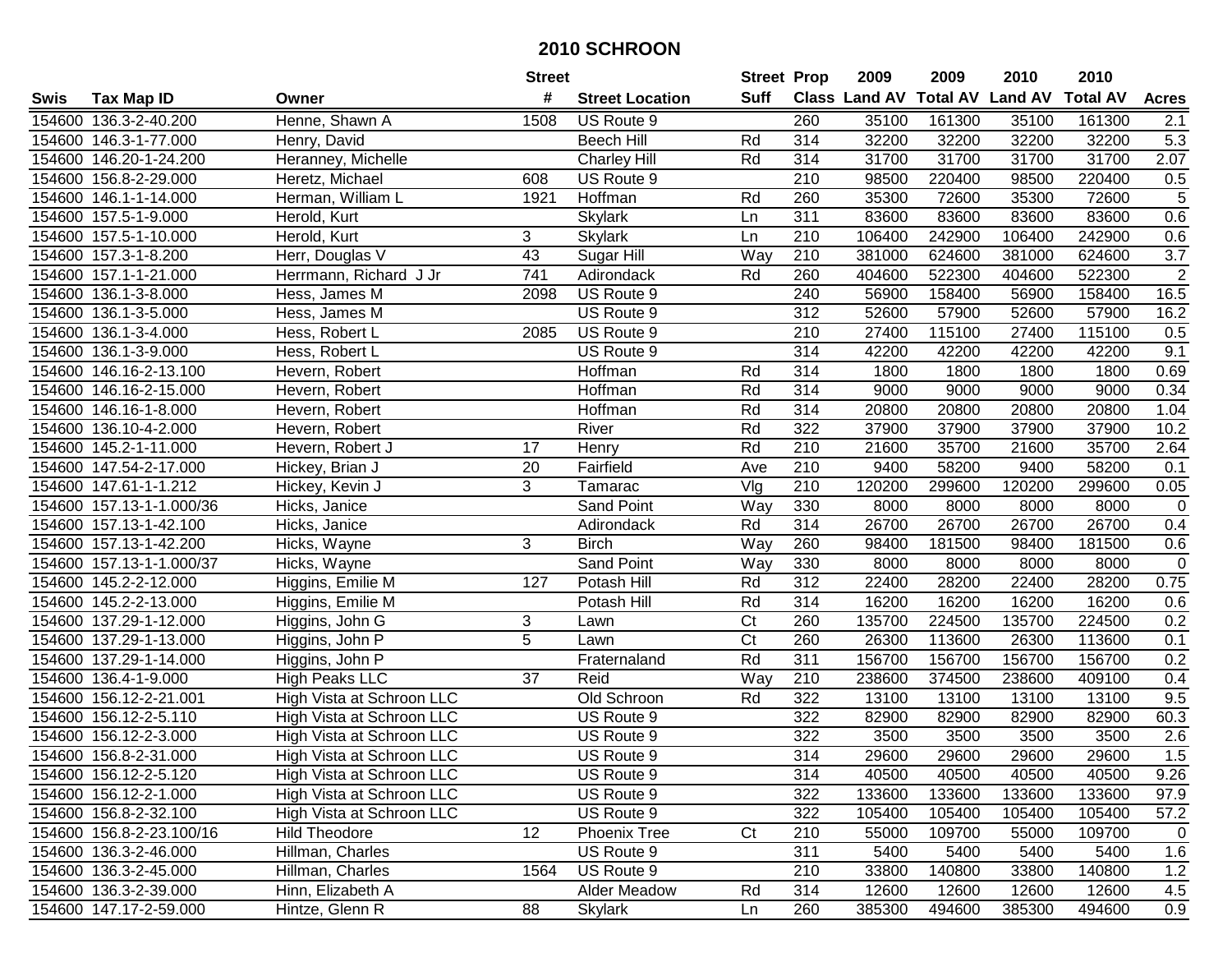|      |                        |                          | <b>Street</b> |                        | <b>Street Prop</b> |                  | 2009                          | 2009   | 2010           | 2010            |                |
|------|------------------------|--------------------------|---------------|------------------------|--------------------|------------------|-------------------------------|--------|----------------|-----------------|----------------|
| Swis | <b>Tax Map ID</b>      | Owner                    | #             | <b>Street Location</b> | <b>Suff</b>        |                  | <b>Class Land AV Total AV</b> |        | <b>Land AV</b> | <b>Total AV</b> | <b>Acres</b>   |
|      | 154600 145.2-2-31.000  | Hoar, Robert A           | 1515          | Hoffman                | Rd                 | 210              | 25800                         | 42200  | 25800          | 42200           | 1.37           |
|      | 154600 136.60-1-15.000 | Hobbs, Douglas G         | 10            | Clautice               | Way                | 260              | 77600                         | 163800 | 77600          | 163800          | 1.12           |
|      | 154600 146.20-9-32.000 | Hochrein, Raymond H      |               | Landings               | Ct                 | 210              | 111100                        | 289500 | 111100         | 289500          | 0.02           |
|      | 154600 156.-1-5.000    | <b>Hoffman Cemetery</b>  |               | Thilo                  | Rd                 | 695              | 5200                          | 5200   | 5200           | 5200            | 0.1            |
|      | 154600 145.2-2-27.000  | Hoffman Community Church | 3             | Potash Hill            | Rd                 | 620              | 11900                         | 68000  | 11900          | 68000           | 0.2            |
|      | 154600 146.3-1-38.000  | Hoffman Pines Hldg Corp  | 2004          | Hoffman                | Rd                 | $\overline{210}$ | 43700                         | 281800 | 43700          | 259800          | $\overline{5}$ |
|      | 154600 146.3-1-36.220  | Hoffman, Peter           |               | Horseshoe Pond         | Rd                 | 314              | 29200                         | 29200  | 29200          | 29200           | 5.24           |
|      | 154600 146.3-1-36.210  | Hoffman, Peter           |               | Horseshoe Pond         | Rd                 | 314              | 29200                         | 29200  | 29200          | 29200           | 5.24           |
|      | 154600 146.3-1-59.000  | Hoffman, Peter A         |               | Horseshoe Pond         | Rd                 | 312              | 24500                         | 26500  | 24500          | 26500           | 5.1            |
|      | 154600 156.19-1-8.000  | Hoffman, Robin T         |               | Vanderwalker           | Rd                 | 322              | 7500                          | 7500   | 7500           | 7500            | 15.3           |
|      | 154600 146.3-1-35.000  | Hoffman, Robin T         | 594           | Horseshoe Pond         | Rd                 | 210              | 35400                         | 124500 | 35400          | 124500          | 5              |
|      | 154600 146.20-2-17.000 | Hoffman, Terry           | 1346          | <b>Charley Hill</b>    | Rd                 | 270              | 30400                         | 56800  | 30400          | 56800           | 4.4            |
|      | 154600 146.3-1-27.000  | Hogan, Anthony A         | 1847          | Hoffman                | Rd                 | 210              | 35400                         | 130200 | 35400          | 130200          | 5              |
|      | 154600 147.54-1-8.000  | Hogan, Patrick G         | 9             | Fowler                 | Ave                | 220              | 32700                         | 150100 | 32700          | 150100          | 0.4            |
|      | 154600 136.3-1-18.000  | Hogan, Sean P            | 1661          | US Route 9             |                    | 210              | 10900                         | 101100 | 10900          | 101100          | 0.1            |
|      | 154600 136.3-2-6.000   | Hogan, Sean P            | 1662          | US Route 9             |                    | 210              | 39200                         | 69100  | 39200          | 69100           | 2.7            |
|      | 154600 136.14-1-26.200 | Hohn, Raymond            | 211           | NYS Route 74           |                    | 210              | 26000                         | 68900  | 26000          | 68900           | 1.27           |
|      | 154600 147.2-1-22.000  | Holcomb, Ronald          | 56            | Crane Pond             | Rd                 | 260              | 25600                         | 50100  | 25600          | 50100           | $\mathbf 1$    |
|      | 154600 147.53-1-11.000 | Holland, Nancy S         | 28            | Cedar Hill             | Dr                 | 210              | 42900                         | 164200 | 42900          | 164200          | 0.65           |
|      | 154600 136.4-2-2.300   | Holzhauer, Dorothea E    | 447           | NYS Route 74           |                    | 260              | 315400                        | 488400 | 315400         | 488400          | 9.64           |
|      | 154600 147.13-3-4.200  | Homan, Richard           | 977           | US Route 9             |                    | 422              | 48300                         | 97400  | 48300          | 97400           | 0.31           |
|      | 154600 156.8-2-17.001  | Honsinger, Sandra S      | 15            | Kates                  | Way                | 260              | 417700                        | 601100 | 417700         | 601100          | 0.5            |
|      | 154600 146.20-3-5.000  | Hook, Paul E             | 883           | US Route 9             |                    | 260              | 24200                         | 71000  | 24200          | 71000           | 0.3            |
|      | 154600 147.17-2-58.200 | Hook, Robert J           | 90            | <b>Skylark</b>         | Ln                 | 210              | 324500                        | 574400 | 324500         | 574400          | 0.7            |
|      | 154600 156.19-1-9.000  | Hooley, Rita M           |               | Vanderwalker           | Rd                 | 314              | 500                           | 500    | 500            | 500             | $\mathbf{1}$   |
|      | 154600 156.19-1-2.000  | Hooley, Rita M           |               | Vanderwalker           | Rd                 | 322              | 70400                         | 70400  | 70400          | 70400           | 72.6           |
|      | 154600 146.20-5-13.100 | Hooper, Jack L           | 53            | Pine                   | Ln                 | 311              | 31300                         | 31300  | 31300          | 31300           | 1.98           |
|      | 154600 156.-3-5.000    | Hooper, Sharon           |               | <b>Charley Hill</b>    | Rd                 | 322              | 16600                         | 16600  | 16600          | 16600           | 12.1           |
|      | 154600 156.-3-6.000    | Hooper, Sharon           | 682           | <b>Charley Hill</b>    | Rd                 | 260              | 56600                         | 235300 | 56600          | 235300          | 8.2            |
|      | 154600 136.3-2-16.000  | Hoover, James H          | 148           | NYS Route 74           |                    | 582              | 92000                         | 227200 | 92000          | 227200          | 45.72          |
|      | 154600 136.3-2-11.100  | Hoover, James H          |               | NYS Route 74           |                    | 314              | 2800                          | 2800   | 2800           | 2800            | 2.1            |
|      | 154600 156.8-2-97.100  | Hooyman, John Jr         | 9             | Kates                  | Way                | 260              | 459400                        | 601400 | 459400         | 601400          | 1.12           |
|      | 154600 157.1-1-9.200   | Horr, Harold F           | 819           | Adirondack             | Rd                 | 260              | 404600                        | 536500 | 404600         | 536500          | 3              |
|      | 154600 147.5-1-31.200  | Horton, Jeffrey L        | 1444          | US Route 9             |                    | $\overline{210}$ | 29200                         | 156800 | 29200          | 156800          | 0.76           |
|      | 154600 157.3-1-34.100  | Hoskinson, Sarah A       | 191           | Adirondack             | Rd                 | 210              | 423500                        | 793400 | 423500         | 793400          | 2.56           |
|      | 154600 157.1-2-29.000  | Hough, Lindsay B         | 22            | <b>Blue Waters</b>     | Way                | 260              | 238300                        | 304300 | 238300         | 304300          | $1.1$          |
|      | 154600 156.16-3-55.120 | Hough, William E III     | 196           | Old Schroon            | Rd                 | 210              | 28400                         | 271500 | 28400          | 271500          | 1.28           |
|      | 154600 136.14-2-3.000  | House, James M           | 252           | River                  | Rd                 | 260              | 22400                         | 134900 | 22400          | 134900          | 0.44           |
|      | 154600 136.3-2-47.200  | House, James M           | 1587          | US Route 9             |                    | 210              | 32400                         | 119400 | 32400          | 119400          | 2.3            |
|      | 154600 145.4-1-3.004   | Houser, Jeffrey S        | 55            | <b>Bigsby</b>          | Rd                 | 260              | 104100                        | 159300 | 104100         | 159300          | 0.45           |
|      | 154600 146.20-2-27.000 | Houston, Thomas K Jr     | 15            | First                  | Trl                | 270              | 18500                         | 42700  | 18500          | 42700           | 0.33           |
|      | 154600 146.1-1-39.200  | Howard, Michael E        | 1667          | Hoffman                | Rd                 | 210              | 45600                         | 103200 | 45600          | 103200          | 8.5            |
|      |                        |                          |               |                        |                    |                  |                               |        |                |                 |                |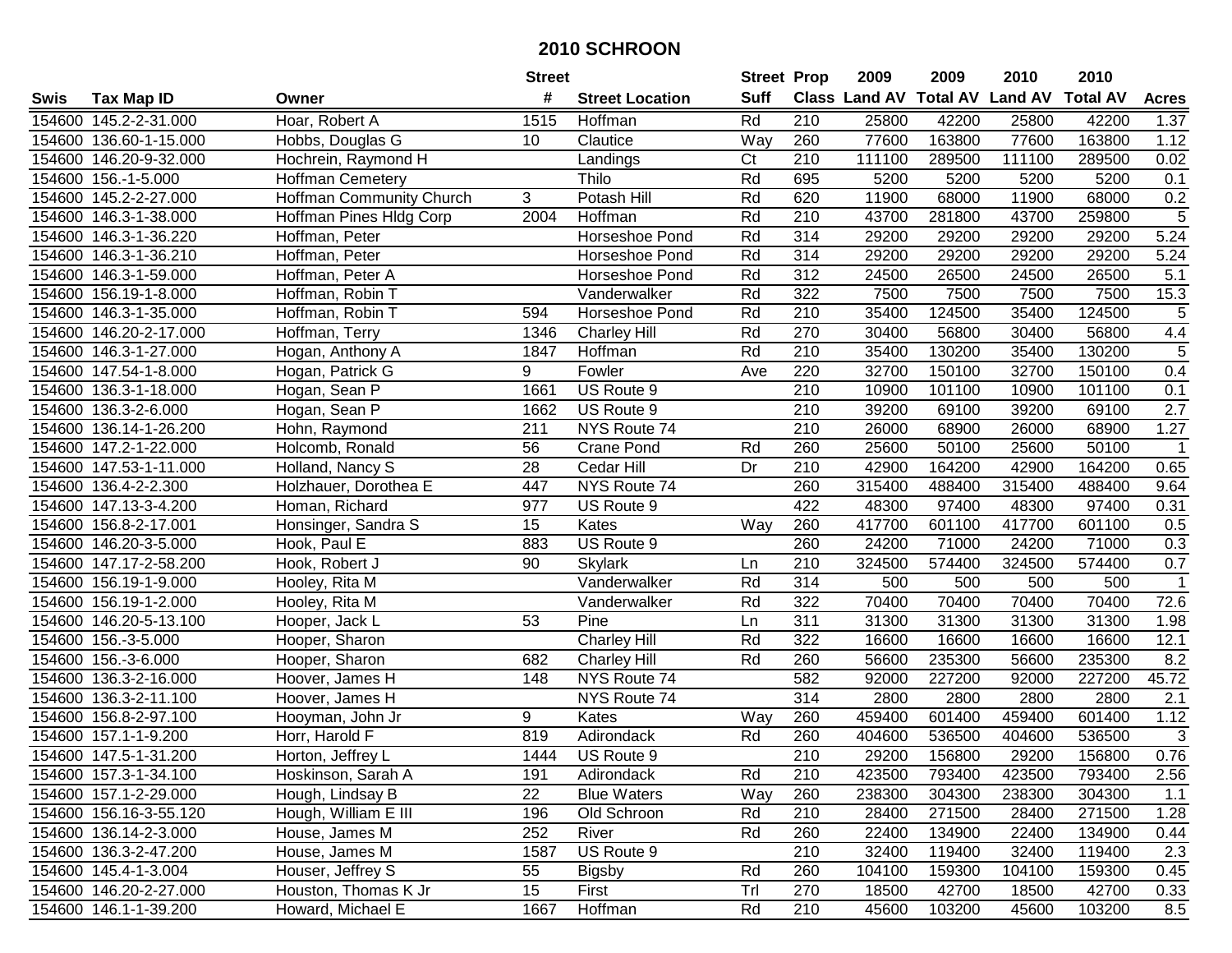|        |                        |                                | <b>Street</b>    |                             | <b>Street Prop</b>       |                  | 2009                 | 2009   | 2010                    | 2010            |                  |
|--------|------------------------|--------------------------------|------------------|-----------------------------|--------------------------|------------------|----------------------|--------|-------------------------|-----------------|------------------|
| Swis   | <b>Tax Map ID</b>      | Owner                          | #                | <b>Street Location</b>      | <b>Suff</b>              |                  | <b>Class Land AV</b> |        | <b>Total AV Land AV</b> | <b>Total AV</b> | <b>Acres</b>     |
|        | 154600 146.3-1-7.120   | Howard, Michael E              |                  | Hoffman                     | Rd                       | 312              | 35800                | 35800  | 35800                   | 35800           | 7.47             |
|        | 154600 146.3-1-7.110   | Howard, Wayne E                | 1702             | Hoffman                     | Rd                       | 312              | 72400                | 73300  | 72400                   | 73300           | 22.88            |
|        | 154600 147.54-2-28.000 | Howard, Wayne E                | 6                | Taylor                      | <b>St</b>                | 210              | 94400                | 210100 | 94400                   | 210100          | 0.2              |
|        | 154600 147.17-2-63.600 | Howe, Ann L                    | 62               | <b>Skylark</b>              | Ln                       | 210              | 393800               | 567500 | 393800                  | 567500          | 0.65             |
|        | 154600 145.4-1-46.000  | Howe, Christopher D            |                  | <b>Hoffman</b>              | Rd                       | $\overline{312}$ | 4700                 | 19300  | 4700                    | 19300           | 1.8              |
|        | 154600 145.4-1-49.000  | Howe, Christopher D            |                  | <b>Hoffman</b>              | Rd                       | 312              | 3400                 | 4900   | 3400                    | 4900            | 1.7              |
|        | 154600 145.4-1-47.000  | Howe, Christopher D            | 1458             | Hoffman                     | Rd                       | 210              | 41500                | 93500  | 41500                   | 125700          | 7.2              |
|        | 154600 145.4-1-48.000  | Howe, Christopher D            | 1466             | Hoffman                     | Rd                       | 210              | 24700                | 185900 | 24700                   | 185900          | 1.4              |
|        | 154600 165.2-2-1.000   | Howe, John D                   |                  | Vanderwalker                | Rd                       | 314              | 800                  | 800    | 800                     | 800             | 0.9              |
|        | 154600 165.2-1-2.000   | Howe, John D                   |                  | Vanderwalker                | Rd                       | 322              | 22000                | 26300  | 22000                   | 26300           | 26               |
|        | 154600 146.2-1-43.000  | Howell, Wayne                  | 2116             | Hoffman                     | Rd                       | 260              | 139500               | 346700 | 139500                  | 346700          | 1.2              |
|        | 154600 136.14-2-29.210 | Hozley, Donna L                | 11               | Gooseberry                  | Dr                       | 210              | 25300                | 171100 | 25300                   | 171100          | 0.54             |
|        | 154600 147.45-2-13.000 | Hrinda, Scott A                | 3                | Oliver                      | $\overline{\mathsf{St}}$ | 210              | 26300                | 135600 | 26300                   | 135600          | 0.3              |
|        | 154600 147.17-2-7.000  | Hughes, Linda                  | 18               | Bohrmann                    | Dr                       | 210              | 190100               | 617700 | 190100                  | 523300          | 1.2              |
|        | 154600 145.4-1-58.100  | Hughes, Lisle E                | 1107             | <b>Trout Brook</b>          | Rd                       | 260              | 60900                | 137700 | 60900                   | 137700          | 6.4              |
|        | 154600 145.4-1-59.000  | Hughes, Lisle E                |                  | <b>Trout Brook</b>          | Rd                       | 910              | 88200                | 88200  | 88200                   | 88200           | 62.3             |
|        | 154600 155.2-2-5.111   | Hughes, Lisle E                |                  | Hoffman                     | Rd                       | 312              | 41800                | 46000  | 41800                   | 46000           | 7.75             |
|        | 154600 155.2-2-5.200   | Hughes, Lisle E                |                  | Trout Brook                 | Rd                       | 314              | 800                  | 800    | 800                     | 800             | 0.3              |
|        | 154600 145.4-1-53.000  | Hughes, Lisle E                | 1146             | <b>Trout Brook</b>          | Rd                       | 311              | 34500                | 41200  | 34500                   | 41200           | $\overline{3.1}$ |
|        | 154600 146.20-5-8.000  | Hughes, Paul J                 | 1422             | Charley Hill                | Rd                       | 210              | 28200                | 104500 | 28200                   | 104500          | 1.8              |
|        | 154600 136.14-1-6.100  | Hulst, E Merritt               |                  | NYS Route 74                |                          | 322              | 64800                | 64800  | 64800                   | 64800           | 29.15            |
|        | 154600 136.14-1-6.200  | Hulst, E Merritt               | 167              | NYS Route 74                |                          | 240              | 61100                | 269000 | 61100                   | 269000          | 32.85            |
| 154600 | 145.2-1-6.000          | Hundley, Henrietta V           |                  | Loch Muller                 | Rd                       | 314              | 23600                | 23600  | 23600                   | 23600           | $\overline{2}$   |
| 154600 | 156.20-1-2.111         | Hungerford, Richard A          | 60               | Old Schroon                 | Rd                       | 210              | 34200                | 144600 | 34200                   | 144600          | 2.7              |
|        | 154600 135.-1-33.000   | Hunt Lake Land Holding Co      |                  | US Route 9                  |                          | 322              | 56700                | 56700  | 56700                   | 56700           | 170.34           |
|        | 154600 136.3-1-37.000  | Hunt Lake Land Holding Co.     |                  | Tip Top                     | Rd                       | 322              | 46600                | 46600  | 46600                   | 46600           | 120              |
|        | 154600 136.3-1-36.200  | Hunt Lake Land Holding Co.     |                  | Tip Top                     | Rd                       | 322              | 3200                 | 3200   | 3200                    | 3200            | 2.17             |
|        | 154600 136.3-1-36.100  | Hunt Lake Land Holding Co.     |                  | Tip Top                     | Rd                       | 322              | 56200                | 56200  | 56200                   | 56200           | 95               |
|        | 154600 136.3-1-5.100   | Hunt Lake Land Holding Co.     |                  | Tip Top                     | Rd                       | 322              | 35900                | 35900  | 35900                   | 35900           | 36.4             |
|        | 154600 136.3-1-5.220   | Hunt Lake Land Holding Co.     |                  | Tip Top                     | Rd                       | 314              | 7600                 | 7600   | 7600                    | 7600            | 5.52             |
|        | 154600 136.3-1-22.120  | Hunt Lake Land Holding Co.     |                  | Tip Top                     | Rd                       | 322              | 4300                 | 4300   | 4300                    | 4300            | 3.16             |
|        | 154600 136.3-1-22.200  | Hunt Lake Land Holding Co.     |                  | $\overline{\text{Tip}}$ Top | Rd                       | 311              | 100                  | 100    | 100                     | 100             | 0.41             |
|        | 154600 146.3-1-36.120  | Hunt, Gerald                   |                  | Horseshoe Pond              | Rd                       | $\overline{314}$ | 29200                | 29200  | 29200                   | 29200           | 5.2              |
|        | 154600 156.-3-13.000   | Hurley, Barbara J              | $\overline{572}$ | <b>Charley Hill</b>         | Rd                       | 240              | 62500                | 194000 | 62500                   | 194000          | 15.9             |
|        | 154600 146.1-1-20.120  | Hurley, William J              | 46               | Texas                       | Trl                      | 240              | 57900                | 310500 | 57900                   | 328900          | 11.54            |
|        | 154600 146.1-1-52.200  | Huston, John R                 | 59               | Deer Camp                   | Rd                       | 210              | 34300                | 210300 | 34300                   | 210300          | 5                |
|        | 154600 136.10-3-1.203  | Huttlinger, Joseph F           | 349              | River                       | Rd                       | 260              | 80500                | 159500 | 80500                   | 159500          | 11.07            |
|        | 154600 136.10-4-1.608  | Huttlinger, Joseph F           |                  | River                       | Rd                       | 311              | 41100                | 41100  | 41100                   | 41100           | 5.75             |
|        | 154600 146.3-1-6.000   | latauro, Joseph A Sr           | 1659             | Hoffman                     | Rd                       | 260              | 37800                | 97900  | 37800                   | 97900           | $\overline{1}$   |
|        | 154600 136.60-1-3.000  | <b>Idlewild At Paradox Inc</b> |                  | Idlewild                    | Way                      | 330              | 1                    |        |                         | 1               | 1.18             |
|        | 154600 146.3-1-78.000  | Indelicato, Anthony            | 103              | <b>Beech Hill</b>           | Rd                       | 210              | 39000                | 199600 | 39000                   | 199600          | 5.1              |
|        | 154600 136.3-1-22.110  | Ingalls, Marion B              | 1625             | US Route 9                  |                          | 210              | 35600                | 46700  | 35600                   | 46700           | 4.85             |
|        |                        |                                |                  |                             |                          |                  |                      |        |                         |                 |                  |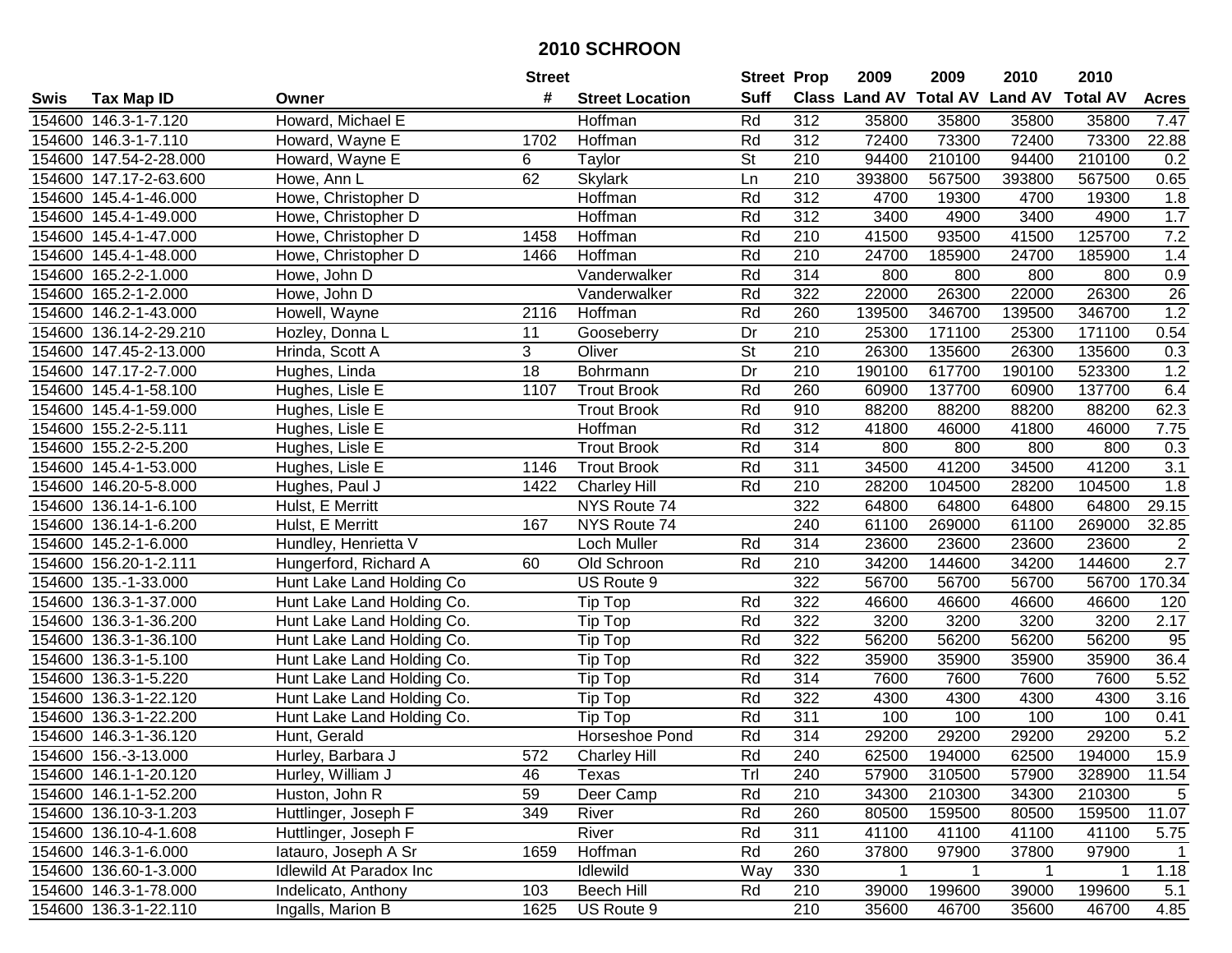|      |                         |                                     | <b>Street</b> |                        | <b>Street Prop</b> |                  | 2009   | 2009   | 2010                           | 2010            |                |
|------|-------------------------|-------------------------------------|---------------|------------------------|--------------------|------------------|--------|--------|--------------------------------|-----------------|----------------|
| Swis | <b>Tax Map ID</b>       | Owner                               | #             | <b>Street Location</b> | <b>Suff</b>        |                  |        |        | Class Land AV Total AV Land AV | <b>Total AV</b> | <b>Acres</b>   |
|      | 154600 136.3-1-5.210    | Ingalls, Marion B                   |               | Tip Top                | Rd                 | 311              | 1200   | 1200   | 1200                           | 1200            | 0.36           |
|      | 154600 147.54-2-18.000  | Insull, Elizabeth A                 | 23            | Leland                 | Ave                | 210              | 89900  | 227000 | 89900                          | 227000          | 0.1            |
|      | 154600 156.8-2-21.000   | Iorillo, Matthew N                  | 646           | US Route 9             |                    | 260              | 322700 | 467300 | 322700                         | 467300          | $\mathbf{1}$   |
|      | 154600 137.30-2-16.000  | lovine, Gregory                     | 19            | E                      | St                 | 210              | 39200  | 232400 | 39200                          | 232400          | $0.7\,$        |
|      | 154600 146.20-10-22.000 | Irvin, Aleksandra B                 | 1439          | <b>Charley Hill</b>    | Rd                 | 220              | 32700  | 223900 | 32700                          | 223900          | 1.4            |
|      | 154600 156.8-2-28.000   | <b>Island Tanker Chartering Inc</b> | 614           | US Route 9             |                    | $\overline{210}$ | 161500 | 361000 | 161500                         | 361000          | 1.3            |
|      | 154600 146.4-1-50.220   | Isopo, Dominic                      | 74            | Sams                   | Rd                 | 210              | 45400  | 274600 | 45400                          | 274600          | $\overline{5}$ |
|      | 154600 136.65-1-7.017   | Ives, Richard M                     | 360           | NYS Route 74           |                    | 260              | 68000  | 131400 | 68000                          | 131400          | 0.45           |
|      | 154600 156.8-2-82.000   | Jabaut, Stephen                     |               | Hemlock                | Dr                 | $\overline{210}$ | 31400  | 173700 | 31400                          | 209500          | 0.92           |
|      | 154600 147.5-1-38.000   | Jackson, Daryl K                    | 17            | Continental            | Dr                 | 210              | 26300  | 178200 | 26300                          | 178200          | 0.6            |
|      | 154600 147.46-3-14.000  | Jackson, Gerald R                   | 20            | Whitney                | Ave                | 210              | 41400  | 261000 | 41400                          | 261000          | 0.6            |
|      | 154600 125.3-3-36.120   | Jacobsen, Randall S                 | 2204          | US Route 9             |                    | 240              | 50800  | 238100 | 50800                          | 238100          | 17.97          |
|      | 154600 125.3-3-37.100   | Jacobsen, Ronald                    |               | US Route 9             |                    | 240              | 56100  | 215600 | 56100                          | 215600          | 13.11          |
|      | 154600 125.3-3-37.300   | Jacobsen, Ronald                    | 2148          | US Route 9             |                    | 314              | 36900  | 36900  | 36900                          | 36900           | 7.94           |
|      | 154600 125.3-3-37.200   | Jacobsen, Ronald                    |               | US Route 9             |                    | 314              | 40000  | 40000  | 40000                          | 40000           | 9.34           |
|      | 154600 136.65-1-12.000  | Jacobson, Loni D                    | 15            | Robinson               | Dr                 | 260              | 87400  | 140700 | 87400                          | 140700          | 0.62           |
|      | 154600 137.1-4-21.000   | James, Bruce A                      | 62            | Letsonville            | Rd                 | 260              | 43600  | 160000 | 43600                          | 160000          | 2.9            |
|      | 154600 137.1-4-24.200   | James, Bruce A                      |               | Letsonville            | Rd                 | 311              | 11200  | 11200  | 11200                          | 11200           | 3.4            |
|      | 154600 137.1-4-33.000   | James, Bruce A                      |               | Letsonville            | Rd                 | 314              | 23500  | 23500  | 23500                          | 23500           | 7.1            |
|      | 154600 137.1-4-19.000   | James, Bruce A                      |               | <b>Fleming Pond</b>    | Rd                 | 314              | 2400   | 2400   | 2400                           | 2400            | 0.7            |
|      | 154600 146.1-1-20.111   | Janney, Robert W                    | 144           | Sweenie Fields         | Rd                 | 210              | 45900  | 227900 | 45900                          | 227900          | 7.08           |
|      | 154600 157.3-1-42.110   | Janovsky, Andrew V                  | 35            | Redwing                | Way                | 260              | 670800 | 823600 | 670800                         | 823600          | 6.38           |
|      | 154600 147.46-3-21.400  | Jarrell, Paul                       | 1168          | US Route 9             |                    | 220              | 21500  | 85700  | 21500                          | 85700           | 0.28           |
|      | 154600 147.2-1-45.100   | Jarvis, Richard                     | 1433          | Adirondack             | Rd                 | 260              | 46400  | 81300  | 46400                          | 81300           | 23.48          |
|      | 154600 136.4-2-26.200   | Jenks, David                        |               | NYS Route 74           |                    | 322              | 24400  | 24400  | 24400                          | 24400           | 40             |
|      | 154600 136.4-2-7.200    | Jenks, David                        |               | NYS Route 74           |                    | 314              | 50600  | 50600  | 50600                          | 50600           | 8.37           |
|      | 154600 146.20-2-12.000  | Jenks, Donald                       | 1381          | <b>Charley Hill</b>    | Rd                 | 312              | 17300  | 19800  | 17300                          | 19800           | 0.3            |
|      | 154600 136.4-2-18.000   | Jenks, Douglas                      |               | US Route 9             |                    | 322              | 41200  | 41200  | 41200                          | 41200           | 67.2           |
|      | 154600 136.3-2-26.002   | Jenks, Douglas                      |               | NYS Route 74           |                    | $\overline{322}$ | 58900  | 58900  | 58900                          | 58900           | 57.94          |
|      | 154600 136.14-3-13.000  | Jenks, Douglas K                    | 44            | Knox                   | Rd                 | 210              | 304400 | 447900 | 304400                         | 447900          | 1.1            |
|      | 154600 136.65-1-1.000   | Jenks, Douglas K                    |               | NYS Route 74           |                    | 314              | 29200  | 29200  | 29200                          | 29200           | 1.94           |
|      | 154600 147.2-1-10.000   | Jenks, Jane                         |               | Crane Pond             | Rd                 | 322              | 42800  | 42800  | 42800                          | 42800           | 65.4           |
|      | 154600 146.20-10-16.000 | Jenks, Jane                         | 835           | US Route 9             |                    | $\overline{210}$ | 34500  | 174700 | 34500                          | 174700          | 1.5            |
|      | 154600 136.4-2-27.000   | Jenks, Jane                         |               | NYS Route 74           |                    | 322              | 103200 | 103200 | 103200                         | 103200          | 168.4          |
|      | 154600 137.30-1-6.000   | Jenks, Jeffrey                      |               | Fraternaland           | Rd                 | 311              | 105300 | 105300 | 105300                         | 105300          | 0.2            |
|      | 154600 137.30-1-7.100   | Jenks, Jeffrey                      | 312           | Fraternaland           | Rd                 | 210              | 119700 | 243200 | 119700                         | 243200          | 0.1            |
|      | 154600 136.14-1-32.000  | Jenks, Jeffrey C                    | 179           | NYS Route 74           |                    | 210              | 27400  | 135000 | 27400                          | 135000          | 0.7            |
|      | 154600 147.53-1-5.000   | Jenks, Joan                         | 52            | Cedar Hill             | Dr                 | 210              | 44400  | 181200 | 44400                          | 181200          | 0.8            |
|      | 154600 136.3-2-26.131   | Jenks, Luther                       |               | NYS Route 74           |                    | 311              | 152200 | 152200 | 152200                         | 152200          | 10.28          |
|      | 154600 147.5-1-44.100   | Jenks, Paula C                      | 1336          | US Route 9             |                    | 210              | 21800  | 122000 | 21800                          | 122000          | 0.55           |
|      | 154600 146.2-1-29.000   | Jenks, William                      | 2281          | Hoffman                | Rd                 | 270              | 15600  | 26400  | 15600                          | 26400           | 0.46           |
|      | 154600 147.9-2-20.000   | Jenks, William                      | 1219          | US Route 9             |                    | 210              | 20300  | 70400  | 20300                          | 70400           | 0.3            |
|      |                         |                                     |               |                        |                    |                  |        |        |                                |                 |                |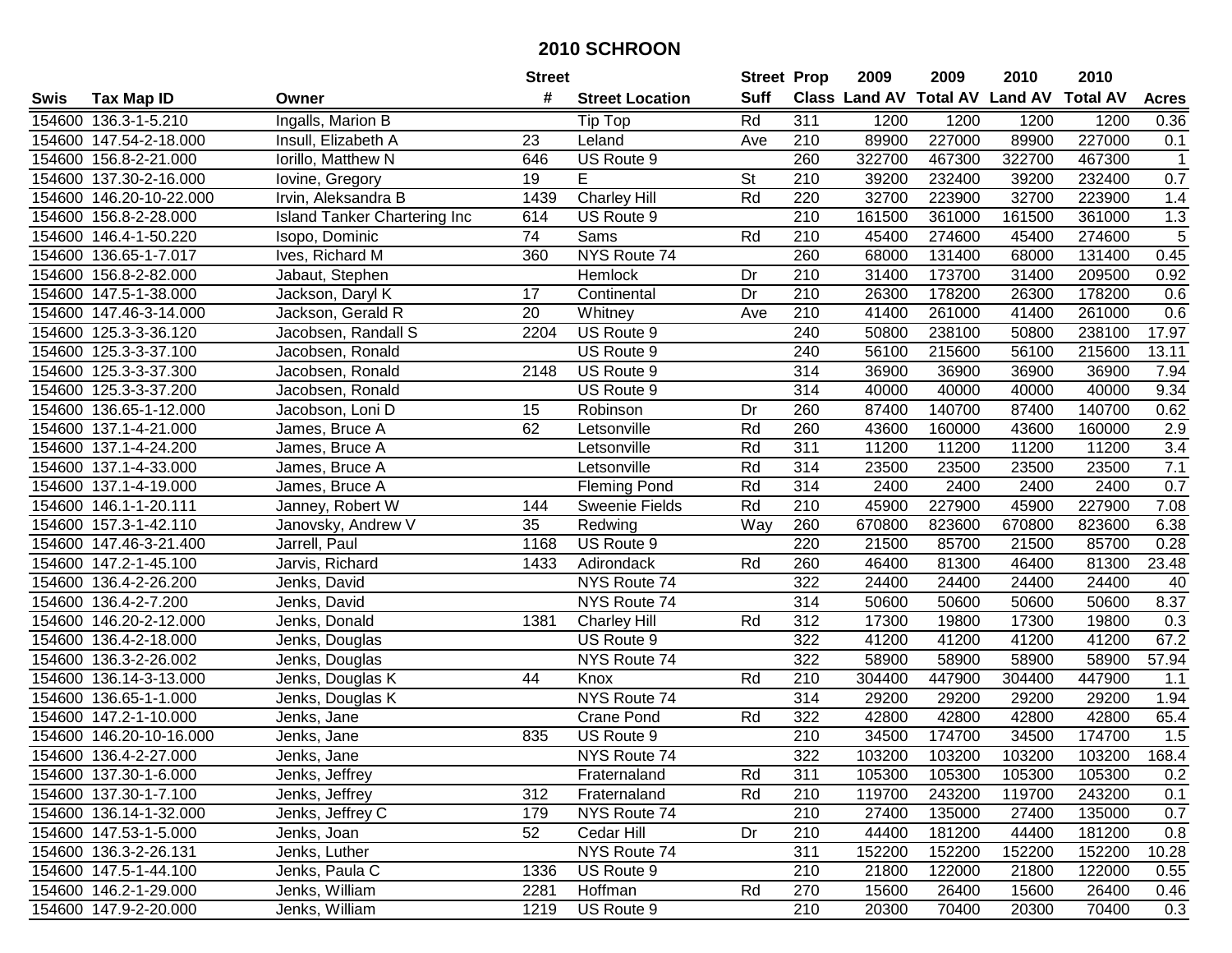|        |                           |                           | <b>Street</b> |                               | <b>Street Prop</b> |     | 2009   | 2009    | 2010                                    | 2010    |                  |
|--------|---------------------------|---------------------------|---------------|-------------------------------|--------------------|-----|--------|---------|-----------------------------------------|---------|------------------|
| Swis   | <b>Tax Map ID</b>         | Owner                     | #             | <b>Street Location</b>        | <b>Suff</b>        |     |        |         | Class Land AV Total AV Land AV Total AV |         | <b>Acres</b>     |
|        | 154600 157.3-1-38.000     | Jennison, James A         | 155           | Adirondack                    | Rd                 | 260 | 699300 | 855000  | 699300                                  | 913200  | 5.5              |
|        | 154600 136.3-1-4.111      | Jensen, Eleanor G         |               | $\overline{\mathsf{Tip}}$ Top | Rd                 | 311 | 1200   | 1200    | 1200                                    | 1200    | 3.71             |
|        | 154600 136.3-1-6.000      | Jensen, Ralph             |               | Tip Top                       | Rd                 | 311 | 25800  | 25800   | 25800                                   | 25800   | 2.8              |
|        | 154600 136.3-1-4.112      | Jensen, Ralph E           |               | Tip Top                       | Rd                 | 311 | 25600  | 25600   | 25600                                   | 25600   | 2.73             |
|        | 154600 136.3-1-4.150      | Jensen, Ralph E           |               | Tip Top                       | Rd                 | 311 | 23500  | 23500   | 23500                                   | 23500   | 1.93             |
|        | 154600 136.3-1-4.140      | Jensen, Ralph E           |               | Tip Top                       | Rd                 | 311 | 24700  | 24700   | 24700                                   | 24700   | $\overline{2.4}$ |
|        | 154600 136.3-1-4.130      | Jensen, Ralph E           |               | Tip Top                       | Rd                 | 311 | 24000  | 24000   | 24000                                   | 24000   | 2.26             |
|        | 154600 136.3-1-4.113      | Jensen, Ralph E           |               | Tip Top                       | Rd                 | 311 | 24400  | 24400   | 24400                                   | 24400   | 2.3              |
|        | 154600 147.45-1-43.000    | Jester, Thomas J Sr       |               | Center                        | $\overline{St}$    | 311 | 33100  | 33100   | 33100                                   | 33100   | 0.54             |
|        | 154600 147.45-1-42.000    | Jester, Timothy P         |               | Center                        | St                 | 311 | 34100  | 34100   | 34100                                   | 34100   | 0.57             |
|        | 154600 147.54-1-35.000    | Jetter, Ruth              |               | Fairfield                     | Ave                | 311 | 45000  | 45000   | 45000                                   | 45000   | 0.7              |
|        | 154600 147.3-2-21.000     | <b>JML Family Trust</b>   | 233           | Nesa                          | Rd                 | 210 | 774700 | 1106800 | 632100                                  | 1000900 | 3.74             |
|        | 154600 146.3-1-76.000     | Joern, James              | 25            | <b>Beech Hill</b>             | Rd                 | 260 | 40500  | 125800  | 40500                                   | 125800  | 10.1             |
|        | 154600 156.8-2-68.000     | Johnson, David M          | 92            | Pine                          | Ln                 | 210 | 36200  | 372300  | 36200                                   | 372300  | 2.53             |
| 154600 | 147.9-1-16.002            | Johnson, Helen V          | 1296          | US Route 9                    |                    | 210 | 24700  | 129600  | 24700                                   | 129600  | 0.48             |
|        | 154600 146.20-7-1.000     | Johnson, Jacqueline E     | 777           | US Route 9                    |                    | 210 | 97700  | 294200  | 97700                                   | 294200  | 1.6              |
|        | 154600 146.1-1-30.000     | Johnson, Jacqueline E     |               | Hoffman                       | Rd                 | 314 | 28300  | 28300   | 28300                                   | 28300   | 5.01             |
|        | 154600 156.8-2-89.000     | Johnson, Peter M          | 20            | Hemlock                       | Dr                 | 210 | 34300  | 268700  | 34300                                   | 268700  | 1.37             |
|        | 154600 157.13-1-3.000     | Johnson, Philip           | 25            | Sand Point                    | Way                | 260 | 364300 | 458300  | 364300                                  | 458300  | 0.3              |
|        | 154600 147.46-3-19.000    | Johnson, Randolph J       | 1170          | US Route 9                    |                    | 220 | 23300  | 128800  | 23300                                   | 128800  | 0.2              |
|        | 154600 137.30-2-57.000/14 | Johnson, Timothy          |               | Glen Reay                     | Way                | 330 | 7500   | 7800    | 7500                                    | 7800    | $\mathbf 0$      |
|        | 154600 137.30-2-47.000    | Johnson, Timothy          | 22            | View                          | Rd                 | 260 | 106800 | 232700  | 106800                                  | 232700  | 0.3              |
|        | 154600 156.12-3-13.000    | Johnson, William H Sr     | 556           | US Route 9                    |                    | 210 | 356800 | 501500  | 356800                                  | 501500  | 0.3              |
|        | 154600 136.4-2-9.110      | <b>JoJoel Realty Corp</b> | 605           | NYS Route 74                  |                    | 417 | 710300 | 890400  | 710300                                  | 890400  | 24.13            |
|        | 154600 156.16-3-14.000    | Jonas, Peter              | 51            | Dyckman                       | Rd                 | 210 | 21300  | 116900  | 21300                                   | 116900  | 0.3              |
|        | 154600 156.12-2-16.000    | Jonas, Peter              | 289           | Old Schroon                   | Rd                 | 312 | 33500  | 33500   | 33500                                   | 72000   | 2.5              |
|        | 154600 136.10-3-5.000     | Jones, Everett W Jr       |               | River                         | Rd                 | 311 | 23100  | 23100   | 23100                                   | 23100   | $\overline{1}$   |
|        | 154600 147.13-5-4.000     | Jones, Joseph T Jr        | 1052          | US Route 9                    |                    | 411 | 261900 | 490800  | 261900                                  | 490800  | 0.4              |
|        | 154600 156.16-1-3.000     | Jones, Paul               | 223           | Old Schroon                   | Rd                 | 210 | 33100  | 120900  | 33100                                   | 120900  | $\mathbf{1}$     |
|        | 154600 156.16-1-2.200     | Jones, Paul J             |               | <b>Charley Hill</b>           | Rd                 | 312 | 3900   | 3900    | 3900                                    | 3900    | 1.4              |
| 154600 | 136.18-1-38.000           | Jones, Richard            | 15            | Severance                     | Rd                 | 260 | 31600  | 77900   | 31600                                   | 77900   | 0.5              |
|        | 154600 136.4-2-26.100     | Jones, Richard W          |               | US Route 9                    |                    | 312 | 100400 | 137800  | 100400                                  | 137800  | 122.89           |
|        | 154600 137.1-4-29.000     | Jordan, Bernard J         | 1316          | NYS Route 74                  |                    | 210 | 30100  | 86000   | 30100                                   | 86000   | 4                |
|        | 154600 165.2-2-5.113      | Jordan, Robert J          |               | US Route 9                    |                    | 311 | 100    | 100     | 100                                     | 100     | 0.08             |
|        | 154600 147.53-1-7.000     | Joyce, Donald P           | 44            | Cedar Hill                    | Dr                 | 210 | 36900  | 216300  | 36900                                   | 216300  | 0.6              |
|        | 154600 147.53-1-6.000     | Joyce, Judy A             | 48            | Cedar Hill                    | Dr                 | 210 | 37300  | 195800  | 37300                                   | 195800  | 0.5              |
|        | 154600 156.-1-13.120      | Jung, Stephen             | 750           | Charley Hill                  | Rd                 | 210 | 38100  | 144700  | 38100                                   | 144700  | 4                |
|        | 154600 146.4-1-31.000     | Juzaitis, Judith          | 16            | Tea House                     | Way                | 260 | 36600  | 142200  | 36600                                   | 142200  | 3                |
|        | 154600 156.16-4-17.000    | Kaag, James B             |               | US Route 9                    |                    | 311 | 364800 | 364800  | 364800                                  | 364800  | 0.41             |
|        | 154600 146.4-1-29.000     | Kagey, Richard G III      | 1021          | <b>Charley Hill</b>           | Rd                 | 260 | 15000  | 48500   | 15000                                   | 48500   | 0.5              |
|        | 154600 136.60-1-2.000     | Kahn, Jessica M           | 25            | Idlewild                      | Way                | 210 | 341400 | 476600  | 341400                                  | 476600  | 0.3              |
|        | 154600 156.8-2-33.112     | Kahn, Lynn S              |               | Lakeview                      | Way                | 314 | 33600  | 33600   | 33600                                   | 33600   | 1.48             |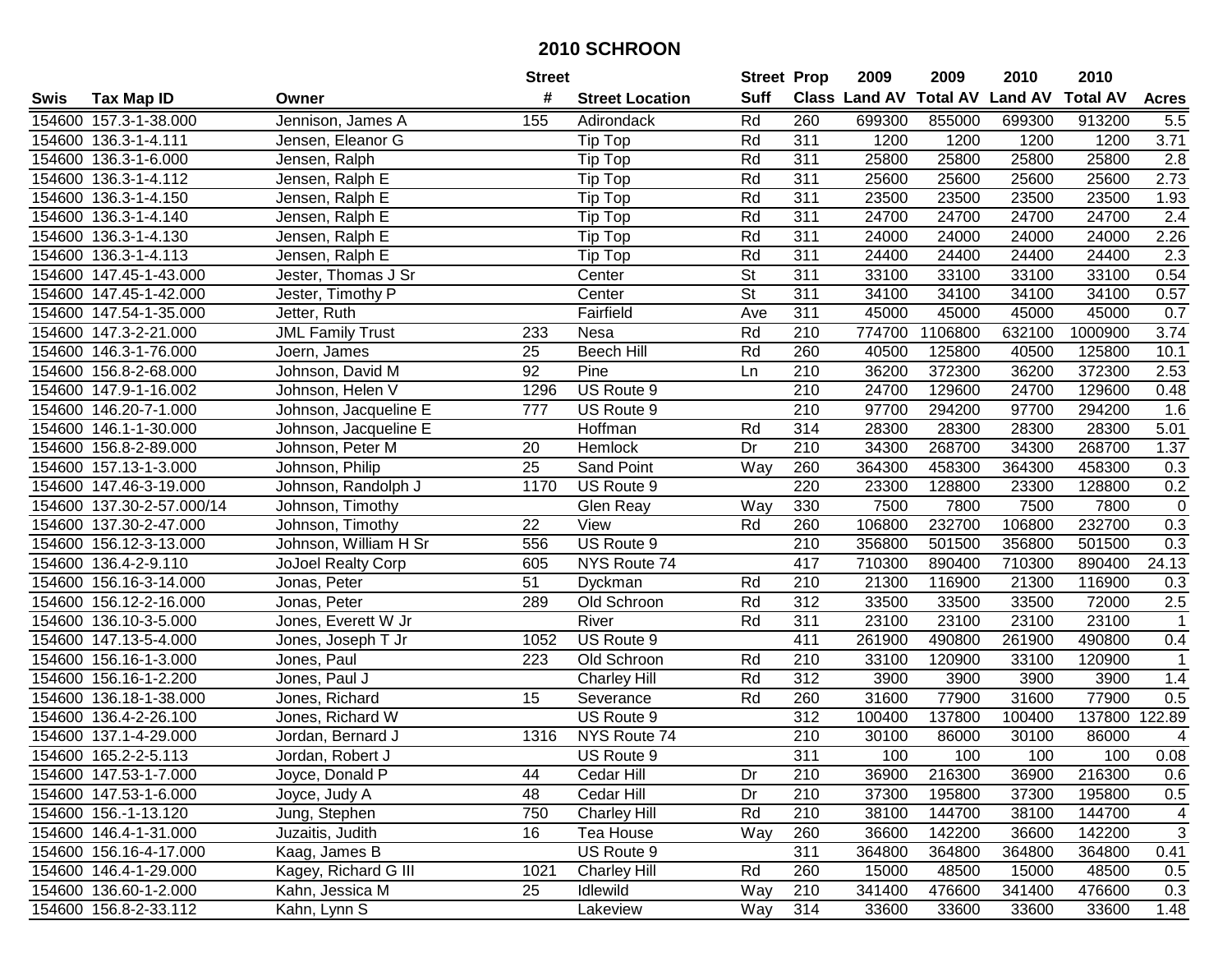|             |                           |                     | <b>Street</b>    |                        | <b>Street Prop</b>       |                  | 2009   | 2009   | 2010                                    | 2010   |              |
|-------------|---------------------------|---------------------|------------------|------------------------|--------------------------|------------------|--------|--------|-----------------------------------------|--------|--------------|
| <b>Swis</b> | <b>Tax Map ID</b>         | Owner               | #                | <b>Street Location</b> | <b>Suff</b>              |                  |        |        | Class Land AV Total AV Land AV Total AV |        | <b>Acres</b> |
|             | 154600 156.8-2-33.120     | Kahn, Lynn S        | 17               | Lakeview               | Way                      | 311              | 27300  | 27300  | 27300                                   | 27300  | 1.03         |
|             | 154600 156.8-2-33.200     | Kahn, Lynn S        | 18               | Lakeview               | Way                      | 210              | 34300  | 208500 | 34300                                   | 208500 | 1.03         |
|             | 154600 136.3-1-4.160      | Kalde, Donald C     |                  | Tip Top                | Rd                       | 311              | 23500  | 23500  | 23500                                   | 23500  | 1.93         |
|             | 154600 136.3-1-4.120      | Kane, Anthony       |                  | Tip Top                | Rd                       | 311              | 23900  | 23900  | 23900                                   | 23900  | 2.1          |
|             | 154600 136.11-1-2.003     | Kapner, John D      | 200              | Shore                  | Rd                       | 260              | 375300 | 486400 | 375300                                  | 486400 | 16.26        |
|             | 154600 156.-1-4.000       | Kapstein, Jonathan  |                  | Thilo                  | Rd                       | 322              | 31100  | 31100  | 31100                                   | 31100  | 50.8         |
|             | 154600 156.-1-2.000       | Kapstein, Jonathan  | 248              | Thilo                  | Rd                       | 312              | 37100  | 75700  | 37100                                   | 75700  | 35.4         |
|             | 154600 156.-1-31.000      | Karaka, Harold      | 3                | Hollow                 | Rd                       | 240              | 74800  | 236200 | 74800                                   | 236200 | 36.3         |
|             | 154600 156.-1-46.100      | Karaka, Harold      |                  | Hollow                 | Rd                       | 322              | 72300  | 72300  | 72300                                   | 72300  | 48.9         |
|             | 154600 137.30-1-38.001    | Karr, Alexander J   |                  | Fraternaland           | Rd                       | 311              | 138600 | 138600 | 138600                                  | 138600 | 0.1          |
|             | 154600 137.30-1-16.000    | Karr, Alexander J   | 280              | Fraternaland           | Rd                       | 260              | 76900  | 154200 | 76900                                   | 154200 | 0.4          |
|             | 154600 146.3-1-55.120     | Kasitch, Brett L    | 87               | Townsend               | Rd                       | 312              | 34600  | 43000  | 34600                                   | 43000  | 10           |
|             | 154600 147.54-2-16.000    | Kaskewsky, Walter   | 8                | <b>Broad</b>           | <b>St</b>                | 411              | 9000   | 137000 | 9000                                    | 137000 | 0.3          |
|             | 154600 147.54-2-15.000    | Kaskewsky, Walter   | 12               | <b>Broad</b>           | St                       | 411              | 10100  | 115200 | 10100                                   | 115200 | 0.2          |
|             | 154600 147.13-3-1.003     | Kaufman, David      | 959              | US Route 9             |                          | 311              | 41700  | 41700  | 41700                                   | 41700  | 9.53         |
|             | 154600 145.2-1-38.000     | Kazyaka, Raymond J  | 164              | Potash Hill            | Rd                       | 240              | 55700  | 193900 | 55700                                   | 193900 | 18.5         |
|             | 154600 147.45-1-17.000    | Kedmenec, Michael A | 29               | Jordan                 | $\overline{\mathsf{St}}$ | 210              | 41100  | 131600 | 41100                                   | 131600 | 0.57         |
|             | 154600 137.30-2-50.000    | Keilen Donald J     | 25               | Glen Reay              | Way                      | 260              | 126100 | 173000 | 126100                                  | 183000 | 0.1          |
|             | 154600 137.30-2-51.000    | Keilen Donald J     |                  | Glen Reay              | Way                      | 311              | 10700  | 10700  | 10700                                   | 10700  | 0.2          |
|             | 154600 137.30-2-57.000/17 | Keilen Donald J     |                  | Glen Reay              | Way                      | 330              | 7500   | 7800   | 7500                                    | 7800   | $\mathsf 0$  |
|             | 154600 136.4-2-5.000      | Keilen, Donald      | 583              | NYS Route 74           |                          | 260              | 31300  | 92800  | 31300                                   | 92800  | 2.91         |
|             | 154600 156.2-1-2.000      | Keilen, Donald      |                  | <b>Charley Hill</b>    | Rd                       | 322              | 28300  | 28300  | 28300                                   | 28300  | 20.6         |
|             | 154600 156.2-1-3.000      | Keilen, Donald      |                  | <b>Charley Hill</b>    | Rd                       | 314              | 31200  | 31200  | 31200                                   | 31200  | 4.9          |
|             | 154600 147.13-5-10.000    | Keiter, Mary E      |                  | US Route 9             |                          | 311              | 100200 | 100200 | 100200                                  | 100200 | 0.1          |
|             | 154600 147.13-2-6.000     | Keiter, Mary E      | 1015             | US Route 9             |                          | 210              | 35400  | 134400 | 35400                                   | 134400 | 0.4          |
|             | 154600 147.1-1-28.000     | Kelleher, Paul F    | 27               | BoatAccessonly@Dock St |                          | 260              | 174600 | 225700 | 174600                                  | 225700 | 4.7          |
|             | 154600 145.2-1-44.000     | Kelley, Edward P    |                  | Loch Muller            | Rd                       | 322              | 14800  | 14800  | 14800                                   | 14800  | 11.85        |
|             | 154600 145.2-3-1.000      | Kelley, Edward P    | 397              | Loch Muller            | Rd                       | 311              | 31100  | 31100  | 31100                                   | 31100  | 4.86         |
|             | 154600 147.61-1-7.000     | Kelley, Jon A       | 9                | Labier                 | Way                      | 260              | 157100 | 251100 | 157100                                  | 251100 | 0.04         |
|             | 154600 145.2-2-3.000      | Kelley, Shannon M   | $\overline{223}$ | Potash Hill            | Rd                       | 314              | 28200  | 28200  | 28200                                   | 28200  | 3.77         |
|             | 154600 147.17-2-12.000    | Kelly, David G      | 29               | Bohrmann               | Dr                       | 280              | 319400 | 566700 | 319400                                  | 566700 | 0.2          |
|             | 154600 147.53-1-46.000    | Kelly, Joan D       | $\overline{28}$  | <b>Brookfield</b>      | Ave                      | 210              | 12500  | 63400  | 12500                                   | 63400  | 0.1          |
|             | 154600 147.13-4-13.000    | Kelly, John         | 1016             | US Route 9             |                          | 220              | 300400 | 424000 | 300400                                  | 424000 | 0.3          |
|             | 154600 146.1-1-17.120     | Kelly, John F III   | 63               | Lost Pond              | Tr                       | $\overline{312}$ | 44900  | 59300  | 44900                                   | 59300  | 12.8         |
|             | 154600 146.16-2-13.200    | Kelly, John J       |                  | Hoffman                | Rd                       | 314              | 5900   | 5900   | 5900                                    | 5900   | 2.23         |
|             | 154600 147.13-2-5.000     | Kelly, John J       | 1019             | US Route 9             |                          | 471              | 26400  | 258600 | 26400                                   | 258600 | 0.3          |
|             | 154600 146.16-2-9.000     | Kelly, John J       | 16               | Club House             | Dr                       | 210              | 35100  | 98100  | 35100                                   | 98100  | 4            |
|             | 154600 147.53-1-10.000    | Kelly, Kevin        | 32               | Cedar Hill             | Dr                       | 210              | 41200  | 178400 | 41200                                   | 178400 | 0.6          |
|             | 154600 146.16-2-12.000    | Kelly, Susan        |                  | Hoffman                | Rd                       | 314              | 3200   | 3200   | 3200                                    | 3200   | 1.5          |
|             | 154600 157.1-2-19.100     | Kelsey, Harry N     |                  | Adirondack             | Rd                       | 311              | 95300  | 95300  | 95300                                   | 95300  | 3.3          |
|             | 154600 157.1-2-18.000     | Kelsey, Harry N     | 589              | Adirondack             | Rd                       | 312              | 496600 | 504700 | 496600                                  | 504700 | 4.1          |
|             | 154600 157.3-1-2.000      | Kemmerich, Dieter   | 387              | Adirondack             | Rd                       | 210              | 404600 | 518000 | 404600                                  | 518000 | 2.3          |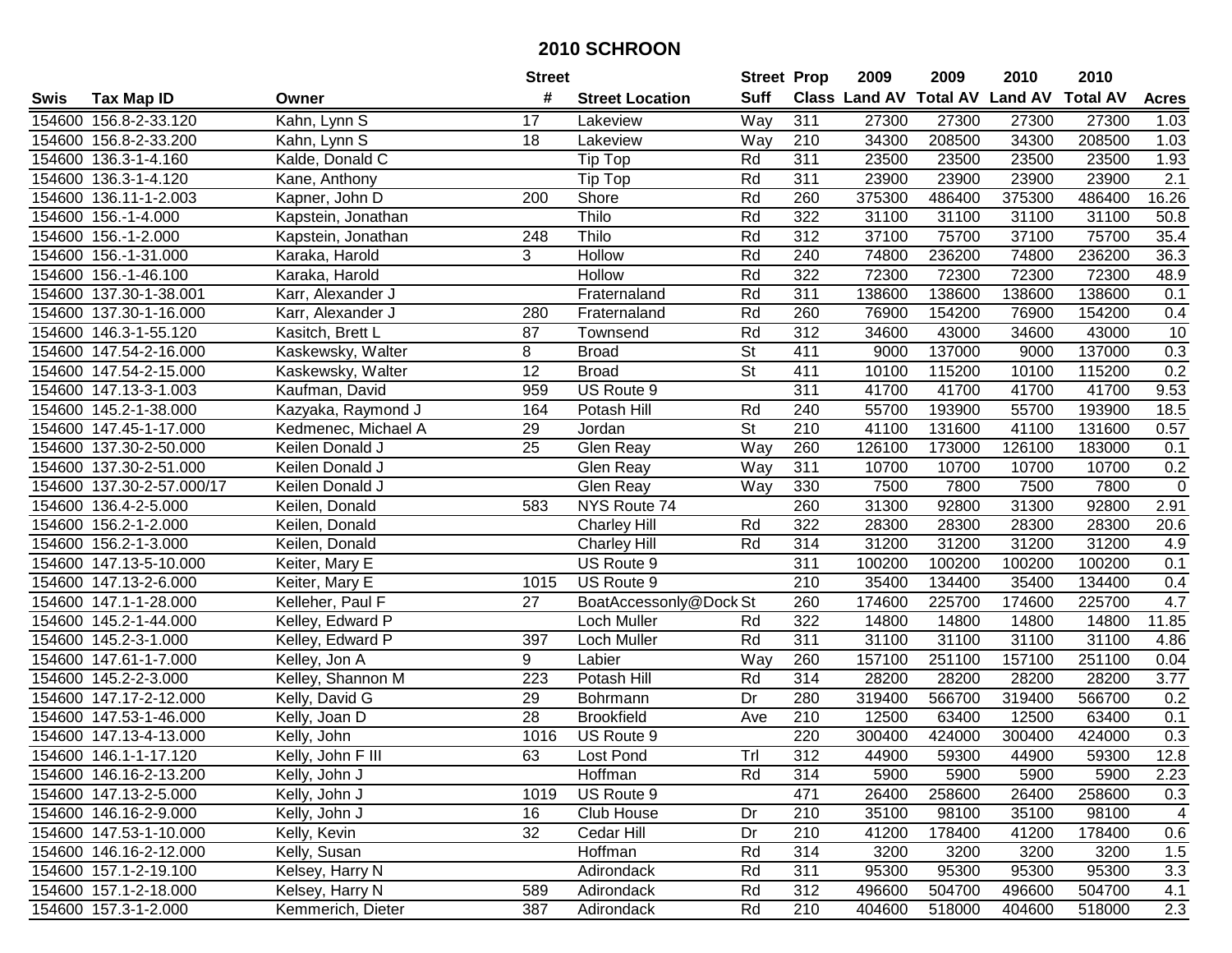|             |                          |                          | <b>Street</b>    |                        | <b>Street Prop</b>       |                  | 2009   | 2009    | 2010                                    | 2010    |                |
|-------------|--------------------------|--------------------------|------------------|------------------------|--------------------------|------------------|--------|---------|-----------------------------------------|---------|----------------|
| <b>Swis</b> | <b>Tax Map ID</b>        | Owner                    | #                | <b>Street Location</b> | <b>Suff</b>              |                  |        |         | Class Land AV Total AV Land AV Total AV |         | <b>Acres</b>   |
|             | 154600 146.20-10-28.000  | Kempter, Scott           | 25               | <b>Berry Hill</b>      | Way                      | 311              | 24900  | 24900   | 24900                                   | 24900   | 0.79           |
|             | 154600 146.20-1-32.000   | <b>Kennedy Thomas</b>    | 1302             | <b>Charley Hill</b>    | Rd                       | 210              | 29200  | 29200   | 33200                                   | 99100   | 1.37           |
|             | 154600 147.54-1-22.000   | Keppler, Charles E Jr    | 59               | Fowler                 | Ave                      | 210              | 281500 | 400000  | 281500                                  | 400000  | 6.5            |
|             | 154600 146.2-1-52.000    | Kerbstat, William F      | 51               | Krissica               | Way                      | 210              | 164700 | 360800  | 164700                                  | 360800  | 3.2            |
|             | 154600 136.4-1-1.120     | Kern, Glenn C            | 85               | Skyhigh                | Rd                       | 260              | 477800 | 544300  | 477800                                  | 544300  | $\overline{5}$ |
|             | 154600 136.4-1-1.112     | Kern, Glenn C            | 93               | Skyhigh                | Rd                       | 260              | 275900 | 362000  | 275900                                  | 362000  | 1.64           |
|             | 154600 147.17-2-62.001   | Kern, Otto L             | 8                | Underhill              | Ln                       | 210              | 114700 | 246400  | 114700                                  | 246400  | 0.6            |
|             | 154600 136.3-1-2.040     | Ketcham, Richard H       |                  | US Route 9             |                          | 311              | 21600  | 21600   | 21600                                   | 21600   | 0.5            |
|             | 154600 147.45-1-6.000    | Keute, Robert A          | 53               | Jordan                 | $\overline{\mathsf{St}}$ | 220              | 43500  | 159000  | 43500                                   | 159000  | 0.9            |
|             | 154600 147.5-1-28.000    | Kiernan, Robert J        | 1458             | US Route 9             |                          | 210              | 11200  | 44000   | 11200                                   | 44000   | 0.2            |
|             | 154600 156.11-1-1.100    | Killmer, Toniann         | 512              | <b>Charley Hill</b>    | Rd                       | 210              | 47300  | 130900  | 47300                                   | 214500  | 7.65           |
|             | 154600 156.16-3-33.000   | Kimber-Lee LLC           | 55               | Hayes                  | Rd                       | 210              | 492900 | 1598000 | 492900                                  | 1557500 | 1.1            |
|             | 154600 147.53-2-25.000   | King, Douglas P          | 1067             | US Route 9             |                          | 482              | 16400  | 206500  | 16400                                   | 206500  | 0.1            |
|             | 154600 157.13-1-53.000   | Kinson, Philip L         | 15               | <b>Birch</b>           | Way                      | 260              | 81900  | 155400  | 81900                                   | 155400  | 0.5            |
| 154600      | 157.13-1-1.000/9         | Kinson, Philip L         |                  | Sand Point             | Way                      | 330              | 8000   | 8000    | 8000                                    | 8000    | $\mathbf 0$    |
|             | 154600 146.20-9-10.000   | Kircher, Timothy         | 23               | Landings               | C <sub>t</sub>           | 210              | 111100 | 289500  | 111100                                  | 289500  | 0.02           |
|             | 154600 146.1-1-16.000    | Kirchner, Harry B        | 1895             | Hoffman                | Rd                       | 314              | 31300  | 31300   | 31300                                   | 31300   | 5              |
|             | 154600 147.17-2-22.000   | Kirk, Thomas R           |                  | <b>Grove Point</b>     | Rd                       | 311              | 83600  | 83600   | 83600                                   | 83600   | 0.6            |
|             | 154600 147.17-2-21.000   | Kirk, Thomas R           | 5                | <b>Grove Point</b>     | Rd                       | 260              | 122900 | 165200  | 122900                                  | 165200  | 1.3            |
|             | 154600 157.13-1-2.000    | Kiter, Raymond           |                  | <b>Sand Point</b>      | Way                      | 311              | 339900 | 339900  | 339900                                  | 339900  | 0.3            |
|             | 154600 147.54-1-12.000   | Klee, Gary               | 27               | Fowler                 | Ave                      | 210              | 24400  | 113200  | 24400                                   | 113200  | 0.3            |
|             | 154600 137.1-4-43.200    | Klitgaard, William E     | 25               | Gorman                 | Rd                       | 210              | 524700 | 796500  | 524700                                  | 796500  | 1.86           |
|             | 154600 157.13-1-1.000/15 | Knecht, Joan             |                  | Sand Point             | Way                      | 330              | 8000   | 8000    | 8000                                    | 8000    | 0              |
|             | 154600 157.13-1-35.000   | Knecht, Joan             | 15               | Oak                    | Way                      | 210              | 98400  | 260500  | 98400                                   | 260500  | 0.5            |
|             | 154600 157.13-1-45.200   | Knecht, Scott            | 422              | Adirondack             | Rd                       | 210              | 90100  | 272200  | 90100                                   | 272200  | 0.7            |
|             | 154600 157.13-1-1.000/40 | Knecht, Scott            |                  | <b>Sand Point</b>      | Way                      | 330              | 8000   | 8000    | 8000                                    | 8000    | $\mathbf 0$    |
|             | 154600 147.17-2-9.000    | Kobbe, Robert F          | 23               | Bohrmann               | Dr                       | 210              | 294800 | 499300  | 294800                                  | 499300  | 0.3            |
|             | 154600 125.3-3-11.000    | Koblensky, Stephen S III | 2377             | US Route 9             |                          | 270              | 19500  | 29000   | 19500                                   | 29000   | $\mathbf{1}$   |
|             | 154600 136.14-2-12.000   | Kolodzinski, Frank       |                  | Shore                  | Rd                       | 314              | 27700  | 27700   | 27700                                   | 27700   | 1.41           |
|             | 154600 136.14-2-17.000   | Kolodzinski, Terrell V   | 11               | Decarlo                | Way                      | 260              | 25000  | 201600  | 25000                                   | 201600  | $\mathbf{1}$   |
|             | 154600 125.3-3-4.000     | Konop, Thomas            | 2431             | US Route 9             |                          | 312              | 98700  | 108200  | 98700                                   | 108200  | 53.1           |
|             | 154600 146.1-1-61.000    | Konowal, William J       | $\overline{27}$  | Deer Camp              | Rd                       | $\overline{210}$ | 41700  | 99200   | 41700                                   | 99200   | 6.18           |
|             | 154600 157.3-1-21.000    | Korey, Ilse              | $\overline{277}$ | Adirondack             | Rd                       | 260              | 536000 | 573300  | 536000                                  | 573300  | 2.5            |
|             | 154600 157.3-1-20.000    | Korey, Ilse              | $\overline{277}$ | Adirondack             | Rd                       | 260              | 359300 | 398100  | 359300                                  | 398100  | 2.2            |
|             | 154600 146.3-1-44.000    | Korn, Martin W           | 68               | Townsend               | Rd                       | 312              | 82700  | 83000   | 82700                                   | 83000   | 45.23          |
|             | 154600 146.4-1-46.000    | Korn, Martin W           |                  | <b>Charley Hill</b>    | Rd                       | 322              | 55700  | 55700   | 55700                                   | 55700   | 91             |
|             | 154600 156.11-1-8.200    | Korn, Phyllis S          |                  | <b>Charley Hill</b>    | Rd                       | 314              | 25200  | 25200   | 25200                                   | 25200   | 9.68           |
|             | 154600 146.3-1-52.002    | Korn, Phyllis S          | 15               | Townsend               | Rd                       | 240              | 190000 | 473800  | 190000                                  | 473800  | 197.4          |
|             | 154600 156.12-1-4.200    | Korn, Phyllis S          |                  | Beaver Dam             | Rd                       | 311              | 153700 | 153700  | 153700                                  | 153700  | 1.12           |
|             | 154600 146.3-1-46.004    | Korn, Phyllis S          |                  | Townsend               | Rd                       | 322              | 79400  | 79400   | 79400                                   | 79400   | 48.7           |
|             | 154600 147.13-4-10.000   | Korn, Phyllis S          | 1008             | US Route 9             |                          | 260              | 532600 | 637100  | 532600                                  | 637100  | 1.3            |
|             | 154600 136.1-3-37.000    | Kostecki Anthony F       | 14               | Peaked Hill            | Way                      | 210              | 31900  | 154700  | 31900                                   | 154700  | 2.17           |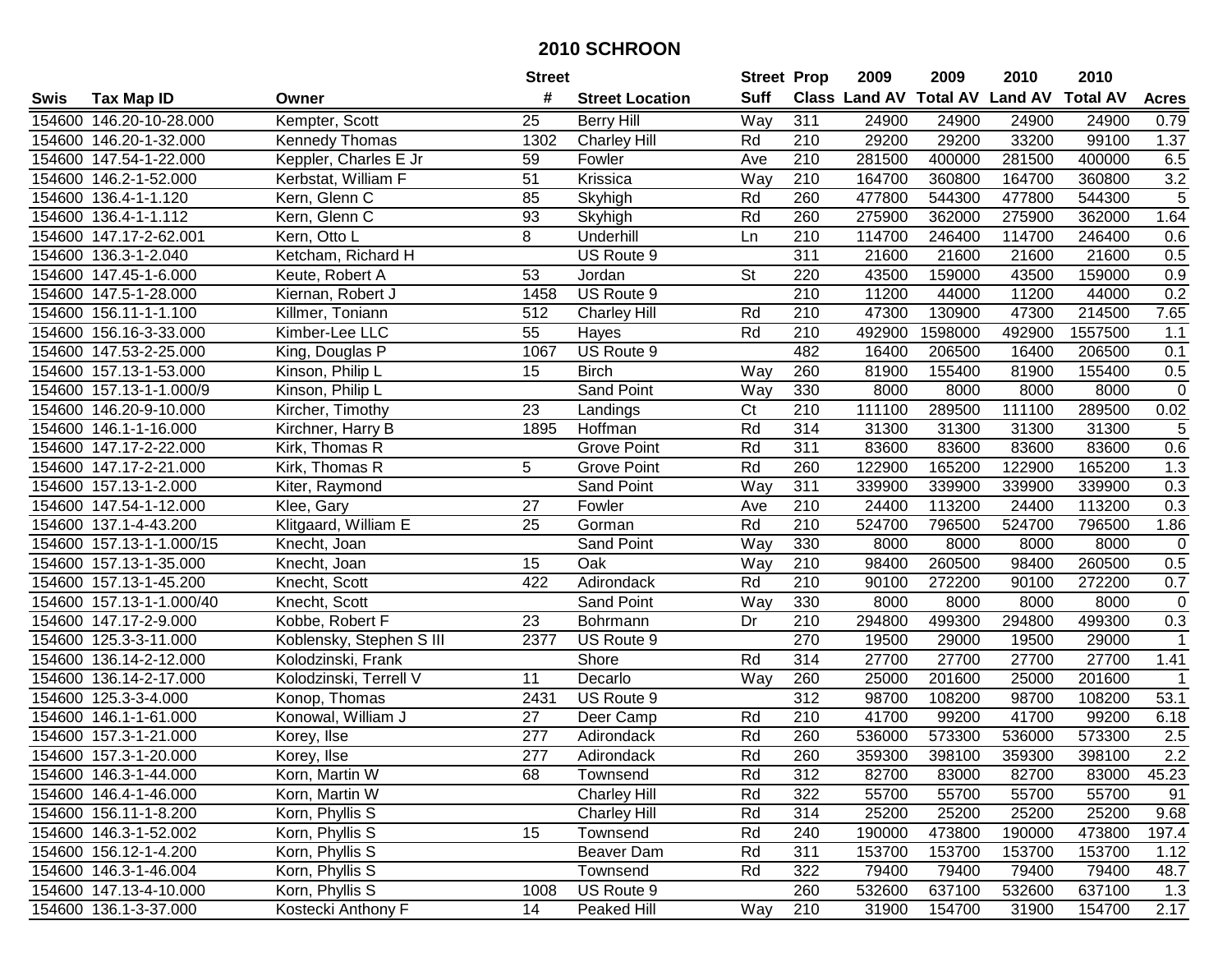|        |                          |                            | <b>Street</b>   |                        | <b>Street Prop</b> |                  | 2009   | 2009    | 2010                                    | 2010    |                |
|--------|--------------------------|----------------------------|-----------------|------------------------|--------------------|------------------|--------|---------|-----------------------------------------|---------|----------------|
| Swis   | <b>Tax Map ID</b>        | Owner                      | #               | <b>Street Location</b> | Suff               |                  |        |         | Class Land AV Total AV Land AV Total AV |         | <b>Acres</b>   |
|        | 154600 137.1-4-27.000    | Koszalka, Joanna           | 1298            | NYS Route 74           |                    | 240              | 61500  | 171500  | 61500                                   | 181500  | 34.54          |
|        | 154600 137.1-4-28.000    | Koszalka, Joanna           |                 | US Route 9             |                    | 314              | 26200  | 26200   | 26200                                   | 26200   |                |
|        | 154600 137.1-4-30.024    | Kovarovic Lorraine A       | 1331            | NYS Route 74           |                    | 280              | 33700  | 191500  | 33700                                   | 191500  | 7.7            |
|        | 154600 156.8-2-47.000    | Kowalka, James R           | 15              | <b>Dicks</b>           | Ln                 | 210              | 33100  | 172200  | 33100                                   | 172200  | 1.02           |
|        | 154600 157.13-1-6.000    | Kowalski, Jane C           | $\overline{22}$ | <b>Sand Point</b>      | Way                | 260              | 106500 | 152700  | 106500                                  | 152700  | 0.4            |
|        | 154600 157.13-1-1.000/16 | Kowalski, Jane C           |                 | Sand Point             | Way                | 330              | 8000   | 8000    | 8000                                    | 8000    | $\mathbf 0$    |
|        | 154600 147.2-1-48.000    | Kowalski, William F        | 1478            | Adirondack             | Rd                 | 260              | 28400  | 59700   | 28400                                   | 59700   | 3.5            |
|        | 154600 147.54-1-54.100   | Krah Raymond W             | 1124            | US Route 9             |                    | $\overline{210}$ | 15500  | 121400  | 15500                                   | 121400  | 0.14           |
|        | 154600 136.14-1-7.001    | Krapf, George E Jr         | 20              | Miller                 | Rd                 | 260              | 23500  | 89900   | 23500                                   | 89900   | 0.4            |
|        | 154600 157.13-1-1.000/18 | Kraus, Rudolph             |                 | Sand Point             | Way                | 330              | 8000   | 8000    | 8000                                    | 8000    | $\pmb{0}$      |
|        | 154600 157.13-1-8.000    | Kraus, Rudolph             | 8               | Sand Point             | Way                | 260              | 122900 | 216500  | 122900                                  | 216500  | 0.7            |
|        | 154600 156.12-3-26.000   | Krebs, William             | $\overline{12}$ | Edgewater              | Way                | 230              | 463600 | 763300  | 463600                                  | 763300  | 0.7            |
|        | 154600 145.2-2-1.000     | Krejci, Otaker             | 233             | Potash Hill            | Rd                 | 260              | 23800  | 103600  | 23800                                   | 103600  | 1.6            |
| 154600 | 156.12-1-3.122           | <b>Krell Family Trust</b>  |                 | <b>Beaver Dam</b>      | Rd                 | 311              | 16300  | 16300   | 16300                                   | 16300   | 0.8            |
| 154600 | 156.12-4-3.122           | <b>Krell Family Trust</b>  |                 | Beaver Dam             | Rd                 | 314              | 700    | 700     | 700                                     | 700     | 0.2            |
| 154600 | 156.12-4-3.200           | Krell, Kenneth             |                 | Beaver Dam             | Rd                 | 314              | 1200   | 1200    | 1200                                    | 1200    | 0.38           |
|        | 154600 156.12-1-3.200    | Krell, Kenneth             | 253             | Beaver Dam             | Rd                 | 260              | 169100 | 207100  | 169100                                  | 207100  | 1.78           |
|        | 154600 156.-1-66.000     | Krigsman, Henry A Jr       |                 | Thilo                  | Rd                 | 322              | 75800  | 75800   | 75800                                   | 75800   | 124.3          |
|        | 154600 147.1-1-23.000    | Krulan, Timothy R          | 69              | BoatAccessonly@Dock St |                    | 260              | 210000 | 311700  | 210000                                  | 311700  | 4.9            |
|        | 154600 146.3-1-11.000    | Krupski, Steven            | 1732            | Hoffman                | Rd                 | 210              | 31300  | 152100  | 31300                                   | 152100  | $\overline{5}$ |
|        | 154600 147.45-1-31.120   | <b>KTD Enterprises Inc</b> | 40              | Industrial             | Dr                 | 441              | 11300  | 162300  | 11300                                   | 162300  | 0.55           |
|        | 154600 147.2-1-6.000     | Kuba, Michael S            | 392             | Alder Meadow           | Rd                 | 260              | 52200  | 71600   | 52200                                   | 71600   | 61.3           |
|        | 154600 156.16-3-26.100   | Kugler, Dennis E           | 16              | Elirose                | Way                | 210              | 486300 | 1101600 | 486300                                  | 1101600 | 0.46           |
|        | 154600 136.60-1-8.000    | Kulwin, Clifford M         | 12              | Idlewild               | Way                | 260              | 141800 | 335400  | 141800                                  | 335400  | 0.3            |
|        | 154600 147.46-3-21.100   | Kuo, Ramsay L              |                 | US Route 9             |                    | 311              | 39500  | 39500   | 39500                                   | 39500   | 0.63           |
|        | 154600 137.1-4-6.003     | Kuttler, David J           | 133             | Fraternaland           | Rd                 | 260              | 462200 | 546500  | 488700                                  | 927500  | 23.69          |
|        | 154600 146.2-1-30.000    | Kuzmiak, Brenda J          | 2278            | Hoffman                | Rd                 | 210              | 21900  | 184400  | 21900                                   | 184400  | 0.44           |
|        | 154600 146.2-1-31.120    | Kuzmiak, Brenda J          |                 | Hoffman                | Rd                 | 311              | 4000   | 4000    | 4000                                    | 4000    | 1.53           |
|        | 154600 156.8-2-48.000    | Kuzmiak, Richard S         | 97              | Pine                   | Ln                 | 210              | 33000  | 310000  | 33000                                   | 297500  | 1.22           |
|        | 154600 156.16-3-31.000   | Labar, Janet S             | 54              | Hayes                  | Rd                 | 260              | 148900 | 205700  | 148900                                  | 205700  | 0.5            |
|        | 154600 147.13-2-14.200   | LaBarge, Ernest R          | 11              | Game Club              | Rd                 | 210              | 23400  | 213900  | 23400                                   | 213900  | 0.6            |
|        | 154600 136.4-2-6.300     | Labato, Joseph             | 29              | Summer Haven           | Way                | 260              | 317100 | 804200  | 317100                                  | 766700  | 2.86           |
|        | 154600 157.13-1-29.000   | LaBerge, Christine         |                 | Adirondack             | Rd                 | 314              | 24100  | 24100   | 24100                                   | 24100   | 0.9            |
|        | 154600 157.13-1-19.000   | LaBerge, Christine A       | 18              | <b>Three Bears</b>     | $\overline{Dr}$    | 260              | 570200 | 791800  | 570200                                  | 791800  | 0.8            |
|        | 154600 146.20-2-23.000   | LaCasse, Kenneth R         | 16              | First                  | Trl                | 270              | 18600  | 57000   | 18600                                   | 57000   | 0.32           |
|        | 154600 146.1-1-11.200    | LaCatena, Martin           | 34              | Lost Pond              | Trl                | 210              | 39100  | 339700  | 39100                                   | 339700  | 5.02           |
|        | 154600 156.-1-43.000     | LaCognata, Dale            | 367             | Hollow                 | Rd                 | 312              | 42200  | 79800   | 42200                                   | 79800   | 14.7           |
|        | 154600 146.3-2-6.000     | Laffert, Roland R          |                 | Daveed                 | Rd                 | 322              | 53900  | 53900   | 53900                                   | 53900   | 14.1           |
|        | 154600 156.15-2-5.000    | LaGrange, John E           | 167             | <b>Charley Hill</b>    | Rd                 | 210              | 55300  | 250200  | 55300                                   | 250200  | 7.9            |
|        | 154600 156.15-1-4.000    | LaGrange, John E           |                 | Vanderwalker           | Rd                 | 322              | 62100  | 62100   | 62100                                   | 62100   | 101.4          |
|        | 154600 156.12-3-2.001    | Lake View On Schroon LLC   | 448             | US Route 9             |                    | 421              | 323000 | 609900  | 323000                                  | 609900  | 1.4            |
|        | 154600 156.12-2-11.002   | Lake View On Schroon LLC   |                 | US Route 9             |                    | 314              | 14500  | 14500   | 14500                                   | 14500   | 4.09           |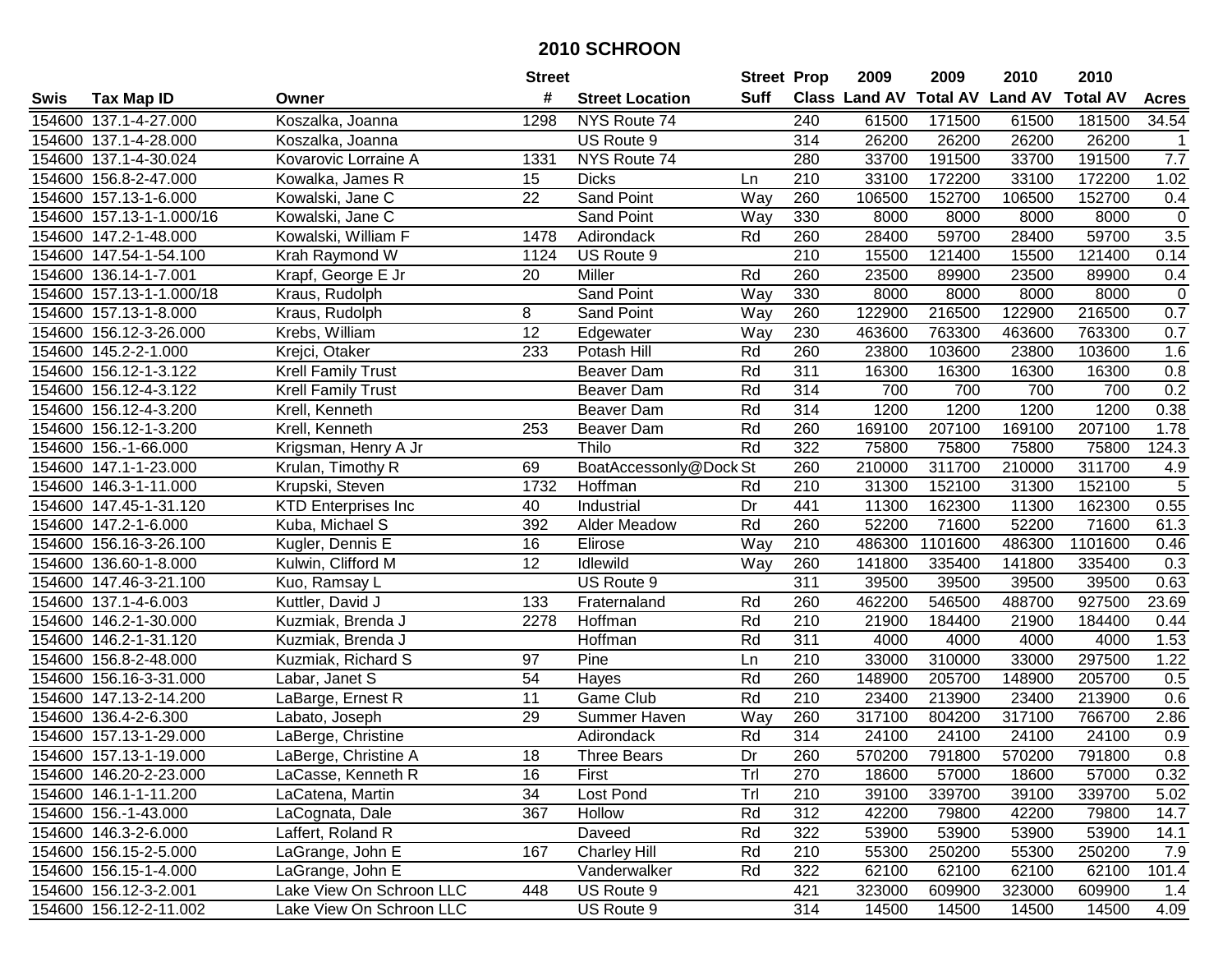|        |                         |                               | <b>Street</b>   |                        | <b>Street Prop</b>       |                  | 2009   | 2009   | 2010                                    | 2010   |              |
|--------|-------------------------|-------------------------------|-----------------|------------------------|--------------------------|------------------|--------|--------|-----------------------------------------|--------|--------------|
| Swis   | <b>Tax Map ID</b>       | Owner                         | #               | <b>Street Location</b> | <b>Suff</b>              |                  |        |        | Class Land AV Total AV Land AV Total AV |        | <b>Acres</b> |
|        | 154600 146.4-1-44.100   | Lake, Virginia N              | 887             | <b>Charley Hill</b>    | Rd                       | 322              | 52600  | 52600  | 52600                                   | 52600  | 31.8         |
|        | 154600 146.3-1-73.002   | Lamb, Kathleen M              | 50              | <b>Beech Hill</b>      | Rd                       | 210              | 41500  | 185100 | 41500                                   | 185100 | 5.85         |
|        | 154600 147.2-1-1.000    | Lambertsen, Marion            | 296             | <b>Alder Meadow</b>    | Rd                       | 260              | 11100  | 52900  | 11100                                   | 52900  | 0.2          |
|        | 154600 147.46-1-1.000   | Lamphere, Oran L              | 1209            | US Route 9             |                          | 415              | 83500  | 174600 | 83500                                   | 174600 | -1           |
|        | 154600 146.20-9-1.000   | Landings Homeowners Assoc Inc | 5               | Landings               | $\overline{\text{C}t}$   | 311              | 0      | 0      | 0                                       | 0      | 5.04         |
|        | 154600 146.1-1-20.400   | Landt, Charles W              | $\overline{7}$  | Texas                  | Tr                       | $\overline{210}$ | 39300  | 184400 | 39300                                   | 184400 | 5            |
|        | 154600 137.30-2-6.000   | Lang Lillian T                | 240             | Fraternaland           | Rd                       | $\overline{210}$ | 18400  | 88700  | 18400                                   | 88700  | 0.1          |
|        | 154600 157.3-1-12.100   | Lang, Gary A                  | 353             | Adirondack             | Rd                       | $\overline{210}$ | 561600 | 962090 | 561600                                  | 962090 | 2.3          |
|        | 154600 137.30-1-34.000  | Lang, Lillian T               |                 | Fraternaland           | Rd                       | 311              | 37800  | 37800  | 37800                                   | 37800  | 0.2          |
|        | 154600 147.17-2-19.000  | Langabeer, John R             | 11              | Easy                   | <b>St</b>                | 210              | 73700  | 241800 | 73700                                   | 241800 | 0.2          |
|        | 154600 136.10-1-10.200  | Langenbach, Harold            | 12              | French                 | Rd                       | 260              | 37500  | 154100 | 37500                                   | 154100 | 0.71         |
|        | 154600 156.8-2-83.000   | LaPerle, Jameson R            | 50              | Hemlock                | Dr                       | 210              | 27800  | 221200 | 27800                                   | 221200 | 0.94         |
|        | 154600 157.5-2-28.000   | LaPlante, Mark H              | 9               | Coles                  | Way                      | 210              | 78000  | 364400 | 78000                                   | 364400 | 1.05         |
|        | 154600 157.1-2-31.200   | LaPollo, Robert C Sr          | 509             | Adirondack             | Rd                       | 260              | 338000 | 431400 | 338000                                  | 431400 | 3.95         |
| 154600 | 146.20-9-25.000         | Lark, Randall J               | 9               | Tavern                 | Way                      | 260              | 42300  | 74300  | 42300                                   | 74300  | 0.1          |
|        | 154600 145.2-1-31.000   | Larkin, James P               |                 | Youngs                 | Rd                       | 322              | 38100  | 38100  | 38100                                   | 38100  | 61.98        |
|        | 154600 137.1-4-35.000   | LaRock, Daniel L              | 14              | Fraternaland           | Rd                       | 312              | 35100  | 42200  | 35100                                   | 42200  | 8.3          |
|        | 154600 137.10-1-3.000   | LaRock, Daniel L              | 67              | Letsonville            | Rd                       | 210              | 21100  | 125000 | 21100                                   | 125000 | $\mathbf 1$  |
|        | 154600 136.18-1-4.000   | Lashway, Howard               | 16              | Tyrrell                | Rd                       | 240              | 49500  | 249900 | 49500                                   | 249900 | 11.7         |
|        | 154600 136.3-2-29.100   | Lashway, Howard H             |                 | Tyrrell                | Rd                       | 240              | 61100  | 68500  | 61100                                   | 68500  | 59.89        |
|        | 154600 136.3-2-29.200   | Lashway, Howard H             |                 | Severance              | Rd                       | 322              | 15700  | 15700  | 15700                                   | 15700  | 11.45        |
|        | 154600 146.20-9-3.000   | Lasnik, Stuart M              | 3               | Landings               | Ct                       | 210              | 163900 | 361100 | 163900                                  | 361100 | 0.02         |
|        | 154600 146.4-1-50.210   | Lattimore, John               | 69              | Sams                   | Rd                       | 260              | 39800  | 121100 | 39800                                   | 105700 | 7.86         |
|        | 154600 147.45-1-11.000  | Lauer, Richard W              | 15              | Chain                  | $\overline{\mathsf{St}}$ | 210              | 27400  | 77800  | 27400                                   | 77800  | 0.4          |
|        | 154600 145.4-1-50.000   | Lauer, Richard W              | 1524            | Hoffman                | Rd                       | 260              | 46900  | 132800 | 46900                                   | 132800 | 11.6         |
|        | 154600 157.13-1-52.000  | Lauricella, Paul P            | 11              | <b>Birch</b>           | Way                      | 210              | 98400  | 177200 | 98400                                   | 177200 | 0.6          |
|        | 154600 157.13-1-1.000/8 | Lauricella, Paul P            |                 | <b>Sand Point</b>      | Way                      | 330              | 8000   | 8000   | 8000                                    | 8000   | $\pmb{0}$    |
|        | 154600 156.19-2-5.000   | Lavarnway, Kevin F            | 59              | Old Schroon            | Rd                       | 210              | 30700  | 186400 | 30700                                   | 186400 | 0.8          |
|        | 154600 147.46-3-28.000  | Lawless, Thomas J             | $\overline{7}$  | Olden                  | Dr                       | 210              | 33800  | 210300 | 33800                                   | 210300 | 0.44         |
|        | 154600 147.53-1-9.000   | Lawlor, Daniel P              | 36              | Cedar Hill             | Dr                       | 270              | 32300  | 47700  | 32300                                   | 47700  | 0.6          |
|        | 154600 146.20-3-6.000   | Lawrence Edgar A              |                 | Glen Reay              | Way                      | 311              | 28200  | 28200  | 28200                                   | 28200  | 0.6          |
|        | 154600 147.53-2-4.000   | Lawrence, Alicia M            | $\overline{35}$ | <b>Brookfield</b>      | Ave                      | $\overline{210}$ | 59100  | 132500 | 59100                                   | 132500 | 1.1          |
|        | 154600 147.13-4-5.100   | Lawrence, Joyce M             | 978             | US Route 9             |                          | $\overline{210}$ | 487000 | 835000 | 487000                                  | 813000 | 1.19         |
|        | 154600 147.45-2-4.000   | Laymon, Robert G              | $\overline{38}$ | Cross                  | $\overline{\mathsf{St}}$ | $\overline{210}$ | 34200  | 134200 | 34200                                   | 134200 | 0.66         |
|        | 154600 147.54-1-34.000  | Layne, Dolores M              | 24              | Fowler                 | Ave                      | 210              | 13600  | 91100  | 13600                                   | 91100  | 0.2          |
|        | 154600 147.13-4-12.000  | Leah, Paul                    | 1012            | US Route 9             |                          | 210              | 275900 | 400600 | 275900                                  | 400600 | 0.2          |
|        | 154600 147.46-3-16.000  | Leah, Paul M                  | 8               | Whitney                | Ave                      | 210              | 26000  | 98600  | 26000                                   | 98600  | 0.2          |
|        | 154600 156.8-2-85.000   | Lebel, Mark D                 | 32              | Hemlock                | Dr                       | 210              | 33800  | 268600 | 33800                                   | 268600 | 1.23         |
|        | 154600 156.8-2-70.000   | LeBlanc, Arthur W             | 12              | Conifer                | C <sub>t</sub>           | 210              | 32400  | 235800 | 32400                                   | 235800 | 1.26         |
|        | 154600 147.53-1-42.000  | LeClair, Eric J               | 6               | Mousaw                 | Way                      | 210              | 17600  | 75500  | 17600                                   | 75500  | 0.2          |
|        | 154600 156.19-2-7.000   | Lee, Michel M                 | 37              | Old Schroon            | Rd                       | 210              | 27200  | 190500 | 27200                                   | 190500 | 0.7          |
|        | 154600 146.20-2-24.000  | Lee, Thomas E                 | 19              | <b>Forest Trails</b>   |                          | 270              | 19500  | 48000  | 19500                                   | 48000  | 0.41         |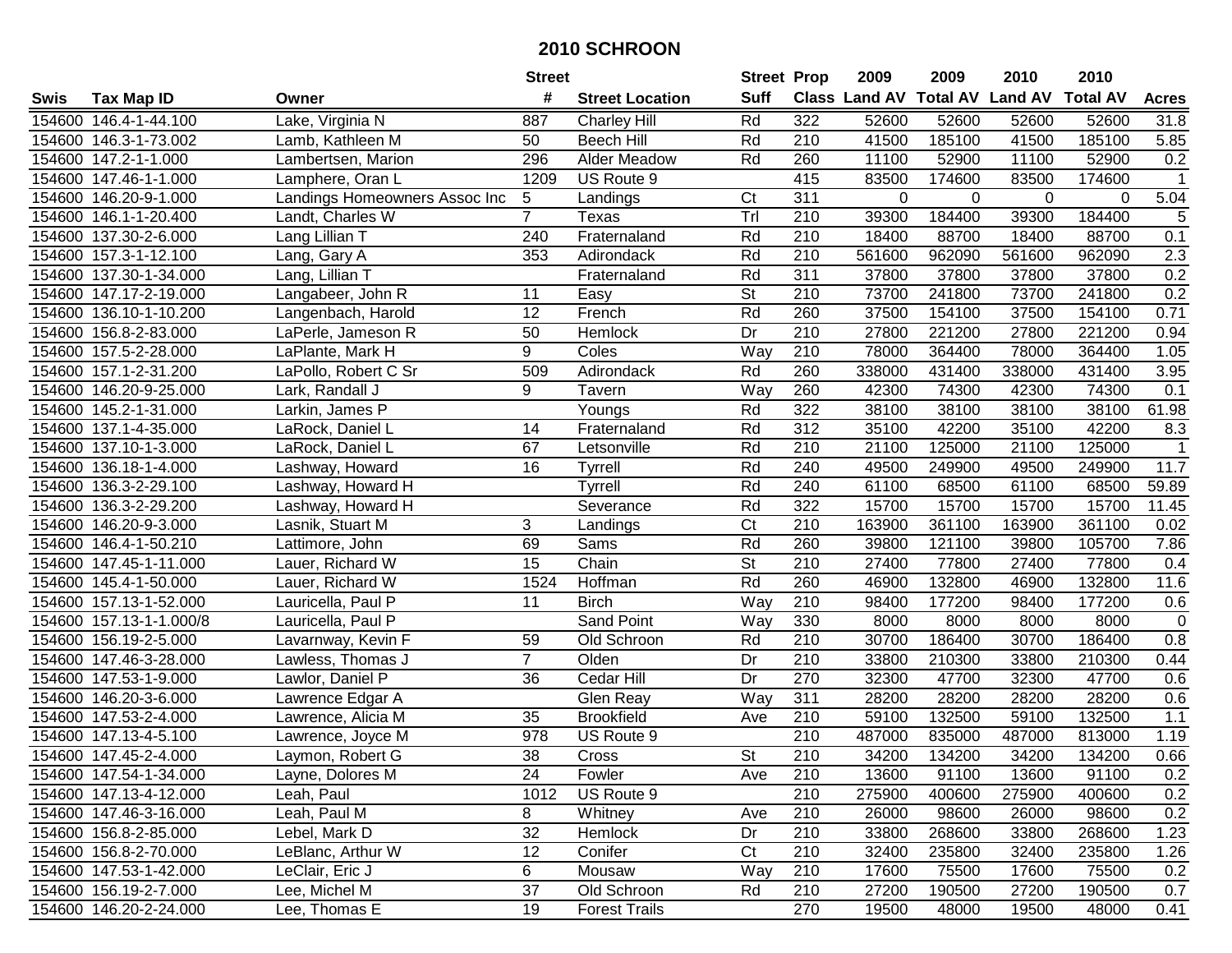|      |                        |                        | <b>Street</b>    |                        | <b>Street Prop</b>     |                  | 2009   | 2009    | 2010                                    | 2010    |                         |
|------|------------------------|------------------------|------------------|------------------------|------------------------|------------------|--------|---------|-----------------------------------------|---------|-------------------------|
| Swis | Tax Map ID             | Owner                  | #                | <b>Street Location</b> | <b>Suff</b>            |                  |        |         | Class Land AV Total AV Land AV Total AV |         | <b>Acres</b>            |
|      | 154600 146.20-10-2.000 | Leeret, Stephen B      | 863              | US Route 9             |                        | 260              | 40700  | 93400   | 40700                                   | 93400   | 0.4                     |
|      | 154600 145.2-1-54.000  | Leite, Peter G         |                  | Loch Muller            | Rd                     | 910              | 97600  | 97600   | 97600                                   | 97600   | 97.21                   |
|      | 154600 145.2-1-4.000   | Leite, Peter G         | 40               | Henry                  | Rd                     | 240              | 52900  | 167000  | 52900                                   | 167000  | 10.4                    |
|      | 154600 146.1-1-53.000  | Lemyre, Michael D      |                  | Hoffman                | Rd                     | 314              | 31900  | 31900   | 31900                                   | 31900   | 5.2                     |
|      | 154600 156.-1-10.000   | Lennox, Richard W      | 100              | Thilo                  | Rd                     | 312              | 47100  | 59700   | 47100                                   | 59700   | 14.4                    |
|      | 154600 156.12-3-25.120 | Lentini, Mark D        | 18               | Edgewater              | Way                    | 210              | 450800 | 750000  | 450800                                  | 750000  | 0.54                    |
|      | 154600 147.3-2-32.000  | Lerman, Leonard S      | $\overline{245}$ | BoatAccessonly@Dock St |                        | 260              | 178800 | 229200  | 178800                                  | 229200  | $\overline{3.8}$        |
|      | 154600 146.3-2-8.000   | Lescault, Jean-Guy     | 61               | <b>Ski Tow</b>         | Rd                     | 311              | 46600  | 46600   | 46600                                   | 46600   | 8.4                     |
|      | 154600 146.3-1-64.000  | Lescault, Jean-Guy     |                  | Hoffman                | Rd                     | $\overline{312}$ | 157100 | 167200  | 157100                                  | 167200  | 300.5                   |
|      | 154600 146.3-1-41.200  | Letizia, Ronald        | 510              | Horseshoe Pond         | Rd                     | 240              | 54500  | 65300   | 54500                                   | 235700  | 22.22                   |
|      | 154600 136.3-2-34.200  | Letona, Marisol L      | 1482             | US Route 9             |                        | 210              | 31100  | 94100   | 31100                                   | 94100   | 0.65                    |
|      | 154600 147.46-1-6.000  | Letson, Gertrude A     | 4                | Jordan                 | <b>St</b>              | 210              | 32400  | 121900  | 32400                                   | 121900  | 0.4                     |
|      | 154600 156.-1-1.200    | Leveille, Robert R     | 1100             | <b>Trout Brook</b>     | Rd                     | 240              | 59300  | 141100  | 59300                                   | 141100  | 46.5                    |
|      | 154600 137.1-2-4.000   | Levey-France, Elinor L |                  | <b>Fleming Pond</b>    | Rd                     | 314              | 20400  | 20400   | 20400                                   | 20400   | 0.6                     |
|      | 154600 137.1-4-62.000  | Licari, Joseph         |                  | NYS Route 74           |                        | 311              | 277000 | 277000  | 277000                                  | 277000  | 1.14                    |
|      | 154600 157.1-2-20.000  | Licari, Robert J       | 573              | Adirondack             | Rd                     | 260              | 449400 | 648400  | 449400                                  | 648400  | 2.8                     |
|      | 154600 136.18-1-42.000 | Lienhart, Suzanne      | 235              | Alder Meadow           | Rd                     | 270              | 19900  | 42600   | 19900                                   | 42600   | 0.6                     |
|      | 154600 136.18-1-43.000 | Lienhart, Suzanne N    |                  | <b>Alder Meadow</b>    | Rd                     | 311              | 2700   | 2700    | 2700                                    | 2700    | 0.8                     |
|      | 154600 136.18-1-12.000 | Lienhart, Tammy        | 187              | <b>Alder Meadow</b>    | Rd                     | 210              | 28600  | 95500   | 28600                                   | 95500   | 1.5                     |
|      | 154600 136.18-1-46.000 | Lienhart, Tammy        | 279              | Alder Meadow           | Rd                     | $\overline{210}$ | 22100  | 108800  | 22100                                   | 108800  | 0.5                     |
|      | 154600 156.11-1-10.000 | Lifford, Louise Nadeau |                  | <b>Charley Hill</b>    | Rd                     | 314              | 33900  | 33900   | 33900                                   | 33900   | 10.49                   |
|      | 154600 136.4-1-14.100  | Lindros, George E      | 25               | Fountain               | Dr                     | 210              | 498000 | 1123400 | 498000                                  | 1123400 | 2.03                    |
|      | 154600 136.10-3-4.000  | Linehan, Paul          | 337              | River                  | Rd                     | 260              | 48500  | 99000   | 48500                                   | 99000   | $\overline{\mathbf{4}}$ |
|      | 154600 146.4-1-12.000  | Linendoll, George J    | 2404             | Hoffman                | Rd                     | 210              | 28900  | 81200   | 28900                                   | 81200   | 1.86                    |
|      | 154600 147.13-4-17.000 | Lipuma, James J        | 12               | Elm Tree               | $\overline{\text{C}t}$ | 260              | 90200  | 186400  | 90200                                   | 186400  | 0.16                    |
|      | 154600 147.3-2-9.000   | Liu, Theresa           | 73               | Nesa                   | Rd                     | 260              | 540100 | 758100  | 540100                                  | 758100  | $\sqrt{5}$              |
|      | 154600 134.19-1-11.000 | Locascio, David        | 11               | Anderson               | Dr                     | 260              | 30100  | 77100   | 30100                                   | 77100   | 2.55                    |
|      | 154600 157.1-2-10.000  | Locascio, Emilio       | 14               | Hearn                  | Way                    | 210              | 446800 | 781700  | 446800                                  | 759400  | 1.02                    |
|      | 154600 146.20-9-26.000 | Locascio, Jane L       | 11               | Tavern                 | Way                    | 210              | 50400  | 199200  | 50400                                   | 199200  | 0.1                     |
|      | 154600 157.3-1-35.000  | Lockwood, Howard       | 187              | Adirondack             | Rd                     | 260              | 650900 | 851100  | 650900                                  | 851100  | 4.4                     |
|      | 154600 136.1-1-8.100   | Logan, David K         | 191              | Tip Top                | Rd                     | 250              | 363000 | 544000  | 363000                                  | 544000  | 14.02                   |
|      | 154600 156.16-3-13.000 | Lohrman, William E     | $\overline{47}$  | Dyckman                | Rd                     | 210              | 36100  | 174200  | 36100                                   | 174200  | 0.6                     |
|      | 154600 156.-1-54.001   | Lohrman, William E Jr  |                  | Thilo                  | Rd                     | 322              | 30700  | 30700   | 30700                                   | 30700   | 50                      |
|      | 154600 147.53-2-11.100 | Lohrman, William E Jr  | 1093             | US Route 9             |                        | $\overline{210}$ | 22700  | 78800   | 22700                                   | 78800   | 0.45                    |
|      | 154600 156.16-3-55.111 | Lohrman, William III   |                  | US Route 9             |                        | 449              | 103700 | 136400  | 103700                                  | 136400  | 20.45                   |
|      | 154600 156.16-3-4.100  | Lohrman, William III   | 226              | Old Schroon            | Rd                     | 311              | 11800  | 11800   | 11800                                   | 11800   | 4.52                    |
|      | 154600 156.16-4-10.000 | Long, Henry M          |                  | US Route 9             |                        | 311              | 458700 | 458700  | 458700                                  | 458700  | 0.45                    |
|      | 154600 147.61-1-1.240  | Long, Kenneth          | 932              | US Route 9             |                        | 210              | 104900 | 234700  | 104900                                  | 234700  | 0.06                    |
|      | 154600 157.3-1-32.000  | Long, Timothy J        | 213              | Adirondack             | Rd                     | 260              | 406300 | 457500  | 406300                                  | 457500  | 4.7                     |
|      | 154600 156.8-2-59.000  | Lough, Carol R         | 77               | Pine                   | Ln                     | 210              | 37800  | 313000  | 37800                                   | 313000  | 3.04                    |
|      | 154600 156.8-2-74.000  | Lough, Donald H Jr     | 121              | Pine                   | Ln                     | 210              | 30500  | 350000  | 30500                                   | 350000  | 0.94                    |
|      | 154600 134.19-1-3.000  | Love, Ronald J         | 497              | Loch Muller            | Rd                     | 260              | 30700  | 76300   | 30700                                   | 76300   | $\overline{2}$          |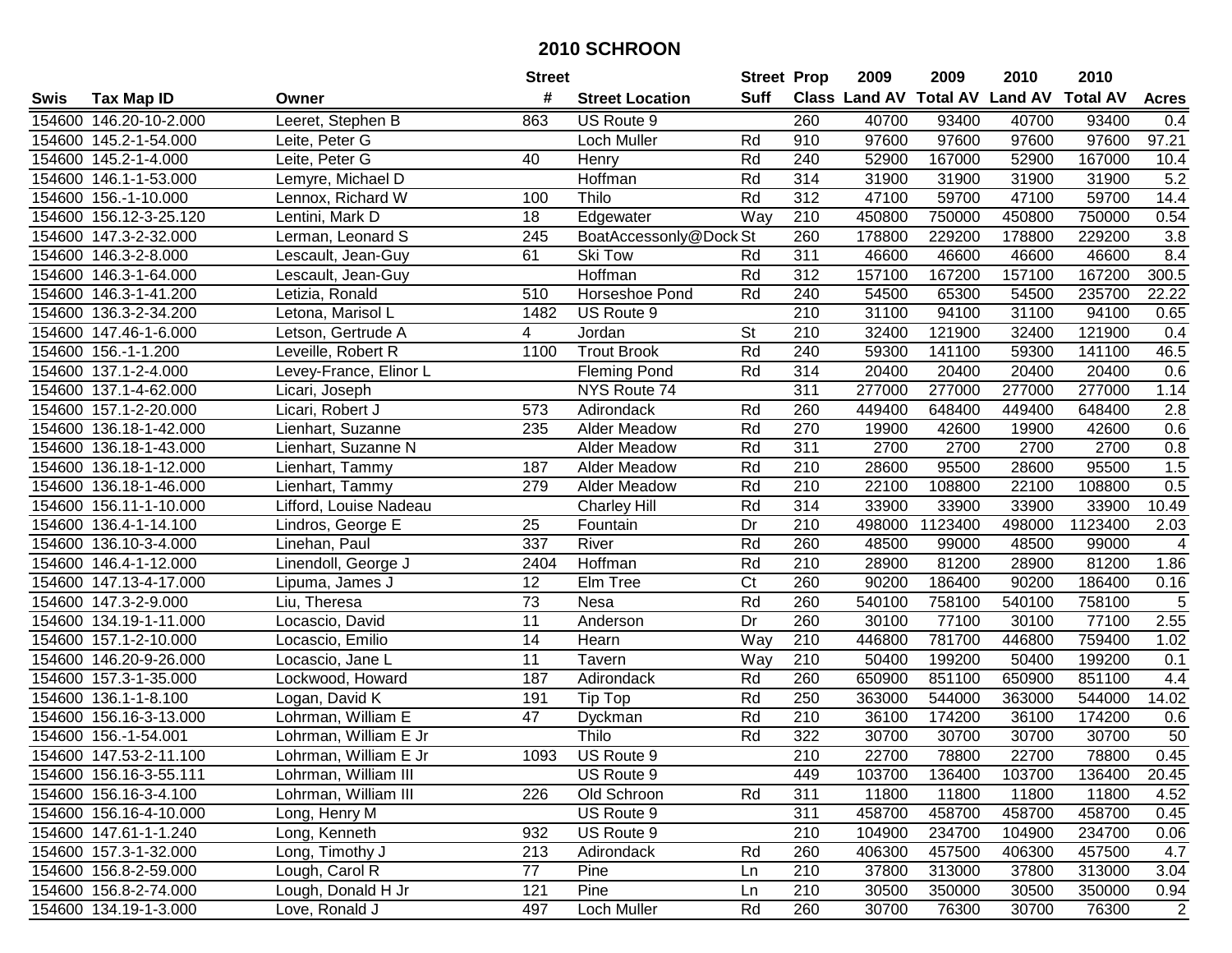|        |                          |                                 | <b>Street</b>   |                        | <b>Street Prop</b> |                  | 2009   | 2009   | 2010                                    | 2010   |              |
|--------|--------------------------|---------------------------------|-----------------|------------------------|--------------------|------------------|--------|--------|-----------------------------------------|--------|--------------|
| Swis   | <b>Tax Map ID</b>        | Owner                           | #               | <b>Street Location</b> | <b>Suff</b>        |                  |        |        | Class Land AV Total AV Land AV Total AV |        | <b>Acres</b> |
|        | 154600 136.1-3-20.000    | Lowe, Arthur A Jr               |                 | River                  | Rd                 | 322              | 8000   | 8000   | 8000                                    | 8000   | 5.68         |
|        | 154600 136.1-3-19.000    | Lowe, Arthur A Jr               |                 | River                  | Rd                 | 322              | 16200  | 16200  | 16200                                   | 16200  | 16.59        |
|        | 154600 136.65-1-3.400    | Lowe, David L                   | 347             | NYS Route 74           |                    | 210              | 356500 | 791500 | 356500                                  | 738400 | 1.15         |
|        | 154600 147.2-1-31.000    | Lubrano Trust                   |                 | Adirondack             | Rd                 | 322              | 40600  | 40600  | 40600                                   | 40600  | 11.7         |
|        | 154600 156.8-2-23.100/8  | Luby, Donald E                  | 18              | <b>Phoenix Tree</b>    | C <sub>t</sub>     | 210              | 83300  | 134400 | 83300                                   | 134400 | $\mathbf 0$  |
|        | 154600 137.30-2-23.003   | Lucas, Louis C                  | 230             | Fraternaland           | Rd                 | 260              | 87400  | 155600 | 87400                                   | 155600 | 0.16         |
|        | 154600 137.30-2-57.000/7 | Lucas, Louis C                  |                 | Glen Reay              | Way                | 330              | 7500   | 7800   | 7500                                    | 7800   | $\mathbf 0$  |
|        | 154600 157.3-1-22.000    | Luis Anda Corp                  | 269             | Adirondack             | Rd                 | 280              | 609300 | 733400 | 609300                                  | 733400 | 5.3          |
|        | 154600 147.54-1-9.000    | Luzzi, Pamela A                 | $\overline{13}$ | Fowler                 | Ave                | $\overline{210}$ | 26900  | 134700 | 26900                                   | 134700 | 0.2          |
|        | 154600 157.13-1-1.000/24 | Lynch, James P                  |                 | Sand Point             | Way                | 330              | 8000   | 8000   | 8000                                    | 8000   | $\mathbf 0$  |
|        | 154600 157.13-1-24.000   | Lynch, James P                  | 11              | Garrison               | Way                | 260              | 90200  | 232200 | 90200                                   | 232200 | 0.51         |
|        | 154600 156.19-2-10.000   | Lynk, Kim M                     | 21              | <b>Charley Hill</b>    | Rd                 | 210              | 19700  | 35600  | 19700                                   | 35600  | 0.5          |
|        | 154600 147.54-1-21.000   | MacDonald, Dennis J             | 47              | Fowler                 | Ave                | 210              | 35100  | 192100 | 35100                                   | 192100 | 0.3          |
|        | 154600 147.61-1-1.215    | MacDougall, Robert L            | 5               | Tamarac                | Vlg                | 260              | 86600  | 213900 | 86600                                   | 213900 | 0.05         |
|        | 154600 136.1-3-30.100    | Macey, John J                   |                 | US Route 9             |                    | 311              | 35600  | 35600  | 35600                                   | 35600  | 3.6          |
|        | 154600 156.-1-18.000     | Machutas, Robert L              | 776             | <b>Charley Hill</b>    | Rd                 | 210              | 36000  | 160800 | 36000                                   | 160800 | $2.8$        |
|        | 154600 157.13-1-10.000   | Mackintosh, Nancy J             | 31              | <b>Three Bears</b>     | Dr                 | 260              | 106400 | 195000 | 106400                                  | 195000 | 0.5          |
|        | 154600 157.13-1-1.000/20 | Mackintosh, Nancy J             |                 | Sand Point             | Way                | 330              | 8000   | 8000   | 8000                                    | 8000   | $\pmb{0}$    |
|        | 154600 157.13-1-11.000   | Mackintosh, Nancy J             |                 | Adirondack             | Rd                 | 314              | 26700  | 26700  | 26700                                   | 26700  | 0.4          |
|        | 154600 157.13-1-1.000/21 | Mackintosh, Nancy J             |                 | <b>Sand Point</b>      | Way                | 330              | 8000   | 8000   | 8000                                    | 8000   | $\mathbf 0$  |
|        | 154600 137.10-1-15.000   | MacLeod, Roderick J             | 1199            | NYS Route 74           |                    | 260              | 28900  | 81400  | 28900                                   | 81400  | 3.3          |
|        | 154600 146.1-1-21.100    | Macur, Michael J                | 233             | <b>Sweenie Fields</b>  | Rd                 | 210              | 44300  | 176100 | 44300                                   | 176100 | 5.62         |
| 154600 | 146.4-1-20.000           | Maddalla, John F                |                 | Horseshoe Pond         | Rd                 | 314              | 13100  | 13100  | 13100                                   | 13100  | $\sqrt{5}$   |
| 154600 | 146.4-1-19.000           | Maddalla, John F                | 94              | Horseshoe Pond         | Rd                 | 210              | 36900  | 150200 | 36900                                   | 150200 | 5.2          |
|        | 154600 137.30-1-15.005   | Madlon, Ruth E                  | 282             | Fraternaland           | Rd                 | 260              | 215700 | 293800 | 215700                                  | 293800 | 0.35         |
|        | 154600 146.3-1-58.100    | Magyar, Andy                    |                 | Horseshoe Pond         | Rd                 | 322              | 68300  | 68300  | 68300                                   | 68300  | 49.66        |
|        | 154600 147.45-1-28.100   | Mahler, Roger R                 | 47              | Hillside               | Ave                | 210              | 55200  | 198600 | 55200                                   | 198600 | 1.2          |
|        | 154600 136.60-1-21.000   | Mahon, Barbara                  |                 | NYS Route 74           |                    | 314              | 38400  | 38400  | 38400                                   | 38400  | 0.67         |
|        | 154600 136.60-1-19.000   | Mahon, Brian R                  | 828             | NYS Route 74           |                    | $\overline{314}$ | 67300  | 67300  | 67300                                   | 67300  |              |
|        | 154600 136.60-1-32.000   | Mahon, Elizabeth                |                 | NYS Route 74           |                    | 260              | 68000  | 75800  | 68000                                   | 75800  | 0.56         |
|        | 154600 136.60-1-25.000   | Mahon, Elizabeth                |                 | NYS Route 74           |                    | 260              | 77600  | 174200 | 77600                                   | 174200 | 0.77         |
|        | 154600 136.60-1-34.000   | Mahon, James P                  |                 | NYS Route 74           |                    | 314              | 77000  | 77000  | 77000                                   | 77000  | 0.64         |
|        | 154600 136.60-1-23.000   | Mahon, Kenneth P                |                 | NYS Route 74           |                    | 314              | 38400  | 38400  | 38400                                   | 38400  | 0.66         |
|        | 154600 136.60-1-20.000   | Mahon, Lawrence T               |                 | NYS Route 74           |                    | 314              | 38400  | 38400  | 38400                                   | 38400  | 0.73         |
|        | 154600 136.60-1-24.000   | Mahon, Mary E                   | 815             | NYS Route 74           |                    | 260              | 77000  | 108700 | 77000                                   | 108700 | 0.7          |
|        | 154600 156.16-3-54.112   | <b>Maisonville Family Trust</b> | 213             | US Route 9             |                    | 210              | 35000  | 219600 | 35000                                   | 219600 | 1.33         |
|        | 154600 147.1-1-25.000    | Malanoski Vivian L              | 55              | BoatAccessonly@Dock St |                    | 260              | 159800 | 214500 | 159800                                  | 214500 | $2.2\,$      |
|        | 154600 136.4-1-2.212     | Malary, Wayne G                 | 13              | Fountain               | Dr                 | 210              | 403300 | 583200 | 403300                                  | 583200 | 1.53         |
|        | 154600 136.11-1-21.000   | Malmed, Richard                 | 354             | Shore                  | Rd                 | 260              | 271600 | 408600 | 271600                                  | 408600 | 3.5          |
|        | 154600 147.2-1-18.000    | Manganiello, Paul C             | 120             | <b>Crane Pond</b>      | Rd                 | 240              | 50400  | 142300 | 50400                                   | 142300 | 16.1         |
|        | 154600 157.1-1-20.000    | Mangiardi, Patricia E           | 745             | Adirondack             | Rd                 | 260              | 550000 | 679400 | 512800                                  | 642200 | 3.7          |
|        | 154600 156.-3-10.000     | Manley, Bette A                 | 640             | <b>Charley Hill</b>    | Rd                 | 210              | 43800  | 234800 | 43800                                   | 234800 | 9.11         |
|        |                          |                                 |                 |                        |                    |                  |        |        |                                         |        |              |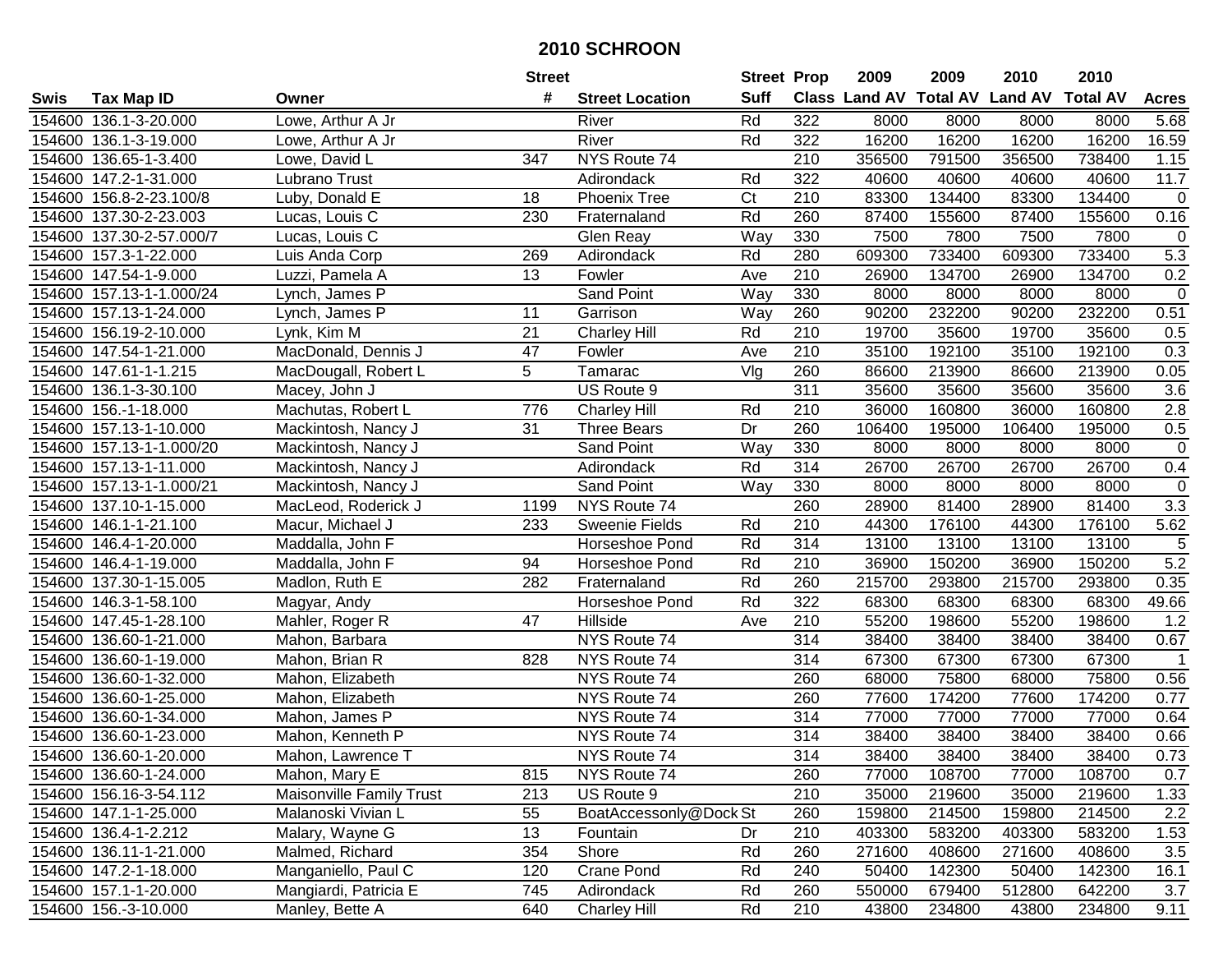|        |                           |                         | <b>Street</b>  |                        | <b>Street Prop</b> |                  | 2009                           | 2009    | 2010   | 2010            |              |
|--------|---------------------------|-------------------------|----------------|------------------------|--------------------|------------------|--------------------------------|---------|--------|-----------------|--------------|
| Swis   | <b>Tax Map ID</b>         | Owner                   | #              | <b>Street Location</b> | Suff               |                  | Class Land AV Total AV Land AV |         |        | <b>Total AV</b> | <b>Acres</b> |
|        | 154600 136.14-1-28.000    | Manley, John W          | 199            | NYS Route 74           |                    | 210              | 23300                          | 135100  | 23300  | 135100          | 0.6          |
|        | 154600 146.2-1-28.200     | Manning, Paul C         | 2299           | Hoffman                | Rd                 | 240              | 89400                          | 239600  | 89400  | 239600          | 46.04        |
|        | 154600 146.2-1-28.100     | Manning, Paul C         |                | Hoffman                | Rd                 | 311              | 2700                           | 2700    | 2700   | 2700            | 1.02         |
|        | 154600 156.16-4-25.000    | Mannino, Louis          | 59             | Pointe                 | Dr                 | 210              | 215400                         | 771500  | 215400 | 704800          | 0.45         |
|        | 154600 157.1-3-6.000      | Mannion, Michael T      | 649            | Adirondack             | Rd                 | 260              | 595800                         | 681700  | 595800 | 681700          | 4.8          |
|        | 154600 157.5-2-9.000      | Mannion, Robert J       | 20             | <b>Skylark</b>         | Ln                 | $\overline{210}$ | 106500                         | 309600  | 106500 | 309600          | 0.7          |
|        | 154600 145.2-1-7.000      | Mans, Jeffrey P         | 41             | Henry                  | Rd                 | 314              | 20800                          | 20800   | 20800  | 20800           | $\mathbf 1$  |
|        | 154600 157.5-1-1.000      | Manzo, Ferdinand        | $\overline{9}$ | Underhill              | Ln                 | 210              | 88200                          | 244500  | 88200  | 244500          | 0.7          |
|        | 154600 157.3-1-47.200     | Marcell, Gretchen K     | $\overline{7}$ | Marcell                | Way                | 260              | 484700                         | 709100  | 484700 | 709100          | 2.48         |
|        | 154600 146.20-9-7.000     | Marcella, John D        | 3              | Landings               | C <sub>t</sub>     | 210              | 163900                         | 361100  | 163900 | 361100          | 0.02         |
|        | 154600 157.3-1-44.000     | March, Stanley          | 51             | Essex                  | Dr                 | 210              | 663000                         | 1019200 | 661000 | 984300          | 4.8          |
|        | 154600 147.54-2-6.000     | March, Stanley          | 1098           | US Route 9             |                    | 460              | 22300                          | 213100  | 22300  | 213100          | 0.12         |
|        | 154600 147.13-4-3.220     | Marchbank, Philip       | 962            | US Route 9             |                    | 417              | 291100                         | 382800  | 291100 | 382800          | 0.76         |
|        | 154600 137.30-2-53.000    | Marcheschi, Richard     | 21             | View                   | Rd                 | 260              | 96900                          | 165700  | 96900  | 165700          | 0.2          |
|        | 154600 137.30-2-57.000/19 | Marcheschi, Richard     |                | Glen Reay              | Way                | 330              | 7500                           | 7800    | 7500   | 7800            | $\mathbf 0$  |
|        | 154600 136.14-1-43.000    | Marchese, Michael D     | 53             | Shingle Shanty         | Way                | 260              | 35900                          | 66900   | 35900  | 66900           | 1.1          |
|        | 154600 147.5-1-17.000     | Marello, Louis          | 1365           | US Route 9             |                    | 210              | 31200                          | 185100  | 31200  | 185100          | 0.9          |
|        | 154600 156.20-1-10.114    | Maret, Gregory A        |                | Platt                  | Dr                 | 311              | 379300                         | 379300  | 408800 | 408800          | 2.37         |
|        | 154600 134.19-1-13.000    | Maricich, Mirta         |                | Loch Muller            | Rd                 | 311              | 24700                          | 24700   | 24700  | 24700           | 0.88         |
|        | 154600 146.3-2-3.000      | Marin, Robert V         |                | Daveed                 | Rd                 | 311              | 56000                          | 56000   | 56000  | 56000           | 7.48         |
|        | 154600 136.3-1-11.000     | Markovic-Rollin, Lisa M | 1735           | US Route 9             |                    | 230              | 29500                          | 123200  | 29500  | 123200          | 1.5          |
| 154600 | 156.16-3-54.200           | Marnell, Michael        | 34             | Bay                    | Rd                 | 210              | 82000                          | 426400  | 82000  | 426400          | 2.6          |
| 154600 | 146.20-10-1.000           | Mars, Peter             | 30             | Berry Hill             | Way                | 210              | 34800                          | 235500  | 34800  | 235500          | 1.74         |
|        | 154600 147.17-2-16.000    | Marsceill, Marion E     | 20             | Pharaoh                | Dr                 | 210              | 122900                         | 450600  | 122900 | 450600          | 0.6          |
|        | 154600 157.5-2-10.400     | Marshall, Steven C      |                | <b>Skylark</b>         | Ln                 | 311              | 66900                          | 66900   | 66900  | 66900           | 0.41         |
|        | 154600 157.5-2-10.300     | Marshall, Steven C      | 14             | <b>Skylark</b>         | Ln                 | 210              | 119600                         | 301700  | 119600 | 301700          | 0.84         |
|        | 154600 147.17-2-58.100    | Martin, William C       | 94             | <b>Skylark</b>         | Ln                 | 210              | 363100                         | 603700  | 363100 | 580000          | 0.77         |
|        | 154600 136.14-3-7.000     | Martinovich, David      | 19             | Knox                   | Rd                 | 260              | 130100                         | 218000  | 130100 | 218000          | 0.5          |
|        | 154600 157.13-1-33.000    | Martucci, Gregory R     | 5              | Oak                    | Way                | 260              | 98500                          | 262200  | 98500  | 262200          | 0.3          |
|        | 154600 157.13-1-1.000/28  | Martucci, Gregory R     |                | <b>Sand Point</b>      | Way                | 330              | 8000                           | 8000    | 8000   | 8000            | $\mathbf 0$  |
|        | 154600 136.4-2-6.200      | Marvin, Claude          | 56             | Summer Haven           | Way                | 210              | 319600                         | 726300  | 319600 | 726300          | 1.15         |
|        | 154600 156.20-1-16.001    | Marzialo, Michael       | 32             | <b>Bay</b>             | Rd                 | 311              | 476400                         | 706500  | 476400 | 706500          | 9.69         |
|        | 154600 156.16-3-36.200    | Masenas, Charles J      | 67             | Hayes                  | Rd                 | 260              | 372800                         | 462300  | 372800 | 462300          | 0.8          |
|        | 154600 147.17-2-36.000    | Mason, Bruce E          | 31             | Kanasta                | $\overline{C}$     | $\overline{210}$ | 354500                         | 553100  | 354500 | 553100          | 0.2          |
|        | 154600 147.54-1-50.000    | Mason, Theresa A        | 1112           | US Route 9             |                    | 210              | 30500                          | 129000  | 30500  | 129000          | 0.3          |
|        | 154600 136.4-2-4.211      | Massiano, Matthew J     | 48             | Whits End              | Way                | 260              | 384100                         | 527200  | 384100 | 527200          | 1.34         |
|        | 154600 147.13-4-3.120     | Massimo, Louis S        | 968            | US Route 9             |                    | 210              | 380800                         | 572600  | 380800 | 572600          | 0.52         |
|        | 154600 156.8-2-23.100/1   | Massimo, Louis S        | 20             | <b>Phoenix Tree</b>    | Ct                 | 210              | 90200                          | 152100  | 90200  | 152100          | $\mathbf 0$  |
|        | 154600 137.1-4-76.000     | Mast, Vicki T           | 37             | Adams                  | Ln                 | 260              | 286500                         | 346900  | 286500 | 346900          | 1.1          |
|        | 154600 136.4-2-6.600      | Mastrianni, Beverley J  | 44             | Summer Haven           | Way                | 260              | 261800                         | 337500  | 261800 | 337500          | 1.64         |
|        | 154600 156.16-3-26.200    | Mastrianni, David M     | 20             | Elirose                | Way                | 210              | 486400                         | 1360800 | 486400 | 1284100         | 0.51         |
|        | 154600 155.2-2-8.200      | Matchok, Brian G        | 982            | <b>Trout Brook</b>     | Rd                 | 240              | 53300                          | 176700  | 53300  | 285000          | 10.14        |
|        |                           |                         |                |                        |                    |                  |                                |         |        |                 |              |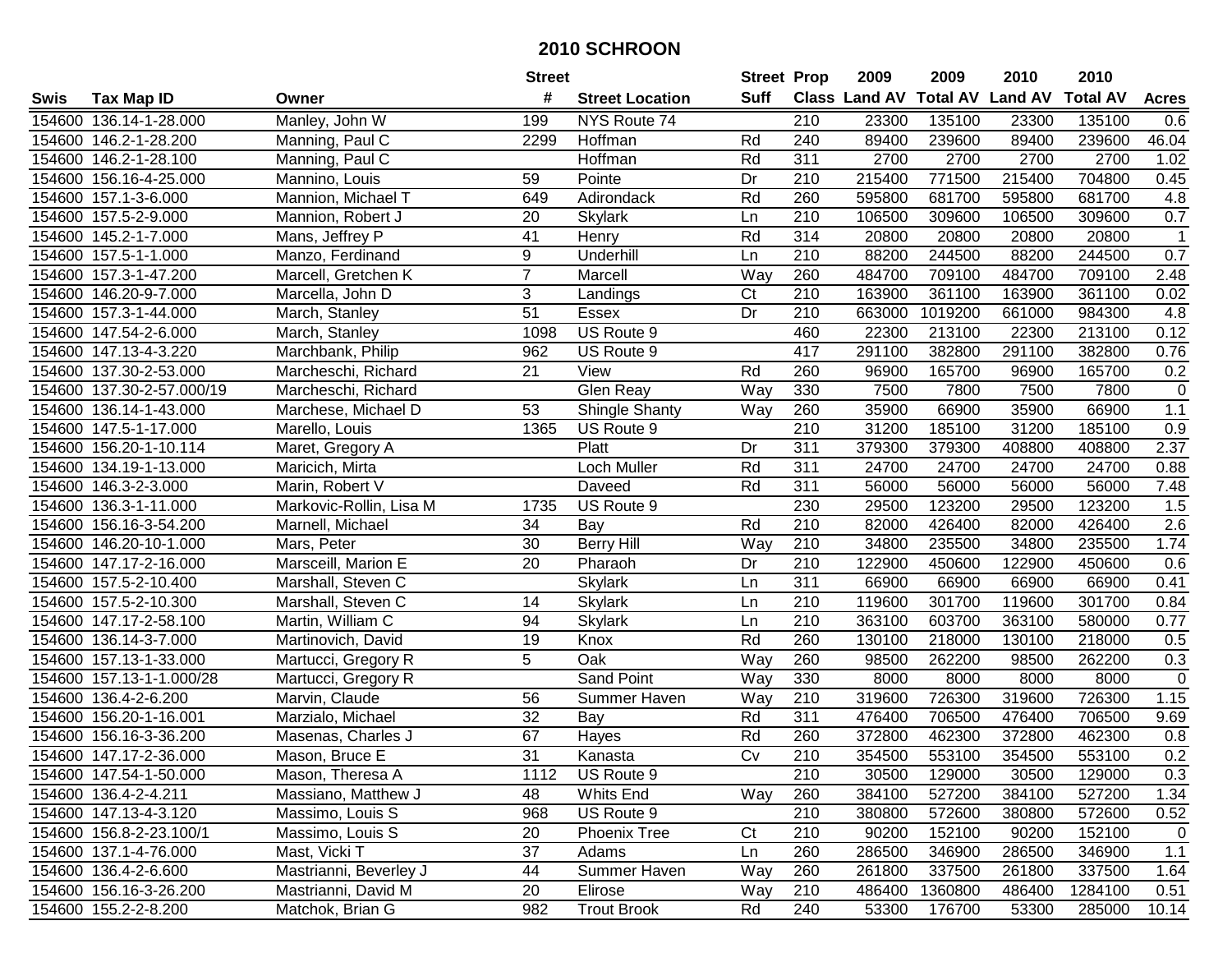|        |                         |                                 | <b>Street</b>  |                        | <b>Street Prop</b>       |                  | 2009   | 2009    | 2010                           | 2010            |                           |
|--------|-------------------------|---------------------------------|----------------|------------------------|--------------------------|------------------|--------|---------|--------------------------------|-----------------|---------------------------|
| Swis   | <b>Tax Map ID</b>       | Owner                           | #              | <b>Street Location</b> | <b>Suff</b>              |                  |        |         | Class Land AV Total AV Land AV | <b>Total AV</b> | <b>Acres</b>              |
|        | 154600 157.1-2-21.000   | Matley, Tad A                   | 565            | Adirondack             | Rd                       | 260              | 492300 | 541900  | 492300                         | 541900          | 3                         |
|        | 154600 146.4-1-13.200   | Maxico LLC                      |                | Hoffman                | Rd                       | 311              | 44600  | 44600   | 44600                          | 44600           | 8.1                       |
|        | 154600 156.16-4-9.000   | Maxon, Roger                    | 62             | Pointe                 | Dr                       | 210              | 475800 | 1078600 | 475800                         | 1022200         | 0.46                      |
|        | 154600 137.1-1-6.000    | <b>Maxwell Development Corp</b> |                | Paradox                | Rd                       | 322              | 8600   | 8600    | 8600                           | 8600            | 6.4                       |
|        | 154600 137.29-1-18.110  | <b>Maxwell Development Corp</b> | 332            | Fraternaland           | Rd                       | 280              | 648600 | 997500  | 648600                         | 997500          | 9.17                      |
|        | 154600 136.3-1-28.000   | May, Albert                     | 1513           | US Route 9             |                          | 210              | 31600  | 121100  | 31600                          | 121100          | 1.8                       |
|        | 154600 146.2-1-39.000   | Mayle, Frank                    | 2166           | Hoffman                | Rd                       | 280              | 262600 | 350900  | 262600                         | 350900          | 3.3                       |
|        | 154600 147.9-2-6.000    | Maypine Marine Inc              | 31             | Marina                 | Rd                       | 570              | 386600 | 549400  | 386600                         | 549400          | 5.99                      |
|        | 154600 147.45-1-44.000  | Mazurek Wayne                   | $\overline{7}$ | Center                 | $\overline{\mathsf{St}}$ | $\overline{210}$ | 31400  | 166600  | 31400                          | 166600          | 0.51                      |
|        | 154600 147.17-2-6.000   | McAlmond, Geoffrey              | 8              | Bohrmann               | Dr                       | 260              | 63300  | 112100  | 63300                          | 112100          | 0.25                      |
|        | 154600 157.1-2-22.200   | McAuliffe, Stephen B            | 19             | <b>Bernstein</b>       | Way                      | 260              | 448100 | 503900  | 448100                         | 503900          | 1.59                      |
|        | 154600 156.20-1-10.115  | McCann, Michael J               | 13             | Mountainside           | Ln                       | 210              | 41000  | 196200  | 41000                          | 196200          | 4.02                      |
|        | 154600 156.-3-16.000    | McCann, Michael J               |                | <b>Charley Hill</b>    | Rd                       | 322              | 43500  | 43500   | 43500                          | 43500           | 12.66                     |
|        | 154600 147.5-1-10.200   | McCann, Paul                    |                | US Route 9             |                          | 312              | 35700  | 68900   | 35700                          | 68900           | 4.02                      |
|        | 154600 147.5-1-9.100    | McCann, Paul                    | 1327           | US Route 9             |                          | 210              | 25100  | 133100  | 25100                          | 133100          | 0.57                      |
|        | 154600 146.20-10-13.100 | McCarthy, Timothy C             | 843            | US Route 9             |                          | 210              | 29000  | 81000   | 29000                          | 81000           | 0.37                      |
|        | 154600 146.20-10-13.300 | McCarthy, Timothy C             |                | US Route 9             |                          | 311              | 21000  | 21000   | 21000                          | 21000           | 0.38                      |
|        | 154600 146.20-10-13.200 | McCarthy, Timothy C             |                | US Route 9             |                          | 311              | 21000  | 21000   | 21000                          | 21000           | 0.38                      |
|        | 154600 136.14-3-4.100   | McCausland, Marilyn             | 10             | River                  | Rd                       | 210              | 595300 | 849200  | 595300                         | 838700          | 2.9                       |
|        | 154600 136.65-1-2.000   | McCormick, Thomas S             | 325            | NYS Route 74           |                          | $\overline{210}$ | 336600 | 547100  | 336600                         | 547100          | $\overline{2.6}$          |
|        | 154600 136.18-1-41.000  | McCoy, Curtis                   | 225            | <b>Alder Meadow</b>    | Rd                       | 210              | 28500  | 106600  | 28500                          | 106600          | 1.4                       |
|        | 154600 146.16-2-6.000   | McCoy, Lester                   |                | Hoffman                | Rd                       | 311              | 11800  | 11800   | 11800                          | 11800           | 0.8                       |
|        | 154600 146.16-2-5.000   | McCoy, Lester Jr                | 38             | Club House             | Dr                       | 210              | 15800  | 85000   | 15800                          | 85000           | 0.5                       |
|        | 154600 136.18-1-28.000  | McCray, Richard                 | 215            | Alder Meadow           | Rd                       | 270              | 20000  | 30500   | 20000                          | 30500           | 0.77                      |
|        | 154600 134.19-1-2.000   | McDiarmid, Margaret E           |                | Loch Muller            | Rd                       | 311              | 2700   | 2700    | 2700                           | 2700            | $\overline{1}$            |
|        | 154600 146.20-10-29.000 | McDonald, Gerald                | 35             | <b>Berry Hill</b>      | Way                      | 210              | 37500  | 252800  | 37500                          | 252800          | 1.98                      |
|        | 154600 137.30-1-29.046  | McDonald, Michele A             |                | Fraternaland           | Rd                       | 311              | 260800 | 260800  | 260800                         | 260800          | 0.2                       |
|        | 154600 137.30-1-17.000  | McDonald, Michele A             | 306            | Fraternaland           | Rd                       | 210              | 44300  | 174000  | 44300                          | 174000          | 0.3                       |
|        | 154600 157.5-3-9.000    | McElwee, David K                | 20             | Wax                    | Way                      | 260              | 441000 | 535900  | 441000                         | 535900          | $\ensuremath{\mathsf{3}}$ |
|        | 154600 146.3-1-79.000   | McGeown, Thomas J Jr            | 1868           | Hoffman                | Rd                       | 210              | 30400  | 87500   | 30400                          | 87500           | 5.27                      |
|        | 154600 156.16-3-62.000  | McGinn-Burke, Susan             |                | US Route 9             |                          | 311              | 32400  | 32400   | 32400                          | 32400           | 2.66                      |
| 154600 | 156.16-3-56.000         | McGinn, Garry                   | 316            | US Route 9             |                          | $\overline{210}$ | 38500  | 211500  | 38500                          | 211500          | 4.8                       |
|        | 154600 156.16-3-38.000  | McGinn, Gary W                  |                | US Route 9             |                          | 311              | 214000 | 214000  | 214000                         | 214000          | 1.4                       |
|        | 154600 146.2-1-33.000   | McGrath, Anne                   | 51             | Wildwood               | Way                      | 260              | 208800 | 272700  | 208800                         | 272700          | 1.7                       |
|        | 154600 136.14-1-46.000  | McGrath, Francis                | 49             | <b>Shingle Shanty</b>  | Way                      | 270              | 35700  | 52100   | 35700                          | 52100           | 1.4                       |
|        | 154600 134.19-1-12.014  | <b>McGraw Mildred S</b>         | 23             | Anderson               | Dr                       | 260              | 32700  | 66400   | 32700                          | 66400           | 2.5                       |
|        | 154600 137.10-1-11.000  | McGuinness, Eugene J            | 11             | Letsonville            | Rd                       | 260              | 33000  | 79900   | 33000                          | 79900           | 1.6                       |
|        | 154600 137.1-4-69.000   | McGuinness, Raymond R           | 103            | Fraternaland           | Rd                       | 260              | 110800 | 238000  | 110800                         | 238000          | 11.77                     |
|        | 154600 157.13-1-30.000  | McGuire, Joan M                 |                | Adirondack             | Rd                       | 314              | 18100  | 18100   | 18100                          | 18100           | 0.46                      |
|        | 154600 157.13-1-18.000  | McGuire, Joan M                 | 22             | <b>Three Bears</b>     | Dr                       | 260              | 607700 | 737500  | 607700                         | 709900          | 0.92                      |
|        | 154600 147.2-1-37.000   | McIntyre, Eleanor P             | 412            | Alder Meadow           | Rd                       | 260              | 37700  | 57600   | 37700                          | 57600           | 9.46                      |
|        | 154600 146.1-1-42.000   | McKee, Michael                  |                | Hoffman                | Rd                       | 322              | 78600  | 78600   | 78600                          | 78600           | 57                        |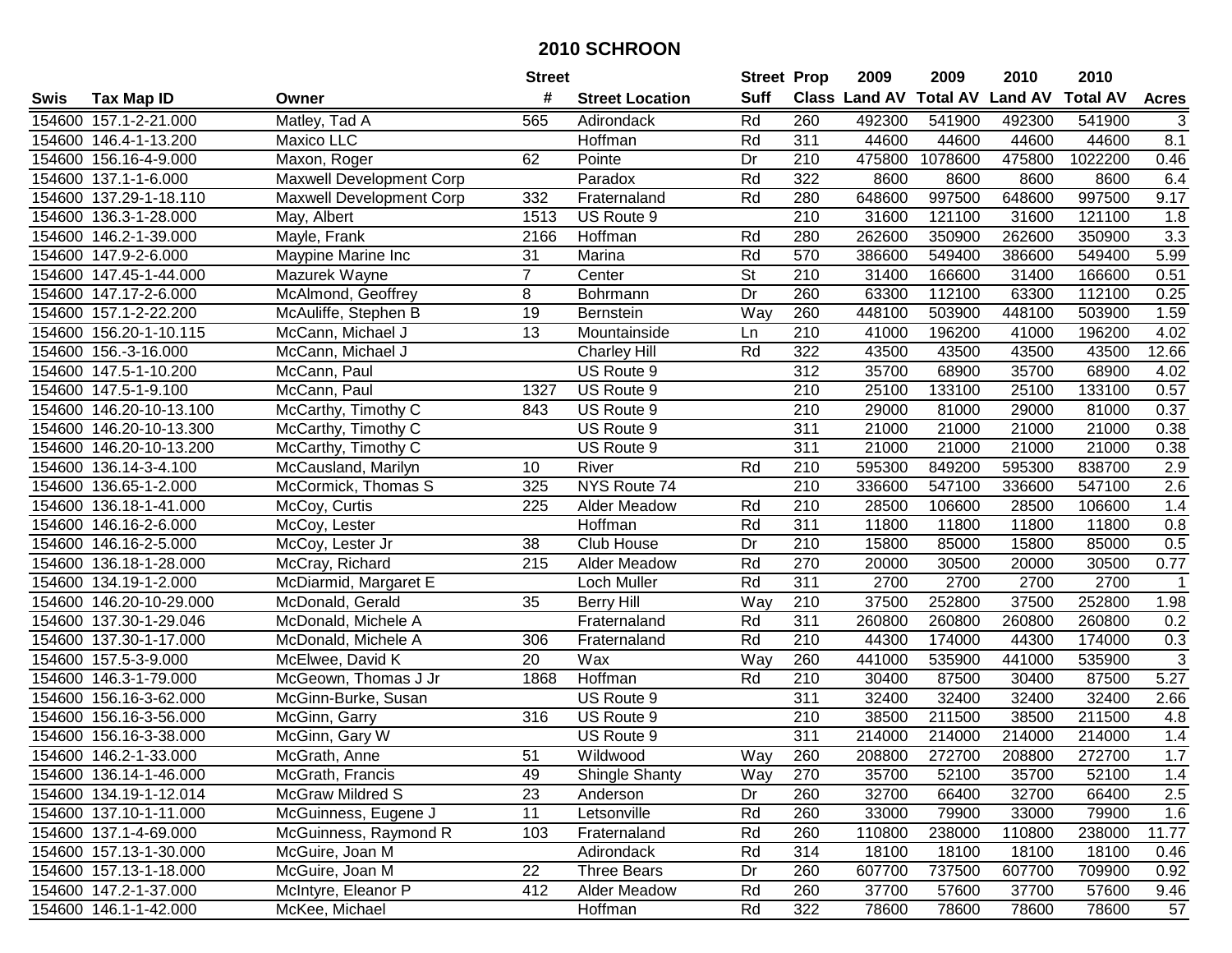|             |                          |                      | <b>Street</b>     |                        | <b>Street Prop</b>       |                  | 2009   | 2009   | 2010                                    | 2010   |                  |
|-------------|--------------------------|----------------------|-------------------|------------------------|--------------------------|------------------|--------|--------|-----------------------------------------|--------|------------------|
| <b>Swis</b> | <b>Tax Map ID</b>        | Owner                | #                 | <b>Street Location</b> | Suff                     |                  |        |        | Class Land AV Total AV Land AV Total AV |        | <b>Acres</b>     |
|             | 154600 146.1-1-40.000    | McKee, Michael       | 1597              | Hoffman                | Rd                       | 210              | 23800  | 55800  | 23800                                   | 55800  | 1.9              |
|             | 154600 146.3-1-3.000     | McKee, Michael       |                   | Hoffman                | Rd                       | 314              | 27900  | 27900  | 27900                                   | 27900  | 3.7              |
|             | 154600 146.3-1-26.000    | McKenna, Charles D   | 1835              | Hoffman                | Rd                       | 210              | 39000  | 215100 | 39000                                   | 215100 | $\sqrt{5}$       |
|             | 154600 146.3-1-23.000    | McKenna, Charles D   | 1787              | Hoffman                | Rd                       | 210              | 41600  | 291400 | 41600                                   | 291400 | $\overline{5}$   |
|             | 154600 146.3-1-18.000    | McKenna, Frank X     | 1786              | Hoffman                | Rd                       | 260              | 39300  | 149000 | 39300                                   | 149000 | $\overline{5}$   |
|             | 154600 147.46-3-6.000    | McKenzie, Brenda K   | 27                | Whitney                | Ave                      | 210              | 35200  | 140900 | 35200                                   | 140900 | 0.4              |
|             | 154600 136.14-1-33.000   | McKenzie, Daniel G   | $\frac{175}{175}$ | NYS Route 74           |                          | 210              | 31800  | 132000 | 31800                                   | 132000 | 1.03             |
|             | 154600 136.14-1-31.000   | McKenzie, Daniel G   | 183               | NYS Route 74           |                          | $\overline{210}$ | 26300  | 157100 | 26300                                   | 157100 | 0.6              |
|             | 154600 147.54-1-47.000   | McKenzie, Judith W   | 15                | Fairfield              | Ave                      | 210              | 19600  | 56100  | 19600                                   | 56100  | 0.3              |
|             | 154600 146.3-1-62.001    | McKiernan, Thomas P  | 99                | <b>Beech Hill</b>      | Rd                       | 260              | 32300  | 103800 | 32300                                   | 103800 | 5.47             |
|             | 154600 147.45-1-10.000   | McKinstry, Rowena    | 13                | Chain                  | St                       | 270              | 26800  | 41100  | 26800                                   | 41100  | 0.4              |
|             | 154600 157.1-2-13.000    | McLean, Delphine F   |                   | Adirondack             | Rd                       | 311              | 35400  | 35400  | 35400                                   | 35400  | 2.9              |
|             | 154600 157.1-2-12.000    | McLean, Delphine F   | 18                | Hearn                  | Way                      | 260              | 383500 | 506500 | 383500                                  | 506500 | 0.6              |
|             | 154600 147.54-2-10.000   | McLean, Gardner      | 11                | Leland                 | Ave                      | 210              | 30800  | 119300 | 30800                                   | 119300 | 0.14             |
| 154600      | 147.3-2-13.000           | McLoughlin, Mary T   | 127               | Nesa                   | Rd                       | 260              | 452800 | 453300 | 452800                                  | 453300 | 3.8              |
| 154600      | 156.12-3-14.000          | McManus, Richard     | 552               | US Route 9             |                          | 260              | 382200 | 474700 | 382200                                  | 474700 | 0.34             |
|             | 154600 156.8-2-1.000     | McMeekin Gary J      |                   | Pine                   | Ln                       | 311              | 41400  | 41400  | 41400                                   | 41400  | 1.06             |
|             | 154600 147.5-1-18.000    | McNamara, Laurence   | 1369              | US Route 9             |                          | 210              | 33100  | 173000 | 33100                                   | 173000 | 1.1              |
|             | 154600 147.54-2-4.000    | McNamara, Laurence H | 1102              | US Route 9             |                          | 512              | 23600  | 126900 | 23600                                   | 126900 | 0.2              |
|             | 154600 157.13-1-1.000/38 | McNeill, Everett R   |                   | Sand Point             | Way                      | 330              | 8000   | 8000   | 8000                                    | 8000   | $\boldsymbol{0}$ |
|             | 154600 157.13-1-44.000   | McNeill, Everett R   | 442               | Adirondack             | Rd                       | 260              | 95200  | 320000 | 95200                                   | 320000 | $5.5$            |
|             | 154600 156.8-2-35.000    | McNell, George W Jr  | 637               | US Route 9             |                          | 260              | 36700  | 129000 | 36700                                   | 129000 | 2.1              |
|             | 154600 136.18-1-40.000   | McPherson, Mary      |                   | Severance              | Rd                       | 210              | 11100  | 43800  | 11100                                   | 43800  | 0.2              |
|             | 154600 147.45-1-39.000   | McVoy, Gary          | 32                | Center                 | $\overline{\mathsf{St}}$ | $\overline{311}$ | 57400  | 57400  | 57400                                   | 57400  | 1.16             |
|             | 154600 146.20-3-43.200   | McVoy, Gary R        | 6                 | Pharaoh                | Dr                       | 210              | 90100  | 194800 | 90100                                   | 194800 | 0.35             |
|             | 154600 147.54-2-12.000   | Mead, Angela         | $\overline{7}$    | <b>Broad</b>           | St                       | 230              | 22000  | 163100 | 22000                                   | 163100 | 0.19             |
|             | 154600 136.14-3-10.000   | Mead, Roger          | 29                | Knox                   | Rd                       | 312              | 82200  | 90700  | 82200                                   | 90700  | 0.4              |
|             | 154600 136.14-3-8.000    | Mead, Roger G        | 27                | Knox                   | Rd                       | 210              | 174700 | 464000 | 174700                                  | 464000 | 0.5              |
|             | 154600 146.20-1-14.000   | Meddaugh, Paul J     | 60                | Horseshoe Pond         | Rd                       | 210              | 42500  | 84700  | 42500                                   | 84700  | 5.1              |
|             | 154600 136.14-1-49.000   | Meehan, George       | $\overline{37}$   | <b>Shingle Shanty</b>  | Way                      | 260              | 35900  | 107400 | 35900                                   | 107400 | 1.2              |
|             | 154600 147.53-2-13.000   | Mehm Robert J        | 1089              | US Route 9             |                          | 482              | 51300  | 208800 | 51300                                   | 208800 | 0.41             |
|             | 154600 146.20-3-3.000    | Mehm, Robert J       | 893               | US Route 9             |                          | 411              | 36200  | 259900 | 36200                                   | 284600 | $\overline{2.2}$ |
|             | 154600 147.54-1-6.000    | Mehm, Robert J       | 1130              | US Route 9             |                          | 220              | 18600  | 99600  | 18600                                   | 99600  | 0.3              |
|             | 154600 147.53-1-43.000   | Mehm, Robert J       | 8                 | Mousaw                 | Way                      | $\overline{210}$ | 11500  | 41700  | 11500                                   | 41700  | 0.2              |
|             | 154600 146.20-8-5.000    | Melville, Micah T    |                   | Maple                  | Ln                       | 210              | 38600  | 189800 | 38600                                   | 189800 | 3.3              |
|             | 154600 157.13-1-9.000    | Menty, Rev Ronald A  | 16                | Oak                    | Way                      | 260              | 106500 | 226200 | 106500                                  | 226200 | 0.5              |
|             | 154600 147.2-1-36.120    | Mergen, John J       | 1598              | Adirondack             | Rd                       | 240              | 60900  | 196400 | 60900                                   | 196400 | 21.52            |
|             | 154600 146.12-1-1.000    | Mero, Kevin C        |                   | Hoffman                | Rd                       | 312              | 11400  | 11800  | 11400                                   | 11800  | 0.3              |
|             | 154600 157.13-1-5.000    | Merrett, Elisabeth   | 29                | Sand Point             | Way                      | 260              | 343500 | 412700 | 343500                                  | 412700 | 0.3              |
|             | 154600 146.3-1-68.000    | Merrill, Alice       | 1223              | <b>Trout Brook</b>     | Rd                       | 210              | 25500  | 65100  | 25500                                   | 65100  | 2.6              |
|             | 154600 147.17-2-18.000   | Merrill, Jane V      | 21                | Pharaoh                | Dr                       | 260              | 199800 | 287000 | 199800                                  | 287000 | 0.3              |
|             | 154600 146.20-3-1.100    | Merrill, Keith J     | 11                | Francis                | Rd                       | 220              | 21400  | 92400  | 21400                                   | 92400  | 1.03             |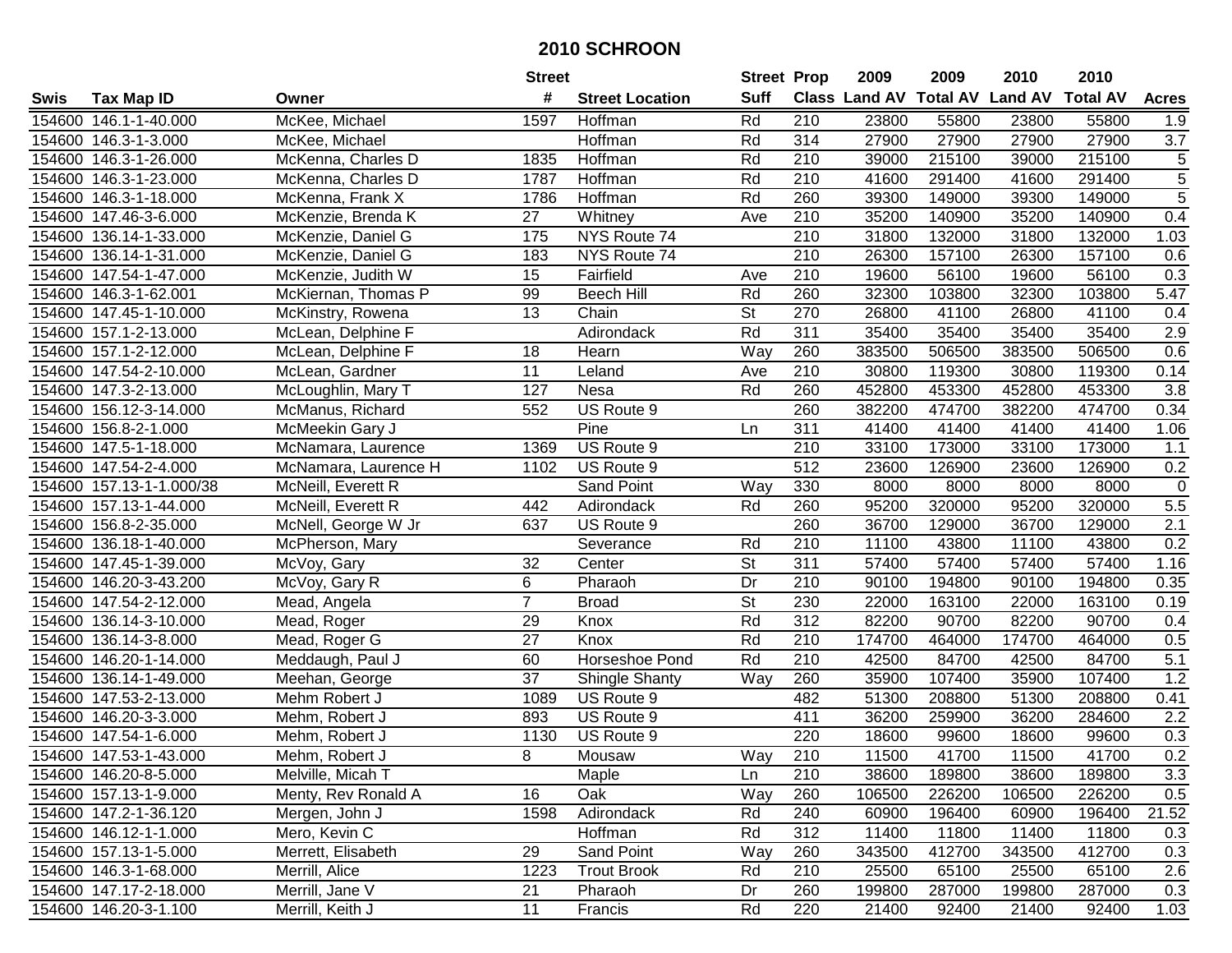|        |                        |                           | <b>Street</b>   |                        | <b>Street Prop</b> |                  | 2009   | 2009   | 2010                           | 2010            |                |
|--------|------------------------|---------------------------|-----------------|------------------------|--------------------|------------------|--------|--------|--------------------------------|-----------------|----------------|
| Swis   | <b>Tax Map ID</b>      | Owner                     | #               | <b>Street Location</b> | <b>Suff</b>        |                  |        |        | Class Land AV Total AV Land AV | <b>Total AV</b> | <b>Acres</b>   |
|        | 154600 146.3-1-55.110  | Merrill, Keith J          |                 | Hoffman                | Rd                 | 322              | 39900  | 39900  | 39900                          | 39900           | 35.67          |
|        | 154600 146.3-1-55.300  | Merrill, Keith J          |                 | Townsend               | Rd                 | 314              | 33400  | 33400  | 33400                          | 33400           | 9.92           |
|        | 154600 146.20-3-1.200  | Merrill, Keith J          | 9               | Francis                | Rd                 | 312              | 16000  | 45800  | 16000                          | 45800           | 0.38           |
|        | 154600 146.3-1-56.000  | Merrill, Keith J          | 87              | Townsend               | Rd                 | 260              | 30800  | 81000  | 30800                          | 81000           | 10             |
|        | 154600 146.3-1-57.000  | Merrill, Michael S        |                 | Horseshoe Pond         | Rd                 | 322              | 24700  | 24700  | 24700                          | 24700           | 10.5           |
|        | 154600 147.17-2-17.000 | Merrill, William          | 19              | Pharaoh                | Dr                 | 210              | 199800 | 300600 | 199800                         | 300600          | 0.3            |
|        | 154600 146.20-3-14.000 | Merrill, William B        | 11              | Longview               | Dr                 | 210              | 73700  | 167500 | 73700                          | 167500          | 0.2            |
|        | 154600 147.54-1-10.100 | Merritt, David C          | $\overline{21}$ | Fowler                 | Ave                | 417              | 12300  | 41300  | 12300                          | 41300           | 0.37           |
|        | 154600 147.54-1-10.200 | Merritt, David C          | 19              | Fowler                 | Ave                | $\overline{210}$ | 33000  | 134700 | 33000                          | 134700          | 0.36           |
|        | 154600 145.4-1-25.000  | Merritt, Gerald E         |                 | Hoffman                | Rd                 | 314              | 24900  | 24900  | 24900                          | 24900           | 2.5            |
|        | 154600 145.4-1-1.000   | Merritt, Gerald E         | 99              | <b>Bigsby</b>          | Rd                 | 210              | 66200  | 133800 | 66200                          | 133800          | 7.1            |
|        | 154600 145.4-1-26.000  | Merritt, Gerald E         |                 | Hoffman                | Rd                 | 314              | 24900  | 24900  | 24900                          | 24900           | 2.5            |
|        | 154600 145.4-1-23.072  | Merritt, Gerald E         | 98              | <b>Bigsby</b>          | Rd                 | 260              | 146200 | 168800 | 146200                         | 168800          | 15.4           |
|        | 154600 155.2-2-3.000   | Merritt, Hanford          | 824             | <b>Trout Brook</b>     | Rd                 | 240              | 171800 | 245600 | 171800                         | 245600          | 250            |
|        | 154600 136.14-1-21.000 | Merry, John C             |                 | US Route 9             |                    | 314              | 21100  | 21100  | 21100                          | 21100           | 0.39           |
|        | 154600 136.14-1-19.000 | Merry, John C             | 19              | Sawmill                | Rd                 | 210              | 27700  | 127000 | 27700                          | 127000          | 0.58           |
|        | 154600 147.1-1-18.200  | Messing, Ronald A         | 65              | <b>Burgey</b>          | Rd                 | 210              | 42200  | 145200 | 42200                          | 145200          | 3.42           |
|        | 154600 156.8-2-58.000  | Messinger, David N        | $\overline{71}$ | Pine                   | Ln                 | 210              | 30700  | 304600 | 30700                          | 304600          | 2.32           |
|        | 154600 136.10-2-7.000  | Metcalfe, Ann B           |                 | Miller                 | Rd                 | 311              | 31100  | 31100  | 31100                          | 31100           | 1.7            |
|        | 154600 147.5-1-42.000  | Metthe, Robert            |                 | US Route 9             |                    | 311              | 22500  | 22500  | 22500                          | 22500           | 0.61           |
|        | 154600 147.5-1-41.000  | Metthe, Robert H          |                 | US Route 9             |                    | 311              | 22500  | 22500  | 22500                          | 22500           | 0.61           |
|        | 154600 147.1-1-33.300  | Metthe, Robert H Jr       | 36              | Continental            | Dr                 | 323              | 47700  | 47700  | 47700                          | 47700           | 170            |
| 154600 | 147.53-1-29.058        | Metthe, Robert H Jr       | 72              | Cedar Hill             | Dr                 | 210              | 36800  | 180500 | 36800                          | 180500          | 0.5            |
| 154600 | 146.20-10-21.000       | Metthe, Robert H Jr       | 1443            | <b>Charley Hill</b>    | Rd                 | 220              | 35500  | 201700 | 35500                          | 201700          | 1.4            |
|        | 154600 156.20-1-2.112  | Metthe, Robert H Sr       |                 | US Route 9             |                    | 620              | 45700  | 45700  | 45700                          | 45700           | 1.48           |
|        | 154600 145.2-3-5.000   | <b>Meyer Family Trust</b> | 355             | Loch Muller            | Rd                 | 260              | 26900  | 63900  | 26900                          | 63900           | $\overline{1}$ |
|        | 154600 145.2-3-6.000   | Meyer, Joseph C           | 343             | Loch Muller            | Rd                 | 260              | 33200  | 92100  | 33200                          | 92100           | 1.06           |
|        | 154600 145.2-3-7.000   | Meyer, Joseph C           |                 | Loch Muller            | Rd                 | 314              | 4400   | 4400   | 4400                           | 4400            | 1.73           |
|        | 154600 136.4-2-10.100  | Meyer, Robert L           | 651             | NYS Route 74           |                    | 260              | 439500 | 789800 | 439500                         | 771400          | 3.15           |
|        | 154600 147.3-2-30.000  | Mezoff, David A           | 265             | BoatAccessonly@Dock St |                    | 260              | 181900 | 226700 | 181900                         | 226700          | 4              |
|        | 154600 145.2-1-27.000  | Miaski, Joseph P Sr       | $\overline{36}$ | Evergreen              | Way                | 312              | 17700  | 22500  | 17700                          | 22500           | 0.7            |
|        | 154600 155.2-2-8.120   | Michelsen, Alan           | 954             | <b>Trout Brook</b>     | Rd                 | 240              | 49400  | 157600 | 49400                          | 157600          | 13.52          |
|        | 154600 137.1-4-17.000  | Micklas, Kevin G          | 124             | Letsonville            | Rd                 | 260              | 36700  | 50500  | 36700                          | 50500           | 8.3            |
|        | 154600 147.9-2-23.000  | Mieras, Douglas H         |                 | Linda                  | $\overline{C}t$    | 311              | 31300  | 31300  | 31300                          | 31300           | 0.5            |
|        | 154600 147.5-1-46.100  | Mieras, Douglas H         |                 | US Route 9             |                    | 312              | 100    | 11600  | 100                            | 11600           | 0.38           |
|        | 154600 147.5-1-46.200  | Mieras, Douglas H         | 1322            | US Route 9             |                    | 210              | 24900  | 188700 | 24900                          | 188700          | 0.46           |
|        | 154600 146.3-1-47.000  | Mierop, Paul C            | 833             | <b>Charley Hill</b>    | Rd                 | 260              | 43700  | 160700 | 43700                          | 160700          | 6              |
|        | 154600 147.5-2-1.000   | Miller, Donald            | 1320            | US Route 9             |                    | 449              | 56700  | 164400 | 56700                          | 164400          | 9.8            |
|        | 154600 147.5-1-1.111   | Miller, Donald G          | 1455            | US Route 9             |                    | 210              | 34400  | 225200 | 34400                          | 225200          | 1.38           |
|        | 154600 147.13-4-16.000 | Miller, Duane M           | 9               | Elm Tree               | Ct                 | 210              | 90100  | 135100 | 90100                          | 135100          | 0.18           |
|        | 154600 147.17-2-56.000 | Miller, James             | 10              | Kanasta                | Cv                 | 210              | 128500 | 438700 | 128500                         | 438700          | 1.4            |
|        | 154600 147.17-2-55.000 | Miller, James F           |                 | US Route 9             |                    | 311              | 64800  | 64800  | 64800                          | 64800           | $\mathbf{1}$   |
|        |                        |                           |                 |                        |                    |                  |        |        |                                |                 |                |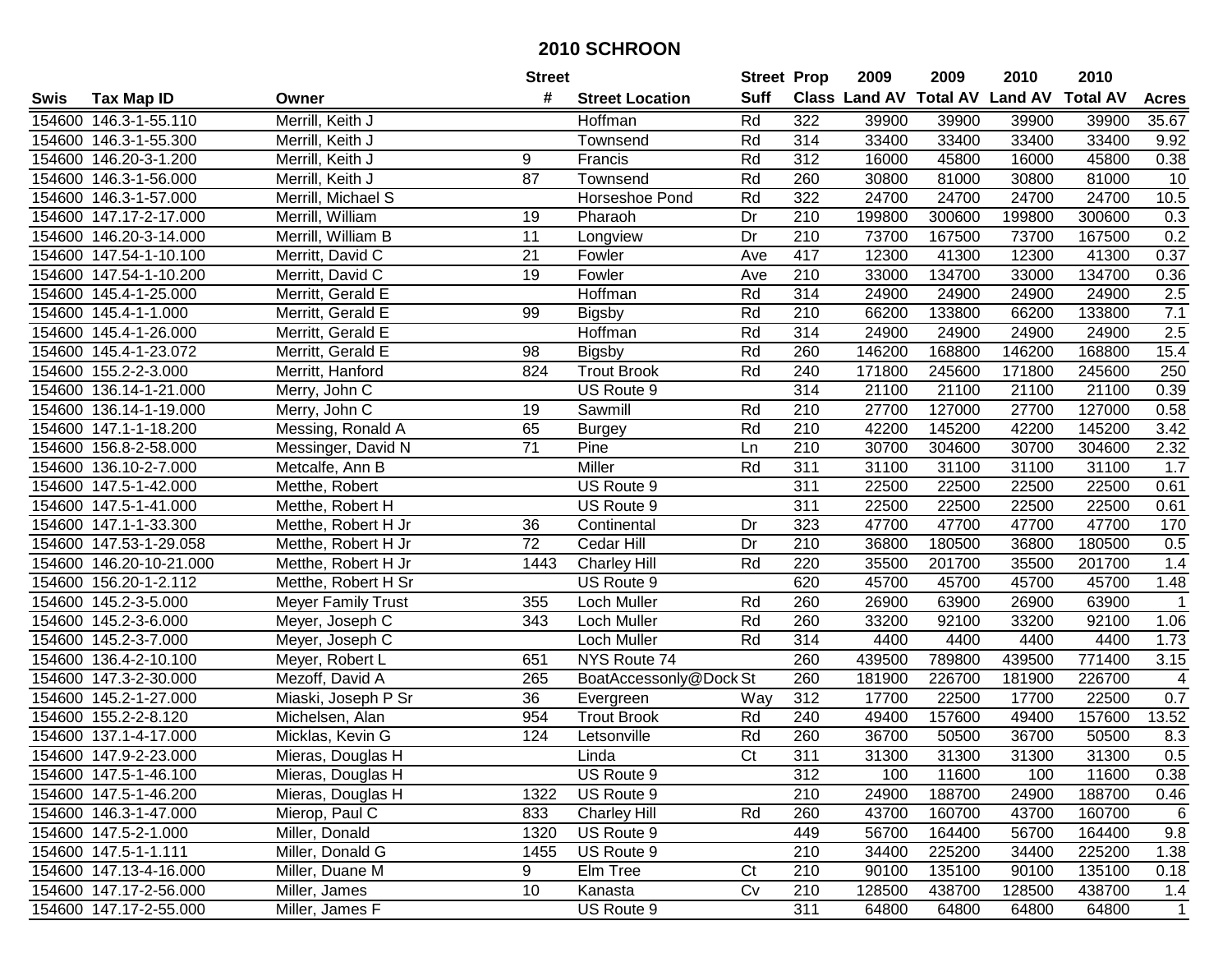|             |                        |                     | <b>Street</b> |                        | <b>Street Prop</b> |                  | 2009   | 2009    | 2010                           | 2010            |                 |
|-------------|------------------------|---------------------|---------------|------------------------|--------------------|------------------|--------|---------|--------------------------------|-----------------|-----------------|
| <b>Swis</b> | <b>Tax Map ID</b>      | Owner               | #             | <b>Street Location</b> | <b>Suff</b>        |                  |        |         | Class Land AV Total AV Land AV | <b>Total AV</b> | <b>Acres</b>    |
|             | 154600 156.20-1-10.600 | Miller, Joanne F    | 20            | Platt                  | Dr                 | 210              | 412100 | 753300  | 479900                         | 796400          | 3.59            |
|             | 154600 147.13-5-5.000  | Miller, Lance S     | 3             | Tannery                | Ln                 | 210              | 351600 | 472600  | 351600                         | 472600          | 0.3             |
|             | 154600 145.2-1-8.000   | Miller, Robert B    | 411           | Loch Muller            | Rd                 | $\overline{210}$ | 25700  | 196400  | 25700                          | 196400          | 1.5             |
|             | 154600 145.2-1-26.000  | Miller, Robert E    | 32            | Evergreen              | Way                | 260              | 23200  | 58100   | 23200                          | 58100           | 0.9             |
|             | 154600 145.2-1-25.000  | Miller, Robert E    |               | <b>Loch Muller</b>     | Rd                 | 314              | 34400  | 34400   | 34400                          | 34400           | 4.1             |
|             | 154600 136.2-1-17.000  | Mills, Karl         |               | Paradox                | Rd                 | 322              | 18300  | 18300   | 18300                          | 18300           | 23.3            |
|             | 154600 136.2-1-16.000  | Mills, Karl         |               | Paradox                | Rd                 | 314              | 800    | 800     | 800                            | 800             | 0.7             |
|             | 154600 136.2-1-15.000  | Mills, Karl         |               | Paradox                | Rd                 | 314              | 300    | 300     | 300                            | 300             | 0.7             |
| 154600      | 136.2-1-14.000         | Mills, Karl         |               | Paradox                | Rd                 | 322              | 7200   | 7200    | 7200                           | 7200            | 11.8            |
|             | 154600 136.2-1-7.000   | Mills, Karl         |               | Paradox                | Rd                 | 322              | 11200  | 11200   | 11200                          | 11200           | 18.3            |
| 154600      | 136.2-1-6.000          | Mills, Karl         |               | Paradox                | Rd                 | 322              | 5400   | 5400    | 5400                           | 5400            | 9.4             |
|             | 154600 136.2-1-21.000  | Mills, Karl         |               | Shore                  | Rd                 | 210              | 210900 | 1335500 | 210900                         | 1185400         | 0.3             |
| 154600      | 136.2-1-20.200         | Mills, Karl         |               | Shore                  | Rd                 | 311              | 41700  | 41700   | 41700                          | 41700           | 2.58            |
| 154600      | 136.2-1-22.000         | Mills, Karl         | 376           | Shore                  | Rd                 | 311              | 664800 | 664800  | 477700                         | 477700          | 1.76            |
| 154600      | 136.2-1-20.110         | Mills, Karl         |               | Paradox                | Rd                 | 312              | 802000 | 846200  | 802000                         | 846200          | 54.43           |
| 154600      | 136.2-1-9.000          | Mills, Karl         |               | Paradox                | Rd                 | 322              | 131100 | 131100  | 131100                         | 131100          | 214.3           |
|             | 154600 156.12-3-10.000 | Milsom, John B      | 566           | US Route 9             |                    | 210              | 333400 | 575800  | 333400                         | 575800          | 0.34            |
|             | 154600 156.8-2-50.000  | Milsom, Robert T    | 57            | Pine                   | Ln                 | 210              | 37200  | 165000  | 37200                          | 165000          | 1.84            |
|             | 154600 157.1-1-11.000  | Minard, Robert W    | 799           | Adirondack             | Rd                 | 210              | 493200 | 813800  | 443900                         | 803000          | 2.24            |
|             | 154600 136.18-1-23.000 | Mingo, John         | 203           | Alder Meadow           | Rd                 | $\overline{210}$ | 23200  | 143200  | 23200                          | 143200          | 0.6             |
|             | 154600 136.18-1-26.000 | Mingo, John H       |               | Alder Meadow           | Rd                 | 311              | 14700  | 14700   | 14700                          | 14700           | 0.2             |
|             | 154600 125.3-3-23.000  | Minotti, Melissa A  | 20            | Sugarbush              | Way                | 312              | 26300  | 31600   | 26300                          | 31600           | 1.23            |
|             | 154600 125.3-3-28.000  | Minotti, Melissa A  | 48            | Sugarbush              | Way                | 240              | 153200 | 204300  | 153200                         | 278400          | 154             |
|             | 154600 147.5-1-34.000  | Mironchuk, Andrew P | 1384          | US Route 9             |                    | 322              | 82700  | 82700   | 82700                          | 82700           | 19              |
| 154600      | 136.3-1-30.000         | Mirro, Claire       | 1479          | US Route 9             |                    | 280              | 33100  | 160500  | 33100                          | 160500          | $1.1$           |
|             | 154600 134.19-1-10.000 | Misha, John         | 9             | Anderson               | Dr                 | 260              | 13700  | 47100   | 13700                          | 47100           | 0.3             |
|             | 154600 146.4-1-27.000  | Misha, John         | 1270          | <b>Charley Hill</b>    | Rd                 | 312              | 43900  | 46500   | 43900                          | 46500           | 8.4             |
|             | 154600 134.19-1-9.000  | Misha, John         |               | Loch Muller            | Rd                 | 311              | 5300   | 5300    | 5300                           | 5300            | 2.1             |
|             | 154600 156.16-3-9.000  | Misha, John         | 14            | Hayes                  | Rd                 | 210              | 28700  | 87400   | 28700                          | 87400           | 0.9             |
|             | 154600 156.8-1-1.000   | Misha, John         |               | Osprey                 | Way                | 910              | 29200  | 29200   | 29200                          | 29200           | $\overline{20}$ |
|             | 154600 146.20-2-5.000  | Misha, John         |               | <b>Charley Hill</b>    | Rd                 | 322              | 9500   | 9500    | 9500                           | 9500            | $\overline{7}$  |
|             | 154600 146.20-2-6.000  | Misha, John         | 1351          | Charley Hill           | Rd                 | 312              | 84000  | 87100   | 84000                          | 87100           | 37.2            |
|             | 154600 146.20-2-7.000  | Misha, John         |               | <b>Charley Hill</b>    | Rd                 | 314              | 700    | 700     | 700                            | 700             | 0.4             |
|             | 154600 156.12-3-3.001  | Misha, John         | 436           | US Route 9             |                    | 417              | 296200 | 420800  | 296200                         | 420800          | 0.75            |
|             | 154600 135.-1-30.000   | Mitchell, Alan S Jr |               | US Route 9             |                    | 322              | 44800  | 44800   | 44800                          | 44800           | 91              |
|             | 154600 145.2-2-35.110  | Mitchell, David J   | 19            | <b>Burbank Brook</b>   | Rd                 | 240              | 52000  | 166400  | 52000                          | 166400          | 10.5            |
|             | 154600 156.12-1-4.100  | Mitchell, Robert A  |               | Beaver Dam             | Rd                 | 311              | 152800 | 152800  | 152800                         | 152800          | 4.64            |
|             | 154600 156.11-1-8.300  | Mitchell, Robert A  |               | <b>Charley Hill</b>    | Rd                 | 314              | 6300   | 6300    | 6300                           | 6300            | 2.42            |
|             | 154600 156.12-1-5.000  | Mitchell, Robert A  |               | Beaver Dam             | Rd                 | 311              | 9600   | 9600    | 9600                           | 9600            | 2.79            |
|             | 154600 146.3-1-74.000  | Mitchell, Robert J  | 53            | Beech Hill             | Rd                 | 260              | 34800  | 123400  | 34800                          | 123400          | 5               |
|             | 154600 145.-2-14.100   | Mitchell, Timothy K |               | Hoffman                | Rd                 | 322              |        |         | 6900                           | 6900            | 10.6            |
|             | 154600 145.-2-13.100   | Mitchell, Timothy K |               | Hoffman                | Rd                 | 322              |        |         | 2800                           | 2800            | 4.3             |
|             |                        |                     |               |                        |                    |                  |        |         |                                |                 |                 |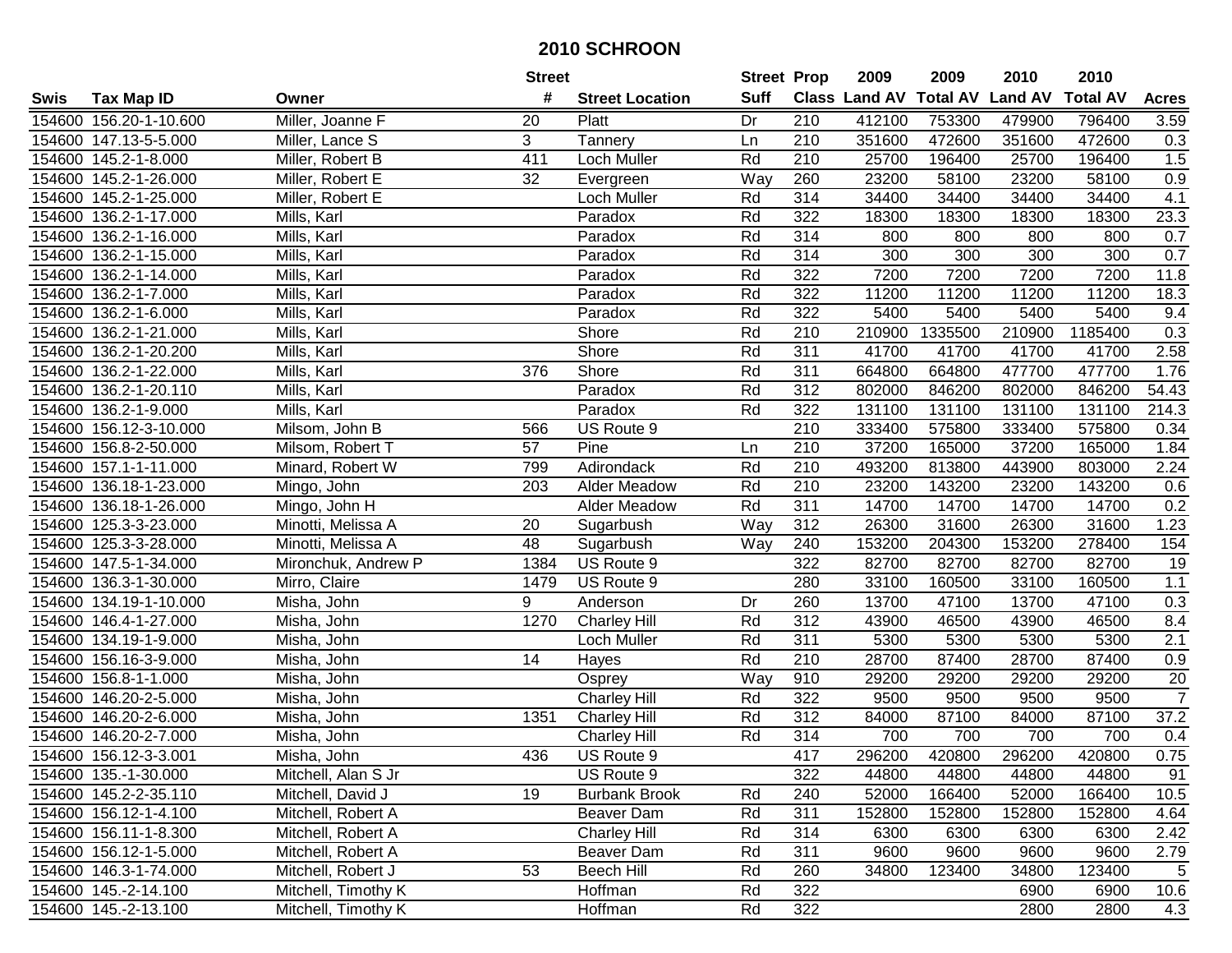|        |                          |                                | <b>Street</b>  |                        | <b>Street Prop</b>       |                  | 2009   | 2009   | 2010                                    | 2010   |                  |
|--------|--------------------------|--------------------------------|----------------|------------------------|--------------------------|------------------|--------|--------|-----------------------------------------|--------|------------------|
| Swis   | <b>Tax Map ID</b>        | Owner                          | #              | <b>Street Location</b> | <b>Suff</b>              |                  |        |        | Class Land AV Total AV Land AV Total AV |        | <b>Acres</b>     |
|        | 154600 147.53-1-44.000   | Mitchell, Todd J               | $\overline{7}$ | Mousaw                 | Way                      | 210              | 28900  | 122900 | 28900                                   | 122900 | 0.3              |
|        | 154600 146.3-1-22.000    | Mitts, Ande                    | 1769           | Hoffman                | Rd                       | 210              | 59600  | 205800 | 59600                                   | 205800 | 10               |
|        | 154600 146.3-1-21.000    | Mitts, Nancy M                 |                | Hoffman                | Rd                       | 314              | 32200  | 32200  | 32200                                   | 32200  | 6.8              |
|        | 154600 156.16-3-15.000   | Mituzas, James                 | 54             | Dyckman                | Rd                       | 260              | 19000  | 47300  | 19000                                   | 47300  | 0.36             |
|        | 154600 126.-3-23.100     | <b>MJR Investments LLC</b>     |                | Letsonville            | Rd                       | 322              | 96300  | 96300  | 96300                                   | 96300  | 144.86           |
|        | 154600 126.-3-24.100     | <b>MJR Investments LLC</b>     |                | Letsonville            | Rd                       | $\overline{322}$ | 30200  | 30200  | 30200                                   | 30200  | 31.15            |
|        | 154600 126.-3-23.200     | <b>MJR Investments LLC</b>     | 326            | Letsonville            | Rd                       | 240              | 97200  | 247000 | 97200                                   | 247000 | 34.28            |
|        | 154600 147.45-1-14.200   | Modder Elizabeth               |                | Jordan                 | $\overline{\mathsf{St}}$ | 311              | 22300  | 22300  | 22300                                   | 22300  | 0.37             |
|        | 154600 147.45-1-14.100   | Moffat, David                  | 5              | Chain                  | $\overline{\mathsf{St}}$ | $\overline{210}$ | 30000  | 113800 | 30000                                   | 113800 | 0.33             |
|        | 154600 157.3-1-27.000    | Mohrmann, Joan K               | 245            | Adirondack             | Rd                       | 210              | 333400 | 561100 | 333400                                  | 561100 | $\overline{c}$   |
|        | 154600 145.2-2-4.000     | Mokszycki, Steven              |                | Potash Hill            | Rd                       | 314              | 2300   | 2300   | 2300                                    | 2300   | 0.8              |
|        | 154600 145.2-2-6.000     | Mokszycki, Steven              | 181            | Potash Hill            | Rd                       | 314              | 20800  | 20800  | 20800                                   | 20800  | $\mathbf{1}$     |
|        | 154600 145.2-2-5.000     | Mokszycki, Steven              |                | Potash Hill            | Rd                       | 311              | 800    | 800    | 800                                     | 800    | 0.3              |
| 154600 | 157.5-3-6.000            | Moline, Douglas W              | 10             | Wax                    | Way                      | 210              | 253000 | 332300 | 253000                                  | 332300 | 0.9              |
| 154600 | 136.14-3-16.000          | Molloy, Robert E               | 40             | Knox                   | Rd                       | 210              | 126100 | 330029 | 126100                                  | 330029 | 0.5              |
| 154600 | 147.17-2-3.000           | Molnar, Gayle                  | 15             | Tavern                 | Way                      | $\overline{210}$ | 198000 | 287400 | 198000                                  | 287400 | 0.2              |
|        | 154600 146.2-1-44.000    | Monroe, Victoria               | 2114           | Hoffman                | Rd                       | 260              | 133400 | 179900 | 133400                                  | 179900 | 1.4              |
|        | 154600 156.11-1-2.110    | Montegari, Daniel F            | 77             | <b>Thurman Pond</b>    | Rd                       | 240              | 54500  | 268300 | 54500                                   | 268300 | 19.8             |
|        | 154600 157.13-1-50.100   | Moore, Dennis                  | 421            | Adirondack             | Rd                       | 210              | 90200  | 279500 | 90200                                   | 279500 | 0.45             |
|        | 154600 157.13-1-1.000/5  | Moore, Dennis                  |                | Sand Point             | Way                      | 330              | 8000   | 8000   | 8000                                    | 8000   | $\pmb{0}$        |
|        | 154600 157.13-1-1.000/4  | Moore, Edward T                |                | Sand Point             | Way                      | 330              | 8000   | 8000   | 8000                                    | 8000   | $\pmb{0}$        |
|        | 154600 157.13-1-1.000/6  | Moore, Edward T                |                | Sand Point             | Way                      | 330              | 8000   | 8000   | 8000                                    | 8000   | $\overline{0}$   |
|        | 154600 157.13-1-1.000/22 | Moore, Edward T                |                | Sand Point             | Way                      | 330              | 8000   | 8000   | 8000                                    | 8000   | $\pmb{0}$        |
|        | 154600 157.13-1-1.000/1  | Moore, Edward T                |                | Sand Point             | Way                      | 330              | 8000   | 8000   | 8000                                    | 8000   | $\overline{0}$   |
|        | 154600 157.13-1-46.000   | Moore, Edward T                |                | Adirondack             | Rd                       | 312              | 48500  | 78300  | 48500                                   | 78300  | $0.8\,$          |
|        | 154600 157.13-1-50.200   | Moore, Edward T                |                | Adirondack             | Rd                       | 311              | 18600  | 18600  | 18600                                   | 18600  | 0.37             |
|        | 154600 157.13-1-12.000   | Moore, Edward T                |                | Adirondack             | Rd                       | 314              | 50200  | 50200  | 50200                                   | 50200  | 0.8              |
|        | 154600 157.13-1-49.000   | Moore, Edward T                | 407            | Adirondack             | Rd                       | 260              | 90100  | 255100 | 90100                                   | 255100 | 0.6              |
|        | 154600 145.2-2-10.000    | Morgan, Ingrid                 | 151            | Potash Hill            | Rd                       | 260              | 25600  | 65700  | 25600                                   | 65700  | 1.4              |
|        | 154600 145.2-2-11.000    | Morgan, Ingrid                 |                | Potash Hill            | Rd                       | 314              | 6200   | 6200   | 6200                                    | 6200   | $\overline{2.3}$ |
| 154600 | 136.10-1-7.000           | Morlock, Frederick E           | 22             | French                 | Rd                       | 260              | 35400  | 119400 | 35400                                   | 119400 | 0.6              |
| 154600 | 147.53-2-19.201          | Morningstar 1079 Main St Bistr | 1079           | US Route 9             |                          | 482              | 30500  | 158200 | 30500                                   | 158200 | 0.2              |
|        | 154600 147.17-2-23.000   | Morrell James H                | 10             | Quinn                  | Way                      | 260              | 47700  | 96900  | 47700                                   | 96900  | 0.1              |
|        | 154600 125.3-3-3.100     | Morris, Paul E                 |                | US Route 9             |                          | 322              | 45700  | 45700  | 45700                                   | 45700  | 19               |
|        | 154600 146.3-1-2.111     | Morse Construction Inc         |                | Hoffman                | Rd                       | 314              | 40800  | 40800  | 40800                                   | 40800  | 8                |
|        | 154600 146.3-1-2.112     | Morse Construction Inc         | 1656           | Hoffman                | Rd                       | 314              | 40800  | 40800  | 40800                                   | 40800  | 8                |
|        | 154600 147.9-1-5.000     | Morse, James                   | 1291           | US Route 9             |                          | 210              | 35000  | 368400 | 35000                                   | 368400 | 1.6              |
|        | 154600 146.3-1-41.100    | Morse, Neil                    |                | Horseshoe Pond         | Rd                       | 322              | 57200  | 57200  | 57200                                   | 57200  | 26.54            |
|        | 154600 147.53-2-22.000   | Morse, Vicki S                 | 1073           | US Route 9             |                          | 482              | 16800  | 151500 | 16800                                   | 151500 | 0.1              |
|        | 154600 146.2-1-49.000    | Morse, Vicki S                 | 73             | Krissica               | Way                      | 210              | 164600 | 547800 | 164600                                  | 547800 | 3.2              |
|        | 154600 146.1-1-25.000    | Morton, Jacob                  |                | Hoffman                | Rd                       | 314              | 31300  | 31300  | 31300                                   | 31300  | 5                |
|        | 154600 146.1-1-21.200    | Morton, Thomas                 | 221            | Sweenie Fields         | Rd                       | 210              | 39500  | 238300 | 39500                                   | 238300 | 5                |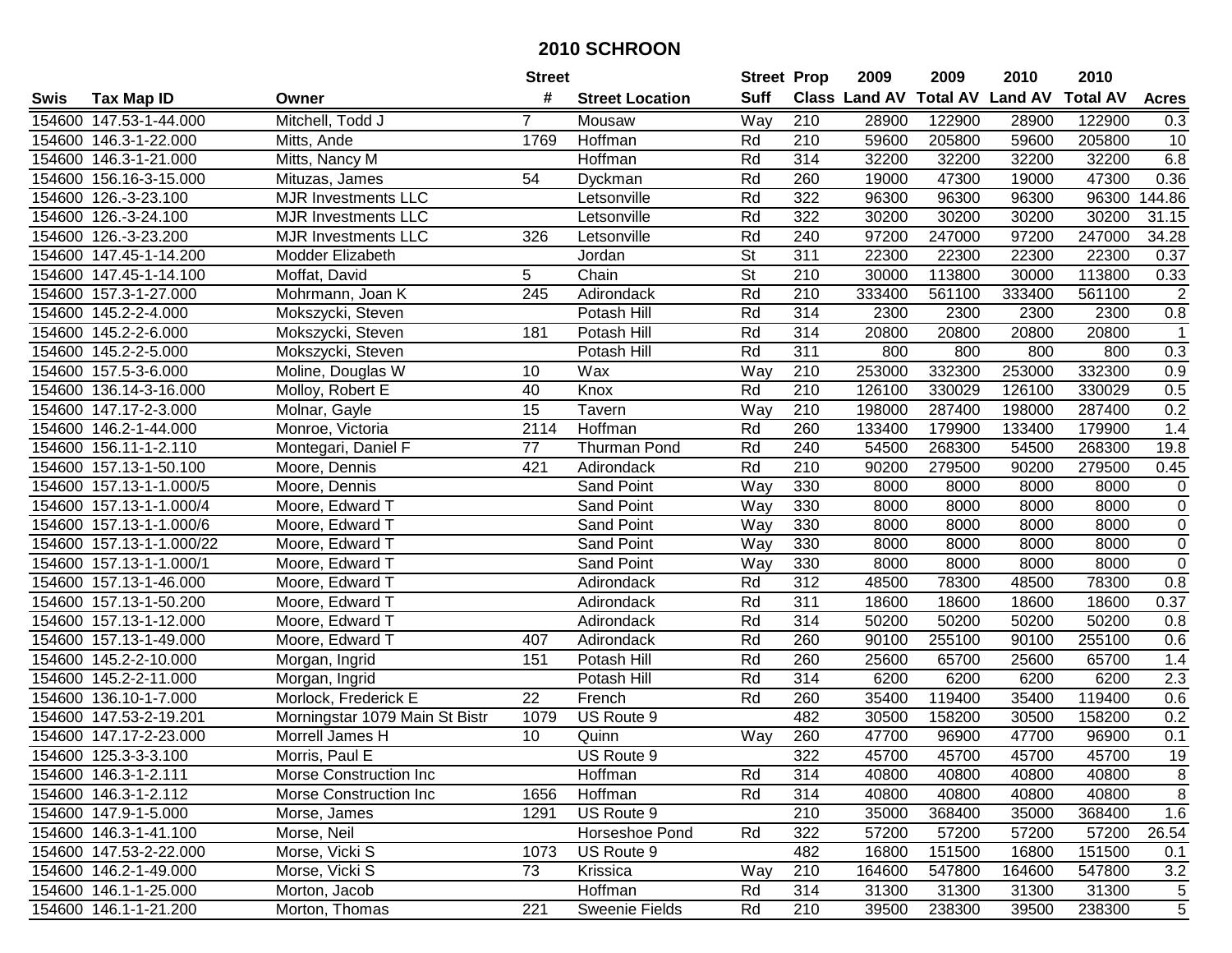|      |                          |                           | <b>Street</b>   |                        | <b>Street Prop</b>       |                  | 2009          | 2009            | 2010           | 2010            |              |
|------|--------------------------|---------------------------|-----------------|------------------------|--------------------------|------------------|---------------|-----------------|----------------|-----------------|--------------|
| Swis | <b>Tax Map ID</b>        | Owner                     | #               | <b>Street Location</b> | <b>Suff</b>              |                  | Class Land AV | <b>Total AV</b> | <b>Land AV</b> | <b>Total AV</b> | <b>Acres</b> |
|      | 154600 147.53-2-23.000   | Moryl, Joseph M           | 1071            | US Route 9             |                          | 482              | 15800         | 155800          | 15800          | 155800          | 0.1          |
|      | 154600 147.17-2-57.002   | Mosca, Andrew G           | $\overline{a}$  | Kanasta                | Cv                       | 210              | 105300        | 462300          | 105300         | 436000          | 0.5          |
|      | 154600 157.5-2-13.200    | Moscinski, Anne C         | 5               | Sheridan               | Way                      | 260              | 448400        | 512200          | 448400         | 512200          | 0.7          |
|      | 154600 157.13-1-51.000   | Moser, Robert             | 423             | Adirondack             | Rd                       | 260              | 81900         | 230900          | 81900          | 230900          | 0.5          |
|      | 154600 157.13-1-1.000/7  | Moser, Robert             |                 | Sand Point             | Way                      | 330              | 8000          | 8000            | 8000           | 8000            | $\mathbf 0$  |
|      | 154600 146.3-1-5.000     | Moses, Eugene Jr          | 1651            | Hoffman                | Rd                       | 210              | 26500         | 59500           | 26500          | 59500           | 1.6          |
|      | 154600 147.5-1-40.000    | Moses, Paul C             | $\overline{2}$  | Continental            | Dr                       | 210              | 26000         | 147800          | 26000          | 154300          | 0.5          |
|      | 154600 157.1-1-5.002     | Moss, John A              | 849             | Adirondack             | Rd                       | 280              | 558400        | 640300          | 558400         | 640300          | 12.3         |
|      | 154600 137.30-2-57.000/6 | Mottl, Francis J          |                 | Glen Reay              | Way                      | 330              | 7500          | 7800            | 7500           | 7800            | $\mathbf 0$  |
|      | 154600 137.1-4-7.200     | Mottl, Francis J          |                 | Fraternaland           | Rd                       | 322              | 4800          | 4800            | 4800           | 4800            | 7.97         |
|      | 154600 137.30-2-22.000   | Mottl, Francis J          | 236             | Fraternaland           | Rd                       | 260              | 87400         | 170000          | 87400          | 170000          | 0.1          |
|      | 154600 155.2-2-8.110     | Moulton, Henry            | 953             | <b>Trout Brook</b>     | Rd                       | 322              | 48100         | 48100           | 48100          | 48100           | 10.11        |
|      | 154600 156.20-1-6.200    | Mountainside Bible Chapel |                 | US Route 9             |                          | 620              | 16800         | 16800           | 16800          | 16800           | 2.01         |
|      | 154600 156.20-1-3.000    | Mountainside Bible Chapel |                 | US Route 9             |                          | 620              | 58300         | 882300          | 58300          | 882300          | 0.7          |
|      | 154600 156.20-1-2.200    | Mountainside Bible Chapel |                 | US Route 9             |                          | 620              | 40100         | 40100           | 40100          | 40100           | 0.6          |
|      | 154600 156.20-1-5.000    | Mountainside Bible Chapel | 30              | Old Schroon            | Rd                       | 620              | 106700        | 888700          | 106700         | 888700          | 2.3          |
|      | 154600 156.20-1-6.100    | Mountainside Bible Chapel | 147             | US Route 9             |                          | 620              | 85900         | 758300          | 85900          | 758300          | 6.29         |
|      | 154600 156.20-1-4.000    | Mountainside Bible Chapel | 177             | US Route 9             |                          | 620              | 40100         | 48500           | 40100          | 48500           | 0.6          |
|      | 154600 156.19-2-8.000    | Mountainside Bible Chapel |                 | Old Schroon            | Rd                       | 620              | 8300          | 9500            | 8300           | 9500            | 0.9          |
|      | 154600 147.53-1-38.000   | Mousaw John A             | 1115            | US Route 9             |                          | 210              | 55800         | 199100          | 55800          | 199100          | 0.95         |
|      | 154600 147.45-1-38.000   | Moyer, John               |                 | Center                 | <b>St</b>                | 311              | 57400         | 57400           | 57400          | 57400           | 1.15         |
|      | 154600 146.20-3-8.000    | Moyer, John T             | 20              | Longview               | Dr                       | 260              | 82000         | 166100          | 82000          | 166100          | 0.3          |
|      | 154600 156.12-2-20.000   | Moynihan, Kevin           | 249             | Old Schroon            | Rd                       | 210              | 47200         | 168600          | 47200          | 168600          | 2.6          |
|      | 154600 137.1-4-26.600    | Mrocka, Paul A            | 38              | Dreams                 | Way                      | 210              | 333900        | 706900          | 333900         | 678300          | 1.16         |
|      | 154600 147.5-1-50.000    | Mt Severance Prop LLC     | 1375            | US Route 9             |                          | 484              | 108600        | 280400          | 108600         | 280400          | 2.33         |
|      | 154600 145.2-1-43.000    | Mueller, William J        | 245             | Loch Muller            | Rd                       | 270              | 16600         | 25800           | 16600          | 25800           | 0.4          |
|      | 154600 146.20-3-41.000   | Muia, Joseph Jr           | 878             | US Route 9             |                          | 210              | 29500         | 128300          | 29500          | 128300          | 0.6          |
|      | 154600 146.20-3-42.200   | Muia, Joseph Jr           |                 | US Route 9             |                          | 311              | 66900         | 66900           | 66900          | 66900           | 0.33         |
|      | 154600 145.2-2-8.200     | Mulcahy, Kevin J          |                 | Potash Hill            | Rd                       | $\overline{311}$ | 19800         | 19800           | 19800          | 19800           | 0.9          |
|      | 154600 146.1-1-44.000    | Mulcahy, Steven M         |                 | Hoffman                | Rd                       | $\overline{311}$ | 13700         | 13700           | 13700          | 13700           | 0.4          |
|      | 154600 157.1-2-24.000    | Mullady, Donald J         | 12              | <b>Blue Waters</b>     | Way                      | 260              | 548500        | 597400          | 548500         | 597400          | 4.3          |
|      | 154600 147.54-2-24.000   | Mullan, Daniel M          | 35              | Dock                   | $\overline{\mathsf{St}}$ | 210              | 94400         | 248300          | 94400          | 248300          | 0.2          |
|      | 154600 147.17-2-24.000   | Muller, Charles III       | $\overline{7}$  | Quinn                  | Way                      | $\overline{210}$ | 47700         | 105000          | 47700          | 105000          | 0.1          |
|      | 154600 147.45-1-36.000   | Mullin, Raymond M         | $\overline{22}$ | Center                 | $\overline{\mathsf{St}}$ | 210              | 31900         | 176400          | 31900          | 176400          | 0.39         |
|      | 154600 156.-1-56.000     | Mullins, Denis L          |                 | Hollow                 | Rd                       | 314              | 6300          | 6300            | 6300           | 6300            | 2.9          |
|      | 154600 156.-1-55.000     | Mullins, Denis L          | 426             | Hollow                 | Rd                       | 260              | 40200         | 137900          | 40200          | 137900          | 6.5          |
|      | 154600 136.3-2-15.000    | Munroe, Mary D            |                 | Severance              | Rd                       | 322              | 61200         | 61200           | 61200          | 61200           | 66.9         |
|      | 154600 157.3-1-16.000    | Munsinger, John           | 46              | <b>Guise Point</b>     | Way                      | 260              | 517600        | 566900          | 517600         | 566900          | 4.5          |
|      | 154600 157.3-1-18.000    | Munsinger, John P         | 31              | <b>Guise Point</b>     | Way                      | 280              | 672000        | 858300          | 672000         | 936700          | 5.2          |
|      | 154600 157.3-1-17.000    | Munsinger, John P         | 35              | <b>Guise Point</b>     | Way                      | 260              | 537600        | 653300          | 537600         | 653300          | 5.7          |
|      | 154600 157.3-1-19.000    | Munsinger, John P         | 27              | <b>Guise Point</b>     | Way                      | 210              | 647300        | 1074800         | 647300         | 1074800         | 5.3          |
|      | 154600 136.3-1-12.000    | Muraview, Irene           |                 | US Route 9             |                          | 311              | 2000          | 2000            | 2000           | 2000            | 0.6          |
|      |                          |                           |                 |                        |                          |                  |               |                 |                |                 |              |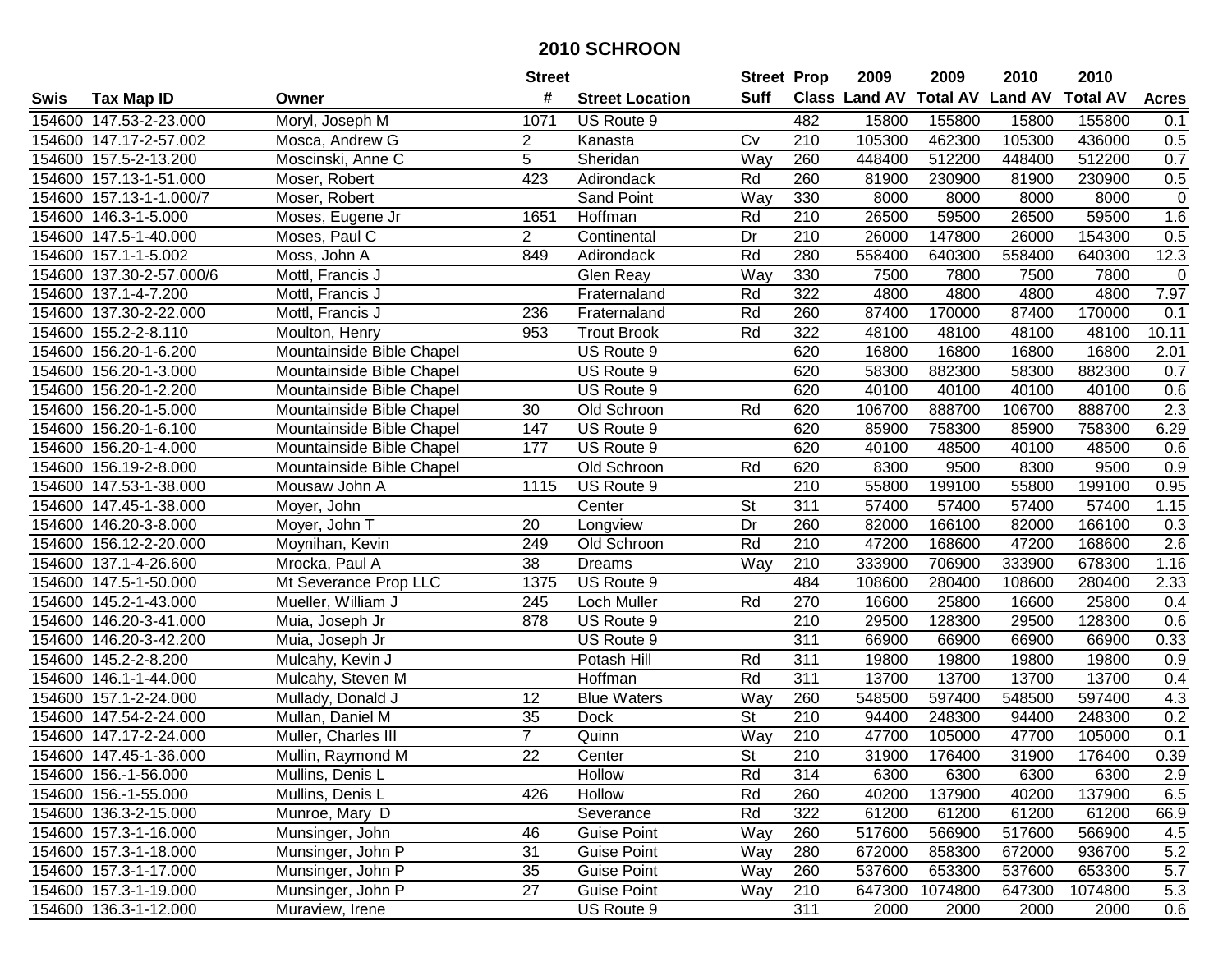|             |                               |                           | <b>Street</b> |                            | <b>Street Prop</b> |                  | 2009           | 2009    | 2010                                    | 2010    |                  |
|-------------|-------------------------------|---------------------------|---------------|----------------------------|--------------------|------------------|----------------|---------|-----------------------------------------|---------|------------------|
| <b>Swis</b> | <b>Tax Map ID</b>             | Owner                     | #             | <b>Street Location</b>     | <b>Suff</b>        |                  |                |         | Class Land AV Total AV Land AV Total AV |         | <b>Acres</b>     |
|             | 154600 136.3-1-13.000         | Muraview, Irene           |               | US Route 9                 |                    | 311              | 20000          | 20000   | 20000                                   | 20000   | 0.5              |
|             | 154600 136.3-1-20.000         | Murdock, Bruce            |               | US Route 9                 |                    | 311              | 1800           | 1800    | 1800                                    | 1800    | 0.5              |
|             | 154600 136.3-1-19.000         | Murdock, Bruce            |               | US Route 9                 |                    | 311              | 22900          | 22900   | 22900                                   | 22900   | 0.3              |
|             | 154600 156.16-3-10.000        | Murdock, David H          | 50            | Dyckman                    | Rd                 | 210              | 42700          | 153700  | 42700                                   | 153700  | 3.31             |
|             | 154600 156.20-1-1.000         | Murdock, Virginia         | 74            | Old Schroon                | Rd                 | $\overline{210}$ | 28700          | 117800  | 28700                                   | 117800  | 0.9              |
|             | 154600 156.16-3-21.200        | Murdock, Vivian B         |               | US Route 9                 |                    | 311              | 34400          | 34400   | 34400                                   | 34400   | 2.8              |
|             | 154600 156.16-3-20.000        | Murdock, Vivian B         | 392           | US Route 9                 |                    | 260              | 47700          | 127100  | 47700                                   | 127100  | 3.2              |
|             | 154600 137.30-1-4.000         | Murphy Family Association | 318           | Fraternaland               | Rd                 | 260              | 201700         | 239500  | 201700                                  | 239500  | 0.2              |
|             | 154600 147.17-2-38.000        | Murphy, George W          | 35            | Kanasta                    | $\overline{C}$     | $\overline{210}$ | 319400         | 381000  | 319400                                  | 381000  | 0.3              |
|             | 154600 136.10-2-2.000         | Murphy, John J            | 104           | Miller                     | Rd                 | 270              | 15700          | 53900   | 15700                                   | 53900   | 0.3              |
|             | 154600 156.16-3-45.000        | Murphy, Thomas R          | 59            | Bay                        | Rd                 | 210              | 380900         | 558000  | 380900                                  | 558000  | 0.5              |
|             | 154600 145.2-2-40.000         | Murray, Joseph J          | 146           | <b>Loch Muller</b>         | Rd                 | 271              | 28200          | 104400  | 28200                                   | 104400  | 3.9              |
|             | 154600 145.2-2-42.000         | Murray, Joseph J          |               | Loch Muller                | Rd                 | 314              | 4800           | 4800    | 4800                                    | 4800    | 1.8              |
| 154600      | 147.54-2-9.000                | Murtagh Sean M            | 9             | Leland                     | Ave                | 210              | 26000          | 159600  | 26000                                   | 159600  | 0.3              |
| 154600      | 147.5-1-1.120                 | Myers, Kenneth L          | 1445          | US Route 9                 |                    | 210              | 34500          | 211200  | 34500                                   | 211200  | 1.57             |
|             | 154600 156.16-3-11.000        | Myers, Margaret L         | 43            | Dyckman                    | Rd                 | 260              | 23400          | 120700  | 23400                                   | 120700  | 0.3              |
|             | 154600 157.1-1-17.000         | Myers, Martin             | 761           | Adirondack                 | Rd                 | 210              | 458600         | 760300  | 428000                                  | 712900  | $\sqrt{2}$       |
|             | 154600 147.53-1-36.000        | Myers, Susan J            | 1119          | US Route 9                 |                    | 210              | 11200          | 106700  | 11200                                   | 106700  | 0.1              |
|             | 154600 125.3-3-9.100          | Myrtle, Hugh              | 2405          | US Route 9                 |                    | 260              | 29900          | 83500   | 29900                                   | 74500   | 1.5              |
|             | 154600 157.3-1-33.000         | Namerow, Pearila          | 199           | Adirondack                 | Rd                 | 260              | 459800         | 677900  | 459800                                  | 677900  | 4.5              |
|             | 154600 136.3-2-13.000         | <b>National Grid</b>      |               | US Route 9                 |                    | 380              | 300            | 300     | 300                                     | 300     | 0.1              |
|             | 154600 147.5-1-19.000         | <b>National Grid</b>      |               | US Route 9                 |                    | 380              | 26000          | 26000   | 26000                                   | 26000   | 6.1              |
|             | 154600 147.53-1-1.000         | <b>National Grid</b>      |               | Industrial                 | Dr                 | 380              | 17100          | 17100   | 17100                                   | 17100   | 2.3              |
|             | 154600 147.5-1-6.000          | <b>National Grid</b>      |               | Glen Reay                  | Way                | 380              | 20000          | 20000   | 20000                                   | 20000   | $\overline{3.1}$ |
|             | 154600 147.53-2-1.100         | <b>National Grid</b>      | 47            | <b>Brookfield</b>          | Ave                | 380              | 14900          | 14900   | 14900                                   | 14900   | 1.17             |
|             | 154600 136.14-2-36.000        | <b>National Grid</b>      |               | River                      | Rd                 | 380              | 7400           | 7400    | 7400                                    | 7400    | $\,$ 5 $\,$      |
|             | 154600 136.14-2-7.000         | National Grid             |               | River                      | Rd                 | 380              | 2400           | 2400    | 2400                                    | 2400    | $\overline{2}$   |
|             | 154600 136.14-1-35.000        | <b>National Grid</b>      |               | Stowell                    | Rd                 | 330              | 5100           | 5100    | 5100                                    | 5100    | 2.2              |
| 154600      | 136.14-1-5.200                | <b>National Grid</b>      |               | River                      | Rd                 | 884              | 15300          | 15300   | 15300                                   | 15300   | 0.83             |
| 154600      | 136.3-2-12.000                | <b>National Grid</b>      |               | US Route 9                 |                    | 380              | 10000          | 10000   | 10000                                   | 10000   | 3.62             |
| 154600      | 136.2-1-8.000                 | <b>National Grid</b>      |               | Paradox                    | Rd                 | 882              | 236700         | 236700  | 236700                                  | 236700  | 85.6             |
| 154600      | 136.1-4-2.000                 | <b>National Grid</b>      |               | Shore                      | Rd                 | 910              | 800            | 800     | 800                                     | 800     | 0.86             |
|             | 154600 136.1-3-22.000         | <b>National Grid</b>      |               | River                      | Rd                 | 330              | 800            | 800     | 800                                     | 800     | 0.1              |
|             | 154600 147.13-2-1.000         | <b>National Grid</b>      |               | US Route 9                 |                    | 872              | 59300          | 209325  | 59300                                   | 207167  | 18.9             |
|             | 154600 156.-2-1.000           | <b>National Grid</b>      |               | <b>Charley Hill</b>        | Rd                 | 380              | 32900          | 32900   | 32900                                   | 32900   | 52.8             |
|             | 154600 646.-9999-132.350/1881 | <b>National Grid</b>      |               | <b>Total Electric Dist</b> |                    | 884              | $\overline{0}$ | 1943472 | 0                                       | 2050145 | $\mathbf 0$      |
|             | 154600 646.-9999-132.350/1001 | <b>National Grid</b>      |               | Chestertown Schroon 3      |                    | 882              | $\mathbf 0$    | 438159  | 0                                       | 286050  | $\mathbf 0$      |
|             | 154600 147.45-1-1.000         | <b>National Grid</b>      |               | Jordan                     | <b>St</b>          | 380              | 19600          | 19600   | 19600                                   | 19600   | 3.6              |
|             | 154600 147.2-1-32.200         | Naumowicz, Tadeusz        |               | Adirondack                 | Rd                 | 314              | 24900          | 24900   | 24900                                   | 24900   | 6.8              |
|             | 154600 147.2-1-32.100         | Naumowicz, Taduesz        |               | Adirondack                 | Rd                 | 314              | 13500          | 13500   | 13500                                   | 13500   | 1                |
|             | 154600 136.4-2-19.120         | Nawita Bay Trust          | 84            | Nawita                     | Rd                 | 280              | 646300         | 1040800 | 646300                                  | 1040800 | 19               |
|             | 154600 147.53-1-51.000        | Neander, Steven           | 42            | <b>Brookfield</b>          | Ave                | 210              | 26400          | 106400  | 26400                                   | 106400  | 0.4              |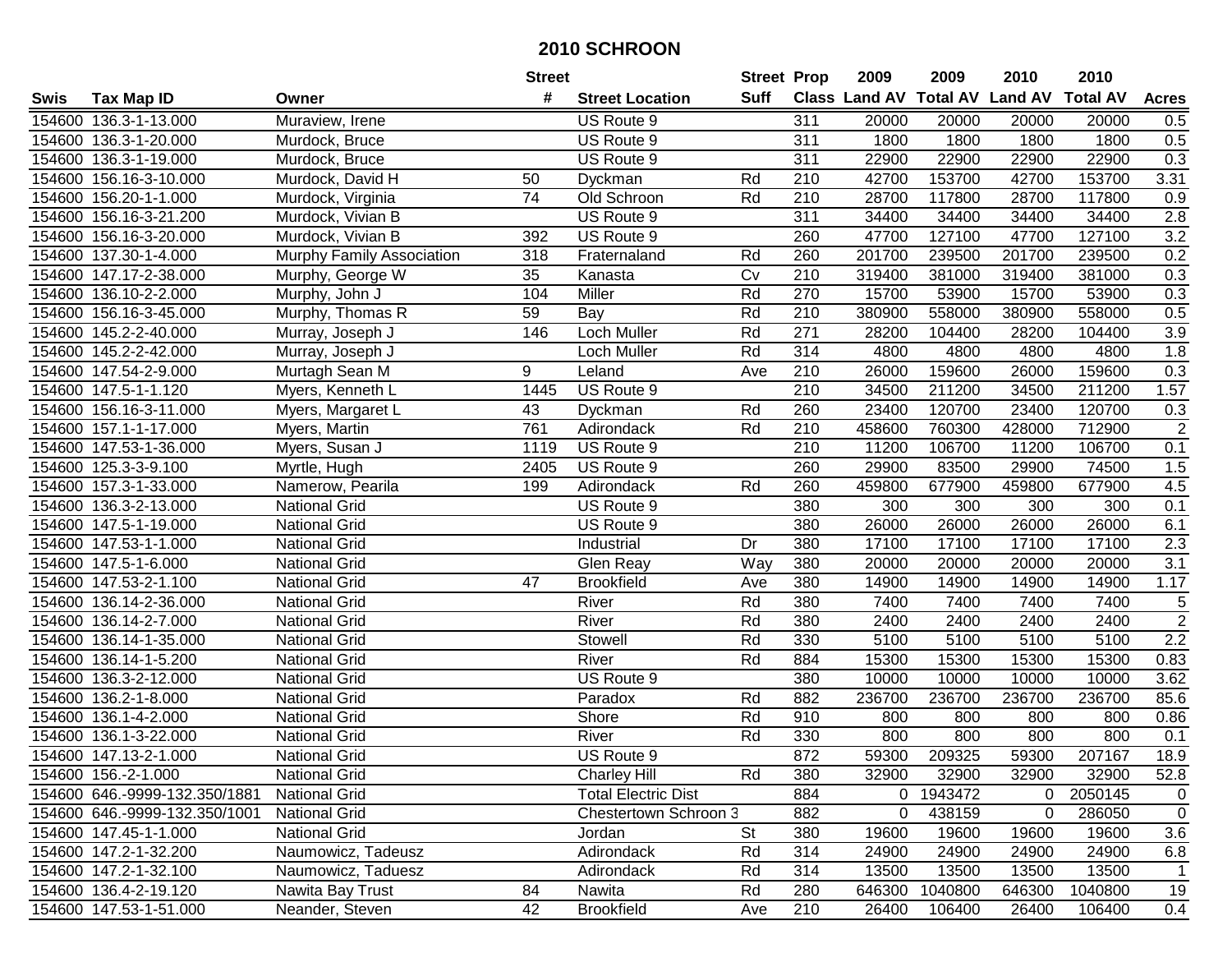|        |                        |                               | <b>Street</b>   |                        | <b>Street Prop</b> |                  | 2009                 | 2009            | 2010           | 2010            |                  |
|--------|------------------------|-------------------------------|-----------------|------------------------|--------------------|------------------|----------------------|-----------------|----------------|-----------------|------------------|
| Swis   | <b>Tax Map ID</b>      | Owner                         | #               | <b>Street Location</b> | <b>Suff</b>        |                  | <b>Class Land AV</b> | <b>Total AV</b> | <b>Land AV</b> | <b>Total AV</b> | <b>Acres</b>     |
|        | 154600 136.11-1-38.031 | Nelson Evelyn M Fogg          | 255             | Shore                  | Rd                 | 260              | 356500               | 419700          | 356500         | 419700          | 5.19             |
|        | 154600 146.4-1-42.000  | Nelson, Elmer T               | 941             | <b>Charley Hill</b>    | Rd                 | 260              | 96100                | 164500          | 96100          | 164500          | 67.8             |
|        | 154600 137.29-1-10.000 | Nerenberg, Robert             | 352             | Fraternaland           | Rd                 | 260              | 184400               | 300000          | 184400         | 300000          | 0.2              |
|        | 154600 157.5-2-2.000   | Nestler, Carolyn              | 42              | Skylark                | Ln                 | 210              | 435200               | 671800          | 435200         | 656900          | 0.5              |
|        | 154600 147.3-2-19.000  | Neuffer, Wolfgang O           | 223             | Nesa                   | Rd                 | 260              | 475800               | 652600          | 475800         | 652600          | 2.8              |
|        | 154600 125.3-3-12.000  | Neville, Robert J             | 2365            | US Route 9             |                    | 314              | 18000                | 18000           | 18000          | 18000           | 0.7              |
| 154600 | 156.16-3-30.000        | Nevins, Gregory G             | 48              | Hayes                  | Rd                 | 210              | 284300               | 485900          | 284300         | 485900          | 1.4              |
| 154600 | 147.53-1-12.000        | Newberry, Joan L              | $\overline{24}$ | Cedar Hill             | $\overline{Dr}$    | 210              | 43400                | 196400          | 43400          | 196400          | 0.69             |
|        | 154600 147.3-2-38.000  | Newton, John E                | 93              | BoatAccessonly@Dock St |                    | $\overline{312}$ | 181900               | 191300          | 181900         | 191300          | 5.6              |
|        | 154600 136.14-1-14.200 | Nichols, Lawrence             | 17              | River                  | Rd                 | 260              | 108800               | 181100          | 108800         | 181100          | 0.83             |
|        | 154600 156.8-2-80.000  | Nielsen, Thomas               |                 | Hemlock                | Dr                 | 311              | 28300                | 28300           | 28300          | 28300           | 1.14             |
|        | 154600 136.18-3-1.001  | Niemiec, Joseph               | 311             | Alder Meadow           | Rd                 | 210              | 25200                | 72500           | 25200          | 72500           | 0.7              |
|        | 154600 157.3-1-26.000  | Nieradka, Donald              | 247             | Adirondack             | Rd                 | 260              | 334200               | 402900          | 334200         | 402900          | $\overline{2.3}$ |
| 154600 | 136.11-1-28.110        | NL Industries Inc             |                 | Shore                  | Rd                 | 322              | 4200                 | 4200            | 4200           | 4200            | 1.26             |
| 154600 | 137.1-4-24.100         | NL Industries Inc             |                 | Letsonville            | Rd                 | 322              | 3200                 | 3200            | 3200           | 3200            | 4.87             |
|        | 154600 136.1-5-2.100   | NL Industries Inc             |                 | Shore                  | Rd                 | 314              | 3800                 | 3800            | 3800           | 3800            | 2.74             |
| 154600 | 137.3-2-3.000          | NL Industries Inc             |                 | NYS Route 74           |                    | 322              | 6600                 | 6600            | 6600           | 6600            | 10.56            |
| 154600 | 126.-3-13.200          | NL Industries Inc             |                 | Letsonville            | Rd                 | 322              | 2700                 | 2700            | 2700           | 2700            | 3.44             |
| 154600 | 136.11-1-39.281        | Nolan, John C                 | 255             | Shore                  | Rd                 | 260              | 278000               | 466100          | 278000         | 466100          | 0.93             |
|        | 154600 147.9-2-12.000  | Norris, Frank R               | 62              | Wolters                | Way                | 210              | 212200               | 293700          | 212200         | 293700          | 0.46             |
|        | 154600 136.4-1-2.220   | North, Connie E               | 35              | Fountain               | Dr                 | 210              | 538300               | 697700          | 538300         | 697700          | 1.15             |
| 154600 | 147.54-1-40.000        | Northland Realty Ventures Inc | 17              | Fairfield              | Ave                | 411              | 7200                 | 121500          | 7200           | 121500          | 0.1              |
| 154600 | 156.16-3-22.000        | Nothdurft, Thomas             | 41              | Hayes                  | Rd                 | 210              | 68400                | 226200          | 68400          | 226200          | 0.5              |
| 154600 | 147.54-1-14.000        | Noxon, Charles W              | 31              | Fowler                 | Ave                | 210              | 20600                | 153800          | 20600          | 153800          | 0.2              |
| 154600 | 137.10-2-8.000         | Noxon, Janice M               | 1184            | NYS Route 74           |                    | $\overline{210}$ | 30500                | 123600          | 30500          | 123600          | 1.12             |
|        | 154600 157.1-1-7.000   | Nussbickel, Robert L          | 829             | Adirondack             | Rd                 | 210              | 404600               | 812600          | 404600         | 743600          | 0.49             |
| 154600 | 136.4-2-19.130         | Nutt, Benjamin W              | 99              | Nawita                 | Rd                 | 280              | 660200               | 807000          | 660200         | 807000          | 13.9             |
|        | 154600 136.11-1-25.000 | Oakley, Christine K           | 338             | Shore                  | Rd                 | 260              | 295000               | 382900          | 295000         | 382900          | 0.3              |
|        | 154600 136.11-1-3.200  | Oberdorf, Peter               |                 | Shore                  | Rd                 | 311              | 16300                | 16300           | 16300          | 16300           | $\overline{5}$   |
| 154600 | 136.11-1-7.100         | Oberdorf, Peter S             |                 | Shore                  | Rd                 | 311              | 354000               | 354000          | 354000         | 354000          | 2.59             |
|        | 154600 146.3-1-69.000  | OBrien, Thomas B              | 1252            | <b>Trout Brook</b>     | Rd                 | $\overline{210}$ | 46400                | 248400          | 46400          | 297700          | 1.6              |
|        | 154600 146.4-1-14.000  | Occhipinti, Anthony           |                 | Hoffman                | Rd                 | 322              | 39200                | 39200           | 39200          | 39200           | 14.2             |
|        | 154600 157.1-1-14.100  | Ocker, Ralph F                | 781             | Adirondack             | Rd                 | 260              | 468400               | 769000          | 443700         | 723600          | 3                |
|        | 154600 156.-1-17.000   | OConnor, John                 | 786             | <b>Charley Hill</b>    | Rd                 | 260              | 33200                | 151900          | 33200          | 151900          | 2.3              |
|        | 154600 146.3-1-30.000  | Oettinger, James J            | 251             | <b>Sweenie Fields</b>  | Rd                 | 210              | 40500                | 147300          | 40500          | 147300          | 5                |
|        | 154600 147.13-3-9.000  | OGrady, Denise                | 13              | Elwood                 | Ave                | 220              | 19500                | 139800          | 19500          | 139800          | $0.2\,$          |
|        | 154600 146.3-1-24.000  | OHara, Francis J              | 1805            | Hoffman                | Rd                 | 260              | 40500                | 125600          | 40500          | 125600          | 5                |
|        | 154600 156.16-2-5.000  | OHara, William T              | 79              | Old Schroon            | Rd                 | 210              | 41700                | 164800          | 41700          | 164800          | 3                |
|        | 154600 146.3-1-71.000  | OLeary, Irene                 |                 | Hoffman                | Rd                 | 322              | 92000                | 92000           | 92000          | 92000           | 55.7             |
|        | 154600 157.1-2-4.001   | OLeary, Robert P              | 471             | Adirondack             | Rd                 | 260              | 408200               | 621100          | 408200         | 621100          | 2.38             |
|        | 154600 145.2-1-35.000  | Oliver, Peggy J               |                 | Youngs                 | Rd                 | 322              | 56000                | 56000           | 56000          | 56000           | 27.56            |
|        | 154600 145.2-1-36.000  | Oliver, Peggy J               | 42              | Potash Hill            | Rd                 | 260              | 24400                | 98700           | 24400          | 98700           | $\overline{2}$   |
|        |                        |                               |                 |                        |                    |                  |                      |                 |                |                 |                  |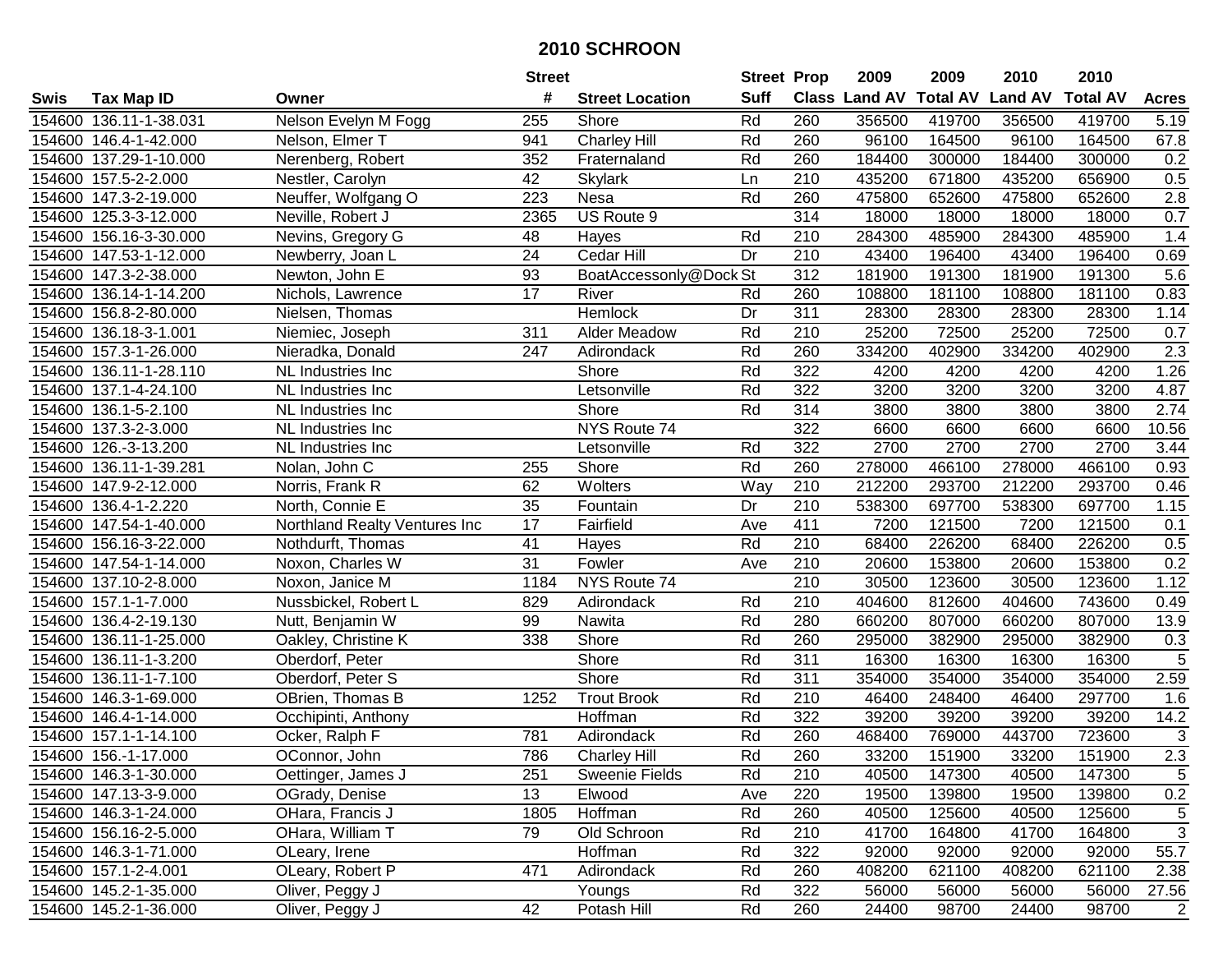|        |                           |                                     | <b>Street</b>   |                        | <b>Street Prop</b> |                  | 2009                          | 2009    | 2010           | 2010            |                |
|--------|---------------------------|-------------------------------------|-----------------|------------------------|--------------------|------------------|-------------------------------|---------|----------------|-----------------|----------------|
| Swis   | <b>Tax Map ID</b>         | Owner                               | #               | <b>Street Location</b> | <b>Suff</b>        |                  | <b>Class Land AV Total AV</b> |         | <b>Land AV</b> | <b>Total AV</b> | <b>Acres</b>   |
|        | 154600 156.20-1-13.000    | Olsen, Cynthia                      |                 | US Route 9             |                    | 311              | 43500                         | 43500   | 43500          | 43500           | 4.79           |
|        | 154600 156.20-1-10.200    | Olsen, Cynthia                      | 75              | Mountainside           | Ln                 | 210              | 620200                        | 1249100 | 620200         | 1211100         | 4              |
|        | 154600 156.15-2-5.000/1   | <b>Omnipoint Communications Inc</b> |                 | <b>Charley Hill</b>    | Rd                 | 837              |                               |         |                | 65101           | $\mathbf 0$    |
|        | 154600 146.20-5-3.000     | Onufrak, Jean M                     | 14              | Pine                   | Ln                 | 210              | 35000                         | 237500  | 35000          | 237500          | 1.3            |
|        | 154600 156.8-2-93.000     | Onufrak, Miroslav                   |                 | Hemlock                | Dr                 | $\overline{311}$ | 28300                         | 28300   | 28300          | 28300           | 1.11           |
|        | 154600 146.1-1-34.000     | Open Space Conservancy Inc          |                 | Hoffman                | Rd                 | 314              | 10500                         | 10500   | 10500          | 10500           | $\overline{4}$ |
| 154600 | 137.29-1-4.000            | OReilly, Bernadette E               | 376             | Fraternaland           | Rd                 | 311              | 77600                         | 77600   | 77600          | 77600           | 0.3            |
| 154600 | 156.8-2-13.000            | Organek, Betty L                    | 8               | Davis                  | Rd                 | $\overline{210}$ | 329400                        | 436200  | 329400         | 436200          | 0.91           |
|        | 154600 147.5-1-11.100     | Orlando, James W                    | 1341            | US Route 9             |                    | 582              | 216500                        | 300200  | 216500         | 300200          | 15.9           |
|        | 154600 147.5-1-10.100     | Orlando, James W                    |                 | US Route 9             |                    | 330              | 19100                         | 19100   | 19100          | 19100           | 2.29           |
|        | 154600 156.8-2-24.000     | Ortiz, Mark S                       | 11              | Mayersohn              | Way                | 260              | 408800                        | 595700  | 408800         | 595700          | 0.5            |
|        | 154600 147.46-2-8.000     | Ortiz, Pedro J                      | 1145            | US Route 9             |                    | 210              | 35100                         | 137500  | 35100          | 137500          | 0.4            |
|        | 154600 136.11-1-24.000    | <b>ORZ Trust</b>                    | 342             | Shore                  | Rd                 | 260              | 301400                        | 414800  | 301400         | 414800          | 0.4            |
| 154600 | 157.1-2-3.000             | Osborne, John R                     | 479             | Adirondack             | Rd                 | 210              | 333300                        | 563200  | 333300         | 563200          | 2.15           |
| 154600 | 156.2-1-6.000             | Oscar Seagle Assoc Inc              | 1027            | <b>Charley Hill</b>    | Rd                 | 260              | 22600                         | 55300   | 22600          | 55300           | 0.8            |
| 154600 | 156.2-1-5.200             | Oscar Seagle Assoc Inc              | 16              | Seagle Colony          | Way                | 583              | 39200                         | 135400  | 39200          | 135400          | 11.52          |
| 154600 | 156.2-1-4.000             | Oscar Seagle Assoc Inc              | $\overline{23}$ | Seagle Colony          | Way                | 260              | 25800                         | 52000   | 25800          | 52000           | $2.2\,$        |
| 154600 | 146.4-1-30.000            | Oscar Seagle Assoc Inc              | 1015            | <b>Charley Hill</b>    | Rd                 | 210              | 38300                         | 148500  | 38300          | 148500          | $\overline{7}$ |
|        | 154600 137.30-2-44.000    | Osika, Cynthia A                    | 13              | Glen Reay              | Way                | 260              | 126100                        | 195100  | 126100         | 195100          | 1.7            |
|        | 154600 137.30-2-57.000/12 | Osika, Cynthia A                    |                 | Glen Reay              | Way                | 330              | 7500                          | 7800    | 7500           | 7800            | $\pmb{0}$      |
|        | 154600 146.20-7-3.000     | Osolin, John P                      | 773             | US Route 9             |                    | 210              | 38400                         | 232800  | 38400          | 232800          | 1.2            |
| 154600 | 147.54-1-16.000           | Osterman, Raymond C                 | 39              | Fowler                 | Ave                | 417              | 8900                          | 80100   | 8900           | 80100           | 0.3            |
| 154600 | 146.1-1-55.000            | Ostrowsky, Edith                    | 160             | Sweenie Fields         | Rd                 | 210              | 40300                         | 312400  | 40300          | 312400          | 5.2            |
| 154600 | 147.1-1-33.200            | Otruba, John C                      | 40              | Continental            | Dr                 | 240              | 17400                         | 17400   | 42500          | 183000          | 12.7           |
| 154600 | 136.3-2-40.120            | Otto, William E                     |                 | US Route 9             |                    | 311              | 34800                         | 34800   | 34800          | 34800           | 2.93           |
|        | 154600 147.17-2-45.000    | Otto, William E Jr                  | 34              | Kanasta                | Cv                 | 210              | 114700                        | 252200  | 114700         | 252200          | 0.54           |
|        | 154600 147.54-1-51.000    | Our Lady Of Lourdes                 | 1114            | US Route 9             |                    | 620              | 79900                         | 447900  | 79900          | 447900          | 0.9            |
|        | 154600 147.1-1-18.112     | Overholt, Glenn W                   | 71              | <b>Burgey</b>          | Rd                 | 210              | 33800                         | 198900  | 33800          | 198900          | 3.19           |
|        | 154600 157.5-2-7.000      | Pachla, David                       | 14              | Spruce                 | Ln                 | $\overline{210}$ | 441000                        | 718400  | 441000         | 693500          | 0.45           |
|        | 154600 146.20-8-3.000     | Pacitti, Susan                      | 52              | Pine                   | Ln                 | $\overline{210}$ | 38800                         | 159600  | 38800          | 159600          | 2.3            |
|        | 154600 147.53-1-25.000    | Padula, Florence                    |                 | Cedar Hill             | Dr                 | 311              | 28300                         | 28300   | 28300          | 28300           | 0.3            |
|        | 154600 136.1-3-28.000     | Pagano, Suzanne                     |                 | US Route 9             |                    | 311              | 41300                         | 41300   | 41300          | 41300           | 1.8            |
| 154600 | 136.14-3-14.000           | Page, Dennis C                      | $\overline{34}$ | Knox                   | Rd                 | 260              | 126100                        | 205200  | 126100         | 205200          | 0.5            |
|        | 154600 157.1-1-16.000     | Page, Donna F                       | 765             | Adirondack             | Rd                 | 260              | 562000                        | 586000  | 562000         | 586000          | 3.9            |
|        | 154600 147.17-2-63.500    | Page, Douglas                       | 68              | Skylark                | Ln                 | 210              | 396400                        | 597400  | 396400         | 597400          | 0.7            |
|        | 154600 156.12-3-19.000    | Paggi, Lawrence J                   | 18              | Alburnorm              | Way                | 210              | 404700                        | 579300  | 404700         | 579300          | 0.4            |
|        | 154600 146.1-1-15.000     | Paglia, Arnold                      | 1909            | Hoffman                | Rd                 | 260              | 33400                         | 99200   | 33400          | 99200           | 5.2            |
|        | 154600 156.8-2-57.000     | Pakrul, David W                     | 72              | Pine                   | Ln                 | 210              | 36300                         | 281100  | 36300          | 268700          | 1.99           |
|        | 154600 147.45-1-21.000    | Palisano, Thomas G                  | 42              | Hillside               | Ave                | 210              | 29200                         | 117000  | 29200          | 117000          | 0.3            |
|        | 154600 157.13-1-57.000    | Palmer, James R                     | 41              | <b>Birch</b>           | Way                | 260              | 98400                         | 208800  | 98400          | 208800          | 0.5            |
|        | 154600 157.13-1-1.000/13  | Palmer, James R                     |                 | Sand Point             | Way                | 330              | 8000                          | 8000    | 8000           | 8000            | $\mathbf 0$    |
|        | 154600 147.53-1-53.000    | Palmer, John                        | 48              | <b>Brookfield</b>      | Ave                | 210              | 21100                         | 49100   | 21100          | 49100           | 0.27           |
|        |                           |                                     |                 |                        |                    |                  |                               |         |                |                 |                |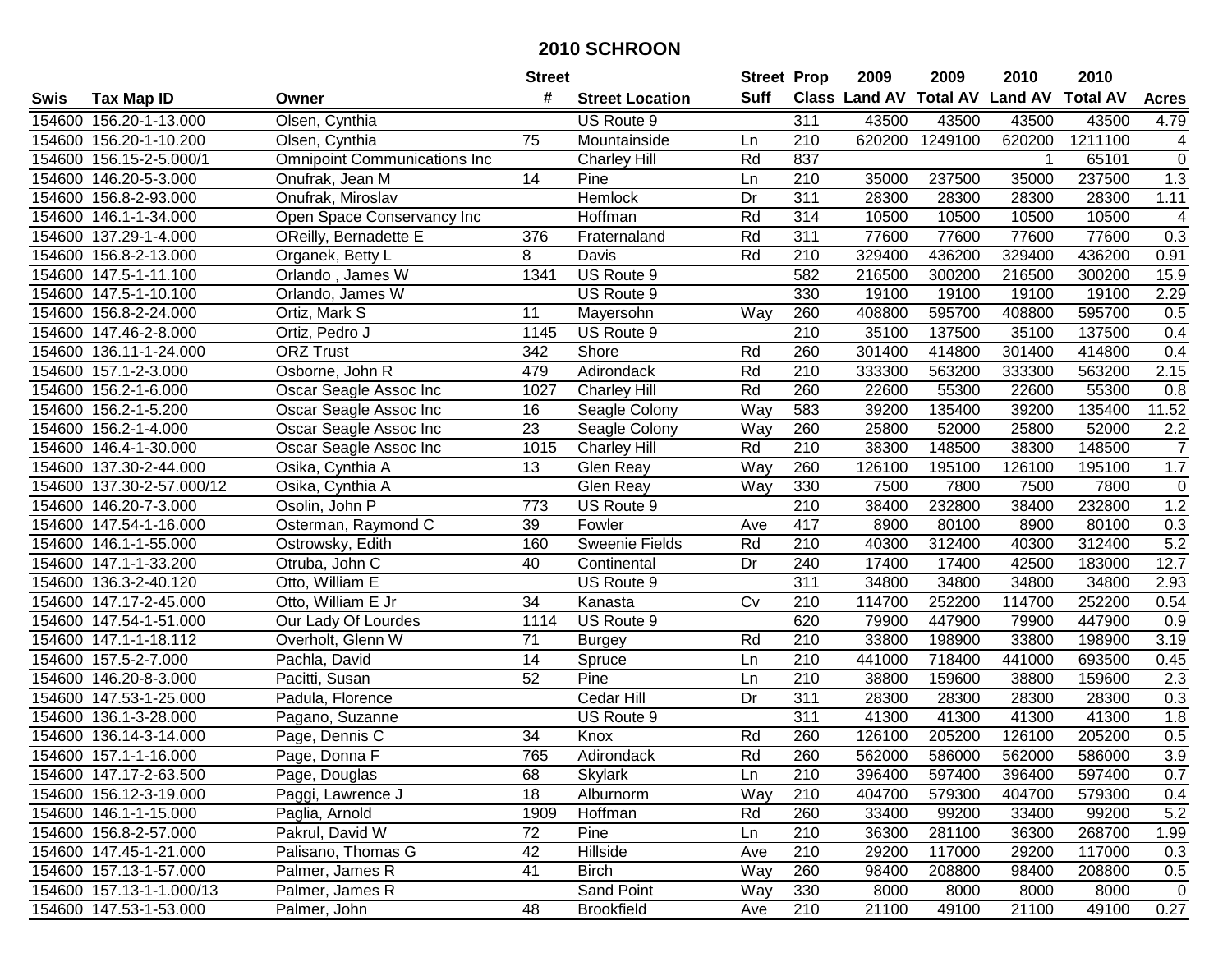|        |                        |                                 | <b>Street</b>   |                        | <b>Street Prop</b>       |                  | 2009          | 2009            | 2010           | 2010            |                 |
|--------|------------------------|---------------------------------|-----------------|------------------------|--------------------------|------------------|---------------|-----------------|----------------|-----------------|-----------------|
| Swis   | <b>Tax Map ID</b>      | Owner                           | #               | <b>Street Location</b> | <b>Suff</b>              |                  | Class Land AV | <b>Total AV</b> | <b>Land AV</b> | <b>Total AV</b> | <b>Acres</b>    |
|        | 154600 146.20-8-4.000  | Palmer, Theresa C               | 20              | Maple                  | Ln                       | 210              | 36900         | 212000          | 36900          | 212000          | 2.5             |
|        | 154600 136.14-1-30.000 | Palmer, Walter C                | 187             | NYS Route 74           |                          | 210              | 25200         | 182800          | 25200          | 182800          | 0.6             |
|        | 154600 147.54-1-45.000 | Papa, Anthony F                 | 11              | Windsor                | <b>St</b>                | 312              | 23700         | 37200           | 23700          | 37200           | 0.35            |
|        | 154600 146.1-1-39.100  | Paradis, Christopher            | 1667            | Hoffman                | Rd                       | 240              | 55300         | 177300          | 55300          | 177300          | 14.46           |
|        | 154600 137.10-1-9.000  | <b>Paradox Community Center</b> | 33              | Letsonville            | Rd                       | 682              | 5200          | 30400           | 5200           | 30400           | 0.1             |
|        | 154600 147.53-2-18.000 | <b>Paradox Partners LLC</b>     | 1081            | US Route 9             |                          | 482              | 22400         | 208400          | 22400          | 208400          | 0.2             |
|        | 154600 157.5-1-7.000   | Parker, Randolph E              | 23              | <b>Skylark</b>         | Ln                       | 210              | 114700        | 426400          | 114700         | 426400          | 0.5             |
|        | 154600 147.54-1-4.142  | Parker, Randolph E              | 1134            | US Route 9             |                          | 280              | 76600         | 431400          | 76600          | 431400          | 2.28            |
|        | 154600 146.1-1-52.100  | Parks, Lorena                   | 44              | Deer Camp              | Rd                       | 260              | 35100         | 118800          | 35100          | 118800          | 5               |
|        | 154600 147.45-2-5.000  | Parsons, Benjamin D             |                 | Jordan                 | $\overline{\mathsf{St}}$ | 311              | 13900         | 13900           | 13900          | 13900           | 0.39            |
|        | 154600 147.45-2-6.000  | Parsons, Benjamin D             | 32              | Cross                  | $\overline{\mathsf{St}}$ | 210              | 27400         | 123900          | 27400          | 123900          | 0.24            |
|        | 154600 157.1-2-2.001   | Pastizzo, Angelo C              | 467             | Adirondack             | Rd                       | 260              | 387800        | 434600          | 387800         | 434600          | 2.54            |
|        | 154600 147.2-1-36.110  | Pastore, Nora                   | 1626            | Adirondack             | Rd                       | 210              | 32800         | 290800          | 32800          | 290800          | 9.53            |
|        | 154600 156.12-2-4.200  | Paton, R Douglas                |                 | US Route 9             |                          | 311              | 25500         | 25500           | 25500          | 25500           | 1.37            |
|        | 154600 156.12-2-4.400  | Paton, R Douglas                |                 | US Route 9             |                          | 311              | 25600         | 25600           | 25600          | 25600           | 1.44            |
|        | 154600 156.12-3-6.001  | Patterson, Robert M             | 474             | US Route 9             |                          | 210              | 200900        | 409500          | 200900         | 409500          | 0.35            |
|        | 154600 147.1-1-35.200  | Patton, Catherine               | 127             | <b>Burgey</b>          | Rd                       | 210              | 39100         | 151900          | 39100          | 151900          | 4.33            |
|        | 154600 157.1-1-2.000   | Paul, Jason R                   | 882             | Adirondack             | Rd                       | 260              | 29200         | 140200          | 29200          | 140200          | 1.5             |
|        | 154600 156.-1-16.000   | Payne, Judson F                 |                 | <b>Charley Hill</b>    | Rd                       | 311              | 24400         | 24400           | 24400          | 24400           | 2.4             |
|        | 154600 156.20-1-10.112 | Payne, Raymond J                | 200             | US Route 9             |                          | 210              | 37200         | 241200          | 37200          | 241200          | 4.2             |
|        | 154600 136.3-2-21.000  | Peace, Roger L Jr               | 277             | NYS Route 74           |                          | 210              | 29600         | 93400           | 29600          | 149700          | 0.57            |
| 154600 | 157.3-1-6.000          | Pearl, David                    | 53              | Sugar Hill             | Way                      | 260              | 309400        | 494900          | 309400         | 483200          | 2.4             |
| 154600 | 156.-1-50.000          | Peck, Jay A                     | 334             | Hollow                 | Rd                       | 314              | 20600         | 20600           | 20600          | 20600           | 3.6             |
| 154600 | 156.-1-49.000          | Peck, Jay A                     | 332             | Hollow                 | Rd                       | 260              | 37900         | 133200          | 37900          | 133200          | $\sqrt{3}$      |
| 154600 | 156.16-3-12.000        | Pecor, Dale F                   | 35              | Dyckman                | Rd                       | 210              | 35900         | 146100          | 35900          | 146100          | 1.8             |
| 154600 | 136.3-2-34.110         | Pecor, Dale F                   |                 | US Route 9             |                          | 311              |               |                 | 24200          | 24200           | 0.73            |
| 154600 | 136.3-2-34.120         | Pecor, Dale F                   |                 | US Route 9             |                          | 311              |               |                 | 20700          | 20700           | 0.48            |
|        | 154600 156.12-4-5.000  | Pecor, Miles                    |                 | <b>Charley Hill</b>    | Rd                       | 314              | 4400          | 4400            | 4400           | 4400            | 1.3             |
|        | 154600 156.12-2-10.600 | Pecor, Richard L                |                 | Old Schroon Rd         |                          | $\overline{314}$ | 26200         | 26200           | 26200          | 26200           | 1.83            |
|        | 154600 147.54-2-31.000 | PED Holdings LLC                | 1068            | US Route 9             |                          | 486              | 67800         | 235200          | 67800          | 235200          | 0.4             |
|        | 154600 156.16-3-37.000 | Peddicord, Virginia V           | $\overline{75}$ | Hayes                  | Rd                       | 260              | 529700        | 714100          | 529700         | 714100          | 6.9             |
|        | 154600 136.10-2-1.000  | Peek, Gretchen                  | 108             | Miller                 | Rd                       | 210              | 15800         | 246200          | 15800          | 246200          | 0.2             |
|        | 154600 157.3-1-31.000  | Pellegrino, Nancy               | 220             | Adirondack             | Rd                       | $\overline{210}$ | 306900        | 490900          | 306900         | 490900          | 4.1             |
|        | 154600 136.1-3-12.000  | Pelligrino, Anthony             |                 | US Route 9             |                          | 322              | 30700         | 30700           | 30700          | 30700           | $\overline{50}$ |
|        | 154600 136.4-1-5.000   | Pelone, Peter F                 |                 | Paradox                | Rd                       | 311              | 82000         | 82000           | 82000          | 82000           | 0.55            |
|        | 154600 136.4-1-6.000   | Pelone, Peter F                 | 20              | Fox Run                | Way                      | 260              | 395700        | 450400          | 395700         | 450400          | 1.13            |
|        | 154600 146.3-2-9.000   | Peluso, James R                 | 60              | Ski Tow                | Rd                       | 240              | 126100        | 388800          | 126100         | 388800          | 69.1            |
|        | 154600 157.1-2-25.002  | Pena, Manny A                   | 14              | <b>Blue Waters</b>     | Way                      | 260              | 624100        | 725000          | 624100         | 725000          | 3.9             |
|        | 154600 136.11-1-13.000 | Penland, Roger G                |                 | Shore                  | Rd                       | 322              | 1500          | 1500            | 1500           | 1500            | 0.67            |
|        | 154600 136.11-1-33.000 | Penland, Roger G                | 300             | Shore                  | Rd                       | 210              | 328100        | 524300          | 328100         | 524300          | 0.5             |
|        | 154600 156.16-3-48.000 | Pennock Richard                 | 22              | Bay                    | Rd                       | 311              | 57900         | 57900           | 57900          | 57900           | 0.7             |
|        | 154600 137.10-1-17.000 | Perkins, John F                 | 1187            | NYS Route 74           |                          | 260              | 22300         | 64400           | 22300          | 64400           | 1.09            |
|        |                        |                                 |                 |                        |                          |                  |               |                 |                |                 |                 |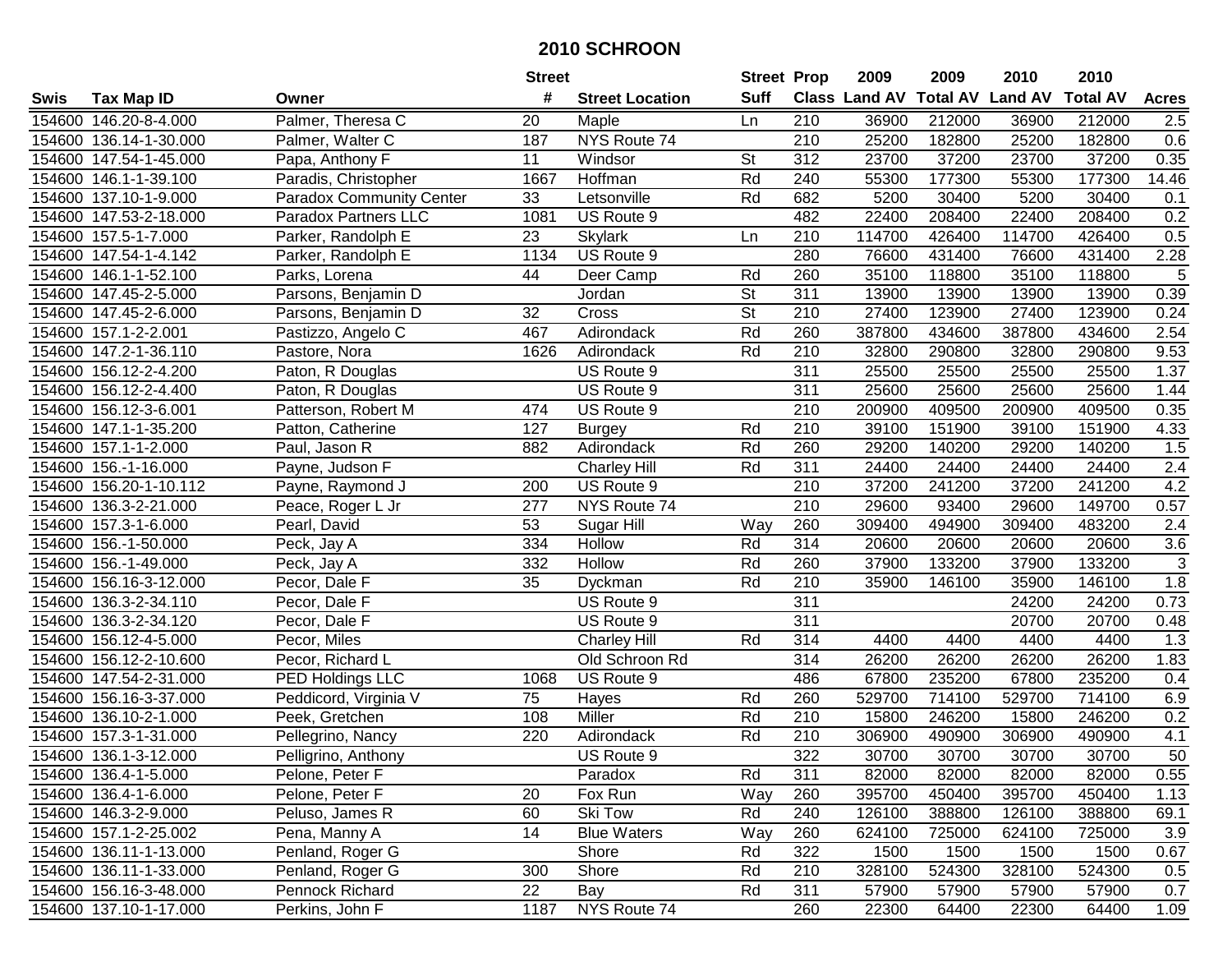|        |                        |                                  | <b>Street</b>  |                        | <b>Street Prop</b> |                  | 2009   | 2009    | 2010                                    | 2010    |                  |
|--------|------------------------|----------------------------------|----------------|------------------------|--------------------|------------------|--------|---------|-----------------------------------------|---------|------------------|
| Swis   | <b>Tax Map ID</b>      | Owner                            | #              | <b>Street Location</b> | <b>Suff</b>        |                  |        |         | Class Land AV Total AV Land AV Total AV |         | <b>Acres</b>     |
|        | 154600 156.-1-53.000   | Perry, Vincent J Jr              | 368            | Hollow                 | Rd                 | 260              | 28900  | 74700   | 28900                                   | 74700   | 4.02             |
|        | 154600 156.-1-64.000   | Perry, Vincent J Jr              |                | Hollow                 | Rd                 | 322              | 26100  | 26100   | 26100                                   | 26100   | 23.7             |
|        | 154600 146.20-9-21.000 | Perryman, Arthur                 | 9              | Husted                 | Way                | 230              | 92500  | 189600  | 102500                                  | 199600  | 0.4              |
|        | 154600 137.30-1-21.000 | Peru Development LLC             |                | Fraternaland           | Rd                 | 311              | 11800  | 11800   | 11800                                   | 11800   | 0.1              |
|        | 154600 137.30-1-31.000 | Peru Development LLC             | 322            | Fraternaland           | Rd                 | 311              | 20600  | 20600   | 20600                                   | 20600   | 1.9              |
|        | 154600 156.20-1-14.200 | Perumal, Radharani               | 43             | Platt                  | Dr                 | 210              | 407700 | 603300  | 407700                                  | 603300  | 6.85             |
|        | 154600 147.5-1-54.300  | Peterson Dwight E                |                | Continental            | $\overline{Dr}$    | 311              | 34500  | 34500   | 34500                                   | 34500   | 1.92             |
|        | 154600 156.8-2-88.000  | Peterson Joseph                  | 17             | Hemlock                | Dr                 | $\overline{210}$ | 33700  | 271200  | 33700                                   | 271200  | 1.24             |
|        | 154600 147.5-1-54.200  | Peterson, Bruce                  |                | Continental            | Dr                 | 220              | 33000  | 304400  | 33000                                   | 304400  | 1.55             |
|        | 154600 147.13-4-4.110  | Peterson, Kenneth C              | 8              | Hopkins                | Way                | 260              | 90200  | 132400  | 90200                                   | 132400  | 0.24             |
|        | 154600 147.46-3-31.000 | Peterson, Robert G               | 1152           | US Route 9             |                    | 210              | 30100  | 201600  | 30100                                   | 201600  | 0.4              |
|        | 154600 156.16-4-7.000  | Petrello, Kevin A                | 70             | Pointe                 | Dr                 | 210              | 486500 | 1265000 | 486500                                  | 1160100 | 0.54             |
|        | 154600 136.11-1-16.005 | Petrongolo, Anthony A            | 322            | Shore                  | Rd                 | 260              | 33800  | 109500  | 33800                                   | 109500  | 16.92            |
| 154600 | 136.11-1-26.110        | Petrongolo, Anthony A            |                | Shore                  | Rd                 | 311              | 291200 | 291200  | 291200                                  | 291200  | 0.2              |
| 154600 | 136.3-1-4.200          | Pettit, Margaret                 |                | Tip Top                | Rd                 | 322              | 51700  | 51700   | 51700                                   | 51700   | 18.21            |
| 154600 | 136.3-1-38.000         | Pettit, Margaret                 | 155            | Jensen                 | Rd                 | 260              | 23800  | 50500   | 23800                                   | 50500   | 1.83             |
|        | 154600 136.4-2-9.200   | Pfieffer, Julie                  | 588            | NYS Route 74           |                    | 260              | 24200  | 59700   | 24200                                   | 59700   | 0.8              |
|        | 154600 146.20-3-18.000 | Pharaoh Acres Inc                |                | Longview               | Dr                 | 330              | 1600   | 1600    | 1600                                    | 1600    | 0.5              |
|        | 154600 147.17-2-15.000 | Pharaoh Acres Inc                |                | US Route 9             |                    | 311              | 23400  | 23400   | 23400                                   | 23400   | 0.9              |
|        | 154600 136.14-1-15.000 | Phelps, Kenneth R                | 3              | River                  | Rd                 | 210              | 85600  | 220700  | 85600                                   | 220700  | 0.3              |
|        | 154600 147.2-1-23.000  | Phibbs, James                    |                | <b>Crane Pond</b>      | Rd                 | 314              | 5300   | 5300    | 5300                                    | 5300    | $\overline{2.1}$ |
|        | 154600 147.2-1-20.000  | Phibbs, James V                  | 102            | <b>Crane Pond</b>      | Rd                 | 240              | 58800  | 149800  | 58800                                   | 149800  | 22.6             |
|        | 154600 147.2-1-24.200  | Phibbs, James V                  |                | Crane Pond             | Rd                 | 322              | 10400  | 10400   | 10400                                   | 10400   | 20               |
|        | 154600 147.53-2-6.000  | Phibbs, James V                  | 29             | <b>Brookfield</b>      | Ave                | 210              | 46400  | 124500  | 46400                                   | 124500  | 0.8              |
|        | 154600 147.2-1-21.000  | Phibbs, James V Jr               |                | Crane Pond             | Rd                 | 312              | 10400  | 18400   | 10400                                   | 18400   | 0.49             |
|        | 154600 146.20-5-10.000 | Phillips, Douglas E              | 807            | US Route 9             |                    | 210              | 35700  | 156300  | 35700                                   | 156300  | 1.31             |
|        | 154600 146.4-1-44.200  | Phillips, Lawrence P             |                | <b>Charley Hill</b>    | Rd                 | 260              | 57700  | 130000  | 57700                                   | 130000  | 30               |
|        | 154600 147.45-1-41.000 | Phillips, Mary E                 |                | Center                 | St                 | 311              | 38900  | 38900   | 38900                                   | 38900   | 0.59             |
|        | 154600 146.20-5-14.000 | Phillips, Meriam R               | 799            | US Route 9             |                    | 210              | 35600  | 165700  | 35600                                   | 165700  | 1.38             |
|        | 154600 147.5-2-2.000   | Phillips, Scott S                | 1316           | US Route 9             |                    | $\overline{714}$ | 36200  | 94000   | 36200                                   | 94000   | 2.08             |
|        | 154600 146.1-1-38.100  | Phillips, Scott S                | 22             | Covell                 | Rd                 | 210              | 44000  | 256100  | 44000                                   | 256100  | 9                |
| 154600 | 136.14-1-65.000        | Philp, Robert B                  | $\overline{5}$ | Memory                 | Way                | 260              | 31300  | 86600   | 31300                                   | 86600   | 0.6              |
|        | 154600 146.20-2-8.200  | Philp, Robert B                  | 1355           | Charley Hill           | Rd                 | 210              | 33400  | 130900  | 33400                                   | 130900  | 0.9              |
|        | 154600 156.8-2-23.300  | <b>Phoenix Tree Condominiums</b> |                | US Route 9             |                    | 311              | 29300  | 29300   | 29300                                   | 29300   | 0.05             |
|        | 154600 156.8-2-23.100  | Phoenix Tree Corp Inc            |                | US Route 9             |                    | 311              | 267100 | 267100  | 267100                                  | 267100  | 3.74             |
|        | 154600 136.4-2-6.100   | Pietromonaco, Robert D           | 57             | Summer Haven           | Way                | 260              | 389400 | 589700  | 389400                                  | 589700  | 1.19             |
|        | 154600 156.8-2-30.000  | Pigford, Evanna                  | 615            | US Route 9             |                    | 210              | 32900  | 219100  | 32900                                   | 219100  | 1.1              |
|        | 154600 137.29-1-2.000  | Pike, William E                  | 392            | Fraternaland           | Rd                 | 260              | 77600  | 137700  | 77600                                   | 137700  | 0.3              |
|        | 154600 136.4-1-2.211   | Pilon, Vernon A                  | 19             | Fountain               | Dr                 | 210              | 434800 | 592400  | 434800                                  | 592400  | 1.71             |
|        | 154600 145.2-1-32.200  | Pimbley, Joseph M                | 65             | Youngs                 | Rd                 | 210              | 45900  | 303900  | 45900                                   | 303900  | 10               |
|        | 154600 146.2-1-19.000  | Pioneer Sportsmen Assoc          | 2498           | Hoffman                | Rd                 | 210              | 25000  | 94600   | 25000                                   | 94600   | 0.6              |
|        | 154600 146.2-1-18.000  | Pioneer Sportsmen Assoc          |                | Hoffman                | Rd                 | 311              | 300    | 300     | 300                                     | 300     | 0.2              |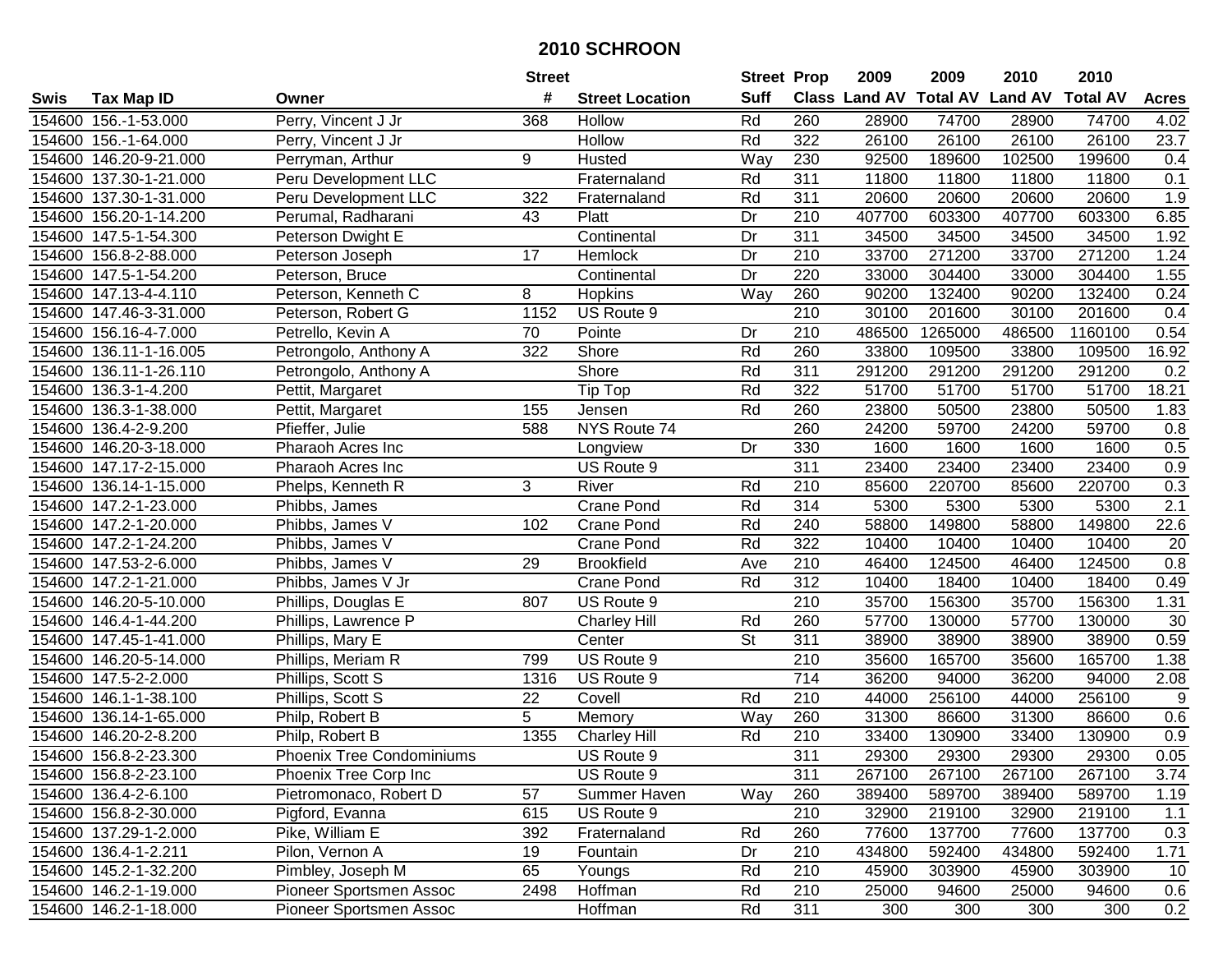|        |                        |                           | <b>Street</b>   |                        | <b>Street Prop</b>     |                  | 2009   | 2009    | 2010                           | 2010            |                 |
|--------|------------------------|---------------------------|-----------------|------------------------|------------------------|------------------|--------|---------|--------------------------------|-----------------|-----------------|
| Swis   | <b>Tax Map ID</b>      | Owner                     | #               | <b>Street Location</b> | <b>Suff</b>            |                  |        |         | Class Land AV Total AV Land AV | <b>Total AV</b> | <b>Acres</b>    |
|        | 154600 146.2-1-17.200  | Pioneer Sportsmen Assoc   |                 | Hoffman                | Rd                     | 311              | 1500   | 1500    | 1500                           | 1500            | 0.6             |
|        | 154600 136.3-1-26.200  | Piper, Sharon L           | 1525            | US Route 9             |                        | 418              | 75000  | 340900  | 75000                          | 340900          | $\mathbf{1}$    |
|        | 154600 136.3-1-27.000  | Piper, Sharon L           |                 | US Route 9             |                        | 311              | 3200   | 3200    | 3200                           | 3200            | 0.9             |
|        | 154600 136.14-2-29.300 | Pitkin, Danny G           | 29              | Riley                  | Dr                     | 210              | 30800  | 206500  | 30800                          | 206500          | 1.4             |
|        | 154600 157.3-1-29.000  | Plain, Jack R             | 231             | Adirondack             | Rd                     | 260              | 270600 | 357500  | 270600                         | 357500          | 1.6             |
|        | 154600 156.20-1-10.300 | Platt, Donald             | 49              | <b>Platt</b>           | Dr                     | 260              | 464100 | 596300  | 464100                         | 596300          | 7.2             |
| 154600 | 156.16-3-35.000        | Platt, Mildred H          | 63              | Hayes                  | Rd                     | 260              | 463800 | 576200  | 463800                         | 576200          | 1.5             |
| 154600 | 156.16-3-36.100        | Platt, Mildred H          |                 | US Route 9             |                        | 311              | 1800   | 1800    | 1800                           | 1800            | 0.6             |
|        | 154600 136.60-1-13.000 | Plic Association Inc      |                 | Clautice               | Way                    | 330              | 66300  | 66300   | 66300                          | 66300           | 10.94           |
|        | 154600 145.2-1-14.000  | Ploss, Richard M          |                 | Loch Muller            | Rd                     | 314              | 20800  | 20800   | 20800                          | 20800           | $\overline{1}$  |
|        | 154600 156.16-4-22.000 | Poccia, Robert            |                 | US Route 9             |                        | 311              | 168100 | 168100  | 168100                         | 168100          | 0.61            |
|        | 154600 156.8-2-25.000  | Poccia, Robert J          | 15              | Mayersohn              | Way                    | 210              | 408800 | 585800  | 408800                         | 585800          | 0.5             |
|        | 154600 147.2-1-17.200  | Podnorszki, Stephen E     |                 | Crane Pond             | Rd                     | $\overline{312}$ | 31400  | 41600   | 31400                          | 41600           | $\overline{5}$  |
|        | 154600 147.2-1-24.100  | Podnorszki, Stephen E     |                 | <b>Crane Pond</b>      | Rd                     | 910              | 41800  | 41800   | 41800                          | 41800           | 70              |
| 154600 | 156.12-3-25.200        | Point At Schroon Lake Inc | 13              | Edgewater              | Way                    | 220              | 543400 | 1050000 | 543400                         | 1050000         | 0.95            |
| 154600 | 156.12-3-25.110        | Point At Schroon Lake Inc | 502             | US Route 9             |                        | 280              | 670100 | 1034800 | 670100                         | 1034800         | 3.81            |
|        | 154600 157.5-2-23.000  | Poje, Frank Jr            | 20              | Davis                  | Rd                     | 210              | 44600  | 178600  | 44600                          | 178600          | 0.58            |
|        | 154600 147.9-2-25.000  | Poje, Sophie              | 4               | Linda                  | $\overline{\text{C}t}$ | 210              | 28300  | 298400  | 28300                          | 298400          | 0.6             |
|        | 154600 147.17-2-33.000 | Polhemus, Stanley J Jr    | 4               | Cornell                | St                     | 210              | 403400 | 471100  | 403400                         | 471100          | 0.57            |
|        | 154600 145.2-1-41.000  | Pomper, Bruce G           |                 | Loch Muller            | Rd                     | 314              | 23500  | 23500   | 23500                          | 23500           | $\overline{2}$  |
|        | 154600 137.10-2-1.100  | Poole, Paul               | 3               | Paradox                | Rd                     | 210              | 27700  | 106500  | 27700                          | 106500          | 0.77            |
| 154600 | 136.14-3-6.000         | Popek Richard J           | 15              | Knox                   | Rd                     | 210              | 107800 | 331100  | 107800                         | 331100          | 0.4             |
| 154600 | 156.-1-12.200          | Poppe, Arthur             | 683             | <b>Charley Hill</b>    | Rd                     | 210              | 45000  | 172700  | 45000                          | 172700          | 7.5             |
| 154600 | 136.3-1-9.041          | Porier, Jonathan          |                 | US Route 9             |                        | 311              | 300    | 300     | 300                            | 300             | 0.1             |
| 154600 | 136.3-1-17.000         | Porier, Jonathan          | 1665            | US Route 9             |                        | $\overline{210}$ | 33800  | 127900  | 33800                          | 127900          | 1.6             |
|        | 154600 145.4-1-64.000  | Porter, Gene H            |                 | Hoffman                | Rd                     | 911              | 20600  | 20600   | 20600                          | 20600           | 15              |
|        | 154600 145.4-1-40.000  | Porter, Gene H            |                 | Hoffman                | Rd                     | 911              | 40600  | 40600   | 40600                          | 40600           | $\overline{41}$ |
|        | 154600 145.4-1-21.000  | Porter, Geoffrey L        | 1157            | Hoffman                | Rd                     | 210              | 27500  | 105800  | 27500                          | 105800          | 0.9             |
|        | 154600 145.4-1-19.000  | Porter, Geoffrey L        |                 | Hoffman                | Rd                     | $\overline{314}$ | 12600  | 12600   | 12600                          | 12600           | 4.8             |
|        | 154600 145.4-1-11.000  | Porter, Geoffrey L        |                 | <b>Bigsby</b>          | Rd                     | $\overline{311}$ | 27400  | 27400   | 27400                          | 27400           | 0.1             |
|        | 154600 145.4-1-33.000  | Porter, Geoffrey L        |                 | <b>Hoffman</b>         | Rd                     | 314              | 30700  | 30700   | 30700                          | 30700           | 4.7             |
|        | 154600 145.4-1-20.000  | Porter, Geoffrey L        |                 | <b>Hoffman</b>         | Rd                     | 314              | 2700   | 2700    | 2700                           | 2700            | $\mathbf{1}$    |
|        | 154600 156.-1-63.003   | Porter, John              | 400             | Hollow                 | Rd                     | 260              | 88500  | 164300  | 88500                          | 164300          | 111.55          |
|        | 154600 147.53-1-16.000 | Pospisil, Marie C         | 1139            | US Route 9             |                        | $\overline{210}$ | 39900  | 222200  | 39900                          | 222200          | 0.8             |
|        | 154600 147.13-2-4.000  | Pospisil, Thomas M        | 1021            | US Route 9             |                        | 260              | 137800 | 322000  | 137800                         | 322000          | 0.4             |
|        | 154600 136.14-1-13.120 | Potter Kathleen M         | 10              | Laymond                | Ct                     | 260              | 62100  | 121100  | 62100                          | 121100          | 0.46            |
|        | 154600 146.20-10-3.000 | Poulin, Duane             | 857             | US Route 9             |                        | 210              | 41800  | 109700  | 41800                          | 109700          | 0.86            |
|        | 154600 147.1-1-13.000  | Powers, Marlene A         | 214             | Alder Meadow           | Rd                     | 210              | 25800  | 120500  | 25800                          | 120500          | 0.77            |
|        | 154600 147.1-1-17.200  | Powers, Marlene A         |                 | Alder Meadow           | Rd                     | 311              | 10200  | 10200   | 10200                          | 10200           | 2.9             |
|        | 154600 147.46-3-17.100 | Powers, Thomas G          | 1176            | US Route 9             |                        | 210              | 43000  | 188900  | 43000                          | 188900          | 0.63            |
|        | 154600 137.1-4-42.000  | Prahl, Carlotta G         | 1053            | NYS Route 74           |                        | 280              | 373400 | 678300  | 373400                         | 678300          | 4.97            |
|        | 154600 157.5-2-27.000  | Pratico, Thomas           | 10 <sup>°</sup> | Davis                  | Rd                     | 210              | 344100 | 491600  | 344100                         | 491600          | $\mathbf 1$     |
|        |                        |                           |                 |                        |                        |                  |        |         |                                |                 |                 |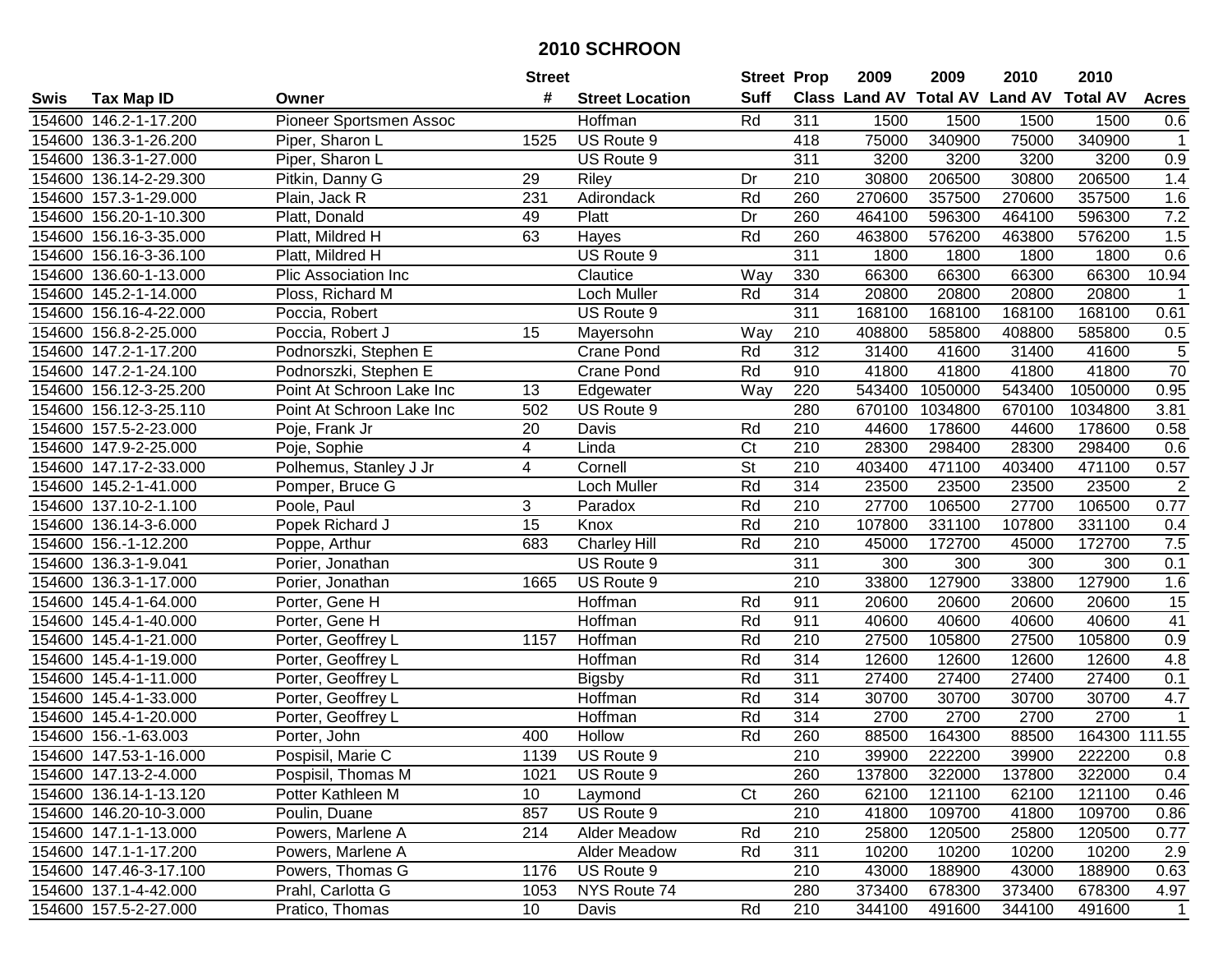|             |                         |                      | <b>Street</b>   |                        | <b>Street Prop</b> |                  | 2009   | 2009    | 2010                                    | 2010    |                          |
|-------------|-------------------------|----------------------|-----------------|------------------------|--------------------|------------------|--------|---------|-----------------------------------------|---------|--------------------------|
| <b>Swis</b> | <b>Tax Map ID</b>       | Owner                | #               | <b>Street Location</b> | <b>Suff</b>        |                  |        |         | Class Land AV Total AV Land AV Total AV |         | <b>Acres</b>             |
|             | 154600 157.5-2-25.100   | Pratico, Thomas J    | 14              | Coles                  | Way                | 210              | 22900  | 79300   | 22900                                   | 79300   | 0.42                     |
|             | 154600 156.8-2-39.000   | Pratico, Thomas J Sr |                 | US Route 9             |                    | 322              | 10200  | 10200   | 10200                                   | 10200   | 16.44                    |
|             | 154600 156.8-2-38.000   | Pratico, Thomas J Sr |                 | US Route 9             |                    | $\overline{322}$ | 100    | 100     | 100                                     | 100     | 0.32                     |
|             | 154600 156.8-2-40.000   | Pratico, Thomas J Sr |                 | US Route 9             |                    | 910              | 11100  | 11100   | 11100                                   | 11100   | 18.5                     |
|             | 154600 156.8-1-2.000    | Pratico, Thomas J Sr |                 | Osprey                 | $\overline{W}$ ay  | 322              | 2300   | 2300    | 2300                                    | 2300    | 3.5                      |
|             | 154600 156.8-2-4.000    | Pratico, Thomas J Sr | 741             | US Route 9             |                    | 312              | 30100  | 50400   | 30100                                   | 50400   | 1.9                      |
|             | 154600 156.8-1-4.000    | Pratico, Thomas J Sr |                 | Osprey                 | Way                | 311              | 93300  | 93300   | 93300                                   | 93300   | 45.5                     |
|             | 154600 157.3-1-24.000   | Prediletto, Francis  | 255             | Adirondack             | Rd                 | 260              | 339100 | 455700  | 339100                                  | 455700  | $\overline{2.1}$         |
|             | 154600 157.3-1-23.000   | Prediletto, Frank    | 261             | Adirondack             | Rd                 | 260              | 474000 | 524600  | 474000                                  | 524600  | 4.6                      |
|             | 154600 147.3-2-23.000   | Press, Alan          | 247             | Nesa                   | Rd                 | 210              | 711200 | 1348300 | 660000                                  | 1297100 | 5.4                      |
|             | 154600 147.3-2-24.000   | Press, Hanna E       |                 | Nesa                   | Rd                 | 311              | 90900  | 90900   | 90900                                   | 90900   | $\overline{\mathcal{A}}$ |
|             | 154600 136.60-1-18.000  | Price, Paul          | 811             | NYS Route 74           |                    | 260              | 77700  | 128300  | 77700                                   | 128300  | 1.1                      |
|             | 154600 146.3-1-20.000   | Proulx, Lois A       | 28              | Sweenie Fields         | Rd                 | 210              | 39400  | 170500  | 39400                                   | 170500  | 5                        |
|             | 154600 155.2-2-9.000    | Prouty, Chester      | 940             | <b>Trout Brook</b>     | Rd                 | 322              | 91600  | 91600   | 91600                                   | 91600   | 76.6                     |
| 154600      | 157.1-1-8.200           | Prouty, Reginald C   | 820             | Adirondack             | Rd                 | 312              | 31300  | 36600   | 31300                                   | 36600   | 3                        |
| 154600      | 136.3-2-7.000           | Provenzano, Robert   |                 | US Route 9             |                    | $\overline{311}$ | 37300  | 37300   | 37300                                   | 37300   | $\overline{3.7}$         |
|             | 154600 136.3-2-1.200    | Provenzano, Robert   |                 | US Route 9             |                    | 314              | 12300  | 12300   | 12300                                   | 12300   | 1.7                      |
|             | 154600 136.3-1-14.000   | Provenzano, Robert   | 1715            | US Route 9             |                    | 210              | 26000  | 150900  | 26000                                   | 150900  | 0.5                      |
|             | 154600 165.2-2-4.000    | Provenzano, Robert   | 27              | US Route 9             |                    | 240              | 82100  | 151300  | 82100                                   | 151300  | 33.3                     |
|             | 154600 136.3-1-15.000   | Provenzano, Robert   |                 | US Route 9             |                    | 311              | 3200   | 3200    | 3200                                    | 3200    | 0.9                      |
|             | 154600 147.45-1-20.200  | Provoncha, Heather M | 44              | Hillside               | Ave                | 210              | 30100  | 112700  | 30100                                   | 112700  | 0.29                     |
|             | 154600 136.18-1-5.000   | Provoncha, Paul      | 151             | Alder Meadow           | Rd                 | 210              | 20200  | 101500  | 20200                                   | 101500  | 0.3                      |
|             | 154600 156.8-2-23.100/5 | Purcell, Elizabeth A | 28              | <b>Phoenix Tree</b>    | C <sub>t</sub>     | 210              | 90200  | 206200  | 90200                                   | 90200   | $\mathbf 0$              |
|             | 154600 156.8-2-23.200   | Purcell, James M     | 634             | US Route 9             |                    | $\overline{210}$ | 90100  | 226500  | 90100                                   | 226500  | 0.5                      |
|             | 154600 147.13-4-2.000   | Pustay Mary T        | 950             | US Route 9             |                    | 417              | 352800 | 567700  | 352800                                  | 567700  | 1.3                      |
|             | 154600 147.45-1-7.000   | Querns, Catherine    | 41              | Jordan                 | <b>St</b>          | 210              | 58900  | 152400  | 58900                                   | 152400  | 1.4                      |
|             | 154600 125.3-3-24.000   | Quinn, Arthur P      |                 | US Route 9             |                    | 314              | 22100  | 22100   | 22100                                   | 22100   | 1.4                      |
|             | 154600 147.45-1-9.000   | Quinn, David R       | 52              | Jordan                 | St                 | 270              | 20300  | 30200   | 20300                                   | 30200   | 0.3                      |
|             | 154600 146.20-3-40.000  | Raeside, Daniel      | 10              | Bohrmann               | Dr                 | 260              | 36100  | 56500   | 36100                                   | 56500   | 0.2                      |
|             | 154600 146.3-1-13.000   | Raffloer, Peter      | 1754            | Hoffman                | Rd                 | 210              | 37500  | 182300  | 37500                                   | 182300  | $\overline{5}$           |
| 154600      | 156.8-2-23.100/9        | Rakaska, Roy         | 16              | <b>Phoenix Tree</b>    | Ct                 | 210              | 83300  | 125900  | 83300                                   | 125900  | $\pmb{0}$                |
|             | 154600 147.1-1-30.000   | Ralls, Scott A       | $\overline{11}$ | BoatAccessonly@Dock St |                    | 312              | 189900 | 190600  | 189900                                  | 190600  | 4.7                      |
|             | 154600 125.3-3-20.000   | Ramalhete, Paul      | 2450            | US Route 9             |                    | $\overline{210}$ | 30400  | 137700  | 30400                                   | 137700  | 1.2                      |
|             | 154600 157.5-2-10.100   | Ramirez, Tony W      | 88              | Davis                  | Rd                 | $\overline{210}$ | 24400  | 118700  | 24400                                   | 118700  | 0.59                     |
|             | 154600 146.4-1-47.000   | Rang, Eric           | 1275            | <b>Charley Hill</b>    | Rd                 | 260              | 37200  | 158600  | 37200                                   | 158600  | $\sqrt{5}$               |
|             | 154600 146.20-1-12.000  | Rang, Eric C         |                 | Horseshoe Pond         | Rd                 | 314              | 56100  | 56100   | 56100                                   | 56100   | 10                       |
|             | 154600 157.3-1-7.002    | Rapoport Family LP   | 49              | Sugar Hill             | Way                | 210              | 463500 | 641200  | 463500                                  | 641200  | 3.12                     |
|             | 154600 145.4-1-18.000   | Raquet, Edwin E      | 1145            | Hoffman                | Rd                 | 210              | 32100  | 352400  | 32100                                   | 352400  | 2.3                      |
|             | 154600 145.4-1-36.000   | Raquet, Edwin E      |                 | Hoffman                | Rd                 | 314              | 17400  | 17400   | 17400                                   | 17400   | 6.7                      |
|             | 154600 145.4-1-35.000   | Raquet, Edwin E      |                 | Hoffman                | Rd                 | 314              | 5200   | 5200    | 5200                                    | 5200    | $\overline{2}$           |
|             | 154600 147.46-1-5.000   | Ratchford, David W   | 1193            | US Route 9             |                    | 230              | 42300  | 224900  | 42300                                   | 224900  | 0.5                      |
|             | 154600 156.12-1-1.200   | Ray, David A         |                 | Thurman Pond           | Rd                 | 260              | 188000 | 266500  | 188000                                  | 266500  | 2.42                     |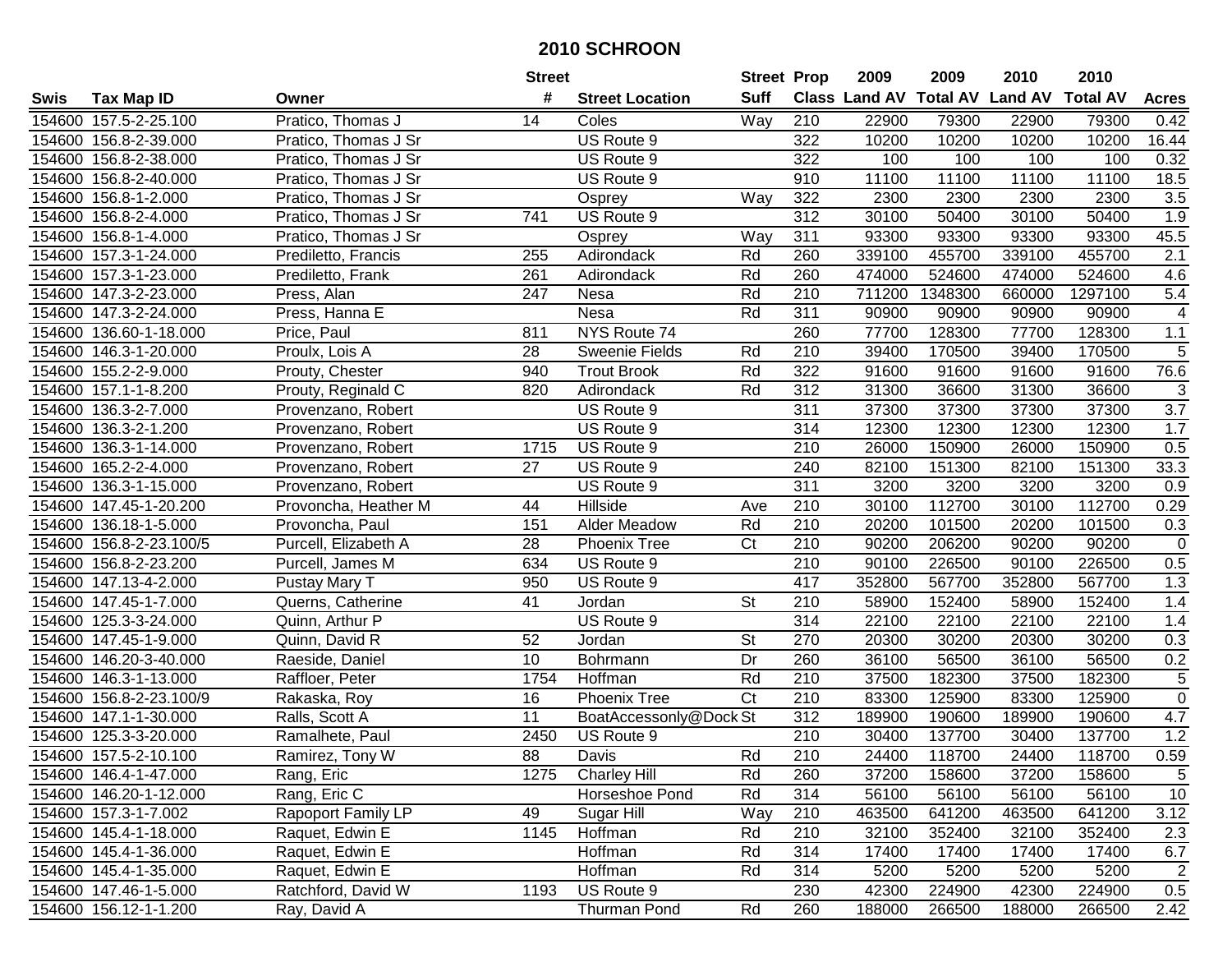|        |                         |                          | <b>Street</b>   |                        | <b>Street Prop</b> |                  | 2009          | 2009            | 2010           | 2010            |                  |
|--------|-------------------------|--------------------------|-----------------|------------------------|--------------------|------------------|---------------|-----------------|----------------|-----------------|------------------|
| Swis   | <b>Tax Map ID</b>       | Owner                    | #               | <b>Street Location</b> | <b>Suff</b>        |                  | Class Land AV | <b>Total AV</b> | <b>Land AV</b> | <b>Total AV</b> | <b>Acres</b>     |
|        | 154600 156.12-1-1.300   | Ray, David A             | 13              | Osprey                 | Way                | 311              | 127400        | 127400          | 127400         | 127400          | 1.53             |
|        | 154600 156.12-4-1.200   | Ray, David A             |                 | Osprey                 | Way                | 314              | 2700          | 2700            | 2700           | 2700            | 0.76             |
|        | 154600 156.12-4-1.300   | Ray, David A             |                 | Osprey                 | Way                | 314              | 1500          | 1500            | 1500           | 1500            | 0.47             |
|        | 154600 146.4-1-15.000   | Raymond, Gerald A        |                 | Hoffman                | Rd                 | 322              | 45100         | 45100           | 45100          | 45100           | 53.4             |
|        | 154600 147.53-1-34.000  | Raymond, Shelevajean     | 9               | Schoolhouse            | Way                | 210              | 30300         | 90800           | 30300          | 90800           | 0.4              |
|        | 154600 147.13-2-13.000  | Reardon, Mary E          | $\overline{13}$ | Cemetery               | Rd                 | 210              | 11500         | 76800           | 11500          | 76800           | 0.18             |
|        | 154600 136.14-2-18.000  | Rebhun, James E Sr       | 17              | Shore                  | Rd                 | 260              | 33200         | 76300           | 33200          | 97100           | 5.2              |
|        | 154600 136.14-2-11.009  | Rebhun, James E Sr       |                 | Shore                  | Rd                 | 322              | 5900          | 5900            | 5900           | 5900            | 4.35             |
|        | 154600 145.4-1-54.000   | Rec, John                | 1112            | <b>Trout Brook</b>     | Rd                 | 260              | 34400         | 72100           | 34400          | 72100           | $\overline{3.4}$ |
|        | 154600 147.53-2-1.200   | Redmond, Charles W       | 43              | <b>Brookfield</b>      | Ave                | 449              | 23500         | 95000           | 23500          | 95000           | 1.17             |
|        | 154600 156.11-1-12.000  | Reese, Erwin L           | 408             | <b>Charley Hill</b>    | Rd                 | 311              | 42800         | 42800           | 42800          | 42800           | 9.3              |
|        | 154600 136.4-1-2.240    | Regan, Thomas            | 31              | Fountain               | Dr                 | 260              | 384100        | 447500          | 384100         | 447500          | 1.15             |
|        | 154600 147.53-1-50.002  | Reichard, Donald S       | $\overline{38}$ | <b>Brookfield</b>      | Ave                | $\overline{210}$ | 15400         | 126900          | 15400          | 126900          | 0.14             |
|        | 154600 146.20-10-12.000 | Reichmann Mary L         | 5               | <b>Berry Hill</b>      | Way                | 210              | 89900         | 292300          | 89900          | 292300          | 1.26             |
|        | 154600 136.4-1-13.000   | Reid, Lawrence M         | 46              | Reid                   | Way                | 210              | 46600         | 392900          | 46600          | 392900          | 3.1              |
|        | 154600 136.4-1-12.000   | Reid, Liselotte A        |                 | Paradox                | Rd                 | 311              | 246200        | 246200          | 246200         | 246200          | 0.5              |
|        | 154600 136.4-1-11.000   | Reid, Liselotte A        | 49              | Reid                   | Way                | 210              | 384500        | 883500          | 384500         | 849800          | 0.7              |
|        | 154600 137.29-1-28.000  | Reid, Robert N           | 441             | Fraternaland           | Rd                 | 210              | 346200        | 475300          | 346200         | 475300          | 0.4              |
|        | 154600 137.29-1-30.000  | Reid, Robert N           |                 | Paradox                | Rd                 | 311              | 120700        | 120700          | 120700         | 120700          | 0.9              |
|        | 154600 146.20-1-8.000   | Reid, Thomas J           | 51              | Horseshoe Pond         | Rd                 | 210              | 44000         | 225000          | 44000          | 225000          | 5                |
|        | 154600 145.4-1-51.100   | Reidel, Arthur H         |                 | Hoffman                | Rd                 | 312              | 165700        | 172200          | 165700         | 172200          | 87.44            |
|        | 154600 157.5-2-8.000    | Reidel, Arthur H         | 10              | Spruce                 | Ln                 | 210              | 448300        | 640400          | 448300         | 640400          | 0.5              |
| 154600 | 156.8-2-78.000          | Reilly, Robert J         |                 | Hemlock                | Dr                 | 311              | 29200         | 29200           | 29200          | 29200           | 1.36             |
| 154600 | 145.2-1-45.120          | Rein, Geoffrey G         | 20              | Evergreen              | Way                | 240              | 77400         | 384000          | 77400          | 384000          | 46.72            |
|        | 154600 157.38-1-13.000  | Reiser, Donald           |                 | Adirondack             | Rd                 | 311              | 0             | $\mathbf 0$     | $\mathbf 0$    | $\Omega$        | 7.22             |
|        | 154600 157.13-1-43.000  | Reiser, Irma B           | 465             | Adirondack             | Rd                 | 210              | 496100        | 725500          | 496100         | 725500          | 4                |
|        | 154600 146.20-1-15.000  | Remick, Tori             | 80              | Horseshoe Pond         | Rd                 | 210              | 47300         | 246600          | 47300          | 246600          | 5                |
|        | 154600 147.17-2-28.000  | Repko, Glen W            | 17              | Grove Point            | Rd                 | 260              | 82000         | 154200          | 82000          | 154200          | 0.4              |
|        | 154600 156.12-1-1.100   | Rexer, Lyle C            | 10              | Osprey                 | Way                | 260              | 161400        | 221200          | 161400         | 221200          | 1.91             |
|        | 154600 156.12-4-1.100   | Rexer, Lyle C            |                 | Osprey                 | Way                | 314              | 2400          | 2400            | 2400           | 2400            | 0.67             |
|        | 154600 147.1-1-4.120    | Rhoades, Lewis           | 15              | <b>Breezy Meadow</b>   | Way                | $\overline{311}$ | 25700         | 35800           | 25700          | 25700           | $\overline{1.8}$ |
|        | 154600 157.13-1-22.000  | Rice Family Trust        | 455             | Adirondack             | Rd                 | 260              | 62700         | 120700          | 62700          | 120700          | 0.8              |
|        | 154600 157.13-1-21.000  | <b>Rice Family Trust</b> | 455             | Adirondack             | Rd                 | 260              | 657900        | 738800          | 657900         | 738800          | 1.3              |
|        | 154600 147.53-2-16.000  | Rice, Ernest R           | 1083            | US Route 9             |                    | 220              | 3500          | 71900           | 3500           | 71900           | 0.1              |
|        | 154600 136.3-2-36.237   | Rice, Ernest R           | 1496            | US Route 9             |                    | 210              | 35400         | 226300          | 35400          | 226300          | 1.05             |
|        | 154600 147.53-2-17.000  | Rice, Ernest R           |                 | US Route 9             |                    | 330              | 9800          | 9800            | 9800           | 9800            | 0.1              |
|        | 154600 147.53-2-15.000  | Rice, Ernest R           | 1085            | US Route 9             |                    | 482              | 24900         | 217400          | 24900          | 217400          | 0.3              |
|        | 154600 147.46-2-7.000   | Richards, John N         | 1153            | US Route 9             |                    | 210              | 60900         | 204400          | 60900          | 204400          | 2.5              |
|        | 154600 147.2-1-7.000    | Richards, Robert L       | 416             | Alder Meadow           | Rd                 | 260              | 21600         | 60100           | 21600          | 60100           | 0.43             |
|        | 154600 137.30-1-2.100   | Richardson, Brad         | 322             | Fraternaland           | Rd                 | 260              | 199900        | 299700          | 199900         | 299700          | 0.22             |
|        | 154600 137.30-1-2.220   | Richardson, Brad         |                 | Fraternaland           | Rd                 | 311              | 500           | 500             | 500            | 500             | 0.06             |
|        | 154600 137.30-1-2.300   | Richardson, Brad         |                 | Fraternaland           | Rd                 | 311              | 800           | 800             | 800            | 800             | 0.11             |
|        |                         |                          |                 |                        |                    |                  |               |                 |                |                 |                  |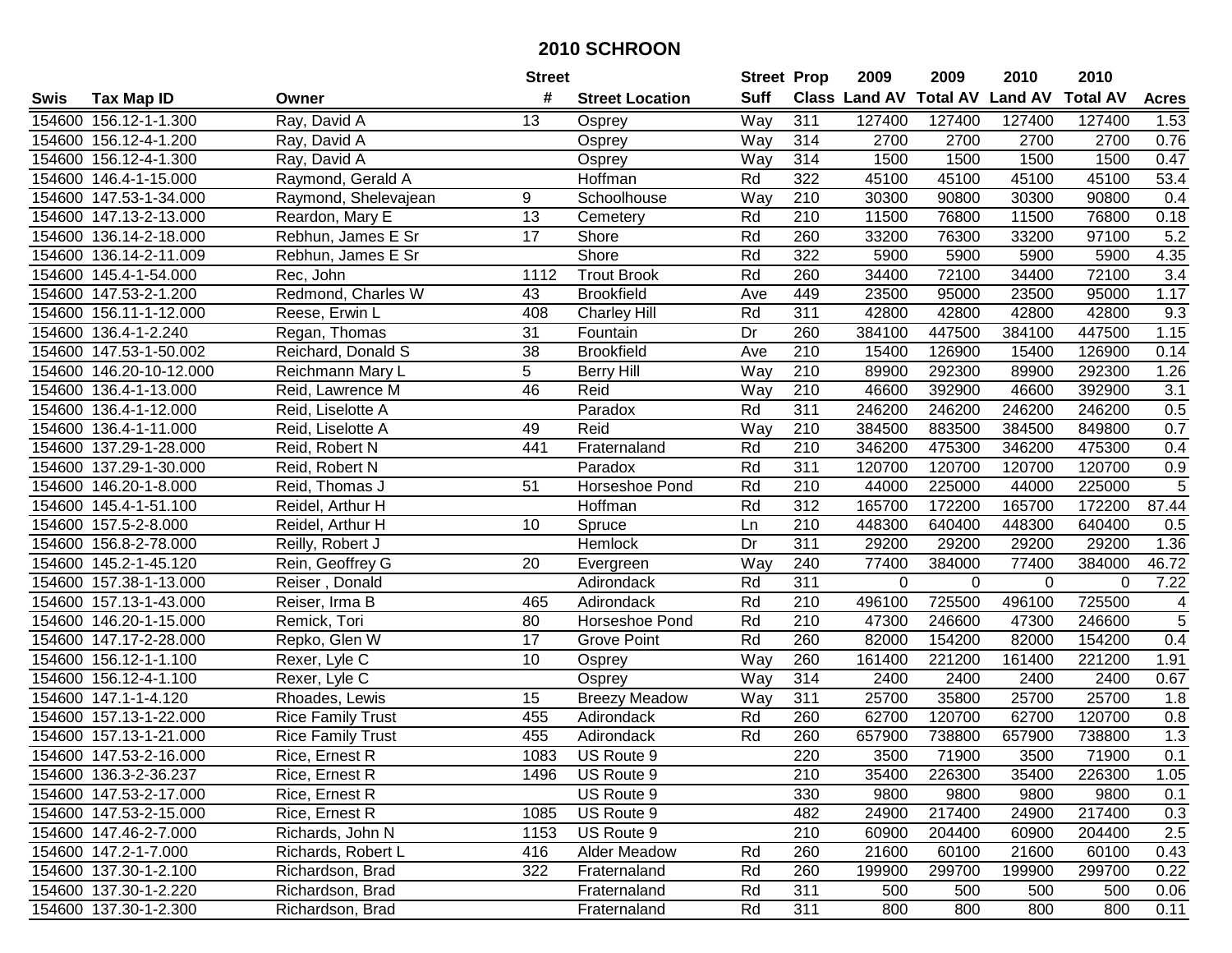|        |                          |                           | <b>Street</b>    |                        | <b>Street Prop</b>       |                  | 2009          | 2009            | 2010           | 2010            |              |
|--------|--------------------------|---------------------------|------------------|------------------------|--------------------------|------------------|---------------|-----------------|----------------|-----------------|--------------|
| Swis   | <b>Tax Map ID</b>        | Owner                     | #                | <b>Street Location</b> | <b>Suff</b>              |                  | Class Land AV | <b>Total AV</b> | <b>Land AV</b> | <b>Total AV</b> | <b>Acres</b> |
|        | 154600 147.61-1-1.220    | Rickert, Douglas G        | 936              | US Route 9             |                          | 210              | 188800        | 370300          | 188800         | 370300          | 0.08         |
|        | 154600 136.18-1-17.000   | Rieben, Grace A           | 21               | Shufelt                | Way                      | 270              | 18300         | 54900           | 18300          | 54900           | 0.4          |
|        | 154600 156.8-2-52.000    | Riggins, Daniel O         | 63               | Pine                   | Ln                       | 210              | 37500         | 360400          | 37500          | 348700          | 1.94         |
|        | 154600 157.13-1-54.000   | Riley, Sheila             | 21               | <b>Birch</b>           | Way                      | 260              | 90100         | 153200          | 90100          | 153200          | 0.5          |
|        | 154600 157.13-1-1.000/10 | Riley, Sheila             |                  | Sand Point             | Way                      | 330              | 8000          | 8000            | 8000           | 8000            | $\pmb{0}$    |
|        | 154600 156.8-2-49.000    | Rilley, James P           | 87               | Pine                   | Ln                       | $\overline{210}$ | 33100         | 195200          | 33100          | 195200          | 1.07         |
|        | 154600 136.10-4-3.003    | Rinkus, Robert            | 356              | River                  | Rd                       | 260              | 39400         | 131600          | 39400          | 131600          | 7.08         |
| 154600 | 136.18-1-25.000          | Ritson, James             | $\overline{205}$ | <b>Alder Meadow</b>    | Rd                       | 270              | 13800         | 24700           | 13800          | 24700           | 0.2          |
|        | 154600 136.18-1-24.000   | Ritson, James             |                  | Alder Meadow           | Rd                       | 311              | 800           | 800             | 800            | 800             | 0.3          |
|        | 154600 146.4-1-7.000     | Ritz II Hunting Club, II  | 210              | Horseshoe Pond         | Rd                       | 260              | 37200         | 88500           | 37200          | 88500           | 9.8          |
|        | 154600 147.53-1-30.000   | Rivera, George            |                  | Cedar Hill             | Dr                       | 311              | 28100         | 28100           | 28100          | 28100           | 0.5          |
|        | 154600 147.53-1-31.000   | Rivera, George            | 59               | Cedar Hill             | Dr                       | 270              | 39200         | 60700           | 39200          | 60700           | 0.9          |
|        | 154600 136.3-2-48.000    | Riverbend Investments LLC |                  | <b>Alder Meadow</b>    | Rd                       | 322              | 37300         | 37300           | 37300          | 37300           | 26.1         |
|        | 154600 147.3-2-10.000    | Robbins, Dean V III       | 91               | Nesa                   | Rd                       | 210              | 535700        | 1414600         | 535700         | 1365500         | 4.6          |
|        | 154600 147.45-1-5.003    | Robbins, James A          | 57               | Jordan                 | $\overline{\mathsf{St}}$ | 210              | 48900         | 187200          | 48900          | 187200          | 1.22         |
|        | 154600 137.10-2-3.000    | Roberts Lorraine A        | 17               | Paradox                | Rd                       | 260              | 28000         | 80400           | 28000          | 80400           | 1.1          |
| 154600 | 136.14-1-26.100          | Roberts, Florence E       | 215              | NYS Route 74           |                          | $\overline{210}$ | 29300         | 147400          | 29300          | 147400          | 0.82         |
|        | 154600 146.20-1-24.100   | Roberts, Timothy J        | 66               | Sumac                  | Rd                       | 210              | 29000         | 39000           | 33000          | 176200          | 2.09         |
|        | 154600 136.4-1-3.000     | Robideau, Richard         | 52               | Ledge                  | Rd                       | 210              | 329800        | 455700          | 329800         | 455700          | 0.58         |
|        | 154600 146.20-2-13.000   | Robilotta, Donald         |                  | <b>Charley Hill</b>    | Rd                       | 314              | 24000         | 24000           | 24000          | 24000           | 0.4          |
|        | 154600 136.65-1-3.200    | Robinson, Brad E          | 337              | NYS Route 74           |                          | 260              | 300700        | 360500          | 300700         | 360500          | 1.15         |
| 154600 | 157.13-1-1.000/26        | Robinson, Diane           |                  | Sand Point             | Way                      | 330              | 8000          | 8000            | 8000           | 8000            | $\pmb{0}$    |
| 154600 | 157.13-1-27.003          | Robinson, Diane           | 5                | Garrison               | Way                      | 210              | 98500         | 198700          | 98500          | 198700          | 1.5          |
| 154600 | 156.12-2-17.000          | Robinson, Geraldine       | 275              | Old Schroon            | Rd                       | 260              | 21000         | 67100           | 21000          | 67100           | 0.5          |
|        | 154600 156.8-2-14.000    | Robinson, James H         | $\overline{4}$   | Davis                  | Rd                       | 260              | 90200         | 208300          | 90200          | 208300          | 0.6          |
|        | 154600 147.9-2-8.000     | Robinson, Leah L          | 3                | Aubrey                 | Way                      | 210              | 57800         | 304800          | 44400          | 291400          | 1.18         |
|        | 154600 156.12-2-5.200    | Robinson, Ruth A          | 503              | US Route 9             |                          | 260              | 24200         | 56800           | 24200          | 56800           | 0.9          |
|        | 154600 147.45-2-9.000    | Robinson, Shirley A       | 30               | Jordan                 | St                       | 210              | 29200         | 106800          | 29200          | 106800          | 0.3          |
|        | 154600 136.14-1-47.002   | Roblee, Eve P             | $\overline{43}$  | Shingle Shanty         | Way                      | 260              | 36100         | 89700           | 36100          | 89700           | 1.29         |
|        | 154600 156.12-2-19.000   | Roblee, James H           | 259              | Old Schroon            | Rd                       | $\overline{210}$ | 37800         | 137700          | 37800          | 137700          | 0.9          |
|        | 154600 146.3-2-10.000    | Roblee, James H           |                  | <b>Ski Tow</b>         | Rd                       | 314              | 36100         | 36100           | 36100          | 36100           | 5.7          |
|        | 154600 156.19-2-4.232    | Roblee, James H           | 63               | Old Schroon            | Rd                       | 210              | 27800         | 128100          | 27800          | 128100          | 0.63         |
|        | 154600 146.3-1-75.200    | Roblee, James H           |                  | <b>Beech Hill</b>      | Rd                       | 314              | 31300         | 31300           | 31300          | 31300           | 5.01         |
|        | 154600 156.12-3-15.000   | Robson, John A            | $\overline{30}$  | Alburnorm              | $\overline{W}$ ay        | 260              | 332300        | 464600          | 332300         | 464600          | 0.4          |
|        | 154600 156.16-3-54.120   | Rock II Irrevocable Trust |                  | US Route 9             |                          | 311              | 13100         | 13100           | 13100          | 13100           | 0.7          |
|        | 154600 146.20-9-29.000   | Rockenstyre, Paul M       |                  | Landings               | Ct                       | 210              | 111100        | 289500          | 111100         | 289500          | 0.02         |
|        | 154600 157.1-3-2.000     | Rockett, Jean M           | 693              | Adirondack             | Rd                       | 260              | 641700        | 699100          | 641700         | 699100          | 11.2         |
|        | 154600 146.20-6-4.000    | Rocque, Clifford J        | 1450             | <b>Charley Hill</b>    | Rd                       | 210              | 33800         | 247100          | 33800          | 247100          | 1.2          |
|        | 154600 137.30-2-21.000   | Roden, David M            | 234              | Fraternaland           | Rd                       | 260              | 87400         | 153800          | 87400          | 153800          | 0.1          |
|        | 154600 137.30-2-57.000/5 | Roden, David M            |                  | Glen Reay              | Way                      | 330              | 7500          | 7800            | 7500           | 7800            | $\pmb{0}$    |
|        | 154600 156.16-3-7.000    | Rodick, Anthony P         | 347              | US Route 9             |                          | 431              | 5400          | 140900          | 5400           | 140900          | 0.9          |
|        | 154600 156.16-3-6.000    | Rodick, Anthony P Jr      | 341              | US Route 9             |                          | 210              | 35000         | 199000          | 35000          | 199000          | 1.3          |
|        |                          |                           |                  |                        |                          |                  |               |                 |                |                 |              |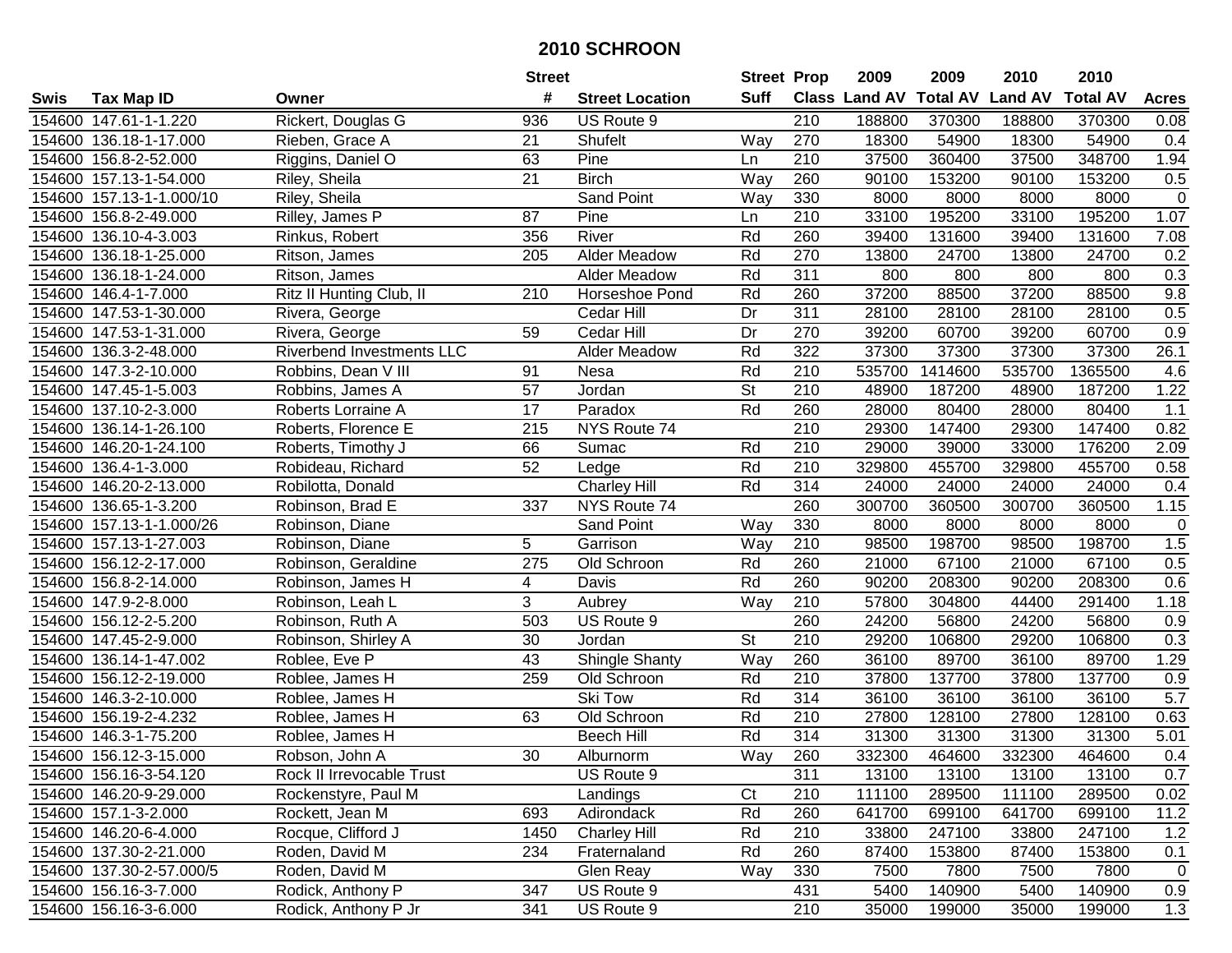|        |                          |                      | <b>Street</b>   |                             | <b>Street Prop</b> |                  | 2009                          | 2009   | 2010           | 2010            |                  |
|--------|--------------------------|----------------------|-----------------|-----------------------------|--------------------|------------------|-------------------------------|--------|----------------|-----------------|------------------|
| Swis   | <b>Tax Map ID</b>        | Owner                | #               | <b>Street Location</b>      | <b>Suff</b>        |                  | <b>Class Land AV Total AV</b> |        | <b>Land AV</b> | <b>Total AV</b> | <b>Acres</b>     |
|        | 154600 156.16-3-8.000    | Rodick, Anthony P Jr |                 | US Route 9                  |                    | 311              | 18000                         | 18000  | 18000          | 18000           | 0.3              |
|        | 154600 157.3-1-15.002    | Roepe, Jonathon E    | 341             | Adirondack                  | Rd                 | 210              | 506800                        | 652400 | 506800         | 652400          | 7.19             |
|        | 154600 146.20-10-17.000  | Rogers, Clifford     | 827             | US Route 9                  |                    | 411              | 46200                         | 158900 | 46200          | 158900          | 0.28             |
|        | 154600 136.1-1-10.000    | Rogers, Clifford R   |                 | $\overline{\text{Tip Top}}$ | Rd                 | 323              | 2300                          | 2300   | 2300           | 2300            | 3.2              |
|        | 154600 136.1-3-34.036    | Rogers, Clifford R   | 2003            | US Route 9                  |                    | 210              | 60400                         | 527000 | 60400          | 527000          | 9.25             |
|        | 154600 147.13-5-6.000    | Rogers, R Clifford   | 1058            | US Route 9                  |                    | 220              | 27400                         | 70300  | 27400          | 70300           | 0.37             |
|        | 154600 156.8-2-44.000    | Rogowski, Louis      | 60              | Pine                        | Ln                 | 210              | 37200                         | 198100 | 37200          | 198100          | 2.06             |
|        | 154600 147.9-2-15.000    | Romanac, Constance M | $\overline{54}$ | <b>Wolters</b>              | Way                | 260              | 216800                        | 310100 | 216800         | 310100          | 0.4              |
|        | 154600 147.54-1-13.000   | Romanzo Mary B       | 29              | Fowler                      | Ave                | $\overline{210}$ | 31200                         | 154700 | 31200          | 154700          | 0.3              |
|        | 154600 146.2-1-45.200    | Rooman, Curtis L     | 2081            | Hoffman                     | Rd                 | 260              | 41100                         | 148800 | 41100          | 148800          | 6.26             |
|        | 154600 146.1-1-7.200     | Rooman, Curtis L     |                 | Hoffman                     | Rd                 | 322              | 38800                         | 38800  | 38800          | 38800           | 13.88            |
|        | 154600 136.14-2-28.000   | Root, Debora         | 22              | Riley                       | Dr                 | 210              | 25100                         | 167500 | 25100          | 167500          | 0.7              |
|        | 154600 137.10-2-2.000    | Roper, Roberta R     | $\overline{11}$ | Paradox                     | Rd                 | 210              | 30200                         | 121700 | 30200          | 121700          | 1.7              |
|        | 154600 136.60-1-30.000   | Rosaschi, Patricia J |                 | NYS Route 74                |                    | 311              | 67300                         | 67300  | 67300          | 67300           | 0.57             |
|        | 154600 136.4-2-4.320     | Rose, Anne B         |                 | NYS Route 74                |                    | 314              | 42600                         | 42600  | 42600          | 42600           | 3.54             |
|        | 154600 136.4-2-4.220     | Rose, Anne B         | 24              | <b>Whits End</b>            | Way                | 260              | 291200                        | 556000 | 291200         | 556000          | 1.16             |
| 154600 | 136.4-2-4.230            | Rose, Frank S        |                 | NYS Route 74                |                    | 311              | 315600                        | 315600 | 315600         | 315600          | 1.47             |
| 154600 | 146.2-1-45.112           | Rose, John R         | 2143            | Hoffman                     | Rd                 | 210              | 38800                         | 231700 | 38800          | 231700          | 2.75             |
|        | 154600 145.4-1-52.000    | Ross, Betsy A        | 1183            | <b>Trout Brook</b>          | Rd                 | 240              | 137800                        | 258100 | 137800         | 258100          | 80.3             |
|        | 154600 146.3-1-67.100    | Ross, Betsy A        |                 | <b>Trout Brook</b>          | Rd                 | 322              | 192300                        | 192300 | 192300         | 192300          | 189.6            |
|        | 154600 137.30-1-1.000    | Ross, Laura B        | 324             | Fraternaland                | Rd                 | 260              | 153200                        | 208700 | 153200         | 208700          | 0.2              |
| 154600 | 137.30-1-2.210           | Ross, Laura B        |                 | Fraternaland                | Rd                 | 311              | 100                           | 100    | 100            | 100             | 0.06             |
|        | 154600 147.9-1-14.000    | Rossi, Josephine T   |                 | US Route 9                  |                    | 311              | 34500                         | 34500  | 34500          | 34500           | 2.9              |
| 154600 | 156.8-2-3.200            | Roth, Lee S          |                 | US Route 9                  |                    | 311              | 30100                         | 30100  | 30100          | 30100           | 1.54             |
|        | 154600 156.12-3-1.001    | Roth, Ronald M       | 456             | US Route 9                  |                    | 210              | 189600                        | 385200 | 189600         | 385200          | 0.36             |
|        | 154600 137.1-4-63.000    | Rottschaefer, Susan  | 67              | Adams                       | Ln                 | 260              | 240600                        | 332400 | 240600         | 332400          | 1.79             |
|        | 154600 157.38-1-13.000/3 | Rounds, Jon          |                 | Adirondack                  | Rd                 | 330              | 26900                         | 26900  | 26900          | 26900           | $\mathbf 0$      |
|        | 154600 157.38-1-11.000   | Rounds, Jon          | 16              | Cabin Colony                | C <sub>t</sub>     | 260              | 96700                         | 152200 | 96700          | 152200          | 0.15             |
|        | 154600 137.1-4-46.300    | Rousseau, Robert C   | 55              | Daniels                     | Rd                 | 210              | 395800                        | 654700 | 395800         | 654700          | 1.2              |
|        | 154600 147.13-3-16.500   | Rowe, Charlotte      | 955             | US Route 9                  |                    | $\overline{210}$ | 21400                         | 252600 | 21400          | 252600          | 0.3              |
|        | 154600 156.16-3-58.000   | Rowe, Charlotte W    |                 | US Route 9                  |                    | 314              | 12600                         | 12600  | 12600          | 12600           | 9.27             |
|        | 154600 156.16-3-39.100   | Rowe, David G        |                 | US Route 9                  |                    | 311              | 214900                        | 214900 | 114900         | 114900          | 1.07             |
|        | 154600 156.16-3-50.000   | Rowe, David G        |                 | US Route 9                  |                    | 311              | 32500                         | 32500  | 32500          | 32500           | $\overline{2.3}$ |
|        | 154600 156.16-3-51.000   | Rowe, David G        | 6               | Bay                         | Rd                 | $\overline{210}$ | 37900                         | 231900 | 37900          | 231900          | 2.6              |
|        | 154600 146.2-1-35.100    | Rowe, Matthew J      | 24              | Wildwood                    | Way                | 210              | 220300                        | 416600 | 220300         | 416600          | 6.1              |
|        | 154600 146.1-1-13.000    | Roy, Joseph O        | 1931            | Hoffman                     | Rd                 | 210              | 41300                         | 154900 | 41300          | 154900          | 5                |
|        | 154600 146.2-1-34.000    | Rubeiz, Karen J      | 42              | Wildwood                    | Way                | 260              | 174900                        | 248300 | 174900         | 248300          | 1.2              |
|        | 154600 146.20-9-27.000   | Rubinstein, Arthur   |                 | Landings                    | C <sub>t</sub>     | 210              | 111100                        | 289500 | 111100         | 289500          | 0.02             |
|        | 154600 146.3-1-12.000    | Rudolf, B Erik       | 1734            | Hoffman                     | Rd                 | 210              | 41700                         | 148600 | 41700          | 133000          | 5.1              |
|        | 154600 147.54-2-35.000   | Ruggirello, Louis J  | 8               | Taylor                      | <b>St</b>          | 210              | 56700                         | 94200  | 56700          | 94200           | 0.1              |
|        | 154600 125.3-3-5.000     | Rule, Jerry          | 2455            | US Route 9                  |                    | 415              | 34100                         | 264400 | 34100          | 274400          | 16.1             |
|        | 154600 157.5-2-17.000    | Ruplin Lois L        | 50              | Davis                       | Rd                 | 260              | 368700                        | 409300 | 368700         | 409300          | 1.93             |
|        |                          |                      |                 |                             |                    |                  |                               |        |                |                 |                  |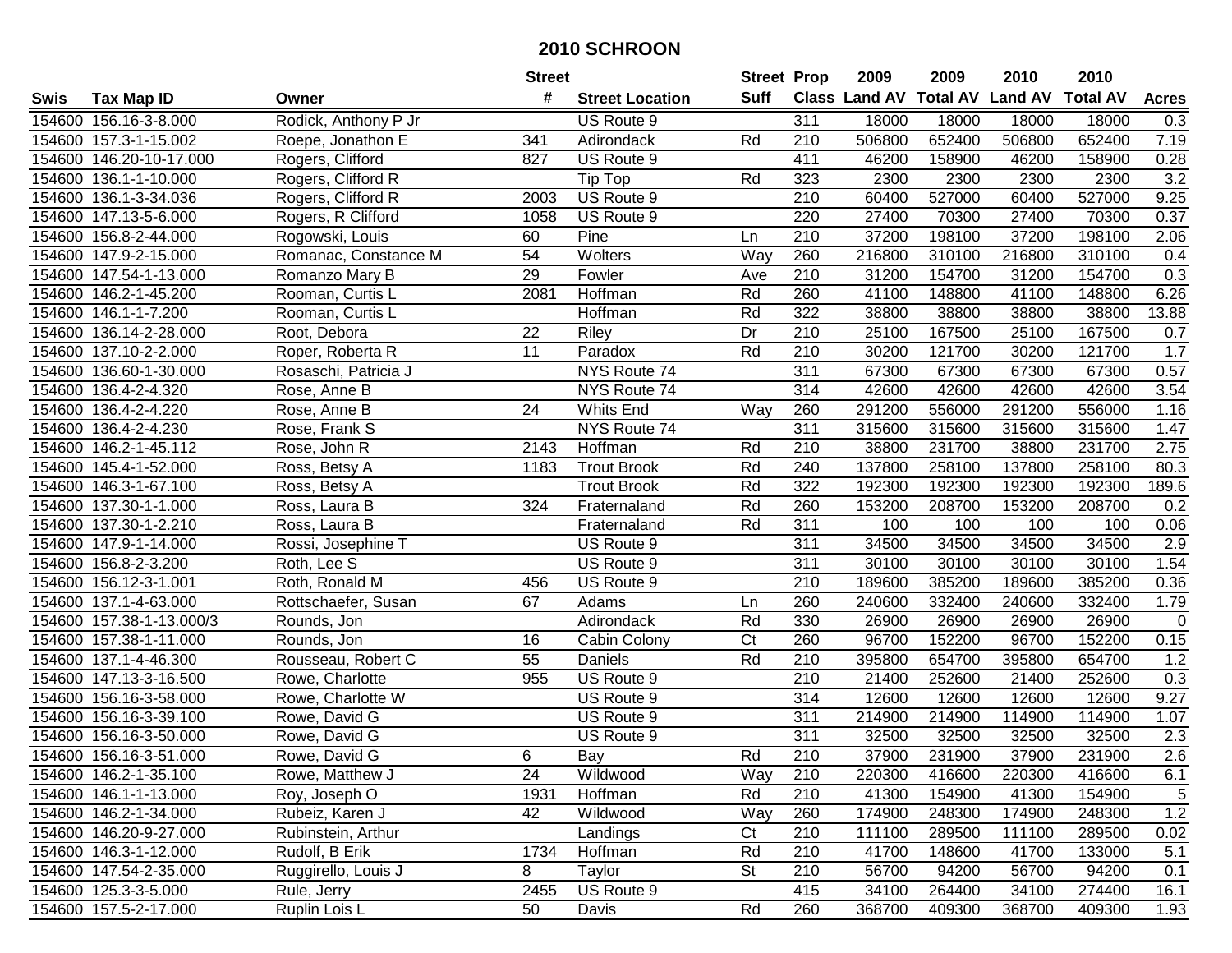|        |                         |                        | <b>Street</b> |                        | <b>Street Prop</b>       |                  | 2009                          | 2009   | 2010           | 2010            |                   |
|--------|-------------------------|------------------------|---------------|------------------------|--------------------------|------------------|-------------------------------|--------|----------------|-----------------|-------------------|
| Swis   | <b>Tax Map ID</b>       | Owner                  | #             | <b>Street Location</b> | <b>Suff</b>              |                  | <b>Class Land AV Total AV</b> |        | <b>Land AV</b> | <b>Total AV</b> | <b>Acres</b>      |
|        | 154600 156.16-2-1.000   | Rushlow, Adam H        | 135           | Old Schroon            | Rd                       | 210              | 25100                         | 84700  | 25100          | 84700           | 0.7               |
|        | 154600 137.1-4-16.077   | Russell, John M Sr     |               | NYS Route 74           |                          | 314              | 11200                         | 11200  | 11200          | 11200           | 3.43              |
|        | 154600 137.1-4-71.000   | Russell, John M Sr     |               | NYS Route 74           |                          | 314              | 1500                          | 1500   | 1500           | 1500            | 0.46              |
|        | 154600 137.1-4-70.000   | Russell, John M Sr     | 35            | Adams                  | Ln                       | 210              | 366100                        | 567500 | 366100         | 567500          | 1.02              |
|        | 154600 147.53-1-20.000  | Russell, Kimberly A    | 15            | Cedar Hill             | Dr                       | 210              | 26500                         | 113400 | 26500          | 113400          | 0.2               |
|        | 154600 147.1-1-24.000   | Russo Living Trust     | 61            | BoatAccessonly@Dock St |                          | 260              | 172000                        | 233500 | 172000         | 233500          | $\overline{2.3}$  |
|        | 154600 146.2-1-45.115   | Russo, Charles C       | 25            | Krissica               | Way                      | 210              | 252400                        | 505000 | 252400         | 505000          | 6.21              |
|        | 154600 157.1-2-14.000   | Ryan, Claire A         | 24            | Hearn                  | Way                      | 260              | 382700                        | 479500 | 382700         | 479500          | 3.24              |
|        | 154600 137.29-1-18.120  | Ryan, Douglas C        | 330           | Fraternaland           | Rd                       | 260              | 37300                         | 66000  | 37300          | 66000           | 0.23              |
|        | 154600 136.14-1-50.000  | Ryan, Jason P          | 29            | <b>Shingle Shanty</b>  | Way                      | 210              | 26900                         | 142000 | 26900          | 142000          | 0.8               |
|        | 154600 156.8-2-51.000   | Ryan, Mark T           |               | Pine                   | Ln                       | 311              | 47400                         | 47400  | 47400          | 47400           | 3.21              |
|        | 154600 147.54-2-25.000  | Ryan, Mark T           | 22            | Leland                 | Ave                      | 210              | 102300                        | 300100 | 102300         | 300100          | 0.3               |
|        | 154600 157.5-2-6.000    | Ryan, Michael P        | 16            | Spruce                 | Ln                       | 210              | 417900                        | 571500 | 459500         | 774000          | 0.5               |
|        | 154600 146.20-1-9.000   | Ryan, Timothy R        |               | Horseshoe Pond         | Rd                       | 314              | 42400                         | 42400  | 42400          | 42400           | 5.1               |
|        | 154600 146.20-2-21.000  | Rydberg, George C      | 3             | First                  | Trl                      | 270              | 19400                         | 65200  | 19400          | 65200           | 0.39              |
|        | 154600 147.5-1-48.000   | Sabia, Anna M          | 1306          | US Route 9             |                          | 483              | 34200                         | 219700 | 34200          | 219700          | 0.41              |
|        | 154600 147.45-2-2.000   | Sabia, John            | 8             | Oliver                 | $\overline{\mathsf{St}}$ | 210              | 30500                         | 149400 | 30500          | 149400          | 0.3               |
|        | 154600 147.17-2-2.000   | Sabo Frank J           | 13            | Tavern                 | Way                      | 210              | 63600                         | 128500 | 63600          | 128500          | 0.1               |
|        | 154600 147.54-1-3.000   | Sabota, Theresa W      | 1136          | US Route 9             |                          | 210              | 52300                         | 148600 | 52300          | 148600          | 0.9               |
|        | 154600 136.1-3-32.003   | Sachleben, Roger W     | 167           | Miller                 | Rd                       | 240              | 56000                         | 241600 | 56000          | 241600          | 11.28             |
|        | 154600 126.-3-17.000    | Sage, Donald C         |               | Letsonville            | Rd                       | 322              | 37800                         | 37800  | 37800          | 37800           | 14.25             |
|        | 154600 126.-3-16.000    | Sage, Donald C         |               | Johnson Pond           | Rd                       | 322              | 52300                         | 52300  | 52300          | 52300           | 19.67             |
| 154600 | 126.-3-20.000           | Sage, Donald C         | 410           | Letsonville            | Rd                       | 240              | 68900                         | 160700 | 68900          | 160700          | 52.47             |
| 154600 | 156.16-4-11.000         | Sailer, Karl H Jr      | 60            | Pointe                 | Dr                       | 210              | 440400                        | 835500 | 440400         | 828100          | 0.41              |
|        | 154600 136.60-1-31.000  | Salazar, Carol M       |               | NYS Route 74           |                          | 312              | 67300                         | 70100  | 67300          | 70100           | 0.54              |
|        | 154600 145.-2-7.000     | Salmon, Jay R          | 847           | Hoffman                | Rd                       | 260              | 57700                         | 86000  | 57700          | 86000           | $\overline{37.5}$ |
|        | 154600 146.20-1-16.000  | Salon, Michael         |               | Horseshoe Pond         | Rd                       | 314              | 42100                         | 42100  | 42100          | 42100           | 5                 |
|        | 154600 146.20-10-15.000 | Salvatto, Dona L       | 839           | US Route 9             |                          | 260              | 30300                         | 72600  | 30300          | 72600           | 1.1               |
|        | 154600 157.1-1-14.200   | Sandefur, James D      | 781           | Adirondack             | Rd                       | 210              | 428500                        | 721300 | 405900         | 666100          | 0.71              |
|        | 154600 156.19-2-14.000  | Sander, Peter          |               | Old Schroon            | Rd                       | 322              | 48800                         | 48800  | 48800          | 48800           | 16.3              |
|        | 154600 147.46-3-32.000  | Sanders, Peter         | 1146          | US Route 9             |                          | 210              | 44200                         | 123900 | 44200          | 123900          | 0.7               |
|        | 154600 136.3-1-23.000   | Sandri Realty Inc      | 1567          | US Route 9             |                          | 432              | 78300                         | 234500 | 78300          | 234500          | 0.93              |
|        | 154600 146.20-8-1.000   | Sargent, Charles       | 44            | Pine                   | Ln                       | $\overline{210}$ | 36100                         | 281100 | 36100          | 281100          | 2.2               |
|        | 154600 146.4-1-8.000    | Sarutto, Larraine M    |               | Horseshoe Pond         | Rd                       | 314              | 27300                         | 27300  | 27300          | 27300           | 5.1               |
|        | 154600 147.9-2-9.000    | Saunders, Raymond E Jr | 70            | Wolters                | Way                      | 210              | 324000                        | 403000 | 324000         | 403000          | 0.61              |
|        | 154600 157.1-2-11.000   | Sausville, Paul J      | 16            | Hearn                  | Way                      | 260              | 376700                        | 465700 | 376700         | 465700          | $\mathbf 1$       |
|        | 154600 136.14-2-22.000  | Savarie, Christopher   | 64            | River                  | Rd                       | 210              | 28800                         | 162700 | 28800          | 162700          | 0.9               |
|        | 154600 147.9-2-22.000   | Sawyer Trust           | 1215          | US Route 9             |                          | 210              | 48700                         | 187600 | 48700          | 187600          | 4                 |
|        | 154600 147.46-3-10.000  | Sawyer Trust           |               | Whitney                | Ave                      | 311              | 65300                         | 65300  | 65300          | 65300           | 0.9               |
|        | 154600 137.10-1-18.000  | Sawyer, Kenneth A Jr   | 1179          | NYS Route 74           |                          | 260              | 21500                         | 67700  | 21500          | 67700           | 1.2               |
|        | 154600 137.1-2-5.000    | Sawyer, Kenneth A Jr   |               | <b>Fleming Pond</b>    | Rd                       | 314              | 14700                         | 14700  | 14700          | 14700           | 0.1               |
|        | 154600 156.16-3-43.000  | Sawyers John R         | 53            | Bay                    | Rd                       | 210              | 407100                        | 933200 | 407100         | 894300          | 0.67              |
|        |                         |                        |               |                        |                          |                  |                               |        |                |                 |                   |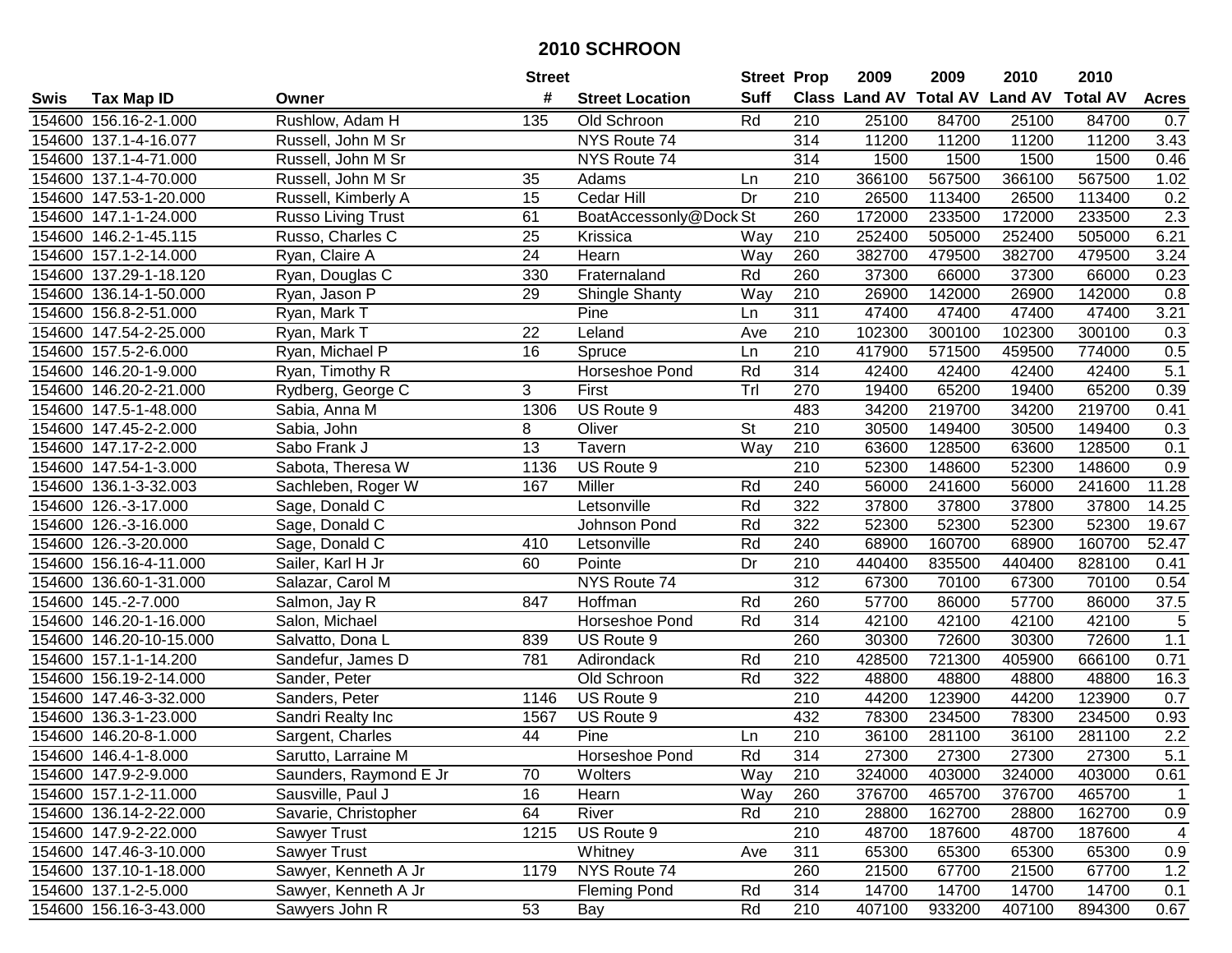|        |                        |                                   | <b>Street</b>  |                        | <b>Street Prop</b>       |                  | 2009                 | 2009            | 2010           | 2010            |                |
|--------|------------------------|-----------------------------------|----------------|------------------------|--------------------------|------------------|----------------------|-----------------|----------------|-----------------|----------------|
| Swis   | <b>Tax Map ID</b>      | Owner                             | #              | <b>Street Location</b> | <b>Suff</b>              |                  | <b>Class Land AV</b> | <b>Total AV</b> | <b>Land AV</b> | <b>Total AV</b> | <b>Acres</b>   |
|        | 154600 156.20-1-10.400 | Sbuttoni, Karen R                 | 63             | Mountainside           | Ln                       | 210              | 407300               | 802000          | 476500         | 839600          | 3.03           |
|        | 154600 136.60-1-10.000 | Scalise, Fred L                   | 759            | NYS Route 74           |                          | 483              | 17800                | 119600          | 17800          | 119600          | 0.52           |
|        | 154600 136.4-2-4.311   | Scalise, Frederick L              |                | NYS Route 74           |                          | 312              | 92500                | 94500           | 92500          | 94500           | 3.08           |
|        | 154600 137.1-4-75.000  | Scarpa, Steven C                  |                | NYS Route 74           |                          | 312              | 8700                 | 8700            | 8700           | 8700            | 0.92           |
|        | 154600 137.1-4-51.000  | Scarpa, Steven C                  | 8              | Moes                   | Ct                       | 260              | 280400               | 361000          | 280400         | 361000          | 1.4            |
|        | 154600 147.2-1-13.000  | Scarron Woods & Waters Inc        |                | <b>Crane Pond</b>      | Rd                       | 312              | 7000                 | 13800           | 7000           | 13800           | 6.9            |
|        | 154600 136.4-2-24.000  | Scarron Woods & Waters Inc        | 243            | Crane Pond             | Rd                       | 240              | 91000                | 325200          | 91000          | 325200          | 120            |
|        | 154600 147.2-1-17.100  | Scarron Woods & Waters Inc        |                | <b>Crane Pond</b>      | Rd                       | 910              | 92700                | 92700           | 92700          | 92700           | 157            |
|        | 154600 147.17-2-31.000 | Scavera, Samuel M Jr              | 12             | Cornell                | $\overline{\mathsf{St}}$ | $\overline{210}$ | 386500               | 484500          | 386500         | 484500          | 0.34           |
|        | 154600 147.17-2-30.000 | Scavera, Samuel M Jr              |                | <b>Grove Point</b>     | Rd                       | 311              | 103900               | 118900          | 103900         | 118900          | 0.59           |
|        | 154600 146.3-1-31.000  | Schamberg, William B              | 1887           | Hoffman                | Rd                       | 210              | 34600                | 138800          | 34600          | 138800          | 5              |
|        | 154600 147.2-1-42.000  | Scheeren, Ann B                   |                | Adirondack             | Rd                       | 314              | 49000                | 49000           | 49000          | 49000           | $\overline{8}$ |
|        | 154600 146.1-1-59.000  | Schembri, Anthony P               | 22             | Texas                  | $\overline{T}$ rl        | 260              | 31400                | 203400          | 31400          | 203400          | 5.26           |
|        | 154600 157.3-1-42.200  | Scher, Geraldine                  | 22             | Redwing                | Way                      | 260              | 959800               | 1121400         | 959800         | 1121400         | 8.1            |
|        | 154600 157.3-1-42.300  | Scher, Geraldine                  |                | Adirondack             | Rd                       | 314              | 200                  | 7300            | 200            | 7300            | 0.1            |
|        | 154600 136.18-1-34.000 | Scheuer, Richard C                | 12             | Makanmor               | Dr                       | 210              | 29900                | 145500          | 29900          | 145500          | 0.8            |
|        | 154600 136.18-1-33.000 | Scheuer, Richard C                | 16             | Makanmor               | Dr                       | 270              | 20200                | 35400           | 20200          | 35400           | 0.8            |
|        | 154600 136.18-1-35.000 | Scheuer, Richard C                |                | Severance              | Rd                       | 311              | 2700                 | 2700            | 2700           | 2700            | 0.8            |
|        | 154600 156.12-3-11.000 | Schindel, Robert                  | 564            | US Route 9             |                          | 210              | 320800               | 579600          | 320800         | 579600          | 0.32           |
|        | 154600 136.4-1-2.120   | Schleich, Ronald H                |                | Shore                  | Rd                       | 311              | 25200                | 25200           | 25200          | 25200           | 6.36           |
|        | 154600 136.4-1-10.000  | Schleich, Ronald H                | 39             | Reid                   | Way                      | 260              | 162900               | 297100          | 162900         | 297100          | 0.22           |
|        | 154600 147.17-2-37.000 | Schmid, Peter                     | 33             | Kanasta                | Cv                       | 210              | 301400               | 551066          | 301400         | 551066          | 0.22           |
| 154600 | 156.11-1-3.212         | Schmidt, Bruce                    | 42             | <b>Thurman Pond</b>    | Rd                       | 210              | 53700                | 226700          | 53700          | 226700          | 7.65           |
| 154600 | 136.4-1-7.000          | Schmidt, Carl                     | 8              | Fox Run                | Way                      | 210              | 395800               | 595300          | 395800         | 595300          | 1.13           |
|        | 154600 145.2-2-23.000  | Schneider, Joseph H               | 45             | Potash Hill            | Rd                       | 270              | 22900                | 28700           | 22900          | 28700           | $\overline{2}$ |
|        | 154600 145.2-2-25.000  | Schneider, Joseph H               |                | Youngs                 | Rd                       | 311              | 4800                 | 4800            | 4800           | 4800            | 1.8            |
|        | 154600 145.2-2-24.000  | Schneider, Joseph H               |                | Youngs                 | Rd                       | 311              | 4200                 | 4200            | 4200           | 4200            | 1.6            |
|        | 154600 136.1-3-31.200  | Schoch, Peter W                   |                | US Route 9             |                          | 322              | 22500                | 22500           | 22500          | 22500           | 19.61          |
|        | 154600 136.10-1-11.013 | Schoch, Peter W                   | $\overline{7}$ | French                 | Rd                       | 210              | 31300                | 145900          | 31300          | 145900          | 2.04           |
|        | 154600 147.54-1-2.000  | Schoenstadt, Arthur L             | 1140           | US Route 9             |                          | $\overline{210}$ | 49000                | 208100          | 49000          | 208100          | 0.7            |
|        | 154600 146.3-1-39.000  | Schoonmaker, Harold               | 2004           | Hoffman                | Rd                       | 260              | 50900                | 182700          | 50900          | 182700          | 5.6            |
|        | 154600 146.20-3-4.200  | Schrader, Stephen J               | 889            | US Route 9             |                          | 220              | 33200                | 223100          | 33200          | 223100          | 1.1            |
|        | 154600 146.20-3-4.100  | Schrader, Stephen J               |                | Glen Reay              | $\overline{Way}$         | 311              | 33000                | 33000           | 33000          | 33000           | 3.91           |
|        | 154600 147.53-1-32.000 | Schroon Lake Central School       |                | US Route 9             |                          | 612              | 170800               | 251600          | 170800         | 251600          | 20.5           |
|        | 154600 147.53-1-33.000 | Schroon Lake Central School       | 1125           | US Route 9             |                          | 612              |                      | 208400 4022600  | 208400         | 4022600         | 2.5            |
|        | 154600 147.13-4-22.000 | Schroon Lake Elm Tree HOA Inc     |                | US Route 9             |                          | 311              | 0                    | $\Omega$        | $\Omega$       | $\Omega$        | 0.18           |
|        | 154600 147.45-3-1.112  | <b>Schroon Lake Fire District</b> | 28             | Industrial             | Dr                       | 662              |                      |                 | 62300          | 752300          | 2.89           |
|        | 154600 147.13-2-14.120 | Schroon Lake Fish & Game Club     | 20             | Game Club              | Rd                       | 534              | 11500                | 11500           | 11500          | 11500           | 5.49           |
|        | 154600 147.13-2-15.000 | Schroon Lake Fish & Game Club     | 25             | Game Club              | Rd                       | 534              | 28700                | 150500          | 28700          | 150500          | 4.52           |
|        | 154600 156.8-2-42.000  | Schroon Lake HOA Inc              |                | US Route 9             |                          | 330              | $\mathbf 0$          | $\mathbf 0$     | 0              | 0               | 1.2            |
|        | 154600 147.53-2-7.001  | Schroon Lake Laundromat Inc       | 1065           | US Route 9             |                          | 482              | 18200                | 119000          | 18200          | 119000          | 0.06           |
|        | 154600 147.46-3-35.000 | Schroon Lake Ltd Prtnrship        | 16             | Olden                  | Dr                       | 210              | 20400                | 201000          | 20400          | 201000          | 0.2            |
|        |                        |                                   |                |                        |                          |                  |                      |                 |                |                 |                |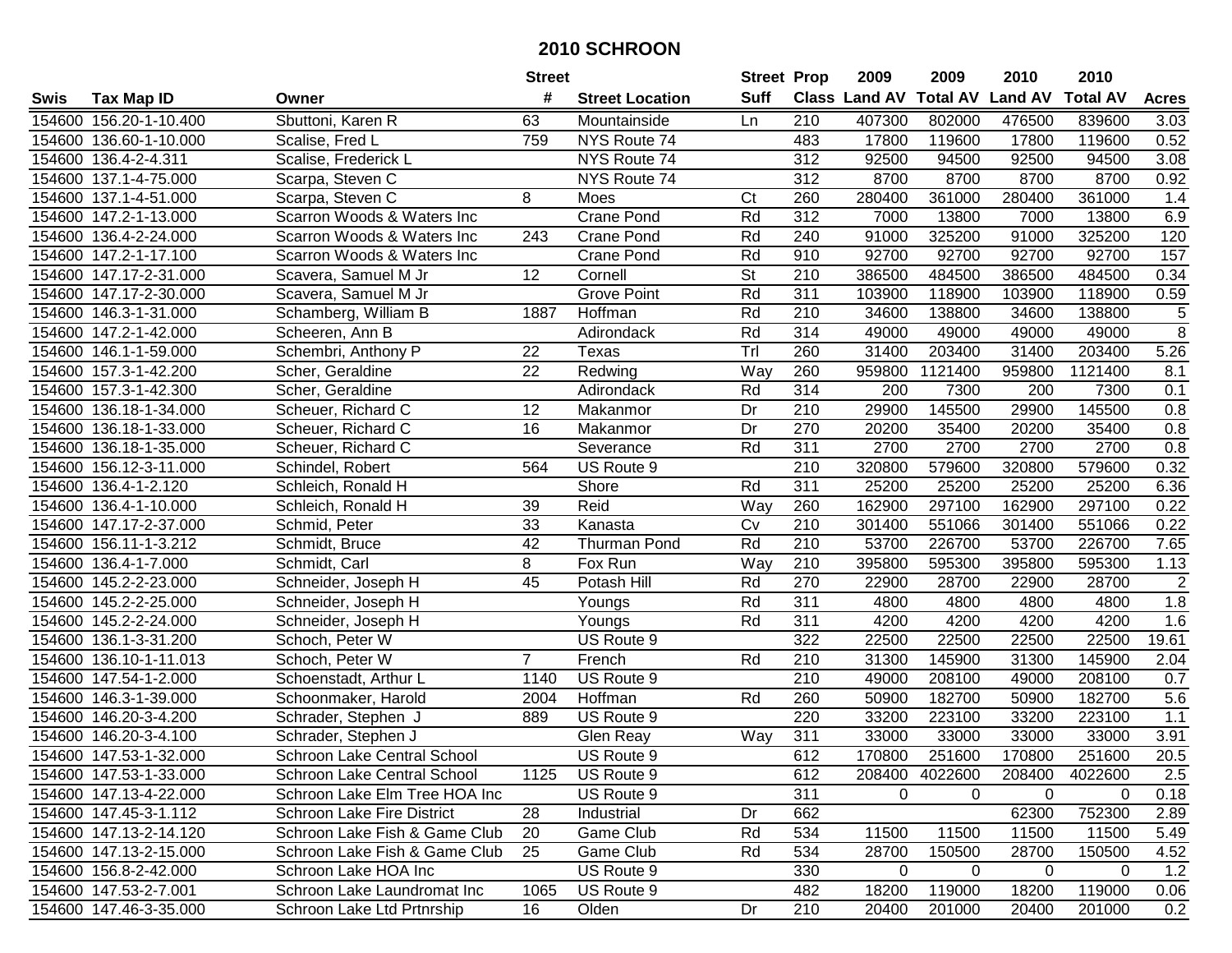|        |                          |                                | <b>Street</b> |                        | <b>Street Prop</b> |                  | 2009   | 2009   | 2010                           | 2010            |                  |
|--------|--------------------------|--------------------------------|---------------|------------------------|--------------------|------------------|--------|--------|--------------------------------|-----------------|------------------|
| Swis   | <b>Tax Map ID</b>        | Owner                          | #             | <b>Street Location</b> | <b>Suff</b>        |                  |        |        | Class Land AV Total AV Land AV | <b>Total AV</b> | <b>Acres</b>     |
|        | 154600 147.54-1-23.000   | Schroon Lake Ltd Prtnrshp      | 58            | Fowler                 | Ave                | 210              | 597000 | 874900 | 597000                         | 874900          | 7.7              |
|        | 154600 156.8-2-36.110    | Schroon Lake Self Storage LLC  | 647           | US Route 9             |                    | 446              | 95700  | 331700 | 95700                          | 331700          | 5.26             |
|        | 154600 147.54-2-1.000    | Schroon Lake Sr Citizens Club  | 1108          | US Route 9             |                    | 682              | 34800  | 157800 | 34800                          | 157800          | 0.3              |
|        | 154600 157.5-2-21.000    | Schroon Lake Trust             | 28            | Davis                  | Rd                 | 210              | 487100 | 743800 | 487100                         | 722400          | 1.75             |
|        | 154600 156.8-2-12.000    | <b>Schroon Lake Trust</b>      |               | US Route 9             |                    | 312              | 21300  | 42700  | 21300                          | 42700           | -1               |
|        | 154600 147.13-2-11.000   | Schroon Lake Village Cemetery  | 2685          | Hoffman                | Rd                 | 695              | 21800  | 21800  | 21800                          | 21800           | 2.6              |
|        | 154600 147.13-2-16.000   | Schroon Lake Village Cemetery  |               | Hoffman                | Rd                 | 695              | 5800   | 5800   | 5800                           | 5800            | 0.6              |
|        | 154600 147.54-1-1.000    | Schroon-No Hudson Historic Soc | 1144          | US Route 9             |                    | 681              | 38700  | 97800  | 38700                          | 97800           | 0.7              |
|        | 154600 147.13-5-3.030/2  | Schuler, Robert C              | 1050          | US Route 9             |                    | $\overline{210}$ | 100    | 206800 | 100                            | 206800          | $\boldsymbol{0}$ |
|        | 154600 147.13-5-3.030/1  | Schuler, Robert C              | 1050          | US Route 9             |                    | 210              | 100    | 266800 | 100                            | 266800          | $\pmb{0}$        |
|        | 154600 147.13-5-3.030    | Schuler, Robert C              |               | US Route 9             |                    | 210              | 209900 | 209900 | 209900                         | 209900          | 0.25             |
|        | 154600 147.13-5-2.000    | Schuler, Scott C               | 1046          | US Route 9             |                    | 210              | 230700 | 379300 | 230700                         | 379300          | 0.2              |
|        | 154600 157.13-1-14.000   | Schultz, Theodore L            | 42            | <b>Three Bears</b>     | Dr                 | 260              | 465500 | 668100 | 465500                         | 668100          | 0.6              |
|        | 154600 146.1-1-48.000    | Schwarz, Albert M              | 15            | Deer Camp              | Rd                 | 210              | 44300  | 170200 | 44300                          | 170200          | 7.29             |
| 154600 | 147.54-2-37.200          | Scott, April                   |               | Severance              | Rd                 | 311              | 21600  | 21600  | 21600                          | 21600           | 0.54             |
| 154600 | 157.13-1-34.000          | Scott, Duane                   | 9             | Oak                    | Way                | 260              | 98400  | 177000 | 98400                          | 177000          | 0.3              |
|        | 154600 157.13-1-38.000   | Scott, Duane                   |               | Adirondack             | Rd                 | 314              | 75200  | 75200  | 75200                          | 75200           | 0.5              |
|        | 154600 157.13-1-1.000/32 | Scott, Duane                   |               | <b>Sand Point</b>      | Way                | 330              | 8000   | 8000   | 8000                           | 8000            | $\pmb{0}$        |
|        | 154600 157.13-1-1.000/29 | Scott, Duane                   |               | <b>Sand Point</b>      | Way                | 330              | 8000   | 8000   | 8000                           | 8000            | $\pmb{0}$        |
|        | 154600 156.19-2-6.000    | Scott, Mary E                  | 45            | Old Schroon            | Rd                 | 210              | 35100  | 153700 | 35100                          | 153700          | 1.35             |
| 154600 | 136.3-2-35.200           | Scoville, Patrick              | 1492          | US Route 9             |                    | 210              | 28300  | 136600 | 28300                          | 136600          | 0.8              |
| 154600 | 136.3-2-37.002           | Scoville, Patrick J            | 1498          | US Route 9             |                    | 210              | 26200  | 147200 | 26200                          | 147200          | 0.68             |
|        | 154600 147.5-1-30.000    | Scoville, Paul E               | 1448          | US Route 9             |                    | 210              | 40700  | 110200 | 40700                          | 110200          | 5.4              |
|        | 154600 147.17-2-49.000   | Scully, John                   | 16            | <b>Grove Point</b>     | Rd                 | 260              | 37900  | 100000 | 37900                          | 100000          | 0.6              |
|        | 154600 147.17-2-48.000   | Scully, John                   |               | <b>Grove Point</b>     | Rd                 | 311              | 58400  | 58400  | 58400                          | 58400           | 0.4              |
|        | 154600 147.17-2-47.000   | Scully, John                   |               | <b>Grove Point</b>     | Rd                 | 311              | 58400  | 58400  | 58400                          | 58400           | 0.4              |
|        | 154600 146.4-1-26.000    | Seagle Dorothy C               |               | Horseshoe Pond         | Rd                 | 322              | 64100  | 64100  | 64100                          | 64100           | 80               |
|        | 154600 146.4-1-33.000    | Seagle, Dorothy C              |               | Horseshoe Pond         | Rd                 | 322              | 15500  | 15500  | 15500                          | 15500           | 25.22            |
| 154600 | 156.2-1-5.100            | Seagle, Dorothy C              | 999           | <b>Charley Hill</b>    | Rd                 | 280              | 630700 | 883000 | 630700                         | 883000          | 454.65           |
|        | 154600 146.4-1-34.000    | Seagle, Dorothy C              |               | Horseshoe Pond         | Rd                 | 322              | 123100 | 123100 | 123100                         | 123100          | 101.08           |
| 154600 | 146.4-1-35.000           | Seagle, Dorothy C              |               | Horseshoe Pond         | Rd                 | 314              | 34500  | 34500  | 34500                          | 34500           | $\overline{7}$   |
| 154600 | 156.2-1-10.000           | Seagle, Dorothy C              |               | <b>Charley Hill</b>    | Rd                 | 322              | 67000  | 67000  | 67000                          | 67000           | 52.3             |
|        | 154600 147.46-3-9.000    | Searles, Robert C              |               | Whitney                | Ave                | 311              | 27900  | 27900  | 27900                          | 27900           | 0.5              |
|        | 154600 156.11-1-2.200    | Secor, Kent D                  | 11            | Thurman Pond           | Rd                 | 260              | 31200  | 50800  | 31200                          | 50800           | 3.9              |
|        | 154600 146.16-2-3.000    | Secor, Lois A                  |               | Hoffman                | Rd                 | 314              | 2400   | 2400   | 2400                           | 2400            | 1.9              |
|        | 154600 146.16-1-6.000    | Secor, Lois A                  |               | Hoffman                | Rd                 | 314              | 18000  | 18000  | 18000                          | 18000           | 6.7              |
|        | 154600 157.1-2-8.001     | Seegal, Richard F              | 487           | Adirondack             | Rd                 | 260              | 309400 | 424500 | 309400                         | 424500          | 2.04             |
|        | 154600 147.1-1-7.000     | Seeley, Anthony                | 164           | Alder Meadow           | Rd                 | 210              | 19300  | 66800  | 19300                          | 66800           | 0.5              |
|        | 154600 147.1-1-6.000     | Seeley, Anthony W              | 162           | <b>Alder Meadow</b>    | Rd                 | 270              | 26500  | 73400  | 26500                          | 73400           | 1.1              |
|        | 154600 136.3-2-24.000    | Seeley, David                  | 173           | Severance              | Rd                 | 210              | 24500  | 143900 | 24500                          | 143900          | 0.5              |
|        | 154600 136.3-2-18.120    | Seeley, David                  |               | Severance              | Rd                 | 312              | 2800   | 2800   | 2800                           | 2800            | 1.2              |
|        | 154600 146.12-1-4.000    | Seeley, Richard N Jr           | 2448          | Hoffman                | Rd                 | 210              | 15900  | 185500 | 15900                          | 185500          | 0.4              |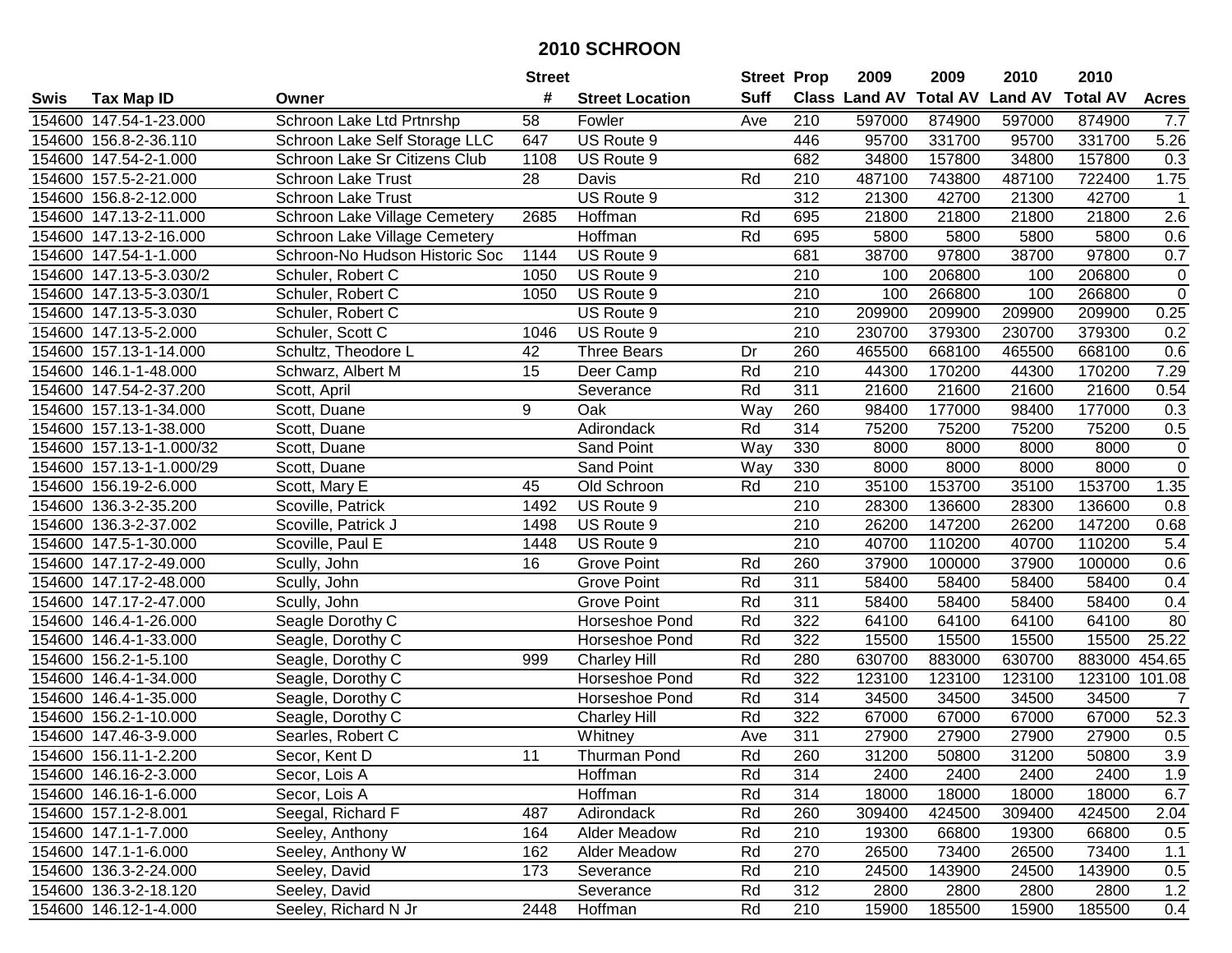|        |                          |                             | <b>Street</b>   |                        | <b>Street Prop</b> |                  | 2009   | 2009   | 2010                           | 2010            |                  |
|--------|--------------------------|-----------------------------|-----------------|------------------------|--------------------|------------------|--------|--------|--------------------------------|-----------------|------------------|
| Swis   | <b>Tax Map ID</b>        | Owner                       | #               | <b>Street Location</b> | <b>Suff</b>        |                  |        |        | Class Land AV Total AV Land AV | <b>Total AV</b> | <b>Acres</b>     |
|        | 154600 146.12-1-3.000    | Seeley, Richard N Jr        |                 | Hoffman                | Rd                 | 311              | 300    | 300    | 300                            | 300             | 0.1              |
|        | 154600 147.53-1-27.289   | Seidel, Patrick C           | 47              | Cedar Hill             | Dr                 | 210              | 58200  | 175200 | 58200                          | 175200          | 1.12             |
|        | 154600 157.1-2-19.200    | Senecal, Jon                | 587             | Adirondack             | Rd                 | 210              | 390400 | 469500 | 390400                         | 469500          | 0.8              |
|        | 154600 147.1-1-16.036    | Senecal, Jon W              | 78              | <b>Burgey</b>          | Rd                 | 117              | 58800  | 265400 | 58800                          | 265400          | 28.66            |
|        | 154600 157.5-2-10.200    | Sessions, David J           | 12              | <b>Skylark</b>         | Ln                 | 210              | 98500  | 339200 | 98500                          | 339200          | 0.45             |
|        | 154600 157.5-2-10.600    | Sessions, David J           |                 | US Route 9             |                    | $\overline{311}$ | 21300  | 21300  | 21300                          | 21300           | 0.13             |
| 154600 | 136.14-3-3.000           | Severance Beach Assoc Inc   | 22              | River                  | Rd                 | 560              | 125900 | 128000 | 125900                         | 128000          | 1.09             |
| 154600 | 136.3-2-49.002           | <b>Severance Cemetery</b>   |                 | US Route 9             |                    | 695              | 15200  | 15200  | 15200                          | 15200           | 14.1             |
| 154600 | 136.3-2-10.000           | <b>Severance Cemetery</b>   |                 | Stowell                | Rd                 | 695              | 6700   | 6700   | 6700                           | 6700            | $\overline{3.1}$ |
| 154600 | 136.3-2-9.200            | <b>Severance Cemetery</b>   | 60              | Stowell                | Rd                 | 695              | 6000   | 6000   | 6000                           | 6000            | 2.8              |
|        | 154600 136.65-1-15.000   | Severance Lk Tennis Estates |                 | NYS Route 74           |                    | 330              | 12200  | 12200  | 12200                          | 12200           | 0.39             |
|        | 154600 136.65-1-14.000   | Severance Lk Tennis Estates |                 | NYS Route 74           |                    | 330              | 210400 | 212400 | 210400                         | 212400          | 10.05            |
| 154600 | 136.65-1-10.000          | Severance Lk Tennis Estates |                 | NYS Route 74           |                    | 330              | 23300  | 23300  | 23300                          | 23300           | 0.8              |
| 154600 | 146.1-1-58.000           | Seyfried, Craig F           | 155             | <b>Sweenie Fields</b>  | Rd                 | 210              | 39300  | 170600 | 39300                          | 170600          | 5.13             |
| 154600 | 146.1-1-57.000           | Seyfried, Craig F           |                 | Hoffman                | Rd                 | 314              | 32100  | 32100  | 32100                          | 32100           | 5.27             |
|        | 154600 146.1-1-20.300    | Seyfried, Craig F           |                 | Hoffman                | Rd                 | 314              | 26200  | 26200  | 26200                          | 26200           | 5                |
|        | 154600 147.3-2-31.000    | <b>Shafer Family Trust</b>  | 255             | BoatAccessonly@Dock St |                    | 260              | 191600 | 230700 | 191600                         | 230700          | $\overline{3.8}$ |
| 154600 | 146.2-1-17.112           | Shafer, Anthony M           |                 | Hoffman                | Rd                 | 322              | 46500  | 46500  | 46500                          | 46500           | 10.76            |
|        | 154600 146.2-1-42.000    | Sharlan, Donald J           | 2130            | Hoffman                | Rd                 | 210              | 265700 | 384300 | 265700                         | 384300          | 5.5              |
|        | 154600 157.5-1-3.000     | Sharpe, Irwin P             | 47              | <b>Skylark</b>         | Ln                 | 210              | 114700 | 284400 | 114700                         | 284400          | 0.5              |
|        | 154600 157.5-1-4.000     | Sharpe, Kenneth E           |                 | <b>Skylark</b>         | Ln                 | 311              | 92000  | 92000  | 92000                          | 92000           | 0.5              |
| 154600 | 156.11-1-3.220           | Shaughnessy, Dana           |                 | <b>Charley Hill</b>    | Rd                 | 314              | 2800   | 2800   | 2800                           | 2800            | 1.2              |
| 154600 | 156.11-1-2.120           | Shaughnessy, Dana           | 54              | Thurman Pond           | Rd                 | 210              | 39200  | 189500 | 39200                          | 189500          | 6.8              |
| 154600 | 136.14-1-27.000          | Shaughnessy, Esther K       | 203             | NYS Route 74           |                    | 210              | 27500  | 117500 | 27500                          | 117500          | 0.6              |
| 154600 | 136.1-3-26.000           | Shaughnessy, Esther K       |                 | River                  | Rd                 | $\overline{311}$ | 34000  | 34000  | 34000                          | 34000           | 9.85             |
| 154600 | 147.53-1-47.200          | Shaughnessy, Michael G Jr   |                 | <b>Brookfield</b>      | Ave                | 311              | 100    | 100    | 100                            | 100             | 0.14             |
|        | 154600 147.45-1-23.000   | Shaughnessy, Michael G Jr   | 10              | Hillside               | Ave                | 210              | 38600  | 168000 | 38600                          | 168000          | 0.49             |
|        | 154600 147.53-1-47.100   | Shaughnessy, Michael G Sr   | 32              | <b>Brookfield</b>      | Ave                | 210              | 29400  | 102500 | 29400                          | 102500          | 0.14             |
|        | 154600 136.18-1-37.000   | Shaughnessy, Michael G Sr   | $\overline{21}$ | Makanmor               | Dr                 | 270              | 24700  | 66500  | 24700                          | 66500           | 0.96             |
|        | 154600 165.2-1-1.000     | Shaut, Richard S            | $\overline{24}$ | Vanderwalker           | Rd                 | 240              | 77400  | 105300 | 77400                          | 105300          | 79.2             |
|        | 154600 157.1-1-12.200    | Shaw, James H               | 793             | Adirondack             | Rd                 | $\overline{210}$ | 549900 | 706900 | 549900                         | 907500          | 2.73             |
|        | 154600 136.14-1-48.000   | Sheely, Kimberly A          | 39              | <b>Shingle Shanty</b>  | Way                | 260              | 35600  | 106900 | 35600                          | 106900          | 1.3              |
|        | 154600 157.13-1-7.000    | Sheer, Norman               | $\overline{16}$ | Sand Point             | Way                | 260              | 106400 | 204900 | 106400                         | 204900          | 0.3              |
|        | 154600 157.13-1-1.000/17 | Sheer, Norman               |                 | Sand Point             | Way                | 330              | 8000   | 8000   | 8000                           | 8000            | $\overline{0}$   |
|        | 154600 136.14-2-21.100   | Sheets, Joann H             |                 | River                  | Rd                 | 314              | 48300  | 48300  | 48300                          | 48300           | 7.7              |
|        | 154600 137.30-1-9.002    | Shelden, Gilbert V          | 300             | Fraternaland           | Rd                 | 260              | 270600 | 332600 | 270600                         | 332600          | 0.5              |
|        | 154600 147.3-2-11.000    | Sherburne Trust             | 97              | Nesa                   | Rd                 | 260              | 497900 | 537200 | 497900                         | 537200          | 4.1              |
|        | 154600 157.5-2-14.000    | Sheridan, Judy K            | 22              | Sheridan               | Way                | 280              | 565400 | 851900 | 565400                         | 841800          | 2.2              |
|        | 154600 156.8-2-71.000    | Sheridan, Megan E           | 8               | Conifer                | Ct                 | 210              | 31400  | 146800 | 31400                          | 159600          | $\mathbf{1}$     |
|        | 154600 146.20-10-9.000   | Sheridan, Timothy M         |                 | <b>Berry Hill</b>      | Way                | 311              | 14000  | 14000  | 14000                          | 14000           | 0.2              |
|        | 154600 146.20-10-10.000  | Sheridan, Timothy M         | 13              | <b>Berry Hill</b>      | Way                | 210              | 71300  | 132300 | 71300                          | 132300          | 0.2              |
|        | 154600 137.30-2-55.007   | Sherman, Jeffrey            | 9               | View                   | Rd                 | 210              | 401100 | 564800 | 401100                         | 564800          | 9.9              |
|        |                          |                             |                 |                        |                    |                  |        |        |                                |                 |                  |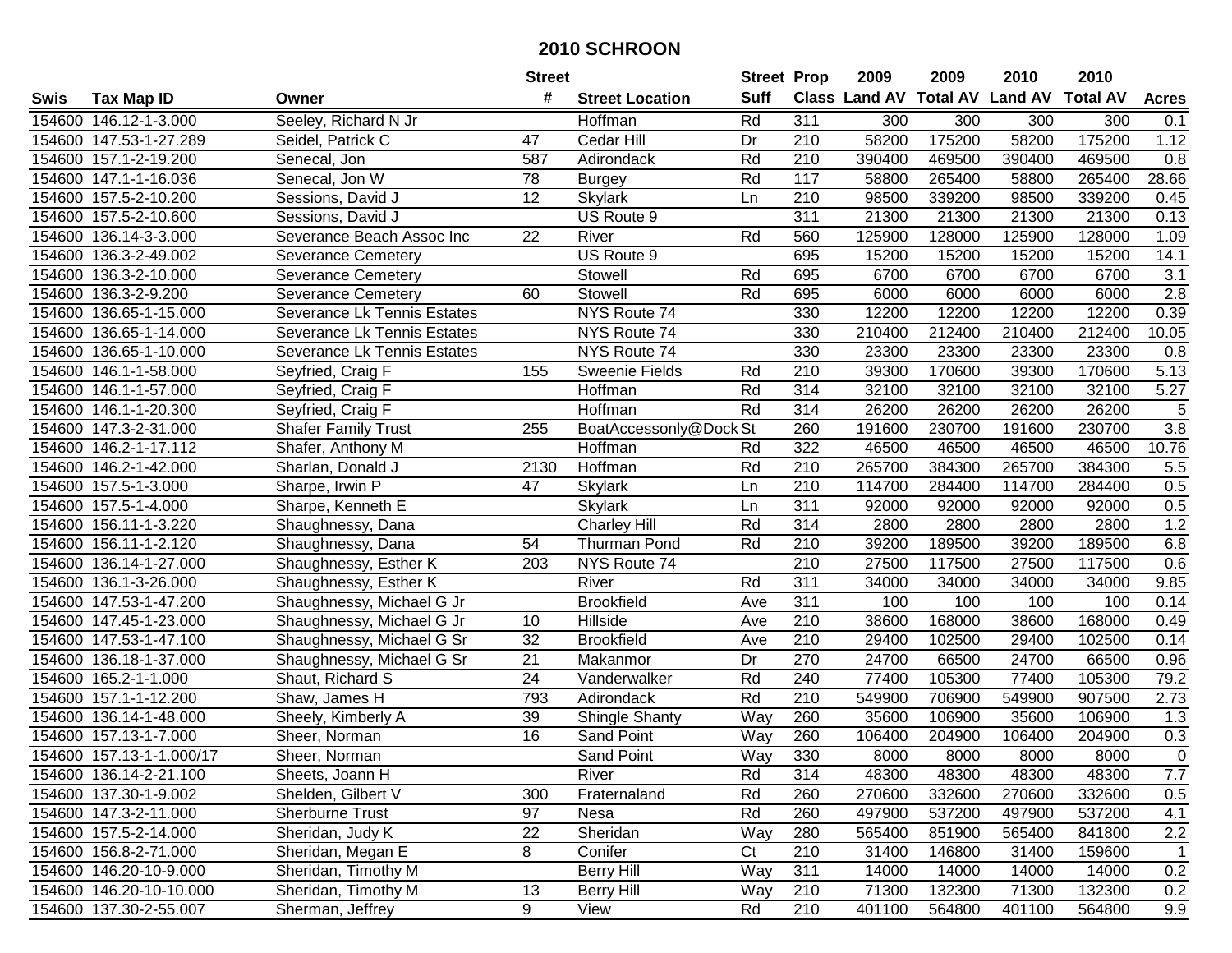|        |                           |                        | <b>Street</b>  |                        | <b>Street Prop</b>     |                  | 2009   | 2009   | 2010                           | 2010            |                  |
|--------|---------------------------|------------------------|----------------|------------------------|------------------------|------------------|--------|--------|--------------------------------|-----------------|------------------|
| Swis   | <b>Tax Map ID</b>         | Owner                  | #              | <b>Street Location</b> | <b>Suff</b>            |                  |        |        | Class Land AV Total AV Land AV | <b>Total AV</b> | <b>Acres</b>     |
|        | 154600 137.30-2-57.000/21 | Sherman, Jeffrey       |                | Glen Reay              | Way                    | 330              | 7500   | 7800   | 7500                           | 7800            | $\mathbf 0$      |
|        | 154600 137.29-1-31.000    | Sherman, Kathleen L    |                | Paradox                | Rd                     | 311              | 97800  | 97800  | 97800                          | 97800           | 0.3              |
|        | 154600 137.29-1-32.000    | Sherman, Kathleen L    | 442            | Fraternaland           | Rd                     | 260              | 97000  | 144600 | 97000                          | 144600          | 0.3              |
|        | 154600 136.3-2-32.000     | Sherrin, Jeffrey J     | 22             | <b>Bridge</b>          | Rd                     | 260              | 35700  | 95800  | 35700                          | 95800           | 0.5              |
|        | 154600 136.10-3-6.000     | Sherry, Robert L       | 322            | River                  | Rd                     | 260              | 38500  | 68900  | 38500                          | 68900           | 1.5              |
|        | 154600 147.13-3-5.000     | Shields, Raymond F Jr  | 10             | Elwood                 | Ave                    | $\overline{210}$ | 20400  | 137500 | 20400                          | 137500          | $\overline{0.3}$ |
|        | 154600 147.1-1-17.100     | Shiell, Kathy L        |                | <b>Burgey</b>          | Rd                     | 312              | 42200  | 46300  | 42200                          | 46300           | 28.1             |
|        | 154600 147.2-1-9.111      | Shiell, Kathy L        | 252            | <b>Alder Meadow</b>    | Rd                     | 240              | 97800  | 203400 | 97800                          | 203400          | 63.37            |
|        | 154600 136.3-2-28.100     | Shiell, Kathy L        |                | <b>Alder Meadow</b>    | Rd                     | 314              | 8100   | 8100   | 8100                           | 8100            | 5.8              |
|        | 154600 136.18-1-45.000    | Shiell, Kathy L        |                | Alder Meadow           | Rd                     | 312              | 37400  | 73800  | 37400                          | 73800           | 9.3              |
|        | 154600 156.16-3-4.200     | Shiell, Larry G        | 14             | Dyckman                | Rd                     | 439              | 19600  | 65700  | 19600                          | 65700           | 1.65             |
|        | 154600 147.45-1-2.000     | Shiell, Larry G        |                | Jordan                 | <b>St</b>              | 312              | 24400  | 26500  | 24400                          | 26500           | 4.53             |
|        | 154600 147.9-2-1.000      | Shiell, Larry G        |                | Linda                  | $\overline{\text{C}t}$ | 340              | 52800  | 52800  | 52800                          | 52800           | 15.2             |
| 154600 | 136.60-1-7.000            | Shirley, John E        | 15             | Idlewild               | Way                    | 260              | 126100 | 322000 | 126100                         | 322000          | 0.4              |
| 154600 | 136.60-1-1.100            | Shirley, John E        |                | Idlewild               | Way                    | 312              | 500    | 8600   | 500                            | 8600            | 0.22             |
|        | 154600 136.10-2-3.000     | <b>Shkursky Albert</b> | 100            | Miller                 | Rd                     | 210              | 37000  | 160500 | 37000                          | 160500          | 0.9              |
| 154600 | 157.3-1-3.000             | Shoglow, Lawrence R    | 387            | Adirondack             | Rd                     | 260              | 402300 | 481200 | 402300                         | 481200          | 2.4              |
| 154600 | 136.18-1-14.000           | Show, Curtis L         |                | <b>Alder Meadow</b>    | Rd                     | 311              | 1600   | 1600   | 1600                           | 1600            | 0.5              |
|        | 154600 136.18-1-13.000    | Show, Curtis L         | 193            | Alder Meadow           | Rd                     | 210              | 29000  | 106700 | 29000                          | 106700          | 0.9              |
|        | 154600 136.18-2-1.000     | Shufelt, Gerald        | 293            | <b>Alder Meadow</b>    | Rd                     | 210              | 24300  | 99600  | 24300                          | 99600           | 0.5              |
| 154600 | 136.18-2-2.200            | Shufelt, Gerald        |                | <b>Alder Meadow</b>    | Rd                     | 314              | 300    | 300    | 300                            | 300             | 0.1              |
| 154600 | 136.18-2-2.100            | Shufelt, Gerald        |                | <b>Alder Meadow</b>    | Rd                     | 314              | 18600  | 18600  | 18600                          | 18600           | 0.36             |
| 154600 | 147.1-1-8.000             | Shufelt, Lisa          | 170            | Alder Meadow           | Rd                     | 210              | 21900  | 74300  | 21900                          | 74300           | 0.7              |
| 154600 | 136.18-1-44.000           | Shufelt, Lori          | $\overline{7}$ | Severance              | Rd                     | 311              | 23500  | 23500  | 23500                          | 23500           | 0.7              |
|        | 154600 147.1-1-9.000      | Shufelt, Lori L        | 176            | Alder Meadow           | Rd                     | $\overline{210}$ | 29100  | 130600 | 29100                          | 130600          | $\overline{1}$   |
|        | 154600 156.12-4-2.100     | Signorelli, Anthony T  |                | Osprey                 | Way                    | 314              | 300    | 300    | 300                            | 300             | 0.65             |
|        | 154600 156.12-4-3.111     | Signorelli, Anthony T  |                | Osprey                 | Way                    | 314              | 400    | 400    | 400                            | 400             | 0.77             |
|        | 154600 156.12-1-3.111     | Signorelli, Anthony T  | 316            | Beaver Dam             | Rd                     | 280              | 204400 | 354000 | 204400                         | 354000          | 3.04             |
|        | 154600 156.12-1-2.100     | Signorelli, Anthony T  |                | <b>Thurman Pond</b>    | Rd                     | 311              | 121200 | 121200 | 121200                         | 121200          | 1.48             |
|        | 154600 145.2-2-37.000     | Sigua, Karen G         | 116            | Loch Muller            | Rd                     | $\overline{210}$ | 43600  | 162900 | 43600                          | 162900          | 5                |
|        | 154600 156.16-4-6.000     | Silaika, Todd E        |                | US Route 9             |                        | 311              | 461500 | 461500 | 461500                         | 461500          | 0.54             |
|        | 154600 156.-3-7.000       | Silvestri, John M      | 672            | <b>Charley Hill</b>    | Rd                     | 210              | 52500  | 399800 | 52500                          | 399800          | 7.9              |
|        | 154600 146.2-1-38.000     | Simon, Herman          | 2174           | Hoffman                | Rd                     | 260              | 182700 | 252400 | 182700                         | 252400          | 3.5              |
|        | 154600 157.5-1-6.000      | Simpson, David S       |                | <b>Skylark</b>         | Ln                     | 311              | 92000  | 92000  | 92000                          | 92000           | 0.5              |
|        | 154600 147.46-3-30.100    | Simpson, Richard       | 2              | Olden                  | Dr                     | 210              | 27300  | 151600 | 27300                          | 151600          | 0.27             |
|        | 154600 146.3-1-2.114      | Singley, Robert J      | 1622           | Hoffman                | Rd                     | 314              | 40800  | 40800  | 40800                          | 40800           | 8                |
|        | 154600 146.3-1-2.113      | Singley, Theresa       | 1636           | Hoffman                | Rd                     | 210              | 49000  | 399500 | 49000                          | 399500          | 8                |
|        | 154600 146.4-1-39.000     | Sipe, James A          |                | Horseshoe Pond         | Rd                     | 210              | 33500  | 43700  | 33500                          | 43700           | 5                |
|        | 154600 146.4-1-38.000     | Sipe, James A          | 217            | Horseshoe Pond         | Rd                     | 314              | 27300  | 27300  | 27300                          | 27300           | 5                |
|        | 154600 146.20-2-22.000    | Sipe, Madeline A       | 1384           | <b>Charley Hill</b>    | Rd                     | 270              | 18900  | 40300  | 18900                          | 40300           | 0.34             |
|        | 154600 146.3-1-40.000     | Siple, John P          | 512            | Horseshoe Pond         | Rd                     | 260              | 73500  | 133100 | 73500                          | 133100          | 33.74            |
|        | 154600 146.2-1-31.200     | Sita, Paul S           |                | Hoffman                | Rd                     | 322              | 18000  | 18000  | 18000                          | 18000           | 14               |
|        |                           |                        |                |                        |                        |                  |        |        |                                |                 |                  |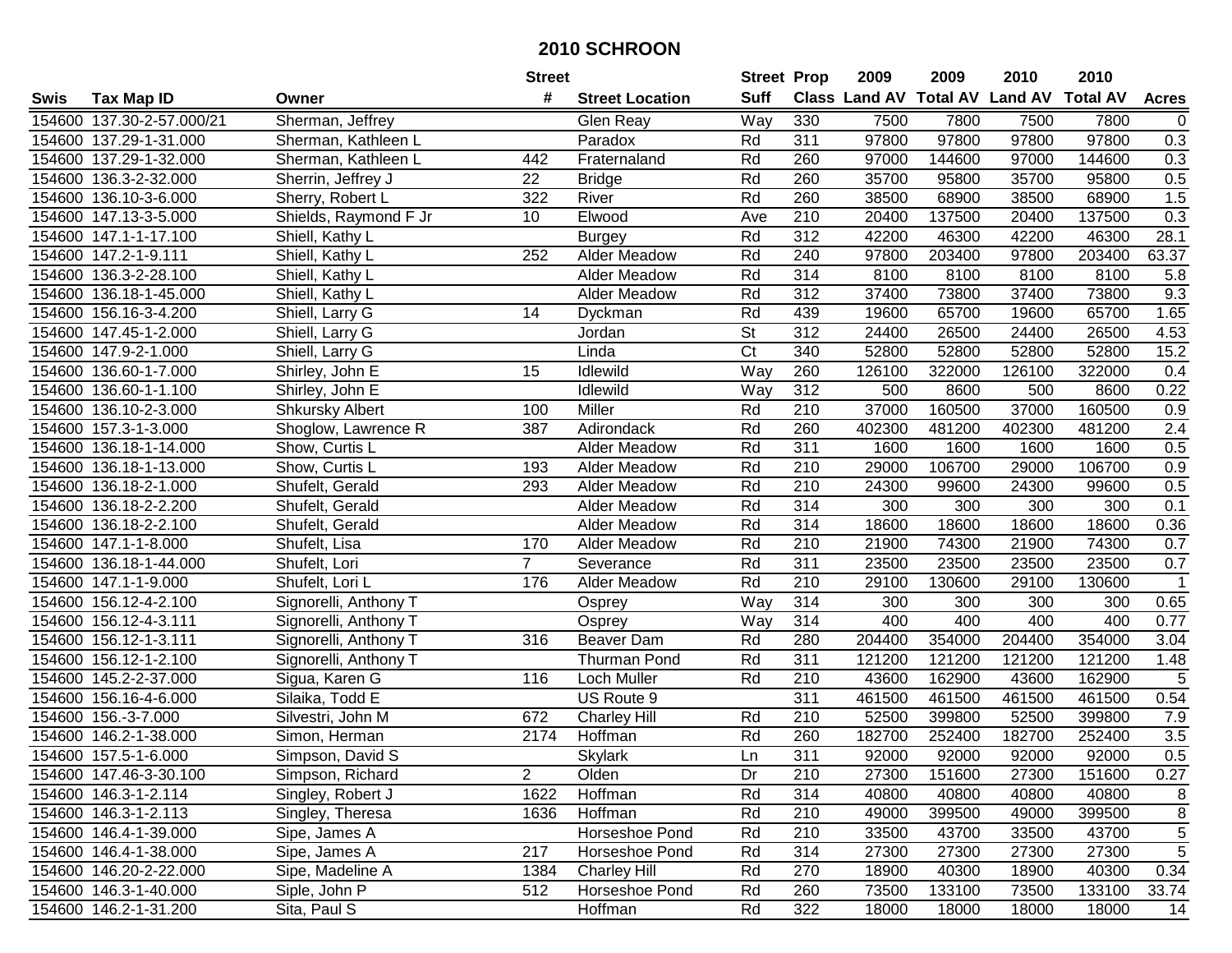|        |                        |                            | <b>Street</b>   |                        | <b>Street Prop</b> |                  | 2009                          | 2009           | 2010           | 2010            |              |
|--------|------------------------|----------------------------|-----------------|------------------------|--------------------|------------------|-------------------------------|----------------|----------------|-----------------|--------------|
| Swis   | <b>Tax Map ID</b>      | Owner                      | #               | <b>Street Location</b> | <b>Suff</b>        |                  | <b>Class Land AV Total AV</b> |                | <b>Land AV</b> | <b>Total AV</b> | <b>Acres</b> |
|        | 154600 145.2-1-39.400  | Sitaram, Arkalgud R        |                 | Loch Muller            | Rd                 | 314              | 38800                         | 38800          | 38800          | 38800           | 7.36         |
|        | 154600 134.-3-25.000   | Skye Notch LLC             |                 | Loch Muller            | Rd                 | 322              | 83100                         | 83100          | 83100          | 83100           | 108.74       |
|        | 154600 134.-3-26.000   | Skye Notch LLC             | 490             | Loch Muller            | Rd                 | 240              |                               | 571100 2540500 | 571100         | 2540500         | 63.47        |
|        | 154600 147.17-2-63.100 | Skylark Beach Assoc Inc    | 52              | <b>Skylark</b>         | Ln                 | 312              | $\Omega$                      | $\mathbf 0$    | 0              | $\Omega$        | 1.2          |
|        | 154600 147.53-2-21.000 | SL Chamber of Commerce Inc | 1075            | US Route 9             |                    | 482              | 14200                         | 89900          | 14200          | 89900           | 0.1          |
|        | 154600 147.54-1-27.100 | SL Housing Redevlopment Co | 38              | Fowler                 | Ave                | 411              | 47700                         | 1513000        | 47700          | 1513000         | 1.6          |
|        | 154600 147.1-1-22.000  | Slack, Glen A              | $\overline{75}$ | BoatAccessonly@Dock St |                    | 260              | 186100                        | 259900         | 186100         | 259900          | 4.6          |
|        | 154600 147.9-2-16.000  | <b>Slaterpryce Trust</b>   | $\overline{9}$  | Aubrey                 | Way                | 210              | 41000                         | 164500         | 41000          | 164500          | 0.63         |
|        | 154600 147.9-2-2.000   | Slaterpryce, Allen         |                 | US Route 9             |                    | 311              | 35500                         | 35500          | 35500          | 35500           | 3.16         |
|        | 154600 147.9-2-7.100   | Slaterpryce, Allen         | 1241            | US Route 9             |                    | 417              | 833000                        | 1194800        | 833000         | 1194800         | 81.83        |
|        | 154600 147.9-2-5.000   | Slaterpryce, Allen A       | 66              | Marina                 | Rd                 | 210              | 380900                        | 514400         | 380900         | 514400          | 0.46         |
|        | 154600 136.60-1-12.000 | Slattery, Donald J         |                 | NYS Route 74           |                    | 312              | 30500                         | 30500          | 30500          | 30500           | 2.17         |
|        | 154600 136.3-1-3.000   | Sledzianowski, Leo         |                 | US Route 9             |                    | 322              | 24100                         | 24100          | 24100          | 24100           | 30           |
|        | 154600 146.1-1-45.000  | Slezak, Frances            | 207             | Sweenie Fields         | Rd                 | 314              | 31300                         | 31300          | 31300          | 31300           | 5            |
|        | 154600 157.1-2-17.200  | Sloan, George              | 595             | Adirondack             | Rd                 | 210              | 27700                         | 177500         | 27700          | 177500          | 0.58         |
|        | 154600 156.8-2-56.000  | Slothower, Glenn A         | 18              | <b>Dicks</b>           | Ln                 | 210              | 33500                         | 261800         | 33500          | 261800          | 1.13         |
|        | 154600 147.53-2-5.000  | Smith Lawrence V           | $\overline{31}$ | <b>Brookfield</b>      | Ave                | 210              | 58800                         | 151900         | 58800          | 151900          | 1.1          |
| 154600 | 136.4-1-2.110          | Smith, Brian D             | 29              | Ledge                  | Rd                 | 240              | 484200                        | 651000         | 484200         | 651000          | 11.53        |
|        | 154600 136.14-1-9.000  | Smith, Burt W              | 97              | River                  | Rd                 | 210              | 27800                         | 147800         | 27800          | 147800          | 0.78         |
|        | 154600 157.5-1-8.000   | Smith, Charles H           | 13              | <b>Skylark</b>         | Ln                 | 210              | 114700                        | 315700         | 114700         | 315700          | 0.7          |
|        | 154600 147.53-1-52.000 | Smith, Daniel P            | 44              | <b>Brookfield</b>      | Ave                | 312              | 16400                         | 27200          | 16400          | 27200           | 0.27         |
|        | 154600 147.13-2-14.110 | Smith, Daniel P            | 2671            | Hoffman                | Rd                 | 433              | 13300                         | 18200          | 13300          | 18200           | 0.62         |
|        | 154600 147.5-1-1.112   | Smith, Daniel P            | 1457            | US Route 9             |                    | 210              | 34400                         | 186900         | 34400          | 186900          | 1.44         |
| 154600 | 157.5-2-29.000         | Smith, David L             |                 | Coles                  | Way                | 311              | 43500                         | 43500          | 43500          | 43500           | 0.59         |
| 154600 | 136.18-1-9.000         | Smith, Douglas P           |                 | Alder Meadow           | Rd                 | $\overline{311}$ | 18100                         | 18100          | 18100          | 18100           | 4.6          |
| 154600 | 136.18-1-18.000        | Smith, Douglas P           | 27              | Shufelt                | Way                | 210              | 22400                         | 256200         | 22400          | 265700          | 0.9          |
|        | 154600 156.8-2-37.200  | Smith, Frank I             |                 | US Route 9             |                    | $\overline{312}$ | 2900                          | 4300           | 2900           | 4300            | 1.1          |
|        | 154600 157.5-2-22.000  | Smith, Frank I             | 24              | Davis                  | Rd                 | 210              | 609400                        | 736300         | 609400         | 736300          | 2.6          |
|        | 154600 156.16-3-27.200 | Smith, Frederick S         |                 | Elirose                | Way                | 311              | 475900                        | 475900         | 475900         | 475900          | 0.5          |
|        | 154600 156.16-3-27.100 | Smith, Frederick S         | 12              | Elirose                | Way                | $\overline{210}$ | 612000                        | 763400         | 612000         | 763400          | 1.08         |
|        | 154600 146.20-3-19.001 | Smith, Georgianna          | 860             | US Route 9             |                    | $\overline{210}$ | 62100                         | 104400         | 62100          | 104400          | 0.3          |
|        | 154600 147.46-3-13.000 | Smith, Gerald J            | 24              | Whitney                | Ave                | 210              | 31000                         | 190000         | 31000          | 190000          | 0.4          |
|        | 154600 145.4-1-56.000  | Smith, Hamilton            | 1104            | <b>Trout Brook</b>     | Rd                 | 260              | 43900                         | 100100         | 43900          | 100100          | 1.9          |
|        | 154600 145.2-2-36.000  | Smith, Jean K              |                 | Loch Muller            | Rd                 | 322              | 42100                         | 42100          | 42100          | 42100           | 15.37        |
|        | 154600 147.3-2-25.001  | Smith, Jeffrey M           | 85              | BoatAccessonly@Dock St |                    | 260              | 162900                        | 203700         | 162900         | 203700          | 4.8          |
|        | 154600 136.3-2-4.200   | Smith, Joseph J            | 1670            | US Route 9             |                    | 415              | 24700                         | 123900         | 24700          | 123900          | 3.34         |
|        | 154600 156.8-2-37.100  | Smith, Kenneth Jr          |                 | US Route 9             |                    | 311              | 91300                         | 91300          | 91300          | 91300           | 46.9         |
|        | 154600 156.19-2-3.100  | Smith, Kevin C             | 69              | Old Schroon            | Rd                 | 210              | 28900                         | 113600         | 28900          | 113600          | 0.67         |
|        | 154600 146.20-2-34.000 | Smith, Michael J           | 6               | <b>Forest Trails</b>   |                    | 270              | 30300                         | 62300          | 30300          | 62300           | 2.12         |
|        | 154600 147.53-1-13.000 | Smith, Robert L            | 16              | Cedar Hill             | Dr                 | 210              | 61300                         | 208100         | 61300          | 208100          | 1.5          |
|        | 154600 157.5-2-25.200  | Smith, Stanley S           | 27              | Coles                  | Way                | 210              | 401400                        | 605500         | 401400         | 605500          | 0.4          |
|        | 154600 147.5-1-3.000   | Smolka, William P          |                 | US Route 9             |                    | 322              | 16600                         | 16600          | 16600          | 16600           | 27           |
|        |                        |                            |                 |                        |                    |                  |                               |                |                |                 |              |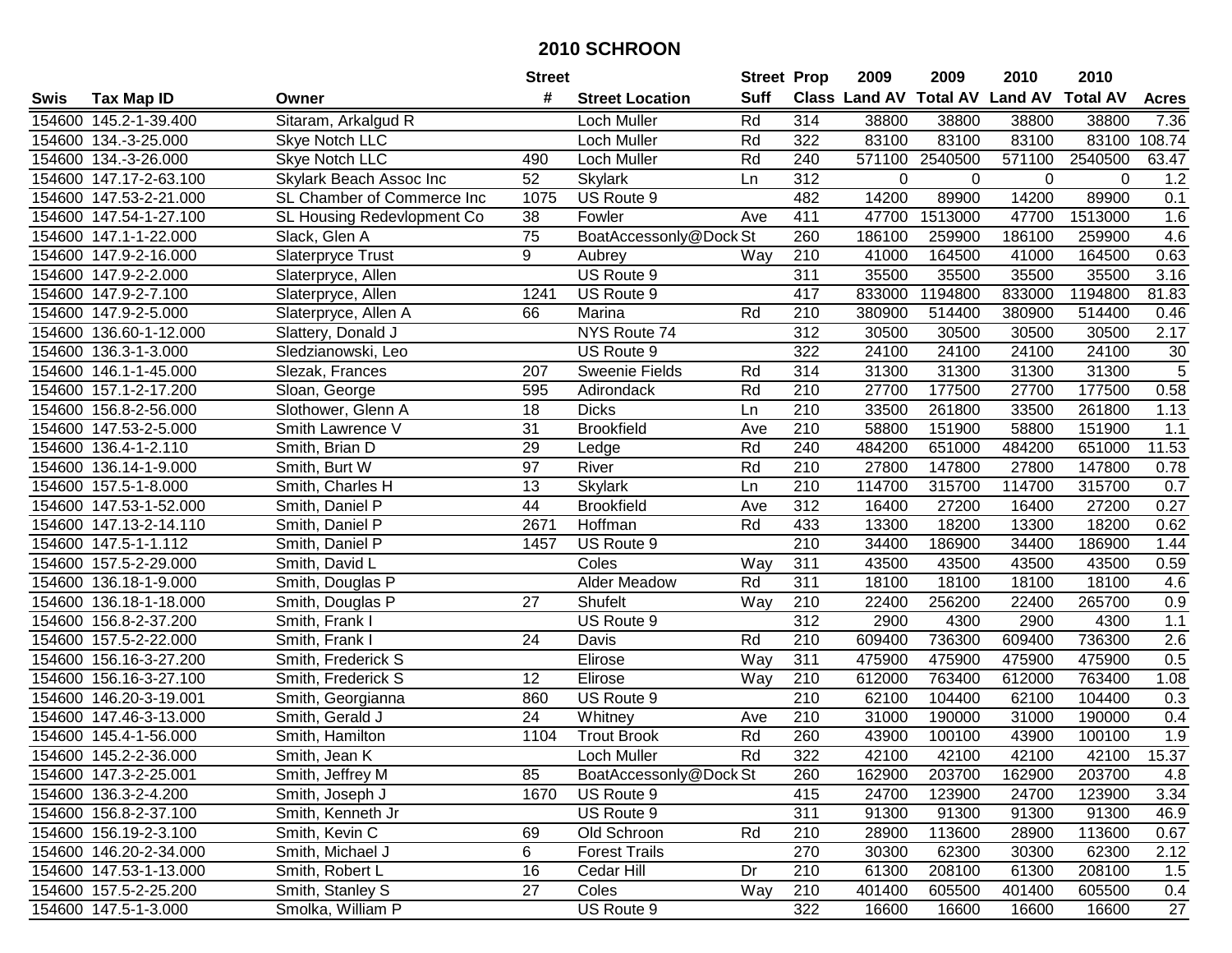|             |                          |                            | <b>Street</b>   |                        | <b>Street Prop</b> |                  | 2009   | 2009   | 2010                                    | 2010   |              |
|-------------|--------------------------|----------------------------|-----------------|------------------------|--------------------|------------------|--------|--------|-----------------------------------------|--------|--------------|
| <b>Swis</b> | <b>Tax Map ID</b>        | Owner                      | #               | <b>Street Location</b> | <b>Suff</b>        |                  |        |        | Class Land AV Total AV Land AV Total AV |        | <b>Acres</b> |
|             | 154600 146.20-9-20.000   | Smythe, Thelma M           |                 | Glen Reay              | Way                | 311              | 34800  | 34800  |                                         |        | 0.1          |
|             | 154600 147.9-1-13.000    | Snook, Emily R             | 1280            | US Route 9             |                    | 210              | 34700  | 182700 | 34700                                   | 182700 | 1.4          |
|             | 154600 156.11-1-4.300    | Snow, Joel                 | 463             | <b>Charley Hill</b>    | Rd                 | 311              |        |        | 41300                                   | 41300  | 9.66         |
| 154600      | 136.14-2-29.120          | Snyder, John               |                 | Riley                  | Dr                 | 311              | 31000  | 31000  | 31000                                   | 31000  | 1.3          |
| 154600      | 136.14-2-29.110          | Snyder, John               |                 | <b>Riley</b>           | Dr                 | 311              | 31000  | 31000  | 31000                                   | 31000  | 1.8          |
|             | 154600 136.14-2-29.130   | Snyder, John               |                 | <b>Riley</b>           | Dr                 | 311              | 31000  | 31000  | 31000                                   | 31000  | 1.65         |
|             | 154600 156.12-2-2.004    | Sobek, Thomas W II         | 445             | US Route 9             |                    | 210              | 48500  | 184300 | 48500                                   | 184300 | 2.69         |
|             | 154600 145.2-1-45.112    | Solecki, Ralph             | 400             | Loch Muller            | Rd                 | 240              | 43600  | 97800  | 43600                                   | 97800  | 10           |
|             | 154600 145.2-2-22.000    | Soler, Peter               | 51              | Potash Hill            | Rd                 | $\overline{312}$ | 18700  | 31200  | 18700                                   | 31200  | 0.4          |
|             | 154600 146.20-1-21.000   | Soltys, Edward G           |                 | Horseshoe Pond         | Rd                 | 314              | 50700  | 50700  | 50700                                   | 50700  | 7.5          |
|             | 154600 147.2-1-38.000    | Soltys, Michael J          | 1617            | Adirondack             | Rd                 | 240              | 37500  | 37500  | 68700                                   | 283200 | 33.8         |
|             | 154600 156.12-3-31.000   | Soltys, Michael J          |                 | US Route 9             |                    | 311              | 42900  | 46000  | 42900                                   | 46000  | 0.06         |
|             | 154600 147.9-1-4.100     | Somerset Land Holdings LLC | 1299            | US Route 9             |                    | 421              | 50100  | 268700 | 50100                                   | 268700 | 0.51         |
| 154600      | 147.9-1-4.220            | Somerset Land Holdings LLC | 1297            | US Route 9             |                    | 415              | 73200  | 141600 | 73200                                   | 141600 | 2.11         |
| 154600      | 146.1-1-51.000           | Sommerstad, Alf            | 213             | <b>Sweenie Fields</b>  | Rd                 | 314              | 32700  | 32700  | 32700                                   | 32700  | 5.5          |
|             | 154600 147.17-2-40.000   | Sommese, Margaret J        | 43              | Kanasta                | $\overline{C}$     | 210              | 288300 | 412000 | 288300                                  | 412000 | 0.2          |
|             | 154600 147.17-2-43.000   | Sommese, Nicholas G        |                 | <b>Grove Point</b>     | Rd                 | 312              | 39200  | 39200  | 39200                                   | 39200  | 0.2          |
|             | 154600 157.38-1-13.000/7 | Sonstrom, Kenneth A        |                 | Adirondack             | Rd                 | 330              | 2500   | 2500   | 2500                                    | 2500   | $\mathbf 0$  |
|             | 154600 157.38-1-4.000    | Sonstrom, Kenneth A        | 32              | Cabin Colony           | C <sub>t</sub>     | 260              | 259300 | 309300 | 259300                                  | 309300 | 0.19         |
|             | 154600 136.18-1-39.000   | Sorentino, David J         | $\overline{11}$ | Severance              | Rd                 | $\overline{210}$ | 16200  | 69900  | 16200                                   | 69900  | 0.5          |
| 154600      | 157.38-1-5.000           | Sosis, Paul                | 34              | Cabin Colony           | C <sub>t</sub>     | 260              | 253000 | 302300 | 253000                                  | 302300 | 0.22         |
| 154600      | 157.38-1-13.000/8        | Sosis, Paul                |                 | US Route 9             |                    | 330              | 2500   | 2500   | 2500                                    | 2500   | 0            |
|             | 154600 146.2-1-23.000    | Soucy, Gary J              | 2352            | Hoffman                | Rd                 | 210              | 42900  | 117200 | 42900                                   | 117200 | 6.5          |
|             | 154600 156.16-3-1.000    | South Schroon Cemetery     | 244             | Old Schroon            | Rd                 | 695              | 3800   | 3800   | 3800                                    | 3800   | 1.73         |
| 154600      | 136.14-1-64.000          | Southerland, Yvonne        | 9               | Memory                 | Way                | 260              | 37600  | 77800  | 37600                                   | 77800  | 0.9          |
|             | 154600 146.4-1-13.100    | Souza, Claudio             | 2434            | Hoffman                | Rd                 | 260              | 52900  | 122000 | 52900                                   | 122000 | 8.1          |
|             | 154600 147.45-1-28.200   | Spadaro, Thomas W          | 11              | Evans                  | Ln                 | 210              | 33200  | 113200 | 33200                                   | 113200 | 1.09         |
|             | 154600 157.38-1-13.000/4 | Spaneas, Leslie D          |                 | Adirondack             | Rd                 | 330              | 26900  | 26900  | 26900                                   | 26900  | $\mathbf 0$  |
|             | 154600 157.38-1-12.000   | Spaneas, Leslie D          | 11              | Cabin Colony           | Ct                 | 260              | 101400 | 177000 | 101400                                  | 177000 | 0.32         |
|             | 154600 134.19-1-8.000    | Sparacino, Kenneth F       | 485             | Loch Muller            | Rd                 | $\overline{312}$ | 28700  | 47300  | 28700                                   | 47300  | 0.82         |
| 154600      | 134.19-1-7.000           | Sparacino, Kenneth F       |                 | Loch Muller            | Rd                 | 311              | 2700   | 2700   | 2700                                    | 2700   | 0.46         |
|             | 154600 147.2-1-35.000    | Spear, Joan                |                 | Adirondack             | Rd                 | 314              | 28300  | 28300  | 28300                                   | 28300  | 0.8          |
|             | 154600 147.2-1-25.000    | Spear, Joan                | 1520            | Adirondack             | Rd                 | 260              | 124700 | 179900 | 124700                                  | 179900 | 115          |
|             | 154600 136.14-3-1.000    | Speiser, Lester B          | 52              | River                  | Rd                 | $\overline{210}$ | 52900  | 204100 | 52900                                   | 204100 | 2.5          |
|             | 154600 156.8-2-2.000     | Speiser, Veronica M        | 17              | Mayersohn              | Way                | 210              | 390400 | 580800 | 390400                                  | 580800 | 0.5          |
|             | 154600 147.54-1-38.000   | Spetter, Arthur            | 6               | Windsor                | <b>St</b>          | 210              | 15700  | 91500  | 15700                                   | 91500  | 0.2          |
|             | 154600 146.20-5-1.000    | Spiegler, Madeline         |                 | <b>Charley Hill</b>    | Rd                 | 311              | 40200  | 40200  | 40200                                   | 40200  | 1.1          |
|             | 154600 146.2-1-16.200    | Spitzner, Charles M        |                 | Hoffman                | Rd                 | 314              | 11200  | 11200  | 11200                                   | 11200  | 5.65         |
|             | 154600 146.2-1-22.000    | Spitzner, Charles M        | 2363            | Hoffman                | Rd                 | 210              | 36800  | 167400 | 36800                                   | 167400 | 3.6          |
|             | 154600 137.1-4-12.300    | Spitzner, Charles M        |                 | Fraternaland           | Rd                 | 314              | 1500   | 1500   | 1500                                    | 1500   | 0.45         |
|             | 154600 137.1-4-12.100    | Spitzner, Charles M        |                 | Fraternaland           | Rd                 | 314              | 39700  | 39700  | 39700                                   | 39700  | 5.14         |
|             | 154600 137.1-1-10.000    | Spitzner, Charles M        |                 | Fraternaland           | Rd                 | 322              | 33300  | 33300  | 33300                                   | 33300  | 67.8         |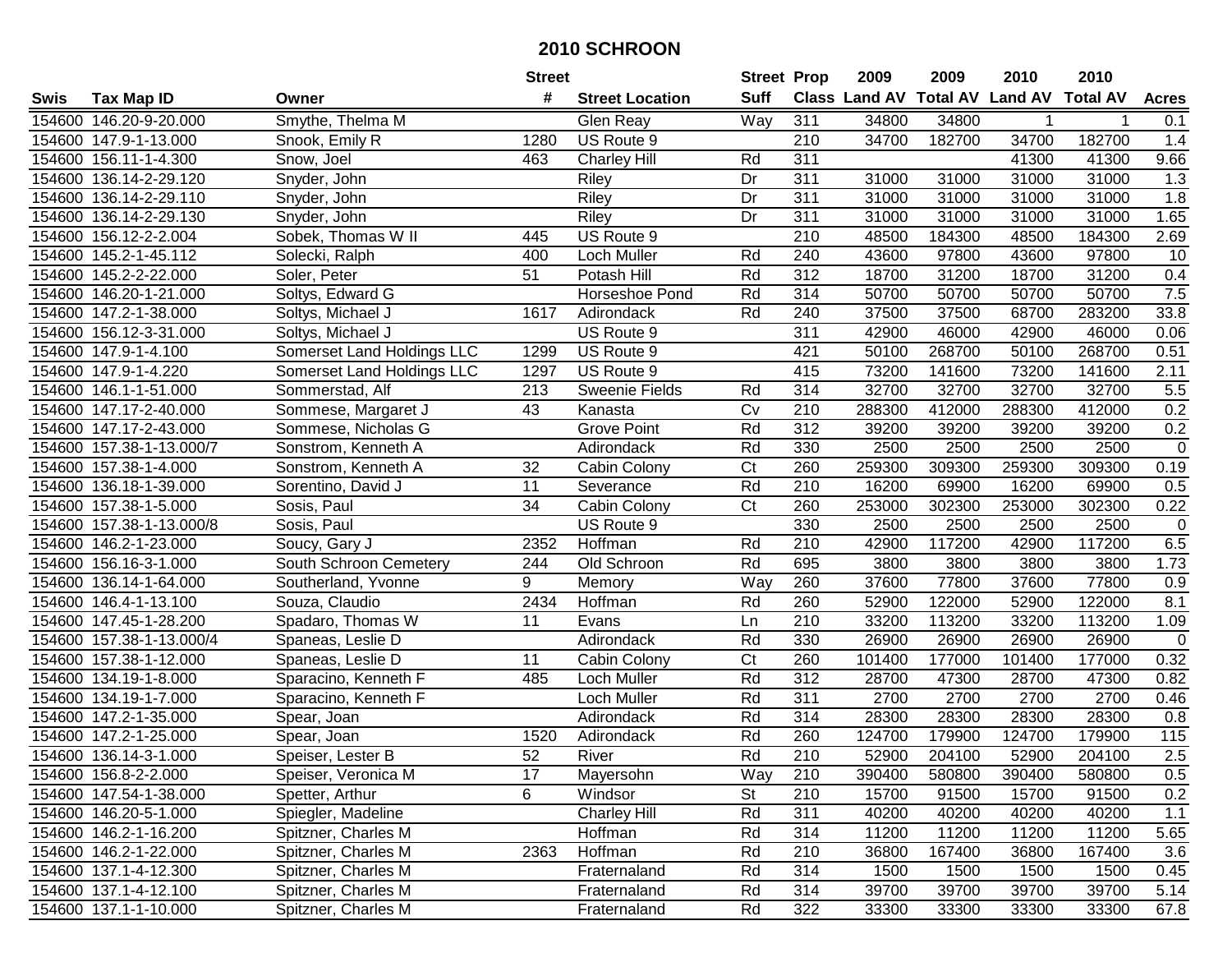|        |                        |                                   | <b>Street</b> |                        | <b>Street Prop</b> |                  | 2009   | 2009   | 2010                           | 2010            |              |
|--------|------------------------|-----------------------------------|---------------|------------------------|--------------------|------------------|--------|--------|--------------------------------|-----------------|--------------|
| Swis   | <b>Tax Map ID</b>      | Owner                             | #             | <b>Street Location</b> | <b>Suff</b>        |                  |        |        | Class Land AV Total AV Land AV | <b>Total AV</b> | <b>Acres</b> |
|        | 154600 137.1-4-7.100   | Spitzner, Charles M               |               | Fraternaland           | Rd                 | 910              | 9200   | 9200   | 9200                           | 9200            | 18.67        |
|        | 154600 137.1-4-11.100  | Spitzner, Charles M               |               | Fraternaland           | Rd                 | 322              | 71400  | 71400  | 71400                          | 71400           | 51.87        |
|        | 154600 146.2-1-16.300  | Spitzner, Lori                    |               | Hoffman                | Rd                 | 322              | 5300   | 5300   | 5300                           | 5300            | 3.89         |
|        | 154600 156.16-4-12.000 | Spoor, Doreen A                   | 58            | Pointe                 | Dr                 | $\overline{210}$ | 483400 | 860300 | 483400                         | 850500          | 0.35         |
|        | 154600 156.16-2-3.000  | Sprague, David J                  |               | Old Schroon            | Rd                 | $\overline{311}$ | 3500   | 3500   | 3500                           | 3500            | $\mathbf{1}$ |
|        | 154600 156.16-2-4.000  | Sprague, David J                  | 107           | Old Schroon            | Rd                 | 210              | 35000  | 145500 | 35000                          | 145500          | 1.1          |
|        | 154600 146.20-2-26.002 | Sprague, Paul                     | 6             | First                  | Tr                 | 271              | 21900  | 36800  | 21900                          | 36800           | 0.51         |
|        | 154600 147.53-1-8.000  | Sprano, Mary                      | 40            | Cedar Hill             | Dr                 | 210              | 39700  | 159200 | 39700                          | 159200          | 0.6          |
|        | 154600 137.10-1-20.000 | Spreen, William F                 | 1167          | NYS Route 74           |                    | $\overline{210}$ | 20200  | 105600 | 20200                          | 105600          | 0.63         |
|        | 154600 136.14-1-13.200 | Spring, James W                   | 5             | Laymond                | C <sub>t</sub>     | 260              | 85600  | 154400 | 85600                          | 154400          | 0.46         |
|        | 154600 147.2-1-43.000  | Springer, Jack F Jr               | 1437          | Adirondack             | Rd                 | 260              | 35700  | 68800  | 35700                          | 68800           | 8            |
|        | 154600 125.3-3-1.200   | <b>Squaw Mountain Resorts LLC</b> | 2335          | US Route 9             |                    | 417              | 110600 | 110600 | 110600                         | 110600          | 61.84        |
|        | 154600 125.3-2-3.000   | <b>Squaw Mountain Resorts LLC</b> |               | US Route 9             |                    | 322              | 21600  | 21600  | 21600                          | 21600           | 34.6         |
|        | 154600 156.-1-9.000    | <b>Squires Family Trust</b>       |               | Thilo                  | Rd                 | 322              | 28300  | 28300  | 28300                          | 28300           | 13.2         |
|        | 154600 156.-1-8.000    | <b>Squires Family Trust</b>       |               | Thilo                  | Rd                 | 322              | 36000  | 36000  | 36000                          | 36000           | 25.6         |
|        | 154600 147.13-2-9.000  | St Andrews Episcopal Church       | 999           | US Route 9             |                    | 620              | 46100  | 183500 | 46100                          | 183500          | 0.5          |
|        | 154600 146.1-1-32.000  | St Claire, Randy A                |               | Hoffman                | Rd                 | 314              | 28300  | 28300  | 28300                          | 28300           | 4.9          |
|        | 154600 156.15-1-5.000  | St Cyr, Real                      | 247           | Charley Hill           | Rd                 | 210              | 33500  | 140500 | 33500                          | 140500          | 2.49         |
|        | 154600 147.2-1-11.000  | Staats, Marie S                   | 69            | Crane Pond             | Rd                 | 240              | 152900 | 197200 | 152900                         | 197200          | 140          |
|        | 154600 136.18-1-19.000 | Staerker, Eugenia M               | 24            | Shufelt                | Way                | 210              | 23300  | 128100 | 23300                          | 128100          | 0.9          |
|        | 154600 146.4-1-50.100  | Stanbro, Thomas D                 | 31            | Sams                   | Rd                 | 260              | 37300  | 58700  | 37300                          | 58700           | 4.86         |
| 154600 | 156.12-4-8.000         | Stanley, Michael J                |               | <b>Charley Hill</b>    | Rd                 | 314              | 2000   | 2000   | 2000                           | 2000            | 0.5          |
| 154600 | 147.1-1-36.000         | <b>Stapley Lewis B</b>            |               | <b>Burgey</b>          | Rd                 | 311              | 38200  | 38200  | 38200                          | 38200           | 2.95         |
| 154600 | 147.1-1-18.111         | <b>Stapley Lewis B</b>            |               | <b>Burgey</b>          | Rd                 | 311              | 6700   | 7100   | 6700                           | 7100            | 1.88         |
|        | 154600 147.5-1-21.000  | Stapley, John S                   | 13            | Lincoln                | Ln                 | $\overline{210}$ | 32400  | 163200 | 32400                          | 163200          | 0.9          |
|        | 154600 147.1-1-19.000  | Stapley, Lewis                    | 97            | <b>Burgey</b>          | Rd                 | 210              | 41500  | 294000 | 41500                          | 294000          | 3.6          |
|        | 154600 136.14-2-25.000 | Stapley, Lewis B                  |               | River                  | Rd                 | 314              | 300    | 300    | 300                            | 300             | 0.16         |
|        | 154600 136.14-2-26.200 | Stapley, Lewis B                  |               | River                  | Rd                 | 314              | 22600  | 22600  | 22600                          | 22600           | 0.45         |
|        | 154600 136.14-2-29.411 | Stapley, Lewis B                  |               | River                  | Rd                 | $\overline{314}$ | 24100  | 24100  | 24100                          | 24100           | 0.52         |
|        | 154600 147.5-1-8.000   | Stapley, Lewis B                  |               | US Route 9             |                    | 314              | 29200  | 29200  | 29200                          | 29200           | 1.4          |
|        | 154600 147.9-1-2.200   | Stapley, Lewis B                  |               | US Route 9             |                    | 322              | 52100  | 52100  | 52100                          | 52100           | 40.5         |
|        | 154600 147.1-1-37.000  | Stapley, Lewis B                  |               | <b>Burgey</b>          | Rd                 | 311              | 38900  | 38900  | 38900                          | 38900           | 3.15         |
|        | 154600 165.2-2-7.000   | <b>State Of New York</b>          |               | US Route 9             |                    | 961              | 800    | 800    | 800                            | 800             | 1.2          |
|        | 154600 165.2-2-6.000   | <b>State Of New York</b>          |               | US Route 9             |                    | 961              | 56800  | 56800  | 56800                          | 56800           | 36.1         |
|        | 154600 156.20-1-12.000 | State Of New York                 |               | US Route 9             |                    | 961              |        |        | 2328600 2328600 2328600        | 2328600         | 63.5         |
|        | 154600 125.3-3-40.000  | State Of New York                 |               | US Route 9             |                    | 961              | 4100   | 4100   | 4100                           | 4100            | 0.2          |
|        | 154600 147.1-1-32.000  | <b>State Of New York</b>          |               | Severance              | Rd                 | 931              | 120000 | 120000 | 120000                         | 120000          | 77.7         |
|        | 154600 136.3-2-8.000   | State Of New York                 | 9             | NYS Route 74           |                    | 651              | 158500 | 417600 | 158500                         | 417600          | 7.3          |
|        | 154600 147.1-1-21.000  | State Of New York                 |               | Severance              | Rd                 | 931              | 251100 | 251100 | 251100                         | 251100          | 152.7        |
|        | 154600 145.2-2-43.000  | Steckiewicz, Grzegorz A           | 184           | Loch Muller            | Rd                 | 311              | 3200   | 3200   | 22800                          | 22800           | 1.2          |
|        | 154600 147.54-1-15.000 | Steen, David W                    | 35            | Fowler                 | Ave                | 417              | 19100  | 170500 | 19100                          | 170500          | 0.5          |
|        | 154600 146.2-1-51.000  | Steiniger, Joseph C               | 31            | Krissica               | Way                | 210              | 158100 | 518830 | 158100                         | 518830          | 3.2          |
|        |                        |                                   |               |                        |                    |                  |        |        |                                |                 |              |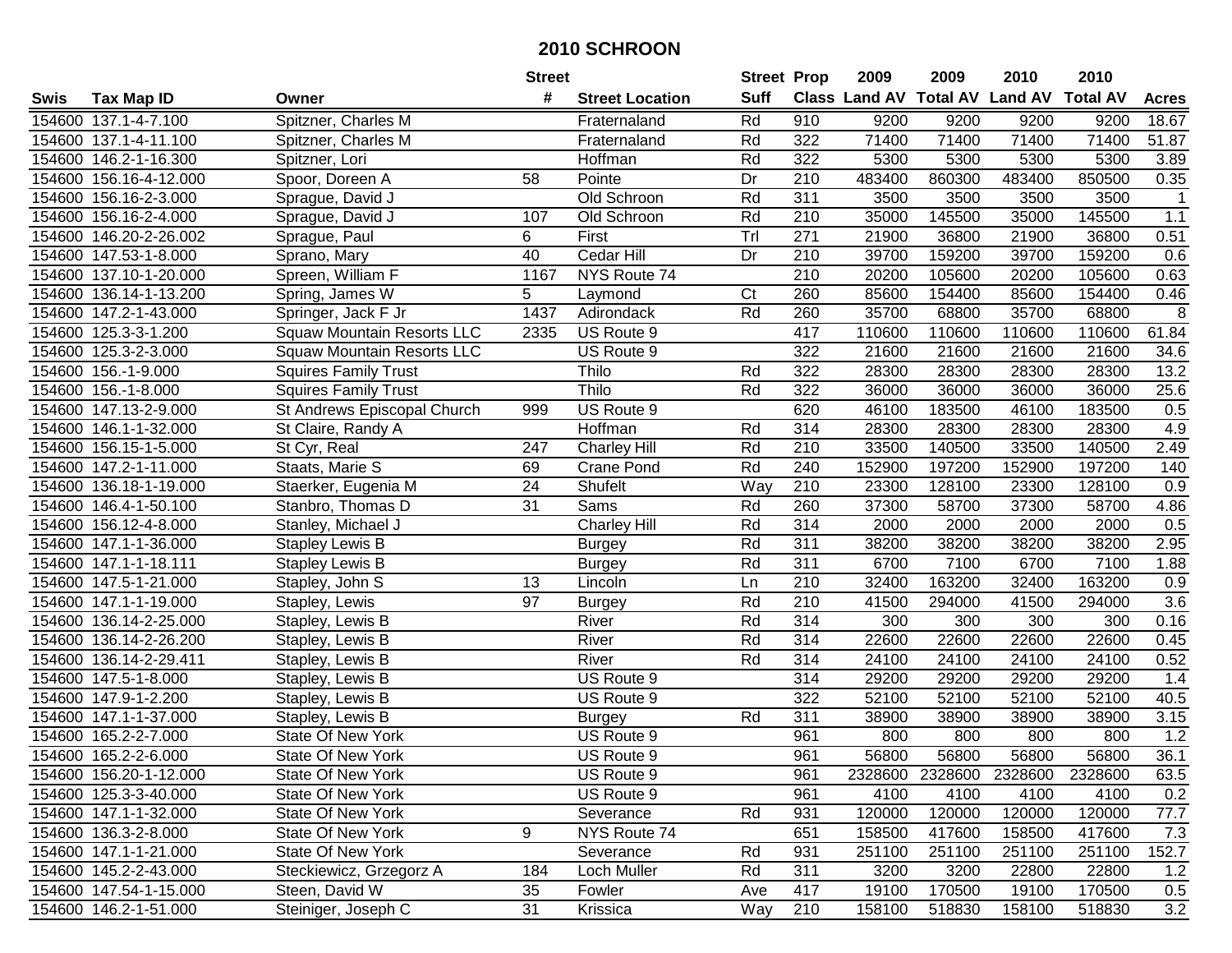|        |                               |                         | <b>Street</b>  |                        | <b>Street Prop</b> |     | 2009                          | 2009    | 2010           | 2010            |                |
|--------|-------------------------------|-------------------------|----------------|------------------------|--------------------|-----|-------------------------------|---------|----------------|-----------------|----------------|
| Swis   | <b>Tax Map ID</b>             | Owner                   | #              | <b>Street Location</b> | <b>Suff</b>        |     | <b>Class Land AV Total AV</b> |         | <b>Land AV</b> | <b>Total AV</b> | <b>Acres</b>   |
|        | 154600 156.12-3-22.000        | Stern, Roger            | 512            | US Route 9             |                    | 210 | 755600                        | 1208300 | 755600         | 1208300         | 1.9            |
|        | 154600 145.4-1-14.000         | Stevens, Thomas W       |                | Hoffman                | Rd                 | 260 | 168200                        | 215900  | 168200         | 215900          | 12             |
|        | 154600 147.53-1-23.000        | Stewart, Daniel H       | 29             | Cedar Hill             | Dr                 | 210 | 24800                         | 108400  | 24800          | 108400          | 0.3            |
|        | 154600 146.4-1-37.000         | Stey, Daniel J          |                | Horseshoe Pond         | Rd                 | 314 | 27300                         | 27300   | 27300          | 27300           | $\overline{5}$ |
|        | 154600 146.20-1-10.000        | Stey, Daniel J          | 41             | Horseshoe Pond         | Rd                 | 210 | 44000                         | 146500  | 44000          | 146500          | 4.8            |
|        | 154600 146.3-1-19.000         | Stibick, William E      | 1763           | Hoffman                | Rd                 | 210 | 38200                         | 182000  | 38200          | 182000          | $\overline{5}$ |
|        | 154600 157.3-1-45.000         | Stiehm William D        | 39             | <b>Essex</b>           | Dr                 | 210 | 697200                        | 1162700 | 697200         | 1136500         | 5.3            |
|        | 154600 156.-1-25.000          | Stielau, Robert         |                | <b>Charley Hill</b>    | Rd                 | 322 | 46300                         | 46300   | 46300          | 46300           | 19.3           |
|        | 154600 156.-1-30.000          | Stielau, Robert         |                | Hollow                 | Rd                 | 322 | 18300                         | 18300   | 18300          | 18300           | 13.3           |
|        | 154600 156.-1-28.000          | Stielau, Robert W       | 55             | Hollow                 | Rd                 | 270 | 59800                         | 69000   | 59800          | 69000           | 39.8           |
|        | 154600 156.8-2-98.000         | Stock, Charles V        | 12             | Kates                  | Way                | 210 | 114700                        | 280300  | 114700         | 280300          | 0.5            |
|        | 154600 136.14-2-10.009        | Stone, Gregory J        | 47             | <b>Riley</b>           | Dr                 | 240 | 77800                         | 290600  | 77800          | 290600          | 32.71          |
|        | 154600 156.8-2-6.000          | Stoneham, Dr Anne E     |                | US Route 9             |                    | 311 | 29600                         | 29600   | 29600          | 29600           | 0.7            |
|        | 154600 157.5-2-5.000          | Storace, Barbara        | 28             | <b>Skylark</b>         | Ln                 | 210 | 468300                        | 677800  | 468300         | 677800          | 0.5            |
|        | 154600 147.53-1-24.000        | Storey, Joseph E        | 31             | Cedar Hill             | Dr                 | 270 | 19800                         | 49400   | 19800          | 49400           | 0.3            |
|        | 154600 156.16-3-53.000        | Stowell, Irwin          | 100            | Old Schroon            | Rd                 | 210 | 29100                         | 88800   | 29100          | 88800           | $1.1$          |
|        | 154600 146.20-2-14.000        | Stowell, Michael R      | 1387           | <b>Charley Hill</b>    | Rd                 | 210 | 23900                         | 75100   | 23900          | 75100           | 0.4            |
|        | 154600 146.20-2-15.000        | Stowell, Michael R      |                | <b>Charley Hill</b>    | Rd                 | 314 | 30900                         | 30900   | 30900          | 30900           | 0.8            |
|        | 154600 147.46-2-3.000         | Stowell, Roderick       | $\overline{2}$ | Hillside               | Ave                | 210 | 17700                         | 65300   | 17700          | 65300           | 0.2            |
|        | 154600 147.5-1-33.000         | Stowell, Roderick S     | 1413           | US Route 9             |                    | 210 | 25200                         | 82900   | 25200          | 82900           | 1.1            |
|        | 154600 165.2-2-3.000          | Stowell, Terry          |                | Vanderwalker           | Rd                 | 322 | 44600                         | 44600   | 44600          | 44600           | 50.8           |
|        | 154600 136.3-2-5.000          | Straney, James C        | 27             | Stowell                | Rd                 | 210 | 31700                         | 99800   | 31700          | 99800           | 1.37           |
| 154600 | 147.3-2-28.000                | Straus, Robert H        | 279            | BoatAccessonly@Dock St |                    | 260 | 156400                        | 220100  | 156400         | 220100          | 2.4            |
| 154600 | $\overline{156.} - 3 - 4.000$ | Strolin, Lynn A         | 700            | <b>Charley Hill</b>    | Rd                 | 260 | 62600                         | 210400  | 62600          | 210400          | 12.8           |
|        | 154600 136.14-1-40.000        | Strothenke, Frederick W | 45             | Stowell                | Rd                 | 210 | 31400                         | 328200  | 31400          | 328200          | 1.9            |
|        | 154600 145.4-1-45.000         | Strother, Joanmarie     | 56             | Loch Muller            | Rd                 | 260 | 86400                         | 193200  | 86400          | 193200          | 37             |
|        | 154600 156.19-2-1.111         | Stuart, Michael W       | 31             | Old Schroon            | Rd                 | 210 | 43400                         | 155700  | 43400          | 155700          | 4.05           |
|        | 154600 146.1-1-9.000          | Stuart, Robert A        |                | Hoffman                | Rd                 | 322 | 40600                         | 40600   | 40600          | 40600           | 17             |
|        | 154600 136.1-3-39.000         | Stump, Graham D         | 37             | Peaked Hill            | Way                | 210 | 35100                         | 289900  | 35100          | 289900          | 3.39           |
|        | 154600 136.1-1-5.000          | Stump, Graham D         |                | US Route 9             |                    | 314 | 3400                          | 3400    | 3400           | 3400            | 5.43           |
|        | 154600 147.5-1-15.000         | Stumpf, Martha W        | 1357           | US Route 9             |                    | 220 | 28100                         | 199700  | 28100          | 199700          | 0.7            |
|        | 154600 136.60-1-11.000        | Subra, Jeffrey          | 768            | NYS Route 74           |                    | 210 | 29200                         | 173700  | 29200          | 173700          | 1.6            |
|        | 154600 136.3-2-18.113         | Suchanyc, Paul E Jr     | 156            | Severance              | Rd                 | 314 | 50200                         | 50200   | 50200          | 52100           | ത്             |
|        | 154600 147.13-4-6.000         | Sullivan, Daniel J      | 980            | US Route 9             |                    | 418 | 566900                        | 818100  | 566900         | 818100          | 1.66           |
|        | 154600 137.30-1-14.001        | Sullivan, Kathleen G    | 283            | Fraternaland           | Rd                 | 260 | 627800                        | 674000  | 627800         | 674000          | 1.2            |
|        | 154600 137.29-1-15.000        | Sullivan, Mark          | 344            | Fraternaland           | Rd                 | 260 | 184400                        | 243600  | 184400         | 243600          | 0.1            |
|        | 154600 137.30-1-33.000        | Sunderland, William F   | 248            | Fraternaland           | Rd                 | 417 | 51300                         | 79700   | 51300          | 79700           | 2.4            |
|        | 154600 137.30-1-32.000        | Sunderland, William F   |                | Fraternaland           | Rd                 | 311 | 54000                         | 54000   | 54000          | 54000           | 0.3            |
|        | 154600 137.30-1-11.001        | Sunderland, William F   | 269            | Fraternaland           | Rd                 | 417 | 18300                         | 143200  | 18300          | 143200          | 0.4            |
|        | 154600 137.30-1-12.001        | Sunderland, William F   |                | Fraternaland           | Rd                 | 417 | 477100                        | 601700  | 477100         | 601700          | 1.5            |
|        | 154600 146.20-5-5.000         | Supley, Robert C        | 1426           | <b>Charley Hill</b>    | Rd                 | 210 | 41600                         | 255500  | 41600          | 255500          | 1.9            |
|        | 154600 147.46-2-2.000         | Sutfin, William         | 1169           | US Route 9             |                    | 210 | 41600                         | 115200  | 41600          | 115200          | 0.8            |
|        |                               |                         |                |                        |                    |     |                               |         |                |                 |                |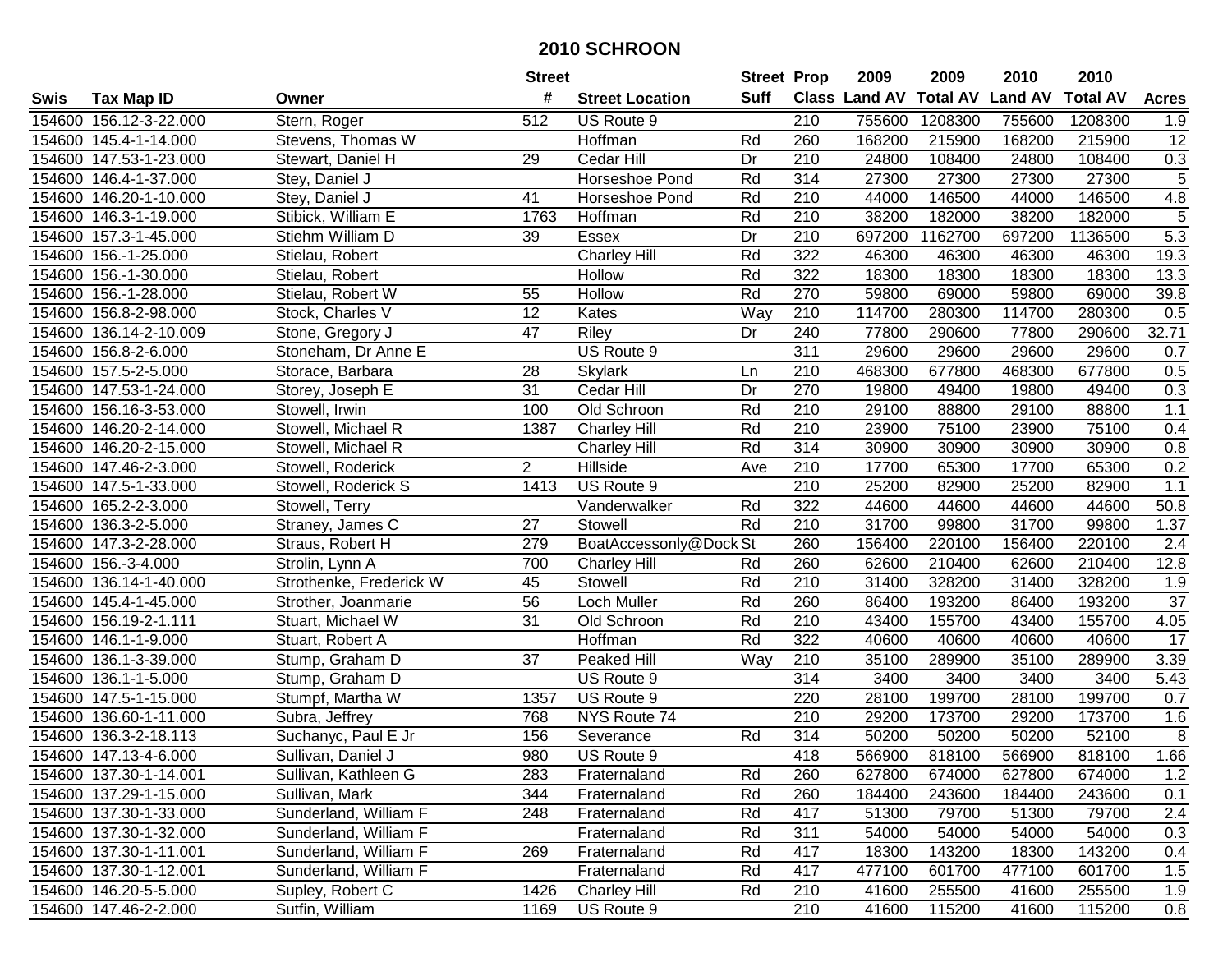|        |                          |                                   | <b>Street</b>   |                        | <b>Street Prop</b> |                  | 2009   | 2009    | 2010                           | 2010            |                |
|--------|--------------------------|-----------------------------------|-----------------|------------------------|--------------------|------------------|--------|---------|--------------------------------|-----------------|----------------|
| Swis   | <b>Tax Map ID</b>        | Owner                             | #               | <b>Street Location</b> | <b>Suff</b>        |                  |        |         | Class Land AV Total AV Land AV | <b>Total AV</b> | <b>Acres</b>   |
|        | 154600 147.46-2-4.000    | Sutfin, William                   | 6               | Hillside               | Ave                | 210              | 12500  | 44300   | 12500                          | 44300           | 0.2            |
|        | 154600 136.18-1-31.000   | Sutkas, Edward                    |                 | Severance              | Rd                 | 311              | 6800   | 6800    | 6800                           | 6800            | 2.04           |
|        | 154600 136.18-1-32.000   | Sutkas, Nancy                     |                 | Severance              | Rd                 | 311              | 29000  | 29000   | 29000                          | 29000           | 0.9            |
|        | 154600 146.3-1-36.110    | Sutter, John M                    |                 | Horseshoe Pond         | Rd                 | 314              | 28700  | 28700   | 28700                          | 28700           | $\overline{5}$ |
|        | 154600 147.17-2-25.200   | Sutter, John M                    | 5               | Quinn                  | Way                | $\overline{312}$ | 45000  | 54500   | 45000                          | 54500           | 0.1            |
|        | 154600 156.19-2-1.210    | Swan, Elizabeth M                 |                 | Vanderwalker           | Rd                 | 314              | 48400  | 48400   | 48400                          | 48400           | 5.69           |
|        | 154600 146.2-1-21.000    | Swatling, Daniel W                |                 | Hoffman                | Rd                 | 312              | 7300   | 14600   | 7300                           | 14600           | 0.22           |
| 154600 | 146.1-1-20.112           | <b>Sweeney Fields Association</b> | 41              | Deer Camp              | Rd                 | 260              | 28100  | 72200   | 28100                          | 72200           | 13             |
|        | 154600 157.3-1-36.000    | Swenson, Kenneth A                | 171             | Adirondack             | Rd                 | $\overline{210}$ | 777400 | 904100  | 777400                         | 904100          | 4.44           |
|        | 154600 136.3-2-2.000     | Swinton, Christine                | 1684            | US Route 9             |                    | 210              | 39600  | 125900  | 39600                          | 125900          | 2.7            |
|        | 154600 156.16-1-2.100    | Swinton, Christine R              | 233             | Old Schroon            | Rd                 | 210              | 35500  | 67900   | 35500                          | 67900           | 4.3            |
|        | 154600 136.3-2-18.111    | Swinton, Daria                    |                 | Severance              | Rd                 | 322              | 94000  | 94000   | 94000                          | 94000           | 44.28          |
|        | 154600 136.3-2-17.000    | Swinton, Daria                    |                 | US Route 9             |                    | 322              | 28600  | 28600   | 28600                          | 28600           | 28.9           |
|        | 154600 136.3-1-31.000    | Swinton, Randy G                  | 1473            | US Route 9             |                    | 210              | 31600  | 153900  | 31600                          | 153900          | 1.3            |
|        | 154600 146.3-1-16.000    | Sylvain, Dale D                   |                 | Hoffman                | Rd                 | 312              | 33700  | 42200   | 33700                          | 42200           | 5.4            |
|        | 154600 145.-2-12.300     | Syvarth, Edward                   |                 | Hoffman                | Rd                 | 322              | 300    | 300     | 300                            | 300             | 0.29           |
|        | 154600 157.13-1-1.000/30 | Tagley, James J                   |                 | Sand Point             | Way                | 330              | 8000   | 8000    | 8000                           | 8000            | $\mathbf 0$    |
|        | 154600 157.13-1-36.000   | Tagley, James J                   | 21              | Oak                    | Way                | 210              | 98500  | 269500  | 98500                          | 269500          | 0.47           |
|        | 154600 156.12-3-5.002    | Taglieri, Joseph S                | 18              | Clearwater             | Way                | 260              | 515100 | 724000  | 515100                         | 724000          | 0.59           |
|        | 154600 146.3-1-37.000    | Talham, Clark J                   | 1982            | Hoffman                | Rd                 | 240              | 48000  | 173300  | 48000                          | 173300          | 13.9           |
|        | 154600 147.3-2-8.200     | Taniguchi, Noriyoshi              | 73              | Nesa                   | Rd                 | 260              | 497900 | 571700  | 497900                         | 571700          | 3.88           |
|        | 154600 126.-3-19.100     | Tannen, Naomi P                   | 492             | Letsonville            | Rd                 | 312              | 27200  | 55700   | 27200                          | 55700           | 9.51           |
| 154600 | 147.53-2-24.000          | Tanner, Valen J                   | 1069            | US Route 9             |                    | 482              | 14700  | 211500  | 14700                          | 211500          | 0.1            |
| 154600 | 146.20-8-2.000           | Tarantino, David                  |                 | Maple                  | Ln                 | 311              | 30200  | 30200   | 30200                          | 30200           | 1.6            |
|        | 154600 136.60-1-22.000   | Tavelli, Mark F                   |                 | NYS Route 74           |                    | 314              | 38400  | 38400   | 38400                          | 38400           | 0.63           |
|        | 154600 136.4-2-20.000    | Taylor, Richard W Jr              | 8               | Clautice               | Way                | 240              | 126700 | 371700  | 126700                         | 371700          | 71.12          |
|        | 154600 147.54-1-32.000   | Taylor, William                   | 28              | Fowler                 | Ave                | 210              | 28900  | 121100  | 28900                          | 121100          | 0.4            |
|        | 154600 147.1-1-20.000    | Taylor, William G                 | 115             | <b>Burgey</b>          | Rd                 | 260              | 29400  | 119800  | 29400                          | 119800          |                |
|        | 154600 136.14-1-12.000   | Teegarden, William J              | 25              | River                  | Rd                 | $\overline{210}$ | 85600  | 167200  | 85600                          | 167200          | 0.13           |
|        | 154600 146.1-1-36.000    | Tenda, Anthony                    | 64              | Covell                 | Rd                 | 260              | 36900  | 124300  | 36900                          | 124300          | 6              |
|        | 154600 146.1-1-35.000    | Tenda, Anthony L                  | 78              | Covell                 | Rd                 | 312              | 33700  | 38900   | 33700                          | 38900           | 5.38           |
|        | 154600 147.46-3-1.000    | Terra Alta Inc                    | 1196            | US Route 9             |                    | 417              | 800100 | 1802100 | 800100                         | 1802100         | 13.5           |
|        | 154600 146.20-5-4.000    | Testa Joseph W                    | $\overline{28}$ | Pine                   | Ln                 | 210              | 34800  | 215000  | 34800                          | 215000          | 1.2            |
|        | 154600 156.15-2-6.200    | Theis George E                    | 195             | <b>Charley Hill</b>    | Rd                 | 210              | 35400  | 304700  | 35400                          | 327000          | 3.55           |
|        | 154600 137.1-4-56.000    | Theoharides Family Trust          | 13              | Moes                   | Ct                 | 210              | 318200 | 545800  | 318200                         | 515900          | 0.81           |
|        | 154600 137.1-4-57.000    | <b>Theoharides Family Trust</b>   | 12              | Moes                   | Ct                 | 260              | 307500 | 367300  | 307500                         | 367300          | 0.68           |
|        | 154600 137.1-4-59.000    | <b>Theoharidies Family Trust</b>  |                 | NYS Route 74           |                    | 314              | 6800   | 6800    | 6800                           | 6800            | 0.63           |
|        | 154600 146.20-9-4.000    | Thibdeau, Michael L               | 3               | Landings               | Ct                 | 210              | 163900 | 361100  | 163900                         | 361100          | 0.02           |
|        | 154600 146.2-1-15.000    | Thibert, Claudette                |                 | Hoffman                | Rd                 | 322              | 14500  | 14500   | 14500                          | 14500           | 23.69          |
|        | 154600 125.3-3-15.000    | Thomas, Dave R                    | 2388            | US Route 9             |                    | 311              | 29200  | 29200   | 29200                          | 29200           | 1.34           |
|        | 154600 136.3-2-18.112    | Thomas, John G III                | 64              | Severance              | Rd                 | 314              | 50200  | 50200   | 50200                          | 50200           | 8              |
|        | 154600 147.3-2-36.000    | Thomas, Susan E                   | 115             | BoatAccessonly@Dock St |                    | 260              | 145200 | 195000  | 145200                         | 195000          | 3.9            |
|        |                          |                                   |                 |                        |                    |                  |        |         |                                |                 |                |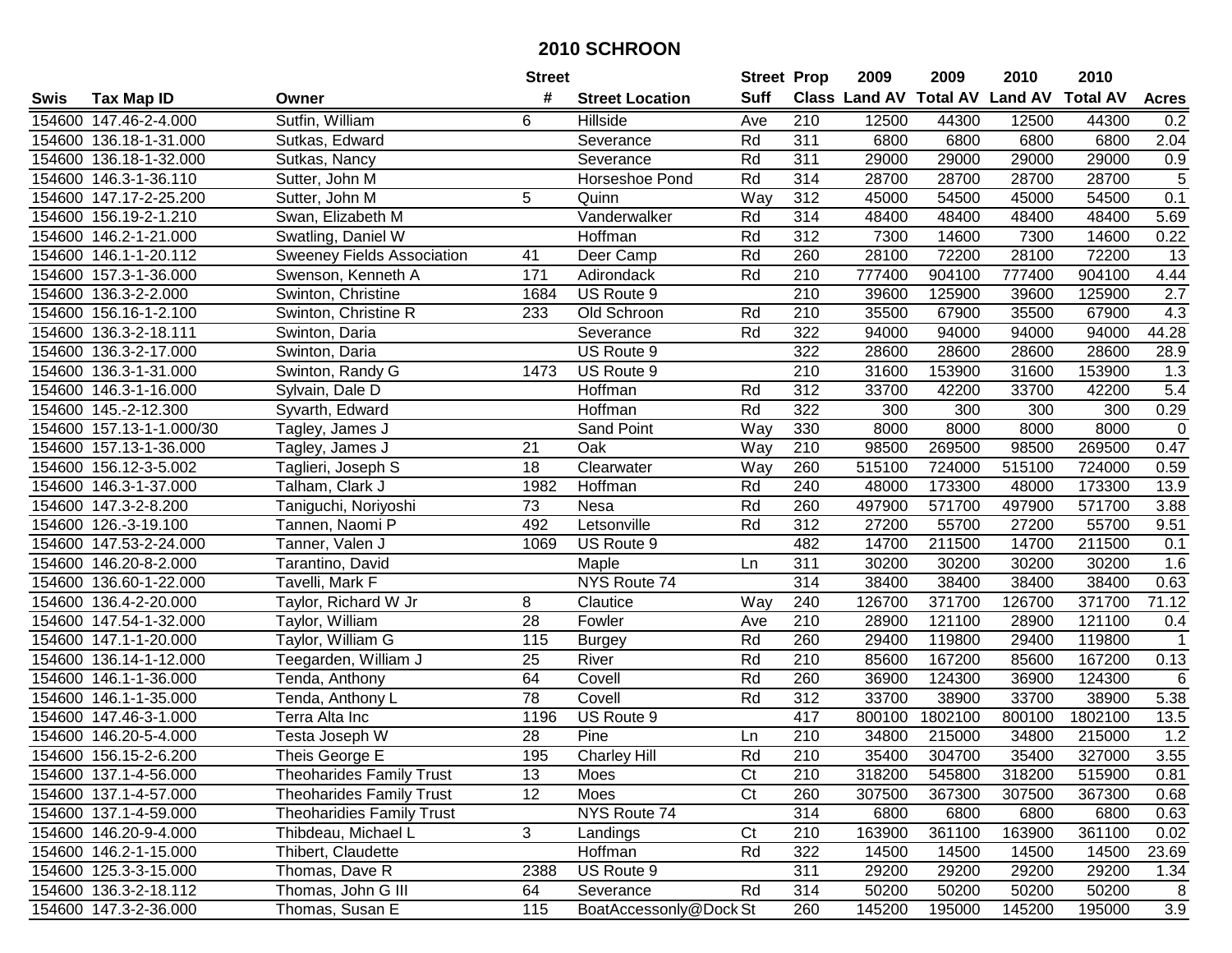|        |                           |                             | <b>Street</b>   |                        | <b>Street Prop</b>       |                  | 2009                 | 2009            | 2010           | 2010            |                  |
|--------|---------------------------|-----------------------------|-----------------|------------------------|--------------------------|------------------|----------------------|-----------------|----------------|-----------------|------------------|
| Swis   | <b>Tax Map ID</b>         | Owner                       | #               | <b>Street Location</b> | <b>Suff</b>              |                  | <b>Class Land AV</b> | <b>Total AV</b> | <b>Land AV</b> | <b>Total AV</b> | <b>Acres</b>     |
|        | 154600 157.38-1-8.000     | Thompson, Carolyn C         | 24              | Cabin Colony           | C <sub>t</sub>           | 260              | 96700                | 134500          | 96700          | 134500          | 0.17             |
|        | 154600 157.38-1-13.000/11 | Thompson, Carolyn C         |                 | Adirondack             | Rd                       | 330              | 26900                | 26900           | 26900          | 26900           | $\mathbf 0$      |
|        | 154600 136.10-1-6.000     | Thompson, David A           | 24              | French                 | Rd                       | 260              | 39200                | 122400          | 39200          | 122400          | $\mathbf{1}$     |
|        | 154600 126.-3-14.000      | Thompson, Ethan M           | 315             | Letsonville            | Rd                       | 240              | 60100                | 279300          | 60100          | 279300          | 43.92            |
|        | 154600 126.-3-22.000      | Thompson, Judith A          | 348             | Letsonville            | Rd                       | 240              | 41900                | 199600          | 41900          | 199600          | 21.5             |
|        | 154600 146.3-1-72.000     | Thorne, Alicia J            | 28              | <b>Beech Hill</b>      | Rd                       | $\overline{210}$ | 39700                | 163800          | 39700          | 163800          | $\overline{5.3}$ |
|        | 154600 157.1-1-6.001      | Thornton, Edmund B          | 29              | <b>Star Glint</b>      | Way                      | 210              | 412700               | 652600          | 412700         | 652600          | 1.4              |
|        | 154600 157.13-1-1.000     | Three Bears Assn Inc        | 23              | <b>Sand Point</b>      | Way                      | 311              | 0                    | $\mathbf 0$     | $\Omega$       | $\Omega$        | 0.6              |
|        | 154600 125.-2-13.000      | Throckmorton, Katherine E   | 43              | Maniwaki               | Rd                       | 260              | 129200               | 220600          | 129200         | 220600          | 174.5            |
|        | 154600 156.12-4-2.200     | Thurman Pond Properties LLC |                 | Osprey                 | Way                      | 314              | 1500                 | 1500            | 1500           | 1500            | 0.44             |
|        | 154600 156.12-1-2.200     | Thurman Pond Properties LLC | 300             | <b>Beaver Dam</b>      | Rd                       | 260              | 166800               | 326900          | 166800         | 326900          | 1.47             |
|        | 154600 156.12-3-21.000    | Tieman, Adrian              | 516             | US Route 9             |                          | 260              | 495500               | 577500          | 495500         | 577500          | 1.1              |
|        | 154600 136.14-1-5.300     | Tiemann, Robert R           |                 | River                  | Rd                       | 311              | 5200                 | 5200            | 5200           | 5200            | 1.34             |
|        | 154600 136.14-1-5.100     | Tiemann, Robert R           |                 | River                  | Rd                       | 311              | 49900                | 49900           | 49900          | 49900           | 9                |
|        | 154600 157.1-1-19.000     | Tillotson, Susan A          |                 | Adirondack             | Rd                       | 312              | 552600               | 558600          | 552600         | 558600          | 4.2              |
|        | 154600 157.1-1-18.000     | Tillotson, Susan A          | 757             | Adirondack             | Rd                       | 260              | 404500               | 511300          | 404500         | 511300          | 1.8              |
|        | 154600 136.1-3-1.300      | Tilton, William             |                 | US Route 9             |                          | $\overline{312}$ | 41100                | 44500           | 41100          | 44500           | 8.1              |
| 154600 | 146.1-1-56.000            | Tomko, John                 | 175             | <b>Sweenie Fields</b>  | Rd                       | 312              | 30900                | 35400           | 30900          | 35400           | 5.76             |
|        | 154600 146.1-1-20.200     | Tomko, John                 |                 | Hoffman                | Rd                       | 314              | 26200                | 26200           | 26200          | 26200           | 5                |
|        | 154600 157.1-2-30.000     | Tonetti, Paul J             | 523             | Adirondack             | Rd                       | 260              | 562400               | 642200          | 562400         | 642200          | 4.5              |
|        | 154600 145.4-1-27.000     | Toomajian, Martin A Jr      | 9               | <b>Bigsby</b>          | Rd                       | 260              | 28600                | 64700           | 28600          | 64700           | 1.5              |
|        | 154600 146.3-1-70.000     | Torborg, Michael A          | 1270            | <b>Trout Brook</b>     | Rd                       | 210              | 47100                | 95600           | 47100          | 95600           | 6.1              |
| 154600 | 125.3-3-21.000            | Torressen, Janet V          | 2472            | US Route 9             |                          | 417              | 43400                | 95100           | 43400          | 95100           | 9.2              |
| 154600 | 146.20-6-2.000            | Town Of Schroon             | 1464            | <b>Charley Hill</b>    | Rd                       | 826              | 12500                | 64200           | 12500          | 64200           | 0.4              |
| 154600 | 146.20-7-5.000            | Town Of Schroon             |                 | US Route 9             |                          | 695              | 4000                 | 4000            | 4000           | 4000            | 0.46             |
|        | 154600 136.3-2-11.200     | Town Of Schroon             | 104             | NYS Route 74           |                          | 822              | 29700                | 96600           | 29700          | 96600           | 11.41            |
|        | 154600 147.46-3-29.000    | Town Of Schroon             |                 | Olden                  | Dr                       | 330              | 126600               | 126600          | 126600         | 126600          | 8                |
|        | 154600 146.4-1-23.000     | Town Of Schroon             | 148             | Horseshoe Pond         | Rd                       | 822              | 20000                | 229400          | 20000          | 229400          | $\overline{5}$   |
|        | 154600 146.16-2-8.000     | Town Of Schroon             | 36              | Club House             | Dr                       | 552              | 148100               | 833000          | 148100         | 833000          | 55.2             |
|        | 154600 146.20-1-22.000    | Town Of Schroon             |                 | <b>Charley Hill</b>    | Rd                       | 330              | 9200                 | 9200            | 9200           | 9200            | 14.6             |
|        | 154600 147.13-5-9.000     | Town Of Schroon             | $\overline{20}$ | <b>Dock</b>            | $\overline{\mathsf{St}}$ | 560              | 32300                | 34100           | 32300          | 34100           | 0.1              |
|        | 154600 147.54-1-20.000    | Town Of Schroon             |                 | Fowler                 | Ave                      | 853              | 3100                 | 3100            | 3100           | 3100            | 1.3              |
|        | 154600 147.13-5-7.000     | Town Of Schroon             | 46              | Leland                 | Ave                      | 560              | 283200               | 339600          | 283200         | 339600          | 1.8              |
|        | 154600 156.16-3-28.000    | Town Of Schroon             |                 | Hayes                  | Rd                       | $\overline{963}$ | 96500                | 96500           | 96500          | 96500           | 0.3              |
|        | 154600 146.20-2-20.000    | Town Of Schroon             |                 | <b>Charley Hill</b>    | Rd                       | 692              | 2100                 | 2100            | 2100           | 2100            |                  |
|        | 154600 146.20-5-11.000    | Town Of Schroon             |                 | Glen Reay              | Way                      | 692              | 22100                | 22100           | 22100          | 22100           | 1.3              |
|        | 154600 147.1-1-3.002      | Town Of Schroon             | 120             | Alder Meadow           | Rd                       | 852              | 33500                | 48900           | 33500          | 48900           | 155.3            |
|        | 154600 147.13-5-8.000     | Town Of Schroon             |                 | <b>Dock</b>            | <b>St</b>                | 560              | 134900               | 199100          | 134900         | 199100          | 0.4              |
|        | 154600 146.16-2-7.200     | Town Of Schroon             |                 | Hoffman                | Rd                       | 330              | 14500                | 14500           | 14500          | 14500           | 5.8              |
|        | 154600 147.5-1-12.000     | Town Of Schroon             | 1347            | US Route 9             |                          | 845              | 9000                 | 76400           | 9000           | 76400           | 0.26             |
|        | 154600 146.4-1-16.000     | Town Of Schroon             |                 | Hoffman                | Rd                       | 330              | 54200                | 54200           | 54200          | 54200           | 37.3             |
|        | 154600 147.54-1-19.000    | Town Of Schroon             | 49              | Fowler                 | Ave                      | 853              | 132500               | 6282000         | 132500         | 6282000         | 6.9              |
|        |                           |                             |                 |                        |                          |                  |                      |                 |                |                 |                  |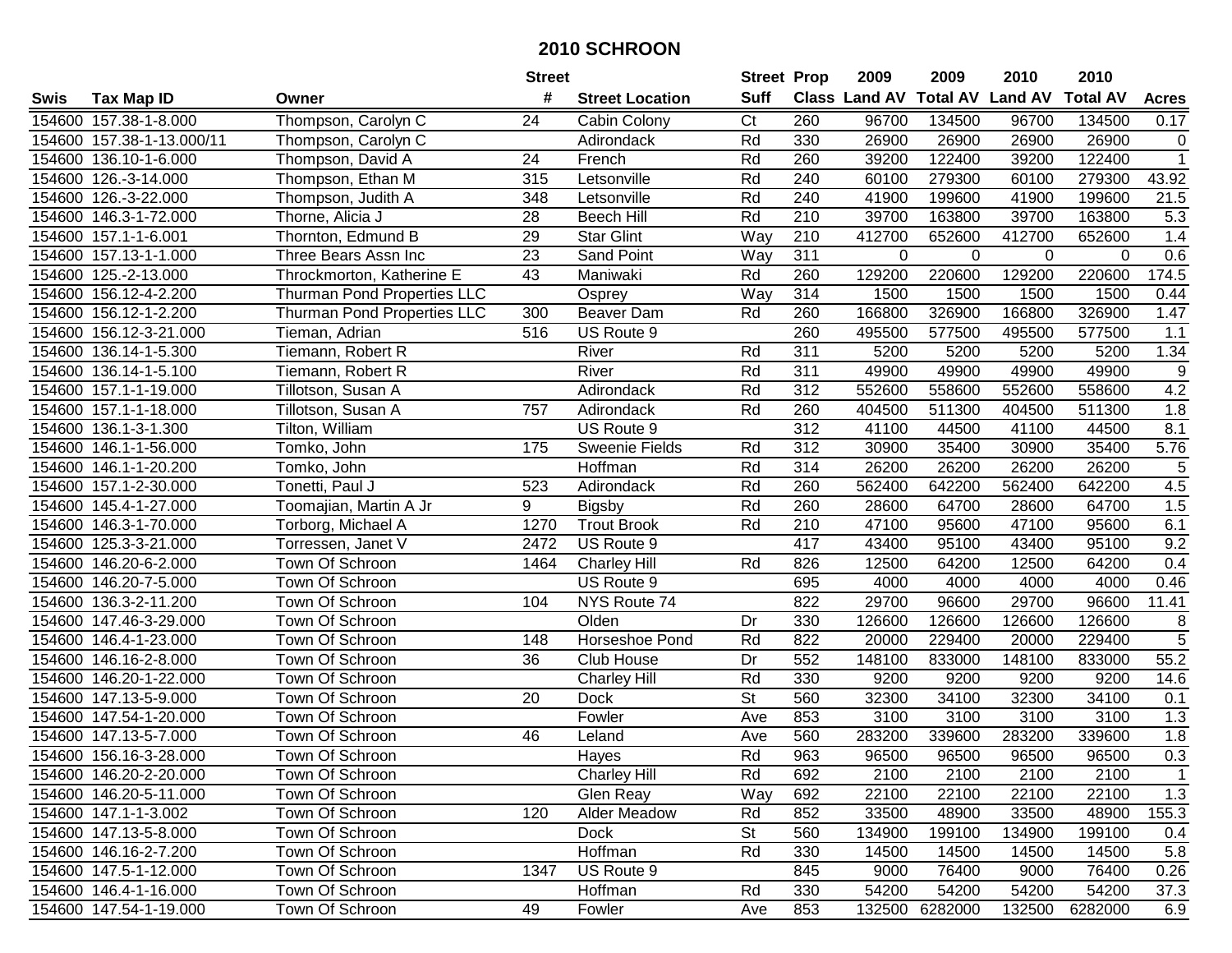|        |                          |                                 | <b>Street</b>   |                        | <b>Street Prop</b>     |                  | 2009                          | 2009   | 2010           | 2010            |                  |
|--------|--------------------------|---------------------------------|-----------------|------------------------|------------------------|------------------|-------------------------------|--------|----------------|-----------------|------------------|
| Swis   | <b>Tax Map ID</b>        | Owner                           | #               | <b>Street Location</b> | <b>Suff</b>            |                  | <b>Class Land AV Total AV</b> |        | <b>Land AV</b> | <b>Total AV</b> | <b>Acres</b>     |
|        | 154600 147.54-1-36.000   | Town Of Schroon                 | 27              | Fairfield              | Ave                    | 963              | 9600                          | 43300  | 9600           | 43300           | 0.35             |
|        | 154600 147.54-2-21.100   | Town Of Schroon                 | 32              | Fairfield              | Ave                    | 652              | 482800                        | 982400 | 482800         | 982400          | 8.77             |
|        | 154600 147.54-2-21.200   | Town Of Schroon                 | 24              | Fairfield              | Ave                    | 642              | 41700                         | 510700 | 41700          | 510700          | 0.33             |
|        | 154600 147.54-2-23.000   | Town Of Schroon                 |                 | <b>Dock</b>            | St                     | 963              | 83400                         | 83400  | 83400          | 83400           | $\mathbf{1}$     |
|        | 154600 147.54-2-39.000   | Town Of Schroon                 | 19              | <b>Dock</b>            | <b>St</b>              | 853              | 14600                         | 15700  | 14600          | 15700           | 0.1              |
|        | 154600 136.10-3-2.007    | Town Of Schroon                 |                 | River                  | Rd                     | 852              | 6700                          | 6700   | 6700           | 6700            | $\overline{3.1}$ |
|        | 154600 147.61-1-2.000    | Town Of Schroon                 |                 | US Route 9             |                        | 850              | 14600                         | 14600  | 14600          | 14600           | 0.1              |
| 154600 | 136.3-2-30.200           | Town Of Schroon                 |                 | Alder Meadow           | Rd                     | 330              | 2200                          | 2200   | 2200           | 2200            | 5.4              |
|        | 154600 156.8-2-96.000    | <b>Town Of Schroon</b>          |                 | Hemlock                | Dr                     | 692              | 22100                         | 22100  | 22100          | 22100           | 1.03             |
|        | 154600 146.16-2-4.000    | Town Of Schroon                 | 2640            | Hoffman                | Rd                     | 651              | 65500                         | 898900 | 65500          | 898900          | 13.1             |
|        | 154600 147.13-4-18.000   | Towne-Conway, Marylee           | 13              | Elm Tree               | $\overline{\text{C}t}$ | 260              | 98400                         | 143600 | 98400          | 143600          | 0.18             |
|        | 154600 147.13-4-8.000    | Towne, David R                  | 3               | Elm Tree               | Ct                     | 210              | 82000                         | 162200 | 82000          | 162200          | 0.38             |
|        | 154600 147.13-4-19.000   | Towne, Stephen E                | $\overline{14}$ | Elm Tree               | $\overline{\text{C}t}$ | $\overline{210}$ | 98500                         | 239700 | 98500          | 239700          | 0.19             |
|        | 154600 146.4-1-32.000    | Trainer, John A                 | 975             | <b>Charley Hill</b>    | Rd                     | 260              | 38600                         | 122600 | 38600          | 122600          | 4                |
|        | 154600 146.4-1-41.000    | Trainer, John A Jr              |                 | <b>Charley Hill</b>    | Rd                     | 322              | 21600                         | 21600  | 21600          | 21600           | 35.5             |
|        | 154600 125.-2-5.000      | Trainor, Joseph                 | 688             | Johnson Pond           | Rd                     | 260              | 56600                         | 78100  | 56600          | 78100           | 31               |
| 154600 | 156.11-1-8.107           | Treffs, Joanne                  | 155             | Beaver Dam             | Rd                     | $\overline{312}$ | 67900                         | 141100 | 67900          | 141100          | 59.62            |
| 154600 | 156.12-4-4.000           | Treffs, Joanne                  |                 | <b>Charley Hill</b>    | Rd                     | 314              | 22400                         | 22400  | 22400          | 22400           | 6.23             |
|        | 154600 156.11-1-6.100    | Treffs, Joanne                  |                 | Charley Hill           | Rd                     | 322              | 64500                         | 64500  | 64500          | 64500           | 67.61            |
|        | 154600 156.-3-8.000      | Treffs, Joanne G                | 662             | <b>Charley Hill</b>    | Rd                     | 240              | 53500                         | 300200 | 53500          | 300200          | 11.45            |
|        | 154600 156.-1-12.111     | Treffs, Joanne G                |                 | Thilo                  | Rd                     | 322              | 41200                         | 41200  | 41200          | 41200           | 13.05            |
|        | 154600 156.-1-11.000     | Treffs, Joanne G                |                 | Thilo                  | Rd                     | 322              | 49300                         | 49300  | 49300          | 49300           | 58.3             |
| 154600 | 156.-1-12.120            | Treffs, Joanne G                |                 | Thilo                  | Rd                     | 322              | 48900                         | 48900  | 48900          | 48900           | 28               |
| 154600 | 157.38-1-1.000           | Treichler, Patricia K           | 28              | Cabin Colony           | C <sub>t</sub>         | 260              | 253100                        | 301700 | 253100         | 301700          | 0.18             |
|        | 154600 157.38-1-13.000/5 | Treichler, Patricia K           |                 | Adirondack             | Rd                     | 330              | 2500                          | 2500   | 2500           | 2500            | $\mathbf 0$      |
|        | 154600 147.53-1-19.182   | Tribley, Charles L              | 13              | Cedar Hill             | Dr                     | 210              | 30100                         | 125900 | 30100          | 125900          | 0.4              |
|        | 154600 156.12-3-29.111   | Tribou, William H III           |                 | US Route 9             |                        | $\overline{312}$ | 42900                         | 46000  | 42900          | 46000           | 0.06             |
|        | 154600 147.53-1-45.000   | Tribou, William H III           | 24              | <b>Brookfield</b>      | Ave                    | 210              | 25900                         | 291000 | 25900          | 291000          | 0.3              |
|        | 154600 145.2-2-9.000     | Trombley, Edmond D              | $\overline{77}$ | <b>Burbank Brook</b>   | Rd                     | 260              | 36600                         | 55900  | 36600          | 55900           | 3.6              |
|        | 154600 145.2-1-29.000    | <b>Trout Brook Partners LLC</b> | $\overline{73}$ | Hall                   | Rd                     | $\overline{312}$ | 126000                        | 129900 | 126000         | 129900          | 84.5             |
|        | 154600 147.45-3-1.200    | Trudsoe, Wayne                  |                 | Industrial             | $\overline{Dr}$        | 311              | 38400                         | 38400  | 38400          | 38400           | 4.5              |
|        | 154600 147.45-3-1.120    | Trudsoe, Wayne                  |                 | Industrial             | Dr                     | 330              | 22100                         | 22100  | 22100          | 22100           | 13.67            |
|        | 154600 136.10-3-3.008    | Truland, Warren H               |                 | River                  | Rd                     | 322              | 14700                         | 14700  | 14700          | 14700           | 10.7             |
|        | 154600 136.10-4-4.056    | Truland, Warren H               |                 | River                  | Rd                     | 322              | 30700                         | 30700  | 30700          | 30700           | 11.63            |
|        | 154600 136.14-2-2.000    | Truland, Warren H               | 268             | River                  | Rd                     | 270              | 27700                         | 56200  | 27700          | 56200           | 0.7              |
|        | 154600 146.3-1-34.000    | Tuffey, Thomas J                | 600             | Horseshoe Pond         | Rd                     | 260              | 34800                         | 64300  | 34800          | 64300           | $7.3$            |
|        | 154600 147.1-1-14.000    | Tuller, Shawn                   | 222             | <b>Alder Meadow</b>    | Rd                     | 210              | 31200                         | 98600  | 31200          | 98600           | 1.2              |
|        | 154600 146.1-1-31.000    | Tuohy, Maureen                  | 101             | Sweenie Fields         | Rd                     | 260              | 24900                         | 74100  | 24900          | 74100           | 4.9              |
|        | 154600 125.3-3-14.000    | Turiel, Linda K                 | 2370            | US Route 9             |                        | 312              | 40500                         | 42400  | 40500          | 42400           | 8.8              |
|        | 154600 137.30-1-36.000   | Turletes, Vincent               |                 | Fraternaland           | Rd                     | 311              | 97900                         | 97900  | 97900          | 97900           | 0.4              |
|        | 154600 137.30-1-37.000   | Turletes, Vincent               | 255             | Fraternaland           | Rd                     | 260              | 209500                        | 278300 | 209500         | 278300          | 0.1              |
|        | 154600 146.3-1-25.000    | Turner, James                   |                 | Hoffman                | Rd                     | 314              | 31300                         | 31300  | 31300          | 31300           | 5                |
|        |                          |                                 |                 |                        |                        |                  |                               |        |                |                 |                  |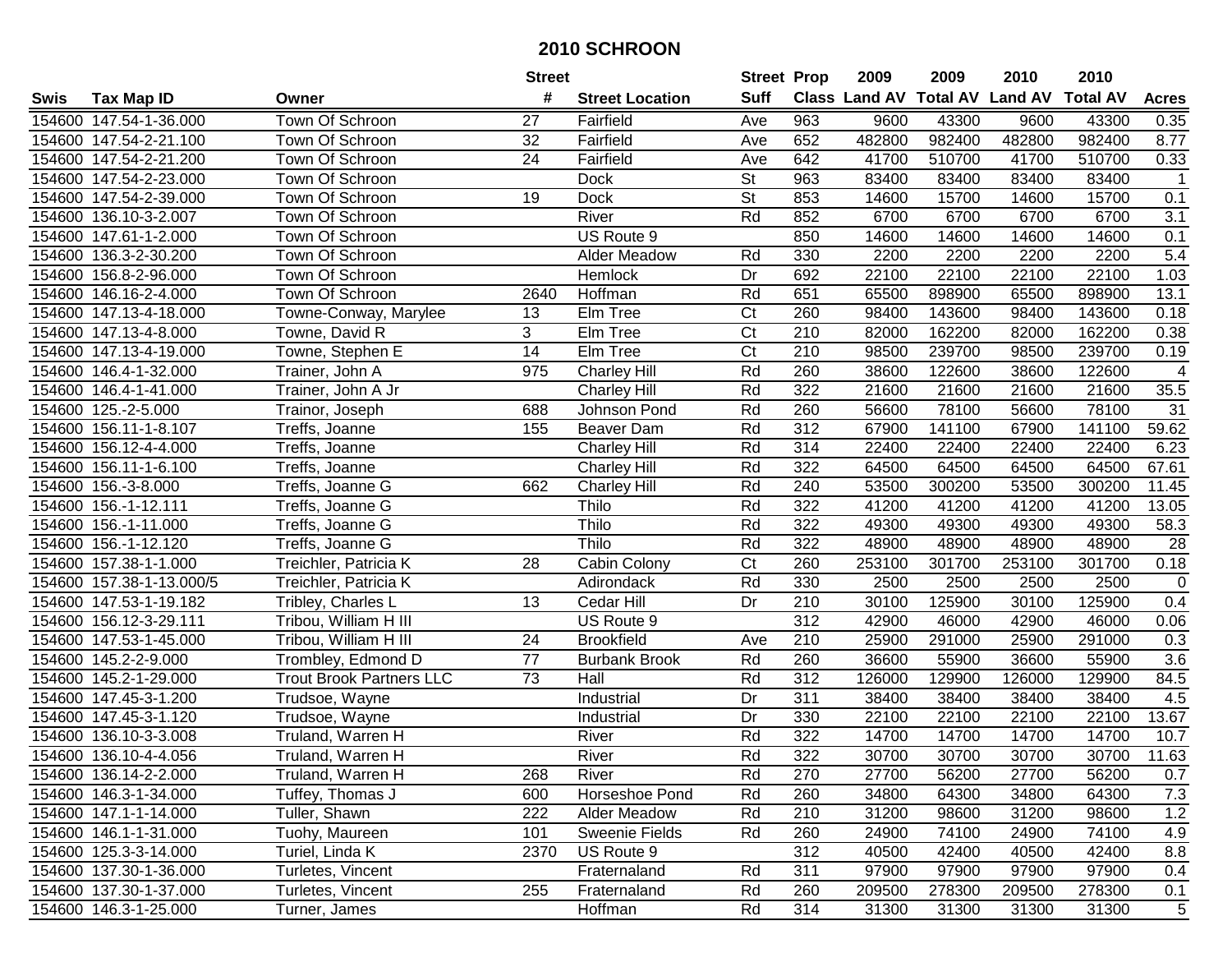|      |                          |                            | <b>Street</b>   |                        | <b>Street Prop</b>     |                  | 2009   | 2009   | 2010                                    | 2010   |                |
|------|--------------------------|----------------------------|-----------------|------------------------|------------------------|------------------|--------|--------|-----------------------------------------|--------|----------------|
| Swis | <b>Tax Map ID</b>        | Owner                      | #               | <b>Street Location</b> | <b>Suff</b>            |                  |        |        | Class Land AV Total AV Land AV Total AV |        | <b>Acres</b>   |
|      | 154600 156.8-2-23.100/12 | Tuttle, Joseph R           | 10              | <b>Phoenix Tree</b>    | $\overline{\text{C}t}$ | 210              | 43600  | 81400  | 43600                                   | 81400  | $\overline{0}$ |
|      | 154600 136.14-1-22.000   | Tyrell, Gilbert            | 9               | Sawmill                | Rd                     | 210              | 9200   | 39900  | 9200                                    | 39900  | 0.2            |
|      | 154600 136.1-5-1.000     | Tyrell, Michael A          |                 | Shore                  | Rd                     | 314              | 26700  | 26700  | 26700                                   | 26700  | 5.26           |
|      | 154600 136.1-6-1.000     | Tyrell, Michael A          |                 | Shore                  | Rd                     | 314              | 100    | 100    | 100                                     | 100    | 0.01           |
|      | 154600 136.1-3-18.000    | Tyrell, Michael A          |                 | Shore                  | Rd                     | 322              | 51800  | 51800  | 51800                                   | 51800  | 69.77          |
|      | 154600 136.1-4-1.000     | Tyrell, Michael A          |                 | Shore                  | Rd                     | 322              | 67600  | 67600  | 67600                                   | 67600  | 49.22          |
|      | 154600 136.1-5-2.200     | Tyrell, Michael A          |                 | <b>Shore</b>           | Rd                     | 314              | 4200   | 4200   | 4200                                    | 4200   | 3.06           |
|      | 154600 136.14-2-29.420   | Tyrell, Philip R           |                 | River                  | Rd                     | $\overline{312}$ | 18900  | 32700  | 18900                                   | 32700  | 1.16           |
|      | 154600 136.14-2-9.003    | Tyrrell, Darren R          | 196             | River                  | Rd                     | $\overline{210}$ | 29900  | 185000 | 29900                                   | 185000 | 1.3            |
|      | 154600 136.14-2-35.000   | Tyrrell, Dean R            | 162             | River                  | Rd                     | 210              | 31900  | 182900 | 31900                                   | 182900 | 1.87           |
|      | 154600 136.14-2-30.000   | Tyrrell, Dwayne P          | 17              | Riley                  | Dr                     | 210              | 30400  | 156900 | 30400                                   | 156900 | 1.16           |
|      | 154600 147.13-3-6.000    | Tyrrell, Edward H          | 12              | Elwood                 | Ave                    | 260              | 8400   | 71300  | 8400                                    | 71300  | 0.1            |
|      | 154600 136.14-1-23.000   | Tyrrell, Gilbert L         |                 | US Route 9             |                        | 314              | 4400   | 4400   | 4400                                    | 4400   | 0.13           |
|      | 154600 136.18-1-2.000    | Tyrrell, Michael           | 127             | Alder Meadow           | Rd                     | 210              | 26800  | 78100  | 26800                                   | 78100  | 0.6            |
|      | 154600 136.18-1-1.000    | Tyrrell, Michael           |                 | <b>Alder Meadow</b>    | Rd                     | 312              | 800    | 3500   | 800                                     | 3500   | 0.3            |
|      | 154600 136.14-2-32.000   | Tyrrell, Michael A         |                 | River                  | Rd                     | 210              | 17400  | 137200 | 17400                                   | 137200 | 0.3            |
|      | 154600 136.14-2-31.000   | Tyrrell, Michael A         |                 | River                  | Rd                     | 314              | 7200   | 7200   | 7200                                    | 7200   | 1.5            |
|      | 154600 136.14-2-29.412   | Tyrrell, Michael A         | 112             | River                  | Rd                     | 314              | 2000   | 2000   | 2000                                    | 2000   | 0.69           |
|      | 154600 136.1-3-21.000    | Tyrrell, Philip            |                 | River                  | Rd                     | 322              | 4000   | 4000   | 4000                                    | 4000   | 2.92           |
|      | 154600 136.14-2-37.003   | Tyrrell, Philip            |                 | River                  | Rd                     | $\overline{314}$ | 28600  | 28600  | 28600                                   | 28600  | 1.7            |
|      | 154600 136.14-2-8.009    | Tyrrell, Philip            |                 | River                  | Rd                     | 322              | 15500  | 15500  | 15500                                   | 15500  | 11.28          |
|      | 154600 136.14-2-5.300    | Tyrrell, Philip            |                 | River                  | Rd                     | 322              | 2000   | 2000   | 2000                                    | 2000   | 0.6            |
|      | 154600 136.14-2-6.009    | Tyrrell, Philip            | 226             | River                  | Rd                     | 210              | 34400  | 214500 | 34400                                   | 214500 | 7.56           |
|      | 154600 136.14-2-5.200    | Tyrrell, Philip            |                 | River                  | Rd                     | 314              | 17600  | 17600  | 17600                                   | 17600  | 2.4            |
|      | 154600 136.14-2-5.100    | Tyrrell, Philip            |                 | River                  | Rd                     | 322              | 2000   | 2000   | 2000                                    | 2000   | 1.5            |
|      | 154600 156.8-2-66.000    | Tyska, Henry T             | 24              | <b>Dicks</b>           | Ln                     | 210              | 33300  | 200100 | 33300                                   | 200100 | 1.13           |
|      | 154600 156.8-2-23.100/6  | Uhlmann, Ralph             | 30              | <b>Phoenix Tree</b>    | Ct                     | 210              | 90100  | 169700 | 90100                                   | 100100 | $\mathbf 0$    |
|      | 154600 147.3-2-37.000    | Underwood, James A         | 103             | BoatAccessonly@Dock St |                        | 312              | 212200 | 218500 | 212200                                  | 218500 | 5.4            |
|      | 154600 165.-1-3.000      | <b>Unknown Owner</b>       |                 | Vanderwalker           | Rd                     | 931              | 39500  | 39500  | 39500                                   | 39500  | 115.5          |
|      | 154600 147.17-2-29.000   | Usher, Rita                | 23              | <b>Grove Point</b>     | Rd                     | $\overline{210}$ | 122900 | 368700 | 122900                                  | 368700 | 0.6            |
|      | 154600 136.10-1-4.000    | Vaillancourt, Therese      | 38              | French                 | Rd                     | 260              | 36600  | 137300 | 36600                                   | 137300 | 1.2            |
|      | 154600 147.54-2-37.100   | Valley, Emile M            | 6               | Leland                 | Ave                    | 418              | 38400  | 209800 | 38400                                   | 209800 | 0.4            |
|      | 154600 146.20-1-31.000   | Vallo, Jeffrey             | $\overline{22}$ | Sumac                  | Rd                     | 210              | 36500  | 196300 | 36500                                   | 173200 | 2.06           |
|      | 154600 137.29-1-27.110   | VanAppledorn, Kathleen M   | 435             | Fraternaland           | Rd                     | $\overline{210}$ | 354700 | 547500 | 354700                                  | 547500 | 0.84           |
|      | 154600 137.29-1-27.120   | VanAppledorn, Kathleen M   |                 | Fraternaland           | Rd                     | 260              | 97000  | 160600 | 97000                                   | 160600 | 0.72           |
|      | 154600 147.54-2-5.000    | VanDeMar, Deborah A        | 1100            | US Route 9             |                        | 482              | 26600  | 175100 | 26600                                   | 175100 | 0.2            |
|      | 154600 147.2-1-30.000    | VanDerburgh, Lawrence W    | 1418            | Adirondack             | Rd                     | 240              | 40600  | 188900 | 40600                                   | 188900 | 12.1           |
|      | 154600 147.46-3-26.000   | Vandercar, Edward          | 11              | Olden                  | Dr                     | 210              | 30100  | 114700 | 30100                                   | 114700 | 0.31           |
|      | 154600 136.14-1-63.000   | VanderWarker, Cory W       | 1758            | US Route 9             |                        | 210              | 18900  | 206800 | 18900                                   | 206800 | 1.1            |
|      | 154600 136.1-1-4.000     | VanderWeile, Keith A       |                 | US Route 9             |                        | 322              | 12400  | 12400  | 12400                                   | 12400  | 20.3           |
|      | 154600 147.45-3-3.000    | VanderWiele Bros Prtnrship | 25              | Industrial             | Dr                     | 441              | 15800  | 72800  | 15800                                   | 72800  | 1.1            |
|      | 154600 147.45-3-4.000    | VanderWiele Bros Prtnrship |                 | Industrial             | Dr                     | 311              | 21900  | 21900  | 21900                                   | 21900  | 1.16           |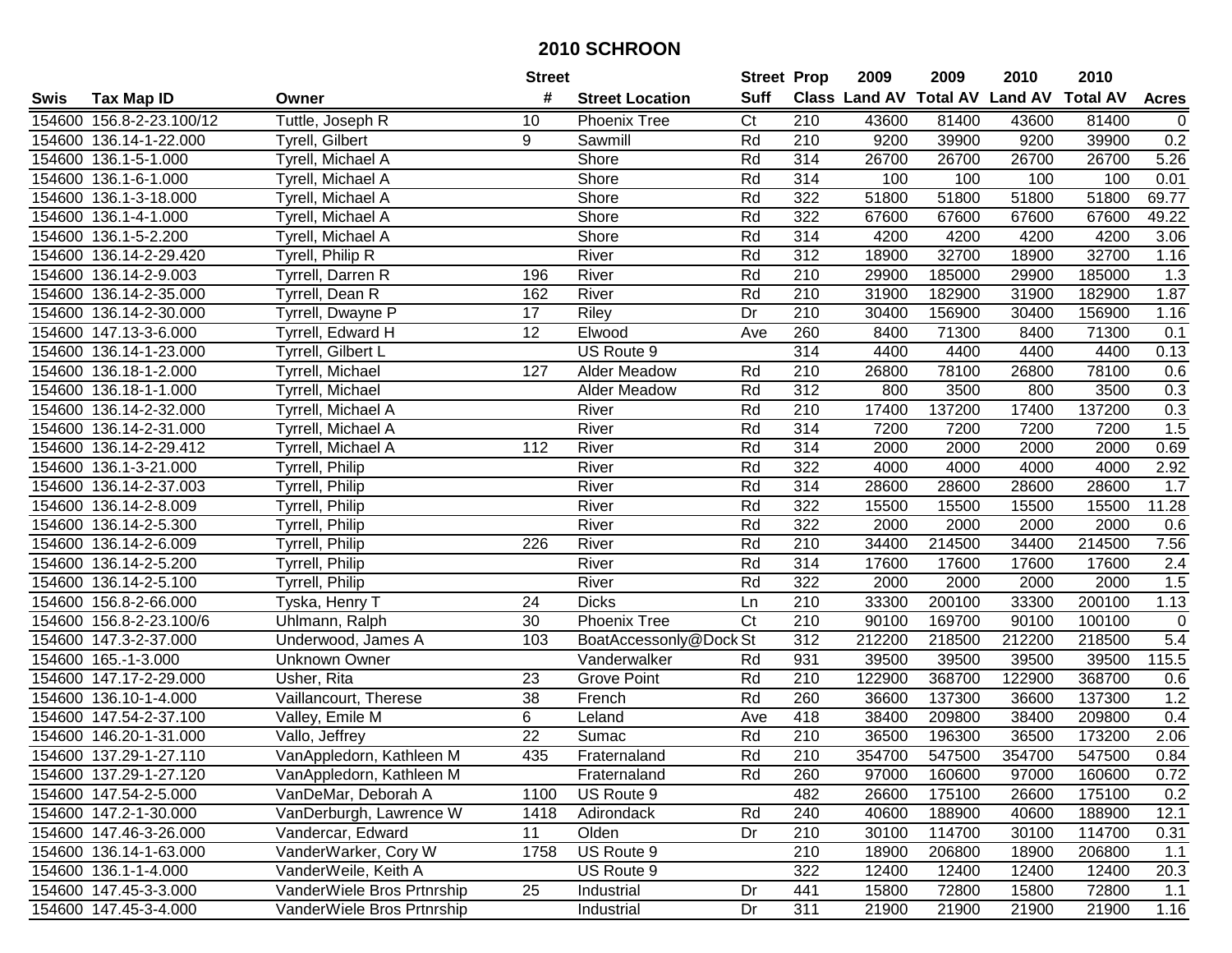|      |                               |                           | <b>Street</b>     |                        | <b>Street Prop</b> |                  | 2009          | 2009            | 2010           | 2010            |                |
|------|-------------------------------|---------------------------|-------------------|------------------------|--------------------|------------------|---------------|-----------------|----------------|-----------------|----------------|
| Swis | <b>Tax Map ID</b>             | Owner                     | #                 | <b>Street Location</b> | Suff               |                  | Class Land AV | <b>Total AV</b> | <b>Land AV</b> | <b>Total AV</b> | <b>Acres</b>   |
|      | 154600 147.13-2-8.100         | VanderWiele Bros Prtnrshp | 1009              | US Route 9             |                    | 432              | 86800         | 198400          | 86800          | 198400          | 1.43           |
|      | 154600 125.3-3-32.000         | VanderWiele, Darryl R     | 2130              | US Route 9             |                    | 240              | 48400         | 225800          | 48400          | 225800          | 15.2           |
|      | 154600 136.1-3-2.000          | VanderWiele, Keith A      | 29                | <b>Falls View</b>      | Rd                 | 210              | 31800         | 345400          | 31800          | 345400          | 2.37           |
|      | 154600 136.1-3-40.000         | VanderWiele, Keith A      | 44                | Peaked Hill            | Way                | 280              | 52700         | 305900          | 52700          | 305900          | 9.8            |
|      | 154600 147.45-3-2.000         | VanderWiele, Kenneth J    | 39                | Industrial             | Dr                 | 441              | 31400         | 46400           | 31400          | 46400           | $\mathbf{1}$   |
|      | 154600 136.14-2-33.009        | VanderWiele, Kenneth J    | 124               | River                  | Rd                 | 210              | 38500         | 248200          | 38500          | 248200          | 6.03           |
|      | 154600 136.14-2-34.009        | VanderWiele, Kenneth J Jr | 146               | River                  | Rd                 | 210              | 26000         | 191000          | 26000          | 191000          | 2.99           |
|      | 154600 146.20-10-24.000       | VanderWiele, Timothy E    | 1417              | <b>Charley Hill</b>    | Rd                 | $\overline{210}$ | 33500         | 296300          | 33500          | 296300          | 1.19           |
|      | 154600 136.4-1-4.000          | VanDuyn, R Mitchell       | 32                | Ledge                  | Rd                 | 260              | 395700        | 505000          | 395700         | 505000          | 1.29           |
|      | 154600 145.4-1-7.000          | VanGorp Carol             | 55                | Bigsby                 | Rd                 | 260              | 64400         | 107400          | 64400          | 107400          | 0.2            |
|      | 154600 145.2-2-34.200         | VanGorp Carol             | 70                | Loch Muller            | Rd                 | 210              | 40900         | 157400          | 40900          | 157400          | 5.5            |
|      | 154600 145.4-1-8.000          | VanGorp, Carol            |                   | Hoffman                | Rd                 | 314              | 4000          | 4000            | 4000           | 4000            | 0.85           |
|      | 154600 157.1-2-17.100         | VanNorden, L John         | 591               | Adirondack             | Rd                 | 260              | 517600        | 580700          | 517600         | 580700          | 3.59           |
|      | 154600 137.1-4-43.100         | VanPatten, Robert W Jr    | $\overline{7}$    | Gorman                 | Rd                 | 210              | 502400        | 896000          | 502400         | 884000          | 1.86           |
|      | 154600 147.17-2-61.002        | VanRiper, Gerritt         | 82                | <b>Skylark</b>         | Ln                 | 210              | 506300        | 623300          | 506300         | 623300          | 1.9            |
|      | 154600 156.16-4-21.000        | VanWinden, Michiel MA     |                   | US Route 9             |                    | 311              | 168100        | 168100          | 168100         | 168100          | 0.53           |
|      | 154600 145.2-1-9.000          | Vedder, Howard            | 427               | Loch Muller            | Rd                 | 260              | 25600         | 55600           | 25600          | 55600           | 1.09           |
|      | 154600 136.11-1-15.001        | Veigele, William          | 235               | Shore                  | Rd                 | 260              | 375100        | 544700          | 375100         | 544700          | 0.8            |
|      | 154600 136.11-1-5.040         | Veigele, William          |                   | Shore                  | Rd                 | 311              | 6600          | 6600            | 6600           | 6600            | $\overline{2}$ |
|      | 154600 147.54-1-28.200        | Veitch, Gregory J         | 39                | Fairfield              | Ave                | 210              | 14100         | 81400           | 14100          | 81400           | 0.15           |
|      | 154600 147.9-2-3.000          | Veitch, James C           | 56                | Lockwood Bay           | Way                | 260              | 193600        | 256500          | 193600         | 256500          | 0.2            |
|      | 154600 145.2-2-29.000         | Venner, Bernard           | 1523              | Hoffman                | Rd                 | 210              | 23400         | 61100           | 23400          | 61100           | $\overline{2}$ |
|      | 154600 147.45-1-15.000        | Venner, Frederick J       | 34                | Jordan                 | St                 | 210              | 30700         | 132000          | 30700          | 132000          | 0.35           |
|      | 154600 147.5-1-25.000         | Venner, Richard S         | 16                | Lincoln                | Ln                 | 210              | 27500         | 186800          | 27500          | 186800          | 0.6            |
|      | 154600 146.20-10-14.000       | Ventura, William F        | 839               | US Route 9             |                    | 260              | 36900         | 81400           | 36900          | 81400           | 1.5            |
|      | 154600 146.20-10-30.120       | Vergoni, Paul R           |                   | <b>Berry Hill</b>      | $\overline{W}$ ay  | 311              | 26000         | 26000           | 26000          | 26000           | 0.55           |
|      | 154600 646.-9999-631.900/1881 | Verizon New York Inc      |                   | <b>Outside Plant</b>   |                    | 836              | 0             | 394615          | $\Omega$       | 337561          | 0              |
|      | 154600 147.53-1-22.000        | Verizon New York Inc      | 21                | Cedar Hill             | Dr                 | 831              | 17100         | 99300           | 17100          | 99300           | 0.5            |
|      | 154600 136.1-3-10.000/1       | Verizon Wireless          |                   | US Route 9             |                    | 837              |               |                 |                | 85001           | $\mathbf 0$    |
|      | 154600 156.12-3-27.000        | Veverka, Peter J          | 8                 | Edgewater              | Way                | 210              | 450800        | 772100          | 450800         | 772100          | 0.74           |
|      | 154600 147.5-1-53.000         | Vickery, Christopher J    | $\overline{30}$   | Continental            | Dr                 | $\overline{210}$ | 30800         | 157600          | 30800          | 157600          | 0.82           |
|      | 154600 156.16-1-4.000         | Vinciguerra, Ruth         |                   | Old Schroon            | Rd                 | 314              | 30900         | 30900           | 30900          | 30900           | 1.8            |
|      | 154600 156.16-1-5.000         | Vinciguerra, Steven       | 199               | Old Schroon            | Rd                 | $\overline{312}$ | 20000         | 54300           | 20000          | 54300           | 0.5            |
|      | 154600 156.16-1-6.200         | Vinciquerra, Steven       |                   | Old Schroon            | Rd                 | 311              | 18000         | 18000           | 18000          | 18000           | 0.5            |
|      | 154600 146.20-3-10.000        | Vitale, Michele L         | $12 \overline{ }$ | Longview               | Dr                 | 210              | 73700         | 207400          | 73700          | 207400          | 0.3            |
|      | 154600 146.3-1-58.200         | Vito, Frank A             | 571               | Horseshoe Pond         | Rd                 | 270              | 36800         | 37700           | 36800          | 37700           | 10             |
|      | 154600 146.20-1-18.002        | Vondrak, Catharine        | 75                | Wood Thrush            | Way                | 240              | 39700         | 109000          | 39700          | 109000          | 13.4           |
|      | 154600 147.1-1-35.100         | VonRosk Laura             | 128               | <b>Burgey</b>          | Rd                 | 210              | 40300         | 166800          | 40300          | 166800          | 6.86           |
|      | 154600 147.53-1-14.000        | Vullo, Louis S            | 14                | Cedar Hill             | Dr                 | 270              | 20900         | 51300           | 20900          | 51300           | 0.3            |
|      | 154600 147.5-1-39.000         | Wagner, Bruce H           | 21                | Continental            | Dr                 | 210              | 24700         | 124000          | 24700          | 124000          | 0.5            |
|      | 154600 147.46-3-11.000        | Walker, Sean OM           | 32                | Whitney                | Ave                | 210              | 32800         | 198000          | 32800          | 198000          | 0.4            |
|      | 154600 147.53-1-15.000        | Wallace, Deborah L        | 10                | Cedar Hill             | Dr                 | 210              | 28800         | 102500          | 28800          | 102500          | 0.2            |
|      |                               |                           |                   |                        |                    |                  |               |                 |                |                 |                |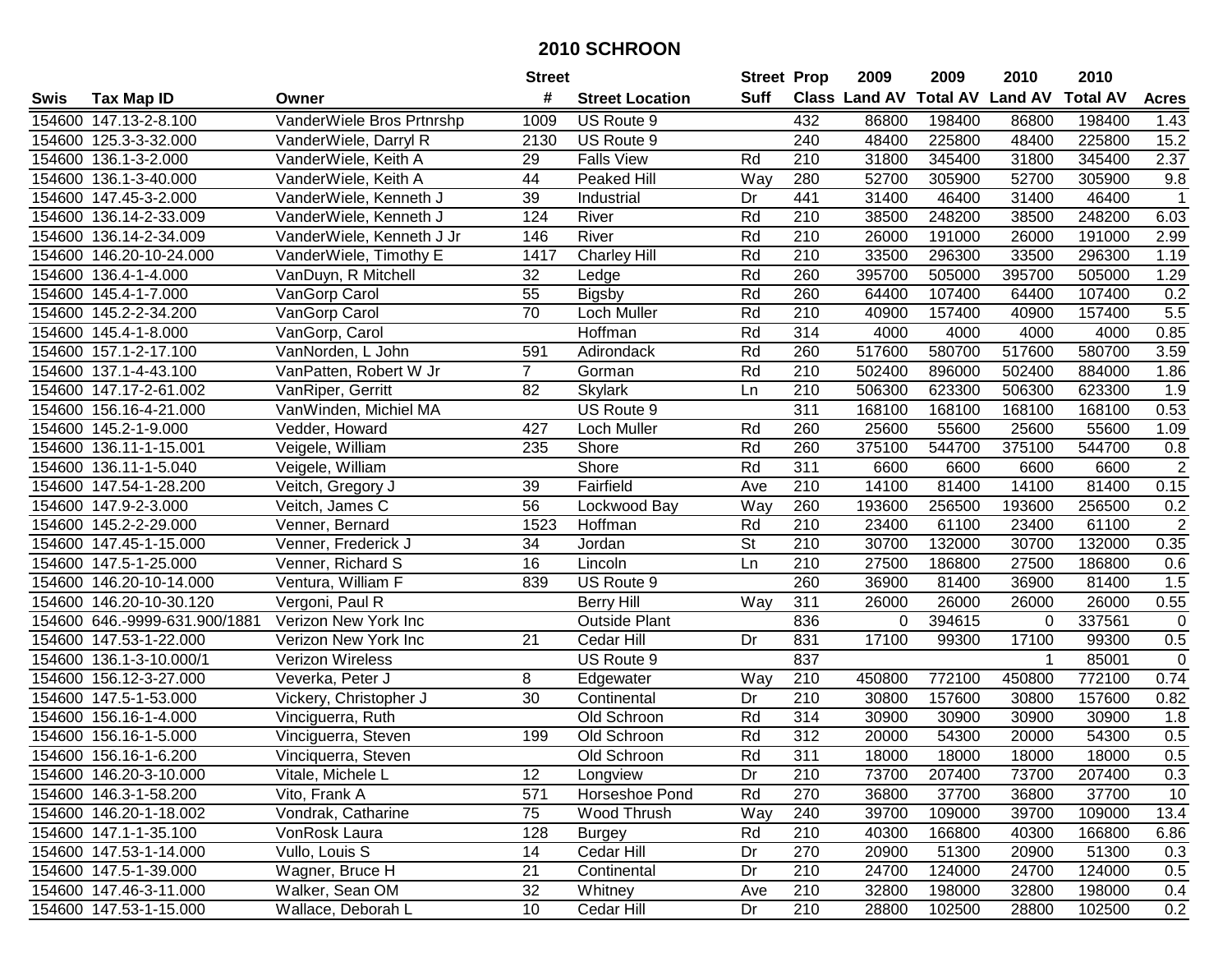|      |                          |                            | <b>Street</b>    |                        | <b>Street Prop</b>     |                  | 2009   | 2009    | 2010                           | 2010            |                  |
|------|--------------------------|----------------------------|------------------|------------------------|------------------------|------------------|--------|---------|--------------------------------|-----------------|------------------|
| Swis | <b>Tax Map ID</b>        | Owner                      | #                | <b>Street Location</b> | <b>Suff</b>            |                  |        |         | Class Land AV Total AV Land AV | <b>Total AV</b> | <b>Acres</b>     |
|      | 154600 157.5-3-7.000     | Wallace, William           | 14               | Wax                    | Way                    | 260              | 227600 | 372200  | 227600                         | 372200          |                  |
|      | 154600 157.5-3-8.000     | Wallace, William           |                  | Adirondack             | Rd                     | 311              | 700    | 700     | 700                            | 700             | 0.3              |
|      | 154600 157.5-3-13.000    | Wallace, William           |                  | Adirondack             | Rd                     | 311              | 191600 | 191600  | 191600                         | 191600          | 0.7              |
|      | 154600 146.3-1-9.000     | Walshe, Weldon W           | 1727             | Hoffman                | Rd                     | 210              | 51300  | 174300  | 51300                          | 174300          | 10               |
|      | 154600 147.3-2-20.000    | Walthers, Russell E        | 227              | Nesa                   | Rd                     | 260              | 367600 | 467800  | 367600                         | 467800          | 1.6              |
|      | 154600 136.65-1-11.112   | Ward, Melinda K            | 21               | Robinson               | Dr                     | 260              | 83200  | 89000   | 83200                          | 89000           | 0.46             |
|      | 154600 147.46-3-8.000    | Warner, Craig W            | 35               | Whitney                | Ave                    | 210              | 91400  | 240400  | 91400                          | 240400          | $\mathbf 1$      |
|      | 154600 147.3-2-18.000    | Warner, Ronald N           | $\overline{217}$ | Nesa                   | Rd                     | 280              | 464800 | 764998  | 464800                         | 993500          | $\overline{3.1}$ |
|      | 154600 146.20-9-12.000   | Warnick, Spencer K         | $\overline{23}$  | Landings               | $\overline{\text{C}t}$ | $\overline{210}$ | 111100 | 289500  | 111100                         | 289500          | 0.02             |
|      | 154600 136.14-3-4.200    | Warnot, James R Jr         | 6                | River                  | Rd                     | 210              | 221200 | 468500  | 221200                         | 468500          | 1.6              |
|      | 154600 157.38-1-6.000    | <b>Warran Family Trust</b> | 36               | Cabin Colony           | Ct                     | 260              | 542300 | 615100  | 542300                         | 615100          | 0.79             |
|      | 154600 157.38-1-2.000    | <b>Warran Family Trust</b> |                  | Adirondack             | Rd                     | 312              | 2700   | 12800   | 2700                           | 12800           | 0.02             |
|      | 154600 157.38-1-13.000/9 | <b>Warran Family Trust</b> |                  | Adirondack             | Rd                     | 330              | 26900  | 26900   | 26900                          | 26900           | $\mathbf 0$      |
|      | 154600 147.45-1-20.100   | Warren, E Howard           |                  | Hillside               | Ave                    | 311              | 22500  | 22500   | 22500                          | 22500           | 0.53             |
|      | 154600 147.54-2-26.100   | Warren, Howard E           | 18               | Leland                 | Ave                    | 418              | 99500  | 316500  | 99500                          | 316500          | 0.44             |
|      | 154600 156.15-1-1.000    | Warren, Jack K             |                  | <b>Charley Hill</b>    | Rd                     | 322              | 265600 | 265600  | 265600                         | 265600          | 248.15           |
|      | 154600 156.15-2-1.000    | Warren, Mabel              |                  | Vanderwalker           | Rd                     | 314              | 37400  | 37400   | 37400                          | 37400           | 7.3              |
|      | 154600 156.15-1-3.000    | Warren, Mabel              |                  | Vanderwalker           | Rd                     | 322              | 73200  | 73200   | 73200                          | 73200           | 78.31            |
|      | 154600 147.61-1-1.211    | Warren, William W          |                  | US Route 9             |                        | 311              | 357700 | 357700  | 357700                         | 357700          | 2.04             |
|      | 154600 147.53-2-11.200   | Waryha, Charles V III      | 1095             | US Route 9             |                        | 482              | 19000  | 97800   | 19000                          | 97800           | 0.07             |
|      | 154600 156.16-4-13.000   | Waterman, Barbara          | 56               | Pointe                 | Dr                     | 210              | 587700 | 1468300 | 587700                         | 1373700         | 0.36             |
|      | 154600 147.54-1-17.000   | Waters, Leonard            | 43               | Fowler                 | Ave                    | 210              | 24400  | 111700  | 24400                          | 111700          | 0.2              |
|      | 154600 146.3-1-60.000    | Watson, William J          | 603              | Horseshoe Pond         | Rd                     | 312              | 26800  | 31300   | 26800                          | 31300           | 5                |
|      | 154600 145.4-1-32.000    | Weaver, Marion O           | 1165             | Hoffman                | Rd                     | $\overline{210}$ | 55300  | 223800  | 55300                          | 223800          | 6.5              |
|      | 154600 147.2-1-4.000     | Weaver, Violet E           |                  | Alder Meadow           | Rd                     | 312              | 25600  | 25800   | 25600                          | 25800           | 0.6              |
|      | 154600 137.30-1-10.003   | Webber, Michael B          | 278              | Fraternaland           | Rd                     | 210              | 281100 | 451100  | 281100                         | 451100          | 1.05             |
|      | 154600 156.-3-9.000      | Weber, Calvin              | 644              | <b>Charley Hill</b>    | Rd                     | 260              | 67500  | 174600  | 67500                          | 174600          | 7.89             |
|      | 154600 147.17-2-10.000   | Weber, Frank               | 25               | Bohrmann               | Dr                     | 260              | 294800 | 370200  | 294800                         | 370200          | 0.2              |
|      | 154600 146.20-2-19.000   | Weber, Kevin               | 1390             | <b>Charley Hill</b>    | Rd                     | 270              | 22900  | 45600   | 22900                          | 45600           | 0.64             |
|      | 154600 136.18-1-6.000    | <b>Weglarz Thomas</b>      | 163              | Alder Meadow           | Rd                     | $\overline{210}$ | 19500  | 86200   | 19500                          | 86200           | 0.2              |
|      | 154600 136.18-1-7.000    | <b>Weglarz Thomas</b>      |                  | Alder Meadow           | Rd                     | 311              | 800    | 800     | 800                            | 800             | 0.05             |
|      | 154600 147.46-2-1.000    | Wehnau, Dorothy            | 1179             | US Route 9             |                        | $\overline{210}$ | 35200  | 131700  | 35200                          | 131700          | $\overline{0.5}$ |
|      | 154600 156.8-2-61.000    | Weigel, Bruce E            | 4                | <b>Dicks</b>           | Ln                     | 210              | 39500  | 196800  | 39500                          | 216700          | 1.22             |
|      | 154600 157.5-3-17.016    | Weiler, David              |                  | Adirondack             | Rd                     | 311              | 96200  | 96200   | 96200                          | 96200           | 0.95             |
|      | 154600 126.-3-24.213     | Wein, Gerald B             | 317              | Letsonville            | Rd                     | 240              | 76900  | 295500  | 76900                          | 295500          | 48.78            |
|      | 154600 126.-3-25.000     | Wein, Gerald B             |                  | Letsonville            | Rd                     | 322              | 49900  | 49900   | 49900                          | 49900           | 81.6             |
|      | 154600 126.-3-15.121     | Wein, Gerald B             |                  | Johnson Pond           | Rd                     | 322              | 34500  | 34500   | 34500                          | 34500           | 56.3             |
|      | 154600 156.16-4-18.000   | Wein, Paul W               | 41               | Pointe                 | Dr                     | 210              | 200600 | 477900  | 200600                         | 477900          | 0.57             |
|      | 154600 156.8-2-8.000     | Weiner, Albert S           | 729              | US Route 9             |                        | 260              | 36100  | 205900  | 36100                          | 235900          | 1.74             |
|      | 154600 156.-3-12.000     | Weiner, James J            | 580              | <b>Charley Hill</b>    | Rd                     | 210              | 42800  | 249700  | 42800                          | 249700          | 8.23             |
|      | 154600 145.4-1-58.200    | Weiss, John H Jr           | 1123             | <b>Trout Brook</b>     | Rd                     | 260              | 30700  | 64500   | 30700                          | 64500           | 3.7              |
|      | 154600 156.11-1-5.000    | Weiss, Virginia A          | 448              | <b>Charley Hill</b>    | Rd                     | 240              | 109600 | 179900  | 109600                         | 179900          | 55.5             |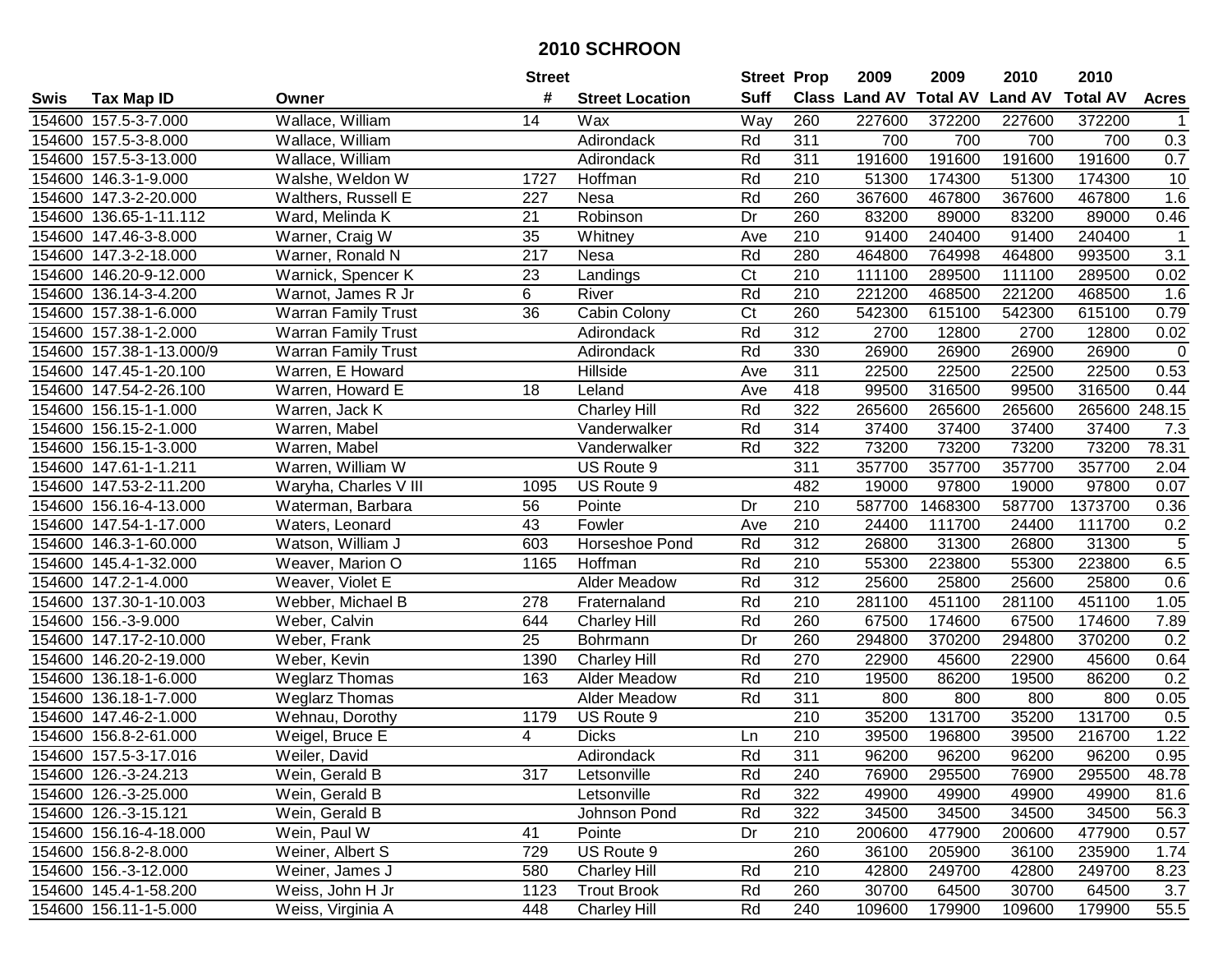|        |                           |                               | <b>Street</b>  |                        | <b>Street Prop</b> |                  | 2009                          | 2009   | 2010           | 2010            |                |
|--------|---------------------------|-------------------------------|----------------|------------------------|--------------------|------------------|-------------------------------|--------|----------------|-----------------|----------------|
| Swis   | <b>Tax Map ID</b>         | Owner                         | #              | <b>Street Location</b> | <b>Suff</b>        |                  | <b>Class Land AV Total AV</b> |        | <b>Land AV</b> | <b>Total AV</b> | <b>Acres</b>   |
|        | 154600 137.30-2-43.000    | Weissenberg, Clair            | 207            | Fraternaland           | Rd                 | 210              | 97000                         | 240400 | 97000          | 240400          | 0.4            |
|        | 154600 137.30-2-45.000    | Weissenberg, Claire V         |                | Fraternaland           | Rd                 | 311              | 12000                         | 12000  | 12000          | 12000           | 0.9            |
|        | 154600 137.30-2-57.000/11 | Weissenberg, Claire V         |                | Glen Reay              | Way                | 330              | 7500                          | 7800   | 7500           | 7800            | $\pmb{0}$      |
|        | 154600 147.46-3-24.000    | Weissleder David              |                | Olden                  | Dr                 | 311              | 9000                          | 9000   | 9000           | 9000            | 0.1            |
|        | 154600 147.46-3-25.000    | Weissleder David              | 19             | Olden                  | Dr                 | 260              | 29600                         | 91100  | 29600          | 91100           | 0.4            |
|        | 154600 136.18-1-3.100     | Weissman, Judy R              | $\overline{7}$ | Tyrrell                | Rd                 | $\overline{210}$ | 34500                         | 174500 | 34500          | 174500          | 1.18           |
|        | 154600 147.1-1-4.110      | Welch, Elizabeth J            | 180            | Alder Meadow           | Rd                 | 240              | 46100                         | 90700  | 46100          | 90700           | 16.2           |
|        | 154600 147.5-1-7.000      | Welch, Eric J                 | 1321           | US Route 9             |                    | 210              | 70100                         | 179600 | 70100          | 179600          | 8.5            |
|        | 154600 156.20-1-2.120     | Welch, John A                 | 203            | US Route 9             |                    | 443              | 87700                         | 121000 | 87700          | 172400          | 1.5            |
|        | 154600 147.1-1-5.100      | Welch, John P                 | 16             | <b>Breezy Meadow</b>   | Way                | 210              | 46800                         | 160000 | 46800          | 160000          | 8.95           |
|        | 154600 147.1-1-1.000      | Welch, Marty C                | 34             | Alder Meadow           | Rd                 | 240              | 116100                        | 116100 | 116100         | 116100          | 56.8           |
|        | 154600 147.1-1-2.100      | Welch, Marty C                |                | Alder Meadow           | Rd                 | 322              | 26200                         | 26200  | 26200          | 26200           | 22.8           |
|        | 154600 147.5-1-44.200     | Welch, Randy W                | 1332           | US Route 9             |                    | 417              | 34700                         | 182800 | 34700          | 182800          | 1.73           |
|        | 154600 147.1-1-5.200      | Welch, Rebecca L              | 26             | <b>Breezy Meadow</b>   | Way                | 210              | 31900                         | 103000 | 31900          | 103000          | $\mathbf 1$    |
|        | 154600 156.19-2-13.200    | Welker, Danny                 |                | US Route 9             |                    | 311              | 38100                         | 38100  | 38100          | 38100           | 2.93           |
|        | 154600 156.19-2-13.100    | Welker, Danny                 |                | US Route 9             |                    | 311              | 46800                         | 46800  | 46800          | 46800           | 5.1            |
|        | 154600 146.3-1-8.000      | Wells Fargo Bank Minnesota NA | 19             | Sweenie Fields         | Rd                 | 210              | 38800                         | 229200 | 38800          | 229200          | 5              |
|        | 154600 147.1-1-34.000     | Wells, Bonita S               | 77             | <b>Burgey</b>          | Rd                 | 210              | 31400                         | 173100 | 31400          | 164400          | $\mathbf{1}$   |
|        | 154600 157.3-1-1.000      | Wells, Byron H                | 397            | Adirondack             | Rd                 | 260              | 550200                        | 607500 | 550200         | 607500          | 4.7            |
|        | 154600 146.16-1-7.000     | Wemett, Marjorie              |                | Hoffman                | Rd                 | 314              | 300                           | 300    | 300            | 300             | 0.2            |
|        | 154600 146.16-2-2.000     | Wemett, Marjorie H            | 17             | Emerson                | Rd                 | 210              | 35500                         | 154600 | 35500          | 154600          | 3.4            |
|        | 154600 156.12-2-10.700    | Wemett, Ruth Mary P           |                | Old Schroon Rd         |                    | 314              | 28700                         | 28700  | 28700          | 28700           | 3.95           |
| 154600 | 136.14-1-56.000           | Wendell, James H              |                | US Route 9             |                    | 314              | 2400                          | 2400   | 2400           | 2400            | 0.7            |
| 154600 | 136.14-1-61.000           | Wendell, James H              |                | US Route 9             |                    | 311              | 16200                         | 16200  | 16200          | 16200           | 0.5            |
| 154600 | 136.14-1-60.000           | Wendell, James H              |                | US Route 9             |                    | 314              | 300                           | 300    | 300            | 300             | 0.6            |
|        | 154600 136.14-1-59.000    | Wendell, James H              |                | US Route 9             |                    | 311              | 9200                          | 9200   | 9200           | 9200            | 0.5            |
|        | 154600 136.14-1-57.000    | Wendell, James H              |                | US Route 9             |                    | 311              | 700                           | 700    | 700            | 700             | 0.8            |
|        | 154600 136.14-1-58.000    | Wendell, James H              |                | US Route 9             |                    | 312              | 10300                         | 11100  | 10300          | 11100           | 0.6            |
|        | 154600 136.14-1-55.000    | Wendell, James H              | 17             | Memory                 | Way                | 210              | 28900                         | 163700 | 28900          | 163700          | 0.5            |
|        | 154600 136.14-1-53.000    | Wendell, James H              |                | US Route 9             |                    | 311              | 32700                         | 32700  | 32700          | 32700           | $\overline{1}$ |
|        | 154600 147.2-1-8.000      | Wescott, Charles J            | 446            | <b>Alder Meadow</b>    | Rd                 | 260              | 8600                          | 21700  | 8600           | 21700           | 0.2            |
|        | 154600 136.14-1-14.110    | Westhead, James W             | 241            | NYS Route 74           |                    | 260              | 70000                         | 111100 | 70000          | 111100          | 0.46           |
|        | 154600 147.54-1-52.000    | Weston, Glenn A               | 1120           | US Route 9             |                    | $\overline{210}$ | 38500                         | 156600 | 38500          | 156600          | 0.5            |
|        | 154600 137.1-4-18.000     | Westphal, Robert G            | 114            | Letsonville            | Rd                 | 260              | 26500                         | 60200  | 26500          | 60200           | 1.72           |
|        | 154600 157.1-2-32.000     | Whalen, Joanne M              | 503            | Adirondack             | Rd                 | 260              | 333400                        | 409400 | 333400         | 409400          | 2.1            |
|        | 154600 145.2-2-21.000     | Whalen, Thomas                |                | Youngs                 | Rd                 | 311              | 26600                         | 26600  | 26600          | 26600           | 2.1            |
|        | 154600 145.2-2-28.000     | Whalen, Thomas                |                | Hoffman                | Rd                 | 311              | 1500                          | 1500   | 1500           | 1500            | 0.6            |
|        | 154600 145.2-2-30.000     | Whalen, Thomas                |                | Hoffman                | Rd                 | 314              | 15500                         | 15500  | 15500          | 15500           | 5.88           |
|        | 154600 147.13-4-1.112     | Whaley, Keith                 | 942            | US Route 9             |                    | 260              | 126300                        | 150700 | 126300         | 150700          | 0.09           |
|        | 154600 147.13-3-17.000    | Wheeler, Darren               | 941            | US Route 9             |                    | 210              | 20900                         | 81700  | 20900          | 81700           | 0.4            |
|        | 154600 146.20-3-9.000     | Wheeler, Michael              | 16             | Longview               | Dr                 | 260              | 73700                         | 193000 | 73700          | 193000          | 0.2            |
|        | 154600 156.8-2-36.200     | Whipple, Jeremy L             | 641            | US Route 9             |                    | 210              | 22600                         | 131000 | 22600          | 131000          | 0.53           |
|        |                           |                               |                |                        |                    |                  |                               |        |                |                 |                |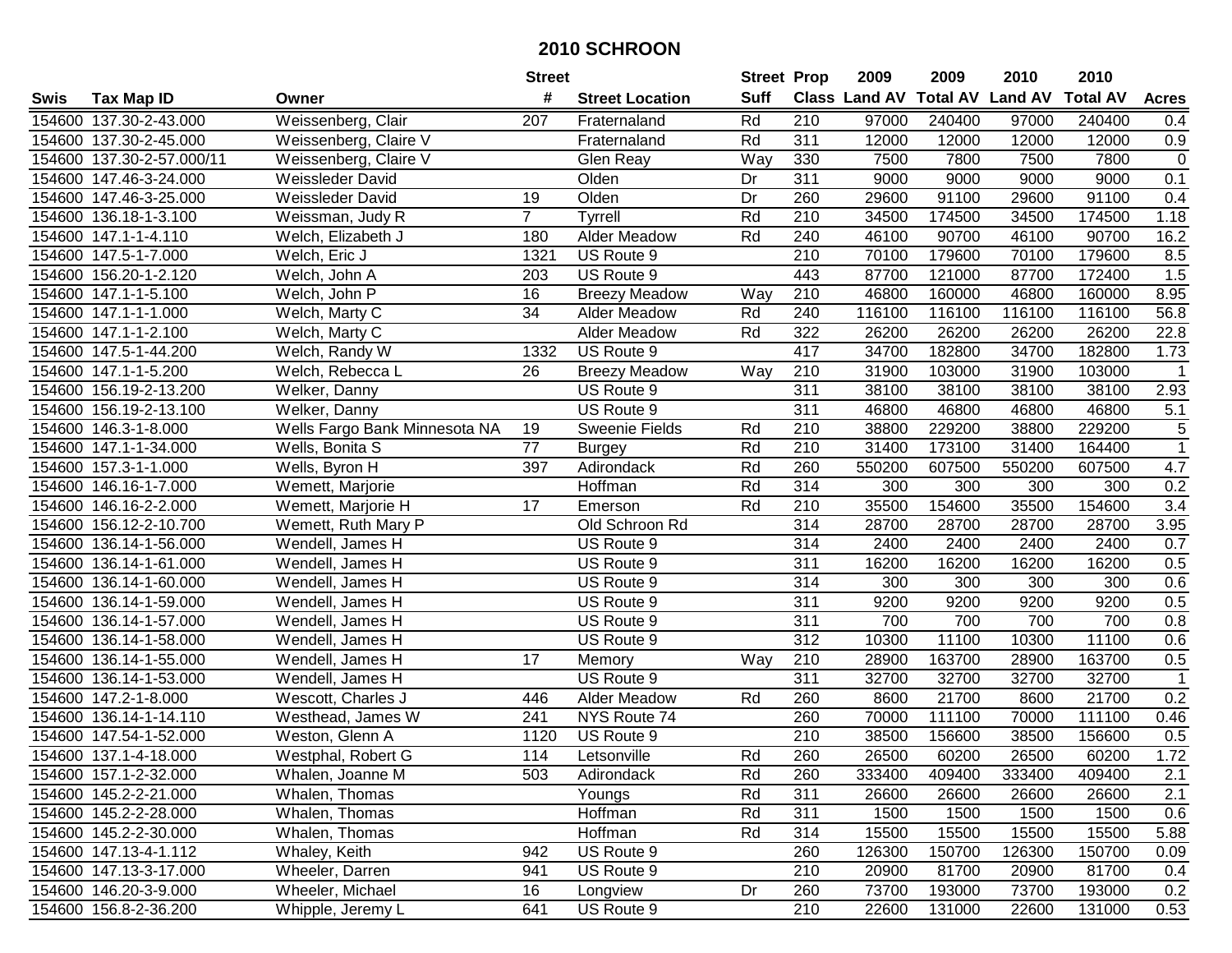|      |                            |                              | <b>Street</b>   |                        |                          | <b>Street Prop</b> | 2009   | 2009   | 2010                                    | 2010   |                  |
|------|----------------------------|------------------------------|-----------------|------------------------|--------------------------|--------------------|--------|--------|-----------------------------------------|--------|------------------|
| Swis | <b>Tax Map ID</b>          | Owner                        | #               | <b>Street Location</b> | <b>Suff</b>              |                    |        |        | Class Land AV Total AV Land AV Total AV |        | <b>Acres</b>     |
|      | 154600 146.20-1-2.000      | White, Harry O               | 105             | Horseshoe Pond         | Rd                       | 260                | 42500  | 125500 | 42500                                   | 125500 | 5                |
|      | 154600 156.8-2-15.001/2010 | White, Peter W               | 11              | Kates                  | Way                      | 210                |        |        | 392700                                  | 559500 |                  |
|      | 154600 156.8-2-15.001      | White, Peter W               | 11              | Kates                  | Way                      | 210                | 392700 | 559500 | 392700                                  | 559500 | 0.4              |
|      | 154600 147.46-3-34.000     | Whitehead, Leon G            | 10              | Olden                  | Dr                       | 210                | 36300  | 113000 | 36300                                   | 113000 | 0.52             |
|      | 154600 146.20-9-9.000      | Whitehead, Marlene J         | 23              | Landings               | $\overline{\text{C}t}$   | $\overline{210}$   | 111100 | 289500 | 111100                                  | 289500 | 0.02             |
|      | 154600 146.20-9-15.000     | Whitehouse, Randy D          | $\overline{15}$ | Landings               | $\overline{\text{C}t}$   | 210                | 111100 | 289500 | 111100                                  | 289500 | 0.02             |
|      | 154600 147.54-2-30.000     | Whitney, Mark C              | $\overline{7}$  | <b>Dock</b>            | $\overline{\mathsf{St}}$ | 210                | 125700 | 270500 | 125700                                  | 270500 | $\overline{0.3}$ |
|      | 154600 156.16-3-63.000     | Whitney, Mary                |                 | US Route 9             |                          | 311                | 28400  | 28400  | 28400                                   | 28400  | 1.5              |
|      | 154600 156.16-3-54.111     | Whitney, Mary                |                 | US Route 9             |                          | 322                | 64300  | 64300  | 64300                                   | 64300  | 27.88            |
|      | 154600 156.16-3-52.000     | Whittemore, Ruth A           | 88              | Old Schroon            | Rd                       | 210                | 32500  | 186694 | 32500                                   | 186694 | 0.9              |
|      | 154600 136.3-2-18.200      | Whitty, David M              |                 | NYS Route 74           |                          | 311                | 1500   | 1500   | 1500                                    | 1500   | 0.46             |
|      | 154600 136.3-2-19.000      | Whitty, David M              |                 | US Route 9             |                          | 311                | 5900   | 5900   | 5900                                    | 5900   | 1.68             |
|      | 154600 136.3-2-20.000      | Whitty, David M              | 273             | NYS Route 74           |                          | 483                | 10000  | 160900 | 10000                                   | 162900 | 0.5              |
|      | 154600 125.3-3-41.000      | Whitty, Donald               |                 | US Route 9             |                          | 314                | 37100  | 37100  | 37100                                   | 37100  | 11.2             |
|      | 154600 125.3-2-8.200       | Whitty, Donald               |                 | US Route 9             |                          | 314                | 7100   | 7100   | 7100                                    | 7100   | 2.4              |
|      | 154600 125.3-3-42.000      | Whitty, Donald A             |                 | US Route 9             |                          | 314                | 27800  | 27800  | 27800                                   | 27800  | 3.6              |
|      | 154600 125.3-3-36.110      | Whitty, Donald A             |                 | US Route 9             |                          | 314                | 26700  | 26700  | 26700                                   | 26700  | 3.2              |
|      | 154600 125.3-3-36.200      | Whitty, Donald A             |                 | US Route 9             |                          | 322                | 44500  | 44500  | 44500                                   | 44500  | 18               |
|      | 154600 125.3-2-5.014       | Whitty, Donald A             |                 | US Route 9             |                          | 322                | 23800  | 23800  | 23800                                   | 23800  | 48.6             |
|      | 154600 125.3-2-8.100       | Whitty, Donald A             |                 | US Route 9             |                          | 314                | 7100   | 7100   | 7100                                    | 7100   | 2.4              |
|      | 154600 125.3-3-43.000      | Whitty, Gary                 |                 | US Route 9             |                          | 314                | 23100  | 23100  | 23100                                   | 23100  | $\mathbf{1}$     |
|      | 154600 125.3-3-33.000      | Whitty, Gary M               |                 | US Route 9             |                          | 312                | 34800  | 35900  | 34800                                   | 35900  | $\overline{8}$   |
|      | 154600 147.13-3-11.000     | Whitty, Mary B               | 973             | US Route 9             |                          | 210                | 23600  | 88400  | 23600                                   | 88400  | 0.7              |
|      | 154600 147.9-1-10.000      | Whitty, Mary J               | 1261            | US Route 9             |                          | 210                | 22800  | 178500 | 22800                                   | 178500 | 0.4              |
|      | 154600 125.3-3-35.000      | Whitty, Raymond              |                 | US Route 9             |                          | 322                | 105500 | 105500 | 105500                                  | 105500 | 109.9            |
|      | 154600 136.3-2-3.000       | Whitty, Raymond              | 1674            | US Route 9             |                          | 210                | 35000  | 142000 | 35000                                   | 142000 | 0.92             |
|      | 154600 136.3-1-16.000      | Whitty, Raymond              |                 | US Route 9             |                          | 311                | 26800  | 26800  | 26800                                   | 26800  | 1.4              |
|      | 154600 136.14-1-41.000     | Whitty, Raymond C            |                 | US Route 9             |                          | 322                | 9500   | 9500   | 9500                                    | 9500   | 8.4              |
|      | 154600 125.3-3-34.000      | Whitty, Raymond C            |                 | US Route 9             |                          | 322                | 55500  | 55500  | 55500                                   | 55500  | 80.7             |
|      | 154600 147.45-1-25.000     | Whitty, Raymond C            |                 | <b>Hillside</b>        | Ave                      | 312                | 23700  | 27900  | 23700                                   | 27900  | $\mathbf{1}$     |
|      | 154600 147.17-2-25.100     | Whitty, Robert L             | 13              | Grove Point            | Rd                       | 210                | 65900  | 139600 | 65900                                   | 139600 | 0.2              |
|      | 154600 146.20-1-26.000     | Widenmann, James H           | 58              | Sumac                  | Rd                       | $\overline{210}$   | 36900  | 311200 | 36900                                   | 311200 | 2.18             |
|      | 154600 147.53-1-49.001     | Wiedeman, Frank J Jr         | 50              | <b>Brookfield</b>      | Ave                      | $\overline{210}$   | 30300  | 78600  | 30300                                   | 78600  | 0.4              |
|      | 154600 136.14-1-10.000     | Wilber, Patricia C           | 93              | River                  | Rd                       | $\overline{210}$   | 28500  | 142400 | 28500                                   | 142400 | $\overline{0.8}$ |
|      | 154600 147.3-2-26.002      | Wilcox, Gary P               | 287             | BoatAccessonly@Dock St |                          | 260                | 222600 | 273400 | 222600                                  | 273400 | 10.3             |
|      | 154600 157.5-2-12.200      | Wilderness Capital Group Ltd | 726             | US Route 9             |                          | 415                | 128000 | 394500 | 128000                                  | 394500 | 4.38             |
|      | 154600 157.5-2-12.120      | Wilderness Capital Group Ltd |                 | US Route 9             |                          | 417                | 421000 | 808100 | 421000                                  | 808100 | 6.07             |
|      | 154600 136.14-2-29.240     | <b>Wildman Trust</b>         | 12              | Gooseberry             | Dr                       | 210                | 26200  | 178400 | 26200                                   | 178400 | 0.6              |
|      | 154600 136.4-1-1.200       | <b>Wildman Trust</b>         |                 | Shore                  | Rd                       | 311                | 4700   | 4700   | 4700                                    | 4700   | 1.8              |
|      | 154600 136.14-2-24.000     | <b>Wildman Trust</b>         | 78              | River                  | Rd                       | 210                | 17600  | 97300  | 17600                                   | 97300  | 0.3              |
|      | 154600 136.1-3-15.000      | Wildman Trust                |                 | River                  | Rd                       | 322                | 45700  | 45700  | 45700                                   | 45700  | 74.7             |
|      | 154600 136.14-1-16.000     | Wildman Trust                | 32              | Sawmill                | Rd                       | 210                | 35900  | 269800 | 35900                                   | 269800 | 3.99             |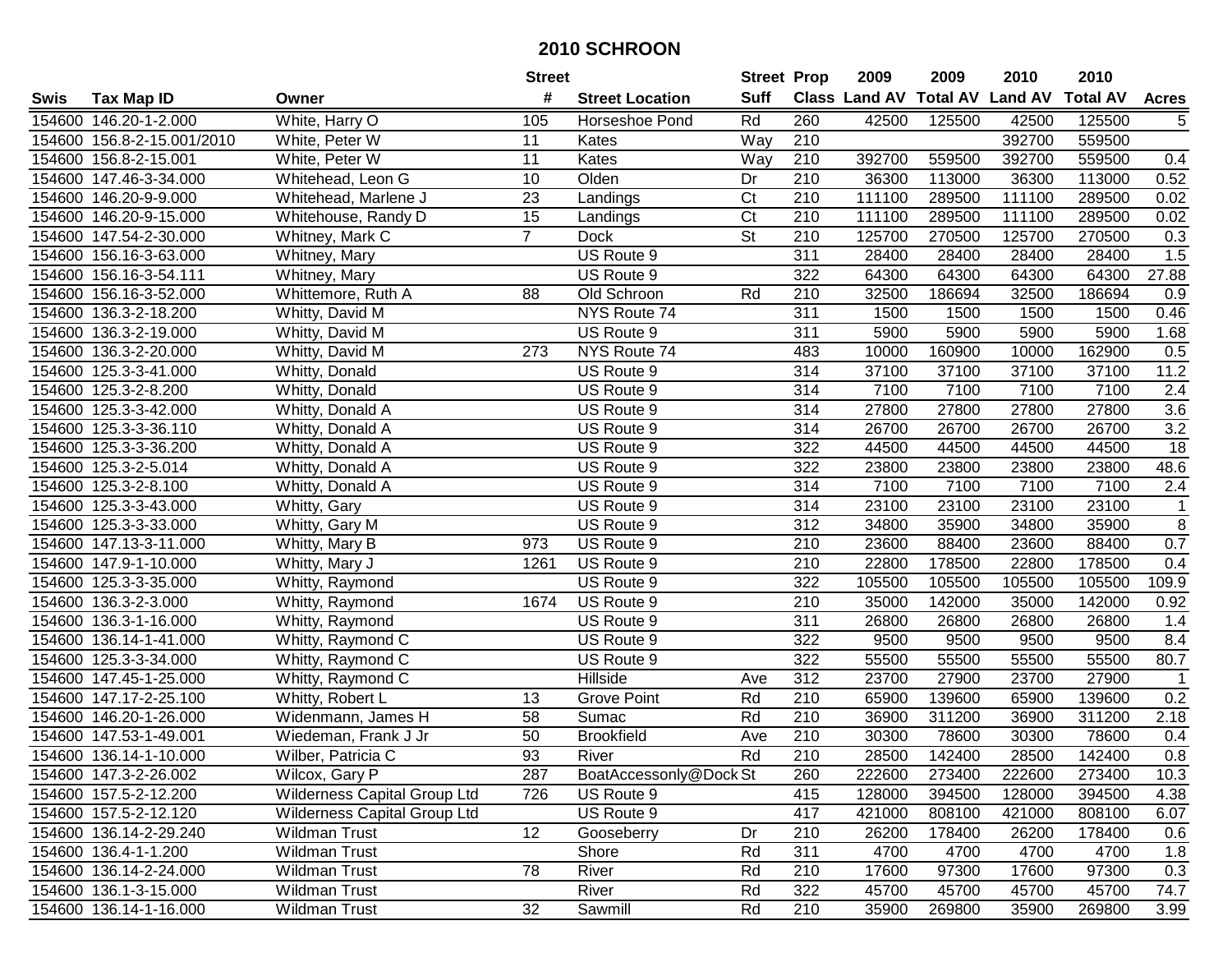| <b>Suff</b><br>Class Land AV Total AV Land AV Total AV<br>#<br><b>Tax Map ID</b><br><b>Acres</b><br><b>Street Location</b><br>Owner<br>154600 136.2-1-23.000<br><b>Wildman Trust</b><br>Rd<br>322<br>42100<br>42100<br>42100<br>42100<br>Paradox<br>68.4<br>154600 136.4-2-14.000<br>Wildman Trust<br>Paradox<br>Rd<br>311<br>32200<br>32200<br>32200<br>32200<br>0.9<br>River<br>Rd<br>322<br>35500<br>35500<br>35500<br>58.1<br>154600 136.1-3-17.000<br><b>Wildman Trust</b><br>35500<br>Rd<br>322<br>154600 136.1-3-16.000<br><b>Wildman Trust</b><br>River<br>9200<br>9200<br>9200<br>9200<br>15<br>Rd<br>417<br>215300<br>327300<br>215300<br>327300<br>6.32<br>136.14-3-2.200<br><b>Wildman Trust</b><br>32<br>River<br>154600<br>Rd<br>154600 136.2-1-11.000<br>Paradox<br>322<br>48900<br>48900<br>48900<br>48900<br>80<br>Wildman Trust<br>417<br>$\overline{27}$<br>Rd<br>659000<br>19.18<br>154600 136.14-1-11.200<br><b>Wildman Trust</b><br>River<br>436800<br>436800<br>659000<br>Rd<br>322<br>154600 136.2-1-12.000<br>Paradox<br>10500<br>10500<br>10500<br>10500<br>17.1<br><b>Wildman Trust</b><br>Shore<br>Rd<br>322<br>154600<br>136.11-1-1.000<br><b>Wildman Trust</b><br>22400<br>22400<br>22400<br>22400<br>22.5<br>Shore<br>311<br>154600<br>136.11-1-31.246<br><b>Wildman Trust</b><br>Rd<br>1200<br>1200<br>1200<br>1200<br>0.35<br>Shore<br>154600<br>136.11-1-31.346<br><b>Wildman Trust</b><br>Rd<br>311<br>2000<br>2000<br>2000<br>2000<br>0.62<br>229<br>NYS Route 74<br>483<br>20700<br>20700<br>123500<br>$0.8\,$<br>154600<br>136.14-1-20.000<br><b>Wildman Trust</b><br>123500<br>136.4-2-15.000<br>311<br>$\,6\,$<br>154600<br><b>Wildman Trust</b><br>Paradox<br>Rd<br>93100<br>93100<br>93100<br>93100<br>Shore<br>Rd<br>311<br>9200<br>9200<br>3.17<br>154600<br>136.11-1-20.001<br>Wildman, Helen D<br>9200<br>9200<br>154600<br>147.5-1-37.000<br>Williams Wayne M<br>11<br>Dr<br>220<br>21100<br>180800<br>21100<br>180800<br>0.5<br>Continental<br>260<br>Williams, Carville<br>43<br>300700<br>437600<br>300700<br>437600<br>1.17<br>154600<br>137.1-4-60.000<br>Adams<br>Ln<br>Fairfield<br>33<br>280<br>51500<br>228100<br>154600 147.54-1-30.000<br>Williams, David H<br>51500<br>308100<br>0.8<br>Ave<br>81<br>311<br>47600<br>$\overline{5.26}$<br>154600 156.19-2-13.600<br>Williams, Guy<br>US Route 9<br>47600<br>47600<br>47600<br>$\sqrt{5}$<br>35<br>465000<br>605500<br>154600 156.19-2-13.300<br>Williams, Guy<br>Pottersville<br>Rd<br>210<br>78000<br>78000<br>$\overline{314}$<br>154600 156.19-2-13.520<br>Rd<br>76100<br>76100<br>76100<br>76100<br>8.92<br>Williams, Guy<br>Pottersville<br>311<br>47600<br>47600<br>154600 156.19-2-13.700<br>Williams, Guy<br>US Route 9<br>47600<br>47600<br>7.21<br>210<br>65600<br>154600 156.19-2-13.510<br>Williams, Guy<br>41<br>US Route 9<br>65600<br>65600<br>65600<br>6.69<br>154600 136.3-2-23.000<br>Williams, Robert E<br>Severance<br>Rd<br>210<br>29000<br>163700<br>29000<br>163700<br>177<br>0.68<br>Rd<br>322<br>32700<br>32700<br>$5.5\,$<br>154600<br>145.2-1-30.000<br>Williams, Thomas<br>Youngs<br>32700<br>32700<br>$\overline{7}$<br>48<br>Rd<br>210<br>154600 137.1-4-32.000<br>Williams, Thomas E<br>Letsonville<br>40000<br>196800<br>40000<br>196800<br>311<br>0.9<br>154600 137.10-2-1.200<br>Williams, Thomas E<br>Rd<br>2800<br>2800<br>2800<br>2800<br>Letsonville<br>1.2<br>154600 147.9-1-8.000<br>US Route 9<br>260<br>35100<br>107700<br>35100<br>107700<br>Williford, Edmund R Jr<br>1271<br>154600 156.8-2-10.100<br>Rd<br>260<br>25900<br>155500<br>0.61<br>Williford, Garrett J<br>47<br>Davis<br>25900<br>155500<br>154600 157.5-2-18.200<br>311<br>Williford, J Garrett<br>Davis<br>Rd<br>356300<br>356300<br>$\mathbf{1}$<br>154600 157.5-2-18.100<br>48<br>Davis<br>Rd<br>280<br>70200<br>258900<br>0.45<br>Williford, J Garrett<br>Hoffman<br>Rd<br>177600<br>177600<br>16.9<br>154600 146.1-1-8.000<br>Williford, Robert J<br>2007<br>240<br>60500<br>60500<br>210<br>US Route 9<br>112400<br>24500<br>112400<br>0.5<br>154600 156.8-2-34.000<br>Williford, Thomas<br>631<br>24500<br>311<br>154600 147.45-1-4.001<br><b>Willsboro Point Properties LLC</b><br>3<br>Center<br><b>St</b><br>27800<br>27800<br>27800<br>27800<br>0.48<br>17<br>Dr<br>$\overline{210}$<br>87400<br>154600 136.65-1-11.120<br>Wilms, Jeffrey S<br>Robinson<br>133900<br>87400<br>133900<br>0.48<br>Wilson, Barry J<br>US Route 9<br>210<br>116500<br>0.67<br>154600 136.3-2-33.100<br>1476<br>30200<br>30200<br>116500<br>35<br><b>St</b><br>41900<br>163200<br>163200<br>154600 147.45-1-16.000<br>Wilson, Elizabeth A<br>Jordan<br>210<br>41900<br>0.62<br>322<br>45500<br>154600 136.1-3-41.000<br>US Route 9<br>45500<br>45500<br>21.73<br>Wilson, James R<br>45500<br>314<br>100<br>154600 136.1-1-3.000<br>Wilson, James R<br>US Route 9<br>100<br>100<br>100<br>0.23<br><b>St</b><br>311<br>29900<br>29900<br>154600 147.45-1-32.000<br>Wilusz, Francis J<br>29900<br>29900<br>0.44<br>Jordan<br>154600 157.1-1-13.200<br>Wingerd, Harold W<br>787<br>Adirondack<br>Rd<br>260<br>419100<br>483300<br>419100<br>483300<br>1.92<br>3<br>210<br>38800<br>154600 165.2-2-5.120<br>Winters, Herbert A Jr<br>US Route 9<br>224500<br>38800<br>224500<br>3.08<br>154600 147.45-1-34.000 |      |                  | <b>Street</b> |        | <b>Street Prop</b> |     | 2009  | 2009   | 2010  | 2010   |      |
|----------------------------------------------------------------------------------------------------------------------------------------------------------------------------------------------------------------------------------------------------------------------------------------------------------------------------------------------------------------------------------------------------------------------------------------------------------------------------------------------------------------------------------------------------------------------------------------------------------------------------------------------------------------------------------------------------------------------------------------------------------------------------------------------------------------------------------------------------------------------------------------------------------------------------------------------------------------------------------------------------------------------------------------------------------------------------------------------------------------------------------------------------------------------------------------------------------------------------------------------------------------------------------------------------------------------------------------------------------------------------------------------------------------------------------------------------------------------------------------------------------------------------------------------------------------------------------------------------------------------------------------------------------------------------------------------------------------------------------------------------------------------------------------------------------------------------------------------------------------------------------------------------------------------------------------------------------------------------------------------------------------------------------------------------------------------------------------------------------------------------------------------------------------------------------------------------------------------------------------------------------------------------------------------------------------------------------------------------------------------------------------------------------------------------------------------------------------------------------------------------------------------------------------------------------------------------------------------------------------------------------------------------------------------------------------------------------------------------------------------------------------------------------------------------------------------------------------------------------------------------------------------------------------------------------------------------------------------------------------------------------------------------------------------------------------------------------------------------------------------------------------------------------------------------------------------------------------------------------------------------------------------------------------------------------------------------------------------------------------------------------------------------------------------------------------------------------------------------------------------------------------------------------------------------------------------------------------------------------------------------------------------------------------------------------------------------------------------------------------------------------------------------------------------------------------------------------------------------------------------------------------------------------------------------------------------------------------------------------------------------------------------------------------------------------------------------------------------------------------------------------------------------------------------------------------------------------------------------------------------------------------------------------------------------------------------------------------------------------------------------------------------------------------------------------------------------------------------------------------------------------------------------------------------------------------------------------------------------------------------------------------------------------------------------------------------------------------------------------------------------------------------------------------------------------------------------------------------------------------------------------------------------------------------------------------------------------------------------------------------------------------------------------------------------------------------------------------------------------------------------------------------------------------------------------------------------------------------------------------------------------------------------------------------------------------------|------|------------------|---------------|--------|--------------------|-----|-------|--------|-------|--------|------|
|                                                                                                                                                                                                                                                                                                                                                                                                                                                                                                                                                                                                                                                                                                                                                                                                                                                                                                                                                                                                                                                                                                                                                                                                                                                                                                                                                                                                                                                                                                                                                                                                                                                                                                                                                                                                                                                                                                                                                                                                                                                                                                                                                                                                                                                                                                                                                                                                                                                                                                                                                                                                                                                                                                                                                                                                                                                                                                                                                                                                                                                                                                                                                                                                                                                                                                                                                                                                                                                                                                                                                                                                                                                                                                                                                                                                                                                                                                                                                                                                                                                                                                                                                                                                                                                                                                                                                                                                                                                                                                                                                                                                                                                                                                                                                                                                                                                                                                                                                                                                                                                                                                                                                                                                                                                                                                                      | Swis |                  |               |        |                    |     |       |        |       |        |      |
|                                                                                                                                                                                                                                                                                                                                                                                                                                                                                                                                                                                                                                                                                                                                                                                                                                                                                                                                                                                                                                                                                                                                                                                                                                                                                                                                                                                                                                                                                                                                                                                                                                                                                                                                                                                                                                                                                                                                                                                                                                                                                                                                                                                                                                                                                                                                                                                                                                                                                                                                                                                                                                                                                                                                                                                                                                                                                                                                                                                                                                                                                                                                                                                                                                                                                                                                                                                                                                                                                                                                                                                                                                                                                                                                                                                                                                                                                                                                                                                                                                                                                                                                                                                                                                                                                                                                                                                                                                                                                                                                                                                                                                                                                                                                                                                                                                                                                                                                                                                                                                                                                                                                                                                                                                                                                                                      |      |                  |               |        |                    |     |       |        |       |        |      |
|                                                                                                                                                                                                                                                                                                                                                                                                                                                                                                                                                                                                                                                                                                                                                                                                                                                                                                                                                                                                                                                                                                                                                                                                                                                                                                                                                                                                                                                                                                                                                                                                                                                                                                                                                                                                                                                                                                                                                                                                                                                                                                                                                                                                                                                                                                                                                                                                                                                                                                                                                                                                                                                                                                                                                                                                                                                                                                                                                                                                                                                                                                                                                                                                                                                                                                                                                                                                                                                                                                                                                                                                                                                                                                                                                                                                                                                                                                                                                                                                                                                                                                                                                                                                                                                                                                                                                                                                                                                                                                                                                                                                                                                                                                                                                                                                                                                                                                                                                                                                                                                                                                                                                                                                                                                                                                                      |      |                  |               |        |                    |     |       |        |       |        |      |
|                                                                                                                                                                                                                                                                                                                                                                                                                                                                                                                                                                                                                                                                                                                                                                                                                                                                                                                                                                                                                                                                                                                                                                                                                                                                                                                                                                                                                                                                                                                                                                                                                                                                                                                                                                                                                                                                                                                                                                                                                                                                                                                                                                                                                                                                                                                                                                                                                                                                                                                                                                                                                                                                                                                                                                                                                                                                                                                                                                                                                                                                                                                                                                                                                                                                                                                                                                                                                                                                                                                                                                                                                                                                                                                                                                                                                                                                                                                                                                                                                                                                                                                                                                                                                                                                                                                                                                                                                                                                                                                                                                                                                                                                                                                                                                                                                                                                                                                                                                                                                                                                                                                                                                                                                                                                                                                      |      |                  |               |        |                    |     |       |        |       |        |      |
|                                                                                                                                                                                                                                                                                                                                                                                                                                                                                                                                                                                                                                                                                                                                                                                                                                                                                                                                                                                                                                                                                                                                                                                                                                                                                                                                                                                                                                                                                                                                                                                                                                                                                                                                                                                                                                                                                                                                                                                                                                                                                                                                                                                                                                                                                                                                                                                                                                                                                                                                                                                                                                                                                                                                                                                                                                                                                                                                                                                                                                                                                                                                                                                                                                                                                                                                                                                                                                                                                                                                                                                                                                                                                                                                                                                                                                                                                                                                                                                                                                                                                                                                                                                                                                                                                                                                                                                                                                                                                                                                                                                                                                                                                                                                                                                                                                                                                                                                                                                                                                                                                                                                                                                                                                                                                                                      |      |                  |               |        |                    |     |       |        |       |        |      |
|                                                                                                                                                                                                                                                                                                                                                                                                                                                                                                                                                                                                                                                                                                                                                                                                                                                                                                                                                                                                                                                                                                                                                                                                                                                                                                                                                                                                                                                                                                                                                                                                                                                                                                                                                                                                                                                                                                                                                                                                                                                                                                                                                                                                                                                                                                                                                                                                                                                                                                                                                                                                                                                                                                                                                                                                                                                                                                                                                                                                                                                                                                                                                                                                                                                                                                                                                                                                                                                                                                                                                                                                                                                                                                                                                                                                                                                                                                                                                                                                                                                                                                                                                                                                                                                                                                                                                                                                                                                                                                                                                                                                                                                                                                                                                                                                                                                                                                                                                                                                                                                                                                                                                                                                                                                                                                                      |      |                  |               |        |                    |     |       |        |       |        |      |
|                                                                                                                                                                                                                                                                                                                                                                                                                                                                                                                                                                                                                                                                                                                                                                                                                                                                                                                                                                                                                                                                                                                                                                                                                                                                                                                                                                                                                                                                                                                                                                                                                                                                                                                                                                                                                                                                                                                                                                                                                                                                                                                                                                                                                                                                                                                                                                                                                                                                                                                                                                                                                                                                                                                                                                                                                                                                                                                                                                                                                                                                                                                                                                                                                                                                                                                                                                                                                                                                                                                                                                                                                                                                                                                                                                                                                                                                                                                                                                                                                                                                                                                                                                                                                                                                                                                                                                                                                                                                                                                                                                                                                                                                                                                                                                                                                                                                                                                                                                                                                                                                                                                                                                                                                                                                                                                      |      |                  |               |        |                    |     |       |        |       |        |      |
|                                                                                                                                                                                                                                                                                                                                                                                                                                                                                                                                                                                                                                                                                                                                                                                                                                                                                                                                                                                                                                                                                                                                                                                                                                                                                                                                                                                                                                                                                                                                                                                                                                                                                                                                                                                                                                                                                                                                                                                                                                                                                                                                                                                                                                                                                                                                                                                                                                                                                                                                                                                                                                                                                                                                                                                                                                                                                                                                                                                                                                                                                                                                                                                                                                                                                                                                                                                                                                                                                                                                                                                                                                                                                                                                                                                                                                                                                                                                                                                                                                                                                                                                                                                                                                                                                                                                                                                                                                                                                                                                                                                                                                                                                                                                                                                                                                                                                                                                                                                                                                                                                                                                                                                                                                                                                                                      |      |                  |               |        |                    |     |       |        |       |        |      |
|                                                                                                                                                                                                                                                                                                                                                                                                                                                                                                                                                                                                                                                                                                                                                                                                                                                                                                                                                                                                                                                                                                                                                                                                                                                                                                                                                                                                                                                                                                                                                                                                                                                                                                                                                                                                                                                                                                                                                                                                                                                                                                                                                                                                                                                                                                                                                                                                                                                                                                                                                                                                                                                                                                                                                                                                                                                                                                                                                                                                                                                                                                                                                                                                                                                                                                                                                                                                                                                                                                                                                                                                                                                                                                                                                                                                                                                                                                                                                                                                                                                                                                                                                                                                                                                                                                                                                                                                                                                                                                                                                                                                                                                                                                                                                                                                                                                                                                                                                                                                                                                                                                                                                                                                                                                                                                                      |      |                  |               |        |                    |     |       |        |       |        |      |
|                                                                                                                                                                                                                                                                                                                                                                                                                                                                                                                                                                                                                                                                                                                                                                                                                                                                                                                                                                                                                                                                                                                                                                                                                                                                                                                                                                                                                                                                                                                                                                                                                                                                                                                                                                                                                                                                                                                                                                                                                                                                                                                                                                                                                                                                                                                                                                                                                                                                                                                                                                                                                                                                                                                                                                                                                                                                                                                                                                                                                                                                                                                                                                                                                                                                                                                                                                                                                                                                                                                                                                                                                                                                                                                                                                                                                                                                                                                                                                                                                                                                                                                                                                                                                                                                                                                                                                                                                                                                                                                                                                                                                                                                                                                                                                                                                                                                                                                                                                                                                                                                                                                                                                                                                                                                                                                      |      |                  |               |        |                    |     |       |        |       |        |      |
|                                                                                                                                                                                                                                                                                                                                                                                                                                                                                                                                                                                                                                                                                                                                                                                                                                                                                                                                                                                                                                                                                                                                                                                                                                                                                                                                                                                                                                                                                                                                                                                                                                                                                                                                                                                                                                                                                                                                                                                                                                                                                                                                                                                                                                                                                                                                                                                                                                                                                                                                                                                                                                                                                                                                                                                                                                                                                                                                                                                                                                                                                                                                                                                                                                                                                                                                                                                                                                                                                                                                                                                                                                                                                                                                                                                                                                                                                                                                                                                                                                                                                                                                                                                                                                                                                                                                                                                                                                                                                                                                                                                                                                                                                                                                                                                                                                                                                                                                                                                                                                                                                                                                                                                                                                                                                                                      |      |                  |               |        |                    |     |       |        |       |        |      |
|                                                                                                                                                                                                                                                                                                                                                                                                                                                                                                                                                                                                                                                                                                                                                                                                                                                                                                                                                                                                                                                                                                                                                                                                                                                                                                                                                                                                                                                                                                                                                                                                                                                                                                                                                                                                                                                                                                                                                                                                                                                                                                                                                                                                                                                                                                                                                                                                                                                                                                                                                                                                                                                                                                                                                                                                                                                                                                                                                                                                                                                                                                                                                                                                                                                                                                                                                                                                                                                                                                                                                                                                                                                                                                                                                                                                                                                                                                                                                                                                                                                                                                                                                                                                                                                                                                                                                                                                                                                                                                                                                                                                                                                                                                                                                                                                                                                                                                                                                                                                                                                                                                                                                                                                                                                                                                                      |      |                  |               |        |                    |     |       |        |       |        |      |
|                                                                                                                                                                                                                                                                                                                                                                                                                                                                                                                                                                                                                                                                                                                                                                                                                                                                                                                                                                                                                                                                                                                                                                                                                                                                                                                                                                                                                                                                                                                                                                                                                                                                                                                                                                                                                                                                                                                                                                                                                                                                                                                                                                                                                                                                                                                                                                                                                                                                                                                                                                                                                                                                                                                                                                                                                                                                                                                                                                                                                                                                                                                                                                                                                                                                                                                                                                                                                                                                                                                                                                                                                                                                                                                                                                                                                                                                                                                                                                                                                                                                                                                                                                                                                                                                                                                                                                                                                                                                                                                                                                                                                                                                                                                                                                                                                                                                                                                                                                                                                                                                                                                                                                                                                                                                                                                      |      |                  |               |        |                    |     |       |        |       |        |      |
|                                                                                                                                                                                                                                                                                                                                                                                                                                                                                                                                                                                                                                                                                                                                                                                                                                                                                                                                                                                                                                                                                                                                                                                                                                                                                                                                                                                                                                                                                                                                                                                                                                                                                                                                                                                                                                                                                                                                                                                                                                                                                                                                                                                                                                                                                                                                                                                                                                                                                                                                                                                                                                                                                                                                                                                                                                                                                                                                                                                                                                                                                                                                                                                                                                                                                                                                                                                                                                                                                                                                                                                                                                                                                                                                                                                                                                                                                                                                                                                                                                                                                                                                                                                                                                                                                                                                                                                                                                                                                                                                                                                                                                                                                                                                                                                                                                                                                                                                                                                                                                                                                                                                                                                                                                                                                                                      |      |                  |               |        |                    |     |       |        |       |        |      |
|                                                                                                                                                                                                                                                                                                                                                                                                                                                                                                                                                                                                                                                                                                                                                                                                                                                                                                                                                                                                                                                                                                                                                                                                                                                                                                                                                                                                                                                                                                                                                                                                                                                                                                                                                                                                                                                                                                                                                                                                                                                                                                                                                                                                                                                                                                                                                                                                                                                                                                                                                                                                                                                                                                                                                                                                                                                                                                                                                                                                                                                                                                                                                                                                                                                                                                                                                                                                                                                                                                                                                                                                                                                                                                                                                                                                                                                                                                                                                                                                                                                                                                                                                                                                                                                                                                                                                                                                                                                                                                                                                                                                                                                                                                                                                                                                                                                                                                                                                                                                                                                                                                                                                                                                                                                                                                                      |      |                  |               |        |                    |     |       |        |       |        |      |
|                                                                                                                                                                                                                                                                                                                                                                                                                                                                                                                                                                                                                                                                                                                                                                                                                                                                                                                                                                                                                                                                                                                                                                                                                                                                                                                                                                                                                                                                                                                                                                                                                                                                                                                                                                                                                                                                                                                                                                                                                                                                                                                                                                                                                                                                                                                                                                                                                                                                                                                                                                                                                                                                                                                                                                                                                                                                                                                                                                                                                                                                                                                                                                                                                                                                                                                                                                                                                                                                                                                                                                                                                                                                                                                                                                                                                                                                                                                                                                                                                                                                                                                                                                                                                                                                                                                                                                                                                                                                                                                                                                                                                                                                                                                                                                                                                                                                                                                                                                                                                                                                                                                                                                                                                                                                                                                      |      |                  |               |        |                    |     |       |        |       |        |      |
|                                                                                                                                                                                                                                                                                                                                                                                                                                                                                                                                                                                                                                                                                                                                                                                                                                                                                                                                                                                                                                                                                                                                                                                                                                                                                                                                                                                                                                                                                                                                                                                                                                                                                                                                                                                                                                                                                                                                                                                                                                                                                                                                                                                                                                                                                                                                                                                                                                                                                                                                                                                                                                                                                                                                                                                                                                                                                                                                                                                                                                                                                                                                                                                                                                                                                                                                                                                                                                                                                                                                                                                                                                                                                                                                                                                                                                                                                                                                                                                                                                                                                                                                                                                                                                                                                                                                                                                                                                                                                                                                                                                                                                                                                                                                                                                                                                                                                                                                                                                                                                                                                                                                                                                                                                                                                                                      |      |                  |               |        |                    |     |       |        |       |        |      |
|                                                                                                                                                                                                                                                                                                                                                                                                                                                                                                                                                                                                                                                                                                                                                                                                                                                                                                                                                                                                                                                                                                                                                                                                                                                                                                                                                                                                                                                                                                                                                                                                                                                                                                                                                                                                                                                                                                                                                                                                                                                                                                                                                                                                                                                                                                                                                                                                                                                                                                                                                                                                                                                                                                                                                                                                                                                                                                                                                                                                                                                                                                                                                                                                                                                                                                                                                                                                                                                                                                                                                                                                                                                                                                                                                                                                                                                                                                                                                                                                                                                                                                                                                                                                                                                                                                                                                                                                                                                                                                                                                                                                                                                                                                                                                                                                                                                                                                                                                                                                                                                                                                                                                                                                                                                                                                                      |      |                  |               |        |                    |     |       |        |       |        |      |
|                                                                                                                                                                                                                                                                                                                                                                                                                                                                                                                                                                                                                                                                                                                                                                                                                                                                                                                                                                                                                                                                                                                                                                                                                                                                                                                                                                                                                                                                                                                                                                                                                                                                                                                                                                                                                                                                                                                                                                                                                                                                                                                                                                                                                                                                                                                                                                                                                                                                                                                                                                                                                                                                                                                                                                                                                                                                                                                                                                                                                                                                                                                                                                                                                                                                                                                                                                                                                                                                                                                                                                                                                                                                                                                                                                                                                                                                                                                                                                                                                                                                                                                                                                                                                                                                                                                                                                                                                                                                                                                                                                                                                                                                                                                                                                                                                                                                                                                                                                                                                                                                                                                                                                                                                                                                                                                      |      |                  |               |        |                    |     |       |        |       |        |      |
|                                                                                                                                                                                                                                                                                                                                                                                                                                                                                                                                                                                                                                                                                                                                                                                                                                                                                                                                                                                                                                                                                                                                                                                                                                                                                                                                                                                                                                                                                                                                                                                                                                                                                                                                                                                                                                                                                                                                                                                                                                                                                                                                                                                                                                                                                                                                                                                                                                                                                                                                                                                                                                                                                                                                                                                                                                                                                                                                                                                                                                                                                                                                                                                                                                                                                                                                                                                                                                                                                                                                                                                                                                                                                                                                                                                                                                                                                                                                                                                                                                                                                                                                                                                                                                                                                                                                                                                                                                                                                                                                                                                                                                                                                                                                                                                                                                                                                                                                                                                                                                                                                                                                                                                                                                                                                                                      |      |                  |               |        |                    |     |       |        |       |        |      |
|                                                                                                                                                                                                                                                                                                                                                                                                                                                                                                                                                                                                                                                                                                                                                                                                                                                                                                                                                                                                                                                                                                                                                                                                                                                                                                                                                                                                                                                                                                                                                                                                                                                                                                                                                                                                                                                                                                                                                                                                                                                                                                                                                                                                                                                                                                                                                                                                                                                                                                                                                                                                                                                                                                                                                                                                                                                                                                                                                                                                                                                                                                                                                                                                                                                                                                                                                                                                                                                                                                                                                                                                                                                                                                                                                                                                                                                                                                                                                                                                                                                                                                                                                                                                                                                                                                                                                                                                                                                                                                                                                                                                                                                                                                                                                                                                                                                                                                                                                                                                                                                                                                                                                                                                                                                                                                                      |      |                  |               |        |                    |     |       |        |       |        |      |
|                                                                                                                                                                                                                                                                                                                                                                                                                                                                                                                                                                                                                                                                                                                                                                                                                                                                                                                                                                                                                                                                                                                                                                                                                                                                                                                                                                                                                                                                                                                                                                                                                                                                                                                                                                                                                                                                                                                                                                                                                                                                                                                                                                                                                                                                                                                                                                                                                                                                                                                                                                                                                                                                                                                                                                                                                                                                                                                                                                                                                                                                                                                                                                                                                                                                                                                                                                                                                                                                                                                                                                                                                                                                                                                                                                                                                                                                                                                                                                                                                                                                                                                                                                                                                                                                                                                                                                                                                                                                                                                                                                                                                                                                                                                                                                                                                                                                                                                                                                                                                                                                                                                                                                                                                                                                                                                      |      |                  |               |        |                    |     |       |        |       |        |      |
|                                                                                                                                                                                                                                                                                                                                                                                                                                                                                                                                                                                                                                                                                                                                                                                                                                                                                                                                                                                                                                                                                                                                                                                                                                                                                                                                                                                                                                                                                                                                                                                                                                                                                                                                                                                                                                                                                                                                                                                                                                                                                                                                                                                                                                                                                                                                                                                                                                                                                                                                                                                                                                                                                                                                                                                                                                                                                                                                                                                                                                                                                                                                                                                                                                                                                                                                                                                                                                                                                                                                                                                                                                                                                                                                                                                                                                                                                                                                                                                                                                                                                                                                                                                                                                                                                                                                                                                                                                                                                                                                                                                                                                                                                                                                                                                                                                                                                                                                                                                                                                                                                                                                                                                                                                                                                                                      |      |                  |               |        |                    |     |       |        |       |        |      |
|                                                                                                                                                                                                                                                                                                                                                                                                                                                                                                                                                                                                                                                                                                                                                                                                                                                                                                                                                                                                                                                                                                                                                                                                                                                                                                                                                                                                                                                                                                                                                                                                                                                                                                                                                                                                                                                                                                                                                                                                                                                                                                                                                                                                                                                                                                                                                                                                                                                                                                                                                                                                                                                                                                                                                                                                                                                                                                                                                                                                                                                                                                                                                                                                                                                                                                                                                                                                                                                                                                                                                                                                                                                                                                                                                                                                                                                                                                                                                                                                                                                                                                                                                                                                                                                                                                                                                                                                                                                                                                                                                                                                                                                                                                                                                                                                                                                                                                                                                                                                                                                                                                                                                                                                                                                                                                                      |      |                  |               |        |                    |     |       |        |       |        |      |
|                                                                                                                                                                                                                                                                                                                                                                                                                                                                                                                                                                                                                                                                                                                                                                                                                                                                                                                                                                                                                                                                                                                                                                                                                                                                                                                                                                                                                                                                                                                                                                                                                                                                                                                                                                                                                                                                                                                                                                                                                                                                                                                                                                                                                                                                                                                                                                                                                                                                                                                                                                                                                                                                                                                                                                                                                                                                                                                                                                                                                                                                                                                                                                                                                                                                                                                                                                                                                                                                                                                                                                                                                                                                                                                                                                                                                                                                                                                                                                                                                                                                                                                                                                                                                                                                                                                                                                                                                                                                                                                                                                                                                                                                                                                                                                                                                                                                                                                                                                                                                                                                                                                                                                                                                                                                                                                      |      |                  |               |        |                    |     |       |        |       |        |      |
|                                                                                                                                                                                                                                                                                                                                                                                                                                                                                                                                                                                                                                                                                                                                                                                                                                                                                                                                                                                                                                                                                                                                                                                                                                                                                                                                                                                                                                                                                                                                                                                                                                                                                                                                                                                                                                                                                                                                                                                                                                                                                                                                                                                                                                                                                                                                                                                                                                                                                                                                                                                                                                                                                                                                                                                                                                                                                                                                                                                                                                                                                                                                                                                                                                                                                                                                                                                                                                                                                                                                                                                                                                                                                                                                                                                                                                                                                                                                                                                                                                                                                                                                                                                                                                                                                                                                                                                                                                                                                                                                                                                                                                                                                                                                                                                                                                                                                                                                                                                                                                                                                                                                                                                                                                                                                                                      |      |                  |               |        |                    |     |       |        |       |        |      |
|                                                                                                                                                                                                                                                                                                                                                                                                                                                                                                                                                                                                                                                                                                                                                                                                                                                                                                                                                                                                                                                                                                                                                                                                                                                                                                                                                                                                                                                                                                                                                                                                                                                                                                                                                                                                                                                                                                                                                                                                                                                                                                                                                                                                                                                                                                                                                                                                                                                                                                                                                                                                                                                                                                                                                                                                                                                                                                                                                                                                                                                                                                                                                                                                                                                                                                                                                                                                                                                                                                                                                                                                                                                                                                                                                                                                                                                                                                                                                                                                                                                                                                                                                                                                                                                                                                                                                                                                                                                                                                                                                                                                                                                                                                                                                                                                                                                                                                                                                                                                                                                                                                                                                                                                                                                                                                                      |      |                  |               |        |                    |     |       |        |       |        |      |
|                                                                                                                                                                                                                                                                                                                                                                                                                                                                                                                                                                                                                                                                                                                                                                                                                                                                                                                                                                                                                                                                                                                                                                                                                                                                                                                                                                                                                                                                                                                                                                                                                                                                                                                                                                                                                                                                                                                                                                                                                                                                                                                                                                                                                                                                                                                                                                                                                                                                                                                                                                                                                                                                                                                                                                                                                                                                                                                                                                                                                                                                                                                                                                                                                                                                                                                                                                                                                                                                                                                                                                                                                                                                                                                                                                                                                                                                                                                                                                                                                                                                                                                                                                                                                                                                                                                                                                                                                                                                                                                                                                                                                                                                                                                                                                                                                                                                                                                                                                                                                                                                                                                                                                                                                                                                                                                      |      |                  |               |        |                    |     |       |        |       |        |      |
|                                                                                                                                                                                                                                                                                                                                                                                                                                                                                                                                                                                                                                                                                                                                                                                                                                                                                                                                                                                                                                                                                                                                                                                                                                                                                                                                                                                                                                                                                                                                                                                                                                                                                                                                                                                                                                                                                                                                                                                                                                                                                                                                                                                                                                                                                                                                                                                                                                                                                                                                                                                                                                                                                                                                                                                                                                                                                                                                                                                                                                                                                                                                                                                                                                                                                                                                                                                                                                                                                                                                                                                                                                                                                                                                                                                                                                                                                                                                                                                                                                                                                                                                                                                                                                                                                                                                                                                                                                                                                                                                                                                                                                                                                                                                                                                                                                                                                                                                                                                                                                                                                                                                                                                                                                                                                                                      |      |                  |               |        |                    |     |       |        |       |        |      |
|                                                                                                                                                                                                                                                                                                                                                                                                                                                                                                                                                                                                                                                                                                                                                                                                                                                                                                                                                                                                                                                                                                                                                                                                                                                                                                                                                                                                                                                                                                                                                                                                                                                                                                                                                                                                                                                                                                                                                                                                                                                                                                                                                                                                                                                                                                                                                                                                                                                                                                                                                                                                                                                                                                                                                                                                                                                                                                                                                                                                                                                                                                                                                                                                                                                                                                                                                                                                                                                                                                                                                                                                                                                                                                                                                                                                                                                                                                                                                                                                                                                                                                                                                                                                                                                                                                                                                                                                                                                                                                                                                                                                                                                                                                                                                                                                                                                                                                                                                                                                                                                                                                                                                                                                                                                                                                                      |      |                  |               |        |                    |     |       |        |       |        |      |
|                                                                                                                                                                                                                                                                                                                                                                                                                                                                                                                                                                                                                                                                                                                                                                                                                                                                                                                                                                                                                                                                                                                                                                                                                                                                                                                                                                                                                                                                                                                                                                                                                                                                                                                                                                                                                                                                                                                                                                                                                                                                                                                                                                                                                                                                                                                                                                                                                                                                                                                                                                                                                                                                                                                                                                                                                                                                                                                                                                                                                                                                                                                                                                                                                                                                                                                                                                                                                                                                                                                                                                                                                                                                                                                                                                                                                                                                                                                                                                                                                                                                                                                                                                                                                                                                                                                                                                                                                                                                                                                                                                                                                                                                                                                                                                                                                                                                                                                                                                                                                                                                                                                                                                                                                                                                                                                      |      |                  |               |        |                    |     |       |        |       |        |      |
|                                                                                                                                                                                                                                                                                                                                                                                                                                                                                                                                                                                                                                                                                                                                                                                                                                                                                                                                                                                                                                                                                                                                                                                                                                                                                                                                                                                                                                                                                                                                                                                                                                                                                                                                                                                                                                                                                                                                                                                                                                                                                                                                                                                                                                                                                                                                                                                                                                                                                                                                                                                                                                                                                                                                                                                                                                                                                                                                                                                                                                                                                                                                                                                                                                                                                                                                                                                                                                                                                                                                                                                                                                                                                                                                                                                                                                                                                                                                                                                                                                                                                                                                                                                                                                                                                                                                                                                                                                                                                                                                                                                                                                                                                                                                                                                                                                                                                                                                                                                                                                                                                                                                                                                                                                                                                                                      |      |                  |               |        |                    |     |       |        |       |        |      |
|                                                                                                                                                                                                                                                                                                                                                                                                                                                                                                                                                                                                                                                                                                                                                                                                                                                                                                                                                                                                                                                                                                                                                                                                                                                                                                                                                                                                                                                                                                                                                                                                                                                                                                                                                                                                                                                                                                                                                                                                                                                                                                                                                                                                                                                                                                                                                                                                                                                                                                                                                                                                                                                                                                                                                                                                                                                                                                                                                                                                                                                                                                                                                                                                                                                                                                                                                                                                                                                                                                                                                                                                                                                                                                                                                                                                                                                                                                                                                                                                                                                                                                                                                                                                                                                                                                                                                                                                                                                                                                                                                                                                                                                                                                                                                                                                                                                                                                                                                                                                                                                                                                                                                                                                                                                                                                                      |      |                  |               |        |                    |     |       |        |       |        |      |
|                                                                                                                                                                                                                                                                                                                                                                                                                                                                                                                                                                                                                                                                                                                                                                                                                                                                                                                                                                                                                                                                                                                                                                                                                                                                                                                                                                                                                                                                                                                                                                                                                                                                                                                                                                                                                                                                                                                                                                                                                                                                                                                                                                                                                                                                                                                                                                                                                                                                                                                                                                                                                                                                                                                                                                                                                                                                                                                                                                                                                                                                                                                                                                                                                                                                                                                                                                                                                                                                                                                                                                                                                                                                                                                                                                                                                                                                                                                                                                                                                                                                                                                                                                                                                                                                                                                                                                                                                                                                                                                                                                                                                                                                                                                                                                                                                                                                                                                                                                                                                                                                                                                                                                                                                                                                                                                      |      |                  |               |        |                    |     |       |        |       |        |      |
|                                                                                                                                                                                                                                                                                                                                                                                                                                                                                                                                                                                                                                                                                                                                                                                                                                                                                                                                                                                                                                                                                                                                                                                                                                                                                                                                                                                                                                                                                                                                                                                                                                                                                                                                                                                                                                                                                                                                                                                                                                                                                                                                                                                                                                                                                                                                                                                                                                                                                                                                                                                                                                                                                                                                                                                                                                                                                                                                                                                                                                                                                                                                                                                                                                                                                                                                                                                                                                                                                                                                                                                                                                                                                                                                                                                                                                                                                                                                                                                                                                                                                                                                                                                                                                                                                                                                                                                                                                                                                                                                                                                                                                                                                                                                                                                                                                                                                                                                                                                                                                                                                                                                                                                                                                                                                                                      |      |                  |               |        |                    |     |       |        |       |        |      |
|                                                                                                                                                                                                                                                                                                                                                                                                                                                                                                                                                                                                                                                                                                                                                                                                                                                                                                                                                                                                                                                                                                                                                                                                                                                                                                                                                                                                                                                                                                                                                                                                                                                                                                                                                                                                                                                                                                                                                                                                                                                                                                                                                                                                                                                                                                                                                                                                                                                                                                                                                                                                                                                                                                                                                                                                                                                                                                                                                                                                                                                                                                                                                                                                                                                                                                                                                                                                                                                                                                                                                                                                                                                                                                                                                                                                                                                                                                                                                                                                                                                                                                                                                                                                                                                                                                                                                                                                                                                                                                                                                                                                                                                                                                                                                                                                                                                                                                                                                                                                                                                                                                                                                                                                                                                                                                                      |      |                  |               |        |                    |     |       |        |       |        |      |
|                                                                                                                                                                                                                                                                                                                                                                                                                                                                                                                                                                                                                                                                                                                                                                                                                                                                                                                                                                                                                                                                                                                                                                                                                                                                                                                                                                                                                                                                                                                                                                                                                                                                                                                                                                                                                                                                                                                                                                                                                                                                                                                                                                                                                                                                                                                                                                                                                                                                                                                                                                                                                                                                                                                                                                                                                                                                                                                                                                                                                                                                                                                                                                                                                                                                                                                                                                                                                                                                                                                                                                                                                                                                                                                                                                                                                                                                                                                                                                                                                                                                                                                                                                                                                                                                                                                                                                                                                                                                                                                                                                                                                                                                                                                                                                                                                                                                                                                                                                                                                                                                                                                                                                                                                                                                                                                      |      |                  |               |        |                    |     |       |        |       |        |      |
|                                                                                                                                                                                                                                                                                                                                                                                                                                                                                                                                                                                                                                                                                                                                                                                                                                                                                                                                                                                                                                                                                                                                                                                                                                                                                                                                                                                                                                                                                                                                                                                                                                                                                                                                                                                                                                                                                                                                                                                                                                                                                                                                                                                                                                                                                                                                                                                                                                                                                                                                                                                                                                                                                                                                                                                                                                                                                                                                                                                                                                                                                                                                                                                                                                                                                                                                                                                                                                                                                                                                                                                                                                                                                                                                                                                                                                                                                                                                                                                                                                                                                                                                                                                                                                                                                                                                                                                                                                                                                                                                                                                                                                                                                                                                                                                                                                                                                                                                                                                                                                                                                                                                                                                                                                                                                                                      |      |                  |               |        |                    |     |       |        |       |        |      |
|                                                                                                                                                                                                                                                                                                                                                                                                                                                                                                                                                                                                                                                                                                                                                                                                                                                                                                                                                                                                                                                                                                                                                                                                                                                                                                                                                                                                                                                                                                                                                                                                                                                                                                                                                                                                                                                                                                                                                                                                                                                                                                                                                                                                                                                                                                                                                                                                                                                                                                                                                                                                                                                                                                                                                                                                                                                                                                                                                                                                                                                                                                                                                                                                                                                                                                                                                                                                                                                                                                                                                                                                                                                                                                                                                                                                                                                                                                                                                                                                                                                                                                                                                                                                                                                                                                                                                                                                                                                                                                                                                                                                                                                                                                                                                                                                                                                                                                                                                                                                                                                                                                                                                                                                                                                                                                                      |      |                  |               |        |                    |     |       |        |       |        |      |
|                                                                                                                                                                                                                                                                                                                                                                                                                                                                                                                                                                                                                                                                                                                                                                                                                                                                                                                                                                                                                                                                                                                                                                                                                                                                                                                                                                                                                                                                                                                                                                                                                                                                                                                                                                                                                                                                                                                                                                                                                                                                                                                                                                                                                                                                                                                                                                                                                                                                                                                                                                                                                                                                                                                                                                                                                                                                                                                                                                                                                                                                                                                                                                                                                                                                                                                                                                                                                                                                                                                                                                                                                                                                                                                                                                                                                                                                                                                                                                                                                                                                                                                                                                                                                                                                                                                                                                                                                                                                                                                                                                                                                                                                                                                                                                                                                                                                                                                                                                                                                                                                                                                                                                                                                                                                                                                      |      |                  |               |        |                    |     |       |        |       |        |      |
|                                                                                                                                                                                                                                                                                                                                                                                                                                                                                                                                                                                                                                                                                                                                                                                                                                                                                                                                                                                                                                                                                                                                                                                                                                                                                                                                                                                                                                                                                                                                                                                                                                                                                                                                                                                                                                                                                                                                                                                                                                                                                                                                                                                                                                                                                                                                                                                                                                                                                                                                                                                                                                                                                                                                                                                                                                                                                                                                                                                                                                                                                                                                                                                                                                                                                                                                                                                                                                                                                                                                                                                                                                                                                                                                                                                                                                                                                                                                                                                                                                                                                                                                                                                                                                                                                                                                                                                                                                                                                                                                                                                                                                                                                                                                                                                                                                                                                                                                                                                                                                                                                                                                                                                                                                                                                                                      |      |                  |               |        |                    |     |       |        |       |        |      |
|                                                                                                                                                                                                                                                                                                                                                                                                                                                                                                                                                                                                                                                                                                                                                                                                                                                                                                                                                                                                                                                                                                                                                                                                                                                                                                                                                                                                                                                                                                                                                                                                                                                                                                                                                                                                                                                                                                                                                                                                                                                                                                                                                                                                                                                                                                                                                                                                                                                                                                                                                                                                                                                                                                                                                                                                                                                                                                                                                                                                                                                                                                                                                                                                                                                                                                                                                                                                                                                                                                                                                                                                                                                                                                                                                                                                                                                                                                                                                                                                                                                                                                                                                                                                                                                                                                                                                                                                                                                                                                                                                                                                                                                                                                                                                                                                                                                                                                                                                                                                                                                                                                                                                                                                                                                                                                                      |      |                  |               |        |                    |     |       |        |       |        |      |
|                                                                                                                                                                                                                                                                                                                                                                                                                                                                                                                                                                                                                                                                                                                                                                                                                                                                                                                                                                                                                                                                                                                                                                                                                                                                                                                                                                                                                                                                                                                                                                                                                                                                                                                                                                                                                                                                                                                                                                                                                                                                                                                                                                                                                                                                                                                                                                                                                                                                                                                                                                                                                                                                                                                                                                                                                                                                                                                                                                                                                                                                                                                                                                                                                                                                                                                                                                                                                                                                                                                                                                                                                                                                                                                                                                                                                                                                                                                                                                                                                                                                                                                                                                                                                                                                                                                                                                                                                                                                                                                                                                                                                                                                                                                                                                                                                                                                                                                                                                                                                                                                                                                                                                                                                                                                                                                      |      | Winters, Vincent | 8             | Center | <b>St</b>          | 210 | 24300 | 160900 | 24300 | 160900 | 0.25 |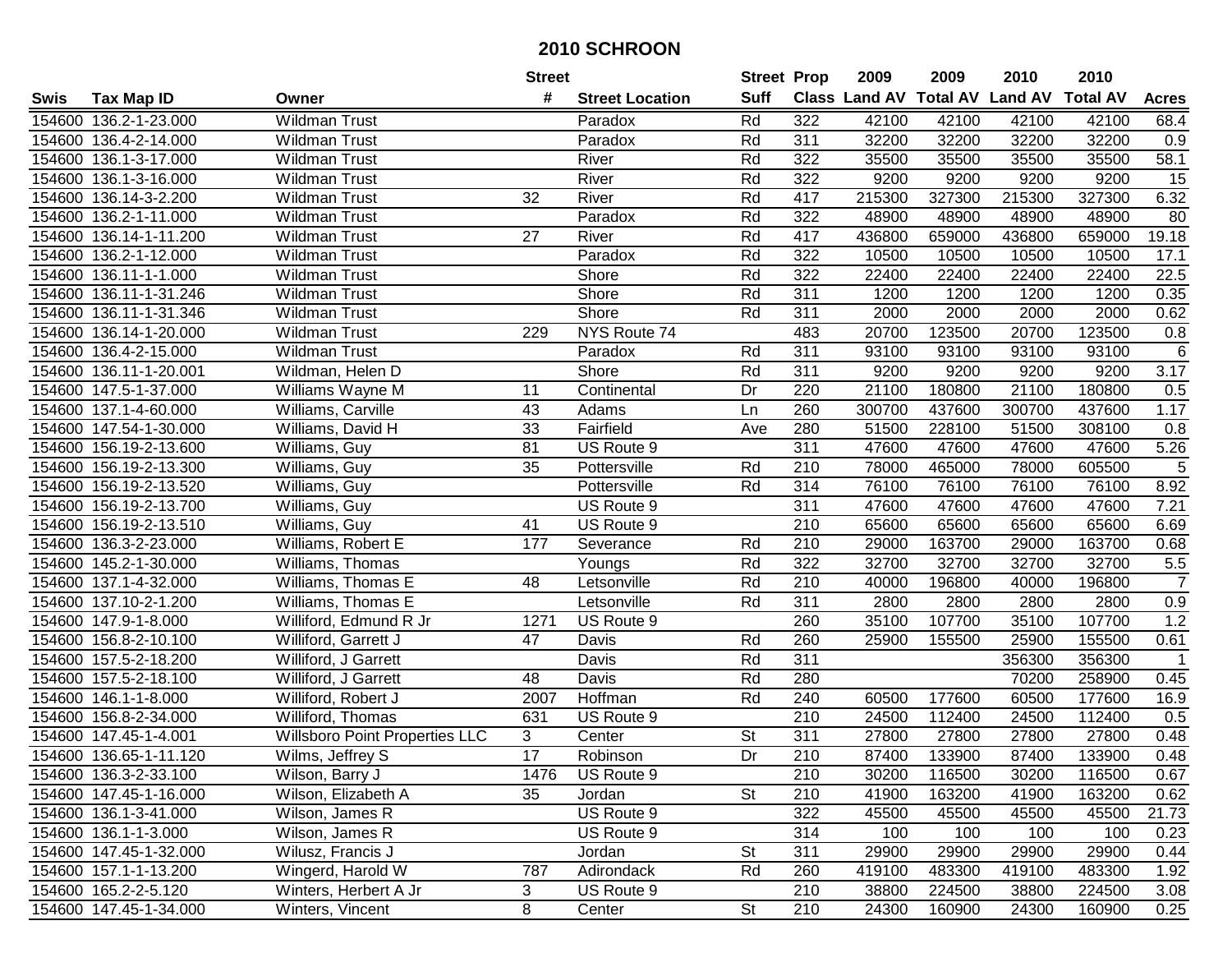|             |                          |                             | <b>Street</b>   |                        | <b>Street Prop</b> |                  | 2009   | 2009    | 2010                           | 2010            |                |
|-------------|--------------------------|-----------------------------|-----------------|------------------------|--------------------|------------------|--------|---------|--------------------------------|-----------------|----------------|
| <b>Swis</b> | <b>Tax Map ID</b>        | Owner                       | #               | <b>Street Location</b> | <b>Suff</b>        |                  |        |         | Class Land AV Total AV Land AV | <b>Total AV</b> | <b>Acres</b>   |
|             | 154600 147.9-2-4.000     | Witz, Frederick R           | 60              | Lockwood Bay           | Way                | 260              | 270700 | 357900  | 270700                         | 357900          | 0.4            |
|             | 154600 146.1-1-11.100    | Woelfert, Lillian           | 22              | Lost Pond              | Trl                | 210              | 39100  | 481100  | 39100                          | 466100          | 5.01           |
|             | 154600 146.1-1-12.000    | Woelfert, Lillian           | 19              | <b>Lost Pond</b>       | Tr                 | 210              | 34900  | 204900  | 34900                          | 204900          | 5              |
|             | 154600 146.1-1-17.200    | Woelfert, Lillian           | 45              | Lost Pond              | Trl                | 312              | 41800  | 45500   | 41800                          | 45500           | 8.4            |
|             | 154600 146.1-1-18.000    | Woelfert, Lillian           | 76              | Lost Pond              | Tr                 | 260              | 40600  | 102200  | 40600                          | 102200          | 5.9            |
|             | 154600 146.1-1-19.000    | Woelfert, Lillian           |                 | Hoffman                | Rd                 | 314              | 31300  | 31300   | 31300                          | 31300           | $\overline{5}$ |
|             | 154600 146.1-1-17.110    | Woelfert, Lillian           |                 | Hoffman                | Rd                 | 314              | 39600  | 39600   | 39600                          | 39600           | 8.1            |
|             | 154600 146.2-1-46.000    | Woelfert, Lillian           |                 | Hoffman                | Rd                 | 322              | 108800 | 108800  | 108800                         | 108800          | 89.68          |
|             | 154600 156.16-3-24.000   | Wohl, Mary ET               |                 | Hayes                  | Rd                 | $\overline{311}$ | 900    | 900     | 900                            | 900             | 0.32           |
|             | 154600 156.16-3-19.000   | Wohl, Mary ET               |                 | Hayes                  | Rd                 | 311              | 25600  | 25600   | 25600                          | 25600           | 0.91           |
|             | 154600 156.16-3-25.000   | Wohl, Mary ET               | 37              | Odyssey                | Way                | 280              | 752300 | 1001200 | 752300                         | 1001200         | 1.61           |
|             | 154600 156.12-3-24.000   | Wolter, William H           | $\overline{7}$  | Edgewater              | Way                | 260              | 549100 | 795600  | 549100                         | 795600          | 1.1            |
|             | 154600 145.2-1-47.000    | Wood, Peter                 | 77              | Loch Muller            | Rd                 | 240              | 61300  | 201300  | 61300                          | 201300          | 20             |
| 154600      | 136.3-2-30.100           | Wood, Peter                 |                 | <b>Alder Meadow</b>    | Rd                 | 322              | 30300  | 30300   | 30300                          | 30300           | 22.1           |
| 154600      | 147.54-2-7.000           | Wood, Peter R               | 1094            | US Route 9             |                    | 464              | 30300  | 266500  | 30300                          | 266500          | 0.1            |
| 154600      | 156.15-2-3.000           | Wood, Raymond M             | 200             | <b>Charley Hill</b>    | Rd                 | 210              | 37300  | 125500  | 37300                          | 125500          | 0.8            |
|             | 154600 147.54-2-32.000   | Word Of God Inc             | 1072            | US Route 9             |                    | 464              | 17900  | 189600  | 17900                          | 189600          | 0.11           |
|             | 154600 147.54-2-32.000/1 | Word Of God Inc             |                 | US Route 9             |                    | 620              | 100    | 134900  | 100                            | 134900          | $\mathbf 0$    |
|             | 154600 147.9-2-21.100    | Word Of God Inc             | 14              | Linda                  | C <sub>t</sub>     | 210              | 32900  | 214400  | 32900                          | 214400          | 0.5            |
|             | 154600 147.13-4-9.000    | Word Of Life Fellowship     | $\overline{11}$ | <b>Island Access</b>   | Rd                 | 418              | 81700  | 261400  | 81700                          | 261400          | 2.7            |
|             | 154600 147.13-4-9.000/1  | Word Of Life Fellowship     |                 | <b>Skylark</b>         | Ln                 | 418              | 241800 | 241800  | 241800                         | 241800          | $\mathbf 0$    |
|             | 154600 147.3-1-1.000     | Word Of Life Fellowship     |                 | Adirondack             | Rd                 | 620              | 353600 | 1755900 | 353600                         | 1755900         | 52.6           |
|             | 154600 147.13-2-2.000/1  | Word Of Life Fellowship     |                 | Registration           | Way                | 620              | 100    | 829900  | 100                            | 829900          | $\pmb{0}$      |
|             | 154600 147.13-2-2.000    | Word Of Life Fellowship     | 210             | Registration           | Way                | 418              | 344500 | 6757100 | 344500                         | 6757100         | 34.7           |
|             | 154600 147.13-5-1.000    | Word Of Life Fellowship Inc | 1030            | US Route 9             |                    | 311              | 169600 | 169600  | 169600                         | 169600          | 0.8            |
|             | 154600 147.13-2-7.000    | Word Of Life Fellowship Inc |                 | US Route 9             |                    | 210              | 15500  | 80300   | 15500                          | 80300           | 0.2            |
|             | 154600 146.1-1-43.000    | Wozniak, Frank S            |                 | Hoffman                | Rd                 | 322              | 53500  | 53500   | 53500                          | 53500           | 62.5           |
|             | 154600 136.14-1-4.000    | WP Real Estate Mgmnt LLC    | 231             | River                  | Rd                 | 582              | 162600 | 251600  | 162600                         | 251600          | 20             |
|             | 154600 146.20-6-1.000    | Wright, Diane               | 1454            | <b>Charley Hill</b>    | Rd                 | 210              | 33900  | 252000  | 33900                          | 252000          | 1.3            |
|             | 154600 137.1-1-3.000     | Wrigley, Clark S            |                 | Paradox                | Rd                 | 322              | 13500  | 13500   | 13500                          | 13500           | 4.1            |
| 154600      | 137.1-3-2.000            | Wrigley, Clark S            |                 | Paradox                | Rd                 | 314              | 2700   | 2700    | 2700                           | 2700            | 4.4            |
|             | 154600 137.29-1-1.100    | Wrigley, Clark S            | 428             | Fraternaland           | Rd                 | $\overline{210}$ | 751100 | 1150300 | 651100                         | 1227000         | 9.61           |
|             | 154600 137.29-1-34.000   | Wrigley, Clark S            |                 | Paradox                | Rd                 | 311              | 73000  | 73000   | 73000                          | 73000           | 0.3            |
|             | 154600 157.3-1-48.000    | Wulpern, George             | 1               | <b>Essex</b>           | $\overline{Dr}$    | $\overline{210}$ | 698700 | 949900  | 698700                         | 928100          | 4.5            |
|             | 154600 147.17-2-35.000   | Wyld, Robert A              | 29              | Kanasta                | Cv                 | 260              | 294800 | 379300  | 294800                         | 379300          | 0.39           |
|             | 154600 147.13-4-15.000   | Wyman, Timothy A            | 8               | Elm Tree               | Ct                 | 210              | 90100  | 203400  | 90100                          | 203400          | 0.21           |
|             | 154600 165.2-2-5.112     | Wyrtzen, Joan L             |                 | US Route 9             |                    | 311              | 4200   | 4200    | 4200                           | 4200            | 1.6            |
|             | 154600 137.10-2-9.000    | Yacovone, Michael           | 1166            | NYS Route 74           |                    | 210              | 28400  | 71000   | 28400                          | 71000           | 1.46           |
|             | 154600 146.20-2-29.002   | Yando, Allen P              | 12              | First                  | Trl                | 270              | 21600  | 55700   | 21600                          | 55700           | 0.51           |
|             | 154600 146.20-1-17.001   | Yanko, John                 | $\overline{7}$  | Sumac                  | Rd                 | 210              | 34800  | 268700  | 34800                          | 268700          | 1.92           |
|             | 154600 146.20-1-30.000   | Yanko, John                 |                 | <b>Charley Hill</b>    | Rd                 | 314              | 33400  | 33400   | 33400                          | 33400           | 2.57           |
|             | 154600 146.20-9-18.000   | Yerkes, Leslie S            | 23              | Landings               | C <sub>t</sub>     | 210              | 111100 | 289500  | 111100                         | 289500          | 0.02           |